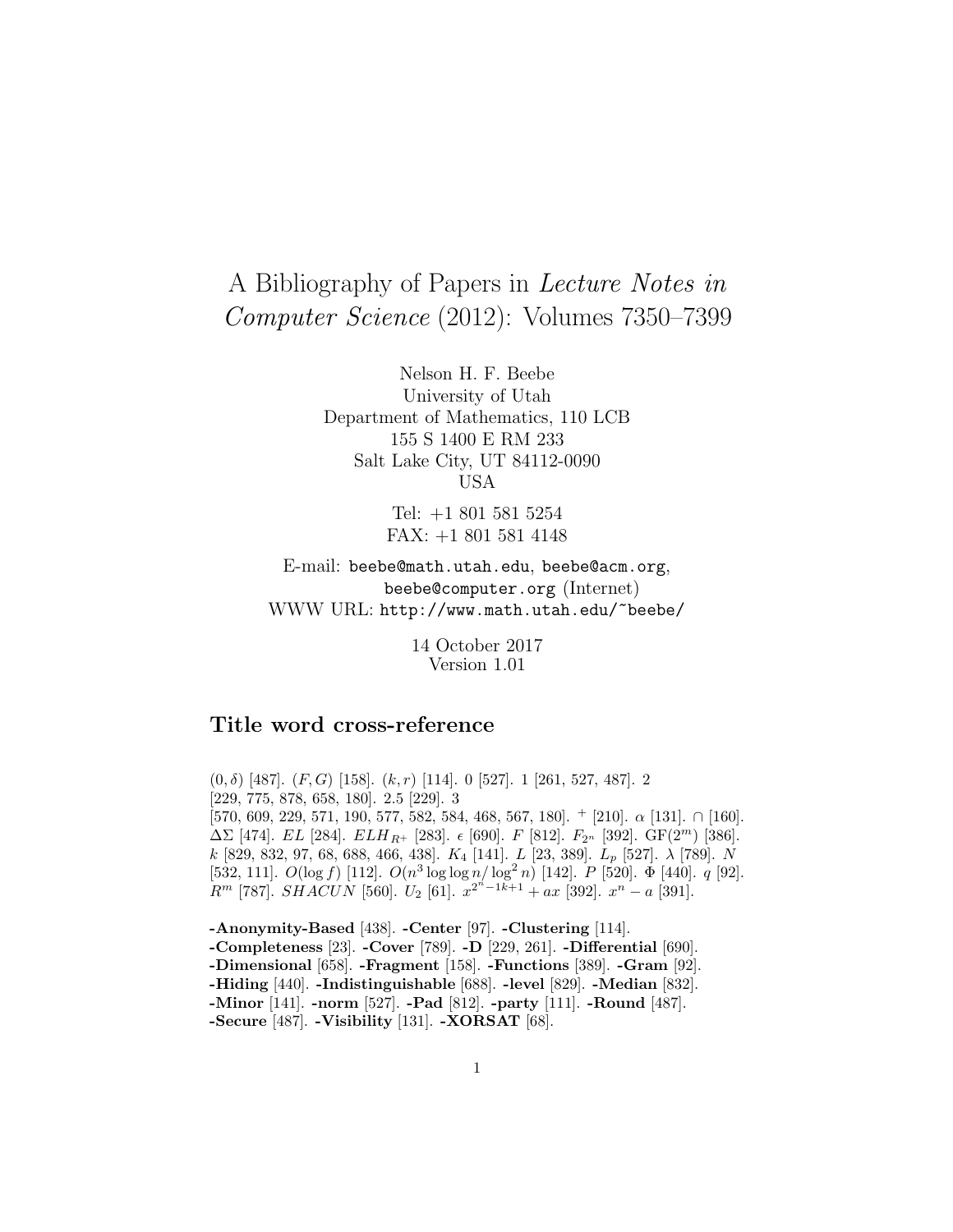**11th** [1028, 997, 998, 996, 1034]. **12th** [1022, 1019, 1012]. **13th** [1029, 992, 1017, 1018]. **14th** [1021]. **15th** [1030]. **16th** [1032, 1008, 1030]. **17th** [1016, 1007]. **19th** [1020, 990, 997].

**2.0** [963]. **2.4GHz** [277]. **20th** [1014]. **22nd** [893]. **23rd** [989]. **24th** [993]. **256** [447]. **26th** [1006].

**3** [499, 501]. **39th** [1026, 1027]. **3rd** [35].

**4** [497]. **4th** [1004].

**5th** [994, 997, 1009, 991, 1001].

**6/TC** [1029]. **60th** [995, 1005]. **65th** [1000]. **6LoWPAN** [273]. **6LoWPAN/CoAP** [273]. **6th** [999].

**7th** [986, 987, 988, 1013].

**8th** [1024, 1025, 1011].

**9th** [1002, 1003].

**=** [298].

**Abduction** [210]. **Abductive** [196, 197]. **Abelian** [820]. **Ability** [358]. **Abnormal** [552]. **above** [410]. **Abramowitz** [247]. **Abstract** [113, 19, 254, 908, 28, 168, 859]. **Abstraction** [167, 714]. **Abstractions** [288]. **Abuse** [963]. **Academic** [263, 810]. **Accelerating** [444]. **Accelerometer** [474]. **Access** [753, 421, 752, 420, 422, 962, 950, 949, 649]. **Accessibility** [916]. **Accessible** [659, 37, 663, 650, 660]. **Accumulator** [949]. **Accuracy** [595, 190]. **ACGs** [21]. **Achieving** [690]. **ACISP** [1007]. **Acquisition** [479, 812]. **across** [967]. **Action** [995, 870, 517, 519]. **Actions** [869, 870, 244]. **Activation** [320, 329]. **Active** [560, 533, 519, 963, 157]. **Activity** [328, 386, 576]. **ACTL** [160]. **Acyclic** [640]. **Ad** [593, 103, 259, 260, 277, 105, 998]. **Ad-Hoc** [593, 259, 105, 998]. **Adaptation** [510, 1014]. **Adaption** [363]. **Adaptive** [512, 692, 7, 783, 777]. **Adding** [624]. **Adequate** [910]. **ADHOC** [998]. **ADHOC-NOW** [998]. **Adjunction** [231]. **Ads** [684]. **Advanced** [384, 618]. **Advances** [1012, 1002, 1003, 1001]. **Adventure** [402]. **Adversary** [487]. **Aesthetic** [44]. **Affective** [314]. **Affinity** [792]. **Afraid** [209]. **Africa** [1009]. **AFRICACRYPT** [1009]. **After** [399, 677]. **Against** [356, 498, 449, 487, 436, 485]. **Agency** [869, 865]. **Agent** [712, 771]. **Agents** [202, 858, 204, 866]. **Aggregation** [552, 269, 948, 770, 268]. **Agile** [759]. **Aging** [884]. **Agnostic** [27]. **Agreement** [102]. **Agreements** [860]. **Aho** [83]. **Aid** [336, 359]. **Aided**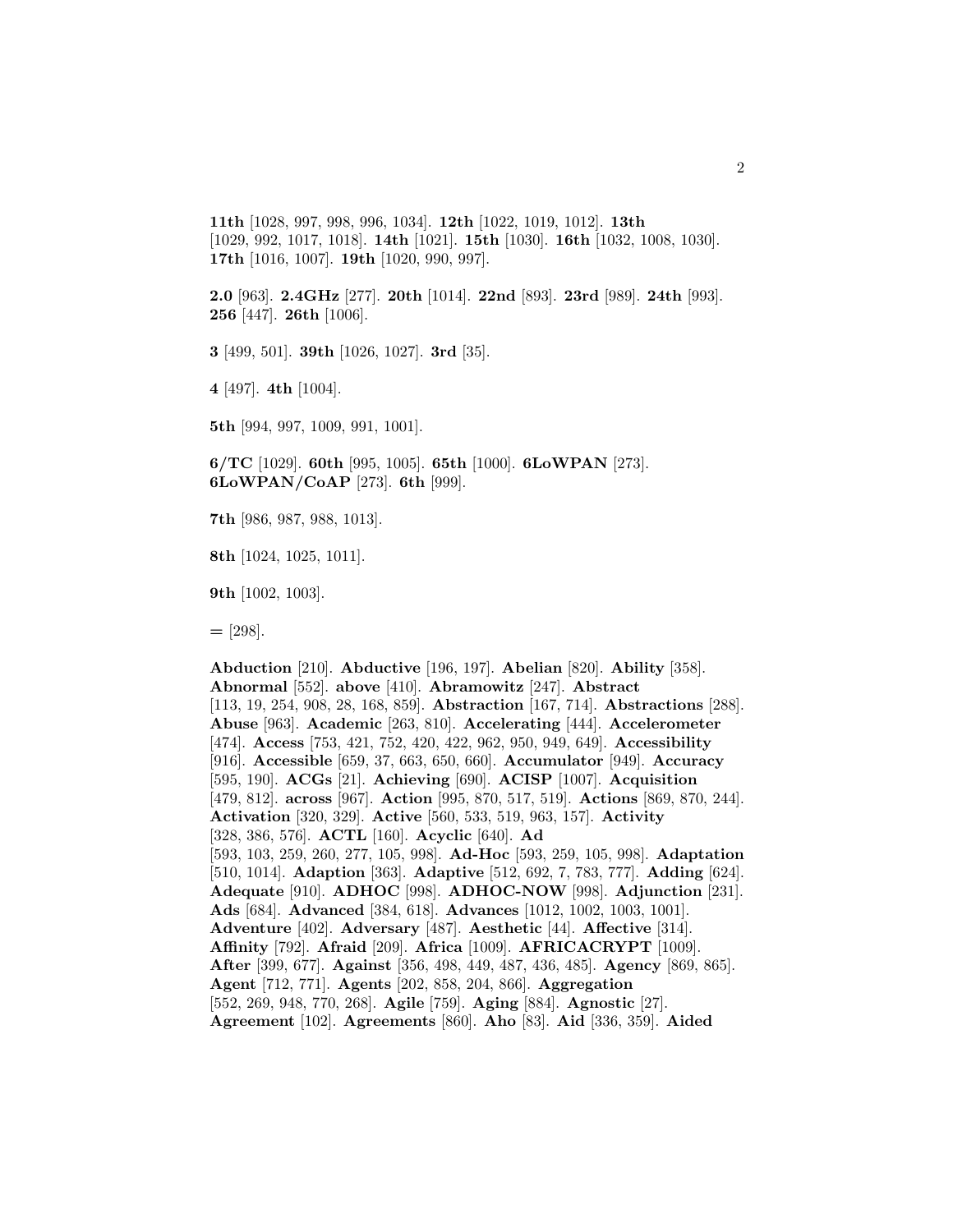[993, 882]. **Air** [275]. **Air-Cooled** [275]. **Aircraft** [776]. **AISC** [997]. **Alcohol** [332]. **Algebra** [52, 625]. **Algebraic** [843, 382, 449, 301, 255]. **Algorithm** [83, 143, 829, 463, 562, 633, 334, 790, 142, 391, 251, 141, 101, 809, 355, 372, 786, 443, 806, 409, 357, 802, 783, 803, 346, 799, 150, 992]. **Algorithmic** [1005, 163]. **Algorithms** [791, 80, 828, 186, 146, 473, 140, 100, 339, 533, 545, 841, 390, 748, 54]. **Aligning** [5]. **Alignment** [793, 353]. **Alike** [711]. **Alliance** [240]. **Allies** [240]. **Allocation** [925, 519]. **Almost** [818]. **Alpha** [977]. **Alpha-Corecursion** [977]. **Alphabets** [741]. **Alternating** [72]. **Alternative** [648]. **Amalgamability** [290]. **Ambiguities** [915]. **AMDO** [1013]. **among** [332]. **Amorphous** [217]. **amortizing** [826]. **Analog** [461, 466, 802]. **Analyses** [167]. **Analysing** [264]. **Analysis** [450, 499, 421, 150, 938, 47, 566, 183, 334, 689, 124, 687, 615, 445, 564, 893, 163, 757, 906, 531, 937, 548, 466, 726, 120, 494, 247, 877, 166, 880, 715]. **Analyzer** [666, 895]. **Analyzing** [127, 611, 118]. **Anaphoric** [916]. **Anatomy** [233]. **Anatomy-Based** [233]. **Ancestral** [67]. **Andersonian** [868]. **Android** [960]. **Angiogenesis** [216]. **Animal** [267]. **Animals** [804]. **Animated** [584]. **Animations** [583]. **Anisotropic** [373]. **Annealing** [800]. **Annotating** [147]. **Annual** [1006, 989]. **Anomaly** [959, 706]. **Anonymity** [438]. **Anonymization** [424, 699]. **Anonymizing** [697]. **Anonymous** [113]. **Antennae** [104, 262]. **Antennas** [148]. **Anthropometric** [577]. **Anthropomorphic** [234]. **Anti** [961, 877]. **Anti-counterfeiting** [877]. **Anti-malware** [961]. **Any** [818]. **Anycast** [791]. **APIs** [750]. **App** [678]. **Append** [945]. **Append-Only** [945]. **Applicability** [280]. **Application** [496, 964, 1000, 869, 547, 549, 1016, 446, 545, 804, 778]. **Applications** [135, 753, 237, 752, 201, 147, 670, 763, 1006, 759, 745, 988, 1025, 960, 614, 305, 688, 7, 1012, 275, 781, 985]. **Applied** [554]. **Applying** [651, 348]. **Approach** [780, 230, 319, 832, 542, 759, 745, 663, 650, 532, 761, 531, 563, 686, 919, 885, 888, 859, 480, 524, 708, 922, 851]. **Approaches** [212, 15, 648]. **Approximate** [86, 362, 429]. **Approximating** [846, 60]. **Approximation** [80, 828, 829, 775, 133, 259]. **April** [1034]. **Arbitrage** [341]. **Arbitrary** [59, 268]. **Architectural** [7]. **Architecture** [751, 503, 571, 309, 8, 437, 338]. **Architectures** [306, 384, 303, 11]. **Area** [228, 959, 809]. **Argument** [205, 225]. **Argumentation** [205, 206, 200, 207, 28]. **Arguments** [483]. **Arithmetic** [286, 473, 298, 1004]. **ARM11** [501]. **Arousal** [329]. **Arrows** [45]. **Art** [618, 119]. **Arteries** [186]. **Articulated** [1013]. **Artificial** [509, 511, 876, 786, 803]. **Artimetrics** [612]. **ASDs** [678]. **Aspects** [986, 412, 263, 876, 1012]. **Assertion** [762]. **Assertion-Based** [762]. **Assessing** [588]. **Assessment** [675, 964, 652, 760]. **Assisted** [774]. **Assistive** [679, 664]. **Association** [562, 531]. **Associative** [504, 556]. **Assumption** [440]. **Assurance** [5]. **Asynchronous** [708]. **Asynchrony** [111]. **AT-Free** [144]. **Atomicity** [715]. **Attaching** [613]. **Attack** [447, 449, 495, 437, 490, 485]. **Attackers** [271]. **Attacking** [943]. **Attacks** [498, 435]. **Attention** [517, 603, 519, 329]. **ATtiny** [492]. **Attractor** [334].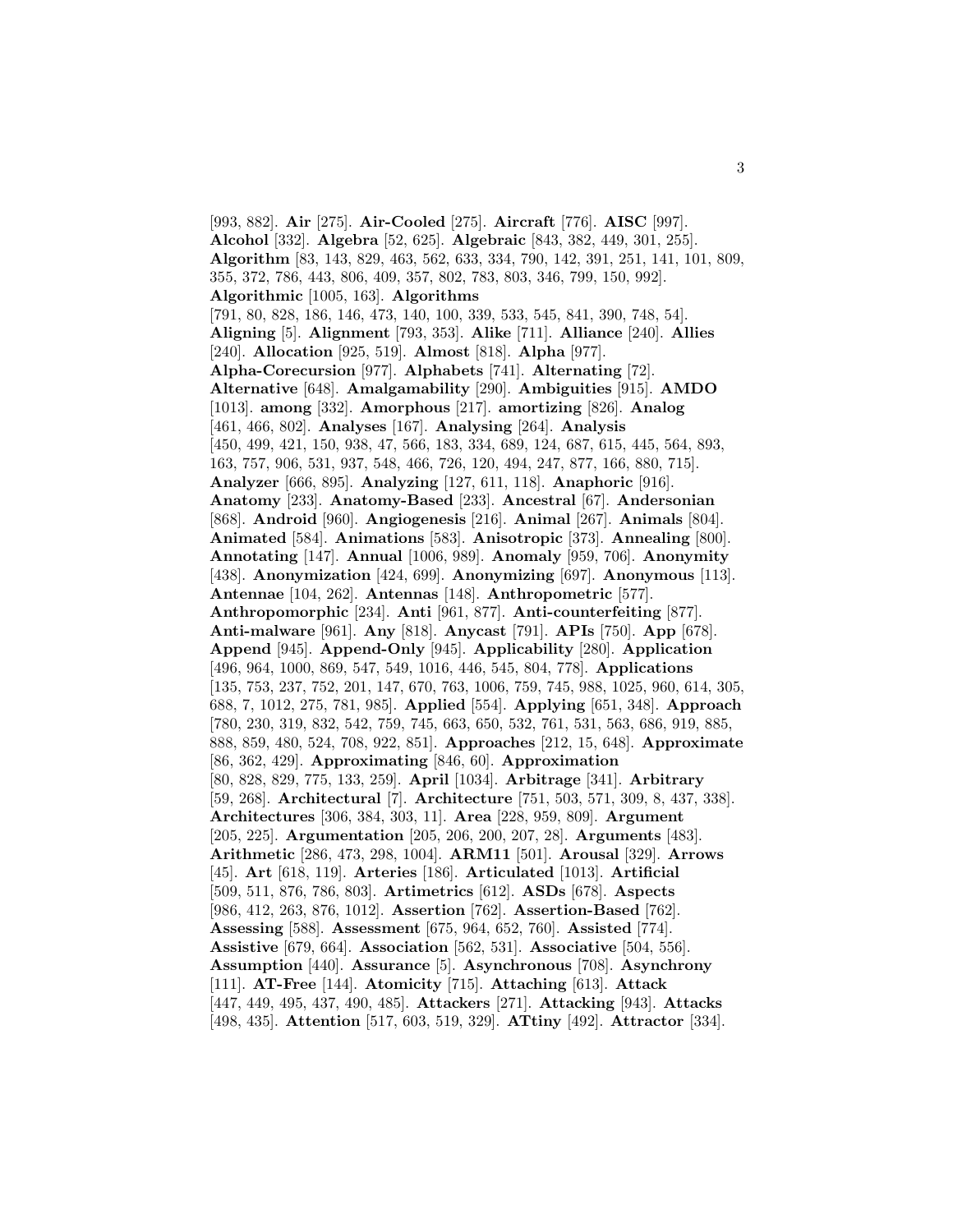**Attribute** [422]. **Attribute-Based** [422]. **Attributes** [421]. **Auctions** [837, 842]. **Audit** [945]. **Auditory** [658, 325]. **Audits** [944]. **Augmentation** [764]. **Augmenting** [125]. **August** [1023, 1030]. **Australasian** [1007]. **Australia** [1007]. **Austria** [1017, 1018, 991]. **Authentication** [879, 935, 878, 934, 889, 426, 884, 427]. **Authoring** [660]. **Authorization** [212, 896]. **Autism** [678]. **Auto** [157]. **Auto-active** [157]. **Automata** [83, 728, 702, 729, 628, 57, 851, 853, 629, 975, 631, 632, 633, 624, 769, 635, 639, 72, 19, 158, 741, 1016, 625, 742, 727, 1026, 1027]. **Automated** [421, 164, 926, 191, 280, 718, 292, 999]. **Automatic** [289, 175, 636, 580, 578, 182, 704]. **Automatically** [39, 184, 297]. **Automaton** [637]. **Autonomic** [266]. **Autonomous** [322, 321]. **Avatar** [612]. **Averaging** [235]. **Avoidance** [270]. **Aware** [925, 372, 8, 942]. **Awareness** [745]. **Axiomatic** [256]. **aying** [634].

#### **Baby** [518]. **Back**

[12, 31, 129, 214, 311, 393, 417, 619, 700, 722, 772, 872, 917, 932, 968, 983, 157]. **Backdoors** [411]. **Background** [368, 346]. **Badness** [941]. **Balanced** [528]. **BAMs** [540]. **Band** [475, 277]. **Bane** [966]. **Banking** [936]. **Bar** [39, 111]. **Barcelona** [1010]. **Barn** [325]. **Barrier** [146, 606]. **Barriers** [654]. **Based** [560, 753, 552, 421, 306, 752, 167, 500, 546, 423, 80, 286, 588, 505, 851, 230, 679, 811, 186, 379, 590, 366, 420, 935, 670, 775, 566, 511, 592, 360, 296, 633, 316, 696, 712, 571, 92, 348, 362, 221, 784, 374, 344, 422, 474, 336, 650, 599, 554, 792, 795, 577, 809, 779, 355, 889, 7, 117, 786, 343, 222, 762, 261, 466, 119, 254, 327, 456, 892, 521, 539, 233, 428, 182, 310, 866, 11, 877, 949, 10, 438, 189, 806, 180, 939, 610, 541, 480, 748, 125, 485, 665, 358, 798, 326, 561, 427, 318, 608]. **Based**

[793, 617, 746, 777, 781, 526, 373, 810, 803, 353, 346, 361, 337, 778, 922, 896]. **Bases** [59, 255]. **Basic** [405]. **Basis** [16, 147, 336, 359]. **Batch** [482, 555]. **Batch-End** [555]. **Bayes** [221]. **Bayesian** [538, 316, 178, 524]. **Be** [107, 518, 209]. **Bed** [553]. **Bee** [786]. **Bees** [786]. **Before** [399]. **Behavior** [594]. **Behaviour** [733]. **Behaviours** [469]. **Belgrade** [998]. **below** [410]. **Benchmarking** [923]. **Bergen** [1028]. **Berkeley** [993]. **Berlekamp** [391]. **Berlin** [1022, 1012, 1011]. **Bernd** [1000]. **Betrayed** [684]. **Better** [818]. **between** [676, 717, 568, 457, 219, 132, 880]. **Beyond** [702, 1005, 155, 68]. **Bi** [531]. **Bi-clustering** [531]. **Bias** [378]. **Biased** [478]. **Biautomata** [738]. **Biblus** [647]. **Biclique** [143]. **BICS** [1001]. **Bidimensional** [108]. **Bilinear** [387]. **Bimonoids** [632]. **Binaries** [388]. **Binary** [826, 388, 221]. **Binding** [792]. **BINER** [530]. **Binomials** [391, 392]. **Biohybrid** [1010]. **Bioinspired** [509]. **Biology** [153]. **Biomechanical** [222]. **Biomedical** [781, 994]. **Biometric** [884]. **Biometrics** [876]. **Biomimetic** [503, 514, 1010]. **Bipartite** [64]. **Bipedal** [505]. **Birth** [397]. **Birthday** [936, 995, 1005, 1000]. **Bisection** [180]. **Bits** [891]. **Black** [823]. **Black-Box** [823]. **BLAKE** [499]. **Blanket** [362]. **Blind** [676, 656, 670, 661, 654, 674, 664, 673, 665]. **Block** [489, 478, 492, 70, 445]. **Blueprints** [307]. **Blum** [733]. **BLUP** [804].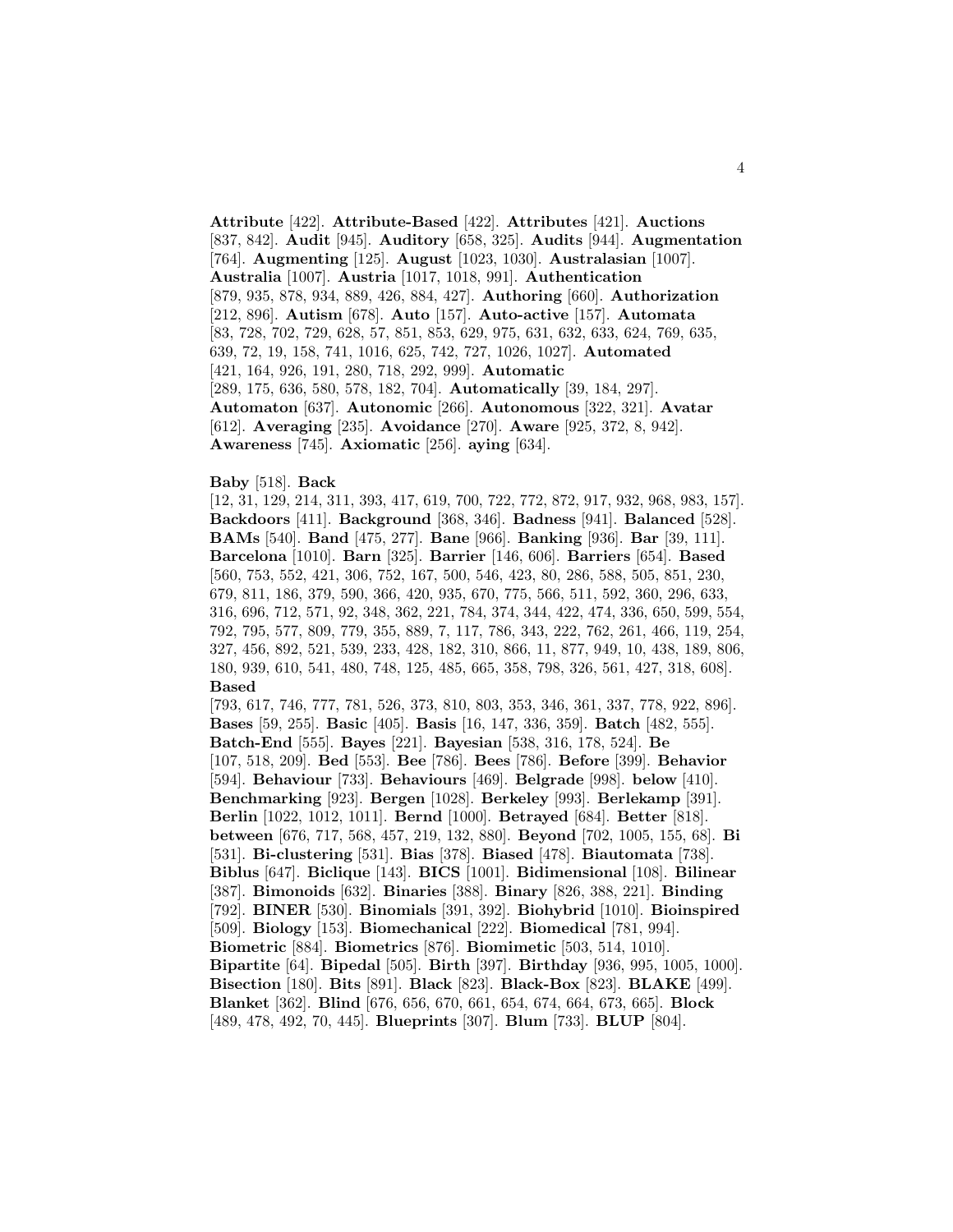**Bochum** [1004]. **Body** [506, 573, 327]. **Boltzmann** [350]. **Bonaire** [1033, 1032]. **bond** [468]. **Book** [644]. **Boolean** [849, 383, 161, 709, 334, 638, 72, 381]. **Boon** [966]. **Borders** [967]. **Bound** [61]. **Bounded** [85, 831, 63, 296, 856, 635]. **Bounding** [103]. **Bounds** [816, 846, 96, 410, 259, 487, 440]. **Box** [823]. **Braga** [1021]. **Brain** [328, 319, 313, 324, 189, 1001]. **Brain-Inspired** [313]. **Brandenburger** [970]. **Brandenburger-Keisler** [970]. **Breast** [229, 235, 220, 232, 216, 217, 227, 224, 226, 233, 234, 219, 223, 231, 225, 996]. **Breeding** [804]. **Bremen** [997]. **Bridging** [717]. **Broadcast** [449, 70, 105]. **Browser** [696]. **Browser-Based** [696]. **Bruijn** [838]. **Bruteforce** [895]. **Budgets** [837]. **Building** [931, 912]. **Bunching** [551]. **Burrows** [94]. **Bus** [551]. **Business** [2, 4, 5, 1, 614, 8, 985]. **Business-Aware** [8].

**C** [157, 719]. **C5.0** [534]. **CA** [993]. **Cache** [471]. **Calculation** [614]. **Calculemus** [997]. **Calculi** [285]. **Calculus** [898, 201, 900, 295, 200, 977, 23, 24, 29]. **Call** [552]. **Camellia** [447, 446]. **Camellia-256** [447]. **Camera** [319, 670, 665]. **Camera-Based** [670, 665]. **Campus** [673]. **Can** [107, 518, 521, 54]. **Canada** [1014]. **Cancer** [220, 547]. **Canterbury** [987, 1029]. **Capacitated** [97]. **Capacity** [315]. **Capsules** [724]. **Captioning** [677]. **Capturing** [5]. **Carbon** [930, 788]. **Card** [426]. **cardiology** [374]. **Cardiovascular** [316]. **Cards** [427]. **Caregiving** [674]. **Carotid** [186]. **Cascade** [230]. **Cascade-Based** [230]. **Case** [964, 546, 66, 941, 554, 199, 543, 434]. **Case-Based** [546, 554]. **Catalytic** [326]. **Categorial** [19, 908]. **Categorical** [46]. **Categories** [980]. **Category** [22, 40]. **Causal** [845]. **Causality** [858]. **CAV** [993]. **CCA2** [452]. **CDCL** [254]. **CDCL-Based** [254]. **Cell** [153, 476]. **Cells** [623]. **Cellular** [629, 614]. **Censored** [559]. **Censorship** [696]. **Center** [97, 929, 928, 921]. **Centered** [522]. **Centers** [1031, 920, 919, 930, 275]. **Centrality** [757]. **Centralized** [742]. **Centres** [922]. **Cerebellar** [504]. **Cerebral** [320]. **Certain** [71]. **Certificate** [238]. **Certification** [6]. **Challenges** [239, 1, 281, 152]. **Challenging** [648]. **Change** [871, 532]. **Changes** [578, 645]. **Changing** [99, 871, 648]. **Channels** [886]. **Characteristic** [472, 746]. **Characteristic-2** [472]. **Characterization** [848, 220, 178]. **Characterizing** [71]. **Characters** [572]. **Charge** [646, 479]. **Chargeback** [929]. **Charts** [39]. **Chatting** [570, 571]. **Chebyshev** [444]. **Checker** [469, 713]. **Checking** [714, 59, 153, 1020, 296, 203, 169, 716, 719, 710, 715]. **Chest** [579]. **Children** [651, 329]. **China** [1024, 1025, 1002, 1003, 1001]. **Chips** [467]. **Chisholm** [864]. **Choice** [603, 604]. **Chop** [736]. **Choquet** [526]. **Chosen** [936]. **Christofide** [150]. **Chromatography** [793]. **Church** [855]. **CIAA** [1016]. **CICM** [997]. **Cipher** [488]. **Ciphers** [450, 489, 492, 445, 446]. **Circuit** [478, 61, 462, 952, 802]. **Circuits** [156, 480]. **Circulating** [553]. **City** [136]. **Class** [348, 356]. **Classes** [732, 145]. **Classical** [818, 766]. **Classification** [525, 360, 124, 568, 221, 374, 369, 533, 227, 355, 224, 545, 806, 534, 358, 338, 526, 805, 356]. **Classifier** [775, 221, 359, 556, 806, 557]. **Classifiers**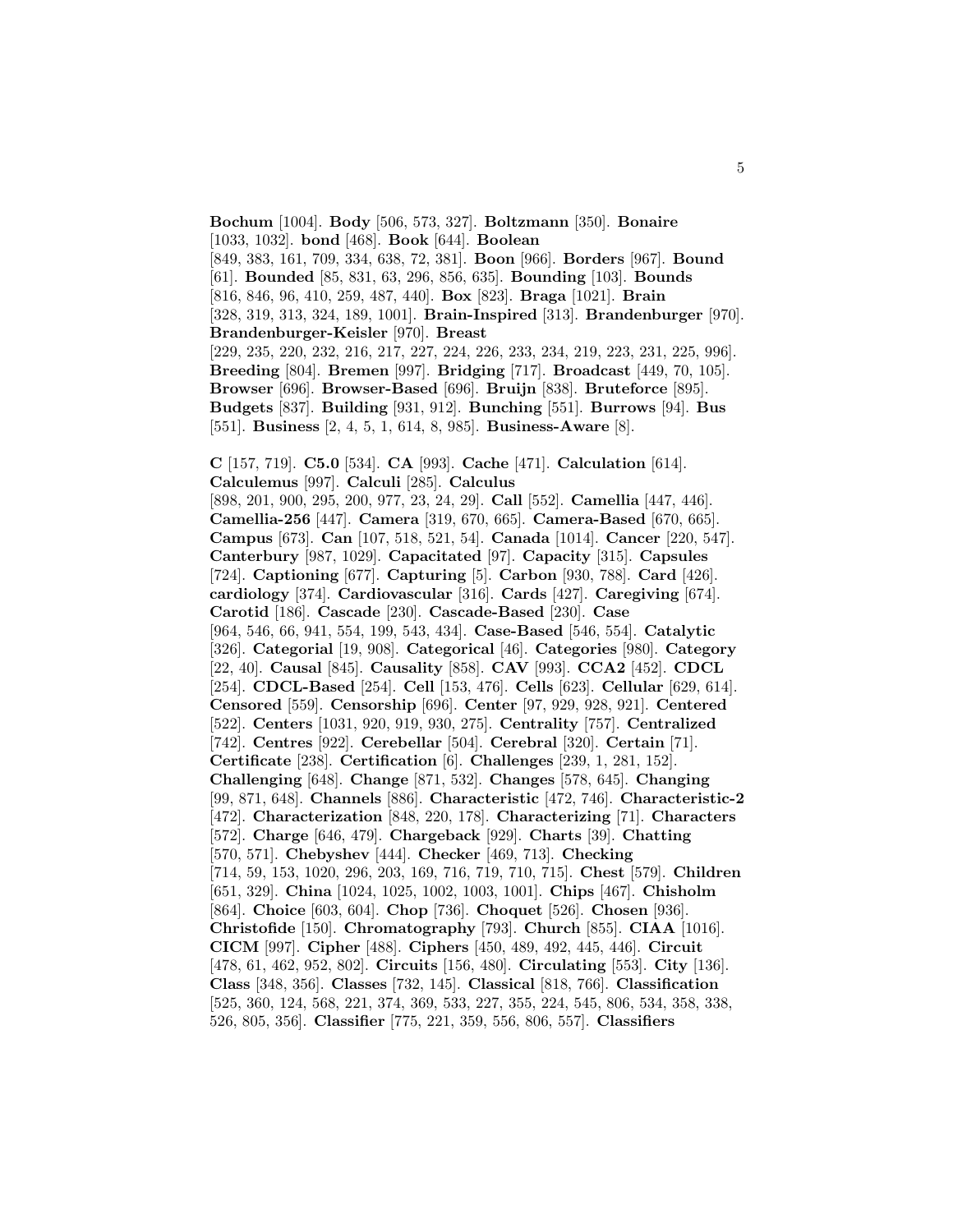[550, 162]. **Client** [685]. **Client-Side** [685]. **Clients** [694]. **Clinical** [218, 216]. **Clock** [114]. **Closed** [833, 558]. **Clothes** [304]. **Cloud** [679, 929, 926, 674, 749, 616, 307, 694]. **Cloud-Based** [679]. **Clouds** [927]. **Cluster** [895]. **Clustering** [560, 821, 137, 542, 348, 784, 336, 359, 114, 599, 749, 543, 561, 531]. **Clustering-Based** [561]. **Clusters** [230]. **Clutter** [566]. **CMCS** [1034]. **CMOS** [479, 226]. **CMPs** [471]. **CMS** [1029]. **Co** [525, 746]. **Co-occurrence** [746]. **Co-training** [525]. **Coal** [778]. **Coalgebra** [978]. **Coalgebraic** [982, 1034]. **Coalgebraically** [971]. **Coalgebras** [975]. **Cochlear** [372, 182]. **Code** [515, 433, 719]. **Codes** [379, 878, 658, 378, 377]. **Coding** [887, 376, 786]. **Cofinite** [29]. **Cognitive** [591, 41, 314, 522, 611, 1001]. **COGPARSE** [313]. **Coherence** [471]. **Coherent** [254]. **Coinductive** [981]. **coli** [814]. **Collaboration** [242, 920, 655]. **Collaborative** [750, 4, 959, 745, 654, 810]. **Collapsible** [853, 854]. **Collecting** [675]. **Collection** [269]. **Collections** [91]. **Colliculus** [325]. **Collision** [498, 497]. **Colloquium** [1026, 1027, 990]. **Colluding** [271]. **Collusion** [111]. **Colocated** [1034]. **Colony** [786]. **Colorful** [79]. **Colouring** [100]. **Combination** [186]. **Combinational** [480]. **Combinations** [849, 638]. **Combinatorial** [73, 989]. **Combinatorics** [636]. **Combinators** [250]. **Combinatory** [18, 26]. **Combined** [334, 518]. **Combining** [707, 576]. **Commercial** [807]. **Committee** [806]. **Committees** [966]. **Common** [85, 25, 314]. **Communication** [817, 676, 572, 947, 990, 301, 698, 571, 514, 757]. **Communications** [107, 277, 266, 1029]. **Community** [650]. **Community-Based** [650]. **Commutative** [885]. **Compact** [492]. **Comparative** [594, 784, 575]. **Comparing** [534]. **Comparison** [499, 228, 223, 804, 541, 231]. **Complementary** [494]. **Complete** [900]. **Completeness** [23, 29]. **Complex** [622, 126]. **Complexities** [732]. **Complexity** [817, 465, 824, 766, 730, 57, 733, 447, 407, 258, 87, 768, 734, 61, 397, 405, 990, 67, 735, 911, 736, 738, 72, 640, 1021, 739, 416, 743, 401, 400]. **Compliance** [927]. **Components** [79]. **Composed** [817]. **Composite** [11, 10]. **Composition** [308, 870, 9]. **Compositional** [708]. **Comprehensive** [788]. **Compressed** [93, 92]. **Compression** [451, 567]. **Compromise** [945]. **Computability** [407]. **Computation** [1023, 938, 145, 444, 168]. **Computational** [986, 412, 768, 1015, 640, 75]. **Computationally** [869]. **Computations** [528]. **Compute** [305]. **Computed** [107]. **Computer** [1028, 414, 767, 988, 997, 643, 882, 1034, 988, 993]. **Computer-Aided** [882]. **Computers** [1017, 1018]. **Computing** [143, 201, 834, 929, 62, 926, 251, 840, 1024, 1025, 724, 674, 309, 94, 304, 326, 810, 789]. **Concept** [564, 531, 524, 537]. **Conceptual** [303, 8]. **Concurrency** [716]. **Concurrent** [171]. **Condition** [441]. **Conference** [1028, 986, 1022, 987, 1006, 1029, 999, 1024, 1025, 997, 1032, 998, 993, 1014, 1017, 1018, 1009, 1016, 1013, 1012, 1011, 1010, 991, 1007, 1001]. **Conferences** [1030]. **Confidence** [185]. **Confidentiality** [880]. **Confinement** [423].

6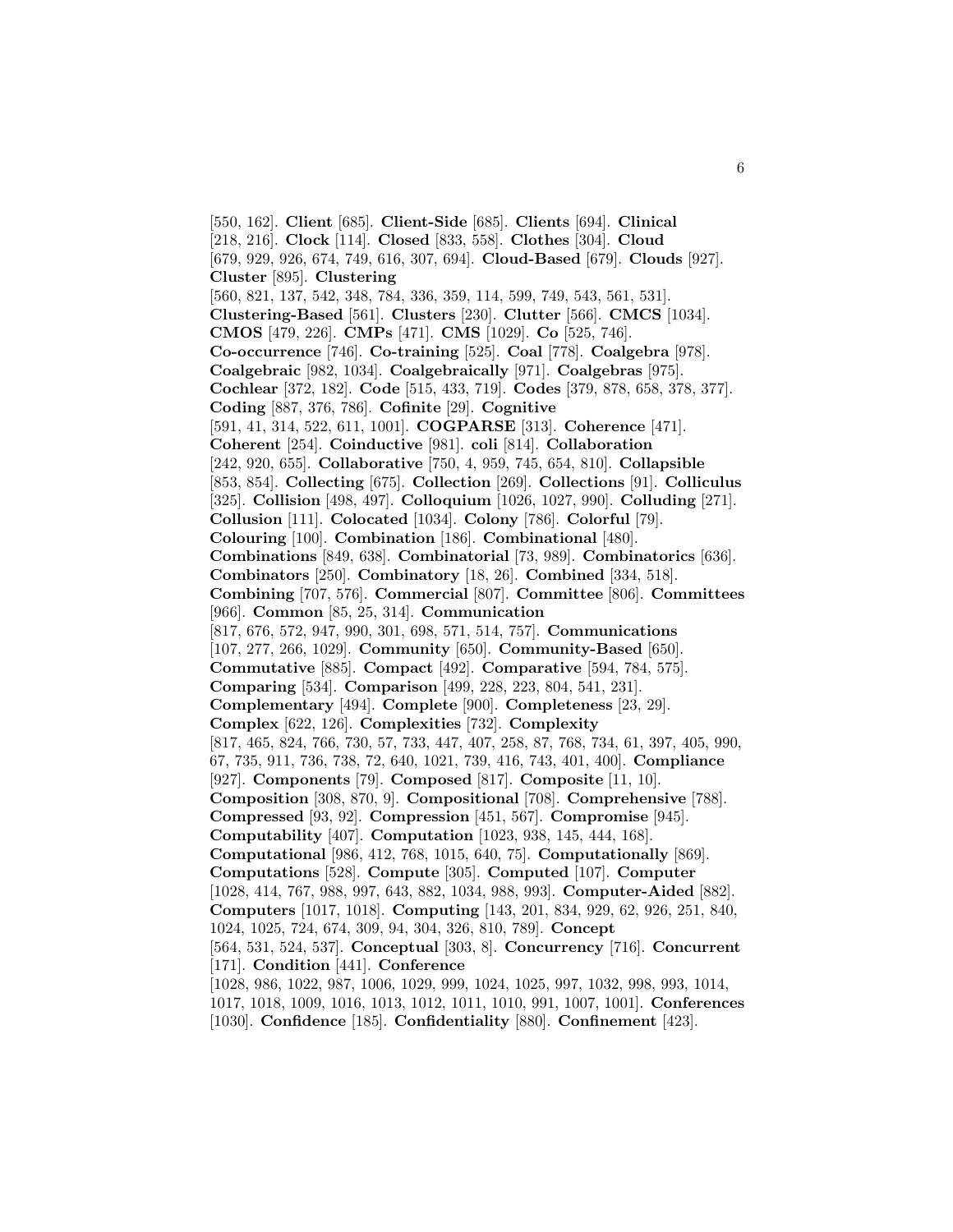**Conflict** [776]. **Conflicting** [78]. **Congestion** [108, 942]. **Congestion-Aware** [942]. **Congruential** [855]. **Conjecture** [253]. **Conjunctive** [737]. **Connected** [139, 65]. **Connectivity** [98, 104]. **Consecutive** [86]. **Consensus** [424, 630]. **Conserved** [503]. **Consistency** [73, 219]. **Consistent** [181]. **Constant** [729, 81, 947, 184]. **Constant-Time** [81]. **Constants** [335]. **Constrained** [569, 694]. **Constraint** [154, 293, 903, 410, 339, 192, 365]. **Constraints** [560, 210, 819, 828, 904, 43, 197]. **Constructing** [65, 378, 537]. **Construction** [86, 245]. **Constructions** [457, 487]. **Consumers** [929]. **Consumption** [159, 549]. **Contact** [882]. **Contact-Less** [882]. **Container** [6]. **Container-Level** [6]. **Containment** [847, 291]. **Content** [663, 120, 125]. **Content-Based** [125]. **Context** [306, 971, 734, 858, 336, 24, 910]. **Context-Free** [971, 734, 24, 910]. **Contextual** [740, 519]. **Contextualized** [868]. **Contingency** [558]. **Continual** [691]. **Continuous** [974, 584, 275, 610]. **Continuum** [40]. **Contracts** [924]. **Contrary** [864, 863, 211]. **Contrary-To-Duties** [211]. **Contrary-to-Duty** [863]. **Contrast** [229, 218, 220, 216, 217, 192, 219]. **Contrast-Enhanced** [218, 220, 216, 219]. **Contribution** [195]. **Contributions** [587]. **Control** [753, 421, 503, 752, 420, 631, 512, 322, 422, 554, 213, 950, 949, 610, 886, 321]. **Controllable** [616]. **Controlled** [904, 480]. **Controller** [506, 159, 322]. **Controlling** [908]. **Conundrum** [960]. **Conversational** [570]. **Convertible** [457]. **Convex** [822, 149]. **Convolutional** [367]. **Cooled** [275]. **CoolEmAll** [921]. **Cooperative** [16, 266]. **Coordinate** [261]. **Coordination** [22]. **Copenhagen** [1023, 1030]. **Coprocessors** [895]. **Coq** [237]. **Corasick** [83]. **Core** [546]. **Corecursion** [977]. **Corpus** [118]. **Correcting** [379]. **Correlated** [264]. **Correlation** [532]. **Correspondence** [838]. **Cortex** [327, 370]. **Cortical** [332, 191]. **Cost** [243, 951, 272]. **Cost-Effective** [243]. **Costs** [822]. **CoTAGs** [21]. **Count** [392]. **Counter** [852, 294]. **Counterexample** [706]. **counterfeiting** [877]. **Counters** [66]. **Coupled** [758]. **Courses** [656]. **Cover** [99, 139, 141, 401, 789]. **Coverage** [830, 146, 133, 262, 703]. **Covering** [422]. **Coverings** [58]. **Covers** [60]. **Covert** [886]. **CPM** [989]. **CPU** [925]. **CPU-** [925]. **Crawler** [799]. **Creation** [109]. **Critiquing** [601]. **Cross** [90, 435, 493, 526]. **Cross-Document** [90]. **Cross-Oriented** [526]. **Cross-Site** [435]. **Cross-Terms** [493]. **Crosstalk** [465]. **Crosswatch** [666]. **Crowd** [611]. **Crowdsourced** [747]. **CRT** [495]. **CRT-RSA** [495]. **Cryptanalysis** [489, 448, 491, 493]. **Crypto** [398]. **Cryptographic** [454, 939, 945]. **Cryptography** [1033, 376, 1032]. **Cryptology** [1009]. **CsI** [226, 223]. **CsI-CMOS** [226]. **CSP** [318]. **CSP-Based** [318]. **CSPs** [816]. **CSR** [988]. **CT** [182]. **Cues** [332]. **Currency** [341]. **Current** [461, 207]. **Curry** [838]. **Curve** [389]. **Customer** [936]. **Customer-Chosen** [936]. **Customers** [415]. **Cuteforce** [895]. **CWFM** [558]. **CWL** [882]. **Cyber** [618]. **Cyberworlds** [608]. **Cycle** [283]. **Cycle-Restricted** [283]. **Cyclic** [164, 377]. **Cycling** [99]. **Cylindrical** [255].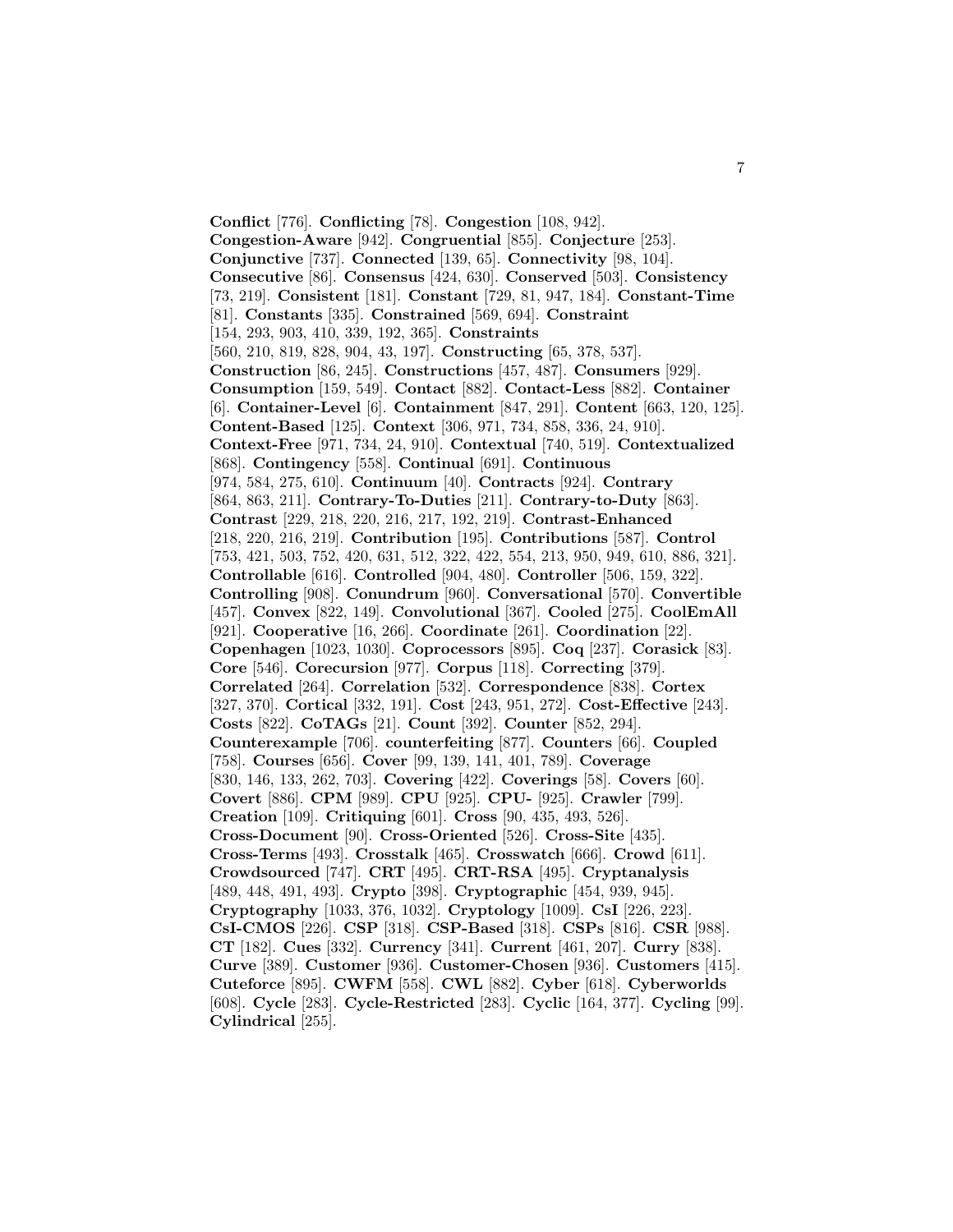**D** [180, 570, 609, 229, 775, 878, 571, 190, 577, 582, 261, 584, 468, 567, 180]. **D.C** [943]. **DAC** [422]. **DAC9** [516]. **DAISY** [660]. **Dance** [514]. **d'Andratx** [1013]. **Dark** [229, 689]. **Data** [675, 269, 879, 1033, 559, 938, 850, 538, 47, 164, 46, 447, 929, 430, 965, 692, 967, 1031, 529, 597, 1032, 359, 547, 43, 564, 920, 614, 549, 548, 429, 1012, 1011, 919, 892, 928, 930, 950, 275, 545, 888, 804, 438, 272, 557, 353, 337, 778, 922, 921, 1006]. **Data-Based** [353]. **Data-Minimizing** [879]. **Database** [330, 652, 556, 370]. **Databases** [423]. **Datalog** [847]. **Dataset** [585]. **DB2** [434]. **DBSec** [1006]. **DBT** [231]. **DC** [1031, 923]. **DC-Benchmarking** [923]. **DCFS** [1021]. **De-amortizing** [826]. **Deaf** [642, 655, 677]. **Dealing** [645]. **Debugging** [273, 718]. **Dec** [435]. **Decentralized** [432, 213]. **Deciding** [112, 731]. **Decimal** [470]. **Decision** [852, 298, 316, 348, 227, 953, 563, 778]. **Deck** [529]. **Decoding** [878, 464]. **Decomposition** [485, 255]. **Dedicated** [1005, 1000]. **Deduction** [26]. **Defeasible** [861]. **Deficit** [329]. **Deficit/Hyperactivity** [329]. **Defining** [971]. **Deformable** [1013]. **Deformation** [579, 181, 176]. **Degree** [846, 831, 64]. **Degree-Distributions** [64]. **Delaunay** [135]. **Delay** [264, 63]. **Delay-Tolerant** [264]. **Delays** [349]. **delegatable** [459]. **Deletion** [140]. **Deletions** [79]. **Delivery** [927]. **Denmark** [1023, 1030]. **Dense** [270]. **Density** [232]. **DEON** [1028, 210]. **Deontic** [1028, 767, 864, 862, 861, 870, 868]. **Dependability** [4]. **Dependencies** [237, 899, 423, 902]. **Dependency** [19, 119]. **Dependent** [332, 832, 183]. **Deploying** [938]. **Deployment** [308]. **Deposition** [581]. **Depth** [566]. **Derivation** [911]. **Derivative** [351]. **Derived** [380, 180]. **Description** [284, 287, 535]. **Descriptional** [730, 738, 72, 739, 1021]. **Design** [791, 833, 471, 698, 474, 359, 476, 462, 747, 681, 1008, 475, 470, 267, 464, 409, 802, 708]. **Designated** [459]. **Designing** [957, 951]. **Detail** [584]. **Detecting** [552, 170, 230]. **Detection** [113, 366, 175, 959, 687, 756, 578, 706, 367, 551, 875, 120, 437, 271, 665, 561, 318, 746, 341, 799]. **Detective** [226]. **Detector** [479, 573, 226, 223]. **Detector-Driven** [573]. **Detectors** [115]. **Determination** [219]. **Determine** [598]. **Determining** [780, 597]. **Deterministic** [139, 562, 100, 639, 158]. **Determinization** [976]. **Developing** [680]. **Development** [763, 658, 644, 761, 563]. **Deviations** [551]. **Devices** [675, 670, 492, 952]. **DFAs** [640]. **Diagnosing** [167, 547]. **Diagnosis** [795, 550]. **Diagnostic** [231]. **Diagonalization** [970]. **Diagram** [50, 41]. **Diagrammatic** [41, 51, 987]. **Diagrams** [38, 35, 52, 987, 36, 44, 136, 43, 49, 51]. **Diameter** [831]. **Diameters** [137]. **Dictionary** [564, 365]. **Diffeomorphic** [176]. **Difference** [380]. **Differences** [315]. **Different** [784, 345]. **Differential** [690, 332, 489, 498, 491, 777]. **Differentially** [691, 692]. **Difficulty** [364]. **Diffusion** [373]. **Digital** [2, 504, 228, 647, 218, 220, 251, 883, 217, 242, 875, 219, 231]. **Digraph** [628]. **Digraphs** [65]. **DIKE** [494]. **Dimensional** [559, 692, 658, 84, 805]. **Dimensionality** [541]. **Direct** [800, 485]. **Directed** [102, 835]. **Directional** [148, 262, 234]. **Directions** [416, 672]. **Directly** [176]. **Disabilities** [658, 645]. **Disabled** [646]. **Disclosure** [686]. **Discontinuity** [907].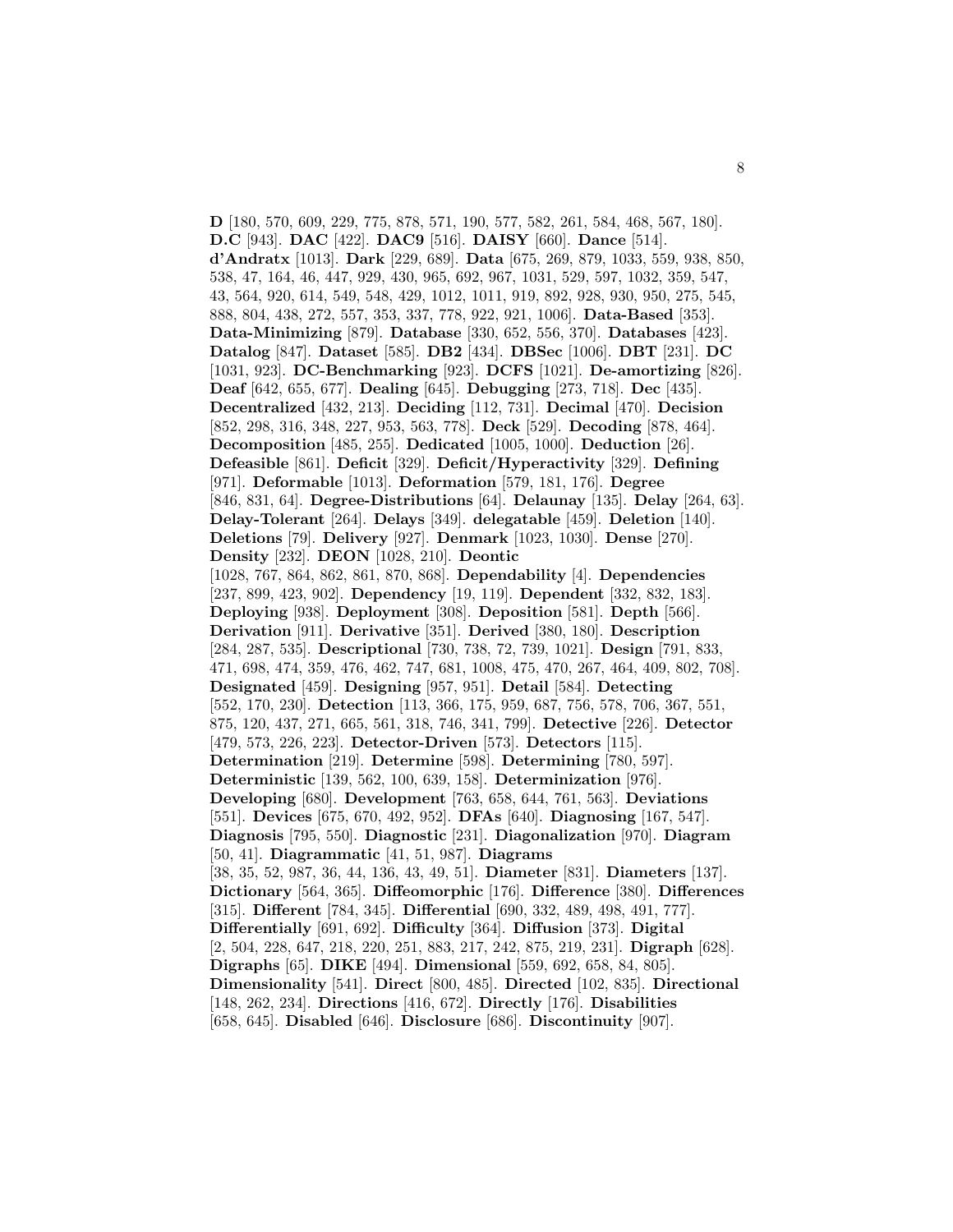**Discontinuous** [775, 782]. **Discovering** [128]. **Discovery** [431, 121, 123]. **Discrete** [827, 251, 339]. **Discrete-Time** [339]. **Discretionary** [949]. **Discriminant** [124, 539, 805]. **Discrimination** [807, 358]. **Discussion** [871]. **Disease** [75]. **Disjoint** [144]. **Disorder** [329]. **Disorders** [678]. **Distance** [528, 260, 132]. **Distinguishers** [446]. **Distinguishing** [906]. **Distributed** [690, 728, 113, 691, 712, 840, 444, 260, 213, 105]. **Distribution** [377]. **Distributions** [47, 827, 64, 595]. **Distributive** [24]. **Distributivity** [282]. **Ditransitives** [913]. **Divergence** [360]. **Diversification** [754]. **Division** [946, 801]. **DM** [451]. **DML** [997]. **DNA** [931]. **DNA-Inspired** [931]. **Do** [148]. **Document** [878, 644, 89, 88, 90, 247]. **Documenting** [248]. **Documents** [124, 127]. **Domain** [146, 834, 477, 461, 760, 166, 118, 754]. **Dominating** [401]. **Domination** [70]. **Dosimetry** [233]. **Dot** [30]. **Dot-types** [30]. **Double** [451, 104]. **Double-Length** [451]. **Doubling** [831]. **Downey** [415]. **Drift** [524]. **Driven** [752, 509, 477, 316, 759, 761, 573, 313, 557]. **DS** [562]. **DSL** [719]. **DSL-Generated** [719]. **DTI** [190]. **Dual** [220, 466, 608, 381]. **Dual-** [466]. **Dual-Energy** [220]. **due** [760]. **Duplicated** [799]. **During** [399]. **Duties** [211]. **Duty** [99, 864, 863]. **Dynamic** [753, 102, 642, 869, 308, 462, 343, 905, 916, 309, 226, 11, 192, 884, 949, 814]. **Dynamical** [522]. **Dynamics** [845, 569, 20, 265]. **Dysarthria** [680]. **Dysfunction** [329].

**e-Services** [2]. **EA** [383]. **EA-Equivalence** [383]. **Early** [112, 397]. **Earthquake** [677]. **East** [677]. **ECDSA** [482]. **ECG** [374]. **ECoG** [331]. **Economy** [788]. **Ecosystem** [697]. **Ecosystems** [2]. **Edge** [79, 60]. **Edge-Multi-Covers** [60]. **Editing** [243]. **Education** [651, 647, 653, 645, 649]. **Educational** [651, 682, 650]. **EEG** [591]. **Effect** [47, 217, 265, 327, 605]. **Effective** [285, 145, 596, 243, 128]. **Effectiveness** [274]. **Effects** [884]. **Efficiency** [328, 924, 887, 226, 919, 921]. **Efficient** [83, 421, 819, 159, 827, 471, 360, 385, 93, 461, 84, 1031, 940, 927, 452, 953, 952, 548, 475, 472, 945, 922]. **Effort** [760, 454]. **Effort-Release** [454]. **eHealth** [894]. **Eigengene** [806]. **Eigengene-Based** [806]. **Elastic** [505]. **Electric** [507]. **Electricity** [549]. **Electroactive** [509]. **Electroencephalogram** [329]. **Electronic** [317, 602]. **Elements** [513, 528]. **Eleven** [936]. **Eliminating** [913]. **Elimination** [363]. **Elliptic** [389]. **Elucidating** [41]. **Embedded** [462, 309]. **Embedding** [862]. **Embeddings** [96]. **Embodied** [323]. **Embodiment** [521]. **Emergence** [517]. **Emission** [930]. **Emotional** [570]. **Emperor** [304]. **Empirical** [173, 937, 541]. **Empty** [149]. **enabled** [428]. **Enabling** [656, 959]. **Encoder** [465]. **Encoding** [283, 463]. **Encodings** [50]. **Encounters** [401]. **Encrypted** [888]. **Encryption** [496, 452, 453, 455, 454, 885, 880]. **End** [962, 555]. **End-user** [962]. **Energetic** [816]. **Energy** [924, 931, 220, 920, 549, 927, 919, 930, 475, 922, 921, 1031].

**Energy-Efficiency** [924, 921]. **Energy-Efficient** [922]. **Enforcement** [434].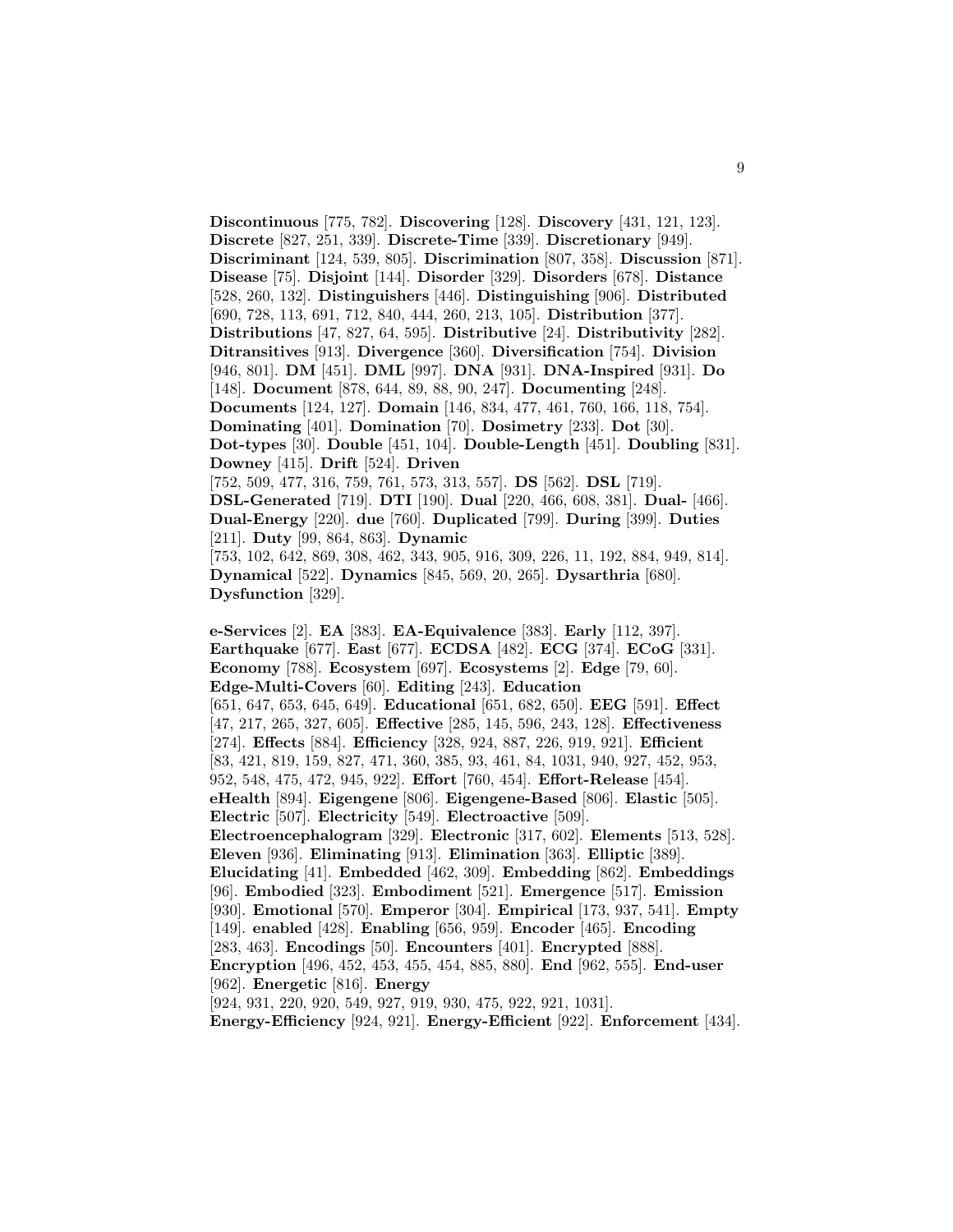**Enforcing** [896]. **Engagement** [591, 600]. **Engine** [755]. **Engineering** [985, 1022, 1, 1000, 761, 747, 886]. **Enhanced** [763, 36, 218, 220, 216, 217, 602, 950, 310, 192, 219, 493]. **Enhancement** [119]. **Enhancements** [657]. **Enhancing** [1019]. **Enlarging** [280]. **Enriching** [46]. **Ensemble** [792, 550]. **Entailment** [291]. **Enterprise** [1]. **Entity** [122]. **Entropic** [358]. **Entropy** [189, 537]. **Environment** [570, 609, 319, 263, 571]. **Environmental** [929, 121]. **Environments** [243, 315]. **Enzymatic** [520]. **Ephemeral** [441]. **Epistemic** [203]. **EPR** [296]. **EPR-Based** [296]. **Equal** [731]. **Equality** [339]. **Equals** [630]. **Equation** [709, 388]. **Equations** [350, 841]. **Equivalence** [469, 383]. **Error** [379, 175, 616]. **Error-Controllable** [616]. **Errors** [883]. **Escherichia** [814]. **Essays** [995, 1005, 1000]. **Essence** [249]. **ESSLLI** [1023]. **Establishment** [306]. **Estimates** [47, 591]. **Estimation** [569, 349, 553, 580, 260, 347]. **Estimator** [189]. **Estonia** [1034]. **ETAPS** [1034]. **Ethical** [964, 967]. **Ethics** [966, 965]. **Ethnic** [232]. **Euclidean** [801]. **Euler** [50, 35]. **Eulerian** [628]. **Evading** [696]. **Evaluating** [675, 761, 274]. **Evaluation** [319, 492, 216, 583, 681, 928, 370, 788]. **Event** [201, 571, 200, 756, 33]. **Event-Based** [571]. **Every** [936]. **Evidence** [48, 329, 798]. **Evoked** [320]. **Evolution** [323, 758, 777]. **Evolutionary** [790]. **Evolving** [556]. **Exact** [633]. **Examiners** [127]. **Example** [614]. **Exchange** [441]. **Excluded** [89]. **Executions** [979]. **Existence** [392]. **Expansion** [177, 444, 127]. **Expectations** [648]. **Expected** [852]. **Experience** [220, 677, 518]. **Experiences** [239]. **Experiencing** [579]. **Experimental** [303, 664, 223]. **Experiments** [510, 305, 518, 433, 612]. **Expert** [807]. **Explanation** [706]. **Explanations** [295, 41, 604]. **Exploiting** [926]. **Exploration** [507, 456, 123, 804]. **Exploring** [597, 697, 962]. **Exponential** [141, 614, 796]. **Exponentiation** [384]. **Exposure** [225]. **Expression** [370]. **Expressions** [63, 371]. **Extended** [483, 113, 66]. **Extending** [241]. **Extension** [626, 286, 385]. **Extensions** [978, 300]. **External** [707]. **External-Memory** [707]. **Extractability** [26]. **Extraction** [237, 908]. **Extractor** [478]. **Extrema** [258]. **Extreme** [342, 343, 356, 337]. **Eye** [655]. **Eyesight** [674].

**Face** [612]. **Facial** [583, 577, 370]. **Facilitate** [148]. **Facility** [829, 101, 991]. **Factor** [334, 326]. **Factorization** [592, 365]. **Factors** [609, 41]. **Failure** [167, 198, 115]. **Fair** [170]. **Fall** [675]. **Fall-Related** [675]. **Familiarity** [916]. **Families** [833, 253, 741]. **Family** [500, 377]. **Farm** [267]. **Fast** [633, 91, 479, 582, 222, 188, 189]. **Faster** [140, 443, 78]. **Fault** [948, 831, 97, 695, 550, 428]. **Fault-Tolerant** [831, 695]. **FAuST** [718]. **FC** [1033, 1032, 253]. **FC-Families** [253]. **FCM** [336]. **FCM-Based** [336]. **FCSRs** [500]. **FDES** [781]. **Feature** [811, 362, 374, 876, 227, 795, 779, 371, 364, 358, 357, 363]. **Features** [128, 371]. **Februray** [1032]. **Federated** [930]. **Federations** [307]. **Feedback** [506, 835, 117, 464]. **Feedforward** [335]. **Feistel** [446]. **Fellows** [1005, 415, 402, 401, 399]. **FEMTO** [91]. **Few** [57]. **Fewer** [699]. **FFDM**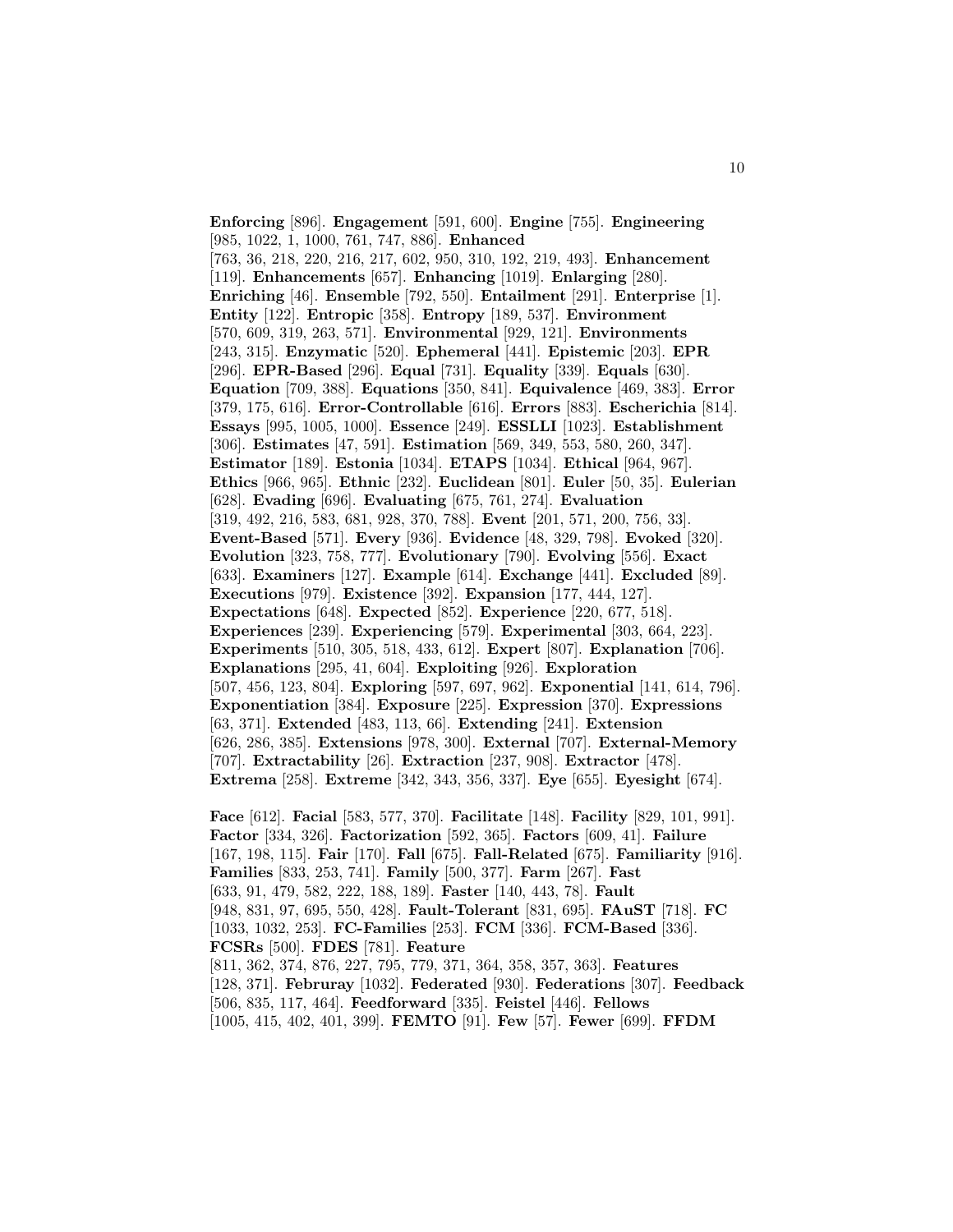[231]. **FG** [1030]. **Field** [229, 228, 961, 681, 386, 390, 176, 231]. **Fields** [385, 251, 1004]. **File** [893]. **Filter** [785, 573, 324, 485, 896]. **Filtering** [810]. **Final** [57]. **Finalists** [499]. **Financial** [938, 1033, 1032]. **Finding** [387, 69, 669]. **Fine** [716]. **FinFET** [466]. **Fingerprints** [882]. **Finitary** [973]. **Finite** [285, 382, 57, 736, 1004, 386]. **Finite-Field** [386]. **Finite-Valued** [285]. **Finland** [992, 989]. **Finnish** [126]. **Firewalls** [896]. **Firing** [351]. **Firms** [2]. **First** [702, 15, 1031, 1010, 458]. **First-Order** [702]. **Fish** [803]. **Fix** [456]. **Fixed** [702, 408, 835, 396]. **Fixed-Parameter** [408, 835, 396]. **Flat** [294]. **Flexible** [305, 472]. **Flip** [467]. **Flip-Flop** [467]. **Floor** [672]. **Flop** [467]. **Flow** [184, 593, 553, 43, 781, 373]. **Flows** [791, 176]. **Fluidized** [553]. **Flyby** [399]. **Flying** [503]. **FOL** [208]. **Foraging** [516]. **Forbidden** [67]. **Force** [812]. **Forensic** [883]. **Forest** [366, 536]. **Forests** [685]. **Forgeable** [110]. **Forgeries** [876]. **Form** [382, 19, 181, 392, 176, 962]. **Formal** [237, 623, 712, 912, 252, 1021, 531, 156, 207, 246, 718, 248, 1030]. **Formalizing** [253]. **Formally** [381]. **Formats** [241, 648]. **Forms** [970, 764, 126]. **Formulae** [387]. **Formulas** [846]. **Formulation** [18, 128]. **Forward** [362]. **Foundations** [865]. **Four** [801]. **Four-Quadrant** [801]. **Fourier** [286]. **FPGAs** [472]. **FPT** [415, 141]. **Fractional** [100]. **Fragment** [158]. **Fragmentation** [438]. **Framework** [690, 675, 34, 935, 763, 240, 623, 316, 593, 138, 242, 322, 303, 515, 428, 718, 371, 433, 274, 896]. **France** [986, 1006]. **Frankl** [253]. **Fréchet** [132]. **Free** [824, 971, 290, 732, 186, 734, 144, 24, 181, 962, 49, 176, 910]. **Free-Form** [176, 962]. **Free-Hand** [186]. **Frequency** [461, 479, 372, 277, 364]. **Frequent** [558]. **Fresh** [300]. **Friendly** [661, 428]. **Front** [13, 32, 502, 523, 544, 565, 586, 607, 620, 641, 662, 683, 701, 723, 744, 765, 773, 794, 815, 836, 857, 873, 874, 881, 890, 897, 918, 933, 53, 954, 969, 984, 74, 95, 116, 130, 151, 172, 193, 215, 236, 257, 278, 299, 312, 333, 354, 375, 394, 395, 404, 418, 439, 460, 481]. **Frontal** [329]. **FSM** [463]. **FSMD** [469]. **Full** [228, 24, 313, 231]. **Fully** [496, 113, 182]. **Function** [819, 500, 828, 775, 61, 451, 336, 359, 608, 351, 783]. **Function-Based** [608]. **Functional** [423, 813]. **Functioning** [623]. **Functions** [817, 382, 383, 830, 161, 59, 62, 457, 389, 380, 782, 381, 345, 814]. **Functors** [973, 978]. **Fusion** [227]. **Future** [666, 1, 416]. **Fuzzy** [780, 287, 486, 344, 369, 336, 359, 355, 782, 781].

**Gain** [512]. **Galore** [398]. **Game** [424, 818, 851, 442]. **Game-Based** [851]. **Game-Theoretic** [442]. **Games** [108, 159, 856, 109, 769, 211, 919]. **Gap** [717]. **Gapping** [22]. **Garbled** [952]. **Gastric** [547]. **Gated** [463]. **Gathering** [272]. **Gating** [467]. **Gauge** [166]. **Gaze** [597, 655]. **GECKOmmender** [589]. **Gene** [75]. **General** [56, 540, 564, 527]. **Generalised** [864, 376]. **Generalization** [516]. **Generalized** [780, 17, 138, 907, 487, 458, 526, 909]. **Generated** [719]. **Generating** [295, 126]. **Generation** [450, 749, 952, 718]. **Generator** [478, 485]. **Generic** [563]. **Genetic** [463, 156, 357, 802]. **Geodesic** [173, 174]. **Geometric** [133, 260]. **Geometrical** [219]. **Germany** [1022, 997, 1004, 1012, 1011].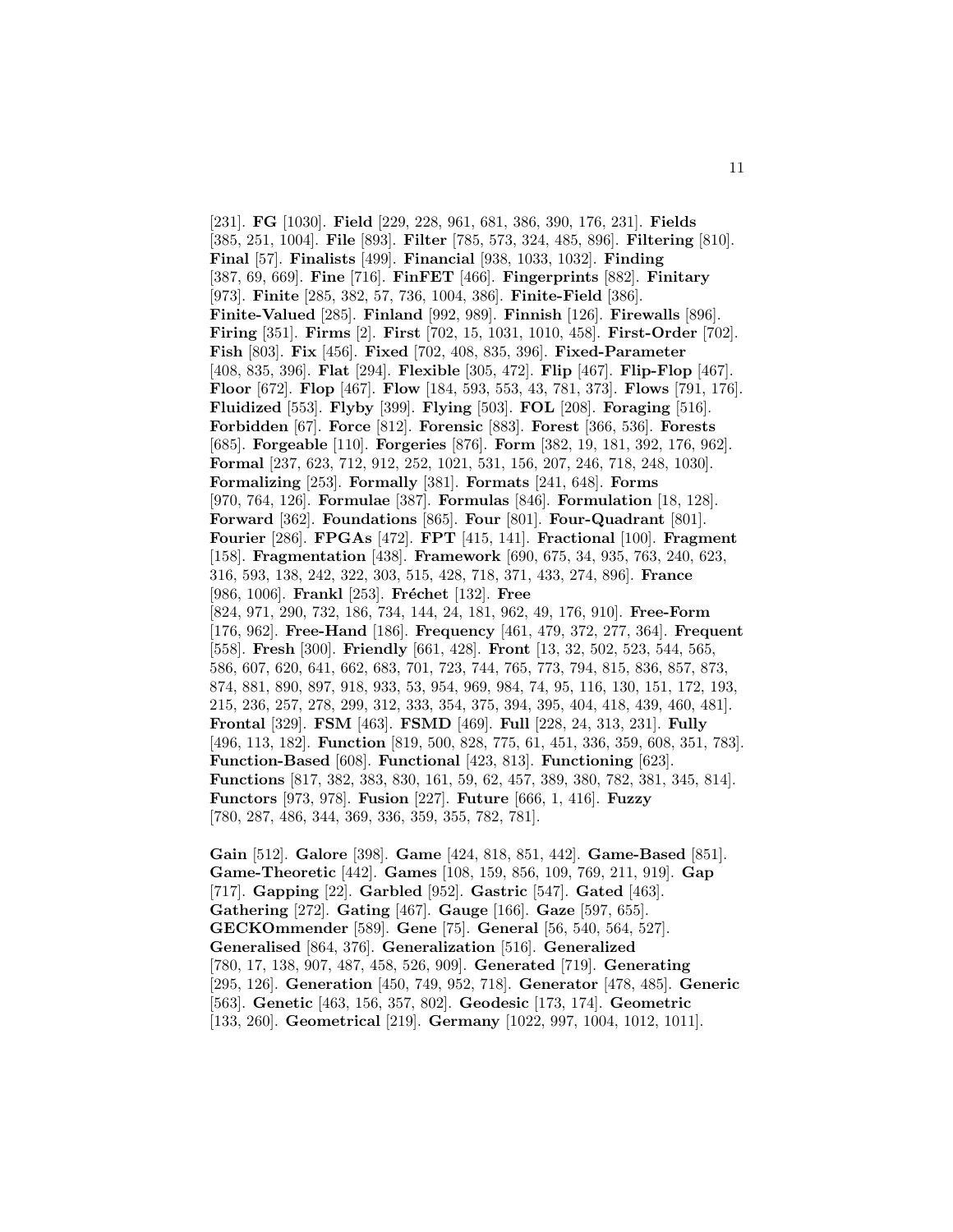**Gestural** [572]. **GHT** [528]. **Giant** [839]. **Girls** [711]. **Global** [579, 201, 4, 173, 800]. **GLUON** [500]. **GOAL** [204]. **Goals** [919]. **Goes** [879]. **Good** [892]. **Gossiping** [711]. **Governance** [213]. **GPS** [667]. **GPU** [710]. **Gradient** [188, 373]. **Graduate** [38, 399]. **Grained** [716]. **Gram** [92]. **Grammar** [775, 903, 92, 912, 11, 535, 1030]. **Grammar-Based** [775, 92, 11]. **Grammars** [14, 17, 737, 19, 914, 740, 908]. **Granular** [581]. **Grapes** [807]. **Graph** [135, 845, 80, 67, 145, 69, 100, 981, 11, 841, 409, 541]. **Graphic** [47]. **Graphics** [37]. **Graphs** [45, 552, 143, 833, 64, 432, 140, 144, 70]. **Great** [677]. **Greedy** [96]. **Green** [926]. **GreenIT** [923]. **GreenSLAs** [924]. **Grid** [712]. **Grishin** [898, 900]. **Gröbner** [255]. **Grocery** [674]. **Grøstl** [499]. **Ground** [295]. **Grounded** [869]. **Group** [293]. **Grouped** [39]. **Groups** [820, 727]. **Growing** [346]. **GSM** [940]. **Guarantee** [406]. **Guaranteeing** [4]. **Guards** [99]. **Guides** [602].

**H.264** [880]. **H.264/SVC** [880]. **Halting** [413]. **Hand** [186, 366, 54, 617]. **Handheld** [678]. **HANDi** [52]. **Handwriting** [876, 812, 884]. **Haptic** [763, 608, 617]. **Haptic-Enhanced** [763]. **Hard** [671, 677, 443]. **Hard-of-Hearing** [677]. **Harder** [934]. **Hardness** [85, 80]. **Harnessing** [673]. **Harvesting** [475]. **Hash** [500, 455, 498]. **Hashing** [389]. **Hashtag** [746]. **Hausa** [901]. **Having** [57]. **head** [742]. **Heads** [637]. **Headway** [551]. **Health** [546]. **Healthcare** [317]. **Hearing** [671, 643, 655, 677]. **Heart** [369]. **Heat** [350]. **Heavy** [691]. **Height** [729]. **Held** [997]. **Helping** [1017, 1018]. **Helsinki** [992, 989]. **Hemodynamic** [327]. **Henstock** [782]. **Hermitian** [378]. **Heterogeneous** [34, 895, 9]. **Heuristic** [791, 538]. **Hidden** [685, 610]. **Hidding** [428]. **Hiding** [440]. **Hierarchical** [560, 124, 573, 179, 338]. **Hierarchically** [712]. **Hierarchy** [741, 370]. **High** [229, 559, 957, 301, 461, 479, 703, 937, 226, 472, 470, 541]. **High-Coverage** [703]. **High-Level** [301]. **High-Yield** [937]. **Higher** [289, 653, 136, 84, 645]. **Higher-Order** [289, 84]. **Highly** [451]. **HIGHT** [489]. **Hilbert** [331]. **Histogram** [360, 692]. **Histogram-Based** [360]. **Histology** [187]. **Hitters** [691]. **HNN** [801]. **Hoc** [593, 103, 259, 260, 277, 105, 998]. **Holling** [813]. **Holling-Type** [813]. **Home** [598]. **Homology** [147]. **Homomorphic** [496]. **Homomorphisms** [69]. **Homonyms** [110]. **Homotopy** [613]. **Honeybee** [514]. **Honor** [995]. **Hood** [901]. **Hop** [831]. **Hop-Diameter** [831]. **Horizontal** [438]. **Hot** [529]. **Hough** [366]. **Howard** [838]. **HPC** [931]. **Huang** [331]. **Huangshan** [1024, 1025]. **Human** [579, 956, 571, 585, 568, 574, 575, 522, 611, 576]. **Human-Protocol** [956]. **Humanoids** [518]. **Humans** [570]. **Hybrid** [790, 644, 344, 796, 726, 435, 272, 223]. **Hyper** [639]. **Hyper-minimization** [639]. **Hyperedge** [42]. **Hyperintensional** [905].

**IAL** [358]. **IC** [468]. **IC3** [155]. **ICALP** [1026, 1027]. **ICCHP** [1017, 1018]. **ICDM** [1012]. **ICEBERG** [491]. **Iceland** [990]. **ICIC** [1024, 1025]. **ICWE** [1022]. **IDDM** [545]. **Ideal** [638]. **Identification** [566, 774, 343, 78].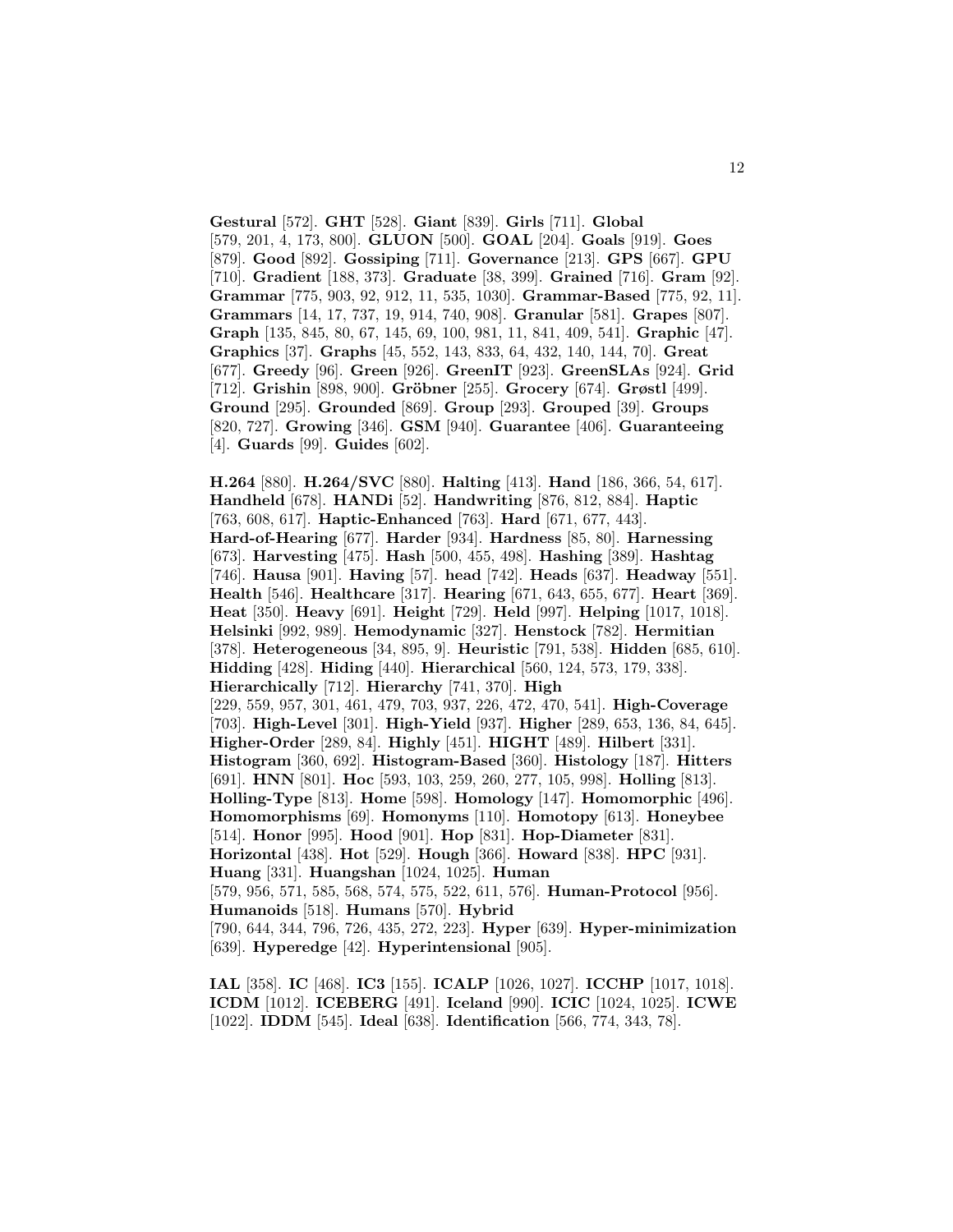**Identifiers** [110, 100]. **Identify** [127]. **Identifying** [654]. **Identity** [209]. **If** [965]. **IFIP** [1006, 1029]. **Ifrance** [1009]. **II** [1027, 813, 1018, 1003]. **IJCAR** [999]. **Illative** [18]. **Illicit** [965]. **Illuminance** [578]. **Illumination** [578]. **ILP** [480]. **Image** [184, 183, 994, 177, 585, 174, 178, 187, 188, 877, 189, 179, 180, 176, 125, 458]. **Image-Based** [877]. **Images** [218, 875]. **Imaging** [229, 319, 251, 217, 996, 223]. **Imitation** [514, 518]. **Immediate** [115]. **Immersion** [145]. **Immune** [802]. **Impact** [964, 761, 400, 231]. **Impaired** [676, 647, 37, 643, 669, 667]. **Implant** [372, 182]. **Implementation** [34, 504, 478, 492, 384, 325, 467, 785, 928, 472, 464, 30, 1016]. **Implemented** [520]. **Implementing** [653, 895]. **Implicative** [197]. **Implicatures** [16]. **Implicit** [768]. **Importance** [199]. **Important** [493, 657]. **Importing** [20]. **Impossible** [489]. **Improve** [595, 476]. **Improved** [829, 379, 190, 680, 43, 259, 749, 446]. **Improving** [572, 498, 391, 599, 601, 488, 557, 710]. **Impulse** [361]. **Impulsive** [270]. **Imputing** [529]. **IMS** [889]. **IMU** [667]. **In-Home** [598]. **In-Network** [269]. **Inclusion** [627, 656]. **Inclusive** [657]. **Incomplete** [556]. **Incorporate** [596]. **Incorporating** [777]. **Increasing** [587, 115]. **Incremental** [155]. **Incrementally** [161]. **IND-CCA2** [452]. **Indented** [46]. **Independent** [848, 838]. **Index** [86, 88]. **India** [1008]. **Indicative** [532]. **Indicator** [777]. **Indicator-Based** [777]. **Indirect** [450]. **Indistinguishable** [688]. **Individual** [41, 315]. **Individuals** [332]. **Indoor** [668]. **Indoor/Outdoor** [668]. **Induced** [143, 144]. **Induction** [298]. **Inductive** [155]. **Industrial** [1012]. **Industry** [549]. **Inequality** [166]. **Inertial** [667]. **Inference** [423, 987, 878, 535]. **Inference-Usability** [423]. **Infinitary** [977]. **Infinite** [849, 741]. **Infinity** [157]. **Influence** [555]. **Influenced** [41]. **Information** [990, 764, 177, 126, 795, 368, 809, 812, 261, 991, 798, 781, 337, 1007]. **Infrastructure** [273]. **Initial** [220]. **Initialization** [802]. **Initiative** [173]. **Injection** [450]. **Ink** [242]. **Innovative** [807]. **Input** [862, 480, 555]. **Input-Output** [862]. **Insight** [517]. **Insights** [518]. **Inspired** [931, 623, 317, 313, 324, 561, 321, 1001, 508]. **Installing** [960]. **Instance** [541, 537]. **Instance-Based** [541]. **Instances** [699]. **Instantiate** [204]. **InStep** [652]. **Institution** [653]. **Instructions** [384]. **Integer** [286, 946]. **Integral** [526]. **Integrals** [782]. **Integrated** [322, 222]. **Integrating** [307]. **Integration** [508, 647, 325, 243]. **Integrator** [516]. **Integrity** [197]. **Intelligent** [322, 1024, 1025, 997]. **Intended** [39]. **Intense** [925]. **Intensity** [186, 222]. **Intensity-Based** [186, 222]. **Intensive** [2]. **Intention** [204]. **Intentions** [202]. **Inter** [3]. **Inter-organizational** [3]. **Interacting** [33]. **Interaction** [651, 956, 213, 522, 608, 617]. **Interactions** [587, 585]. **Interactive** [970, 597, 810, 947]. **Interconnects** [465]. **Interdisciplinary** [400]. **Interest** [590, 810]. **Interface** [680]. **Interfaces** [319]. **Interference** [270, 103]. **Interferences** [148]. **Interleaver** [464]. **Internal** [740, 982]. **International** [1028, 986, 1022, 35, 987, 1026, 1027, 994, 1029, 1020, 990, 1019, 999, 988,

13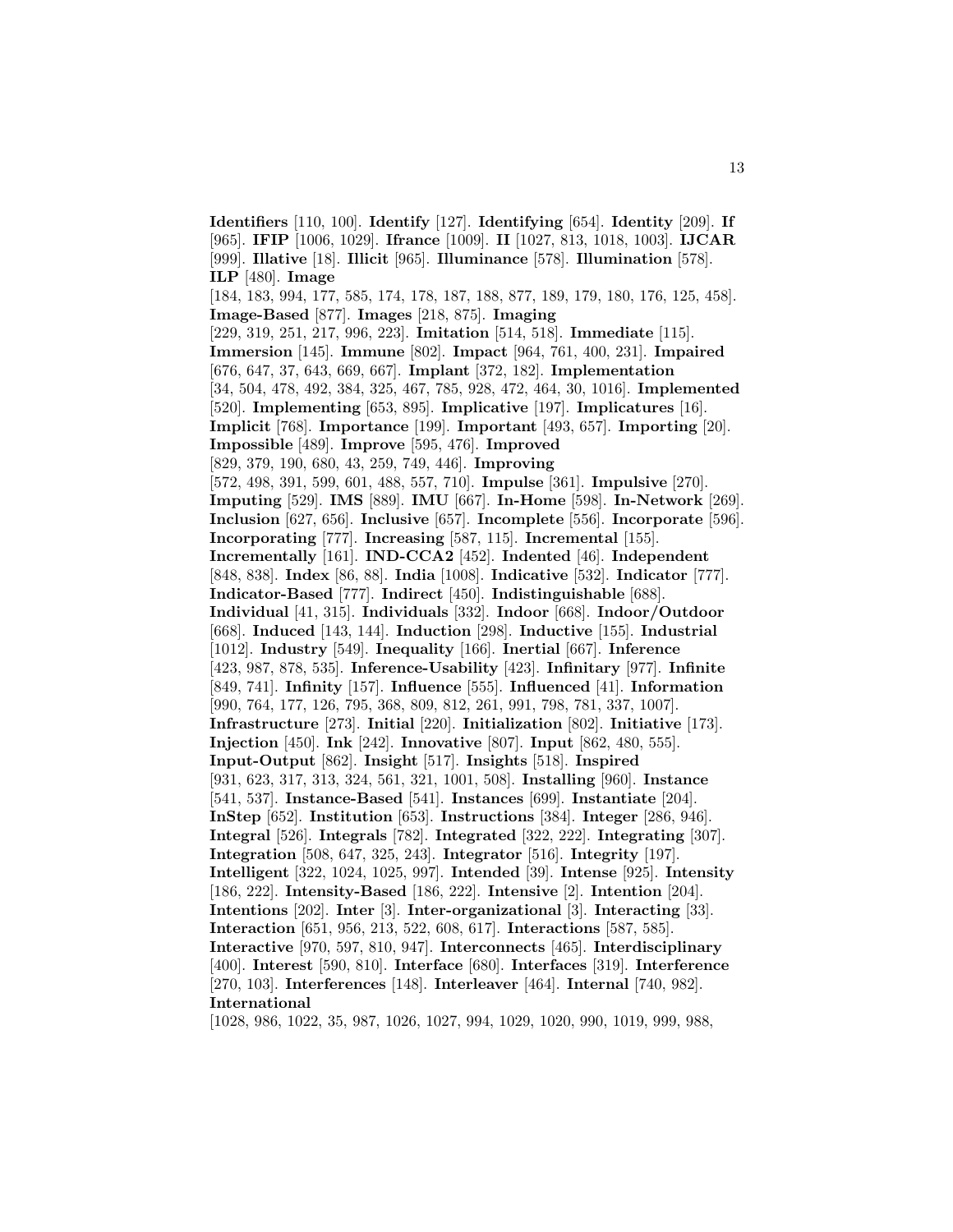1024, 1025, 1031, 997, 1032, 1021, 998, 993, 996, 1014, 1017, 1018, 1009, 1016, 1004, 1034, 1013, 1011, 1010, 1008, 991, 1002, 1003, 1001, 1030]. **Internet** [943, 925, 273]. **Interpolant** [169]. **Interpolants** [702, 162]. **Interpolating** [720]. **Interpolation** [816, 290, 84, 610]. **Interpretation** [671]. **Interpreting** [47]. **Interrogatives** [906]. **Intersecting** [57]. **Intersection** [666]. **Interval** [199, 798]. **Intra** [182]. **Intra-operative** [182]. **Introduction** [52, 768, 646, 770]. **Invariants** [166]. **invasive** [745]. **Inverse** [730, 615, 181, 345]. **Inverse-Consistent** [181]. **Investigating** [604]. **Investigation** [49]. **Investigations** [883]. **Investment** [937]. **Invisible** [658, 54]. **Involves** [351]. **IRBs** [966]. **IRFC** [991]. **Irrationality** [206]. **Island** [901, 834]. **Island-Hood** [901]. **ISM** [277]. **ISNN** [1002, 1003]. **Isomorphism** [820]. **ISP** [941]. **Issues** [985, 261]. **Italian** [330]. **Itemsets** [558]. **Iterated** [899, 902, 115]. **Iteration** [902]. **Iterative** [797]. **IVC** [480]. **IVUS** [187]. **IVUS-Histology** [187]. **IWDM** [996].

**J** [995]. **Jacobians** [376]. **Japan** [677]. **Java** [164, 428]. **JavaScript** [762]. **JH** [499]. **Jitter** [479]. **Join** [423]. **Joinery** [613]. **Joint** [999]. **JSART** [762]. **Judgment** [770]. **July** [1028, 986, 1022, 987, 1006, 1026, 1027, 994, 1020, 990, 1019, 992, 988, 1024, 1025, 997, 989, 1021, 998, 993, 996, 1014, 1017, 1018, 1009, 1016, 1004, 1013, 1012, 1011, 1010, 1008, 991, 1007, 1002, 1003, 1001, 893]. **Jump** [349]. **Jumping** [511]. **June** [990, 999]. **Justify** [604].

**Keccak** [499]. **Keisler** [970]. **Kernel** [337]. **Kernelization** [406]. **Key** [441, 455, 454, 446, 888]. **Key-Leakage** [441]. **Keys** [891]. **Keyterm** [119]. **Keyword** [837, 126]. **Kinect** [577]. **Kinect-Based** [577]. **Kinetic** [135]. **Kleene** [902]. **Knapsacks** [443]. **Knee** [173]. **Knowledge** [2, 823, 453, 313, 123, 798, 557]. **Knowledge-Driven** [313, 557]. **Knowledge-Intensive** [2]. **Known** [446]. **Known-Key** [446]. **Kolmogorov** [824]. **Kralendijk** [1033, 1032]. **Kr¨amer** [1000]. **Kullback** [360]. **Kurtosis** [361]. **Kyoto** [927].

**l** [634]. **Labeling** [191]. **Labelled** [285, 972]. **LACL** [986]. **Lambda** [977]. **Lambek** [898, 900, 23, 914, 24, 29]. **Landmark** [508]. **Language** [330, 15, 912, 126, 741, 246, 29]. **Languages** [848, 849, 732, 622, 1026, 1027, 734, 855, 735, 911, 736, 638, 739, 740, 910]. **Laplacian** [841]. **Large** [239, 91, 584, 708]. **Large-Scale** [239]. **Latency** [268]. **Latent** [882]. **Latest** [644]. **LaTeX** [661]. **Lattice** [350]. **Lawvere** [970]. **Lax** [978]. **Layer** [784, 351]. **Layered** [437]. **Layout** [44, 43]. **Leading** [345]. **Leads** [126]. **Leaf** [805]. **Leakage** [441, 455]. **Leakage-Resilience** [455]. **Leaker** [462]. **Learn** [518]. **Learner** [244]. **Learning** [34, 899, 504, 538, 161, 642, 540, 513, 369, 597, 654, 163, 244, 342, 117, 343, 518, 1011, 539, 310, 866, 806, 797, 365, 541, 657, 537, 910, 356, 337, 340]. **Learning-Based** [117]. **Leasing** [101]. **Least** [686, 555]. **Lecture** [1023].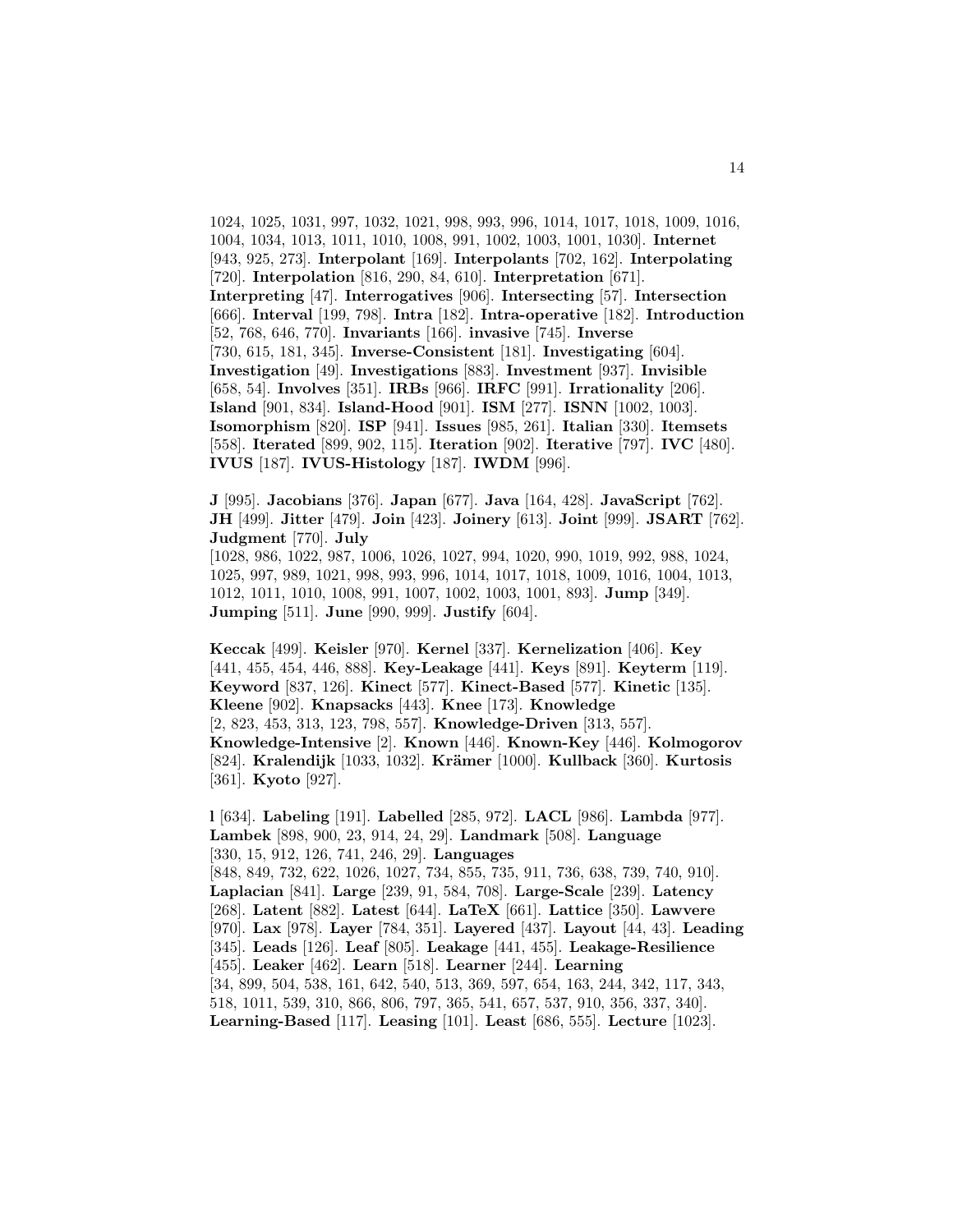**Lectures** [657, 1023]. **LED** [445]. **Left** [64, 371]. **Left-Perfect** [64]. **Legal** [869]. **Leibler** [360]. **Length** [731, 451, 443, 535]. **Lengths** [85]. **Lens** [509]. **Lesion** [228]. **Less** [112, 577, 882]. **Letter** [699]. **Level** [6, 279, 296, 301, 241, 584, 829, 889]. **Leveraging** [169]. **Libraries** [246]. **Library** [626, 647]. **License** [367]. **Life** [923, 33, 399]. **Lifetime** [259]. **Lightweight** [500, 489, 445]. **Like** [22, 517]. **Like-Category** [22]. **Likelihood** [334]. **Limitations** [430]. **Limited** [114, 741, 743]. **Limits** [611]. **Line** [707, 33]. **Linear** [83, 143, 819, 286, 146, 86, 388, 298, 904, 70, 625, 464, 841, 610, 166]. **Lines** [45, 134]. **Linguistic** [955]. **Linguistics** [986]. **Linked** [305]. **Linz** [1017, 1018]. **Lip** [642]. **Lipschitz** [335]. **Liquid** [793]. **Listing** [89]. **Literature** [546]. **Living** [623, 1010]. **Ljubljana** [1023, 1030]. **Load** [343]. **Local** [100, 261, 630, 192, 335, 777, 576, 353, 347]. **Locality** [911, 805]. **Localization** [785, 882, 519, 520, 271]. **Locating** [811]. **Location** [829, 175, 425, 940, 962, 310]. **Location-Based** [310]. **Lock** [171]. **Logging** [945]. **Logic** [1028, 284, 167, 1023, 287, 767, 864, 769, 862, 861, 869, 204, 18, 196, 870, 203, 197, 199, 254, 26, 866, 867, 868, 49, 995]. **Logic-Automata** [769]. **Logic-Based** [866]. **Logical** [212, 14, 865, 726, 371, 986]. **Logics** [766, 632, 199, 982, 419]. **Login** [958]. **Logistic** [534]. **Logs** [127]. **Long** [143, 891]. **Longest** [85]. **Longitudinal** [183]. **Look** [300]. **Looks** [934]. **looping** [297]. **Low** [465, 96, 447, 463, 478, 692, 461, 479, 467, 476, 462, 882, 951, 272, 788]. **Low-Carbon** [788]. **Low-Cost** [951]. **Low-Dimensional** [692]. **Low-Power** [478]. **Low-Resolution** [882]. **Low-Stretch** [96]. **Low-Voltage** [478]. **Lower** [846, 96, 61]. **LP** [829, 832]. **LP-Rounding** [829, 832]. **LTL** [294, 160, 158]. **Ludics** [15]. **LZW** [93]. **LZW-Compressed** [93].

**m2n** [123]. **M5'** [534]. **MAC** [450, 422, 261]. **Machine** [848, 795, 342, 343, 527, 356, 1011]. **Machine-Independent** [848]. **Machines** [539, 1010, 28, 541, 781, 337]. **Madrid** [1031]. **Magic** [606]. **Magnitude** [175]. **Mai** [1031]. **Mainstream** [647]. **Makes** [205]. **Mallorca** [1013]. **Malware** [436, 961]. **Mammograms** [228]. **Mammographic** [221, 233]. **Mammography** [218, 227, 795, 222, 231]. **Man** [980]. **Manage** [571, 959]. **Management** [985, 4, 764, 1, 926, 920, 8]. **Managing** [239, 307]. **Manchester** [999]. **MANETs** [274]. **Manifold** [173]. **Manipulated** [176]. **mantis** [223]. **Manual** [893]. **Many** [536]. **Maple** [252]. **MapReduce** [693]. **Maps** [387, 613]. **March** [1033, 1032, 1034]. **MAREC** [118]. **Marek** [995, 195, 194]. **Margin** [476]. **Marker** [577]. **Marker-Less** [577]. **Market** [54]. **Markov** [852, 685, 362, 610]. **Markovian** [349]. **Masquerade** [437]. **Mass** [553, 795, 224, 793]. **Masses** [227]. **Match** [727]. **Matching** [81, 642, 82, 633, 93, 84, 989, 90, 132]. **Matchings** [64]. **Material** [235, 581]. **Math** [414, 591, 659]. **Mathematical** [246, 247]. **Mathematics** [237, 997, 244, 280, 403, 248, 402, 660]. **Matrix** [592, 342, 365, 710]. **Matrix-Vector** [710]. **Matroid** [828]. **Matter** [12, 31, 129, 214, 311, 393,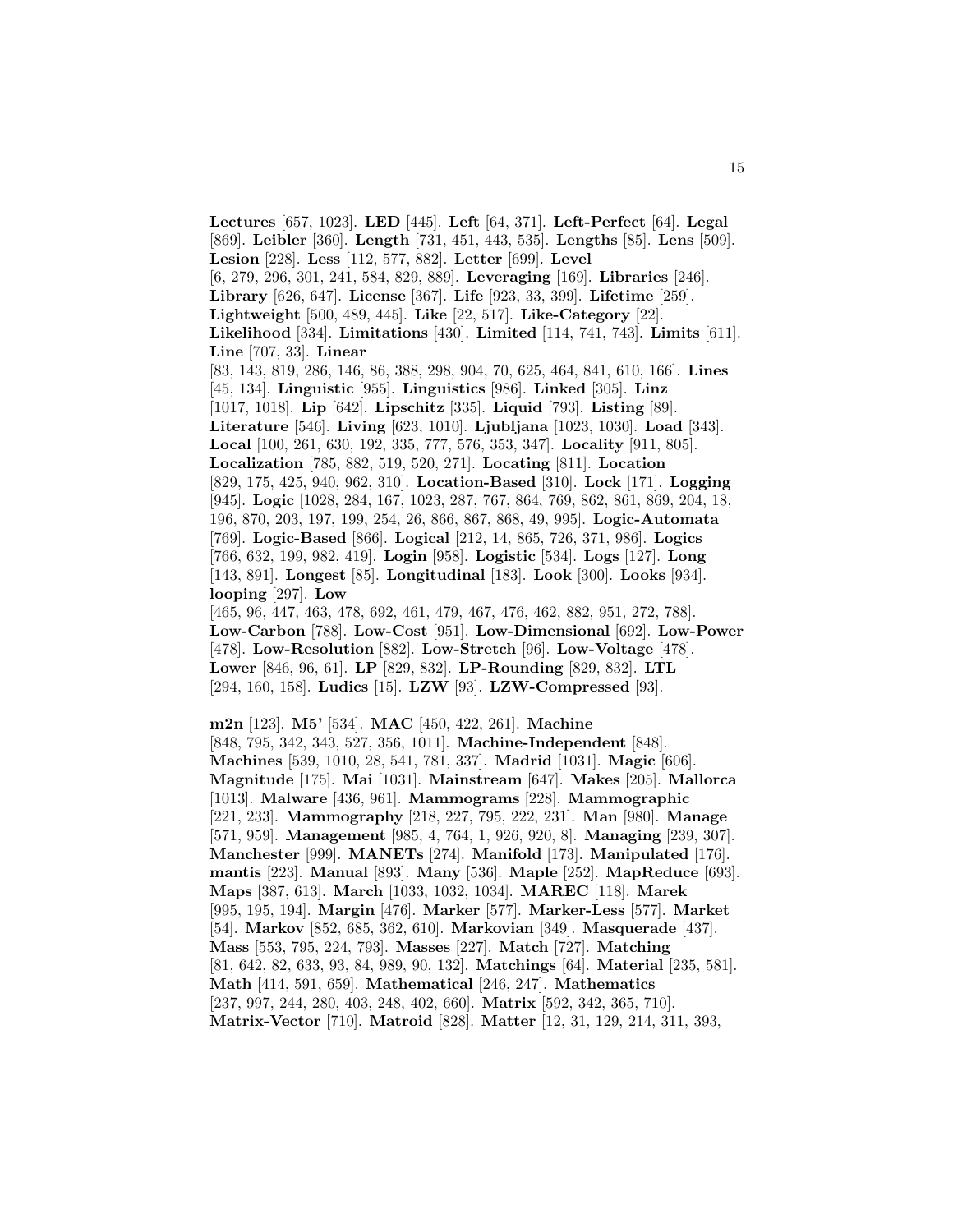417, 619, 700, 722, 772, 872, 917, 932, 968, 983, 13, 32, 502, 523, 544, 565, 586, 607, 620, 641, 662, 683, 701, 723, 744, 765, 773, 794, 815, 836, 857, 873, 874, 881, 890, 897, 918, 933, 53, 954, 969, 984, 74, 95, 116, 130, 151, 172, 193, 215, 236, 257, 278, 299, 312, 333, 354, 375, 394, 395, 404, 418, 439, 460, 481]. **max** [355]. **Maximal** [824]. **Maximization** [819, 828, 334, 480]. **Maximizing** [878]. **Maximum** [146, 86, 77, 149, 259, 537]. **May** [3]. **McEliece** [453]. **McPatom** [715]. **mctau** [717]. **MDC** [497]. **MDC-4** [497]. **MDM** [434]. **Mean** [368, 444, 796]. **Means** [514, 120]. **Measure** [183, 364]. **Measurement** [579, 275, 555, 357, 963, 667]. **Measurements** [577]. **Measures** [552, 568, 327]. **Measuring** [941]. **Mechanism** [41, 894, 930, 370]. **Mechanisms** [842]. **Media** [658]. **Median** [832]. **Meet** [490]. **Meet-in-the-Middle** [490]. **Melodramas** [403]. **Membrane** [326]. **Memoir** [194]. **Memoriam** [621]. **Memory** [925, 707, 513, 952, 324, 315]. **Memory-Efficient** [952]. **Memory-Intense** [925]. **MEMS** [474, 475]. **Mental** [48]. **Mesh** [567, 180]. **Mesh-Derived** [180]. **MESI** [471]. **Message** [450, 238, 258, 443, 487, 105]. **Messages** [39]. **Metabolic** [814]. **Metabolomics** [793]. **Metaplastic** [618]. **Meters** [951]. **Method** [816, 854, 366, 184, 360, 707, 378, 348, 596, 883, 369, 191, 359, 342, 804, 168, 326, 793]. **Methodologies** [749]. **Methodology** [961, 776]. **Methods** [827, 190, 529, 547, 1034, 804, 347]. **Metrics** [831, 941]. **Michael** [1005]. **Microblogging** [594]. **Microcalcifications** [230]. **Microcontrollers** [951]. **Middle** [980, 490]. **Migration** [926, 434]. **Mike** [402, 401, 399]. **MIMO** [786]. **Min** [355]. **Min-max** [355]. **Mine** [778]. **Minicomplexity** [725]. **Minimal** [640, 78]. **Minimalism** [20]. **Minimalist** [911, 17]. **Minimally** [910]. **Minimization** [532, 708, 83, 639]. **Minimizing** [879, 852, 146]. **Minimum** [137, 79, 60, 149, 535, 268, 561, 789]. **Mining** [562, 122, 92, 547, 532, 549, 531, 551, 429, 558, 1012, 1011, 436, 705, 778]. **Minor** [833, 67, 141]. **Minor-Ancestral** [67]. **Minor-Closed** [833]. **Minors** [409]. **Missing** [529, 582]. **Mitigate** [435]. **Mixed** [349, 527]. **Mizar** [237]. **MKM** [997, 241, 243]. **ML** [562]. **ML-DS** [562]. **MLDM** [1011]. **Mobile** [675, 879, 670, 593, 109, 998, 515, 664, 677, 952, 272]. **Mobile-Type** [677]. **Mobility** [264]. **MOD** [62]. **MOD-Functions** [62]. **Modal** [982, 177, 178]. **Modalities** [56, 24]. **Model** [570, 106, 752, 850, 714, 590, 420, 653, 153, 296, 759, 221, 713, 721, 422, 760, 350, 813, 203, 809, 516, 761, 452, 314, 115, 234, 169, 716, 719, 458, 610, 268, 318, 710, 526, 105, 715, 370, 341, 814, 1020]. **Model-Driven** [752, 759, 761]. **Model-to-Model** [760]. **Modeled** [465]. **Modeling** [559, 505, 463, 593, 595, 3, 1014, 324, 522, 364, 611, 302, 353, 352, 346, 337, 921]. **Modelling** [301]. **Models** [753, 469, 899, 588, 685, 787, 3, 600, 516, 575, 233, 584, 29, 982, 758, 705, 345]. **Moderate** [443]. **Modes** [226]. **Modest** [717]. **Modified** [467, 813, 351]. **Modular** [384]. **Modularity** [290]. **Modulo** [282]. **Moments** [224].

**Monadic** [847, 288]. **Monitor** [809]. **Monitoring**

[201, 691, 598, 267, 275, 353, 352]. **Monoidal** [980]. **Montagovian** [898, 20].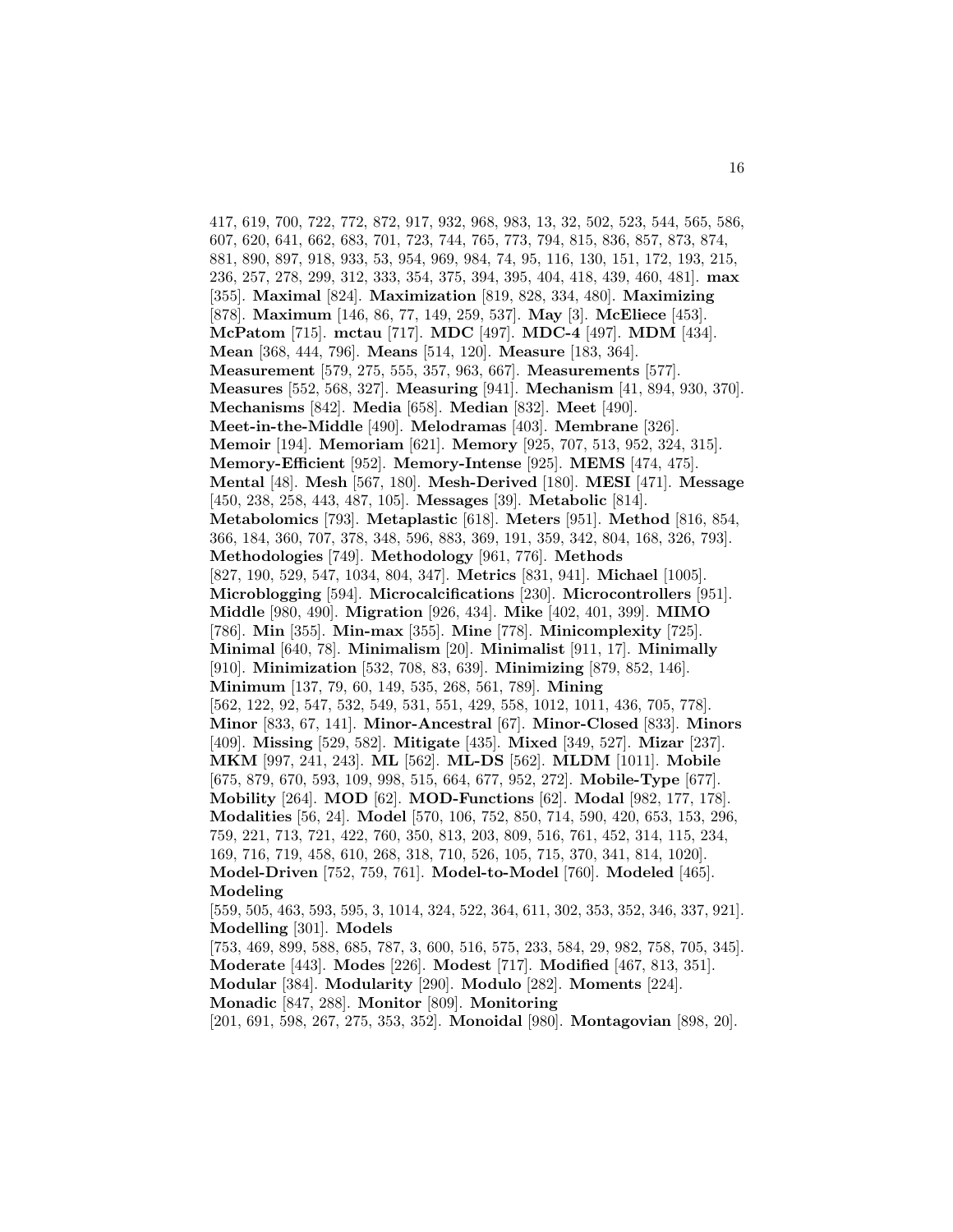**Montreal** [1014]. **Moore** [345]. **Moral** [865]. **Morocco** [1009]. **Morphologically** [126]. **Most** [622]. **Motion** [609, 579, 574, 582, 1013, 576]. **motor** [512]. **Motzkin** [286]. **Movement** [146, 17, 580, 320]. **Movement-Generalized** [17]. **Movements** [588, 320]. **Moving** [324]. **MRI** [186, 173, 227, 222, 192]. **Multi** [938, 955, 754, 60, 177, 790, 242, 771, 178, 574, 785, 367, 889, 573, 188, 742, 440, 842, 777, 803, 370, 346, 356]. **Multi-Agent** [771]. **Multi-class** [356]. **Multi-database** [370]. **Multi-domain** [754]. **Multi-head** [742]. **Multi-level** [889]. **Multi-modal** [177, 178]. **Multi-object** [346]. **Multi-Objective** [790, 777, 803]. **Multi-Party** [938, 242]. **Multi-Prime** [440]. **Multi-resolution** [188]. **Multi-robot** [785]. **Multi-scale** [367]. **Multi-unit** [842]. **Multi-view** [574, 573]. **Multi-word** [955]. **Multidimensional** [73]. **Multidisciplinary** [991]. **Multilayered** [233]. **Multimedia** [1029]. **Multimodal** [663, 227, 783]. **Multimode** [353]. **Multimodes** [352]. **Multiparty** [817]. **Multiple** [159, 486, 508, 82, 837, 858, 93, 595, 322, 537, 910, 105, 814]. **Multiple-Controller** [322]. **Multiple-Message** [105]. **Multiplication** [385, 710]. **Multiplier** [461, 470]. **Multipliers** [386, 472]. **Multiresolution** [179]. **Multitape** [637]. **Multithreaded** [170]. **Multivariate** [1005]. **Muscles** [509, 511]. **Musculoskeletal** [505]. **Museum** [588]. **Museums** [589]. **Musibraille** [656]. **Music** [656]. **Mutual** [177, 785, 795, 337]. **MVP** [935]. **My** [287, 962, 401]. **Myths** [648].

**Nantes** [986]. **Nashville** [994]. **Natural** [332, 15, 367]. **NAVCOM** [676]. **Navigation** [508, 513, 515, 673, 668, 521, 667]. **Near** [86]. **Nearest** [138]. **Nearly** [823]. **Need** [965]. **Needed** [966]. **Needs** [651, 682, 1017, 1018]. **Negation** [198]. **negative** [197]. **Neighbor** [138]. **Neighborhood** [199]. **Neighbors** [596]. **Nested** [853, 632]. **Nested-Words** [853]. **Net** [300]. **Nets** [301]. **Network** [106, 269, 587, 791, 833, 316, 109, 887, 334, 774, 325, 369, 259, 355, 265, 928, 275, 335, 338, 351, 341, 361]. **Networked** [1, 309]. **Networking** [266]. **Networks**

[264, 269, 587, 102, 270, 538, 420, 263, 959, 98, 593, 323, 104, 344, 349, 103, 336, 359, 757, 998, 367, 796, 314, 260, 9, 75, 272, 534, 1002, 1003, 105, 814]. **Neural** [334, 774, 344, 349, 369, 336, 359, 367, 796, 355, 314, 335, 534, 1002, 1003, 358, 338, 351, 341, 361]. **Neuro** [508]. **Neuro-inspired** [508]. **Neurobiologically** [321]. **Neurobiologically-Inspired** [321]. **Neurocomputing** [797]. **Neuromorphic** [504]. **News** [58, 746]. **News-Topic** [746]. **Next** [279, 416]. **Niederreiter** [452]. **NIRS** [327]. **Nizhny** [988]. **No** [820, 880]. **Node** [46, 833]. **Node-Oriented** [46]. **Node-Weighted** [833]. **Nodes** [103, 121]. **NOF** [817]. **Noise** [476, 606, 555]. **Nominal** [631]. **Non** [16, 170, 766, 947, 175, 297, 571, 745, 374, 583, 564, 459, 427].

**Non-cardiology** [374]. **Non-classical** [766]. **Non-delegatable** [459]. **Non-interactive** [947]. **Non-invasive** [745]. **Non-looping** [297]. **Non-rigid** [175]. **Non-tamper** [427]. **Non-termination** [170, 297]. **Non-vectorial**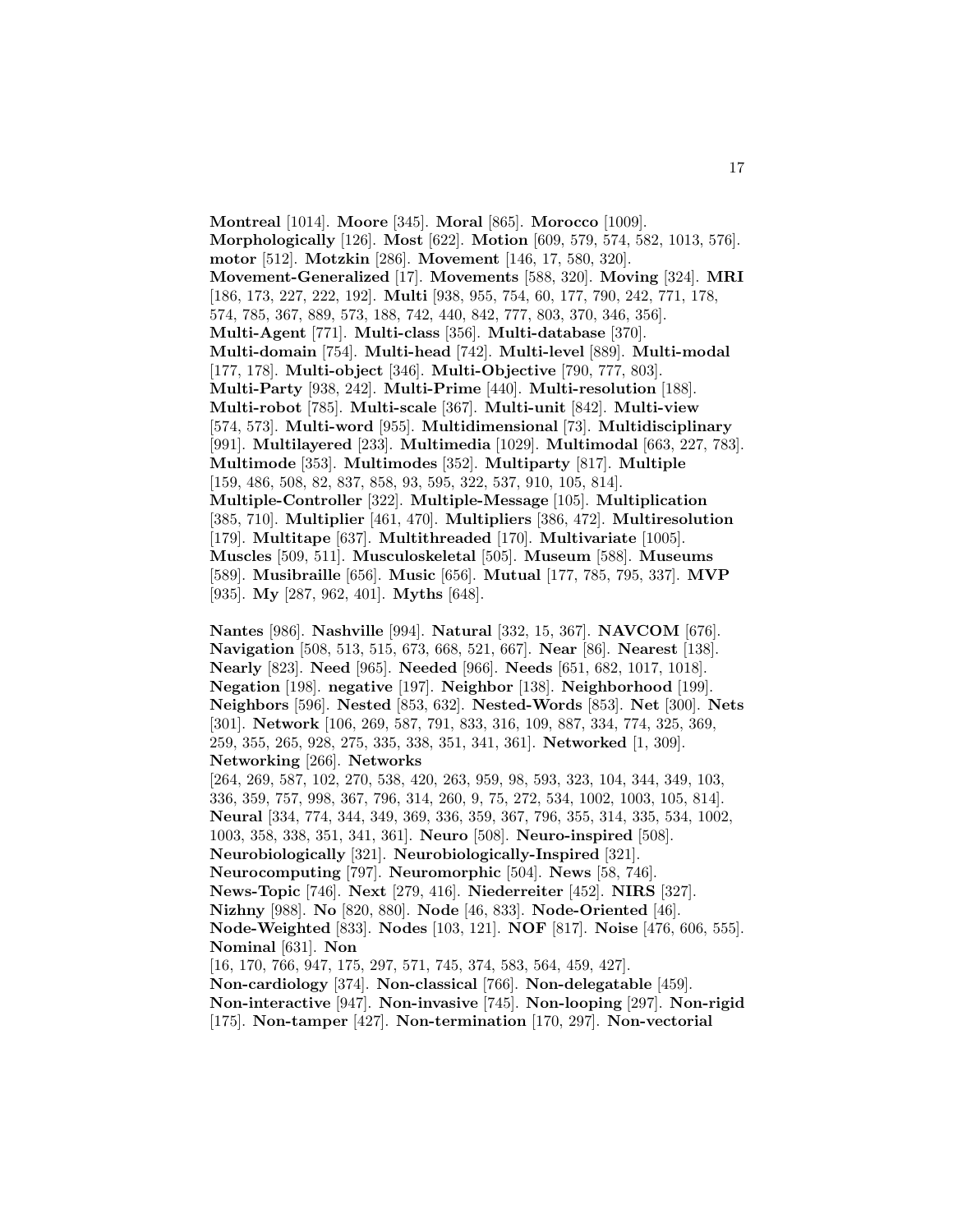[564]. **Non-Verbal** [571, 583]. **Nonassociative** [24]. **Nondeterminism** [729, 743]. **Nonlinear** [350, 800, 485, 526]. **Nonnegative** [365]. **Nonrigid** [179]. **Nonterminal** [737]. **Norm** [123, 527]. **Normal** [820, 382, 19]. **Normalization** [190]. **Normative** [210, 767, 208, 859]. **Norms** [995, 871, 866, 860]. **Norway** [1028]. **Notes** [1023]. **Notions** [98]. **Nouns** [25, 668]. **Novel** [562, 790, 348, 221, 812, 314, 518, 793, 803]. **Novgorod** [988]. **NP** [900]. **NP-Complete** [900]. **NSW** [1007]. **NTRU** [449]. **Number** [77, 473, 784, 737, 470, 782, 390]. **Numerical** [614, 520]. **NURB** [774]. **NuSMV** [721]. **NVC** [570].

**OAI** [173]. **Obfuscation** [425]. **Object** [566, 324, 346]. **Objective** [825, 790, 814, 777, 803]. **Objects** [507, 811, 1013]. **Obligation** [871, 867]. **Obligations** [864, 863]. **Oblivious** [442, 953]. **Obstructions** [145]. **Occasion** [995, 1005, 1000]. **occurrence** [746]. **Offering** [678]. **Offset** [478]. **Omega** [63]. **Omega-Rational** [63]. **Once** [59]. **One** [852, 348, 644, 351, 356]. **One-Against-One** [356]. **One-Class** [348]. **One-Counter** [852]. **One-Layer** [351]. **Online** [828, 420, 633, 101, 603]. **Only** [945]. **Ontologies** [283]. **Ontology** [590, 316, 10]. **Ontology-Based** [590, 10]. **OOXML** [893]. **Open** [985, 205, 849, 415, 276, 618]. **Openbox** [34]. **OpenFst** [626]. **Opening** [751]. **OpenRichServices** [308]. **Operating** [226]. **Operation** [643, 23]. **Operational** [974]. **Operations** [730, 734, 736, 72, 563, 168]. **operative** [182]. **Operator** [328, 319]. **Opportunistic** [263, 265]. **Optical** [319]. **Optimal** [387, 64, 66, 88, 440]. **Optimality** [904]. **OPTIMIS** [922]. **Optimization** [218, 903, 790, 784, 344, 574, 800, 786, 188, 930, 475, 326, 777, 783, 803]. **Optimizations** [615]. **Optimized** [269, 359]. **Optimum** [277]. **Oracle** [458]. **Orchestration** [305]. **Order** [702, 289, 136, 84]. **Ordered** [798]. **organizational** [3]. **Orientation** [318]. **Orientations** [80]. **Oriented** [306, 46, 309, 746, 526, 799]. **Origin** [965]. **Orthogonal** [786, 224, 42, 802]. **Oscillation** [361]. **Osteoarthritis** [173]. **Outcomes** [591]. **Outlier** [561]. **Output** [862, 474, 555]. **Outsourced** [950, 949]. **Outsourcing** [430, 438]. **Over-Sampling** [474]. **Overlay** [98]. **Owl** [325]. **Oxford** [1020].

**P** [634]. **P2P** [674]. **PA** [996]. **Packet** [896]. **Packing** [819]. **Pad** [812]. **Padding** [688]. **Pages** [799]. **Pair** [748]. **Pair-Wise** [748]. **Pairs** [67, 142]. **Panel** [965]. **Paper** [871]. **Papers** [1033, 990, 1031, 1032, 1034, 1030]. **Paradigm** [525]. **Paradigms** [651]. **Parallel** [469, 714, 709]. **Parallelism** [118]. **Parallelizability** [856]. **Parallelizing** [713]. **Parameter** [408, 835, 184, 396, 448]. **Parameterized** [407, 413, 139, 397, 405, 140, 410, 416, 401, 716, 400, 409]. **Parameters** [219, 364]. **Pareto** [542]. **Paris** [1006]. **Parity** [846, 856]. **Parsing** [903, 313]. **Part** [1026, 1027, 997, 1017, 1018, 1002, 1003]. **Partial** [235, 582, 132, 555, 880, 537]. **Participation** [751]. **Participatory** [650]. **Particle** [784, 574, 785, 573, 324]. **Particles** [784]. **Partitioned** [429].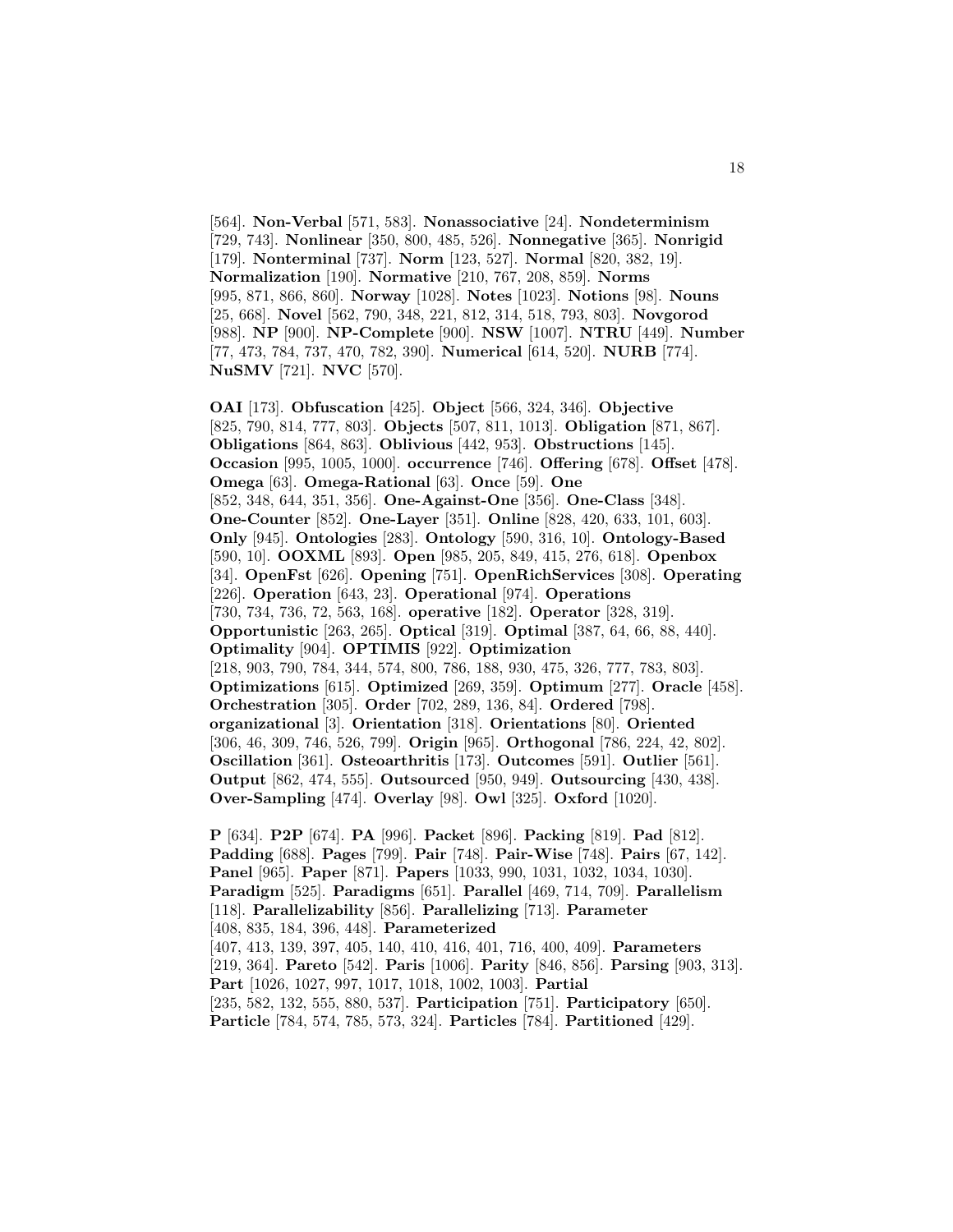**Partitioning** [79, 463, 87, 477]. **Partitions** [149]. **Partners** [751, 650]. **Party** [938, 946, 242, 111]. **Passion** [403]. **passive** [276]. **Passphrases** [955]. **Password** [427]. **Password-Based** [427]. **Past** [294, 518, 199]. **Patch** [703, 340]. **Patent** [117, 119, 123, 127, 125, 118]. **Path** [80, 942]. **Paths** [143, 173, 144, 142]. **Pathwidth** [408]. **PatMedia** [125]. **Pattern** [306, 82, 93, 89, 84, 989, 90, 355, 1011, 524, 358]. **Pattern-Based** [306]. **Patterns** [552, 165, 320]. **Payment** [694]. **PC** [742]. **Pebbles** [624]. **CoAP** [273]. **Hyperactivity** [329]. **Outdoor** [668]. **Stateful** [455]. **SVC** [880]. **TC** [1029]. **Penrose** [345]. **People** [676, 671, 670, 37, 680, 580, 1017, 1018, 677, 605]. **Perception** [609, 682, 611]. **Perfect** [64, 727]. **Performance** [328, 878, 492, 926, 217, 601, 488, 466, 884, 880, 557, 788]. **Performances** [595]. **Performing** [965]. **Periodic** [269]. **Periods** [320]. **Permission** [867]. **Permissions** [960]. **Permutation** [392]. **Permutations** [981]. **Personal** [959, 764]. **Personalised** [589]. **Personalization** [751, 1014]. **Personalized** [587, 602]. **Personalizing** [233]. **Persons** [665]. **Perspective** [442, 75, 797]. **Persuasive** [205, 206]. **Perturbation** [821]. **Petri** [300]. **PETS** [1019]. **Phantom** [235, 234]. **Phase** [479, 331, 786]. **Phased** [783]. **Phenogrammar** [906]. **Philadelphia** [996]. **Phones** [676]. **Physically** [617]. **Physically-Based** [617]. **Piccolo** [445]. **Pie** [135]. **Pilot** [510]. **PINs** [936]. **Pivot** [528]. **Pixel** [46, 188]. **Plain** [824]. **Planar** [833, 262]. **Planes** [380]. **Planner** [671]. **Plans** [672]. **Plant** [788, 805]. **Plate** [367]. **Platform** [276, 618]. **Platforms** [301]. **Plays** [403]. **PLL** [479]. **Plots** [46]. **Plural** [915, 909]. **Point** [186, 616, 248, 608]. **Point-and-Write** [248]. **Point-Based** [186]. **Pointers** [292]. **Points** [45, 702, 582]. **Polarized** [898]. **Policies** [212, 896]. **Policy** [962]. **Poly** [786]. **Polygon** [834]. **Polygonal** [834, 584]. **Polymer** [509]. **Polynomial** [820, 177, 344, 133, 910]. **Polynomial-Time** [820, 133]. **Polynomials** [702]. **Polysynthetic** [912]. **Polytopes** [149]. **Ponzi** [937]. **Popularization** [414]. **Population** [515]. **Port** [43, 1013]. **Porto** [1016]. **Portugal** [1021, 1016]. **Pose** [569, 576]. **Poses** [568]. **Position** [103, 327]. **Possible** [891, 861, 27]. **Post** [468]. **Post-bond** [468]. **Postmodern** [937]. **Power** [925, 971, 463, 60, 478, 477, 926, 461, 467, 476, 462, 115, 788]. **Power-Aware** [925]. **Practical** [694]. **Practice** [518]. **Pre** [216, 182, 458]. **Pre-** [182]. **Pre-clinical** [216]. **Pre-image** [458]. **Predator** [813]. **Predator-Prey** [813]. **Predicate** [892]. **Predicate-Tree** [892]. **Predict** [328, 591]. **Prediction** [792, 555, 810]. **Predictive** [595, 715]. **Predicts** [332]. **Preference** [592]. **Prefix** [824, 853]. **Prefix-Free** [824]. **Prefrontal** [332, 327]. **Prehistory** [396]. **Preliminary** [127]. **Preparation** [320, 557]. **Preprocessing** [359, 406]. **PRES** [469]. **Presence** [315]. **Present** [936]. **Presentation** [250]. **Presentations** [973]. **Preserve** [438]. **Preserving** [693, 948, 957, 695, 431, 894, 951, 429, 694]. **Presheaves** [972]. **Presupposition** [18]. **Pretty** [892]. **Prey** [813]. **Prime** [440]. **Primer** [405]. **Principle** [977, 535]. **Print** [658]. **Prior** [119]. **Prior-Art-Search** [119].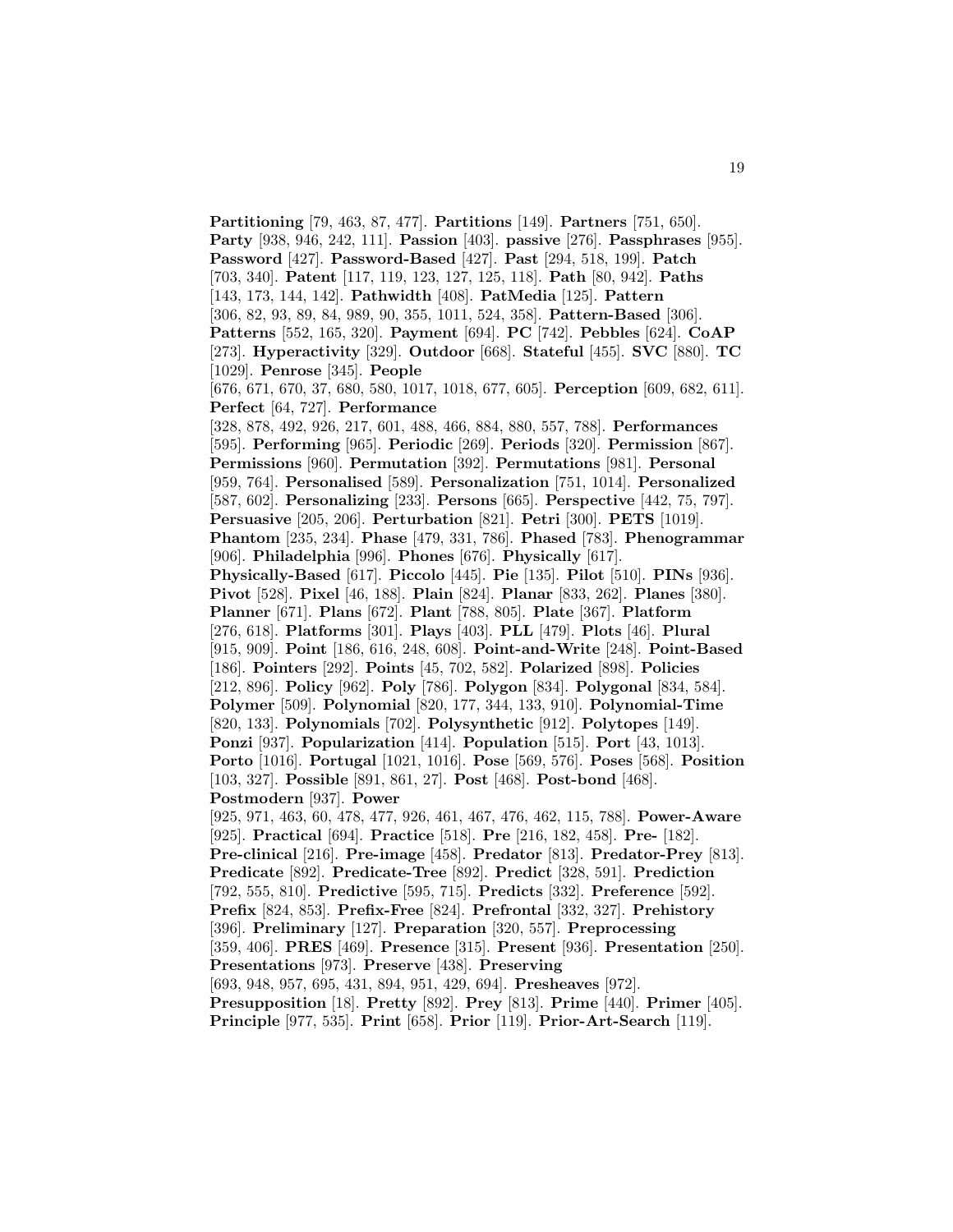**Priority** [66, 707]. **PRISM** [693]. **Privacy** [424, 690, 693, 948, 1006, 957, 425, 695, 431, 894, 951, 429, 962, 892, 694, 950, 438, 1007, 419, 1019]. **Privacy-Preserving** [693, 948, 695, 431, 894, 951, 429]. **Private** [691, 685, 692, 940, 888]. **Probabilistic** [974, 150, 165, 625, 188, 866, 710, 356]. **Probabilities** [796]. **Problem** [791, 832, 97, 413, 903, 591, 138, 133, 141, 776, 521, 400, 111]. **Problems** [822, 767, 415, 790, 410, 259, 245, 524]. **Procedure** [298]. **Proceedings** [1026, 1027, 1017, 1018, 1002, 1003, 1028, 986, 1022, 987, 1006, 994, 1029, 1020, 1019, 992, 999, 988, 1024, 1025, 997, 989, 1021, 998, 993, 996, 1014, 1009, 1016, 1004, 1013, 1012, 1011, 1010, 1008, 991, 1007, 1001]. **Process** [4, 364, 352]. **Processes** [843, 974, 852, 623, 301, 353]. **Processing** [809, 41, 340]. **Processors** [501]. **Production** [734]. **Productivity** [761]. **Profile** [931]. **Profiles** [605, 436]. **Profiling** [685, 549]. **Profit** [3]. **Prognostic** [559]. **Program** [602]. **Programming** [825, 1026, 1027, 256, 339, 527]. **Programs** [995, 170, 154, 164, 165, 862, 171, 252, 196, 197, 953, 937, 292]. **Progress** [1009, 1008]. **Project** [922, 656]. **Projection** [805]. **Projective** [380]. **Projects** [414, 997]. **Proof** [238, 766, 947, 49]. **Proof-Theoretical** [49]. **Proofs** [239, 164, 455]. **Propagation** [590, 258]. **Properties** [955, 4, 113, 67, 323, 197]. **Property** [590, 903]. **Property-Based** [590]. **Propositional** [199]. **Protected** [958]. **Protection** [712]. **Protein** [792, 75]. **Protein-Protein** [792]. **Protocol** [956, 471, 927, 267]. **Protocols** [293, 453, 886, 494]. **Provable** [498]. **Prover** [289]. **Proving** [297, 165, 636]. **Proxies** [696]. **Proximity** [940, 541]. **Proximity-Graph** [541]. **Pruning** [335]. **Pseudo** [83, 117]. **Pseudo-minimization** [83]. **Pseudo-Relevance** [117]. **PSO** [774, 783]. **Psychological** [48]. **Public** [676, 965, 455, 454, 888]. **Public-Key** [455, 454, 888]. **PUFs** [877]. **Pull** [462]. **Pump** [479]. **Push** [462]. **Push-Pull** [462]. **Pushdown** [626, 728, 729, 853, 854, 739, 741, 742]. **Putting** [646]. **Puzzles** [454]. **PVSS** [456].

**QoS** [274]. **Quad** [189]. **Quad-tree** [189]. **Quadrant** [801]. **Quadratic** [825, 339]. **Quality** [555]. **Quantifications** [909]. **Quantifier** [290]. **Quantifier-Free** [290]. **Quantifiers** [846, 909]. **Quantifying** [185]. **Quantitative** [56, 46]. **Quantization** [340]. **Quantum** [818, 226]. **Quasi** [628]. **Quasi-Eulerian** [628]. **Queries** [89]. **Query** [291, 122, 88, 119, 128, 246, 127]. **Querying** [10]. **Questions** [281]. **Queue** [707]. **Queues** [66]. **Quicksort** [55].

**R** [1005]. **Radar** [786]. **Radial** [336, 359]. **Radii** [137]. **Random** [816, 685, 64, 103, 457, 188, 536, 458]. **Randomized** [842]. **Randomizing** [436]. **Randomness** [733]. **Range** [947, 65, 681, 226]. **Range-Vibrotactile** [681]. **Ranging** [660]. **Rank** [828, 635, 342]. **Ranking** [560]. **Rat** [545]. **Rate** [114]. **Rate-Limited** [114]. **Ratify** [54]. **Ratio** [825]. **Rational** [63]. **Rationals** [388]. **Raw** [47]. **ray** [229, 222, 226, 223]. **Rayleigh** [800]. **RBAC**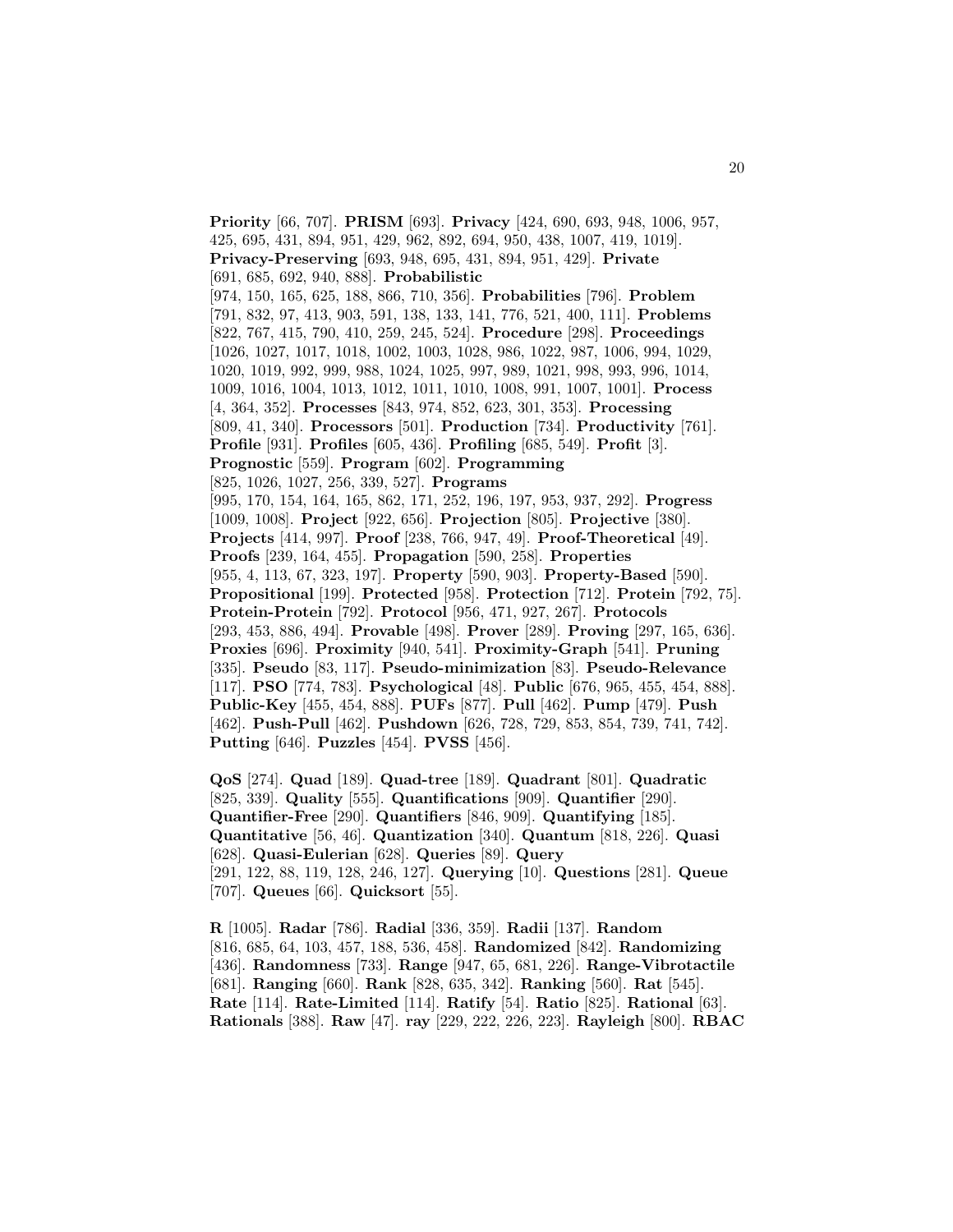[422]. **RDFS** [291]. **Reachability** [851]. **Reactions** [578]. **Reactive** [201, 196]. **Read** [59, 476]. **Read-Once** [59]. **Reading** [669, 48]. **Real** [569, 775, 923, 553, 574, 669, 274, 810]. **Real-Time** [569, 553, 574, 669, 810]. **Real-Valued** [775]. **Realistic** [588]. **Realization** [463]. **Realizing** [471]. **Reasoner** [51]. **Reasoning** [210, 34, 546, 202, 767, 999, 554, 280, 314, 798]. **Recognition** [566, 519, 1011, 524, 665, 576, 612, 370, 361]. **Recognizing** [39]. **Recommendation** [746, 810]. **Recommendations** [589]. **Recommender** [592, 596, 606]. **Recommenders** [599, 605]. **Reconfiguration** [554, 11]. **Reconstruction** [915]. **Reconstructions** [582]. **Recorded** [657]. **Records** [317]. **Recovering** [753]. **Recursive** [627, 292]. **Reduced** [447, 342, 386, 490, 491]. **Reduced-Round** [491]. **Reducible** [377]. **Reducing** [148, 883]. **Reduction** [465, 760, 528, 798]. **Reductions** [953]. **Redundant** [564, 363]. **Reference** [904, 3, 248, 970]. **Reference-Set** [904]. **Referrer** [697]. **Referrer-Anonymizing** [697]. **Refined** [964]. **Reflectance** [347]. **Reflections** [207]. **Regarding** [598]. **Regime** [291]. **Region** [262, 329, 346]. **Regions** [185]. **Register** [464]. **Registration** [186, 184, 175, 994, 173, 177, 190, 178, 191, 187, 582, 222, 188, 182, 192, 189, 179, 180, 176, 185]. **Registry** [957]. **Regression** [174, 762, 534, 347]. **Regular** [849, 622, 629, 855, 66, 735, 638]. **Regularity** [630]. **Regularization** [184]. **Regularizer** [787]. **Regulation** [75]. **Regulator** [462]. **Reinforcer** [332]. **Related** [675, 414, 41]. **Relation** [592, 344, 457]. **Relation-Based** [344]. **Relational** [423, 46, 525, 972, 340]. **Relations** [780, 119]. **Relationship** [420]. **Relationship-Based** [420]. **Relationships** [331]. **Release** [454]. **Relevance** [117]. **Relevant** [552, 128]. **Relief** [363]. **Remote** [687, 674, 677, 427]. **Removal** [171]. **Removing** [729]. **Renaming** [112]. **Rendering** [584, 617]. **Representability** [731]. **Representation** [987, 208, 554, 602, 981]. **Representations** [41, 575, 33]. **Representing** [40]. **Reproducibility** [583]. **Requirements** [670, 5, 759, 598, 9]. **Resampling** [574, 875]. **Research** [966, 546, 36, 965, 547, 650, 343, 963, 799, 788]. **Resettable** [823]. **Resilience** [821, 455]. **Resilient** [55, 441, 271, 945]. **Resistance** [498]. **Resistant** [427]. **Resolution** [229, 776, 882, 281, 188]. **Resolving** [915]. **Resonator** [475]. **Resource** [925, 159, 631, 694, 247]. **Resource-Payment** [694]. **Respect** [29]. **Response** [813, 223]. **Responses** [332]. **Restricted** [283, 383]. **Result** [754]. **Resulting** [741]. **Results** [80, 856, 275, 370]. **Resumption** [901]. **Retrieval** [513, 88, 126, 117, 991, 125]. **Reusable** [745]. **Reuse** [750]. **Revealing** [433]. **Reversal** [23]. **Reverse** [640, 94]. **Revised** [1033, 990, 1031, 1032, 1034, 1030]. **Revisited** [944, 302]. **Revolution** [1005]. **Rewriting** [853, 298]. **Reykjavik** [990]. **RFID** [276]. **RGB** [566]. **RGB-Depth** [566]. **Rides** [49]. **rigid** [175]. **Rigidity** [192]. **Ring** [379]. **Rings** [382]. **Risk** [698, 221, 883]. **RKHS** [787]. **RLC** [465]. **Roadmap** [666]. **Robobraille** [653]. **Robot** [505, 507, 511, 514, 515, 516, 520, 522, 785]. **Robot-Human** [522]. **Robots** [503, 508, 510, 517]. **Robust** [851, 65, 173, 368, 875, 188, 324, 189]. **Rodent** [517]. **Rodent-Like** [517].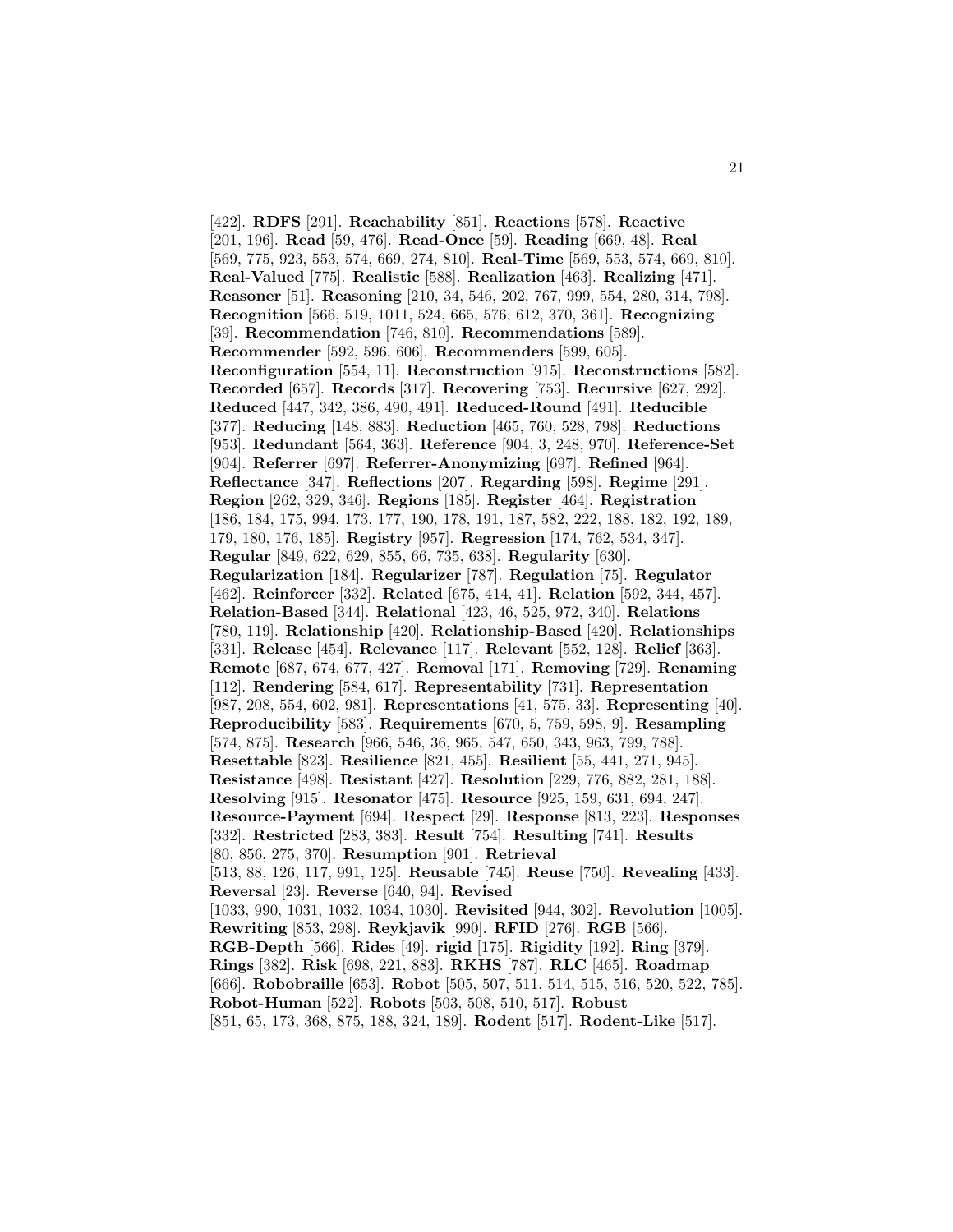**Role** [753, 421, 752]. **Role-Based** [753, 421, 752]. **Root** [390]. **Rooted** [629]. **Rosser** [855]. **Rotating** [262]. **Rotation** [84]. **Rough** [808, 779, 778]. **Round** [487, 491]. **Rounding** [829, 832]. **Rounds** [112]. **Route** [671]. **Routes** [134]. **Routing** [265, 261, 42]. **RSA** [448, 495, 456]. **RSA-Based** [456]. **Rule** [348, 531, 939]. **Rule-Based** [939]. **Rules** [562, 563, 962]. **Run** [85]. **Run-Lengths** [85]. **Russia** [988].

**s** [494]. **S2N** [721]. **S4** [24]. **S4-Modalities** [24]. **Saccadic** [510]. **Safety** [778]. **Sampling** [827, 184, 562, 474, 188]. **Sanction** [863]. **Sanctions** [868]. **Sanitizable** [484]. **Sanitizers** [484]. **SAT** [283, 281]. **Satallax** [289]. **Satisfaction** [702, 411, 410, 761]. **Satisfiability** [279, 68]. **Saturation** [854]. **Scalable** [166]. **Scale** [239, 584, 234, 367]. **Scaling** [84, 748]. **Scan** [467]. **Scandinavian** [992]. **Scans** [882, 219]. **Scatter** [776]. **Scene** [367]. **Scenes** [566]. **Scheduling** [894, 268]. **Scheme** [269, 379, 931, 712, 133, 452, 937, 426, 427]. **Schemes** [483, 887, 456, 458, 945]. **Schoolchildren** [682]. **Science** [1028, 414, 767, 1015, 988, 1034, 963]. **Sciences** [546]. **Scientific** [195, 923, 305]. **Scope** [280]. **Screen** [670]. **SCRIBE** [653]. **Scripting** [435]. **Search** [693, 826, 622, 837, 91, 776, 809, 800, 548, 119, 335, 755, 125, 777]. **Searches** [888]. **Searching** [122, 127]. **Secret** [430]. **Secretary** [822]. **Secure** [690, 938, 946, 967, 451, 887, 444, 452, 487, 271, 427, 945]. **Security** [753, 483, 499, 6, 1033, 944, 936, 1006, 430, 1029, 293, 497, 445, 1032, 876, 426, 437, 877, 1007, 434, 419]. **Seen** [903]. **Segmentation** [221, 48, 346]. **Segments** [134]. **Select** [184]. **Selected** [1023, 1033, 990, 1031, 1032, 1034, 1030]. **Selecting** [533]. **Selection** [55, 362, 528, 876, 227, 795, 779, 740, 603, 364, 942, 357, 777]. **Selenium** [217]. **Self** [970, 478, 959, 114, 381, 777]. **Self-adaptive** [777]. **Self-dual** [381]. **Self-manage** [959]. **Self-reference** [970]. **Self-stabilizing** [114]. **Semantic** [750, 240, 432, 243, 757, 602, 119]. **Semantically** [317]. **Semantics** [285, 974, 898, 861, 976, 863, 197, 905, 916, 313, 27]. **Semi** [560, 542, 348, 276, 197, 543]. **Semi-negative** [197]. **Semi-passive** [276]. **Semi-supervised** [560, 348, 543]. **Semiantichains** [58]. **Sense** [507, 314]. **Sensitivity** [226]. **Sensor** [269, 270, 588, 506, 146, 65, 104, 928, 275, 272]. **Sensor-Based** [588]. **Sentences** [208]. **Sentic** [314]. **Separation** [167]. **September** [1029]. **Sequence** [86, 91, 33]. **Sequences** [85, 517, 551, 380, 567, 789]. **Sequential** [870, 781]. **Serbia** [998]. **Sergot** [995, 195, 194]. **Series** [971, 46, 174, 549]. **Service** [306, 671, 1000, 308, 927, 7, 309, 9, 11]. **Service-Based** [11]. **Service-Oriented** [306, 309]. **Services** [925, 6, 2, 679, 5, 243, 889, 697, 310, 10]. **Session** [646, 840]. **Set** [835, 864, 904, 779, 78, 563, 401, 778]. **Sets** [731, 849, 754, 808, 380]. **Setting** [919]. **Several** [484]. **SHA** [499, 501]. **SHA-3** [499, 501]. **Shapes** [642]. **Sharing** [750, 430, 967, 674, 950]. **Sheng** [621]. **Shenyang** [1002, 1003, 1001]. **Shibpur** [1008]. **Shift** [496, 368, 464]. **Shift-Type** [496]. **Shifting** [508].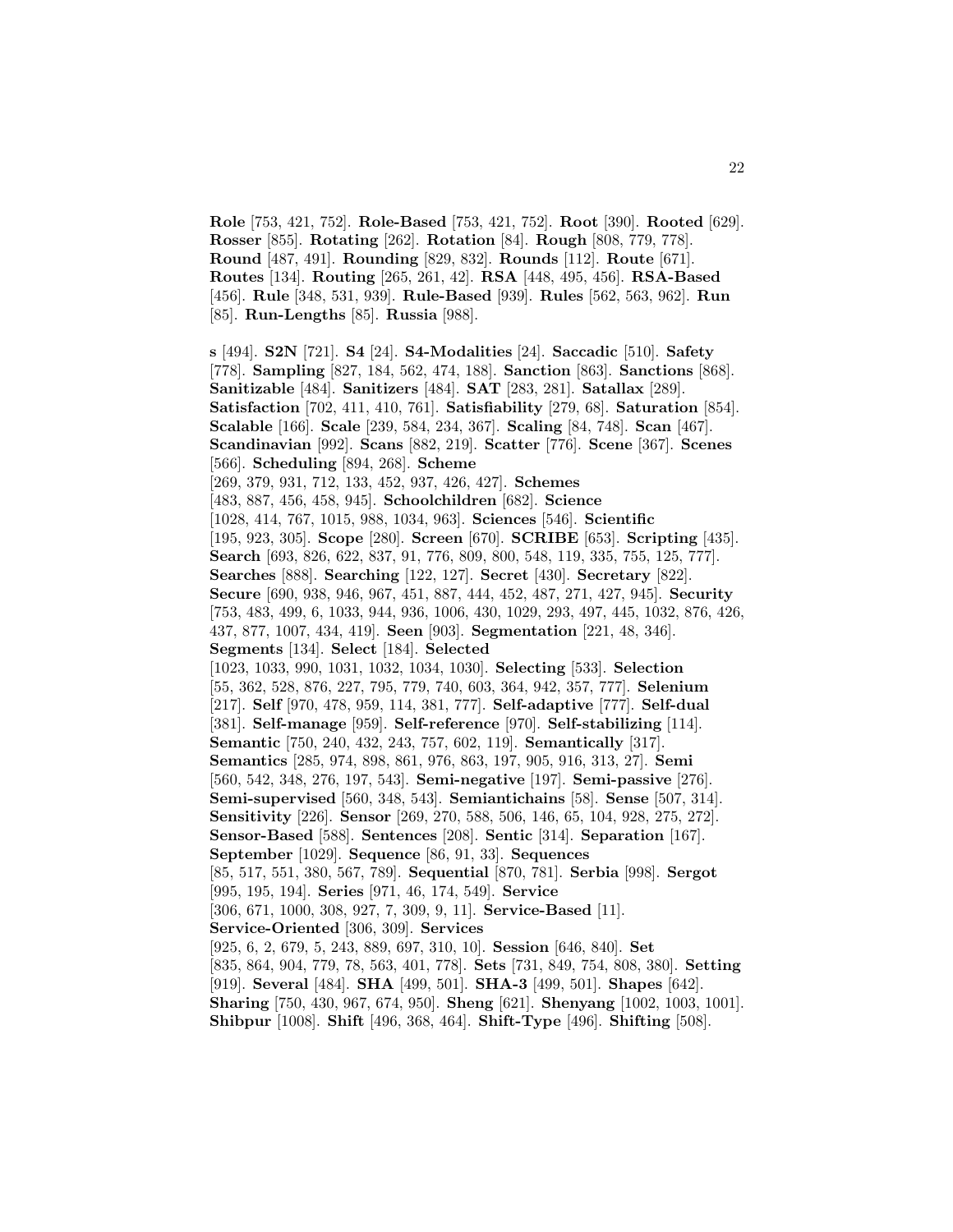**Shopping** [674]. **Short** [768, 884, 459]. **Shortest** [80, 142]. **Shoulders** [839]. **Show** [602]. **Shows** [345]. **Side** [685]. **Sieve** [390]. **Sign** [330, 889]. **Sign-On** [889]. **Signage** [665]. **Signals** [331]. **Signature** [483, 423, 379, 458, 459]. **Signature-Based** [423]. **Signatures** [484, 482, 457]. **Signers** [484]. **Signs** [669]. **Similarities** [118]. **Similarity** [183, 748, 357]. **Similarity-Based** [748]. **Simple** [93, 596, 174, 138]. **Simpler** [78]. **Simplex** [286]. **Simplex-Based** [286]. **Simplices** [147]. **Simplification** [616]. **Simplifies** [906]. **Simplify** [521]. **Simulated** [319, 593, 800]. **Simulating** [505]. **Simulation** [588, 235, 581, 597, 267, 611, 921]. **Simultaneous** [791, 463, 179]. **Simultaneously** [823, 62]. **Sina** [594]. **Single** [141, 889, 608]. **Single-Exponential** [141]. **SINR** [106, 268, 105]. **SIROCCO** [990]. **Site** [435]. **Size** [228, 47, 81]. **Skein** [499]. **Skeletal** [576]. **Sketches** [940]. **Skill** [518]. **SLAs** [922]. **Slovenia** [1023, 1030]. **Small** [143, 378, 323, 448, 234]. **Small-Bias** [378]. **Small-Scale** [234]. **Small-World** [323]. **Smart** [676, 712, 951, 426, 427]. **Smartcard** [428]. **Smartphone** [960, 436]. **Smartphones** [663]. **SMT** [720, 281]. **SMTInterpol** [720]. **Snapshot** [115]. **Snapshots** [113]. **Snyder** [615]. **Social** [587, 420, 263, 756, 934]. **Soft** [506, 808, 321]. **Soft-Body** [506]. **Software** [235, 709, 1020, 384, 643, 961, 761, 718, 704, 1000]. **SOHAC** [548]. **SOI** [474]. **Solution** [456, 841, 435]. **Solutions** [9]. **Solver** [284, 720]. **Solvers** [154]. **Solving** [791, 286, 388, 591, 790, 443, 400, 345]. **Some** [732, 734, 1, 207, 392, 152, 910]. **Sounds** [369]. **Source** [719]. **SP** [446]. **Space** [609, 96, 88, 335, 353]. **Space-and-Query-Time** [88]. **Spacer** [466]. **Spaces** [733, 378, 564, 748]. **Spain** [1019, 1031, 1013, 1010]. **Spam** [941, 120]. **Spamming** [963]. **Spanners** [831]. **Spanning** [65, 561]. **SPARQL** [291]. **Sparse** [831, 710]. **Sparsity** [365]. **Spatial** [229, 811, 175, 568, 517, 185]. **Spatial-Based** [811]. **Special** [651, 646, 682, 1017, 1018]. **Specialized** [895]. **Specific** [225]. **Specification** [56, 771, 252, 962]. **Specifications** [71]. **Spectral** [361, 337]. **Spectrometry** [793]. **Spectrometry-Based** [793]. **Spectrum** [382, 364, 678]. **Speech** [679, 642, 682]. **Speech-Transcription** [679]. **Speed** [479, 472, 470]. **Speeding** [92, 255]. **Speedith** [51]. **Spider** [51]. **Spiking** [351]. **SPIN** [1020, 713, 721]. **Split** [140]. **SPN** [498]. **SPN-Hash** [498]. **Sponsored** [837]. **Spontaneous** [320, 41]. **Spying** [689]. **Square** [735, 796, 390]. **Squares** [77, 133, 686, 555]. **SRAM** [476]. **SSReflect** [249]. **Stability** [106, 813, 796]. **Stabilization** [512]. **stabilizing** [114]. **Stable** [113]. **Stack** [468]. **Stacked** [468]. **Stage** [793]. **Stakes** [957]. **Standard** [452]. **Standards** [922]. **Standards-Based** [922]. **Standing** [839]. **Star** [732, 735]. **Star-Free** [732]. **State** [974, 463, 735, 736, 349, 640, 254, 743, 351]. **Stateless** [741, 455]. **Stateless/ Stateful** [455]. **Statement** [241]. **States** [57]. **Static** [733, 512, 476]. **Statistical** [45, 878, 575, 686, 436]. **Statistics** [695, 580]. **Status** [332]. **Stealing** [965]. **Stegun** [247]. **Still** [281]. **Storage** [548, 949]. **Store** [739]. **Strategies** [818, 508, 769, 179]. **Strategy** [508, 512, 540]. **Stratified** [124]. **Stream** [450, 948, 975, 488]. **Streaming** [844, 242]. **Streams** [691, 82, 755].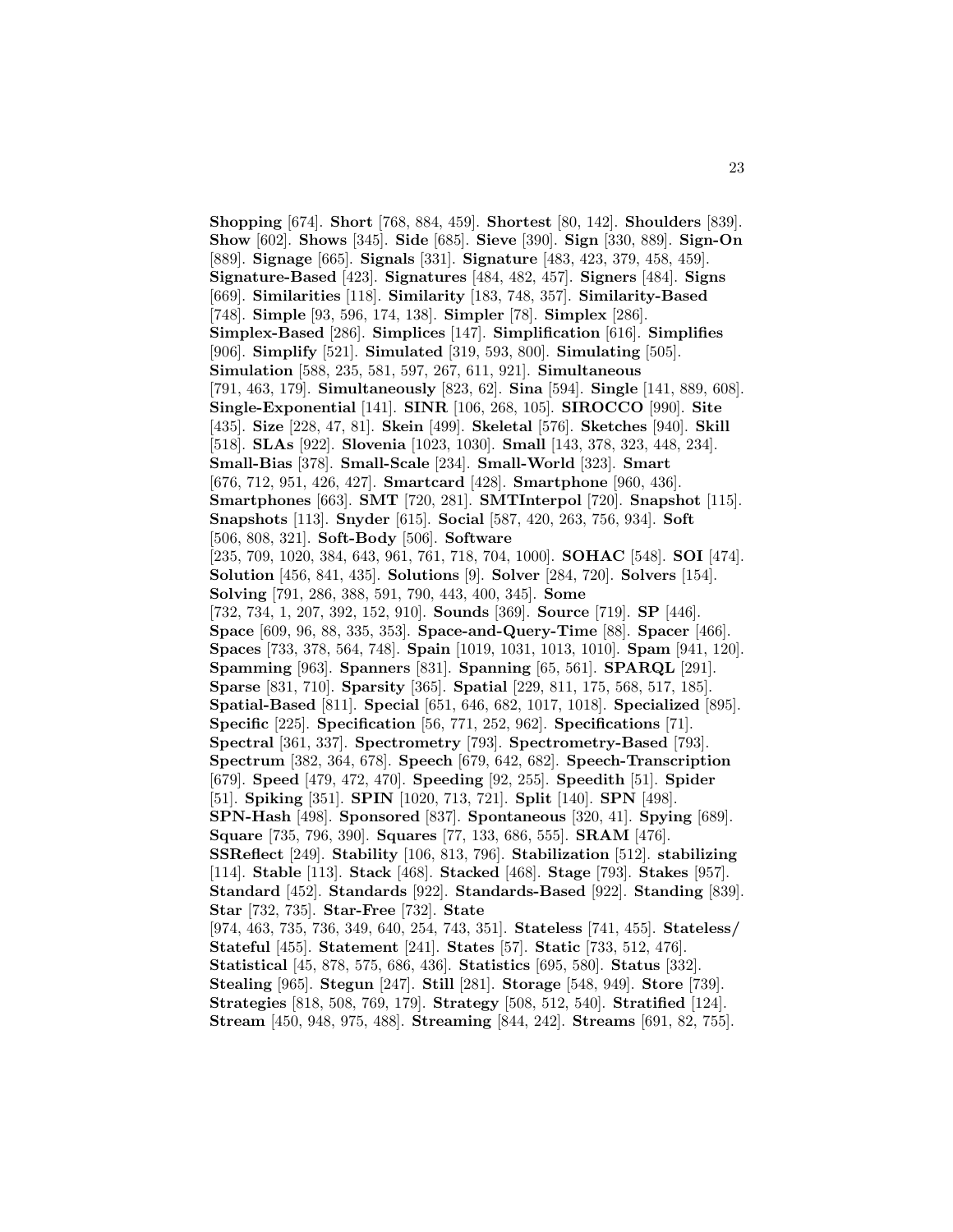**Strength** [169]. **Stretch** [96]. **Strict** [630]. **String** [81, 87, 633, 94]. **Strip** [99]. **Strong** [290, 632, 104, 459]. **Strongly** [65]. **Structural** [974, 990]. **Structure** [538, 369, 528, 582]. **STS** [493]. **Student** [38, 646, 595, 655]. **Students** [656, 643, 650, 673, 645, 678]. **Studies** [412, 598, 399]. **Study** [964, 510, 594, 769, 331, 784, 643, 961, 779, 664, 516, 265, 575, 277, 543, 127, 329, 434, 361]. **Style** [7, 699, 610]. **Sub** [86, 476]. **Sub-sums** [86]. **Sub-threshold** [476]. **Subdirectional** [26]. **Subexponential** [407]. **Subexponential-Time** [407]. **Subgraph** [431]. **Subgroups** [820]. **Subject** [339]. **Submodular** [819]. **Subregular** [740]. **Subsequence** [85]. **Subset** [835, 490]. **Subspace** [539]. **Substitutions** [73]. **Successful** [126, 280]. **Sudden** [809]. **Sudden-Target** [809]. **Sufficient** [441]. **Suffix** [633]. **Suite** [123]. **Sum** [137, 485]. **sums** [86]. **Superior** [325]. **Supervised** [542, 560, 348, 543]. **Support** [676, 647, 263, 316, 643, 305, 795, 527, 539, 541, 678]. **Supporting** [924, 764, 682, 645]. **Supports** [677, 548]. **Surface** [191, 575, 182]. **Surface-Based** [182]. **Surfaces** [132]. **Surjective** [69]. **Survey** [410]. **Survivable** [791]. **Suspects** [415]. **Suspension** [511]. **Suspicious** [605]. **Sustainable** [920]. **SVM** [787, 348]. **SVR** [792]. **Swarm** [784, 574, 803]. **SWAT** [992]. **Sweep** [707]. **Sweep-Line** [707]. **Swiftly** [518]. **Swimming** [503]. **Switching** [796, 321]. **Symbolic** [203, 703, 371, 168]. **Symbols** [737]. **Symmetric** [382, 181]. **Symmetrized** [360]. **Symposium** [38, 1019, 992, 988, 997, 989, 1008, 1002, 1003]. **Synchronization** [843, 63, 634]. **Synchronize** [637]. **Synchronizing** [628, 635]. **Synchronous** [112, 282]. **SYND** [488]. **Syntactic** [732]. **Synthesis** [159, 160, 704, 152, 610]. **Synthesizing** [154]. **System** [985, 284, 807, 642, 775, 473, 256, 614, 682, 514, 577, 372, 677, 254, 470, 219, 669, 667, 778, 943]. **Systematic** [886, 758]. **Systems** [424, 728, 854, 113, 931, 293, 294, 592, 709, 388, 5, 1, 904, 926, 596, 3, 771, 997, 1021, 598, 114, 309, 894, 213, 742, 520, 726, 1010, 606, 782, 972, 859, 798, 1001].

**Table** [807, 48]. **Tag** [749, 276]. **Tagging** [750, 748]. **Tags** [119]. **Takers** [658]. **Taking** [279]. **Tallinn** [1034]. **Taming** [294]. **tamper** [427]. **Tangent** [353]. **Target** [809, 519, 537]. **Task** [328, 319, 513, 41, 225]. **Task-Related** [41]. **Task-Specific** [225]. **Tasks** [764, 603]. **Taxon** [508]. **TC** [1029]. **TCP** [689]. **TEA** [489]. **Teacher** [910]. **Teaching** [643, 310]. **Teams** [761]. **Technique** [467, 561]. **Techniques** [258, 280, 436, 567, 534]. **Technologies** [1019, 673]. **Technology** [36, 1024, 650, 305, 664, 310]. **Tectogrammar** [906]. **Teleo** [196]. **Teleo-Reactive** [196]. **Temperature** [275]. **Template** [324, 884]. **Temporal** [780, 864, 757, 203, 515, 199, 33]. **Temporal-Epistemic** [203]. **Temporally** [183]. **Temporally-Dependent** [183]. **Ten** [767]. **Tensor** [190, 599]. **Term** [884]. **Termination** [852, 164, 165, 163, 170, 297]. **Terms** [127, 493]. **Ternary** [473]. **Terrorist** [893]. **Test** [675, 820, 471, 658, 1008, 718]. **Test-Takers** [658]. **Testability** [630]. **Testbed** [273, 274]. **Testing** [830, 658, 467, 533, 940, 703, 762, 468].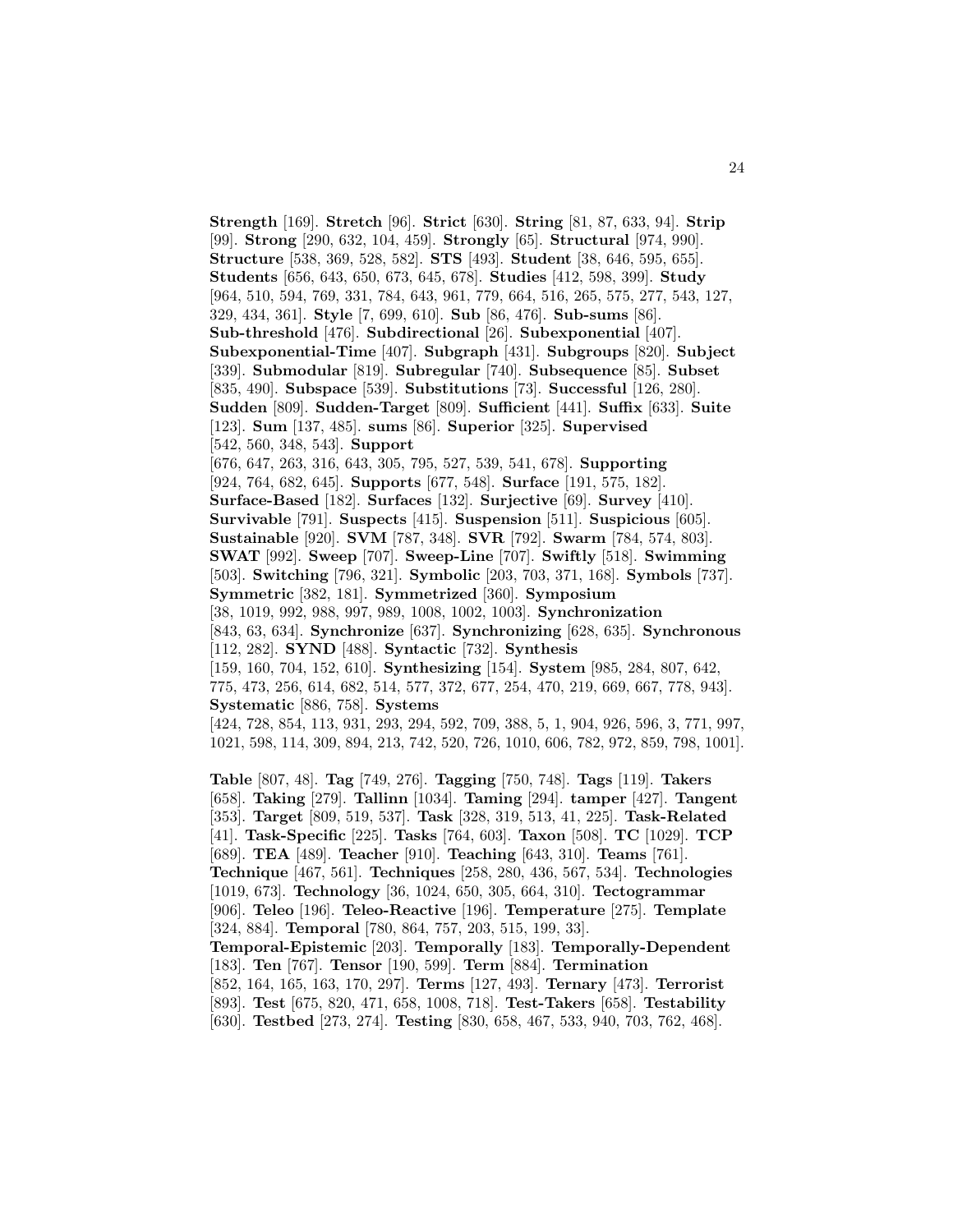**Tests** [59]. **Text** [698, 779, 41]. **Texts** [92]. **Texture** [205, 360]. **Texturing** [581]. **Their** [973, 730, 301, 638, 380, 30]. **Thematic** [646]. **Theme** [589]. **Themes** [546]. **Theorem** [636, 26]. **Theorem-Proving** [636]. **Theoretic** [442]. **Theoretical** [1012, 49]. **Theories** [56, 14, 293, 1025]. **Theory** [424, 850, 250, 838, 992, 376, 988, 923, 613, 841, 54, 798, 781]. **Thermal** [788]. **Thickness** [217]. **Things** [273]. **Thought** [40]. **Threat** [432]. **Three** [235, 784, 490]. **Three-Layer** [784]. **Three-Subset** [490]. **Threshold** [379, 478, 476]. **Thresholds** [68]. **Tick** [548]. **Tight** [410]. **Time** [143, 820, 569, 852, 81, 46, 407, 86, 122, 856, 142, 70, 88, 174, 349, 133, 553, 339, 574, 549, 372, 669, 797, 351, 910, 810, 345]. **Time-Frequency** [372]. **Time-Series** [46, 174]. **Time-Varying** [339, 797, 345]. **Timed** [848, 851]. **Tissue** [229, 234]. **TN** [994]. **Toggle** [480]. **Tolerance** [948]. **Tolerant** [264, 831, 97, 695]. **Tomosynthesis** [220, 216, 217, 226, 219, 231, 225]. **Tool** [964, 807, 588, 652, 923, 660, 715]. **Toolkit** [649]. **Tools** [244, 518, 704]. **Top** [88, 532]. **Top-** [88, 532]. **Topic** [746, 799]. **Topic-Oriented** [799]. **Topological** [71]. **Topologies** [808, 268]. **Topology** [305]. **Tor** [689, 942]. **Touch** [670]. **Tough** [415]. **Tour** [589]. **Tower** [846]. **Tower-Type** [846]. **Trace** [976, 171]. **Tracing** [980]. **Tracking** [574, 368, 573, 324]. **Tractability** [408, 396]. **Tractable** [835, 458]. **Tradeoff** [880]. **Trading** [939]. **Traffic** [666, 593, 689, 687, 688]. **training** [525]. **Transaction** [8]. **Transactions** [1015]. **Transcription** [679]. **Transducer** [626]. **Transducers** [844]. **Transductions** [904]. **Transductive** [525]. **Transfer** [442, 953, 111]. **Transform** [94]. **Transformation** [721, 222, 371]. **Transformations** [760, 758]. **Transforms** [331]. **Transient** [361]. **Transition** [254, 972]. **Transitions** [979, 610]. **Translating** [672]. **Translation** [469, 49]. **Transmission** [487]. **Transport** [676]. **Treatment** [332, 781]. **Tree** [844, 46, 77, 911, 904, 639, 892, 268, 561, 189]. **Tree-Inspired** [561]. **Trees** [843, 849, 826, 629, 76, 536]. **Treewidth** [408, 856]. **Trends** [207]. **Triangle** [245]. **Tripartite** [441]. **Trusted** [596]. **Trustworthiness** [593]. **Trustworthy** [7]. **Truthful** [288]. **TSP** [801]. **TTS** [493]. **Tumor** [806]. **Tumour** [216]. **Tunable** [509, 511]. **Turbines** [550]. **Turbo** [464]. **TV** [602]. **TV-Show** [602]. **Twinder** [755]. **Twitter** [594, 756, 755, 746]. **Two** [899, 946, 84, 456, 207, 793, 805]. **Two-Dimensional** [84, 805]. **Two-Party** [946]. **Two-Stage** [793]. **Type** [496, 846, 915, 677, 433, 813]. **Typed** [625]. **Types** [627, 159, 840, 25, 30].

**UAS** [319]. **Ubiquitous** [506]. **UDGs** [65]. **UEL** [284]. **UK** [987, 1026, 1027, 1029, 1020, 999]. **Ultra** [476]. **Ultra-Low** [476]. **Ultrasound** [186]. **UMAP** [1014]. **Unambiguous** [737]. **Unary** [736]. **Unbounded** [157]. **Uncapacitated** [829]. **Uncertain** [796]. **Uncertainty** [178, 185]. **Unconscious** [578]. **Undeniable** [457]. **Underlap** [466]. **Understanding** [956, 568, 244, 245, 686]. **Underwater** [507, 277]. **Unicast** [791]. **Unichain** [58]. **Unification** [282, 283, 284]. **Unified** [422]. **Uniform** [728, 425]. **Unimodal** [227]. **Uninterrupted** [262]. **Union** [735]. **Unions**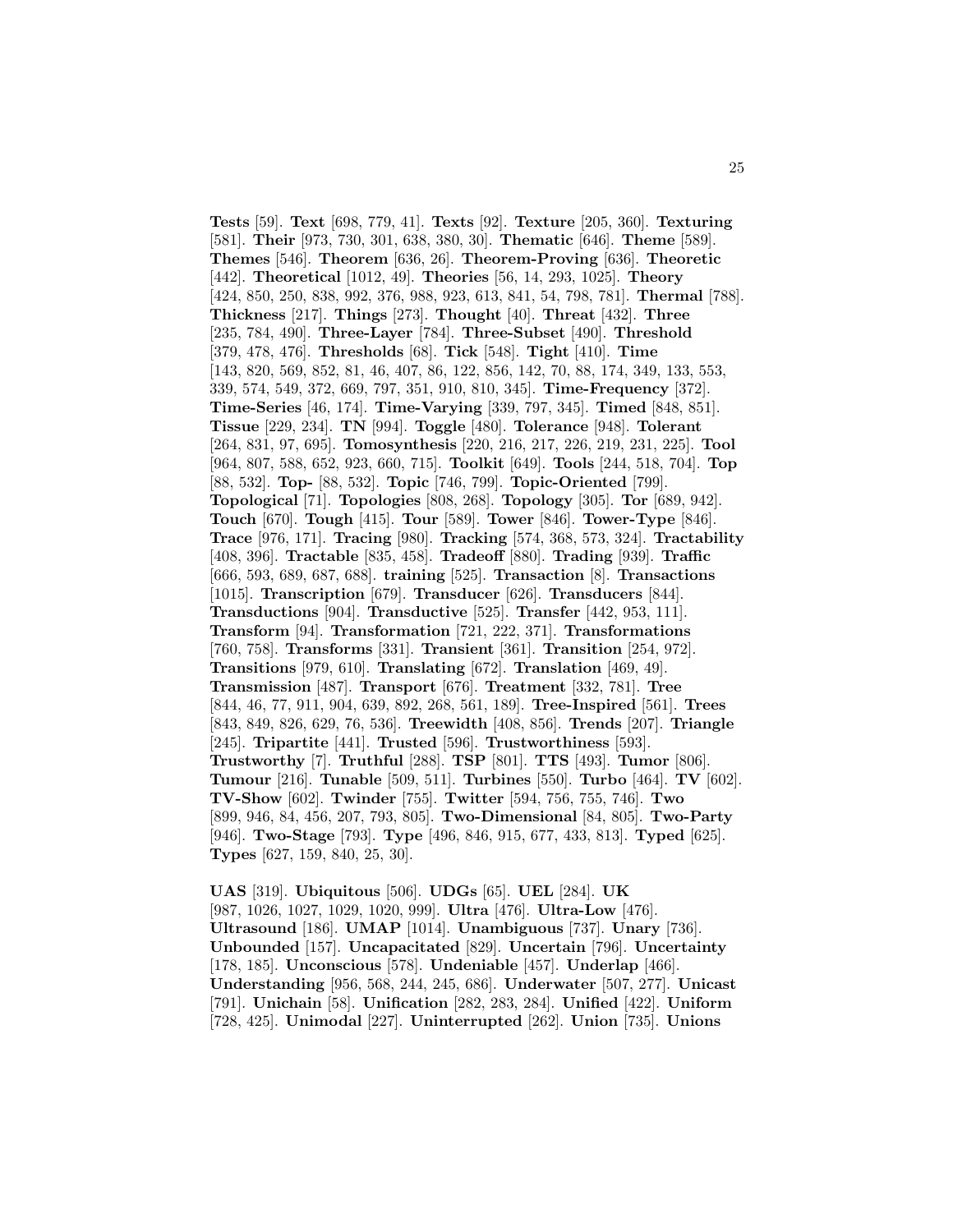[145]. **Unique** [100, 133]. **Unit** [133, 914, 601, 667, 842]. **Units** [305]. **Universal** [733]. **Unlinkable** [949]. **Unplugged** [414]. **Unsatisfiability** [816]. **Unsupervised** [535]. **Updates** [587]. **Updating** [324]. **UPPAAL** [717]. **USA** [994, 993, 996]. **Usability** [423, 680]. **Usage** [631, 930]. **Use** [34, 707, 41, 699, 518]. **USEC** [1033]. **Used** [575]. **Useful** [127]. **User** [588, 590, 420, 670, 566, 594, 680, 597, 598, 600, 426, 427, 810, 896, 962, 1014]. **User-Based** [896]. **User-to-User** [420]. **Users** [486, 959, 593, 764, 606, 669]. **Using**

[450, 675, 328, 569, 228, 714, 463, 430, 878, 709, 965, 165, 177, 301, 687, 384, 221, 331, 614, 574, 785, 227, 305, 244, 515, 516, 531, 224, 613, 563, 426, 233, 324, 550, 535, 267, 433, 132, 335, 272, 657, 357, 537, 715, 353, 347, 356, 814]. **USPTO** [127].

**Validation** [469, 593]. **Value** [614]. **Valued** [285, 775, 782]. **Values** [850]. **Variable** [225]. **Variable-Exposure** [225]. **Variables** [381]. **Variant** [126, 452]. **Variants** [493]. **Variation** [232]. **Variations** [386]. **Varying** [339, 797, 345]. **Vault** [486]. **VCC** [157]. **VDAT** [1008]. **Vector** [61, 384, 251, 795, 527, 541, 480, 176, 710, 373, 340]. **Vectorial** [383, 564]. **Vectors** [539]. **Vedic** [470]. **Vehicles** [676, 322, 321]. **Vehicular** [593, 266]. **Venn** [49]. **Verbal** [571, 583]. **Verifiable** [457]. **Verification** [155, 383, 709, 712, 771, 482, 252, 993, 157, 156, 718, 704, 708, 292]. **Verifier** [459]. **Verifying** [251]. **versus** [824, 512, 742]. **Vertex** [552, 835, 139, 69, 401]. **Vertex-Surjective** [69]. **Vertically** [429]. **Very** [229]. **via** [424, 469, 66, 904, 976, 213, 527, 176]. **Vibrotactile** [681]. **Video** [652, 698, 567]. **Vienna** [991]. **View** [521, 574, 573]. **View-Based** [521]. **Vigo** [1019]. **Violation** [715]. **Virtual** [570, 609, 572, 571, 315, 304, 617]. **Virtualized** [11]. **virus** [428]. **Visibility** [609, 834, 131]. **Vision** [37, 664]. **Visitor** [588]. **Visitors** [673]. **Visual** [609, 642, 325, 809, 668, 678]. **Visualization** [229, 613]. **Visualizing** [859, 40, 185]. **Visually** [676, 647, 669, 667]. **Visuo** [512]. **Visuo-motor** [512]. **VLSI** [1008, 325, 467]. **VM** [926]. **Voice** [680]. **Voltage** [478, 462]. **Volume** [228, 235]. **Volumetric** [232]. **Voronoi** [136]. **Voting** [412, 943]. **vs** [787, 698, 179]. **Vulnerabilities** [426].

**w.r.t** [283]. **WAIFI** [1004]. **Walk** [610]. **Walking** [503]. **Wallets** [936]. **Walsh** [382]. **Warwick** [1026, 1027]. **Washington** [943]. **Watchman** [134]. **Watermarking** [891, 885]. **Watermarking-Encryption** [885]. **Waveform** [786]. **Wavelet** [76]. **Waves** [800]. **WBIR** [994]. **Weak** [627, 916]. **Weakest** [867]. **Weaknesses** [956]. **Wearable** [681]. **Weaving** [402]. **Web** [753, 752, 750, 1022, 935, 763, 122, 764, 124, 759, 745, 663, 760, 688, 779, 761, 121, 747, 120, 11, 402, 963, 799]. **Web-Based** [935]. **WebML** [758]. **Website** [687]. **Websites** [751]. **WECSR** [1033]. **Weibo** [594]. **Weight** [377]. **Weighted** [828, 833, 360, 632, 624, 558, 789]. **Weigthed** [625]. **Weimar** [451]. **Weimar-DM** [451]. **WG** [1006]. **Wheeler** [94]. **Who** [643]. **Wide**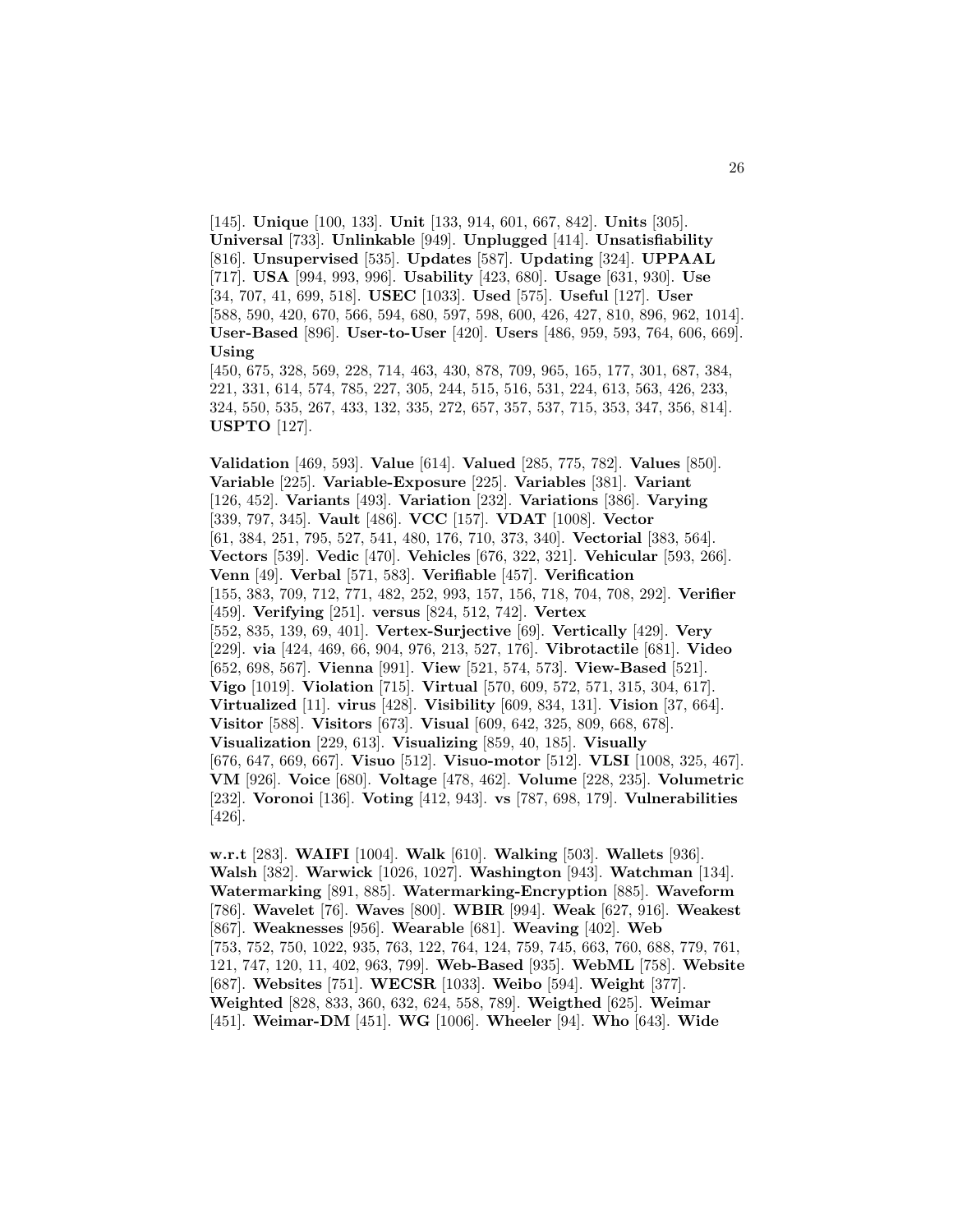[475]. **Widgets** [745]. **Wind** [550]. **Wired** [928]. **Wireless** [106, 270, 959, 103, 259, 998, 673, 275, 277, 105]. **Wiring** [44]. **Wise** [748]. **without** [107, 143]. **WLAN** [676]. **Wollongong** [1007]. **Word** [81, 632, 296, 746, 955]. **Word-Size** [81]. **Words** [731, 853, 636]. **Workbench** [303]. **Working** [315]. **Workload** [477, 591]. **Workshop** [35, 36, 994, 1020, 1031, 997, 1021, 996, 1004, 1034]. **Workshops** [1033, 992]. **World** [861, 323]. **Worlds** [27]. **Worst** [66]. **Worst-Case** [66]. **Write** [248]. **Writing** [699]. **WSNs** [261, 271].

**X** [229, 222, 226, 223]. **X-ray** [229, 222, 226, 223]. **XML** [627]. **XOR** [818]. **XORSAT** [68]. **XSS** [435]. **XSS-Dec** [435]. **XTEA** [489, 445, 490]. **XVI** [1015]. **XXVI** [1006].

**Years** [397]. **Yield** [937]. **Yu** [621]. **YZ** [494].

**Z3** [279]. **Zero** [823, 453]. **Zero-Knowledge** [453]. **Zhang** [345]. **ZNN** [339, 345].

# **References**

#### **Friesen:2012:SCB**

[1] Andreas Friesen, Wolfgang Theilmann, Markus Heller, Jens Lemcke, and Christof Momm. On some challenges in business systems management and engineering for the networked enterprise of the future. Lecture Notes in Computer Science, 7350:1–15, 2012. CODEN LNCSD9. ISSN 0302- 9743 (print), 1611-3349 (electronic). URL http://link.springer.com/ chapter/10.1007/978-3-642-32439-0\_1/.

# **Badr:2012:DEB**

[2] Youakim Badr, Yong Peng, and Frédérique Biennier. Digital ecosystems for business e-services in knowledge-intensive firms. Lecture Notes in Computer Science, 7350:16–31, 2012. CODEN LNCSD9. ISSN 0302- 9743 (print), 1611-3349 (electronic). URL http://link.springer.com/ chapter/10.1007/978-3-642-32439-0\_2/.

### **Hofreiter:2012:IOR**

[3] Birgit Hofreiter, Christian Huemer, Gerti Kappel, Dieter Mayrhofer, and Jan vom Brocke. Inter-organizational reference models — may interorganizational systems profit from reference modeling? Lecture Notes in Computer Science, 7350:32–47, 2012. CODEN LNCSD9. ISSN 0302- 9743 (print), 1611-3349 (electronic). URL http://link.springer.com/ chapter/10.1007/978-3-642-32439-0\_3/.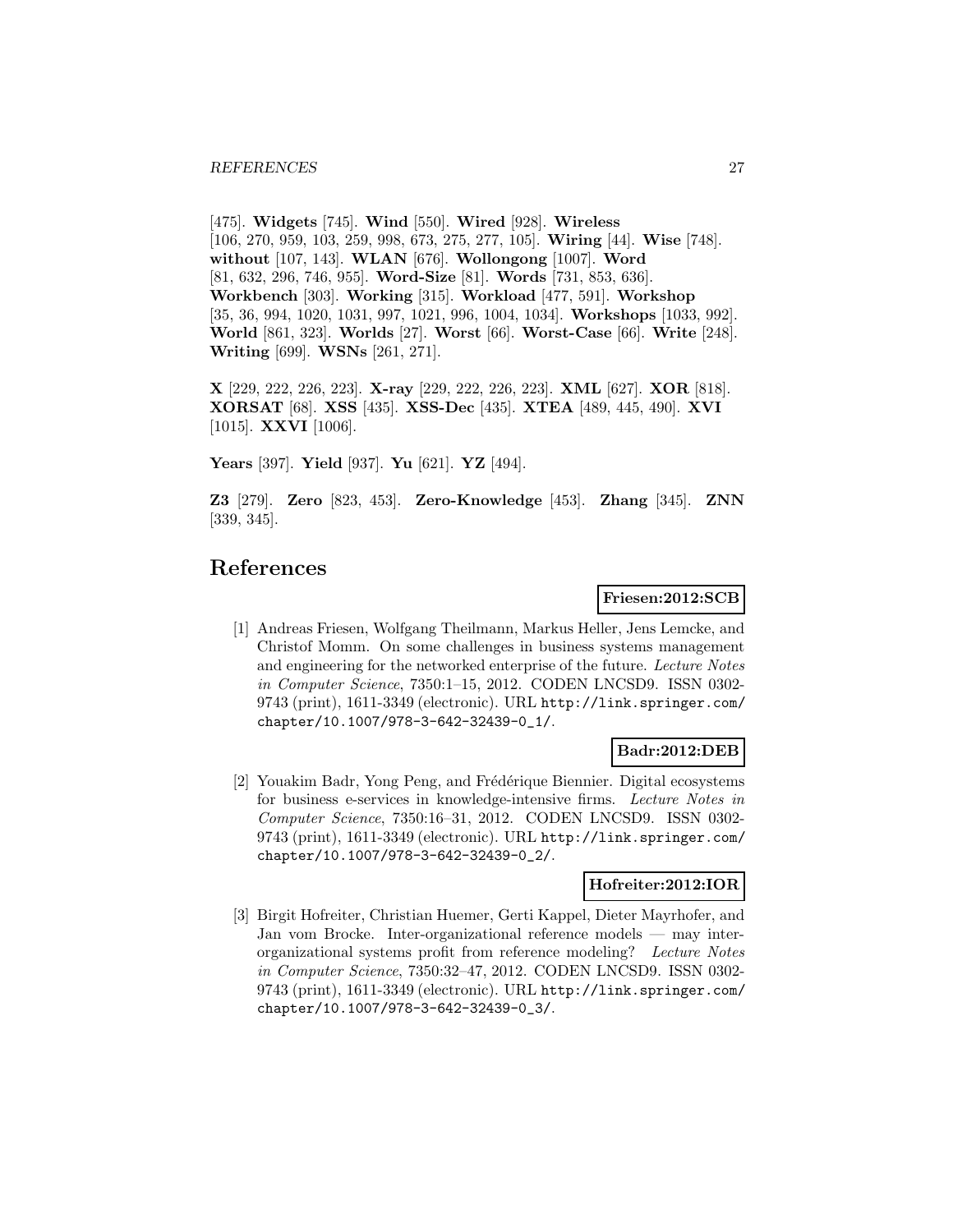### **Cardellini:2012:GGD**

[4] Valeria Cardellini, Emiliano Casalicchio, Vincenzo Grassi, and Francesco Lo Presti. On guaranteeing global dependability properties in collaborative business process management. Lecture Notes in Computer Science, 7350:48–70, 2012. CODEN LNCSD9. ISSN 0302-9743 (print), 1611-3349 (electronic). URL http://link.springer.com/chapter/10. 1007/978-3-642-32439-0\_4/.

# **Dubois:2012:CAA**

[5] Eric Dubois, Sylvain Kubicki, Sophie Ramel, and André Rifaut. Capturing and aligning assurance requirements for business services systems. Lecture Notes in Computer Science, 7350:71–92, 2012. CODEN LNCSD9. ISSN 0302-9743 (print), 1611-3349 (electronic). URL http:/ /link.springer.com/chapter/10.1007/978-3-642-32439-0\_5/.

### **Anisetti:2012:CLS**

[6] Marco Anisetti, Claudio A. Ardagna, and Ernesto Damiani. Containerlevel security certification of services. Lecture Notes in Computer Science, 7350:93–108, 2012. CODEN LNCSD9. ISSN 0302-9743 (print), 1611-3349 (electronic). URL http://link.springer.com/chapter/10. 1007/978-3-642-32439-0\_6/.

### **Maciaszek:2012:AST**

[7] Leszek A. Maciaszek. An architectural style for trustworthy adaptive service based applications. Lecture Notes in Computer Science, 7350:109– 121, 2012. CODEN LNCSD9. ISSN 0302-9743 (print), 1611-3349 (electronic). URL http://link.springer.com/chapter/10.1007/978-3- 642-32439-0\_7/.

# **Parkin:2012:CAB**

[8] Michael Parkin and Mike P. Papazoglou. A conceptual architecture for business-aware transaction management. Lecture Notes in Computer Science, 7350:122–137, 2012. CODEN LNCSD9. ISSN 0302-9743 (print), 1611-3349 (electronic). URL http://link.springer.com/chapter/10. 1007/978-3-642-32439-0\_8/.

# **Niemoller:2012:CHS**

[9] Jörg Niemöller, Eugen Freiter, Konstantinos Vandikas, Raphaël Quinet, and Roman Levenshteyn. Composition in heterogeneous service networks: Requirements and solutions. Lecture Notes in Computer Science, 7350:138–158, 2012. CODEN LNCSD9. ISSN 0302-9743 (print), 1611-3349 (electronic). URL http://link.springer.com/chapter/10. 1007/978-3-642-32439-0\_9/.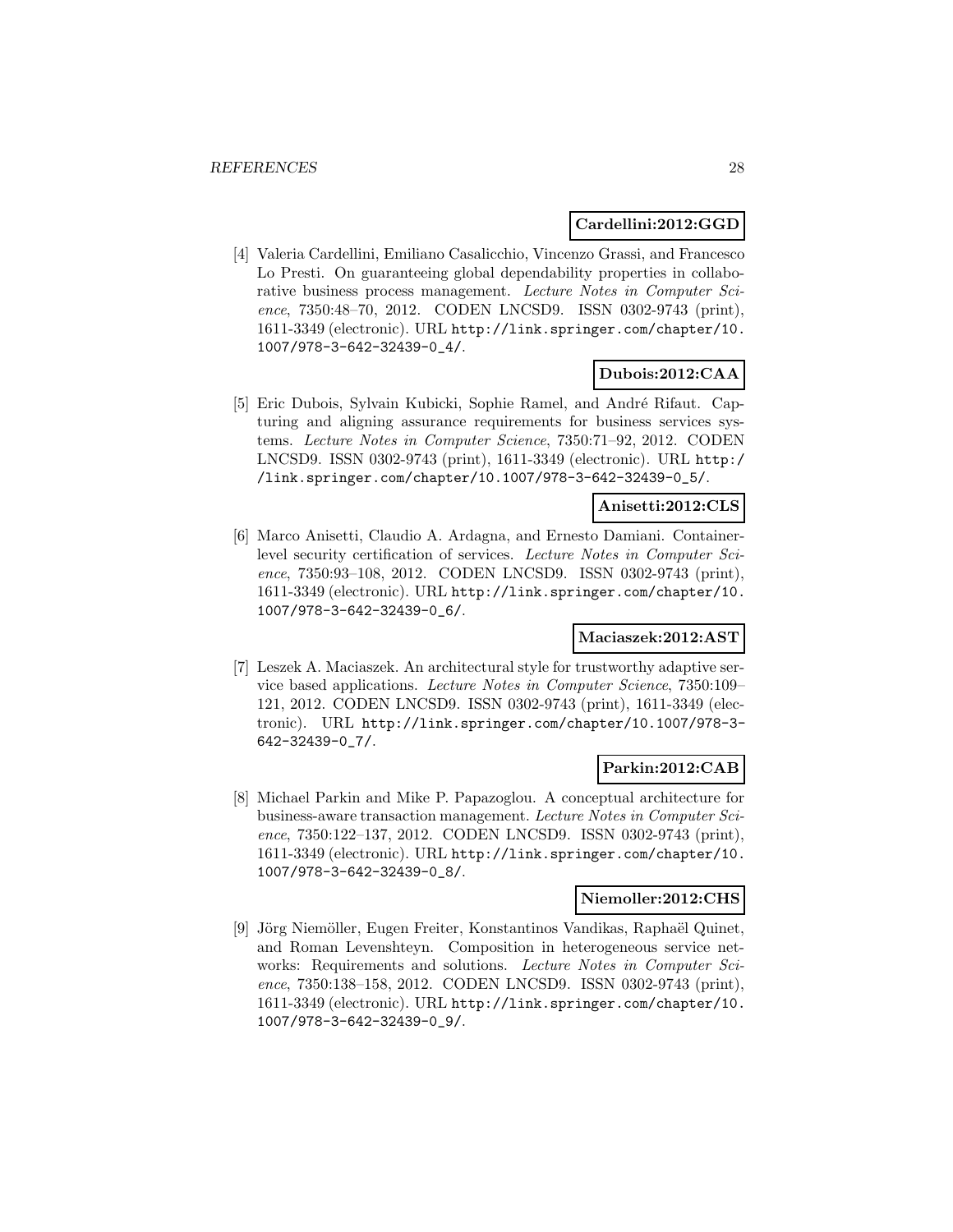### **Smith:2012:OBQ**

[10] Fabrizio Smith, Michele Missikoff, and Maurizio Proietti. Ontologybased querying of composite services. Lecture Notes in Computer Science, 7350:159–180, 2012. CODEN LNCSD9. ISSN 0302-9743 (print), 1611-3349 (electronic). URL http://link.springer.com/chapter/10. 1007/978-3-642-32439-0\_10/.

### **Rodriguez:2012:GGB**

[11] Ismael Bouassida Rodriguez, Riadh Ben Halima, Khalil Drira, and Christophe Chassot. A graph grammar-based dynamic reconfiguration for virtualized Web service-based composite architectures. Lecture Notes in Computer Science, 7350:181–196, 2012. CODEN LNCSD9. ISSN 0302- 9743 (print), 1611-3349 (electronic). URL http://link.springer.com/ chapter/10.1007/978-3-642-32439-0\_11/.

### **Anonymous:2012:BMa**

[12] Anonymous. Back matter. Lecture Notes in Computer Science, 7350: ??, 2012. CODEN LNCSD9. ISSN 0302-9743 (print), 1611-3349 (electronic). URL http://link.springer.com/content/pdf/bbm:978-3- 642-32439-0/1.

### **Anonymous:2012:FMa**

[13] Anonymous. Front matter. Lecture Notes in Computer Science, 7350: ??, 2012. CODEN LNCSD9. ISSN 0302-9743 (print), 1611-3349 (electronic). URL http://link.springer.com/content/pdf/bfm:978-3- 642-32439-0/1.

# **Clark:2012:LGL**

[14] Alexander Clark. Logical grammars, logical theories. Lecture Notes in Computer Science, 7351:1–20, 2012. CODEN LNCSD9. ISSN 0302- 9743 (print), 1611-3349 (electronic). URL http://link.springer.com/ chapter/10.1007/978-3-642-31262-5\_1/.

### **Fouquere:2012:LNL**

[15] Christophe Fouqueré and Myriam Quatrini. Ludics and natural language: First approaches. Lecture Notes in Computer Science, 7351:21– 44, 2012. CODEN LNCSD9. ISSN 0302-9743 (print), 1611-3349 (electronic). URL http://link.springer.com/chapter/10.1007/978-3- 642-31262-5\_2/.

# **Asher:2012:NCB**

[16] Nicholas Asher. The non cooperative basis of implicatures. Lecture Notes in Computer Science, 7351:45–57, 2012. CODEN LNCSD9. ISSN 0302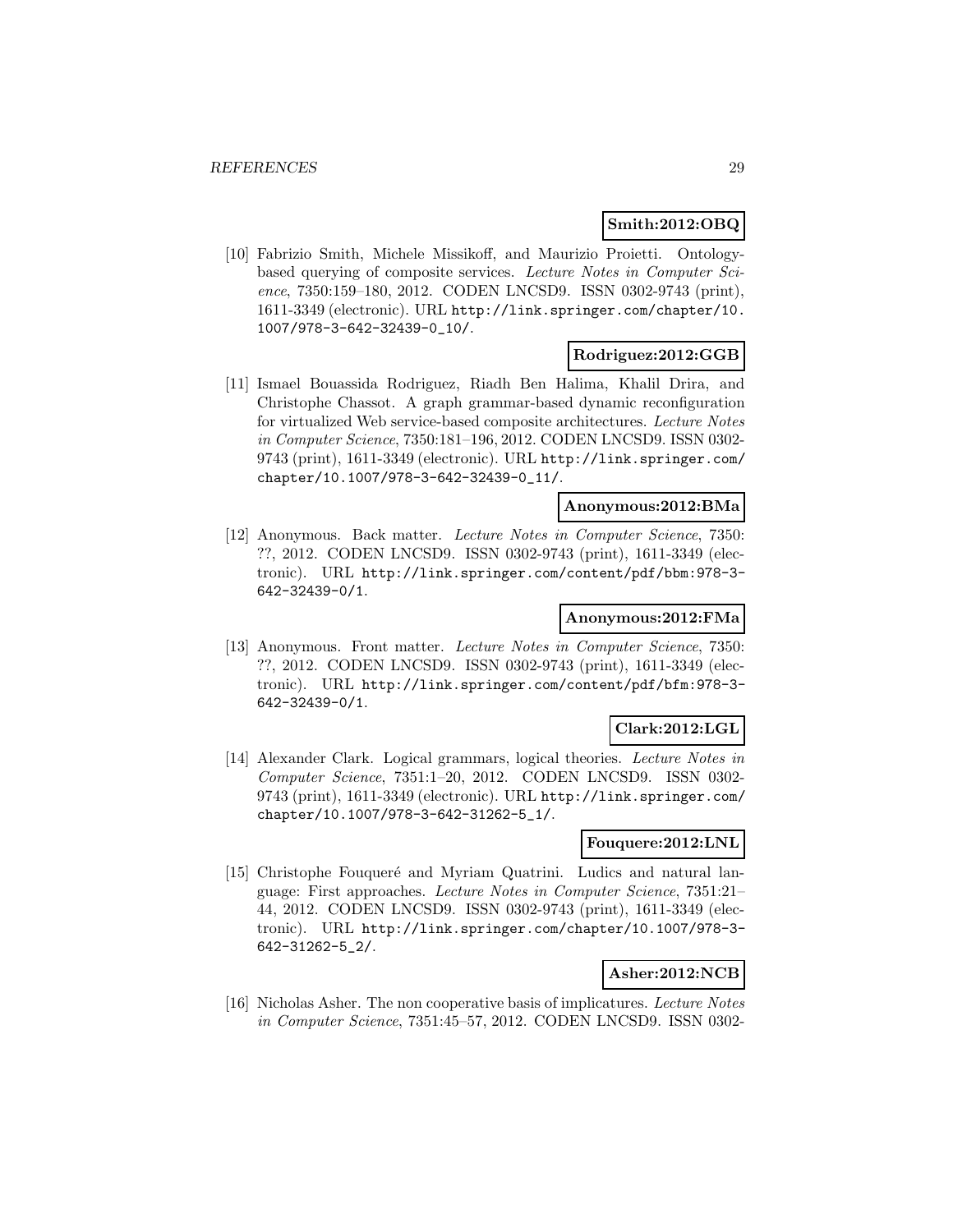9743 (print), 1611-3349 (electronic). URL http://link.springer.com/ chapter/10.1007/978-3-642-31262-5\_3/.

# **Graf:2012:MGM**

[17] Thomas Graf. Movement-generalized minimalist grammars. Lecture Notes in Computer Science, 7351:58–73, 2012. CODEN LNCSD9. ISSN 0302-9743 (print), 1611-3349 (electronic). URL http://link.springer. com/chapter/10.1007/978-3-642-31262-5\_4/.

# **Ishishita:2012:TFP**

[18] Yuri Ishishita and Daisuke Bekki. Toward the formulation of presupposition by illative combinatory logic. Lecture Notes in Computer Science, 7351:74–85, 2012. CODEN LNCSD9. ISSN 0302-9743 (print), 1611-3349 (electronic). URL http://link.springer.com/chapter/10. 1007/978-3-642-31262-5\_5/.

# **Karlov:2012:AAN**

[19] Boris Karlov. Abstract automata and a normal form for categorial dependency grammars. Lecture Notes in Computer Science, 7351:86–102, 2012. CODEN LNCSD9. ISSN 0302-9743 (print), 1611-3349 (electronic). URL http://link.springer.com/chapter/10.1007/978-3- 642-31262-5\_6/.

# **Kobele:2012:IMD**

[20] Gregory M. Kobele. Importing Montagovian dynamics into minimalism. Lecture Notes in Computer Science, 7351:103–118, 2012. CODEN LNCSD9. ISSN 0302-9743 (print), 1611-3349 (electronic). URL http:/ /link.springer.com/chapter/10.1007/978-3-642-31262-5\_7/.

# **Kobele:2012:CA**

[21] Gregory M. Kobele and Jens Michaelis. CoTAGs and ACGs. Lecture Notes in Computer Science, 7351:119–134, 2012. CODEN LNCSD9. ISSN 0302-9743 (print), 1611-3349 (electronic). URL http://link. springer.com/chapter/10.1007/978-3-642-31262-5\_8/.

### **Kubota:2012:GLC**

[22] Yusuke Kubota and Robert Levine. Gapping as like-category coordination. Lecture Notes in Computer Science, 7351:135–150, 2012. CODEN LNCSD9. ISSN 0302-9743 (print), 1611-3349 (electronic). URL http:/ /link.springer.com/chapter/10.1007/978-3-642-31262-5\_9/.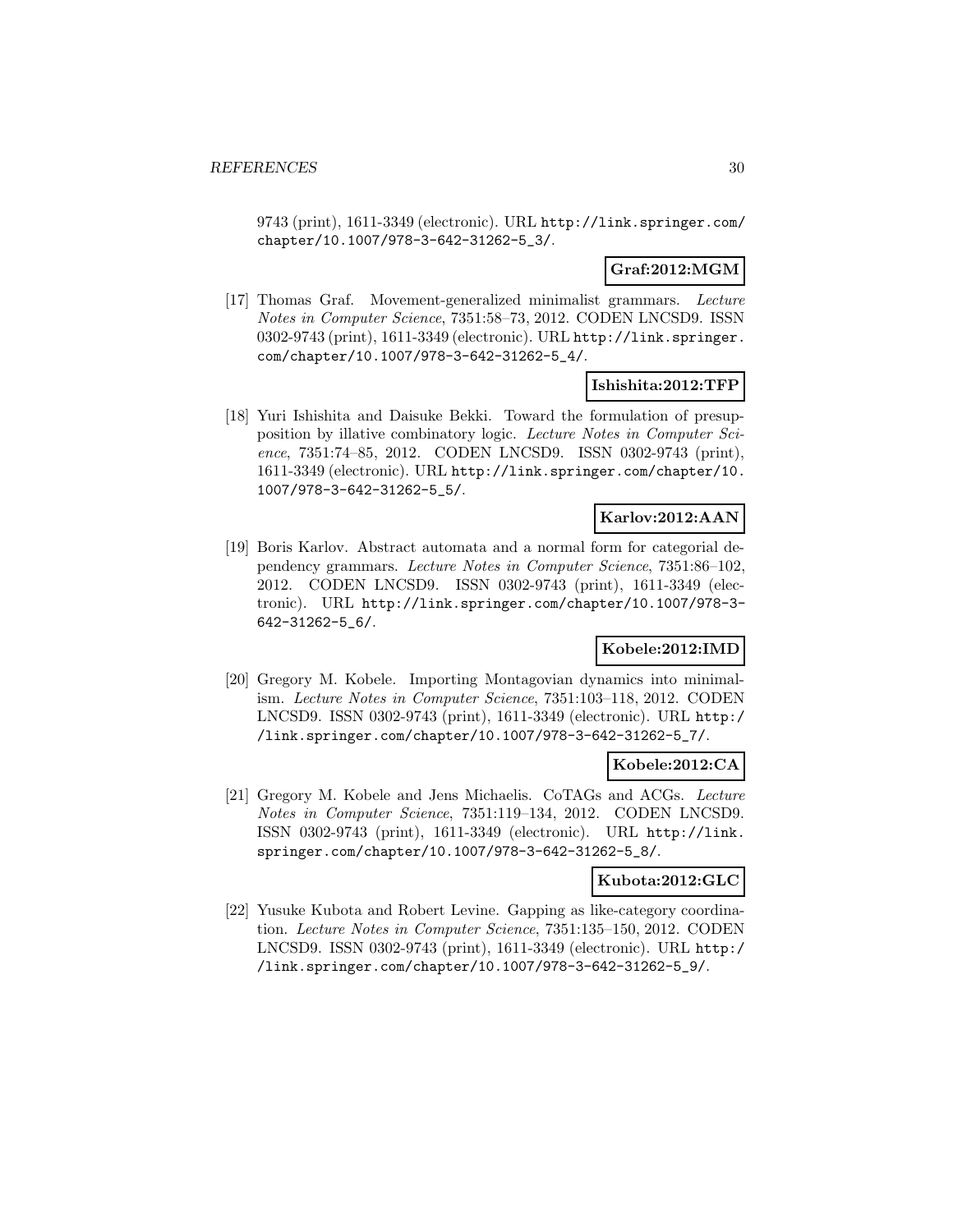#### **Kuznetsov:2012:CLC**

[23] Stepan Kuznetsov. L-completeness of the Lambek calculus with the reversal operation. Lecture Notes in Computer Science, 7351:151–160, 2012. CODEN LNCSD9. ISSN 0302-9743 (print), 1611-3349 (electronic). URL http://link.springer.com/chapter/10.1007/978-3- 642-31262-5\_10/.

# **Lin:2012:DFN**

[24] Zhe Lin. Distributive full nonassociative Lambek calculus with S4 modalities is context-free. Lecture Notes in Computer Science, 7351:161– 172, 2012. CODEN LNCSD9. ISSN 0302-9743 (print), 1611-3349 (electronic). URL http://link.springer.com/chapter/10.1007/978-3- 642-31262-5\_11/.

# **Luo:2012:CNT**

[25] Zhaohui Luo. Common nouns as types. Lecture Notes in Computer Science, 7351:173–185, 2012. CODEN LNCSD9. ISSN 0302-9743 (print), 1611-3349 (electronic). URL http://link.springer.com/chapter/10. 1007/978-3-642-31262-5\_12/.

# **Ozaki:2012:EDT**

[26] Hiroko Ozaki and Daisuke Bekki. Extractability as the deduction theorem in subdirectional combinatory logic. Lecture Notes in Computer Science, 7351:186-200, 2012. CODEN LNCSD9. ISSN 0302-9743 (print), 1611-3349 (electronic). URL http://link.springer.com/chapter/10. 1007/978-3-642-31262-5\_13/.

### **Plummer:2012:APW**

[27] Andrew Plummer and Carl Pollard. Agnostic possible worlds semantics. Lecture Notes in Computer Science, 7351:201–212, 2012. CODEN LNCSD9. ISSN 0302-9743 (print), 1611-3349 (electronic). URL http:/ /link.springer.com/chapter/10.1007/978-3-642-31262-5\_14/.

### **Ranalter:2012:AMA**

[28] Kurt Ranalter. Abstract machines for argumentation. Lecture Notes in Computer Science, 7351:213–228, 2012. CODEN LNCSD9. ISSN 0302- 9743 (print), 1611-3349 (electronic). URL http://link.springer.com/ chapter/10.1007/978-3-642-31262-5\_15/.

### **Sorokin:2012:CLC**

[29] Alexey Sorokin. On the completeness of Lambek calculus with respect to cofinite language models. Lecture Notes in Computer Science, 7351:229–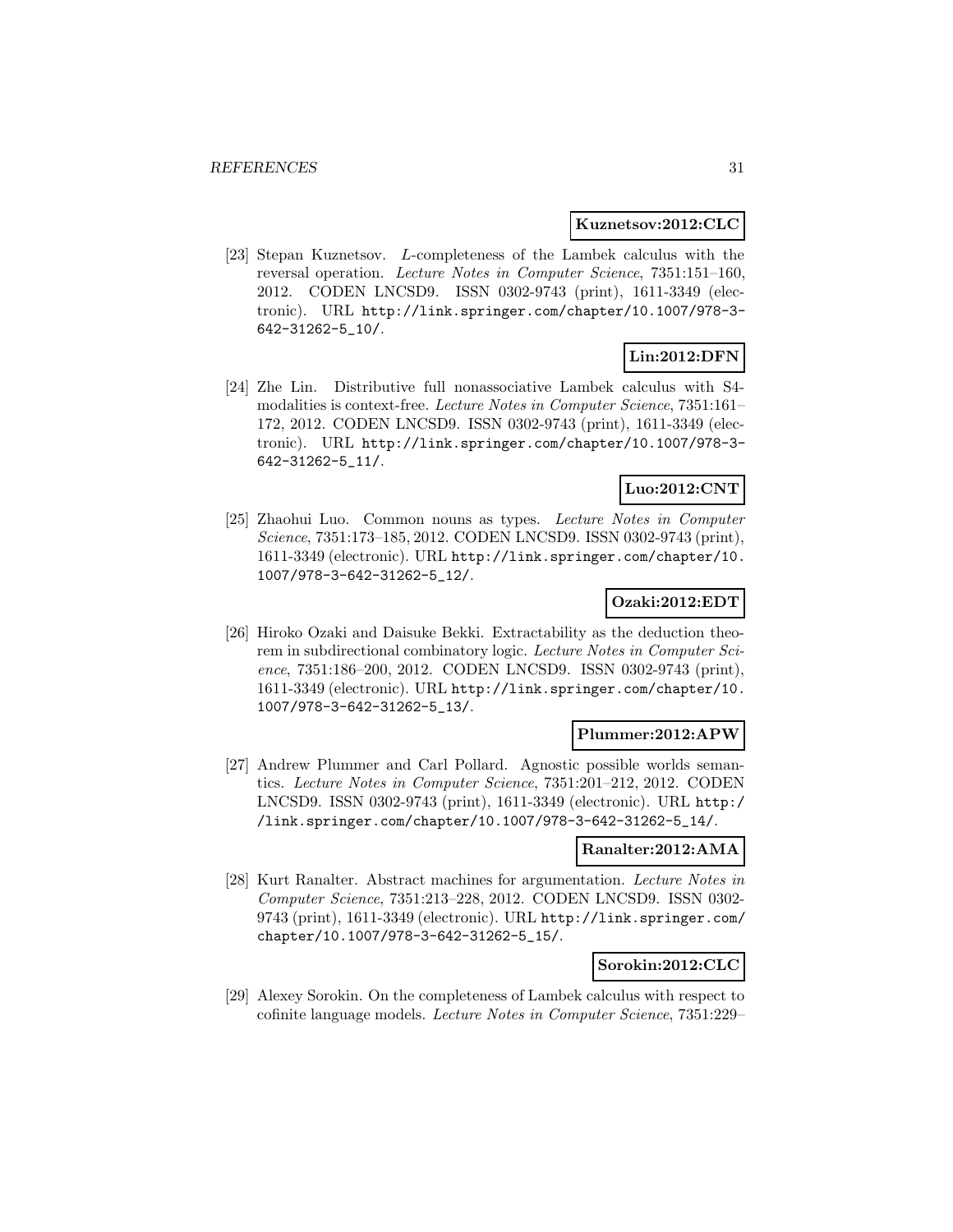233, 2012. CODEN LNCSD9. ISSN 0302-9743 (print), 1611-3349 (electronic). URL http://link.springer.com/chapter/10.1007/978-3- 642-31262-5\_16/.

# **Xue:2012:DTT**

[30] Tao Xue and Zhaohui Luo. Dot-types and their implementation. Lecture Notes in Computer Science, 7351:234–249, 2012. CODEN LNCSD9. ISSN 0302-9743 (print), 1611-3349 (electronic). URL http://link. springer.com/chapter/10.1007/978-3-642-31262-5\_17/.

### **Anonymous:2012:BMb**

[31] Anonymous. Back matter. Lecture Notes in Computer Science, 7351: ??, 2012. CODEN LNCSD9. ISSN 0302-9743 (print), 1611-3349 (electronic). URL http://link.springer.com/content/pdf/bbm:978-3- 642-31262-5/1.

# **Anonymous:2012:FMb**

[32] Anonymous. Front matter. Lecture Notes in Computer Science, 7351: ??, 2012. CODEN LNCSD9. ISSN 0302-9743 (print), 1611-3349 (electronic). URL http://link.springer.com/content/pdf/bfm:978-3- 642-31262-5/1.

# **Plaisant:2012:LLI**

[33] Catherine Plaisant. Life on the line: Interacting with temporal event sequence representations. Lecture Notes in Computer Science, 7352:1– 2, 2012. CODEN LNCSD9. ISSN 0302-9743 (print), 1611-3349 (electronic). URL http://link.springer.com/accesspage/chapter/10. 1007/978-3-642-31223-6\_1.

### **Barker-Plummer:2012:LUO**

[34] Dave Barker-Plummer, John Etchemendy, Michael Murray, Emma Pease, and Nik Swoboda. Learning to use the openbox: a framework for the implementation of heterogeneous reasoning. Lecture Notes in Computer Science, 7352:3, 2012. CODEN LNCSD9. ISSN 0302-9743 (print), 1611-3349 (electronic). URL http://link.springer.com/accesspage/ chapter/10.1007/978-3-642-31223-6\_2.

### **Chapman:2012:IWE**

[35] Peter Chapman and Luana Micallef. 3rd international workshop on Euler diagrams. Lecture Notes in Computer Science, 7352:4, 2012. CODEN LNCSD9. ISSN 0302-9743 (print), 1611-3349 (electronic). URL http://link.springer.com/accesspage/chapter/10. 1007/978-3-642-31223-6\_3.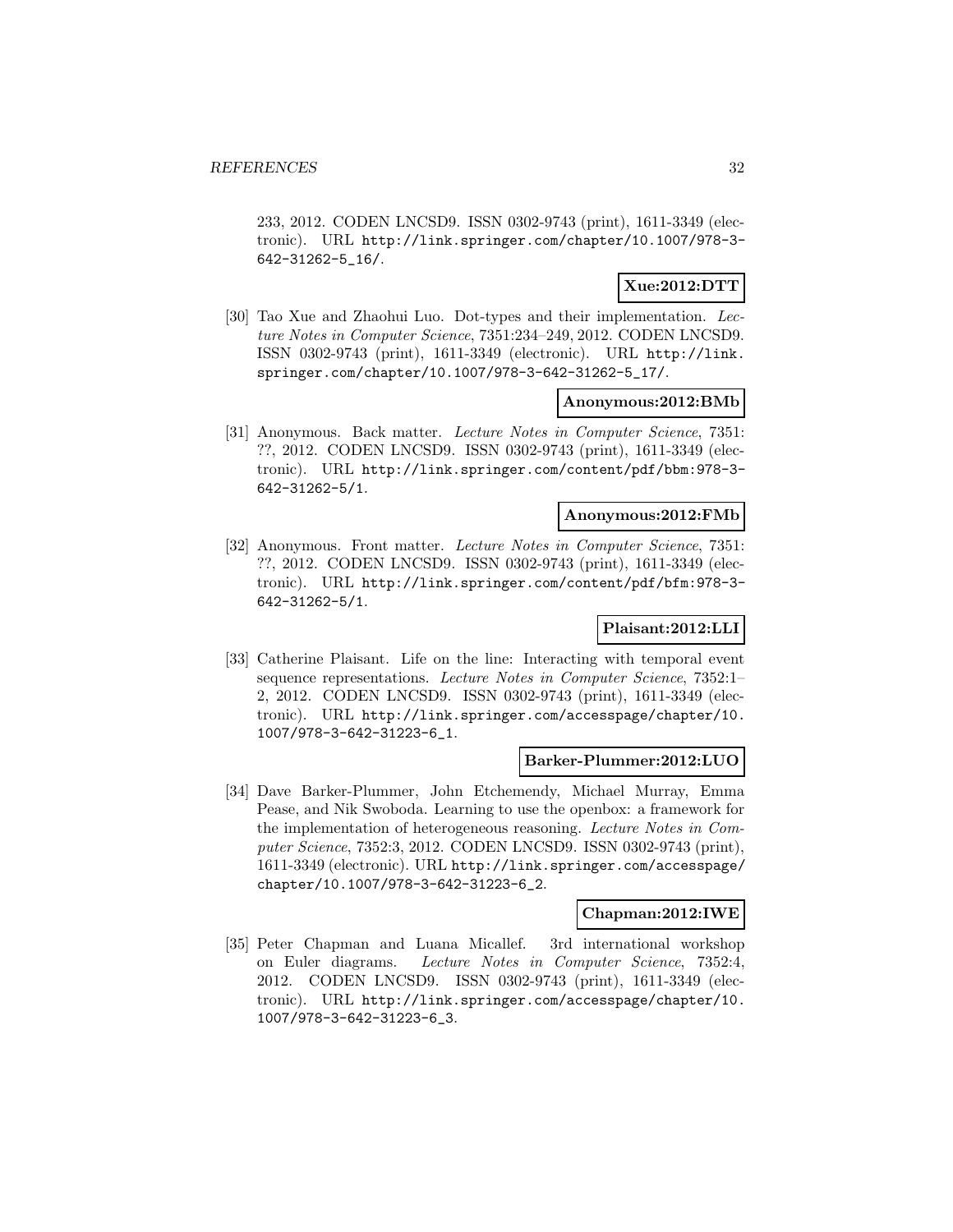# **Cox:2012:TED**

[36] Richard Cox and Jonathan San Diego. Technology enhanced diagrams research workshop. Lecture Notes in Computer Science, 7352: 5, 2012. CODEN LNCSD9. ISSN 0302-9743 (print), 1611-3349 (electronic). URL http://link.springer.com/accesspage/chapter/10. 1007/978-3-642-31223-6\_4.

### **Goncu:2012:AGG**

[37] Cagatay Goncu and Kim Marriott. Accessible graphics: Graphics for vision impaired people. Lecture Notes in Computer Science, 7352:6, 2012. CODEN LNCSD9. ISSN 0302-9743 (print), 1611-3349 (electronic). URL http://link.springer.com/accesspage/chapter/10. 1007/978-3-642-31223-6\_5.

### **Best:2012:GSS**

[38] Lisa A. Best. Graduate student symposium of diagrams 2012. Lecture Notes in Computer Science, 7352:7, 2012. CODEN LNCSD9. ISSN 0302- 9743 (print), 1611-3349 (electronic). URL http://link.springer.com/ accesspage/chapter/10.1007/978-3-642-31223-6\_6.

### **Burns:2012:ARI**

[39] Richard Burns, Sandra Carberry, Stephanie Elzer, and Daniel Chester. Automatically recognizing intended messages in grouped bar charts. Lecture Notes in Computer Science, 7352:8–22, 2012. CODEN LNCSD9. ISSN 0302-9743 (print), 1611-3349 (electronic). URL http://link. springer.com/chapter/10.1007/978-3-642-31223-6\_7/.

# **Tversky:2012:RCC**

[40] Barbara Tversky, James E. Corter, Lixiu Yu, David L. Mason, and Jeffrey V. Nickerson. Representing category and continuum: Visualizing thought. Lecture Notes in Computer Science, 7352:23–34, 2012. CODEN LNCSD9. ISSN 0302-9743 (print), 1611-3349 (electronic). URL http:/ /link.springer.com/chapter/10.1007/978-3-642-31223-6\_8/.

# **Manalo:2012:EMS**

[41] Emmanuel Manalo and Yuri Uesaka. Elucidating the mechanism of spontaneous diagram use in explanations: How cognitive processing of text and diagrammatic representations are influenced by individual and task-related factors. Lecture Notes in Computer Science, 7352:35–50, 2012. CODEN LNCSD9. ISSN 0302-9743 (print), 1611-3349 (electronic). URL http://link.springer.com/chapter/10.1007/978-3- 642-31223-6\_9/.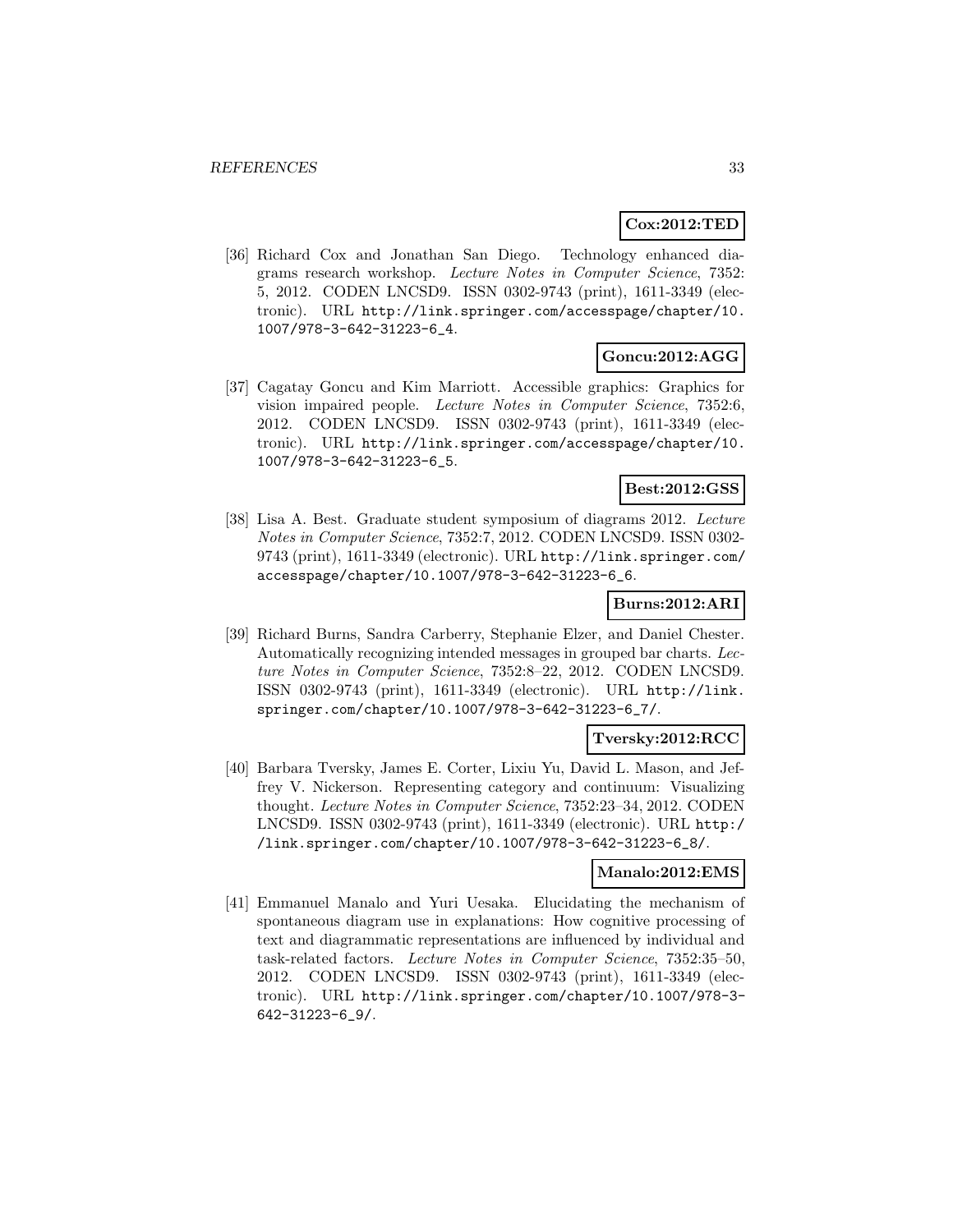#### **Wybrow:2012:OHR**

[42] Michael Wybrow, Kim Marriott, and Peter J. Stuckey. Orthogonal hyperedge routing. Lecture Notes in Computer Science, 7352:51-64, 2012. CODEN LNCSD9. ISSN 0302-9743 (print), 1611-3349 (electronic). URL http://link.springer.com/chapter/10.1007/978-3- 642-31223-6\_10/.

# **Klauske:2012:ILD**

[43] Lars Kristian Klauske, Christoph Daniel Schulze, Miro Spönemann, and Reinhard von Hanxleden. Improved layout for data flow diagrams with port constraints. Lecture Notes in Computer Science, 7352:65– 79, 2012. CODEN LNCSD9. ISSN 0302-9743 (print), 1611-3349 (electronic). URL http://link.springer.com/chapter/10.1007/978-3- 642-31223-6\_11/.

#### **Ernstbrunner:2012:ALW**

[44] Christian Ernstbrunner and Josef Pichler. Aesthetic layout of wiring diagrams. Lecture Notes in Computer Science, 7352:80–94, 2012. CODEN LNCSD9. ISSN 0302-9743 (print), 1611-3349 (electronic). URL http:/ /link.springer.com/chapter/10.1007/978-3-642-31223-6\_12/.

# **Acarturk:2012:PLA**

[45] Cengiz Acartürk. Points, lines and arrows in statistical graphs. Lecture Notes in Computer Science, 7352:95–101, 2012. CODEN LNCSD9. ISSN 0302-9743 (print), 1611-3349 (electronic). URL http://link.springer. com/chapter/10.1007/978-3-642-31223-6\_13/.

### **Burch:2012:EIP**

[46] Michael Burch, Michael Raschke, Miriam Greis, and Daniel Weiskopf. Enriching indented pixel tree plots with node-oriented quantitative, categorical, relational, and time-series data. Lecture Notes in Computer Science, 7352:102–116, 2012. CODEN LNCSD9. ISSN 0302-9743 (print), 1611-3349 (electronic). URL http://link.springer.com/chapter/10. 1007/978-3-642-31223-6\_14/.

### **Bradley:2012:IES**

[47] Michael T. Bradley, Andrew Brand, and A. Luke MacNeill. Interpreting effect size estimates through graphic analysis of raw data distributions. Lecture Notes in Computer Science, 7352:117–123, 2012. CODEN LNCSD9. ISSN 0302-9743 (print), 1611-3349 (electronic). URL http:/ /link.springer.com/chapter/10.1007/978-3-642-31223-6\_15/.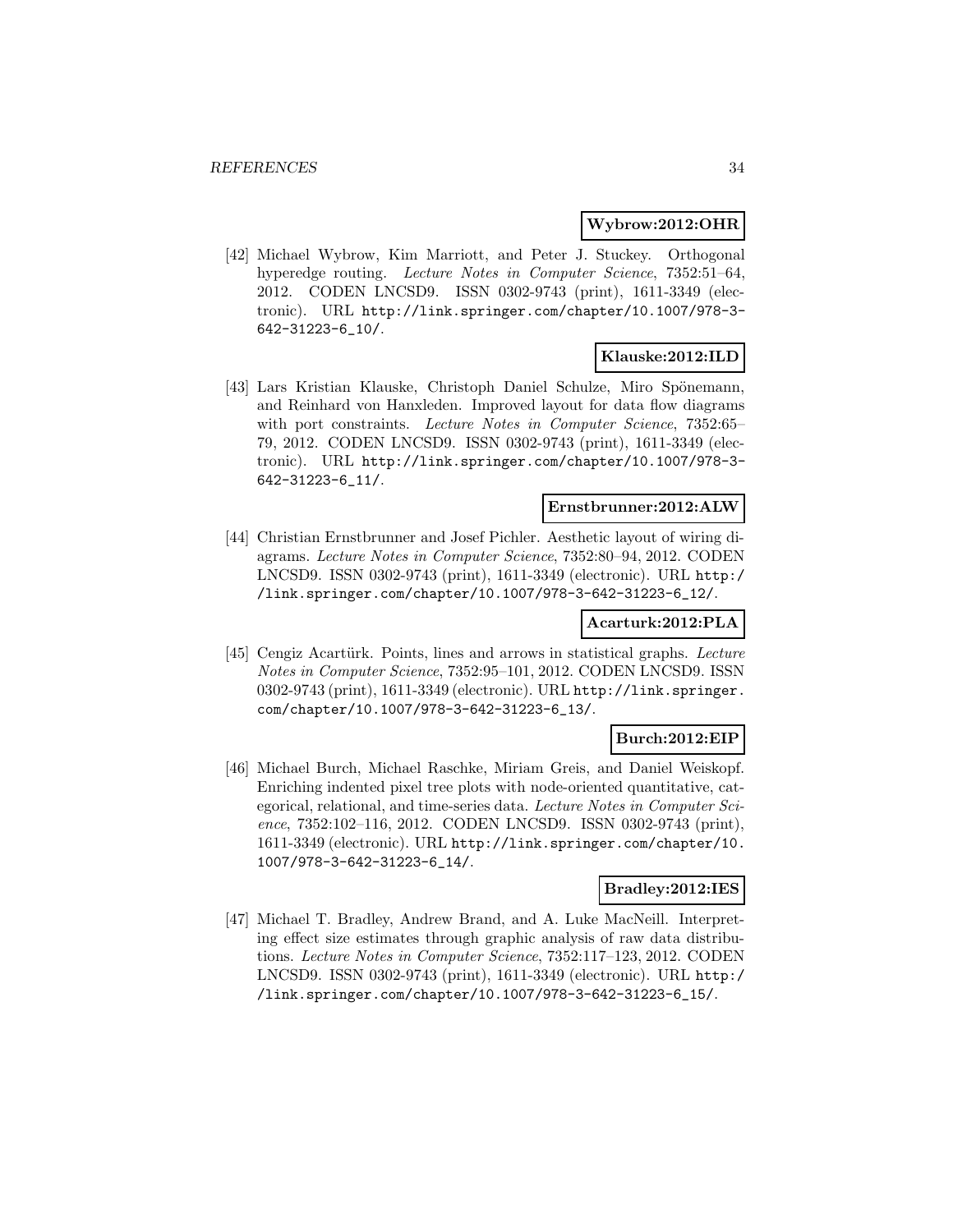# **Sugio:2012:PEM**

[48] Takeshi Sugio, Atsushi Shimojima, and Yasuhiro Katagiri. Psychological evidence of mental segmentation in table reading. Lecture Notes in Computer Science, 7352:124–131, 2012. CODEN LNCSD9. ISSN 0302- 9743 (print), 1611-3349 (electronic). URL http://link.springer.com/ chapter/10.1007/978-3-642-31223-6\_16/.

# **Takemura:2012:PTI**

[49] Ryo Takemura. Proof-theoretical investigation of Venn diagrams: a logic translation and free rides. Lecture Notes in Computer Science, 7352:132– 147, 2012. CODEN LNCSD9. ISSN 0302-9743 (print), 1611-3349 (electronic). URL http://link.springer.com/chapter/10.1007/978-3- 642-31223-6\_17/.

# **Bottoni:2012:EDE**

[50] Paolo Bottoni, Gennaro Costagliola, and Andrew Fish. Euler diagram encodings. Lecture Notes in Computer Science, 7352:148–162, 2012. CODEN LNCSD9. ISSN 0302-9743 (print), 1611-3349 (electronic). URL http://link.springer.com/chapter/10.1007/978-3- 642-31223-6\_18/.

# **Urbas:2012:SDR**

[51] Matej Urbas, Mateja Jamnik, Gem Stapleton, and Jean Flower. Speedith: a diagrammatic reasoner for spider diagrams. Lecture Notes in Computer Science, 7352:163–177, 2012. CODEN LNCSD9. ISSN 0302- 9743 (print), 1611-3349 (electronic). URL http://link.springer.com/ chapter/10.1007/978-3-642-31223-6\_19/.

# **Cheng:2012:ADH**

[52] Peter C.-H. Cheng. Algebra diagrams: a HANDi introduction. Lecture Notes in Computer Science, 7352:178–192, 2012. CODEN LNCSD9. ISSN 0302-9743 (print), 1611-3349 (electronic). URL http://link. springer.com/chapter/10.1007/978-3-642-31223-6\_20/.

### **Anonymous:2012:FMc**

[53] Anonymous. Front matter. Lecture Notes in Computer Science, 7352: ??, 2012. CODEN LNCSD9. ISSN 0302-9743 (print), 1611-3349 (electronic). URL http://link.springer.com/content/pdf/bfm:978-3- 642-31223-6/1.

# **Vazirani:2012:CTA**

[54] Vijay V. Vazirani. Can the theory of algorithms ratify the "invisible hand of the market"? Lecture Notes in Computer Science, 7353:1–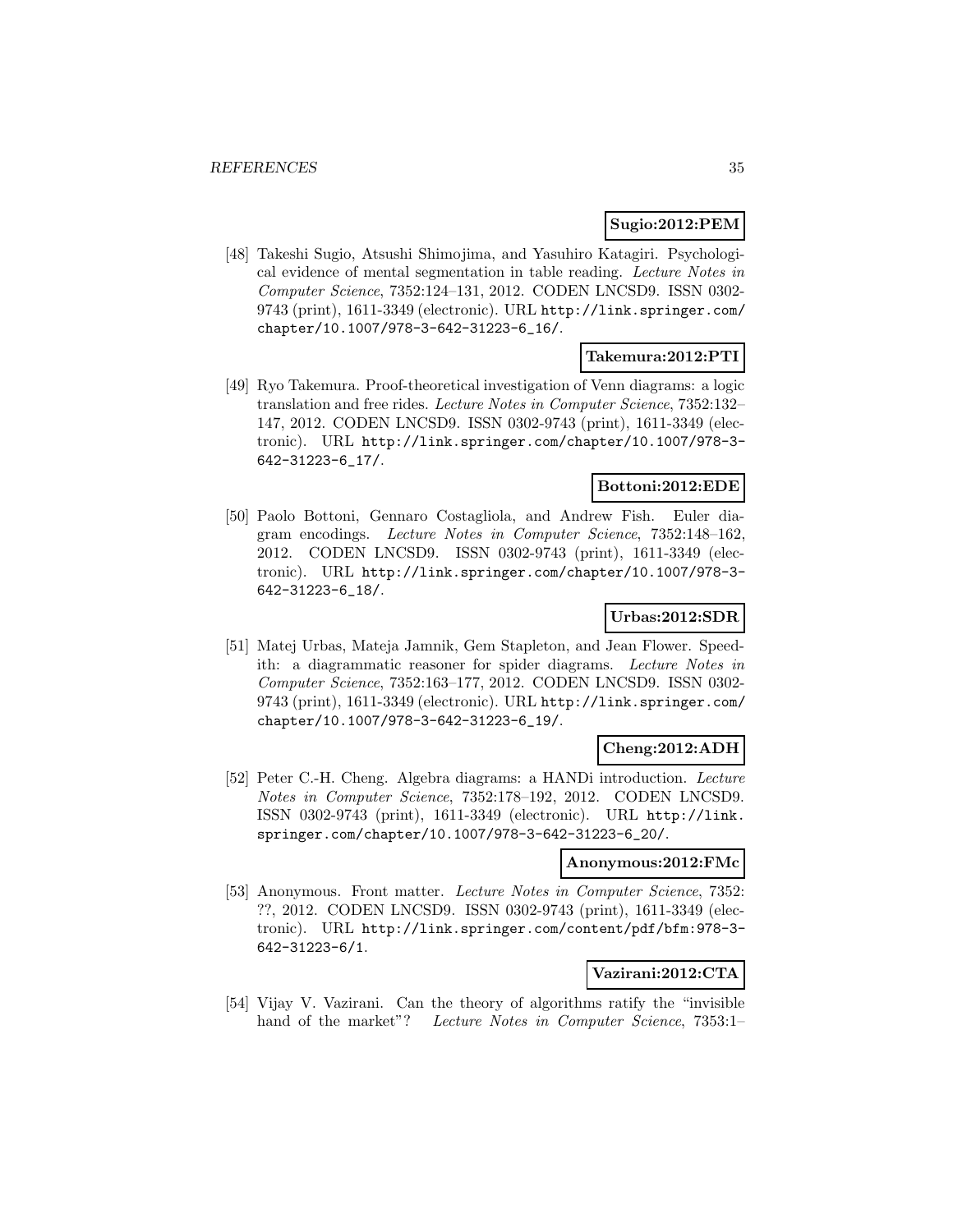5, 2012. CODEN LNCSD9. ISSN 0302-9743 (print), 1611-3349 (electronic). URL http://link.springer.com/chapter/10.1007/978-3- 642-30642-6\_1/.

# **Babenko:2012:RQS**

[55] Maxim Babenko and Ivan Pouzyrevsky. Resilient Quicksort and selection. Lecture Notes in Computer Science, 7353:6–17, 2012. CODEN LNCSD9. ISSN 0302-9743 (print), 1611-3349 (electronic). URL http:/ /link.springer.com/chapter/10.1007/978-3-642-30642-6\_2/.

### **Bauer:2012:GQS**

[56] Sebastian S. Bauer, Uli Fahrenberg, Axel Legay, and Claus Thrane. General quantitative specification theories with modalities. Lecture Notes in Computer Science, 7353:18–30, 2012. CODEN LNCSD9. ISSN 0302- 9743 (print), 1611-3349 (electronic). URL http://link.springer.com/ chapter/10.1007/978-3-642-30642-6\_3/.

### **Blondin:2012:CIF**

[57] Michael Blondin and Pierre McKenzie. The complexity of intersecting finite automata having few final states. Lecture Notes in Computer Science, 7353:31–42, 2012. CODEN LNCSD9. ISSN 0302-9743 (print), 1611-3349 (electronic). URL http://link.springer.com/chapter/10. 1007/978-3-642-30642-6\_4/.

# **Bosek:2012:NAS**

[58] Bart lomiej Bosek, Stefan Felsner, Kolja Knauer, and Grzegorz Matecki. News about semiantichains and unichain coverings. Lecture Notes in Computer Science, 7353:43–51, 2012. CODEN LNCSD9. ISSN 0302- 9743 (print), 1611-3349 (electronic). URL http://link.springer.com/ chapter/10.1007/978-3-642-30642-6\_5/.

### **Chistikov:2012:CTR**

[59] Dmitry V. Chistikov. Checking tests for read-once functions over arbitrary bases. Lecture Notes in Computer Science, 7353:52–63, 2012. CODEN LNCSD9. ISSN 0302-9743 (print), 1611-3349 (electronic). URL http://link.springer.com/chapter/10.1007/978-3- 642-30642-6\_6/.

### **Cohen:2012:AMP**

[60] Nachshon Cohen and Zeev Nutov. Approximating minimum power edge-multi-covers. Lecture Notes in Computer Science, 7353:64–75, 2012. CODEN LNCSD9. ISSN 0302-9743 (print), 1611-3349 (electronic). URL http://link.springer.com/chapter/10.1007/978-3- 642-30642-6\_7/.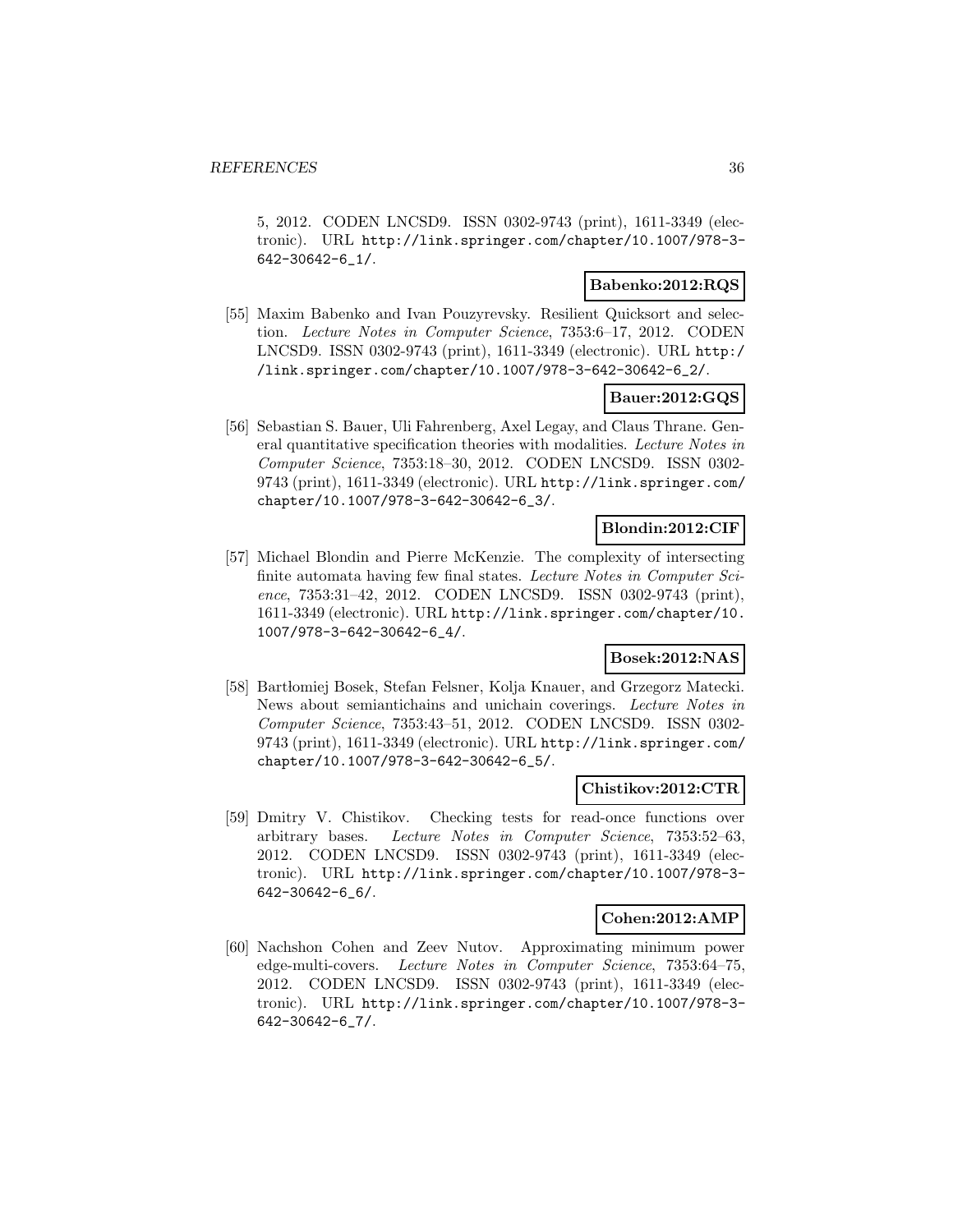#### **Demenkov:2012:LBC**

[61] Evgeny Demenkov. A lower bound on circuit complexity of vector function in  $U_2$ . Lecture Notes in Computer Science, 7353:76-80, 2012. CODEN LNCSD9. ISSN 0302-9743 (print), 1611-3349 (electronic). URL http://link.springer.com/chapter/10.1007/978-3- 642-30642-6\_8/.

### **Demenkov:2012:CAM**

[62] Evgeny Demenkov, Alexander S. Kulikov, Ivan Mihajlin, and Hiroki Morizumi. Computing all MOD-functions simultaneously. Lecture Notes in Computer Science, 7353:81–88, 2012. CODEN LNCSD9. ISSN 0302- 9743 (print), 1611-3349 (electronic). URL http://link.springer.com/ chapter/10.1007/978-3-642-30642-6\_9/.

### **Diekert:2012:BSD**

[63] Volker Diekert and Manfred Kufleitner. Bounded synchronization delay in omega-rational expressions. Lecture Notes in Computer Science, 7353: 89–98, 2012. CODEN LNCSD9. ISSN 0302-9743 (print), 1611-3349 (electronic). URL http://link.springer.com/chapter/10.1007/978-3- 642-30642-6\_10/.

### **Dietzfelbinger:2012:TOD**

[64] Martin Dietzfelbinger and Michael Rink. Towards optimal degreedistributions for left-perfect matchings in random bipartite graphs. Lecture Notes in Computer Science, 7353:99–111, 2012. CODEN LNCSD9. ISSN 0302-9743 (print), 1611-3349 (electronic). URL http://link. springer.com/chapter/10.1007/978-3-642-30642-6\_11/.

### **Dobrev:2012:RSR**

[65] Stefan Dobrev, Evangelos Kranakis, Oscar Morales Ponce, and Milan Plžík. Robust sensor range for constructing strongly connected spanning digraphs in UDGs. Lecture Notes in Computer Science, 7353:112– 124, 2012. CODEN LNCSD9. ISSN 0302-9743 (print), 1611-3349 (electronic). URL http://link.springer.com/chapter/10.1007/978-3- 642-30642-6\_12/.

#### **Elmasry:2012:WCO**

[66] Amr Elmasry and Jyrki Katajainen. Worst-case optimal priority queues via extended regular counters. Lecture Notes in Computer Science, 7353:125–137, 2012. CODEN LNCSD9. ISSN 0302-9743 (print), 1611-3349 (electronic). URL http://link.springer.com/chapter/10. 1007/978-3-642-30642-6\_13/.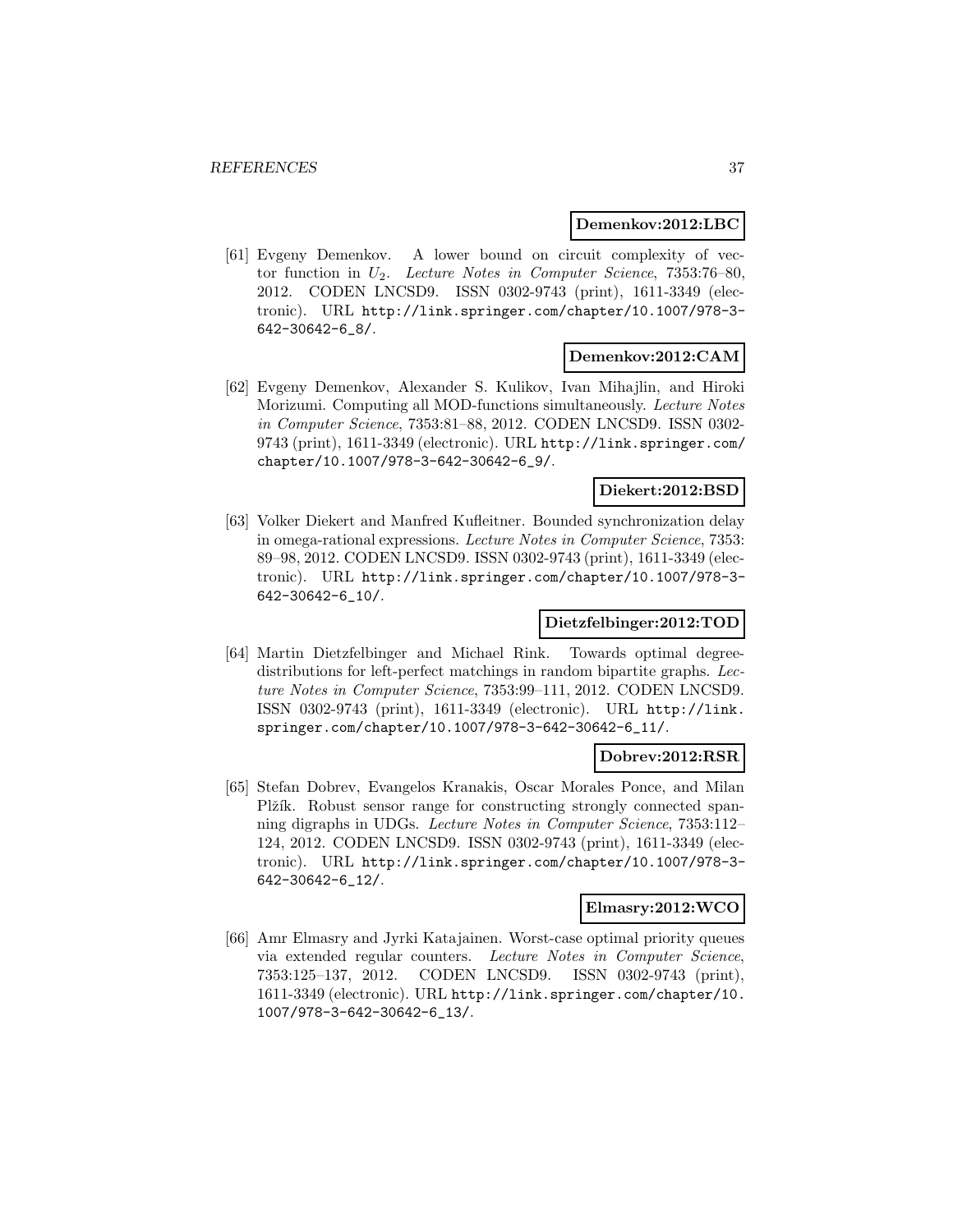### **Fox-Epstein:2012:CMA**

[67] Eli Fox-Epstein and Danny Krizanc. The complexity of minor-ancestral graph properties with forbidden pairs. Lecture Notes in Computer Science, 7353:138–147, 2012. CODEN LNCSD9. ISSN 0302-9743 (print), 1611-3349 (electronic). URL http://link.springer.com/chapter/10. 1007/978-3-642-30642-6\_14/.

### **Goerdt:2012:STB**

[68] Andreas Goerdt and Lutz Falke. Satisfiability thresholds beyond k-XORSAT. Lecture Notes in Computer Science, 7353:148–159, 2012. CODEN LNCSD9. ISSN 0302-9743 (print), 1611-3349 (electronic). URL http://link.springer.com/chapter/10.1007/978-3- 642-30642-6\_15/.

### **Golovach:2012:FVS**

[69] Petr A. Golovach, Bernard Lidický, Barnaby Martin, and Daniël Paulusma. Finding vertex-surjective graph homomorphisms. Lecture Notes in Computer Science, 7353:160–171, 2012. CODEN LNCSD9. ISSN 0302-9743 (print), 1611-3349 (electronic). URL http://link. springer.com/chapter/10.1007/978-3-642-30642-6\_16/.

### **Heggernes:2012:BDB**

[70] Pinar Heggernes and Sigve H. Sæther. Broadcast domination on block graphs in linear time. Lecture Notes in Computer Science, 7353:172– 183, 2012. CODEN LNCSD9. ISSN 0302-9743 (print), 1611-3349 (electronic). URL http://link.springer.com/chapter/10.1007/978-3- 642-30642-6\_17/.

### **Heinemann:2012:CCT**

[71] Bernhard Heinemann. Characterizing certain topological specifications. Lecture Notes in Computer Science, 7353:184–195, 2012. CODEN LNCSD9. ISSN 0302-9743 (print), 1611-3349 (electronic). URL http:/ /link.springer.com/chapter/10.1007/978-3-642-30642-6\_18/.

### **Jiraskova:2012:DCO**

[72] Galina Jirásková. Descriptional complexity of operations on alternating and Boolean automata. Lecture Notes in Computer Science, 7353:196– 204, 2012. CODEN LNCSD9. ISSN 0302-9743 (print), 1611-3349 (electronic). URL http://link.springer.com/chapter/10.1007/978-3- 642-30642-6\_19/.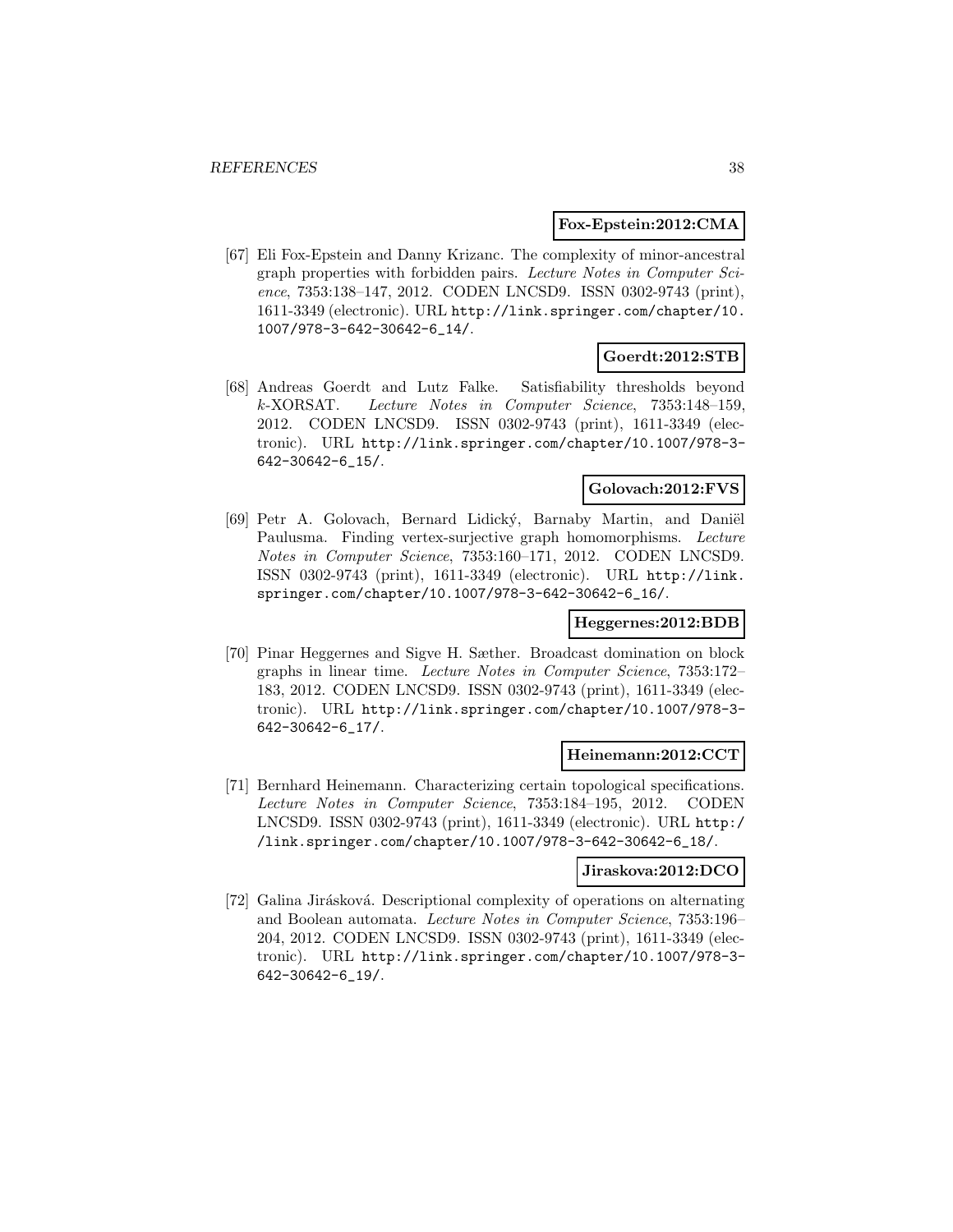### **Jolivet:2012:CMC**

[73] Timo Jolivet and Jarkko Kari. Consistency of multidimensional combinatorial substitutions. Lecture Notes in Computer Science, 7353:205– 216, 2012. CODEN LNCSD9. ISSN 0302-9743 (print), 1611-3349 (electronic). URL http://link.springer.com/chapter/10.1007/978-3- 642-30642-6\_20/.

### **Anonymous:2012:FMd**

[74] Anonymous. Front matter. Lecture Notes in Computer Science, 7353: ??, 2012. CODEN LNCSD9. ISSN 0302-9743 (print), 1611-3349 (electronic). URL http://link.springer.com/content/pdf/bfm:978-3- 642-30642-6/1.

### **Shamir:2012:GRP**

[75] Ron Shamir. Gene regulation, protein networks and disease: a computational perspective. Lecture Notes in Computer Science, 7354:1, 2012. CODEN LNCSD9. ISSN 0302-9743 (print), 1611-3349 (electronic). URL http://link.springer.com/accesspage/chapter/10. 1007/978-3-642-31265-6\_1.

### **Navarro:2012:WTA**

[76] Gonzalo Navarro. Wavelet trees for all. Lecture Notes in Computer Science, 7354:2-26, 2012. CODEN LNCSD9. ISSN 0302-9743 (print), 1611-3349 (electronic). URL http://link.springer.com/chapter/10. 1007/978-3-642-31265-6\_2/.

#### **Crochemore:2012:MNS**

[77] Maxime Crochemore, Costas S. Iliopoulos, Tomasz Kociumaka, and Marcin Kubica. The maximum number of squares in a tree. Lecture Notes in Computer Science, 7354:27–40, 2012. CODEN LNCSD9. ISSN 0302-9743 (print), 1611-3349 (electronic). URL http://link.springer. com/chapter/10.1007/978-3-642-31265-6\_3/.

#### **Ouangraoua:2012:FSM**

[78] Aïda Ouangraoua and Mathieu Raffinot. Faster and simpler minimal conflicting set identification. Lecture Notes in Computer Science, 7354: 41–55, 2012. CODEN LNCSD9. ISSN 0302-9743 (print), 1611-3349 (electronic). URL http://link.springer.com/chapter/10.1007/978-3- 642-31265-6\_4/.

### **Bruckner:2012:PCC**

[79] Sharon Bruckner, Falk Hüffner, Christian Komusiewicz, Rolf Niedermeier, and Sven Thiel. Partitioning into colorful components by min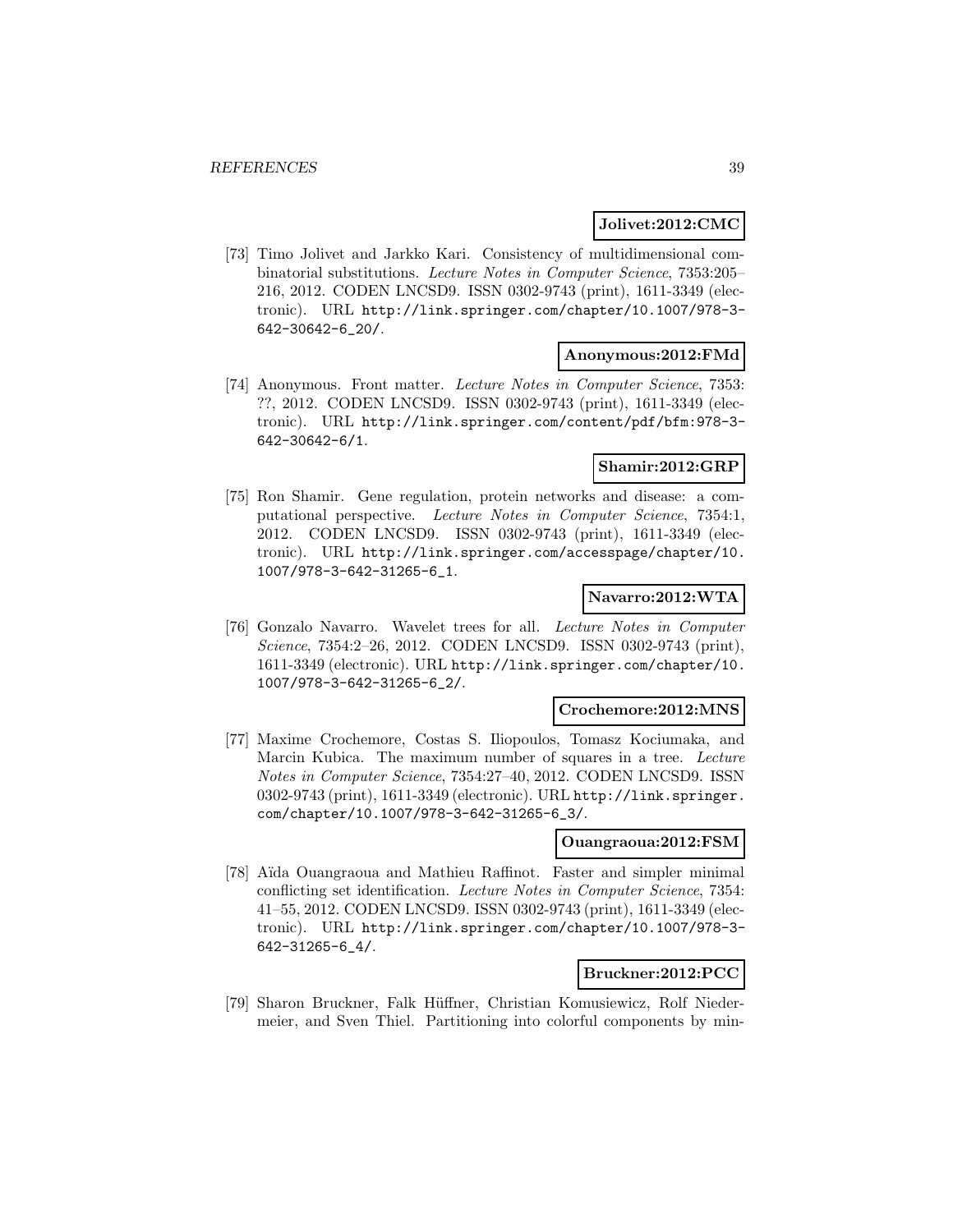imum edge deletions. Lecture Notes in Computer Science, 7354:56-69, 2012. CODEN LNCSD9. ISSN 0302-9743 (print), 1611-3349 (electronic). URL http://link.springer.com/chapter/10.1007/978-3- 642-31265-6\_5/.

### **Blokh:2012:AAH**

[80] Dima Blokh, Danny Segev, and Roded Sharan. Approximation algorithms and hardness results for shortest path based graph orientations. Lecture Notes in Computer Science, 7354:70–82, 2012. CODEN LNCSD9. ISSN 0302-9743 (print), 1611-3349 (electronic). URL http:/ /link.springer.com/chapter/10.1007/978-3-642-31265-6\_6/.

### **Breslauer:2012:CTW**

[81] Dany Breslauer, Leszek Gasieniec, and Roberto Grossi. Constant-time word-size string matching. Lecture Notes in Computer Science, 7354:83– 96, 2012. CODEN LNCSD9. ISSN 0302-9743 (print), 1611-3349 (electronic). URL http://link.springer.com/chapter/10.1007/978-3- 642-31265-6\_7/.

### **Clifford:2012:PMM**

[82] Raphaël Clifford, Markus Jalsenius, Ely Porat, and Benjamin Sach. Pattern matching in multiple streams. Lecture Notes in Computer Science, 7354:97–109, 2012. CODEN LNCSD9. ISSN 0302-9743 (print), 1611-3349 (electronic). URL http://link.springer.com/chapter/10. 1007/978-3-642-31265-6\_8/.

### **AitMous:2012:ELP**

[83] Omar AitMous, Frédérique Bassino, and Cyril Nicaud. An efficient linear pseudo-minimization algorithm for Aho–Corasick automata. Lecture Notes in Computer Science, 7354:110–123, 2012. CODEN LNCSD9. ISSN 0302-9743 (print), 1611-3349 (electronic). URL http://link. springer.com/chapter/10.1007/978-3-642-31265-6\_9/.

### **Hundt:2012:ETD**

[84] Christian Hundt and Florian Wendland. Efficient two-dimensional pattern matching with scaling and rotation and higher-order interpolation. Lecture Notes in Computer Science, 7354:124–137, 2012. CODEN LNCSD9. ISSN 0302-9743 (print), 1611-3349 (electronic). URL http:/ /link.springer.com/chapter/10.1007/978-3-642-31265-6\_10/.

# **Blin:2012:HLC**

[85] Guillaume Blin, Laurent Bulteau, Minghui Jiang, Pedro J. Tejada, and Stéphane Vialette. Hardness of longest common subsequence for se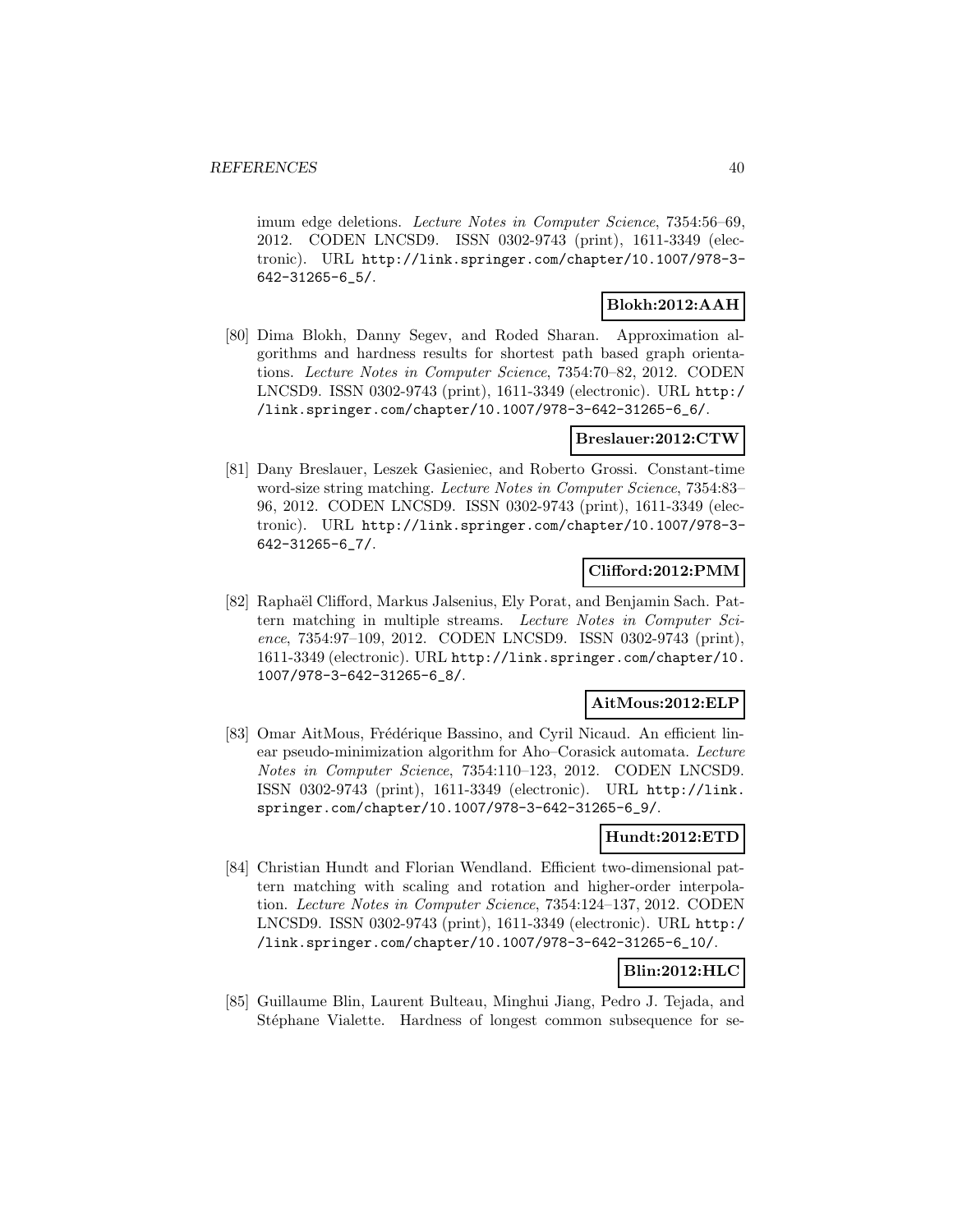quences with bounded run-lengths. Lecture Notes in Computer Science, 7354:138–148, 2012. CODEN LNCSD9. ISSN 0302-9743 (print), 1611-3349 (electronic). URL http://link.springer.com/chapter/10. 1007/978-3-642-31265-6\_11/.

### **Cicalese:2012:NLT**

[86] Ferdinando Cicalese, Eduardo Laber, Oren Weimann, and Raphael Yuster. Near linear time construction of an approximate index for all maximum consecutive sub-sums of a sequence. Lecture Notes in Computer Science, 7354:149–158, 2012. CODEN LNCSD9. ISSN 0302- 9743 (print), 1611-3349 (electronic). URL http://link.springer.com/ chapter/10.1007/978-3-642-31265-6\_12/.

### **Condon:2012:CSP**

[87] Anne Condon, Ján Maňuch, and Chris Thachuk. The complexity of string partitioning. Lecture Notes in Computer Science, 7354:159–172, 2012. CODEN LNCSD9. ISSN 0302-9743 (print), 1611-3349 (electronic). URL http://link.springer.com/chapter/10.1007/978-3- 642-31265-6\_13/.

### **Hon:2012:TOS**

[88] Wing-Kai Hon, Rahul Shah, and Sharma V. Thankachan. Towards an optimal space-and-query-time index for top- k document retrieval. Lecture Notes in Computer Science, 7354:173–184, 2012. CODEN LNCSD9. ISSN 0302-9743 (print), 1611-3349 (electronic). URL http://link. springer.com/chapter/10.1007/978-3-642-31265-6\_14/.

### **Hon:2012:DLQ**

[89] Wing-Kai Hon, Rahul Shah, Sharma V. Thankachan, and Jeffrey Scott Vitter. Document listing for queries with excluded pattern. Lecture Notes in Computer Science, 7354:185–195, 2012. CODEN LNCSD9. ISSN 0302- 9743 (print), 1611-3349 (electronic). URL http://link.springer.com/ chapter/10.1007/978-3-642-31265-6\_15/.

### **Kucherov:2012:CDP**

[90] Gregory Kucherov, Yakov Nekrich, and Tatiana Starikovskaya. Crossdocument pattern matching. Lecture Notes in Computer Science, 7354:196–207, 2012. CODEN LNCSD9. ISSN 0302-9743 (print), 1611-3349 (electronic). URL http://link.springer.com/chapter/10. 1007/978-3-642-31265-6\_16/.

### **Ferguson:2012:FFS**

[91] Michael P. Ferguson. FEMTO: Fast search of large sequence collections. Lecture Notes in Computer Science, 7354:208–219, 2012. CODEN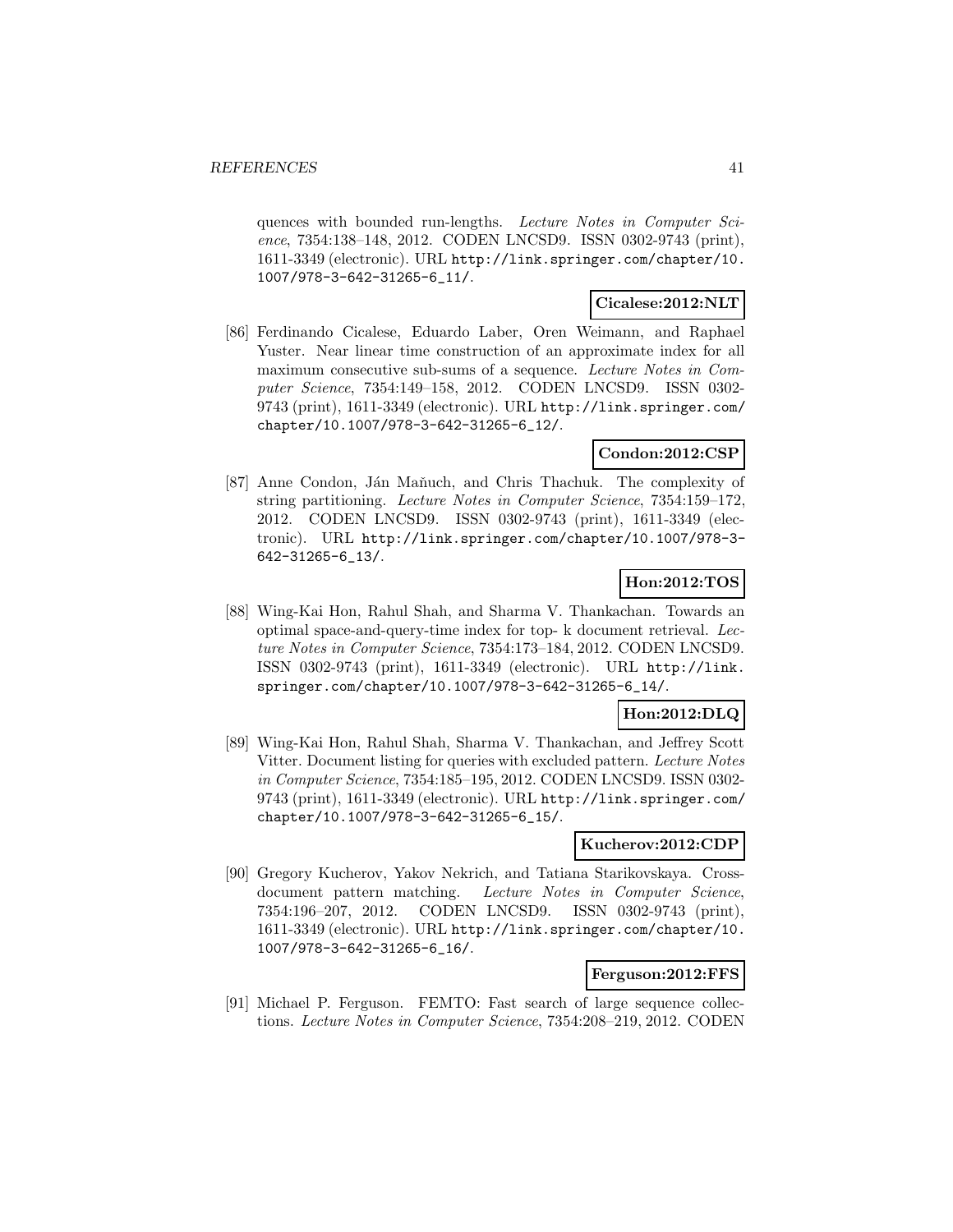LNCSD9. ISSN 0302-9743 (print), 1611-3349 (electronic). URL http:/ /link.springer.com/chapter/10.1007/978-3-642-31265-6\_17/.

### **Goto:2012:SGM**

[92] Keisuke Goto, Hideo Bannai, Shunsuke Inenaga, and Masayuki Takeda. Speeding up q-gram mining on grammar-based compressed texts. Lecture Notes in Computer Science, 7354:220–231, 2012. CODEN LNCSD9. ISSN 0302-9743 (print), 1611-3349 (electronic). URL http://link. springer.com/chapter/10.1007/978-3-642-31265-6\_18/.

### **Gawrychowski:2012:SEL**

[93] Pawel Gawrychowski. Simple and efficient LZW-compressed multiple pattern matching. Lecture Notes in Computer Science, 7354:232–242, 2012. CODEN LNCSD9. ISSN 0302-9743 (print), 1611-3349 (electronic). URL http://link.springer.com/chapter/10.1007/978-3- 642-31265-6\_19/.

### **Ohlebusch:2012:CBW**

[94] Enno Ohlebusch, Timo Beller, and Mohamed I. Abouelhoda. Computing the Burrows–Wheeler transform of a string and its reverse. Lecture Notes in Computer Science, 7354:243–256, 2012. CODEN LNCSD9. ISSN 0302- 9743 (print), 1611-3349 (electronic). URL http://link.springer.com/ chapter/10.1007/978-3-642-31265-6\_20/.

#### **Anonymous:2012:FMe**

[95] Anonymous. Front matter. Lecture Notes in Computer Science, 7354: ??, 2012. CODEN LNCSD9. ISSN 0302-9743 (print), 1611-3349 (electronic). URL http://link.springer.com/content/pdf/bfm:978-3- 642-31265-6/1.

### **Caragiannis:2012:SLB**

[96] Ioannis Caragiannis and Christos Kalaitzis. Space lower bounds for lowstretch greedy embeddings. Lecture Notes in Computer Science, 7355: 1–12, 2012. CODEN LNCSD9. ISSN 0302-9743 (print), 1611-3349 (electronic). URL http://link.springer.com/chapter/10.1007/978-3- 642-31104-8\_1/.

#### **Chechik:2012:FTC**

[97] Shiri Chechik and David Peleg. The fault tolerant capacitated k-center problem. Lecture Notes in Computer Science, 7355:13–24, 2012. CODEN LNCSD9. ISSN 0302-9743 (print), 1611-3349 (electronic). URL http:/ /link.springer.com/chapter/10.1007/978-3-642-31104-8\_2/.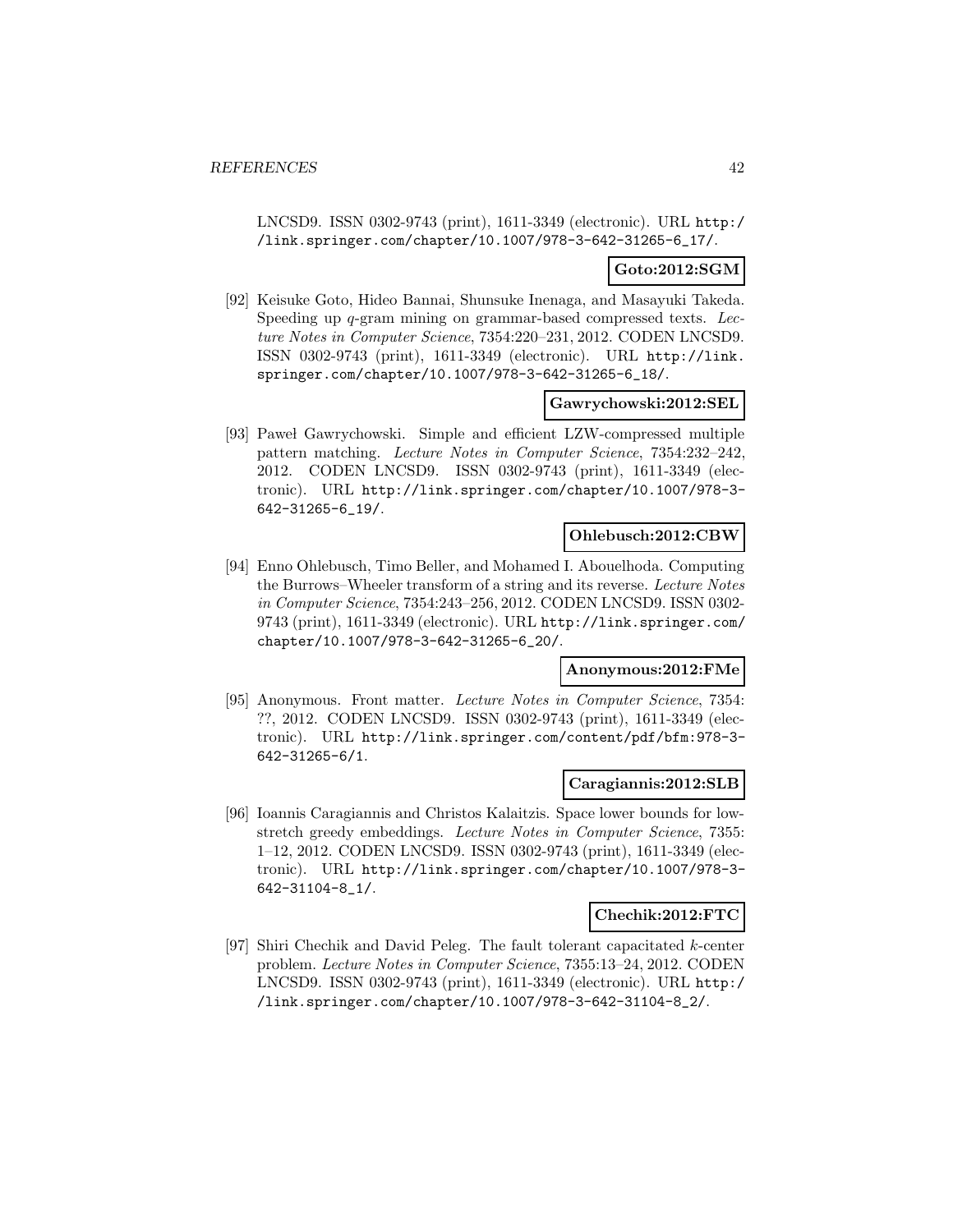### **Emek:2012:NCO**

[98] Yuval Emek, Pierre Fraigniaud, and Amos Korman. Notions of connectivity in overlay networks. Lecture Notes in Computer Science, 7355: 25–35, 2012. CODEN LNCSD9. ISSN 0302-9743 (print), 1611-3349 (electronic). URL http://link.springer.com/chapter/10.1007/978-3- 642-31104-8\_3/.

### **Bar-Noy:2012:CGS**

[99] Amotz Bar-Noy, Ben Baumer, and Dror Rawitz. Changing of the guards: Strip cover with duty cycling. Lecture Notes in Computer Science, 7355: 36–47, 2012. CODEN LNCSD9. ISSN 0302-9743 (print), 1611-3349 (electronic). URL http://link.springer.com/chapter/10.1007/978-3- 642-31104-8\_4/.

### **Hasemann:2012:DLA**

[100] Henning Hasemann and Juho Hirvonen. Deterministic local algorithms, unique identifiers, and fractional graph colouring. Lecture Notes in Computer Science, 7355:48–60, 2012. CODEN LNCSD9. ISSN 0302- 9743 (print), 1611-3349 (electronic). URL http://link.springer.com/ chapter/10.1007/978-3-642-31104-8\_5/.

### **Kling:2012:AOF**

[101] Peter Kling and Friedhelm Meyer auf der Heide. An algorithm for online facility leasing. Lecture Notes in Computer Science, 7355:61–72, 2012. CODEN LNCSD9. ISSN 0302-9743 (print), 1611-3349 (electronic). URL http://link.springer.com/chapter/10.1007/978-3- 642-31104-8\_6/.

### **Biely:2012:ADD**

[102] Martin Biely, Peter Robinson, and Ulrich Schmid. Agreement in directed dynamic networks. Lecture Notes in Computer Science, 7355:73– 84, 2012. CODEN LNCSD9. ISSN 0302-9743 (print), 1611-3349 (electronic). URL http://link.springer.com/chapter/10.1007/978-3- 642-31104-8\_7/.

### **Khabbazian:2012:BIW**

[103] Majid Khabbazian and Stephane Durocher. Bounding interference in wireless ad hoc networks with nodes in random position. Lecture Notes in Computer Science, 7355:85–98, 2012. CODEN LNCSD9. ISSN 0302- 9743 (print), 1611-3349 (electronic). URL http://link.springer.com/ chapter/10.1007/978-3-642-31104-8\_8/.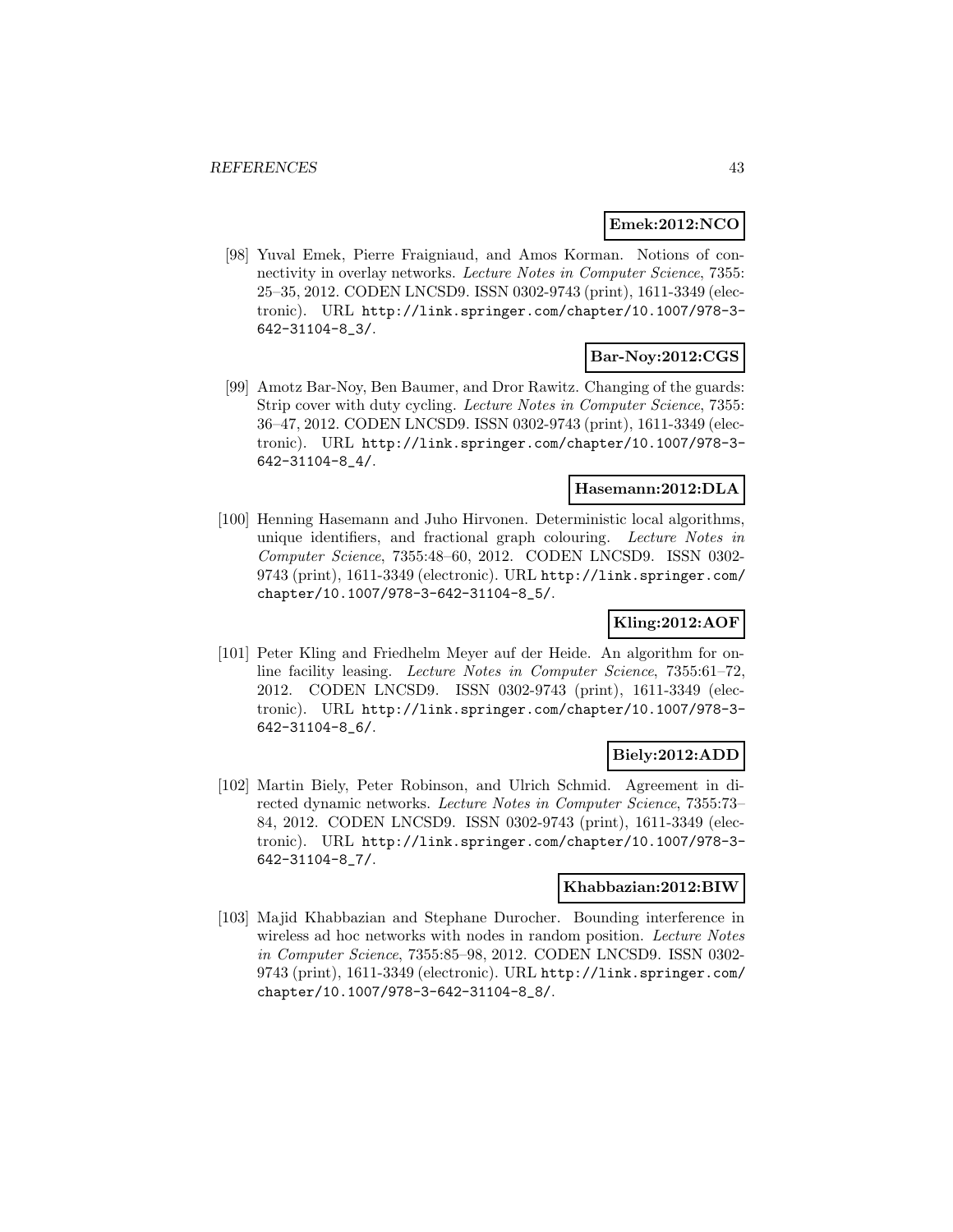### **Hesari:2012:SCS**

[104] Mohsen Eftekhari Hesari and Evangelos Kranakis. Strong connectivity of sensor networks with double antennae. Lecture Notes in Computer Science, 7355:99–110, 2012. CODEN LNCSD9. ISSN 0302-9743 (print), 1611-3349 (electronic). URL http://link.springer.com/chapter/10. 1007/978-3-642-31104-8\_9/.

# **Yu:2012:DMM**

[105] Dongxiao Yu, Qiang-Sheng Hua, and Yuexuan Wang. Distributed multiple-message broadcast in wireless ad-hoc networks under the SINR model. Lecture Notes in Computer Science, 7355:111–122, 2012. CODEN LNCSD9. ISSN 0302-9743 (print), 1611-3349 (electronic). URL http:/ /link.springer.com/chapter/10.1007/978-3-642-31104-8\_10/.

### **Asgeirsson:2012:WNS**

[106] Eyjólfur Ingi Asgeirsson. Wireless network stability in the SINR model. Lecture Notes in Computer Science, 7355:123–134, 2012. CODEN LNCSD9. ISSN 0302-9743 (print), 1611-3349 (electronic). URL http:/ /link.springer.com/chapter/10.1007/978-3-642-31104-8\_11/.

### **Arfaoui:2012:WCC**

[107] Heger Arfaoui and Pierre Fraigniaud. What can be computed without communications? Lecture Notes in Computer Science, 7355:135– 146, 2012. CODEN LNCSD9. ISSN 0302-9743 (print), 1611-3349 (electronic). URL http://link.springer.com/chapter/10.1007/978-3- 642-31104-8\_12/.

# **Bilo:2012:BCG**

[108] Vittorio Bil`o and Michele Flammini. On bidimensional congestion games. Lecture Notes in Computer Science, 7355:147–158, 2012. CODEN LNCSD9. ISSN 0302-9743 (print), 1611-3349 (electronic). URL http:/ /link.springer.com/chapter/10.1007/978-3-642-31104-8\_13/.

### **Flammini:2012:MNC**

[109] Michele Flammini and Vasco Gallotti. Mobile network creation games. Lecture Notes in Computer Science, 7355:159–170, 2012. CODEN LNCSD9. ISSN 0302-9743 (print), 1611-3349 (electronic). URL http:/ /link.springer.com/chapter/10.1007/978-3-642-31104-8\_14/.

### **Delporte-Gallet:2012:HFI**

[110] Carole Delporte-Gallet and Hugues Fauconnier. Homonyms with forgeable identifiers. Lecture Notes in Computer Science, 7355:171–182,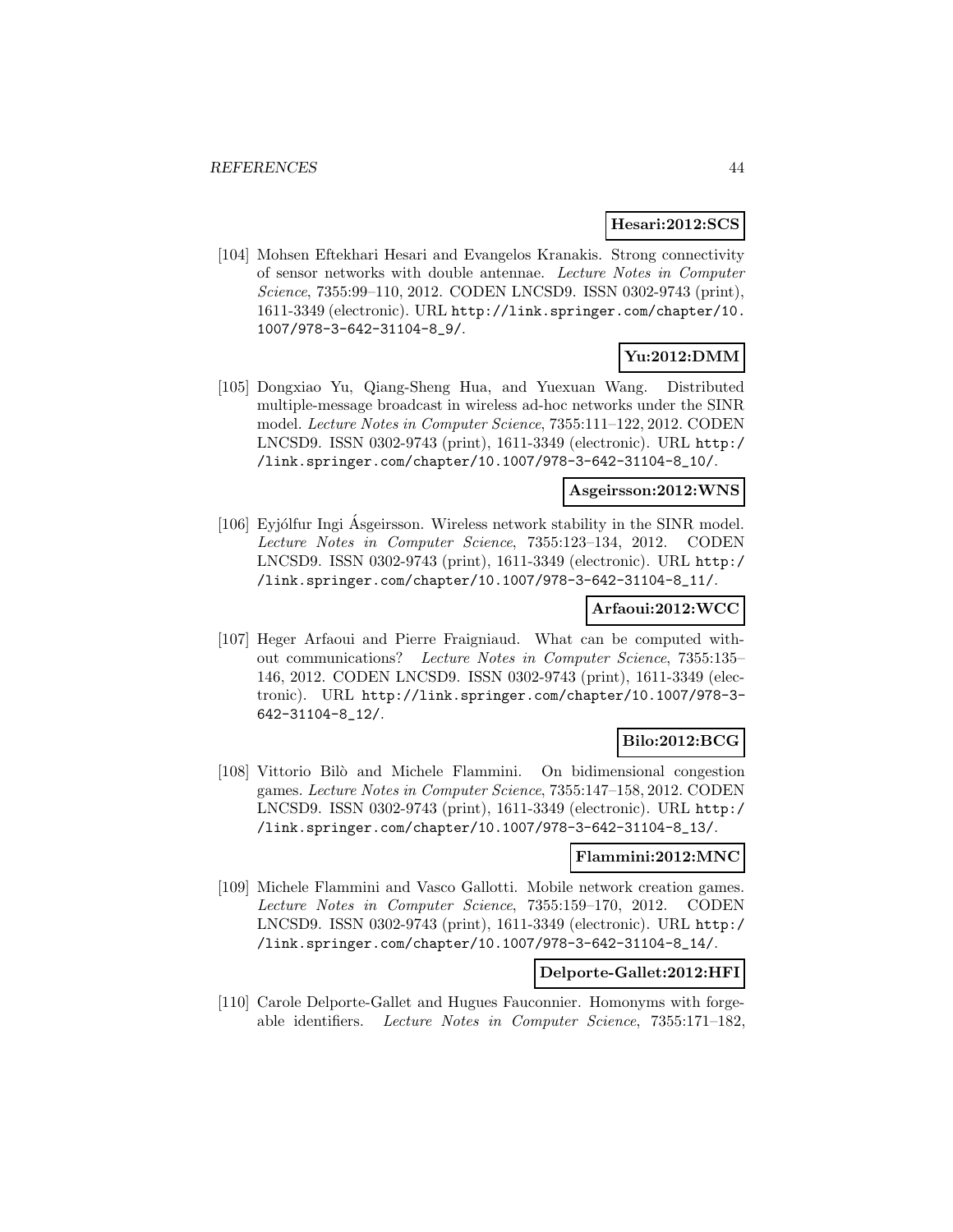2012. CODEN LNCSD9. ISSN 0302-9743 (print), 1611-3349 (electronic). URL http://link.springer.com/chapter/10.1007/978-3- 642-31104-8\_15/.

# **Vilaca:2012:ACP**

[111] Xavier Vilaça and Oksana Denysyuk. Asynchrony and collusion in the N-party BAR transfer problem. Lecture Notes in Computer Science, 7355:183–194, 2012. CODEN LNCSD9. ISSN 0302-9743 (print), 1611-3349 (electronic). URL http://link.springer.com/chapter/10. 1007/978-3-642-31104-8\_16/.

### **Alistarh:2012:EDS**

[112] Dan Alistarh, Hagit Attiya, and Rachid Guerraoui. Early deciding synchronous renaming in  $O(\log f)$  rounds or less. Lecture Notes in Computer Science, 7355:195–206, 2012. CODEN LNCSD9. ISSN 0302-9743 (print), 1611-3349 (electronic). URL http://link.springer.com/chapter/10. 1007/978-3-642-31104-8\_17/.

### **Chalopin:2012:SSP**

[113] Jérémie Chalopin and Yves Métivier. On snapshots and stable properties detection in anonymous fully distributed systems (extended abstract). Lecture Notes in Computer Science, 7355:207–218, 2012. CODEN LNCSD9. ISSN 0302-9743 (print), 1611-3349 (electronic). URL http:/ /link.springer.com/chapter/10.1007/978-3-642-31104-8\_18/.

### **Larsson:2012:SSC**

[114] Andreas Larsson and Philippas Tsigas. Self-stabilizing  $(k, r)$ -clustering in clock rate-limited systems. Lecture Notes in Computer Science, 7355:219–230, 2012. CODEN LNCSD9. ISSN 0302-9743 (print), 1611-3349 (electronic). URL http://link.springer.com/chapter/10. 1007/978-3-642-31104-8\_19/.

### **Raynal:2012:IPI**

[115] Michel Raynal and Julien Stainer. Increasing the power of the iterated immediate snapshot model with failure detectors. Lecture Notes in Computer Science, 7355:231–242, 2012. CODEN LNCSD9. ISSN 0302- 9743 (print), 1611-3349 (electronic). URL http://link.springer.com/ chapter/10.1007/978-3-642-31104-8\_20/.

#### **Anonymous:2012:FMf**

[116] Anonymous. Front matter. Lecture Notes in Computer Science, 7355: ??, 2012. CODEN LNCSD9. ISSN 0302-9743 (print), 1611-3349 (electronic). URL http://link.springer.com/content/pdf/bfm:978-3- 642-31104-8/1.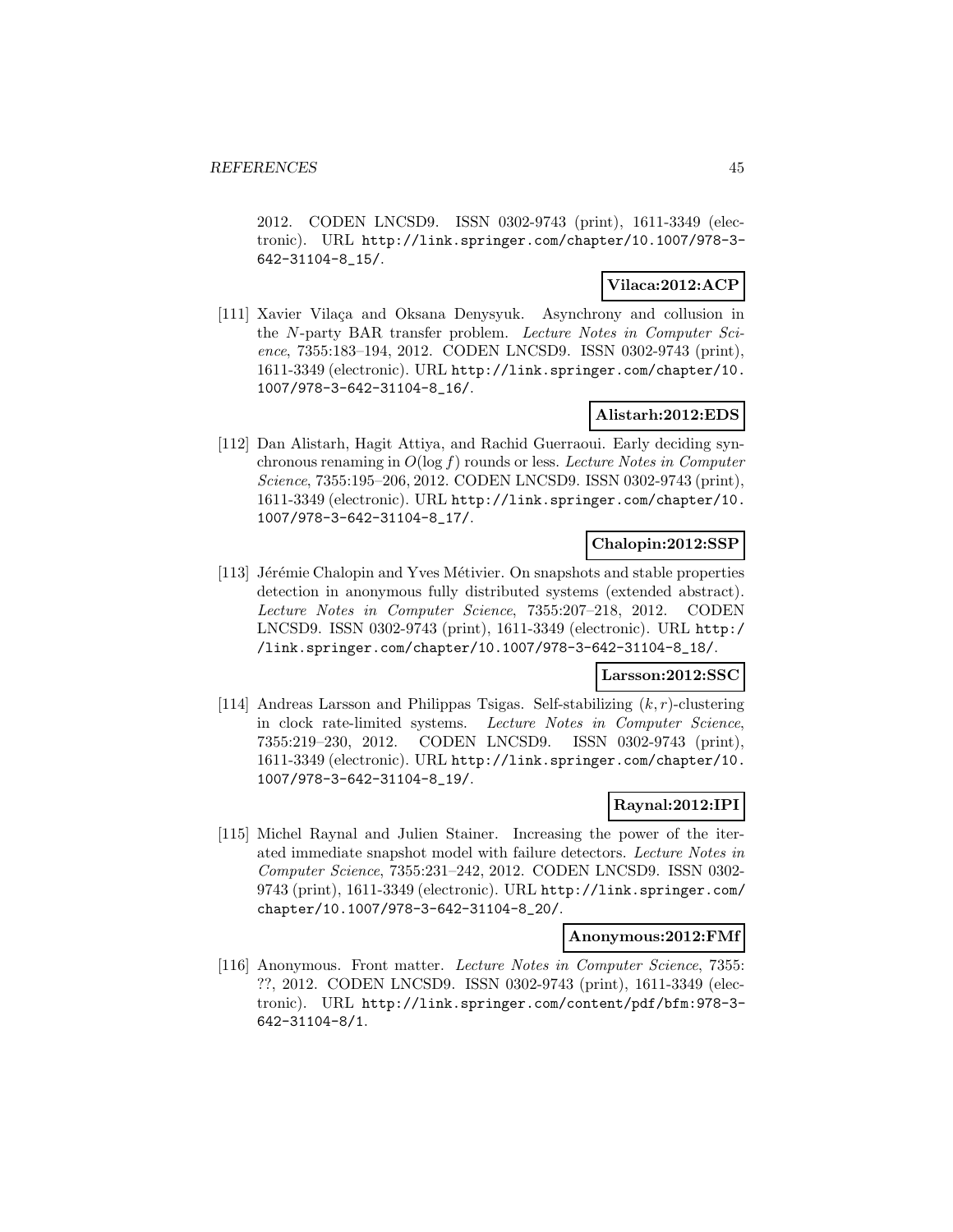### **Mahdabi:2012:LBP**

[117] Parvaz Mahdabi and Fabio Crestani. Learning-based pseudo-relevance feedback for patent retrieval. Lecture Notes in Computer Science, 7356: 1–11, 2012. CODEN LNCSD9. ISSN 0302-9743 (print), 1611-3349 (electronic). URL http://link.springer.com/chapter/10.1007/978-3- 642-31274-8\_1/.

### **Waschle:2012:APD**

[118] Katharina Wäschle and Stefan Riezler. Analyzing parallelism and domain similarities in the MAREC patent corpus. Lecture Notes in Computer Science, 7356:12–27, 2012. CODEN LNCSD9. ISSN 0302- 9743 (print), 1611-3349 (electronic). URL http://link.springer.com/ chapter/10.1007/978-3-642-31274-8\_2/.

### **Nguyen:2012:QEP**

[119] Khanh-Ly Nguyen and Sung-Hyon Myaeng. Query enhancement for patent prior-art-search based on keyterm dependency relations and semantic tags. Lecture Notes in Computer Science, 7356:28–42, 2012. CODEN LNCSD9. ISSN 0302-9743 (print), 1611-3349 (electronic). URL http://link.springer.com/chapter/10.1007/978-3- 642-31274-8\_3/.

# **Prieto:2012:ADW**

[120] Víctor M. Prieto, Manuel Álvarez, Rafael López-García, and Fidel Cacheda. Analysis and detection of Web spam by means of Web content. Lecture Notes in Computer Science, 7356:43–57, 2012. CODEN LNCSD9. ISSN 0302-9743 (print), 1611-3349 (electronic). URL http:/ /link.springer.com/chapter/10.1007/978-3-642-31274-8\_4/.

### **Moumtzidou:2012:DEN**

[121] Anastasia Moumtzidou, Stefanos Vrochidis, Sara Tonelli, and Ioannis Kompatsiaris. Discovery of environmental nodes in the Web. Lecture Notes in Computer Science, 7356:58–72, 2012. CODEN LNCSD9. ISSN 0302-9743 (print), 1611-3349 (electronic). URL http://link.springer. com/chapter/10.1007/978-3-642-31274-8\_5/.

#### **Fafalios:2012:WSE**

[122] Pavlos Fafalios, Ioannis Kitsos, Yannis Marketakis, and Claudio Baldassarre. Web searching with entity mining at query time. Lecture Notes in Computer Science, 7356:73–88, 2012. CODEN LNCSD9. ISSN 0302- 9743 (print), 1611-3349 (electronic). URL http://link.springer.com/ chapter/10.1007/978-3-642-31274-8\_6/.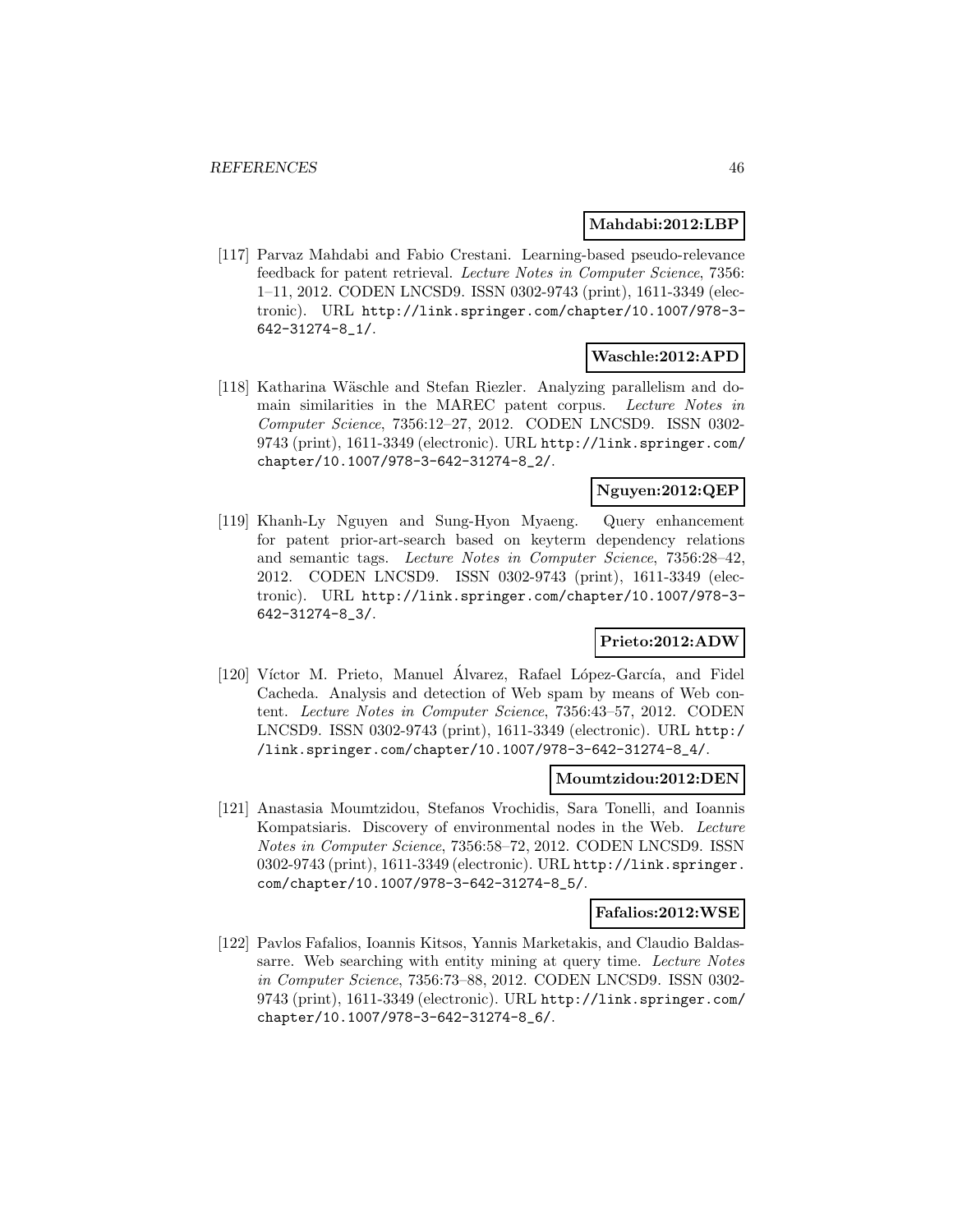#### **Schleser:2012:PNE**

[123] Tobias Schleser, Doris Ipsmiller, and Roland Mörzinger. Patent and norm exploration with the m2n knowledge discovery suite. Lecture Notes in Computer Science, 7356:89–93, 2012. CODEN LNCSD9. ISSN 0302- 9743 (print), 1611-3349 (electronic). URL http://link.springer.com/ chapter/10.1007/978-3-642-31274-8\_7/.

# **Gomez:2012:HCW**

[124] Juan Carlos Gomez and Marie-Francine Moens. Hierarchical classification of Web documents by stratified discriminant analysis. Lecture Notes in Computer Science, 7356:94–108, 2012. CODEN LNCSD9. ISSN 0302- 9743 (print), 1611-3349 (electronic). URL http://link.springer.com/ chapter/10.1007/978-3-642-31274-8\_8/.

### **Vrochidis:2012:PAP**

[125] Stefanos Vrochidis, Anastasia Moumtzidou, Gerard Ypma, and Ioannis Kompatsiaris. PatMedia: Augmenting patent search with contentbased image retrieval. Lecture Notes in Computer Science, 7356:109– 112, 2012. CODEN LNCSD9. ISSN 0302-9743 (print), 1611-3349 (electronic). URL http://link.springer.com/chapter/10.1007/978-3- 642-31274-8\_9/.

### **Kettunen:2012:GVK**

[126] Kimmo Kettunen and Paavo Arvola. Generating variant keyword forms for a morphologically complex language leads to successful information retrieval with Finnish. Lecture Notes in Computer Science, 7356:113– 126, 2012. CODEN LNCSD9. ISSN 0302-9743 (print), 1611-3349 (electronic). URL http://link.springer.com/chapter/10.1007/978-3- 642-31274-8\_10/.

### **Tannebaum:2012:AQL**

[127] Wolfgang Tannebaum and Andreas Rauber. Analyzing query logs of USPTO examiners to identify useful query terms in patent documents for query expansion in patent searching: a preliminary study. Lecture Notes in Computer Science, 7356:127–136, 2012. CODEN LNCSD9. ISSN 0302- 9743 (print), 1611-3349 (electronic). URL http://link.springer.com/ chapter/10.1007/978-3-642-31274-8\_11/.

#### **Pipanmaekaporn:2012:DRF**

[128] Luepol Pipanmaekaporn and Yuefeng Li. Discovering relevant features for effective query formulation. Lecture Notes in Computer Science, 7356:137–151, 2012. CODEN LNCSD9. ISSN 0302-9743 (print),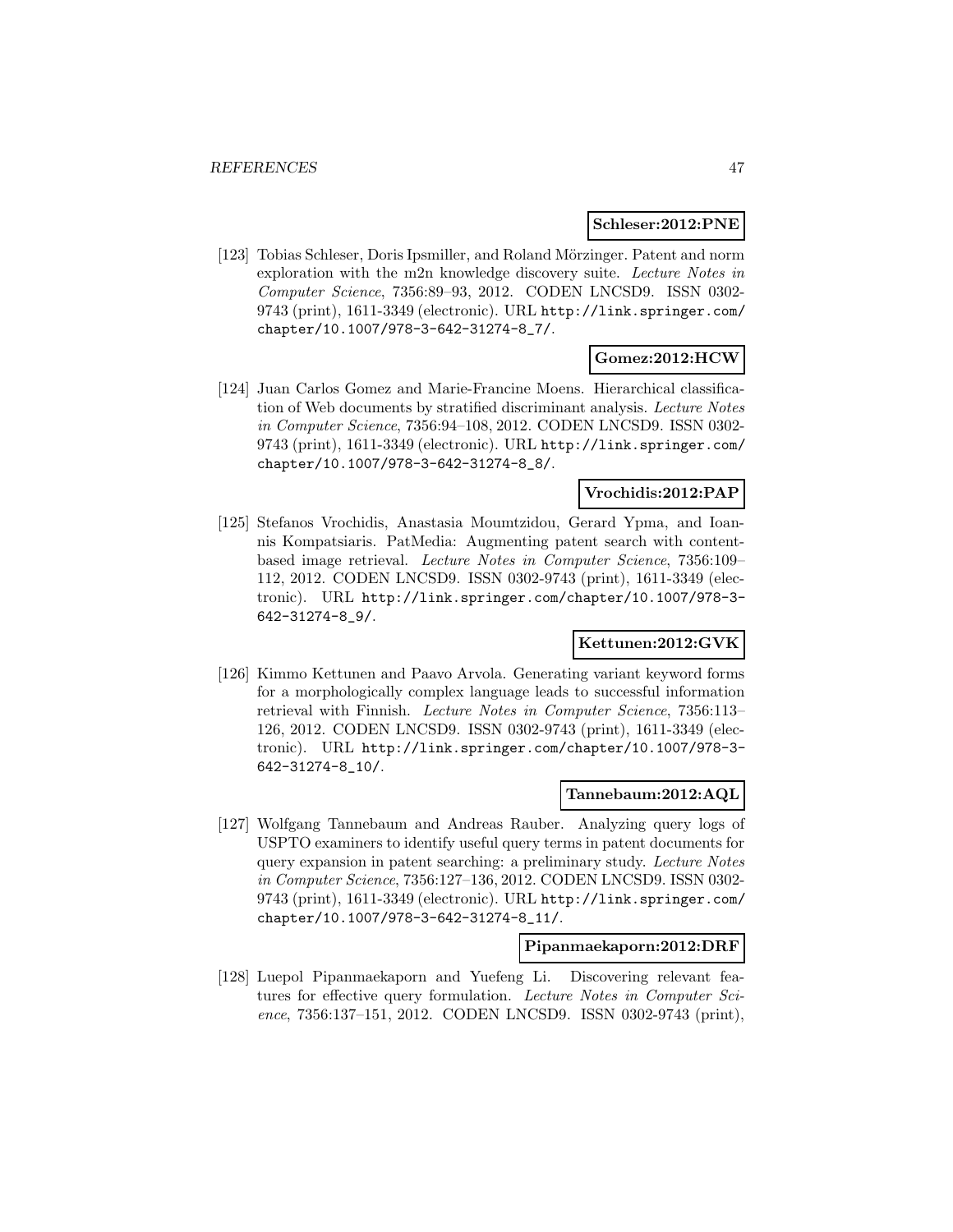1611-3349 (electronic). URL http://link.springer.com/chapter/10. 1007/978-3-642-31274-8\_12/.

#### **Anonymous:2012:BMc**

[129] Anonymous. Back matter. Lecture Notes in Computer Science, 7356: ??, 2012. CODEN LNCSD9. ISSN 0302-9743 (print), 1611-3349 (electronic). URL http://link.springer.com/content/pdf/bbm:978-3- 642-31274-8/1.

#### **Anonymous:2012:FMg**

[130] Anonymous. Front matter. Lecture Notes in Computer Science, 7356: ??, 2012. CODEN LNCSD9. ISSN 0302-9743 (print), 1611-3349 (electronic). URL http://link.springer.com/content/pdf/bfm:978-3- 642-31274-8/1.

### **Ghodsi:2012:V**

[131] Mohammad Ghodsi, Anil Maheshwari, and Mostafa Nouri.  $\alpha$ -visibility. Lecture Notes in Computer Science, 7357:1–12, 2012. CODEN LNCSD9. ISSN 0302-9743 (print), 1611-3349 (electronic). URL http://link. springer.com/chapter/10.1007/978-3-642-31155-0\_1/.

### **Sherette:2012:PMB**

[132] Jessica Sherette and Carola Wenk. Partial matching between surfaces using Fréchet distance. Lecture Notes in Computer Science, 7357:13-23, 2012. CODEN LNCSD9. ISSN 0302-9743 (print), 1611-3349 (electronic). URL http://link.springer.com/chapter/10.1007/978-3- 642-31155-0\_2/.

### **Ito:2012:PTA**

[133] Takehiro Ito, Shin-Ichi Nakano, Yoshio Okamoto, and Yota Otachi. A polynomial-time approximation scheme for the geometric unique coverage problem on unit squares. Lecture Notes in Computer Science, 7357: 24–35, 2012. CODEN LNCSD9. ISSN 0302-9743 (print), 1611-3349 (electronic). URL http://link.springer.com/chapter/10.1007/978-3- 642-31155-0\_3/.

#### **Dumitrescu:2012:WRL**

[134] Adrian Dumitrescu, Joseph S. B. Mitchell, and Paweł Żyliński. Watchman routes for lines and segments. Lecture Notes in Computer Science, 7357:36–47, 2012. CODEN LNCSD9. ISSN 0302-9743 (print), 1611-3349 (electronic). URL http://link.springer.com/chapter/10. 1007/978-3-642-31155-0\_4/.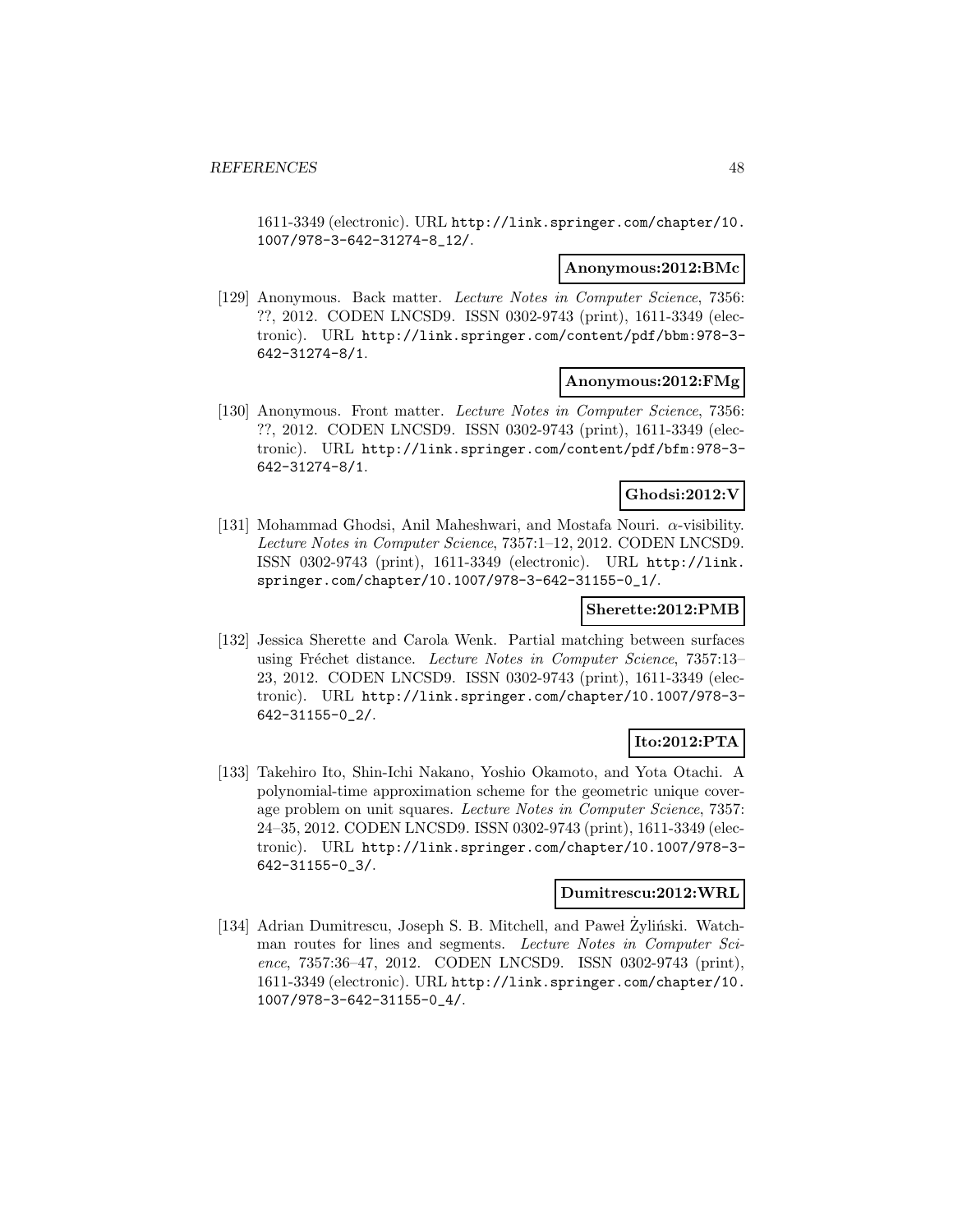### **Abam:2012:KPD**

[135] Mohammad Ali Abam, Zahed Rahmati, and Alireza Zarei. Kinetic Pie Delaunay graph and its applications. Lecture Notes in Computer Science, 7357:48–58, 2012. CODEN LNCSD9. ISSN 0302-9743 (print), 1611-3349 (electronic). URL http://link.springer.com/chapter/10. 1007/978-3-642-31155-0\_5/.

### **Gemsa:2012:HOC**

[136] Andreas Gemsa, D. T. Lee, Chih-Hung Liu, and Dorothea Wagner. Higher order city Voronoi diagrams. Lecture Notes in Computer Science, 7357:59–70, 2012. CODEN LNCSD9. ISSN 0302-9743 (print), 1611-3349 (electronic). URL http://link.springer.com/chapter/10. 1007/978-3-642-31155-0\_6/.

### **Behsaz:2012:MSR**

[137] Babak Behsaz and Mohammad R. Salavatipour. On minimum sum of radii and diameters clustering. Lecture Notes in Computer Science, 7357: 71–82, 2012. CODEN LNCSD9. ISSN 0302-9743 (print), 1611-3349 (electronic). URL http://link.springer.com/chapter/10.1007/978-3- 642-31155-0\_7/.

### **Hruz:2012:SFG**

[138] Tomas Hruz and Marcel Schöngens. A simple framework for the generalized nearest neighbor problem. Lecture Notes in Computer Science, 7357: 83–94, 2012. CODEN LNCSD9. ISSN 0302-9743 (print), 1611-3349 (electronic). URL http://link.springer.com/chapter/10.1007/978-3- 642-31155-0\_8/.

### **Cygan:2012:DPC**

[139] Marek Cygan. Deterministic parameterized connected vertex cover. Lecture Notes in Computer Science, 7357:95–106, 2012. CODEN LNCSD9. ISSN 0302-9743 (print), 1611-3349 (electronic). URL http://link. springer.com/chapter/10.1007/978-3-642-31155-0\_9/.

### **Ghosh:2012:FPA**

[140] Esha Ghosh, Sudeshna Kolay, Mrinal Kumar, and Pranabendu Misra. Faster parameterized algorithms for deletion to split graphs. Lecture Notes in Computer Science, 7357:107–118, 2012. CODEN LNCSD9. ISSN 0302-9743 (print), 1611-3349 (electronic). URL http://link. springer.com/chapter/10.1007/978-3-642-31155-0\_10/.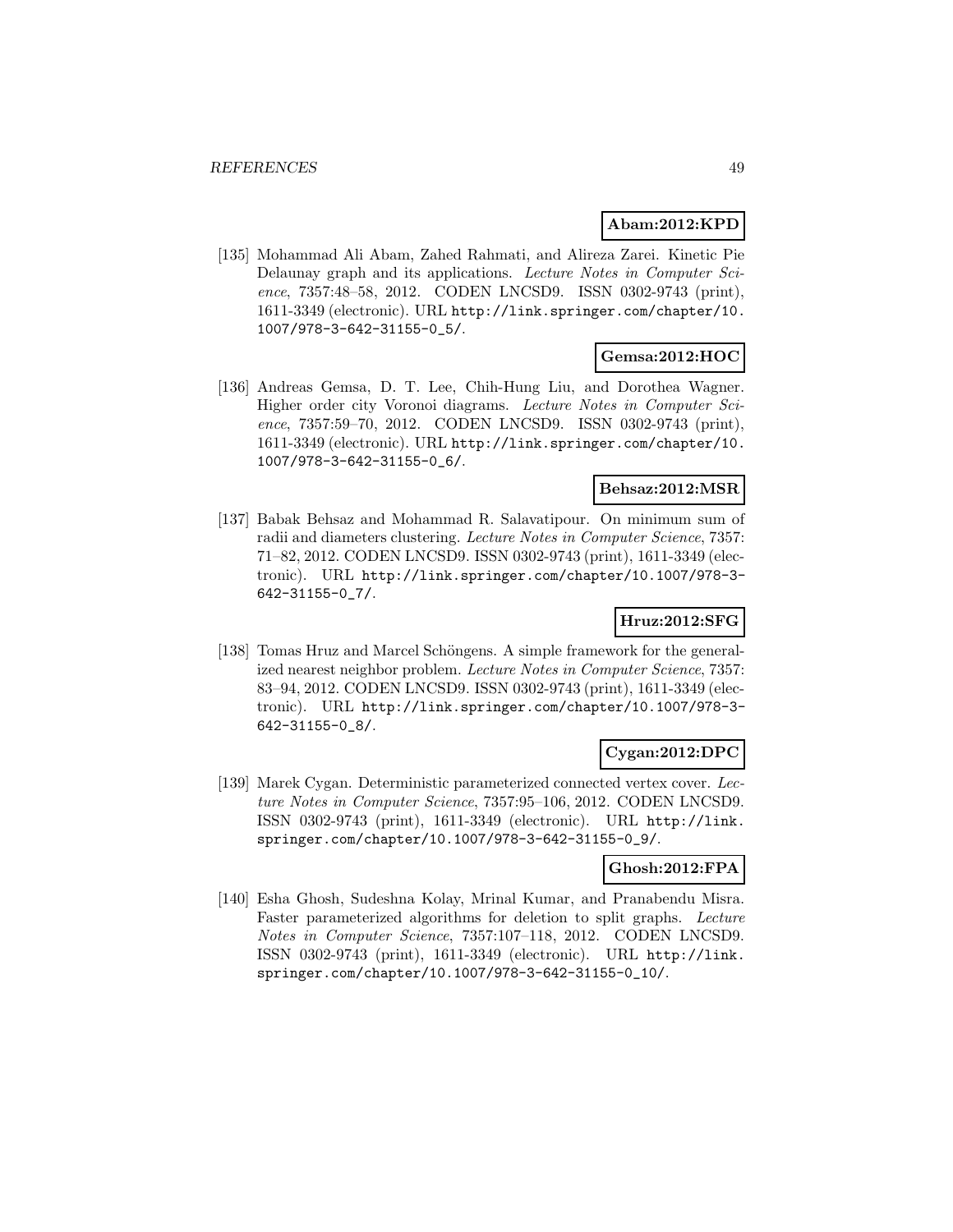# **Kim:2012:SEF**

[141] Eun Jung Kim, Christophe Paul, and Geevarghese Philip. A singleexponential FPT algorithm for the  $K_4$ -minor cover problem. Lecture Notes in Computer Science, 7357:119–130, 2012. CODEN LNCSD9. ISSN 0302-9743 (print), 1611-3349 (electronic). URL http://link. springer.com/chapter/10.1007/978-3-642-31155-0\_11/.

# **Han:2012:TAA**

[142] Yijie Han and Tadao Takaoka. An  $O(n^3 \log \log n / \log^2 n)$  time algorithm for all pairs shortest paths. Lecture Notes in Computer Science, 7357:131–141, 2012. CODEN LNCSD9. ISSN 0302-9743 (print), 1611-3349 (electronic). URL http://link.springer.com/chapter/10. 1007/978-3-642-31155-0\_12/.

### **Atminas:2012:LTA**

[143] Aistis Atminas, Vadim V. Lozin, and Igor Razgon. Linear time algorithm for computing a small biclique in graphs without Long induced paths. Lecture Notes in Computer Science, 7357:142–152, 2012. CODEN LNCSD9. ISSN 0302-9743 (print), 1611-3349 (electronic). URL http:/ /link.springer.com/chapter/10.1007/978-3-642-31155-0\_13/.

### **Golovach:2012:IDP**

[144] Petr A. Golovach, Daniël Paulusma, and Erik Jan van Leeuwen. Induced disjoint paths in AT-free graphs. Lecture Notes in Computer Science, 7357:153–164, 2012. CODEN LNCSD9. ISSN 0302-9743 (print), 1611-3349 (electronic). URL http://link.springer.com/chapter/10. 1007/978-3-642-31155-0\_14/.

### **Giannopoulou:2012:ECI**

[145] Archontia C. Giannopoulou, Iosif Salem, and Dimitris Zoros. Effective computation of immersion obstructions for unions of graph classes. Lecture Notes in Computer Science, 7357:165–176, 2012. CODEN LNCSD9. ISSN 0302-9743 (print), 1611-3349 (electronic). URL http://link. springer.com/chapter/10.1007/978-3-642-31155-0\_15/.

### **Chen:2012:AMM**

[146] Danny Z. Chen, Yan Gu, Jian Li, and Haitao Wang. Algorithms on minimizing the maximum sensor movement for barrier coverage of a linear domain. Lecture Notes in Computer Science, 7357:177–188, 2012. CODEN LNCSD9. ISSN 0302-9743 (print), 1611-3349 (electronic). URL http:/ /link.springer.com/chapter/10.1007/978-3-642-31155-0\_16/.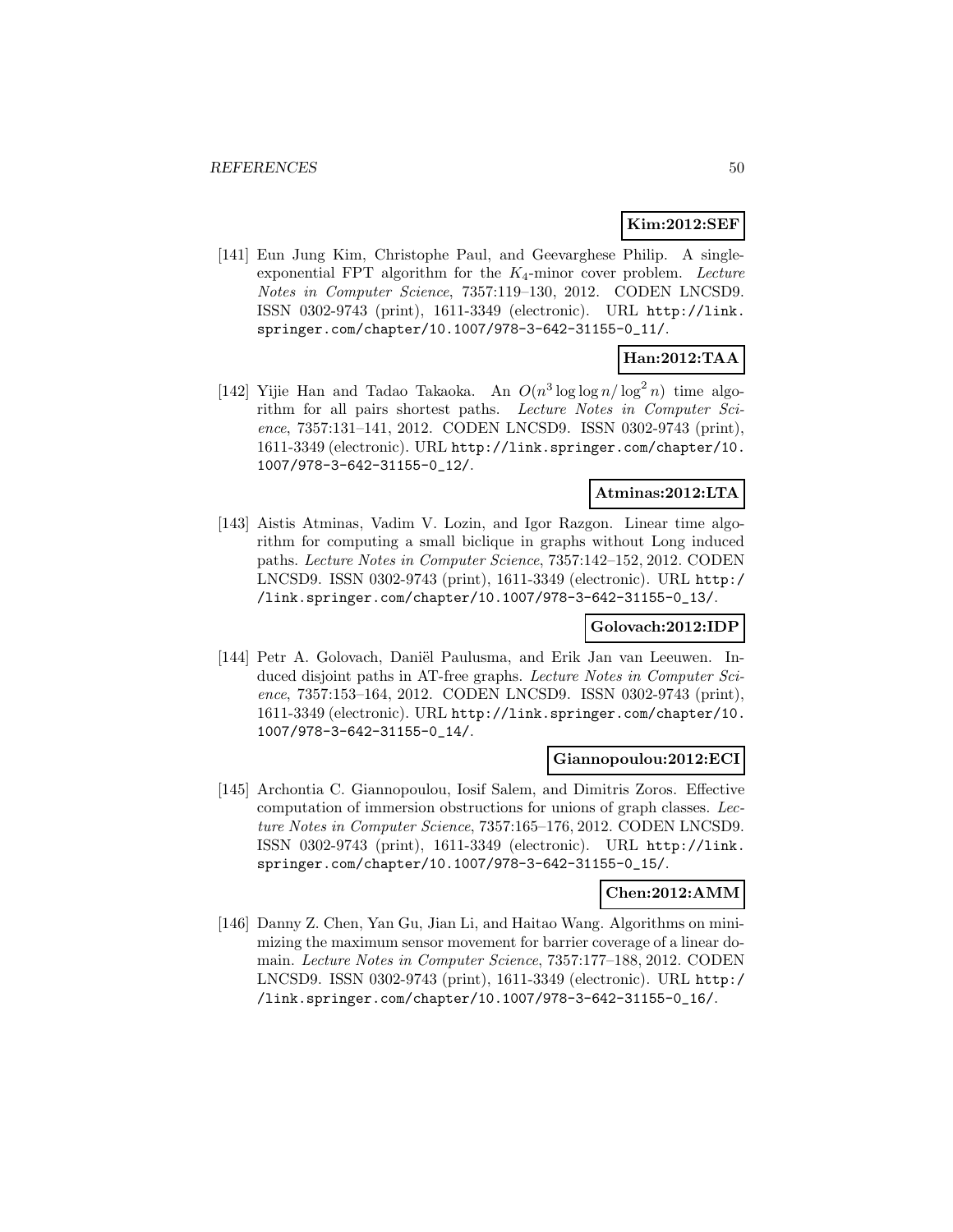#### **Busaryev:2012:ASH**

[147] Oleksiy Busaryev, Sergio Cabello, Chao Chen, and Tamal K. Dey. Annotating simplices with a homology basis and its applications. Lecture Notes in Computer Science, 7357:189–200, 2012. CODEN LNCSD9. ISSN 0302- 9743 (print), 1611-3349 (electronic). URL http://link.springer.com/ chapter/10.1007/978-3-642-31155-0\_17/.

### **Aschner:2012:DDA**

[148] Rom Aschner, Matthew J. Katz, and Gila Morgenstern. Do directional antennas facilitate in reducing interferences? Lecture Notes in Computer Science, 7357:201–212, 2012. CODEN LNCSD9. ISSN 0302-9743 (print), 1611-3349 (electronic). URL http://link.springer.com/chapter/10. 1007/978-3-642-31155-0\_18/.

### **Dumitrescu:2012:MCP**

[149] Adrian Dumitrescu, Sariel Har-Peled, and Csaba D. Tóth. Minimum convex partitions and maximum empty polytopes. Lecture Notes in Computer Science, 7357:213–224, 2012. CODEN LNCSD9. ISSN 0302- 9743 (print), 1611-3349 (electronic). URL http://link.springer.com/ chapter/10.1007/978-3-642-31155-0\_19/.

### **Blaser:2012:PAC**

[150] Markus Bläser and Konstatinos Panagiotou. A probabilistic analysis of Christofides' Algorithm. Lecture Notes in Computer Science, 7357:225– 236, 2012. CODEN LNCSD9. ISSN 0302-9743 (print), 1611-3349 (electronic). URL http://link.springer.com/chapter/10.1007/978-3- 642-31155-0\_20/.

### **Anonymous:2012:FMh**

[151] Anonymous. Front matter. Lecture Notes in Computer Science, 7357: ??, 2012. CODEN LNCSD9. ISSN 0302-9743 (print), 1611-3349 (electronic). URL http://link.springer.com/content/pdf/bfm:978-3- 642-31155-0/1.

#### **Thomas:2012:SSC**

[152] Wolfgang Thomas. Synthesis and some of its challenges. Lecture Notes in Computer Science, 7358:1, 2012. CODEN LNCSD9. ISSN 0302- 9743 (print), 1611-3349 (electronic). URL http://link.springer.com/ accesspage/chapter/10.1007/978-3-642-31424-7\_1.

# **Dill:2012:MCC**

[153] David L. Dill. Model checking cell biology. Lecture Notes in Computer Science, 7358:2, 2012. CODEN LNCSD9. ISSN 0302-9743 (print),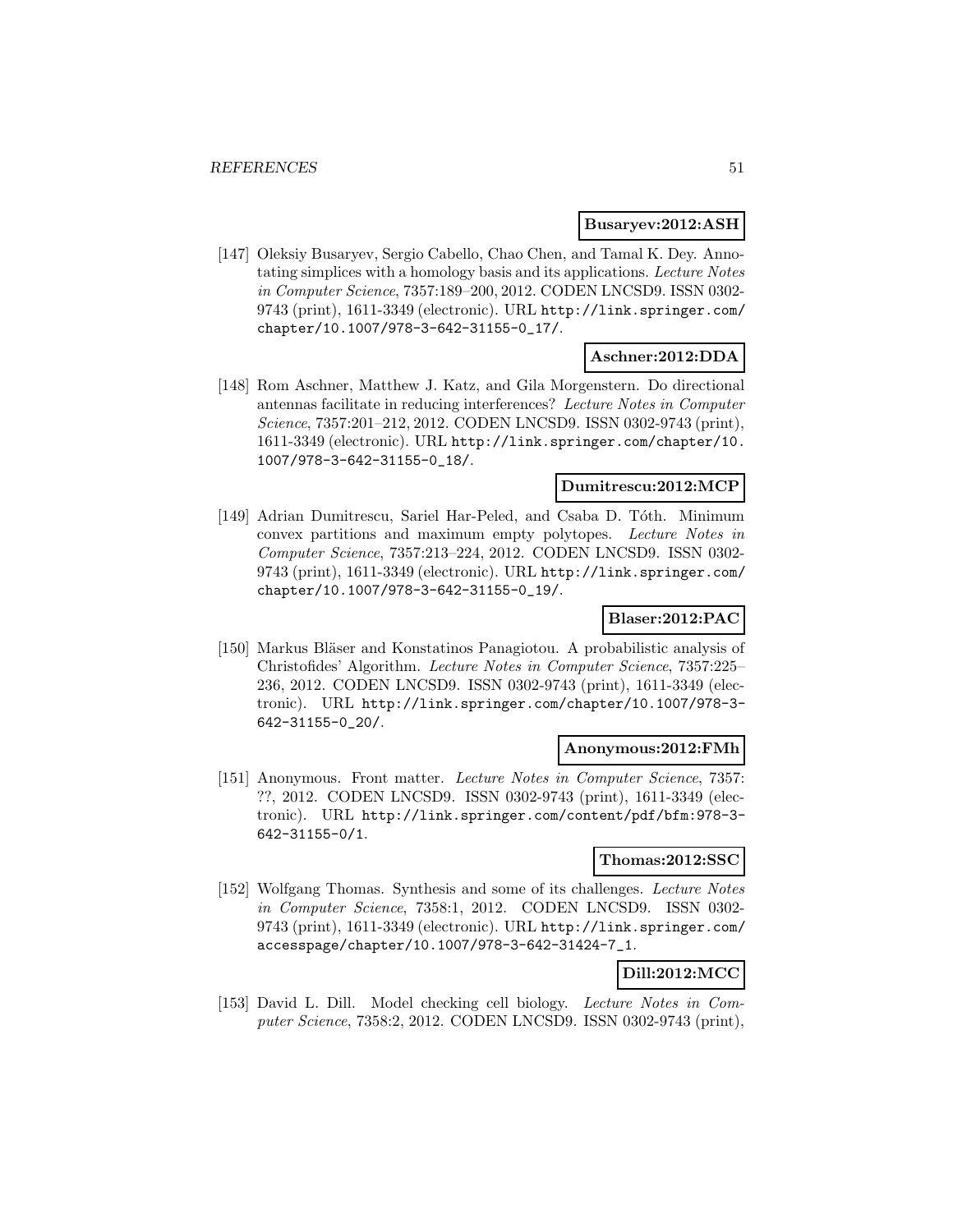1611-3349 (electronic). URL http://link.springer.com/accesspage/ chapter/10.1007/978-3-642-31424-7\_2.

### **Bodik:2012:SPC**

[154] Rastislav Bodik and Emina Torlak. Synthesizing programs with constraint solvers. Lecture Notes in Computer Science, 7358:3, 2012. CODEN LNCSD9. ISSN 0302-9743 (print), 1611-3349 (electronic). URL http://link.springer.com/accesspage/chapter/10. 1007/978-3-642-31424-7\_3.

### **Bradley:2012:IBI**

[155] Aaron R. Bradley. IC3 and beyond: Incremental, inductive verification. Lecture Notes in Computer Science, 7358:4, 2012. CODEN LNCSD9. ISSN 0302-9743 (print), 1611-3349 (electronic). URL http://link. springer.com/accesspage/chapter/10.1007/978-3-642-31424-7\_4.

### **Myers:2012:FVG**

[156] Chris J. Myers. Formal verification of genetic circuits. Lecture Notes in Computer Science, 7358:5, 2012. CODEN LNCSD9. ISSN 0302- 9743 (print), 1611-3349 (electronic). URL http://link.springer.com/ accesspage/chapter/10.1007/978-3-642-31424-7\_5.

### **Moskal:2012:CIB**

[157] Michał Moskal. From C to infinity and back: Unbounded auto-active verification with VCC. Lecture Notes in Computer Science, 7358:6, 2012. CODEN LNCSD9. ISSN 0302-9743 (print), 1611-3349 (electronic). URL http://link.springer.com/accesspage/chapter/10. 1007/978-3-642-31424-7\_6.

### **Kretinsky:2012:DAF**

[158] Jan Křetínský and Javier Esparza. Deterministic automata for the (F, G)-fragment of LTL. Lecture Notes in Computer Science, 7358:7– 22, 2012. CODEN LNCSD9. ISSN 0302-9743 (print), 1611-3349 (electronic). URL http://link.springer.com/chapter/10.1007/978-3- 642-31424-7\_7/.

### **Brazdil:2012:ECS**

[159] Tomáš Brázdil, Krishnendu Chatterjee, Antonín Kučera, and Petr Novotný. Efficient controller synthesis for consumption games with multiple resource types. Lecture Notes in Computer Science, 7358:23–38, 2012. CODEN LNCSD9. ISSN 0302-9743 (print), 1611-3349 (electronic). URL http://link.springer.com/chapter/10.1007/978-3- 642-31424-7\_8/.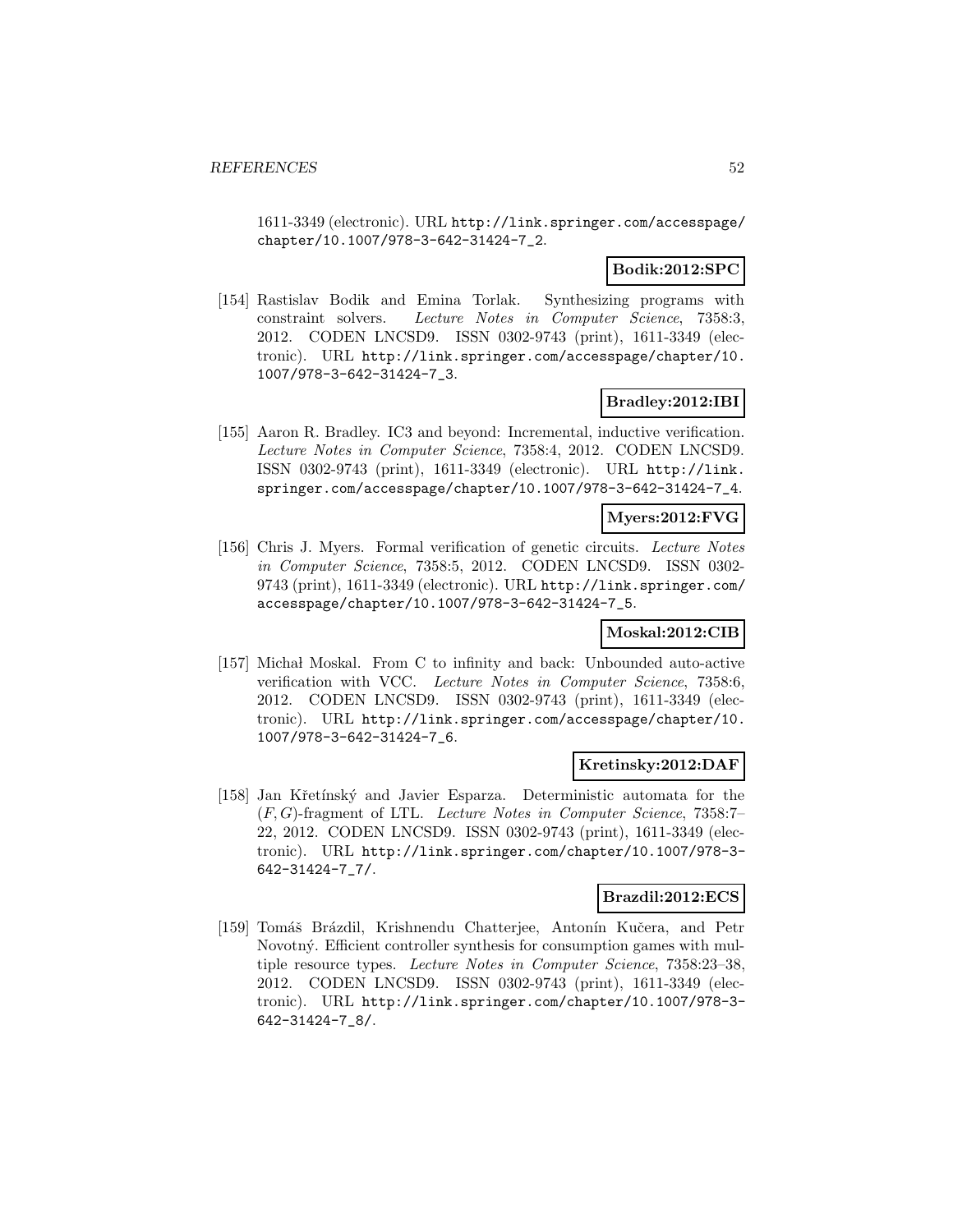### **Ehlers:2012:ALS**

[160] Rüdiger Ehlers. ACTL ∩ LTL synthesis. Lecture Notes in Computer Science, 7358:39–54, 2012. CODEN LNCSD9. ISSN 0302-9743 (print), 1611-3349 (electronic). URL http://link.springer.com/chapter/10. 1007/978-3-642-31424-7\_9/.

### **Chen:2012:LBF**

[161] Yu-Fang Chen and Bow-Yaw Wang. Learning Boolean functions incrementally. Lecture Notes in Computer Science, 7358:55–70, 2012. CODEN LNCSD9. ISSN 0302-9743 (print), 1611-3349 (electronic). URL http:/ /link.springer.com/chapter/10.1007/978-3-642-31424-7\_10/.

### **Sharma:2012:IC**

[162] Rahul Sharma, Aditya V. Nori, and Alex Aiken. Interpolants as classifiers. Lecture Notes in Computer Science, 7358:71–87, 2012. CODEN LNCSD9. ISSN 0302-9743 (print), 1611-3349 (electronic). URL http:/ /link.springer.com/chapter/10.1007/978-3-642-31424-7\_11/.

### **Lee:2012:TAA**

[163] Wonchan Lee, Bow-Yaw Wang, and Kwangkeun Yi. Termination analysis with algorithmic learning. *Lecture Notes in Computer Science*, 7358:88– 104, 2012. CODEN LNCSD9. ISSN 0302-9743 (print), 1611-3349 (electronic). URL http://link.springer.com/chapter/10.1007/978-3- 642-31424-7\_12/.

### **Brockschmidt:2012:ATP**

[164] Marc Brockschmidt, Richard Musiol, Carsten Otto, and Jürgen Giesl. Automated termination proofs for Java programs with cyclic data. Lecture Notes in Computer Science, 7358:105–122, 2012. CODEN LNCSD9. ISSN 0302-9743 (print), 1611-3349 (electronic). URL http://link. springer.com/chapter/10.1007/978-3-642-31424-7\_13/.

### **Esparza:2012:PTP**

[165] Javier Esparza, Andreas Gaiser, and Stefan Kiefer. Proving termination of probabilistic programs using patterns. Lecture Notes in Computer Science, 7358:123–138, 2012. CODEN LNCSD9. ISSN 0302-9743 (print), 1611-3349 (electronic). URL http://link.springer.com/chapter/10. 1007/978-3-642-31424-7\_14/.

### **Venet:2012:GDS**

[166] Arnaud J. Venet. The gauge domain: Scalable analysis of linear inequality invariants. Lecture Notes in Computer Science, 7358:139–154,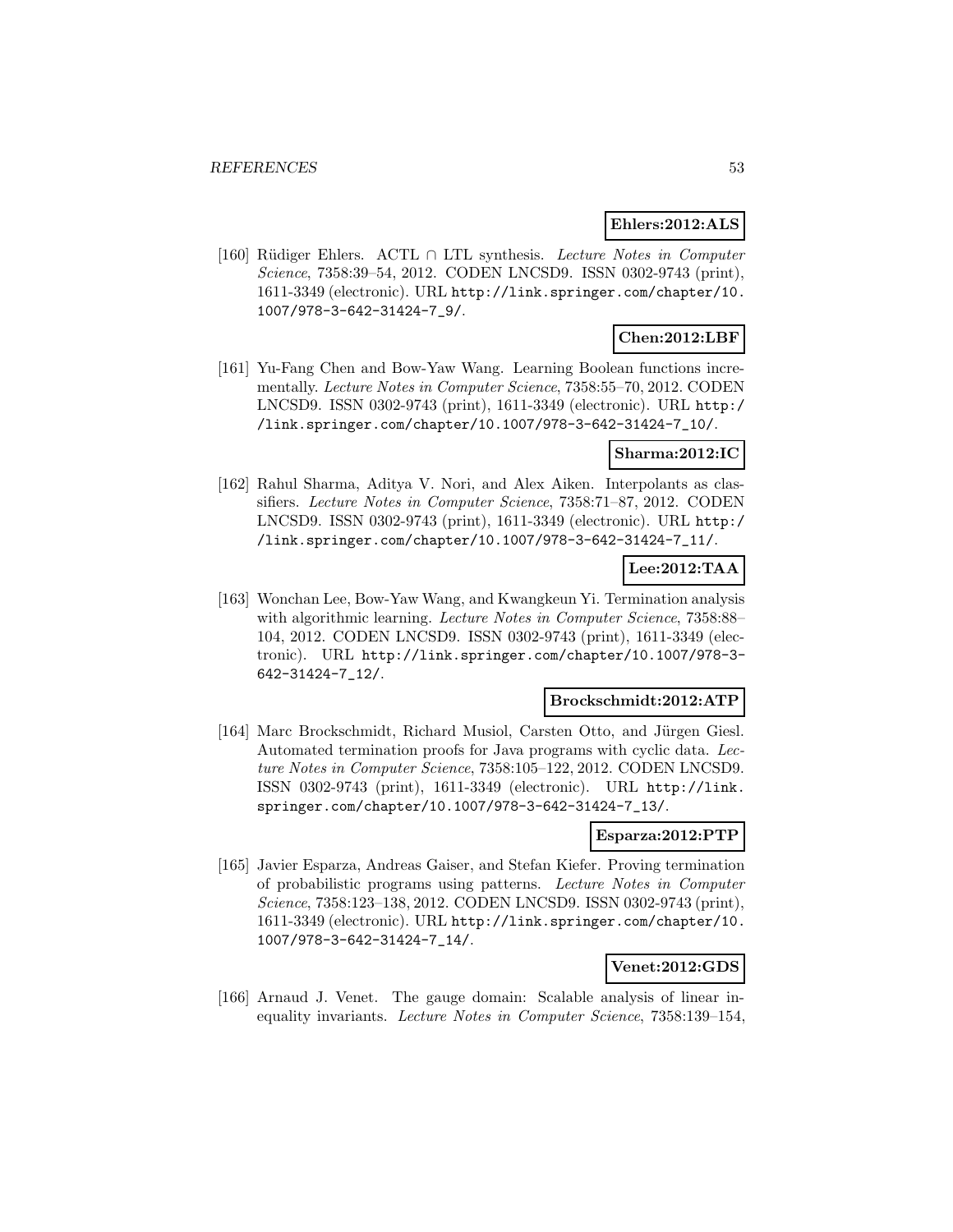2012. CODEN LNCSD9. ISSN 0302-9743 (print), 1611-3349 (electronic). URL http://link.springer.com/chapter/10.1007/978-3- 642-31424-7\_15/.

### **Berdine:2012:DAF**

[167] Josh Berdine, Arlen Cox, Samin Ishtiaq, and Christoph M. Wintersteiger. Diagnosing abstraction failure for separation logic–based analyses. Lecture Notes in Computer Science, 7358:155–173, 2012. CODEN LNCSD9. ISSN 0302-9743 (print), 1611-3349 (electronic). URL http:/ /link.springer.com/chapter/10.1007/978-3-642-31424-7\_16/.

### **Thakur:2012:MSC**

[168] Aditya Thakur and Thomas Reps. A method for symbolic computation of abstract operations. Lecture Notes in Computer Science, 7358:174– 192, 2012. CODEN LNCSD9. ISSN 0302-9743 (print), 1611-3349 (electronic). URL http://link.springer.com/chapter/10.1007/978-3- 642-31424-7\_17/.

# **Rollini:2012:LIS**

[169] Simone Fulvio Rollini, Ondrej Sery, and Natasha Sharygina. Leveraging interpolant strength in model checking. Lecture Notes in Computer Science, 7358:193–209, 2012. CODEN LNCSD9. ISSN 0302-9743 (print), 1611-3349 (electronic). URL http://link.springer.com/chapter/10. 1007/978-3-642-31424-7\_18/.

# **Atig:2012:DFN**

[170] Mohamed Faouzi Atig, Ahmed Bouajjani, Michael Emmi, and Akash Lal. Detecting fair non-termination in multithreaded programs. Lecture Notes in Computer Science, 7358:210–226, 2012. CODEN LNCSD9. ISSN 0302- 9743 (print), 1611-3349 (electronic). URL http://link.springer.com/ chapter/10.1007/978-3-642-31424-7\_19/.

### **Kahlon:2012:LRC**

[171] Vineet Kahlon and Chao Wang. Lock removal for concurrent trace programs. Lecture Notes in Computer Science, 7358:227–242, 2012. CODEN LNCSD9. ISSN 0302-9743 (print), 1611-3349 (electronic). URL http:/ /link.springer.com/chapter/10.1007/978-3-642-31424-7\_20/.

### **Anonymous:2012:FMi**

[172] Anonymous. Front matter. Lecture Notes in Computer Science, 7358: ??, 2012. CODEN LNCSD9. ISSN 0302-9743 (print), 1611-3349 (electronic). URL http://link.springer.com/content/pdf/bfm:978-3- 642-31424-7/1.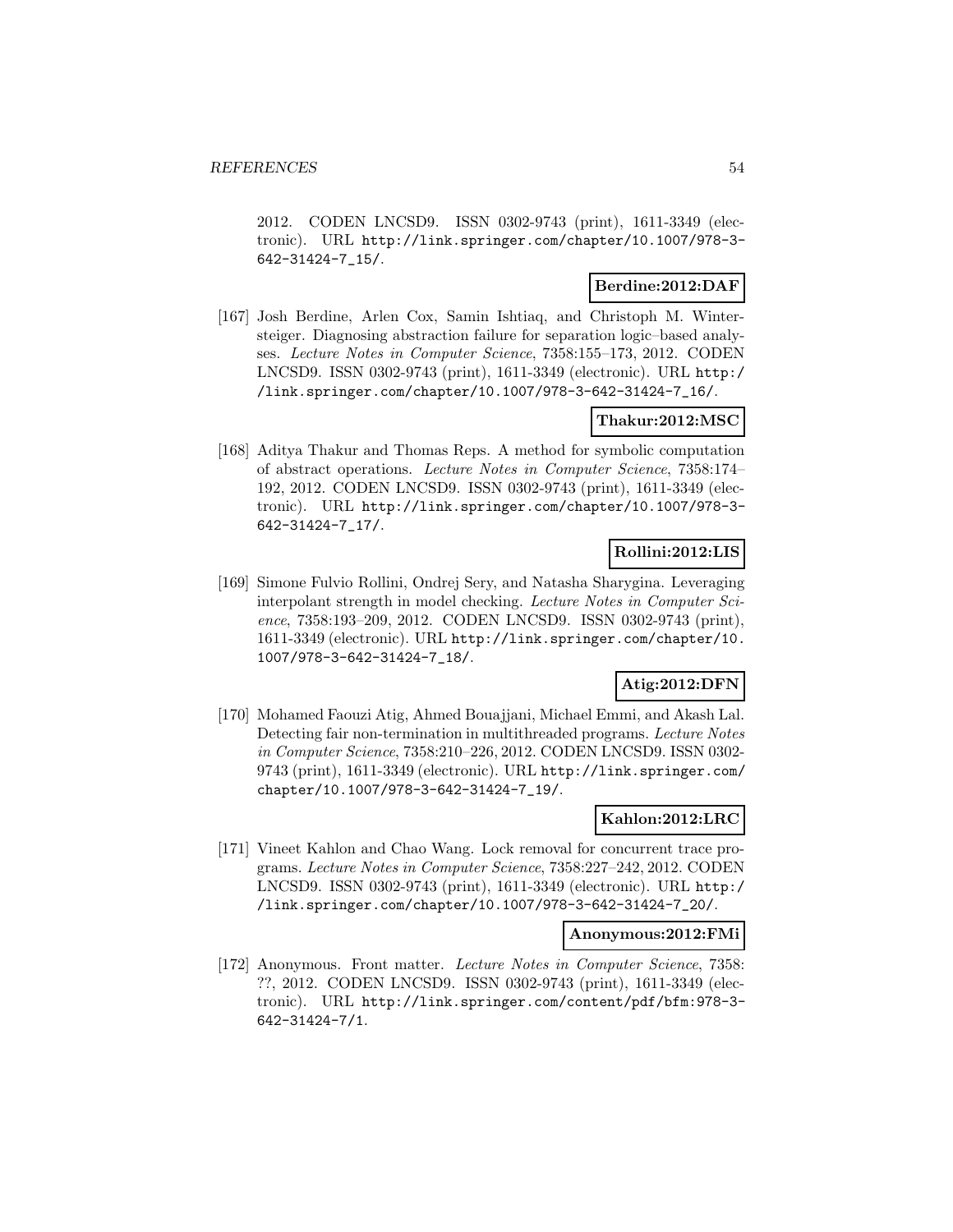#### **Donoghue:2012:RGR**

[173] Claire R. Donoghue, Anil Rao, Anthony M. J. Bull, and Daniel Rueckert. Robust global registration through geodesic paths on an empirical manifold with knee MRI from the osteoarthritis initiative (OAI). Lecture Notes in Computer Science, 7359:1–10, 2012. CODEN LNCSD9. ISSN 0302-9743 (print), 1611-3349 (electronic). URL http://link.springer. com/chapter/10.1007/978-3-642-31340-0\_1/.

### **Hong:2012:SGR**

[174] Yi Hong, Yundi Shi, Martin Styner, Mar Sanchez, and Marc Niethammer. Simple geodesic regression for image time-series. Lecture Notes in Computer Science, 7359:11–20, 2012. CODEN LNCSD9. ISSN 0302- 9743 (print), 1611-3349 (electronic). URL http://link.springer.com/ chapter/10.1007/978-3-642-31340-0\_2/.

### **Datteri:2012:ADM**

[175] Ryan D. Datteri and Benoît M. Dawant. Automatic detection of the magnitude and spatial location of error in non-rigid registration. Lecture Notes in Computer Science, 7359:21–30, 2012. CODEN LNCSD9. ISSN 0302-9743 (print), 1611-3349 (electronic). URL http://link.springer. com/chapter/10.1007/978-3-642-31340-0\_3/.

### **Tustison:2012:DDM**

[176] Nicholas J. Tustison and Brian B. Avants. Diffeomorphic directly manipulated free-form deformation image registration via vector field flows. Lecture Notes in Computer Science, 7359:31–39, 2012. CODEN LNCSD9. ISSN 0302-9743 (print), 1611-3349 (electronic). URL http:/ /link.springer.com/chapter/10.1007/978-3-642-31340-0\_4/.

### **Forsberg:2012:MMI**

[177] Daniel Forsberg, Gunnar Farnebäck, Hans Knutsson, and Carl-Fredrik Westin. Multi-modal image registration using polynomial expansion and mutual information. Lecture Notes in Computer Science, 7359:40–49, 2012. CODEN LNCSD9. ISSN 0302-9743 (print), 1611-3349 (electronic). URL http://link.springer.com/chapter/10.1007/978-3- 642-31340-0\_5/.

### **Janoos:2012:BCU**

[178] Firdaus Janoos, Petter Risholm, and William Wells III. Bayesian characterization of uncertainty in multi-modal image registration. Lecture Notes in Computer Science, 7359:50–59, 2012. CODEN LNCSD9. ISSN 0302-9743 (print), 1611-3349 (electronic). URL http://link.springer. com/chapter/10.1007/978-3-642-31340-0\_6/.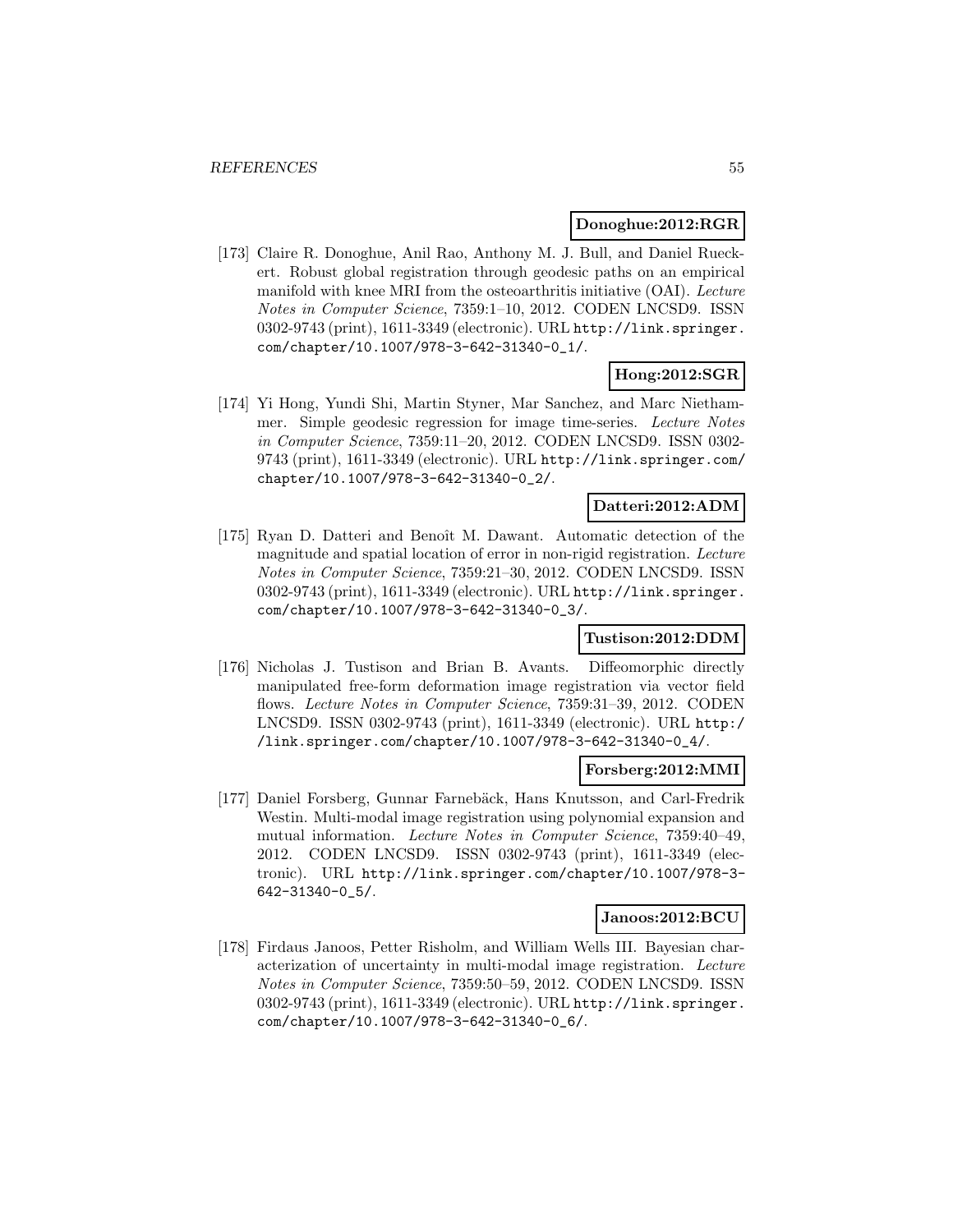# **Sun:2012:HVS**

[179] Wei Sun, Wiro J. Niessen, and Stefan Klein. Hierarchical vs. simultaneous multiresolution strategies for nonrigid image registration. Lecture Notes in Computer Science, 7359:60–69, 2012. CODEN LNCSD9. ISSN 0302-9743 (print), 1611-3349 (electronic). URL http://link.springer. com/chapter/10.1007/978-3-642-31340-0\_7/.

### **Thivierge-Gaulin:2012:RBM**

[180] David Thivierge-Gaulin, Chen-Rui Chou, Atilla P. Kiraly, and Christophe Chefd'Hotel. 3D–2D registration based on mesh-derived image bisection. Lecture Notes in Computer Science, 7359:70–78, 2012. CODEN LNCSD9. ISSN 0302-9743 (print), 1611-3349 (electronic). URL http://link.springer.com/chapter/10.1007/978-3-642-31340-0\_ 8/.

### **Modat:2012:ICS**

[181] Marc Modat, M. Jorge Cardoso, Pankaj Daga, David Cash, Nick C. Fox, and Sébastien Ourselin. Inverse-consistent symmetric free form deformation. Lecture Notes in Computer Science, 7359:79–88, 2012. CODEN LNCSD9. ISSN 0302-9743 (print), 1611-3349 (electronic). URL http:/ /link.springer.com/chapter/10.1007/978-3-642-31340-0\_9/.

### **Reda:2012:FAS**

[182] Fitsum A. Reda, Jack H. Noble, Robert F. Labadie, and Benoît M. Dawant. Fully automatic surface-based pre- to intra-operative CT registration for cochlear implant. Lecture Notes in Computer Science, 7359: 89–98, 2012. CODEN LNCSD9. ISSN 0302-9743 (print), 1611-3349 (electronic). URL http://link.springer.com/chapter/10.1007/978-3- 642-31340-0\_10/.

# **Csapo:2012:TDI**

[183] Istvan Csapo, Brad Davis, Yundi Shi, Mar Sanchez, Martin Styner, and Marc Niethammer. Temporally-dependent image similarity measure for longitudinal analysis. Lecture Notes in Computer Science, 7359:99–109, 2012. CODEN LNCSD9. ISSN 0302-9743 (print), 1611-3349 (electronic). URL http://link.springer.com/chapter/10.1007/978-3- 642-31340-0\_11/.

#### **Compte:2012:CFS**

[184] Benoît Compte, Adrien Bartoli, and Daniel Pizarro. Constant flow sampling: a method to automatically select the regularization parameter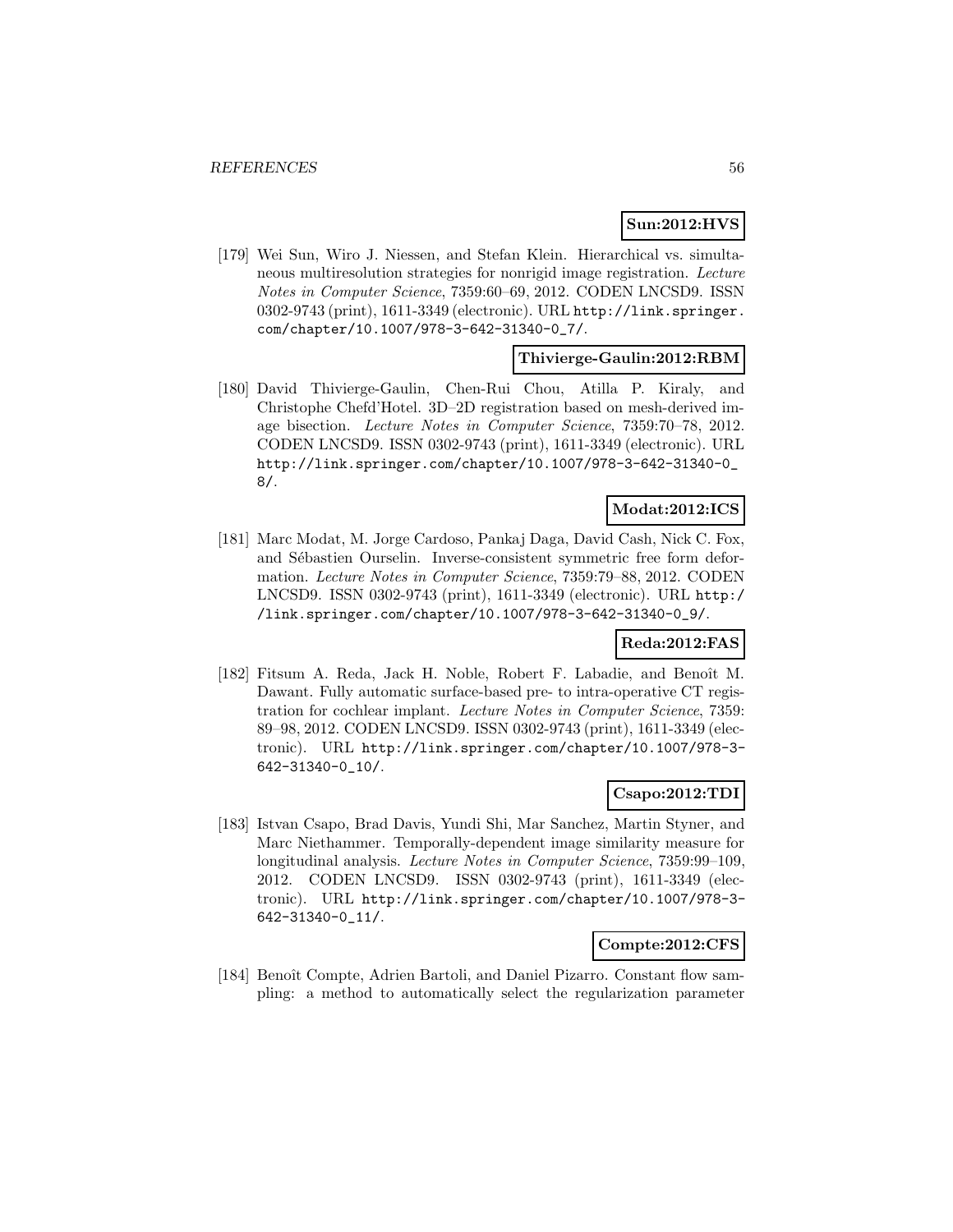in image registration. Lecture Notes in Computer Science, 7359:110– 119, 2012. CODEN LNCSD9. ISSN 0302-9743 (print), 1611-3349 (electronic). URL http://link.springer.com/chapter/10.1007/978-3- 642-31340-0\_12/.

#### **Watanabe:2012:SCR**

[185] Takanori Watanabe and Clayton Scott. Spatial confidence regions for quantifying and visualizing registration uncertainty. Lecture Notes in Computer Science, 7359:120–130, 2012. CODEN LNCSD9. ISSN 0302- 9743 (print), 1611-3349 (electronic). URL http://link.springer.com/ chapter/10.1007/978-3-642-31340-0\_13/.

### **Carvalho:2012:RFH**

[186] Diego D. B. Carvalho, Stefan Klein, Zeynettin Akkus, Gerrit L. ten Kate, and Hui Tang. Registration of free-hand ultrasound and MRI of carotid arteries through combination of point-based and intensitybased algorithms. Lecture Notes in Computer Science, 7359:131–140, 2012. CODEN LNCSD9. ISSN 0302-9743 (print), 1611-3349 (electronic). URL http://link.springer.com/chapter/10.1007/978-3- 642-31340-0\_14/.

### **Katouzian:2012:IHI**

[187] Amin Katouzian, Athanasios Karamalis, Jennifer Lisauskas, Abouzar Eslami, and Nassir Navab. IVUS-histology image registration. Lecture Notes in Computer Science, 7359:141–149, 2012. CODEN LNCSD9. ISSN 0302-9743 (print), 1611-3349 (electronic). URL http://link. springer.com/chapter/10.1007/978-3-642-31340-0\_15/.

### **Oreshkin:2012:ORG**

[188] Boris N. Oreshkin and Tal Arbel. Optimization over random and gradient probabilistic pixel sampling for fast, robust multi-resolution image registration. Lecture Notes in Computer Science, 7359:150–159, 2012. CODEN LNCSD9. ISSN 0302-9743 (print), 1611-3349 (electronic). URL http://link.springer.com/chapter/10.1007/978-3- 642-31340-0\_16/.

### **Spiclin:2012:QTB**

[189] Ziga Spiclin, Boštjan Likar, and Franjo Pernuš. Quad-tree based entropy estimator for fast and robust brain image registration. Lecture Notes in Computer Science, 7359:160–169, 2012. CODEN LNCSD9. ISSN 0302- 9743 (print), 1611-3349 (electronic). URL http://link.springer.com/ chapter/10.1007/978-3-642-31340-0\_17/.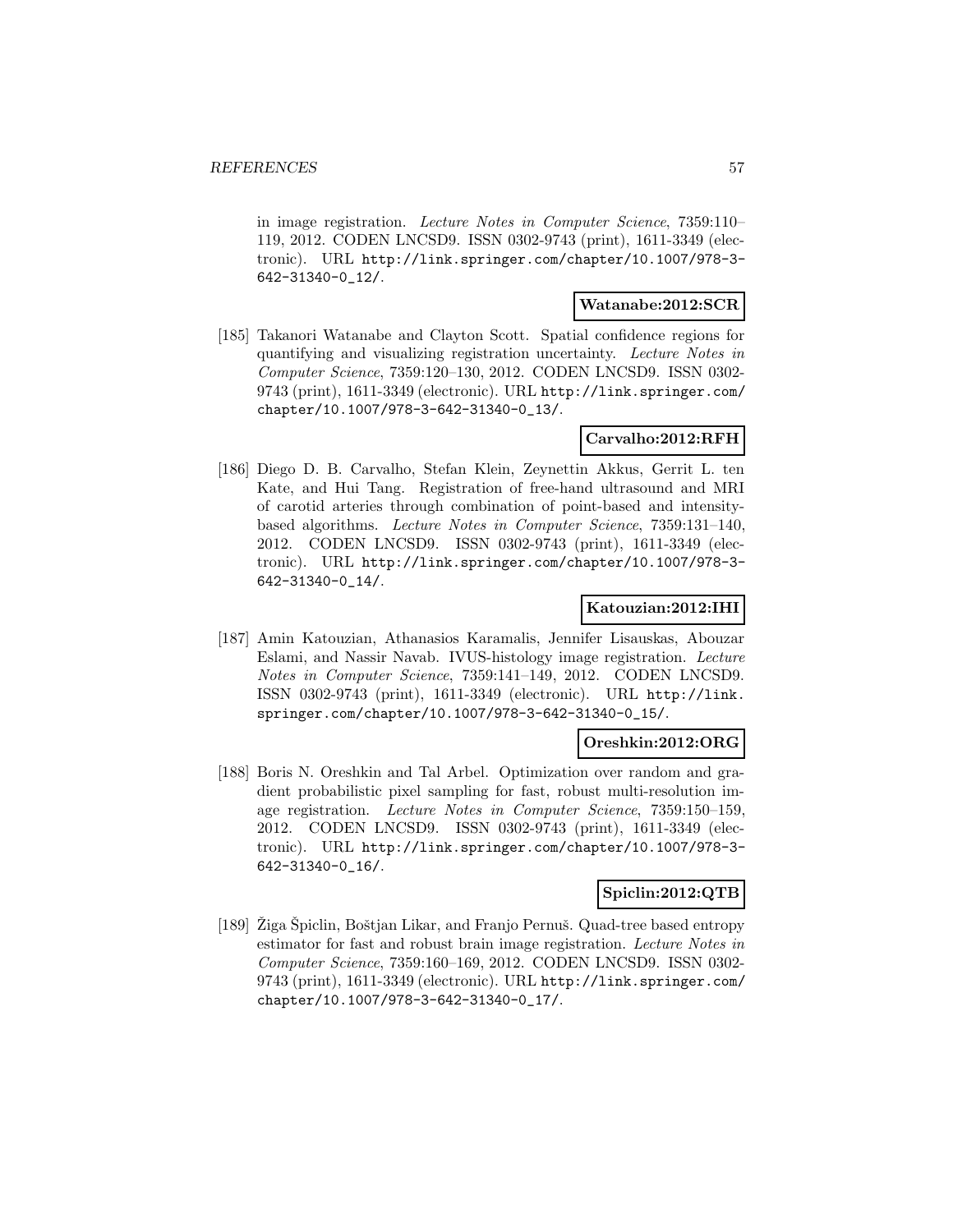### **Gupta:2012:TNI**

[190] Aditya Gupta, Maria Escolar, Cheryl Dietrich, John Gilmore, Guido Gerig, and Martin Styner. 3D tensor normalization for improved accuracy in DTI tensor registration methods. Lecture Notes in Computer Science, 7359:170–179, 2012. CODEN LNCSD9. ISSN 0302-9743 (print), 1611-3349 (electronic). URL http://link.springer.com/chapter/10. 1007/978-3-642-31340-0\_18/.

### **Joshi:2012:MAC**

[191] Anand A. Joshi, David W. Shattuck, and Richard M. Leahy. A method for automated cortical surface registration and labeling. Lecture Notes in Computer Science, 7359:180–189, 2012. CODEN LNCSD9. ISSN 0302- 9743 (print), 1611-3349 (electronic). URL http://link.springer.com/ chapter/10.1007/978-3-642-31340-0\_19/.

### **Ruthotto:2012:RDC**

[192] Lars Ruthotto, Erlend Hodneland, and Jan Modersitzki. Registration of dynamic contrast enhanced MRI with local rigidity constraint. Lecture Notes in Computer Science, 7359:190–198, 2012. CODEN LNCSD9. ISSN 0302-9743 (print), 1611-3349 (electronic). URL http://link. springer.com/chapter/10.1007/978-3-642-31340-0\_20/.

### **Anonymous:2012:FMj**

[193] Anonymous. Front matter. Lecture Notes in Computer Science, 7359: ??, 2012. CODEN LNCSD9. ISSN 0302-9743 (print), 1611-3349 (electronic). URL http://link.springer.com/content/pdf/bfm:978-3- 642-31340-0/1.

### **Bench-Capon:2012:MSM**

[194] Trevor Bench-Capon. Marek sergot: a memoir. Lecture Notes in Computer Science, 7360:1–3, 2012. CODEN LNCSD9. ISSN 0302- 9743 (print), 1611-3349 (electronic). URL http://link.springer.com/ chapter/10.1007/978-3-642-29414-3\_1/.

### **Barker:2012:SCM**

[195] Steve Barker, Andrew J. I. Jones, Antonis Kakas, Robert A. Kowalski, and Alessio Lomuscio. The scientific contribution of marek sergot. Lecture Notes in Computer Science, 7360:4–11, 2012. CODEN LNCSD9. ISSN 0302-9743 (print), 1611-3349 (electronic). URL http://link. springer.com/chapter/10.1007/978-3-642-29414-3\_2/.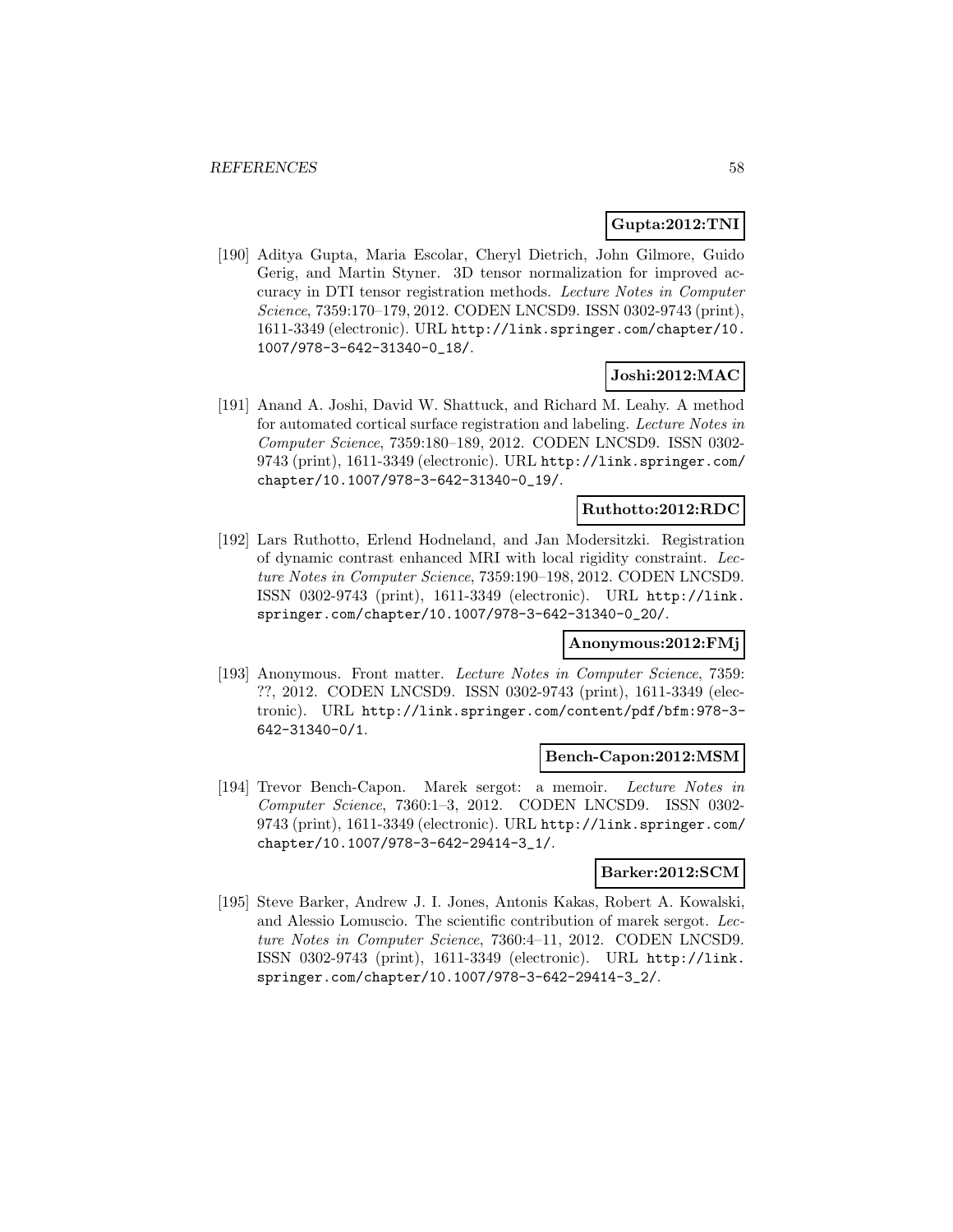#### **Kowalski:2012:TRA**

[196] Robert A. Kowalski and Fariba Sadri. Teleo-reactive abductive logic programs. Lecture Notes in Computer Science, 7360:12–32, 2012. CODEN LNCSD9. ISSN 0302-9743 (print), 1611-3349 (electronic). URL http:/ /link.springer.com/chapter/10.1007/978-3-642-29414-3\_3/.

### **Mancarella:2012:SNA**

[197] Paolo Mancarella and Francesca Toni. Semi-negative abductive logic programs with implicative integrity constraints: Semantics and properties. Lecture Notes in Computer Science, 7360:33–51, 2012. CODEN LNCSD9. ISSN 0302-9743 (print), 1611-3349 (electronic). URL http:/ /link.springer.com/chapter/10.1007/978-3-642-29414-3\_4/.

#### **Gabbay:2012:WNF**

[198] Dov M. Gabbay. What is negation as failure? Lecture Notes in Computer Science, 7360:52–78, 2012. CODEN LNCSD9. ISSN 0302-9743 (print), 1611-3349 (electronic). URL http://link.springer.com/chapter/10. 1007/978-3-642-29414-3\_5/.

### **Monica:2012:IPI**

[199] Dario Della Monica, Angelo Montanari, and Pietro Sala. The importance of the past in interval temporal logics: The case of propositional neighborhood logic. Lecture Notes in Computer Science, 7360:79–102, 2012. CODEN LNCSD9. ISSN 0302-9743 (print), 1611-3349 (electronic). URL http://link.springer.com/chapter/10.1007/978-3- 642-29414-3\_6/.

### **Hadjisoteriou:2012:AEC**

[200] Evgenios Hadjisoteriou and Antonis Kakas. Argumentation and the event calculus. Lecture Notes in Computer Science, 7360:103–122, 2012. CODEN LNCSD9. ISSN 0302-9743 (print), 1611-3349 (electronic). URL http://link.springer.com/chapter/10.1007/978-3- 642-29414-3\_7/.

### **Bragaglia:2012:REC**

[201] Stefano Bragaglia, Federico Chesani, Paola Mello, Marco Montali, and Paolo Torroni. Reactive event calculus for monitoring global computing applications. Lecture Notes in Computer Science, 7360:123–146, 2012. CODEN LNCSD9. ISSN 0302-9743 (print), 1611-3349 (electronic). URL http://link.springer.com/chapter/10.1007/978-3- 642-29414-3\_8/.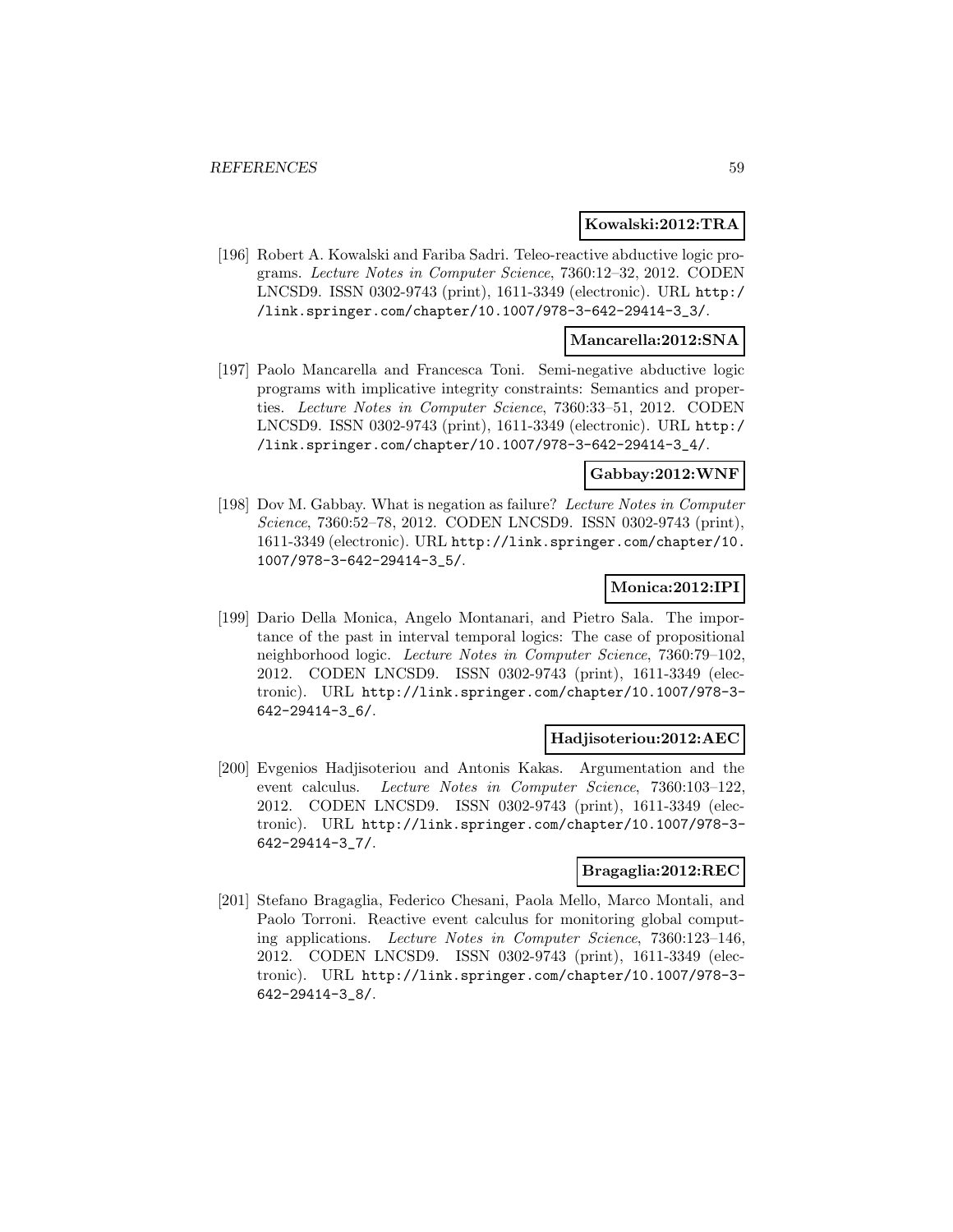### **Blount:2012:RAI**

[202] Justin Blount and Michael Gelfond. Reasoning about the intentions of agents. Lecture Notes in Computer Science, 7360:147–171, 2012. CODEN LNCSD9. ISSN 0302-9743 (print), 1611-3349 (electronic). URL http:/ /link.springer.com/chapter/10.1007/978-3-642-29414-3\_9/.

### **Lomuscio:2012:SMC**

[203] Alessio Lomuscio and Wojciech Penczek. Symbolic model checking for temporal-epistemic logic. Lecture Notes in Computer Science, 7360:172– 195, 2012. CODEN LNCSD9. ISSN 0302-9743 (print), 1611-3349 (electronic). URL http://link.springer.com/chapter/10.1007/978-3- 642-29414-3\_10/.

# **Hindriks:2012:GAI**

[204] Koen V. Hindriks, Wiebe van der Hoek, and John-Jules Ch. Meyer. GOAL agents instantiate intention logic. Lecture Notes in Computer Science, 7360:196–219, 2012. CODEN LNCSD9. ISSN 0302-9743 (print), 1611-3349 (electronic). URL http://link.springer.com/chapter/10. 1007/978-3-642-29414-3\_11/.

### **Bench-Capon:2012:OTA**

[205] Trevor Bench-Capon. Open texture and argumentation: What makes an argument persuasive? Lecture Notes in Computer Science, 7360:220– 233, 2012. CODEN LNCSD9. ISSN 0302-9743 (print), 1611-3349 (electronic). URL http://link.springer.com/chapter/10.1007/978-3- 642-29414-3\_12/.

### **Dunne:2012:IPA**

[206] Paul E. Dunne. Irrationality in persuasive argumentation. Lecture Notes in Computer Science, 7360:234–248, 2012. CODEN LNCSD9. ISSN 0302- 9743 (print), 1611-3349 (electronic). URL http://link.springer.com/ chapter/10.1007/978-3-642-29414-3\_13/.

### **Prakken:2012:SRT**

[207] Henry Prakken. Some reflections on two current trends in formal argumentation. Lecture Notes in Computer Science, 7360:249–272, 2012. CODEN LNCSD9. ISSN 0302-9743 (print), 1611-3349 (electronic). URL http://link.springer.com/chapter/10.1007/978-3- 642-29414-3\_14/.

### **Jones:2012:RNS**

[208] Andrew J. I. Jones and Steven O. Kimbrough. On the representation of normative sentences in FOL. Lecture Notes in Computer Sci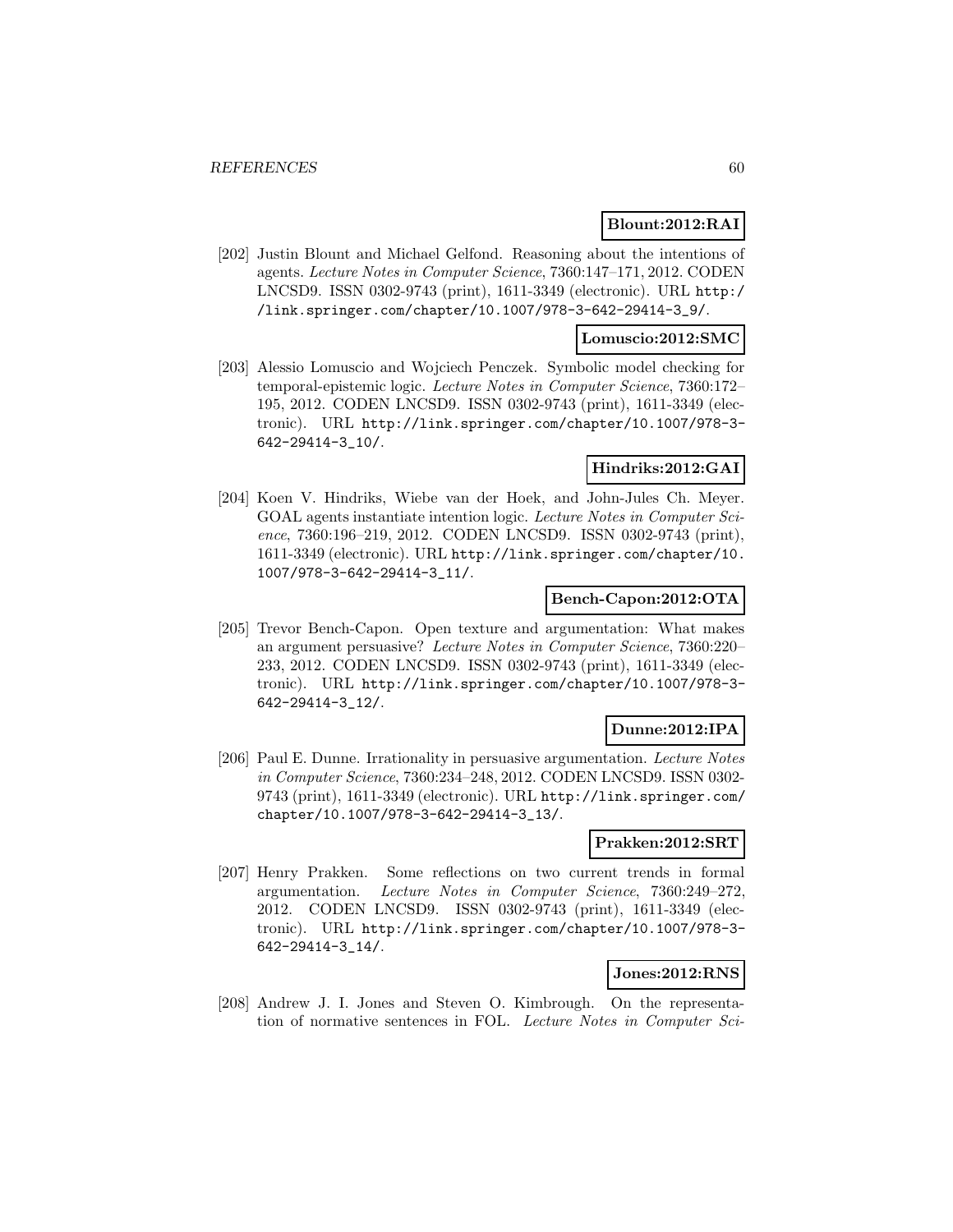ence, 7360:273–294, 2012. CODEN LNCSD9. ISSN 0302-9743 (print), 1611-3349 (electronic). URL http://link.springer.com/chapter/10. 1007/978-3-642-29414-3\_15/.

### **Parent:2012:WAI**

[209] Xavier Parent. Why be afraid of identity? Lecture Notes in Computer Science, 7360:295–307, 2012. CODEN LNCSD9. ISSN 0302-9743 (print), 1611-3349 (electronic). URL http://link.springer.com/chapter/10. 1007/978-3-642-29414-3\_16/.

### **Alberti:2012:DAC**

[210] Marco Alberti, Marco Gavanelli, and Evelina Lamma. Deon<sup>+</sup>: Abduction and constraints for normative reasoning. Lecture Notes in Computer Science, 7360:308–328, 2012. CODEN LNCSD9. ISSN 0302-9743 (print), 1611-3349 (electronic). URL http://link.springer.com/chapter/10. 1007/978-3-642-29414-3\_17/.

### **Turrini:2012:CDG**

[211] Paolo Turrini, Xavier Parent, Leendert van der Torre, and Silvano Colombo Tosatto. Contrary-to-duties in games. Lecture Notes in Computer Science, 7360:329–348, 2012. CODEN LNCSD9. ISSN 0302- 9743 (print), 1611-3349 (electronic). URL http://link.springer.com/ chapter/10.1007/978-3-642-29414-3\_18/.

### **Barker:2012:LAA**

[212] Steve Barker. Logical approaches to authorization policies. Lecture Notes in Computer Science, 7360:349–373, 2012. CODEN LNCSD9. ISSN 0302- 9743 (print), 1611-3349 (electronic). URL http://link.springer.com/ chapter/10.1007/978-3-642-29414-3\_19/.

### **Minsky:2012:DGD**

[213] Naftaly H. Minsky. Decentralized governance of distributed systems via interaction control. Lecture Notes in Computer Science, 7360:374–400, 2012. CODEN LNCSD9. ISSN 0302-9743 (print), 1611-3349 (electronic). URL http://link.springer.com/chapter/10.1007/978-3- 642-29414-3\_20/.

#### **Anonymous:2012:BMd**

[214] Anonymous. Back matter. Lecture Notes in Computer Science, 7360: ??, 2012. CODEN LNCSD9. ISSN 0302-9743 (print), 1611-3349 (electronic). URL http://link.springer.com/content/pdf/bbm:978-3- 642-29414-3/1.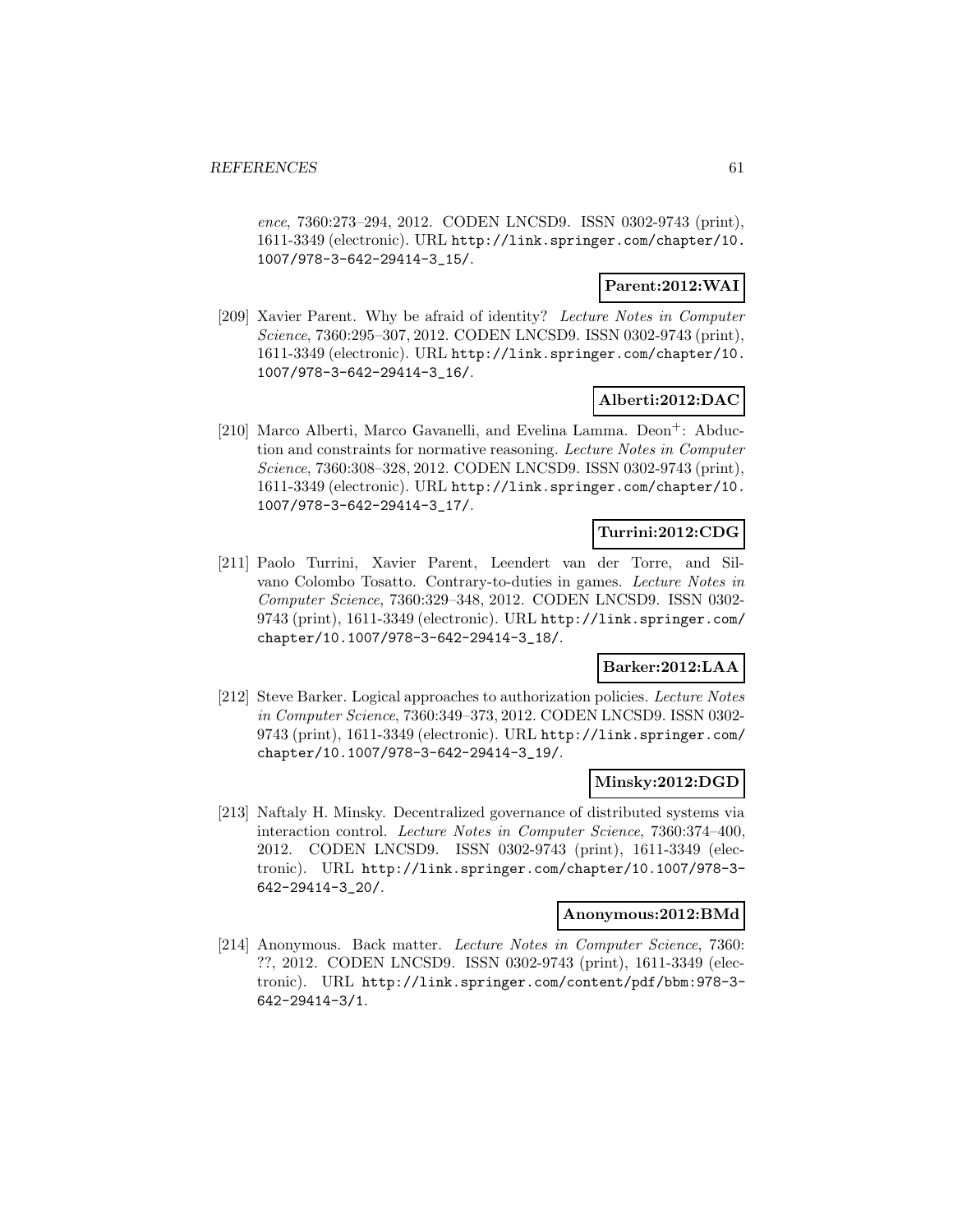#### **Anonymous:2012:FMk**

[215] Anonymous. Front matter. Lecture Notes in Computer Science, 7360: ??, 2012. CODEN LNCSD9. ISSN 0302-9743 (print), 1611-3349 (electronic). URL http://link.springer.com/content/pdf/bfm:978-3- 642-29414-3/1.

# **Hill:2012:PCE**

[216] Melissa L. Hill, Kela Liu, James G. Mainprize, Ronald B. Levitin, and Rushin Shojaii. Pre-clinical evaluation of tumour angiogenesis with contrast-enhanced breast tomosynthesis. Lecture Notes in Computer Science, 7361:1–8, 2012. CODEN LNCSD9. ISSN 0302-9743 (print), 1611-3349 (electronic). URL http://link.springer.com/chapter/10. 1007/978-3-642-31271-7\_1/.

# **Hu:2012:EAS**

[217] Yue-Houng Hu, David A. Scaduto, and Wei Zhao. The effect of amorphous selenium thickness on imaging performance of contrast enhanced digital breast tomosynthesis. Lecture Notes in Computer Science, 7361: 9–16, 2012. CODEN LNCSD9. ISSN 0302-9743 (print), 1611-3349 (electronic). URL http://link.springer.com/chapter/10.1007/978-3- 642-31271-7\_2/.

### **Cruz-Bastida:2012:COC**

[218] Juan-Pablo Cruz-Bastida, Iván Rosado-Méndez, Héctor Pérez-Ponce, and Yolanda Villaseñor. Contrast optimization in clinical contrastenhanced digital mammography images. Lecture Notes in Computer Science, 7361:17–23, 2012. CODEN LNCSD9. ISSN 0302-9743 (print), 1611-3349 (electronic). URL http://link.springer.com/chapter/10. 1007/978-3-642-31271-7\_3/.

#### **Scaduto:2012:DSG**

[219] David A. Scaduto and Wei Zhao. Determination of system geometrical parameters and consistency between scans for contrast-enhanced digital breast tomosynthesis. Lecture Notes in Computer Science, 7361:24– 31, 2012. CODEN LNCSD9. ISSN 0302-9743 (print), 1611-3349 (electronic). URL http://link.springer.com/chapter/10.1007/978-3- 642-31271-7\_4/.

#### **Gavenonis:2012:IED**

[220] Sara Gavenonis, Kristen Lau, Roshan Karunamuni, Yiheng Zhang, Baorui Ren, and Chris Ruth. Initial experience with dual-energy contrast-enhanced digital breast tomosynthesis in the characterization of breast cancer. Lecture Notes in Computer Science, 7361:32–39,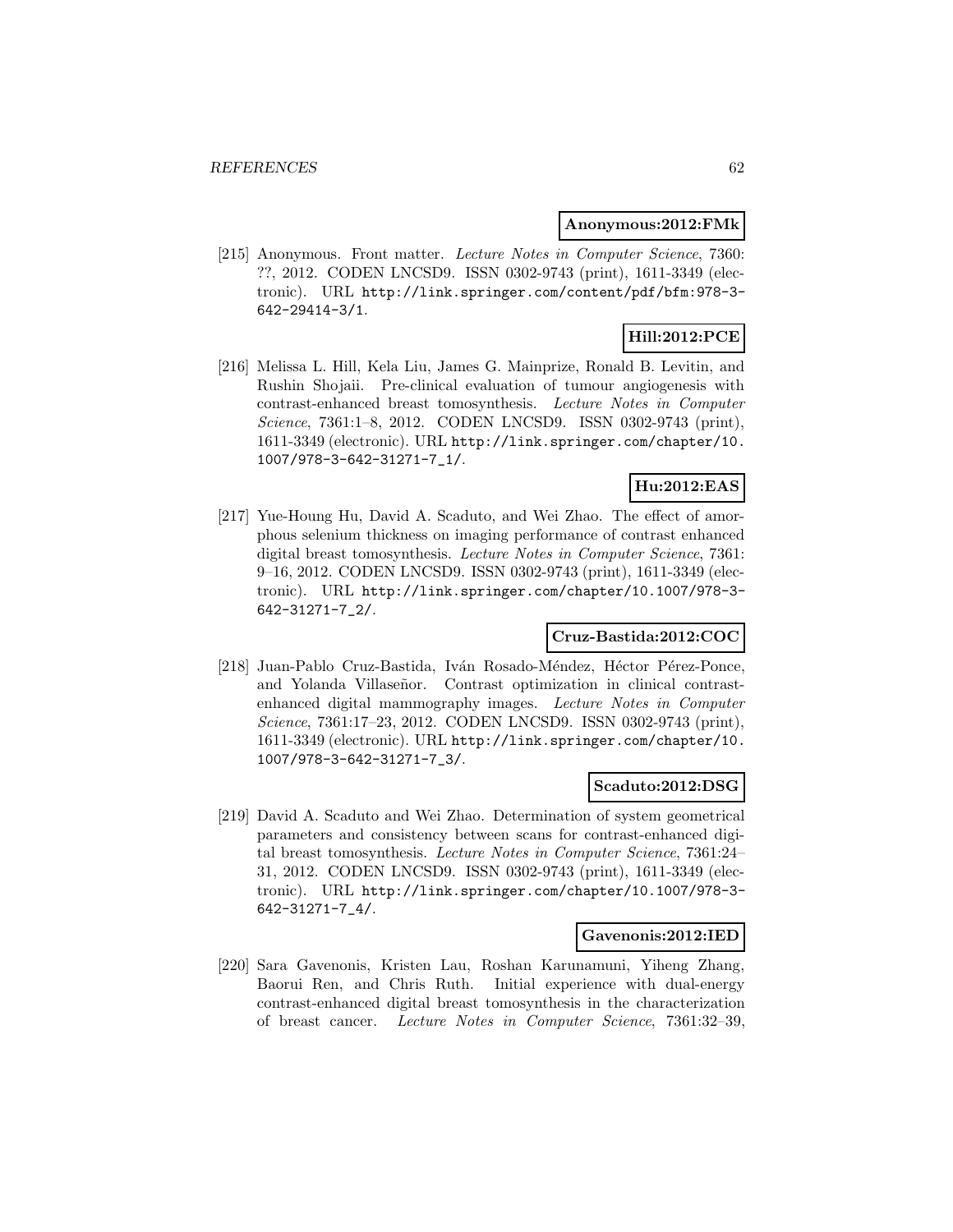2012. CODEN LNCSD9. ISSN 0302-9743 (print), 1611-3349 (electronic). URL http://link.springer.com/chapter/10.1007/978-3- 642-31271-7\_5/.

# **He:2012:MSR**

[221] Wenda He, Erika R. E. Denton, and Reyer Zwiggelaar. Mammographic segmentation and risk classification using a novel binary model based Bayes classifier. Lecture Notes in Computer Science, 7361:40– 47, 2012. CODEN LNCSD9. ISSN 0302-9743 (print), 1611-3349 (electronic). URL http://link.springer.com/chapter/10.1007/978-3- 642-31271-7\_6/.

### **Mertzanidou:2012:IBM**

[222] Thomy Mertzanidou, John H. Hipwell, Lianghao Han, Zeike Taylor, and Henkjan Huisman. Intensity-based MRI to X-ray mammography registration with an integrated fast biomechanical transformation. Lecture Notes in Computer Science, 7361:48–55, 2012. CODEN LNCSD9. ISSN 0302-9743 (print), 1611-3349 (electronic). URL http://link.springer. com/chapter/10.1007/978-3-642-31271-7\_7/.

### **Sharma:2012:CEM**

[223] Diksha Sharma and Aldo Badano. Comparison of experimental, mantis, and hybrid mantis X-ray response for a breast imaging CsI detector. Lecture Notes in Computer Science, 7361:56–63, 2012. CODEN LNCSD9. ISSN 0302-9743 (print), 1611-3349 (electronic). URL http:/ /link.springer.com/chapter/10.1007/978-3-642-31271-7\_8/.

### **Narvaez:2012:BMC**

[224] Fabián Narváez and Eduardo Romero. Breast mass classification using orthogonal moments. Lecture Notes in Computer Science, 7361:64– 71, 2012. CODEN LNCSD9. ISSN 0302-9743 (print), 1611-3349 (electronic). URL http://link.springer.com/chapter/10.1007/978-3- 642-31271-7\_9/.

### **Young:2012:TSA**

[225] Stefano Young, Andreu Badal, Kyle J. Myers, and Subok Park. A taskspecific argument for variable-exposure breast tomosynthesis. Lecture Notes in Computer Science, 7361:72–79, 2012. CODEN LNCSD9. ISSN 0302-9743 (print), 1611-3349 (electronic). URL http://link.springer. com/chapter/10.1007/978-3-642-31271-7\_10/.

# **Patel:2012:DQE**

[226] Tushita Patel, Kelly Klanian, Zongyi Gong, and Mark B. Williams. Detective quantum efficiency of a CsI-CMOS X-ray detector for breast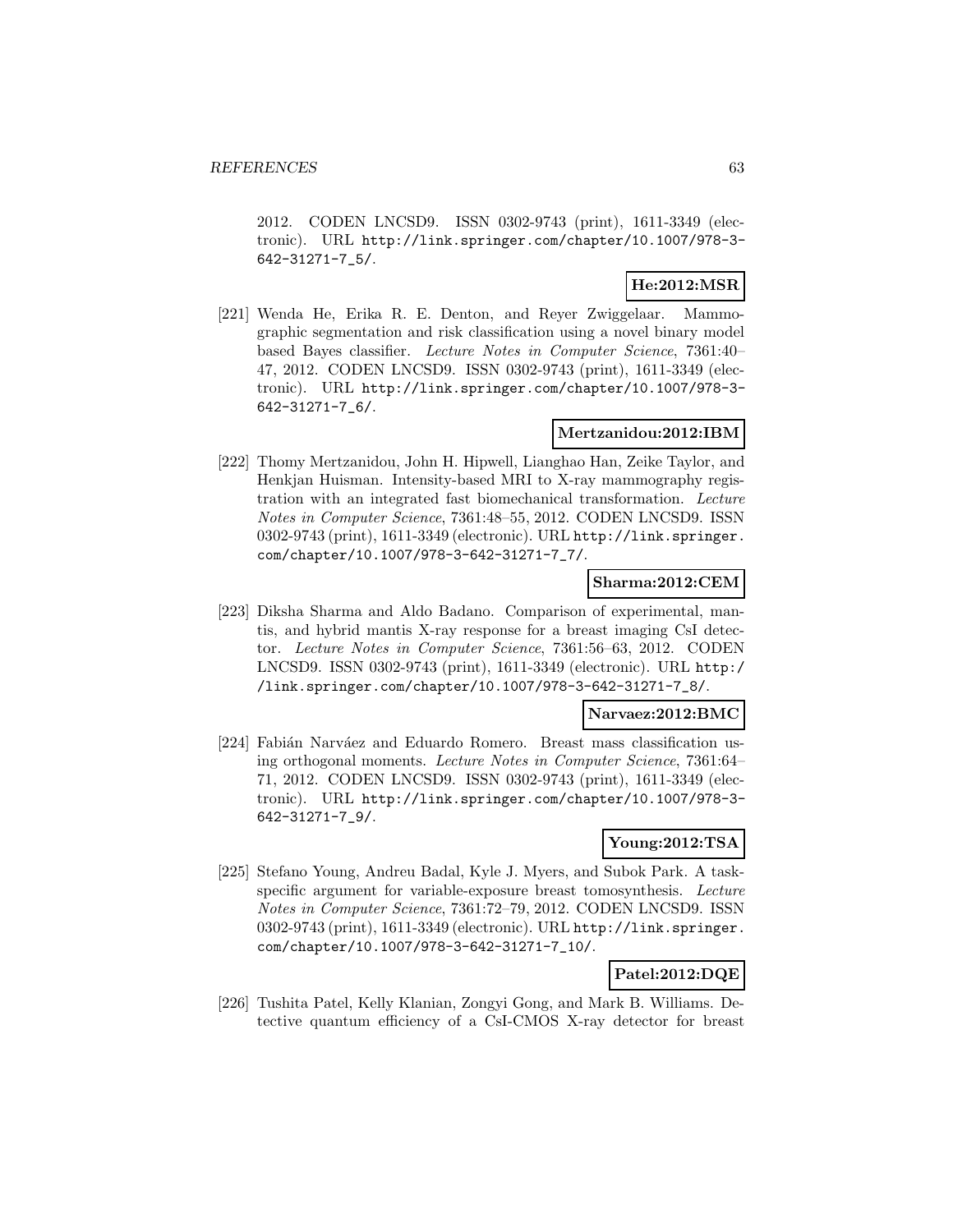tomosynthesis operating in high dynamic range and high sensitivity modes. Lecture Notes in Computer Science, 7361:80–87, 2012. CODEN LNCSD9. ISSN 0302-9743 (print), 1611-3349 (electronic). URL http:/ /link.springer.com/chapter/10.1007/978-3-642-31271-7\_11/.

# **Lesniak:2012:MCB**

[227] Jan M. Lesniak, Guido van Schie, Christine Tanner, Bram Platel, and Henkjan Huisman. Multimodal classification of breast masses in mammography and MRI using unimodal feature selection and decision fusion. Lecture Notes in Computer Science, 7361:88–95, 2012. CODEN LNCSD9. ISSN 0302-9743 (print), 1611-3349 (electronic). URL http:/ /link.springer.com/chapter/10.1007/978-3-642-31271-7\_12/.

# **Bozek:2012:CLS**

[228] Jelena Bozek, Michiel Kallenberg, Mislav Grgic, and Nico Karssemeijer. Comparison of lesion size using area and volume in full field digital mammograms. Lecture Notes in Computer Science, 7361:96–103, 2012. CODEN LNCSD9. ISSN 0302-9743 (print), 1611-3349 (electronic). URL http://link.springer.com/chapter/10.1007/978-3- 642-31271-7\_13/.

### **Ando:2012:VHC**

[229] Masami Ando, Qingkai Huo, Shu Ichihara, Tokiko Endo, Tetsuya Yuasa, and Naoki Sunaguchi. Very high contrast and very high spatial resolution 2-D, 2.5-D and 3-D breast tissue visualization under X-ray dark field imaging. Lecture Notes in Computer Science, 7361:104–110, 2012. CODEN LNCSD9. ISSN 0302-9743 (print), 1611-3349 (electronic). URL http://link.springer.com/chapter/10.1007/978-3- 642-31271-7\_14/.

### **Bria:2012:DCM**

[230] Alessandro Bria, Claudio Marrocco, Mario Molinara, and Francesco Tortorella. Detecting clusters of microcalcifications with a cascadebased approach. Lecture Notes in Computer Science, 7361:111–118, 2012. CODEN LNCSD9. ISSN 0302-9743 (print), 1611-3349 (electronic). URL http://link.springer.com/chapter/10.1007/978-3- 642-31271-7\_15/.

### **Uchiyama:2012:DIA**

[231] Nachiko Uchiyama, Takayuki Kinoshita, Takashi Hojo, Sota Asaga, and Junko Suzuki. Diagnostic impact of adjunction of digital breast tomosynthesis (DBT) to full field digital mammography (FFDM) and in comparison with full field digital mammography (FFDM). Lecture Notes in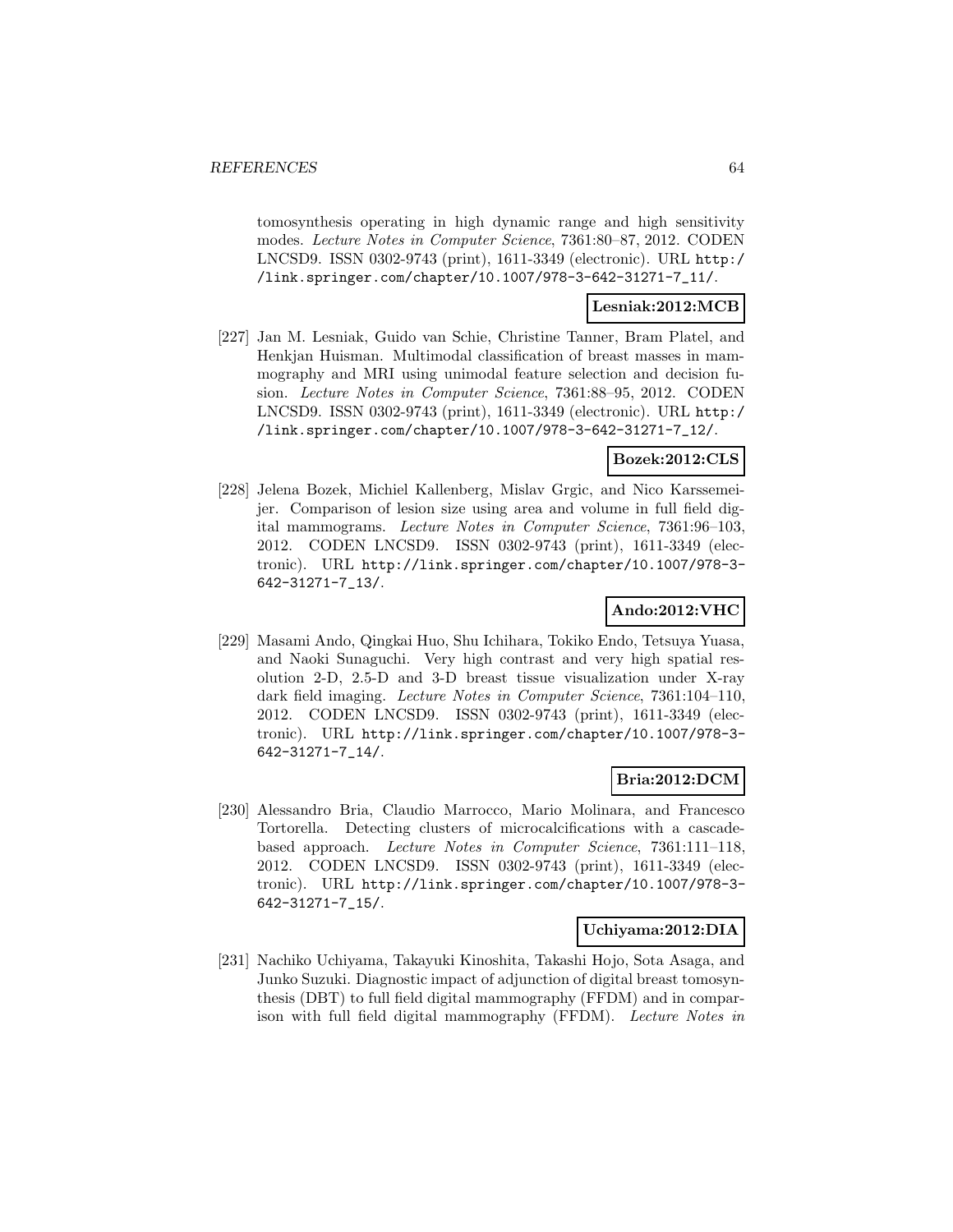Computer Science, 7361:119–126, 2012. CODEN LNCSD9. ISSN 0302- 9743 (print), 1611-3349 (electronic). URL http://link.springer.com/ chapter/10.1007/978-3-642-31271-7\_16/.

### **Hashmi:2012:EVV**

[232] Sadaf Hashmi, Jamie C. Sergeant, Julie Morris, Sigrid Whiteside, and Paula Stavrinos. Ethnic variation in volumetric breast density. Lecture Notes in Computer Science, 7361:127–133, 2012. CODEN LNCSD9. ISSN 0302-9743 (print), 1611-3349 (electronic). URL http://link. springer.com/chapter/10.1007/978-3-642-31271-7\_17/.

### **Porras-Chaverri:2012:PMD**

[233] Mariela A. Porras-Chaverri, John R. Vetter, and Ralph Highnam. Personalizing mammographic dosimetry using multilayered anatomy-based breast models. Lecture Notes in Computer Science, 7361:134–140, 2012. CODEN LNCSD9. ISSN 0302-9743 (print), 1611-3349 (electronic). URL http://link.springer.com/chapter/10.1007/978-3- 642-31271-7\_18/.

# **Reiser:2012:DSS**

[234] Ingrid Reiser, Beverly A. Lau, Robert M. Nishikawa, and Predrag R. Bakic. A directional small-scale tissue model for an anthropomorphic breast phantom. Lecture Notes in Computer Science, 7361:141–148, 2012. CODEN LNCSD9. ISSN 0302-9743 (print), 1611-3349 (electronic). URL http://link.springer.com/chapter/10.1007/978-3- 642-31271-7\_19/.

### **Chen:2012:STM**

[235] Feiyu Chen, David D. Pokrajac, Xiquan Shi, Fengshan Liu, and Andrew D. A. Maidment. Simulation of three material partial volume averaging in a software breast phantom. Lecture Notes in Computer Science, 7361:149–156, 2012. CODEN LNCSD9. ISSN 0302-9743 (print), 1611-3349 (electronic). URL http://link.springer.com/chapter/10. 1007/978-3-642-31271-7\_20/.

### **Anonymous:2012:FMl**

[236] Anonymous. Front matter. Lecture Notes in Computer Science, 7361: ??, 2012. CODEN LNCSD9. ISSN 0302-9743 (print), 1611-3349 (electronic). URL http://link.springer.com/content/pdf/bfm:978-3- 642-31271-7/1.

# **Alama:2012:DFM**

[237] Jesse Alama, Lionel Mamane, and Josef Urban. Dependencies in formal mathematics: Applications and extraction for Coq and Mizar. Lecture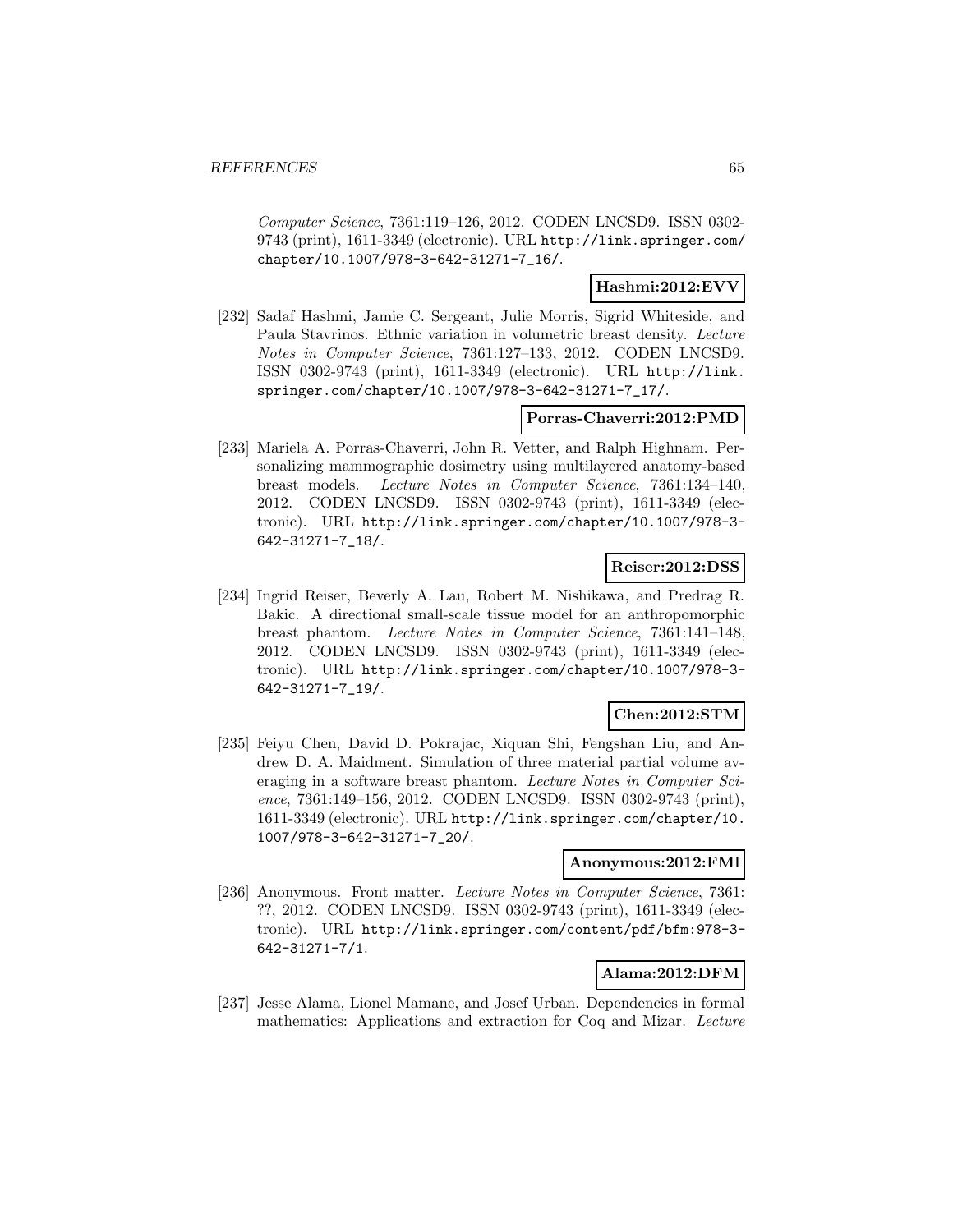Notes in Computer Science, 7362:1–16, 2012. CODEN LNCSD9. ISSN 0302-9743 (print), 1611-3349 (electronic). URL http://link.springer. com/chapter/10.1007/978-3-642-31374-5\_1/.

### **Asperti:2012:PMC**

[238] Andrea Asperti. Proof, message and certificate. Lecture Notes in Computer Science, 7362:17–31, 2012. CODEN LNCSD9. ISSN 0302- 9743 (print), 1611-3349 (electronic). URL http://link.springer.com/ chapter/10.1007/978-3-642-31374-5\_2/.

### **Bourke:2012:CEM**

[239] Timothy Bourke, Matthias Daum, Gerwin Klein, and Rafal Kolanski. Challenges and experiences in managing large-scale proofs. Lecture Notes in Computer Science, 7362:32–48, 2012. CODEN LNCSD9. ISSN 0302- 9743 (print), 1611-3349 (electronic). URL http://link.springer.com/ chapter/10.1007/978-3-642-31374-5\_3/.

# **David:2012:SAF**

[240] Catalin David, Constantin Jucovschi, Andrea Kohlhase, and Michael Kohlhase. Semantic alliance: a framework for semantic allies. Lecture Notes in Computer Science, 7362:49–64, 2012. CODEN LNCSD9. ISSN 0302-9743 (print), 1611-3349 (electronic). URL http://link.springer. com/chapter/10.1007/978-3-642-31374-5\_4/.

### **Horozal:2012:EMF**

[241] Fulya Horozal, Michael Kohlhase, and Florian Rabe. Extending MKM formats at the statement level. Lecture Notes in Computer Science, 7362: 65–80, 2012. CODEN LNCSD9. ISSN 0302-9743 (print), 1611-3349 (electronic). URL http://link.springer.com/chapter/10.1007/978-3- 642-31374-5\_5/.

### **Hu:2012:SDI**

[242] Rui Hu, Vadim Mazalov, and Stephen M. Watt. A streaming digital ink framework for multi-party collaboration. Lecture Notes in Computer Science, 7362:81–95, 2012. CODEN LNCSD9. ISSN 0302-9743 (print), 1611-3349 (electronic). URL http://link.springer.com/chapter/10. 1007/978-3-642-31374-5\_6/.

### **Jucovschi:2012:CEI**

[243] Constantin Jucovschi. Cost-effective integration of MKM semantic services into editing environments. Lecture Notes in Computer Science, 7362:96–110, 2012. CODEN LNCSD9. ISSN 0302-9743 (print),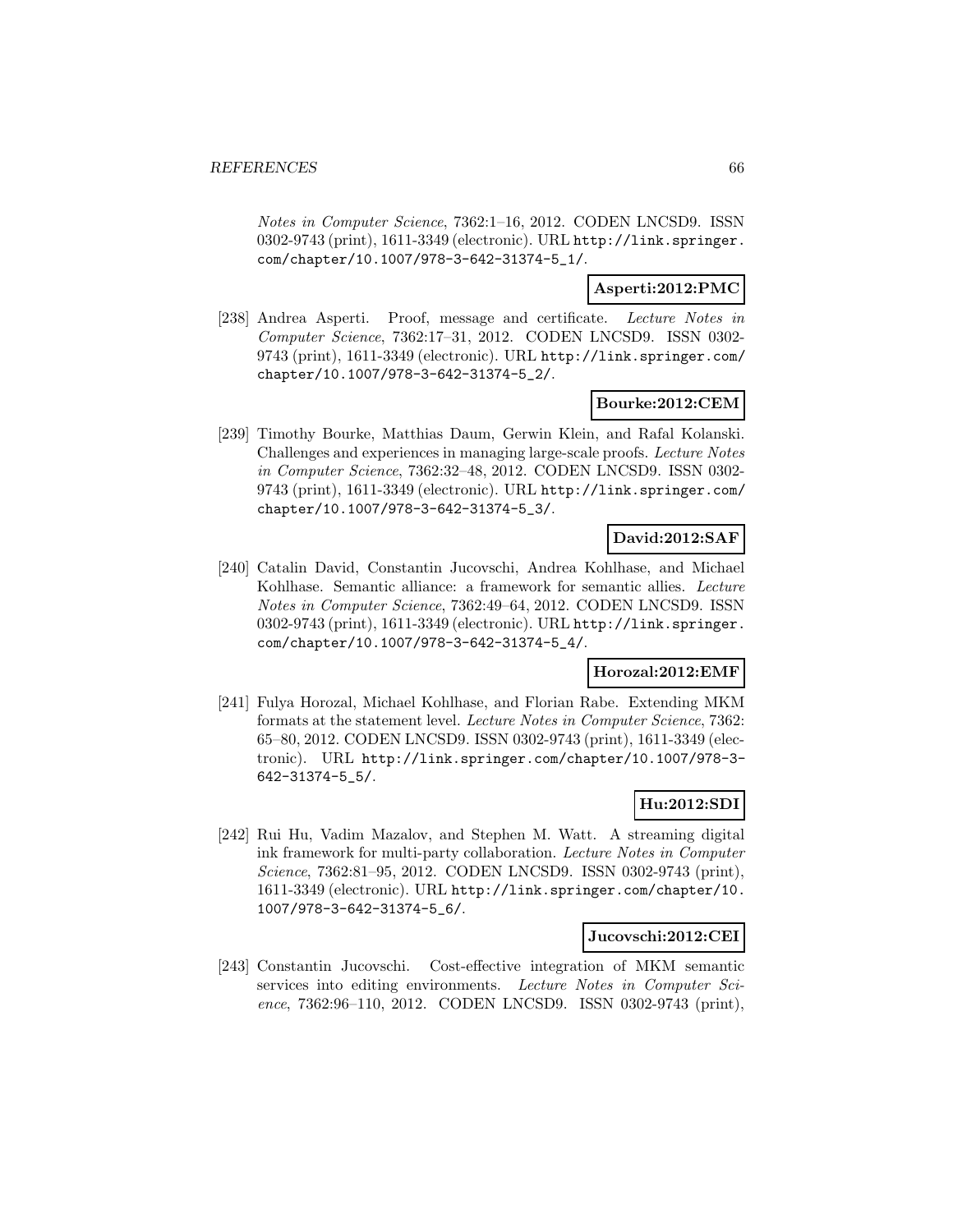1611-3349 (electronic). URL http://link.springer.com/chapter/10. 1007/978-3-642-31374-5\_7/.

### **Libbrecht:2012:ULA**

[244] Paul Libbrecht, Sandra Rebholz, Daniel Herding, Wolfgang Müller, and Felix Tscheulin. Understanding the learners' actions when using mathematics learning tools. Lecture Notes in Computer Science, 7362:111– 126, 2012. CODEN LNCSD9. ISSN 0302-9743 (print), 1611-3349 (electronic). URL http://link.springer.com/chapter/10.1007/978-3- 642-31374-5\_8/.

### **Marinkovic:2012:TUT**

[245] Vesna Marinković and Predrag Janičić. Towards understanding triangle construction problems. Lecture Notes in Computer Science, 7362:127– 142, 2012. CODEN LNCSD9. ISSN 0302-9743 (print), 1611-3349 (electronic). URL http://link.springer.com/chapter/10.1007/978-3- 642-31374-5\_9/.

### **Rabe:2012:QLF**

[246] Florian Rabe. A query language for formal mathematical libraries. Lecture Notes in Computer Science, 7362:143–158, 2012. CODEN LNCSD9. ISSN 0302-9743 (print), 1611-3349 (electronic). URL http://link. springer.com/chapter/10.1007/978-3-642-31374-5\_10/.

# **Sexton:2012:ASR**

[247] Alan P. Sexton. Abramowitz and Stegun — a resource for mathematical document analysis. Lecture Notes in Computer Science, 7362:159– 168, 2012. CODEN LNCSD9. ISSN 0302-9743 (print), 1611-3349 (electronic). URL http://link.springer.com/chapter/10.1007/978-3- 642-31374-5\_11/.

### **Tankink:2012:PWD**

[248] Carst Tankink, Christoph Lange, and Josef Urban. Point-and-write documenting formal mathematics by reference. Lecture Notes in Computer Science, 7362:169–185, 2012. CODEN LNCSD9. ISSN 0302- 9743 (print), 1611-3349 (electronic). URL http://link.springer.com/ chapter/10.1007/978-3-642-31374-5\_12/.

#### **Whiteside:2012:ES**

[249] Iain Whiteside, David Aspinall, and Gudmund Grov. An essence of SSReflect. Lecture Notes in Computer Science, 7362:186–201, 2012. CODEN LNCSD9. ISSN 0302-9743 (print), 1611-3349 (electronic). URL http:/ /link.springer.com/chapter/10.1007/978-3-642-31374-5\_13/.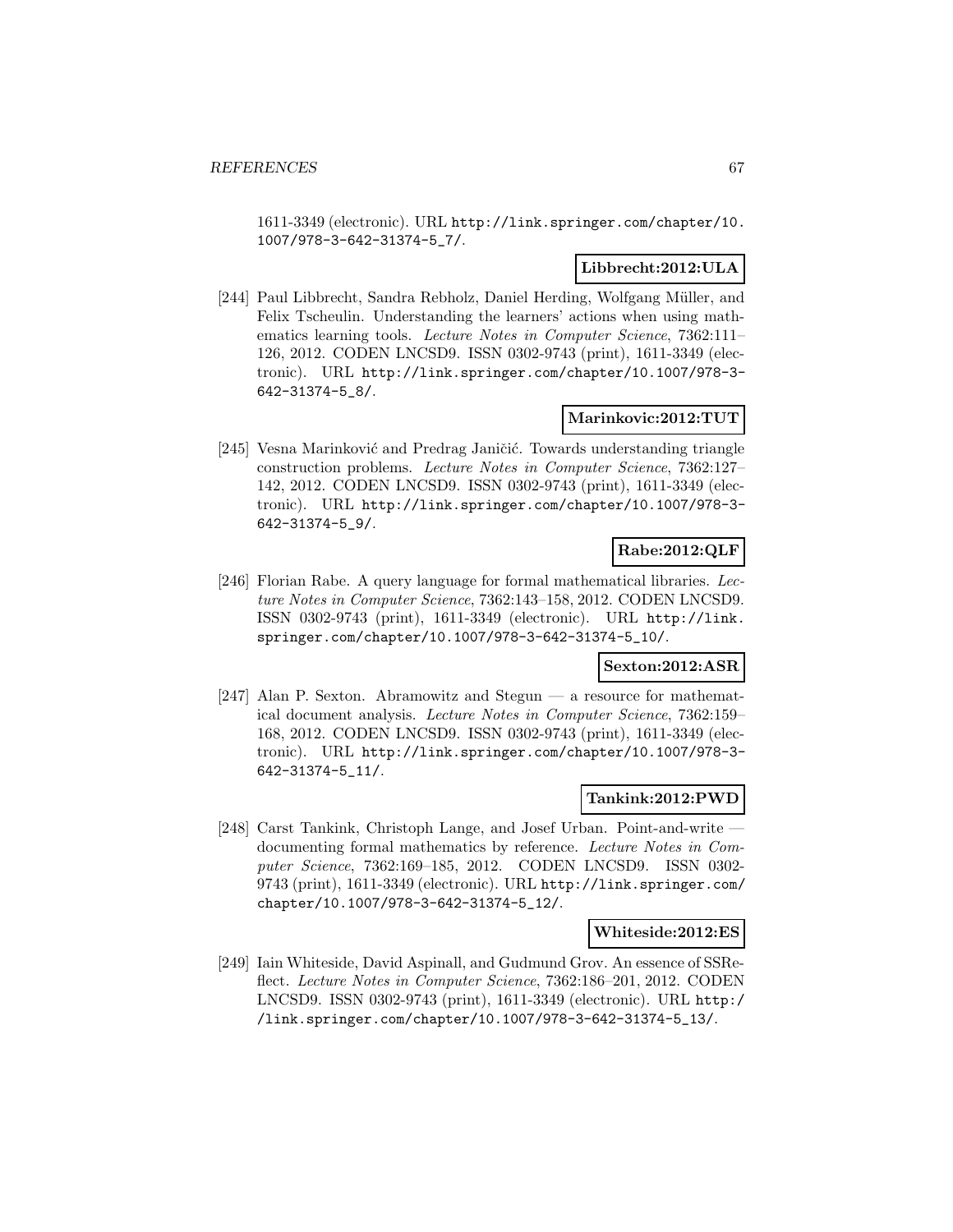#### **Carette:2012:TPC**

[250] Jacques Carette and Russell O'Connor. Theory presentation combinators. Lecture Notes in Computer Science, 7362:202–215, 2012. CODEN LNCSD9. ISSN 0302-9743 (print), 1611-3349 (electronic). URL http:/ /link.springer.com/chapter/10.1007/978-3-642-31374-5\_14/.

### **Heras:2012:VAC**

[251] Jónathan Heras, María Poza, and Julio Rubio. Verifying an algorithm computing discrete vector fields for digital imaging. Lecture Notes in Computer Science, 7362:216–230, 2012. CODEN LNCSD9. ISSN 0302- 9743 (print), 1611-3349 (electronic). URL http://link.springer.com/ chapter/10.1007/978-3-642-31374-5\_15/.

### **Khan:2012:TFS**

[252] Muhammad Taimoor Khan and Wolfgang Schreiner. Towards the formal specification and verification of Maple programs. Lecture Notes in Computer Science, 7362:231–247, 2012. CODEN LNCSD9. ISSN 0302- 9743 (print), 1611-3349 (electronic). URL http://link.springer.com/ chapter/10.1007/978-3-642-31374-5\_16/.

### **Maric:2012:FFC**

[253] Filip Marić, Miodrag Živković, and Bojan Vučković. Formalizing Frankl's conjecture: FC-families. Lecture Notes in Computer Science, 7362:248– 263, 2012. CODEN LNCSD9. ISSN 0302-9743 (print), 1611-3349 (electronic). URL http://link.springer.com/chapter/10.1007/978-3- 642-31374-5\_17/.

### **Nikolic:2012:CBA**

[254] Mladen Nikolić and Predrag Janičić. CDCL-based abstract state transition system for coherent logic. Lecture Notes in Computer Science, 7362:264–279, 2012. CODEN LNCSD9. ISSN 0302-9743 (print), 1611-3349 (electronic). URL http://link.springer.com/chapter/10. 1007/978-3-642-31374-5\_18/.

### **Wilson:2012:SCA**

[255] David J. Wilson, Russell J. Bradford, and James H. Davenport. Speeding up cylindrical algebraic decomposition by Gröbner bases. Lecture Notes in Computer Science, 7362:280–294, 2012. CODEN LNCSD9. ISSN 0302- 9743 (print), 1611-3349 (electronic). URL http://link.springer.com/ chapter/10.1007/978-3-642-31374-5\_19/.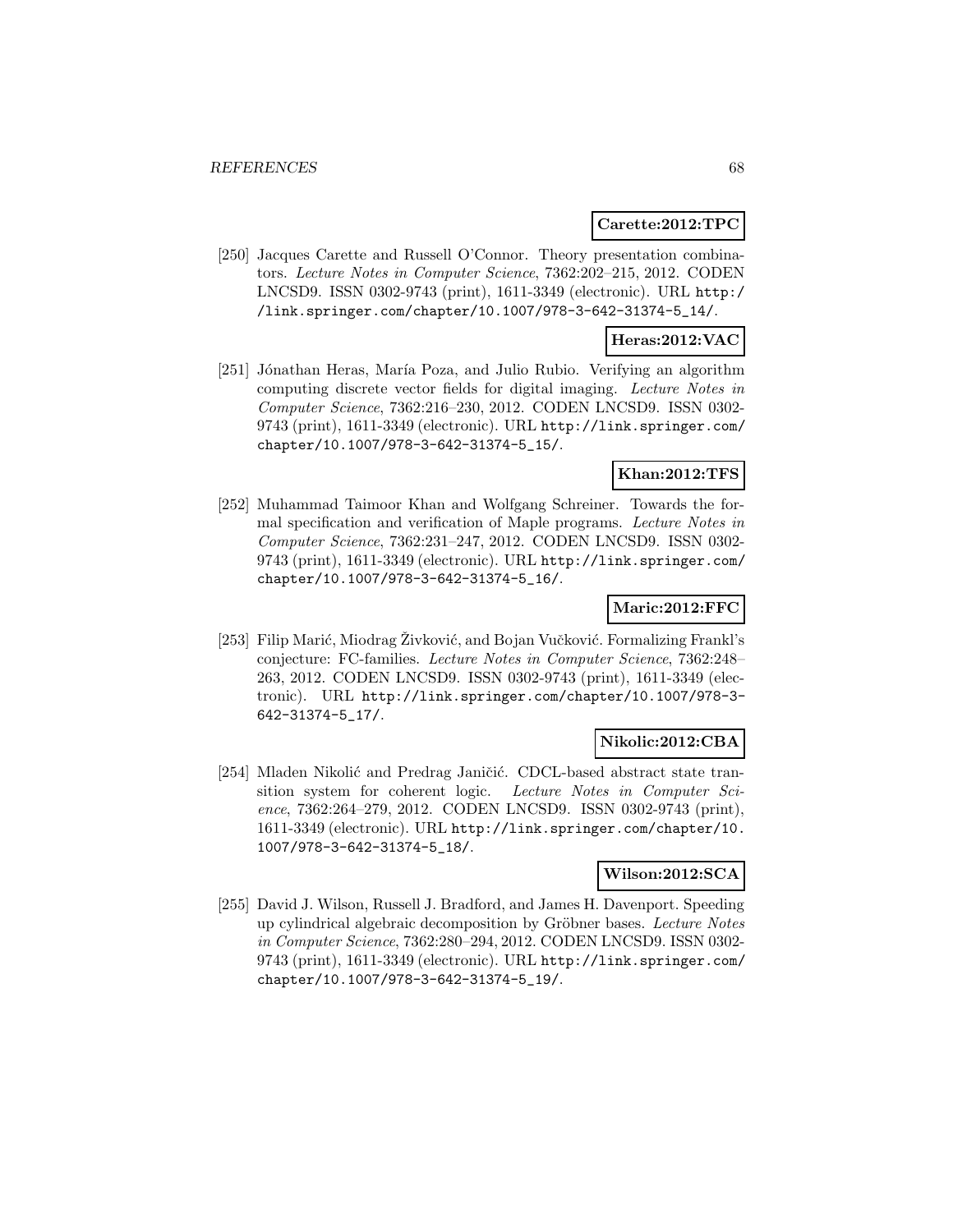#### **DosReis:2012:SAP**

[256] Gabriel Dos Reis. A system for axiomatic programming. Lecture Notes in Computer Science, 7362:295–309, 2012. CODEN LNCSD9. ISSN 0302- 9743 (print), 1611-3349 (electronic). URL http://link.springer.com/ chapter/10.1007/978-3-642-31374-5\_20/.

### **Anonymous:2012:FMm**

[257] Anonymous. Front matter. Lecture Notes in Computer Science, 7362: ??, 2012. CODEN LNCSD9. ISSN 0302-9743 (print), 1611-3349 (electronic). URL http://link.springer.com/content/pdf/bfm:978-3- 642-31374-5/1.

### **Cichon:2012:MCE**

[258] Jacek Cichoń, Jakub Lemiesz, and Marcin Zawada. On message complexity of extrema propagation techniques. Lecture Notes in Computer Science, 7363:1–13, 2012. CODEN LNCSD9. ISSN 0302-9743 (print), 1611-3349 (electronic). URL http://link.springer.com/chapter/10. 1007/978-3-642-31638-8\_1/.

# **Lee:2012:IAB**

[259] Sang Hyuk Lee and Tomasz Radzik. Improved approximation bounds for maximum lifetime problems in wireless ad-hoc network. Lecture Notes in Computer Science, 7363:14–27, 2012. CODEN LNCSD9. ISSN 0302- 9743 (print), 1611-3349 (electronic). URL http://link.springer.com/ chapter/10.1007/978-3-642-31638-8\_2/.

### **Merkel:2012:DGD**

[260] Sabrina Merkel, Sanaz Mostaghim, and Hartmut Schmeck. Distributed geometric distance estimation in ad hoc networks. Lecture Notes in Computer Science, 7363:28–41, 2012. CODEN LNCSD9. ISSN 0302- 9743 (print), 1611-3349 (electronic). URL http://link.springer.com/ chapter/10.1007/978-3-642-31638-8\_3/.

#### **Mouradian:2012:DCB**

[261] Alexandre Mouradian and Isabelle Augé-Blum. 1-D coordinate based on local information for MAC and routing issues in WSNs. Lecture Notes in Computer Science, 7363:42–55, 2012. CODEN LNCSD9. ISSN 0302- 9743 (print), 1611-3349 (electronic). URL http://link.springer.com/ chapter/10.1007/978-3-642-31638-8\_4/.

### **Kranakis:2012:UCP**

[262] Evangelos Kranakis, Fraser MacQuarie, Oscar Morales-Ponce, and Jorge Urrutia. Uninterrupted coverage of a planar region with rotating di-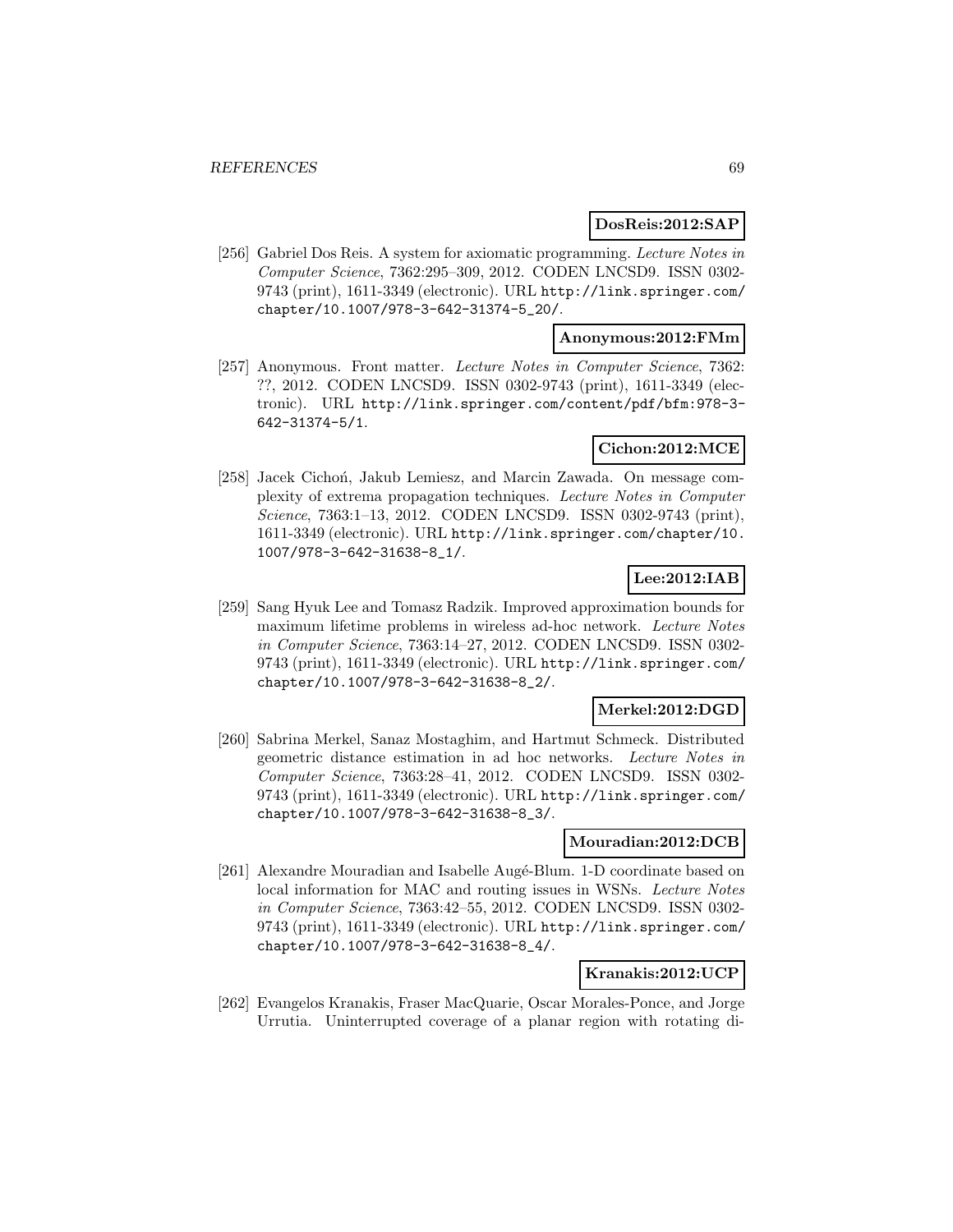rectional antennae. Lecture Notes in Computer Science, 7363:56–68, 2012. CODEN LNCSD9. ISSN 0302-9743 (print), 1611-3349 (electronic). URL http://link.springer.com/chapter/10.1007/978-3- 642-31638-8\_5/.

### **Ciobanu:2012:SAS**

[263] Radu Ioan Ciobanu, Ciprian Dobre, and Valentin Cristea. Social aspects to support opportunistic networks in an academic environment. Lecture Notes in Computer Science, 7363:69–82, 2012. CODEN LNCSD9. ISSN 0302-9743 (print), 1611-3349 (electronic). URL http://link.springer. com/chapter/10.1007/978-3-642-31638-8\_6/.

### **Asplund:2012:ADT**

[264] Mikael Asplund and Simin Nadjm-Tehrani. Analysing delay-tolerant networks with correlated mobility. Lecture Notes in Computer Science, 7363: 83–97, 2012. CODEN LNCSD9. ISSN 0302-9743 (print), 1611-3349 (electronic). URL http://link.springer.com/chapter/10.1007/978-3- 642-31638-8\_7/.

### **Moreira:2012:SEN**

[265] Waldir Moreira, Manuel de Souza, Paulo Mendes, and Susana Sargento. Study on the effect of network dynamics on opportunistic routing. Lecture Notes in Computer Science, 7363:98–111, 2012. CODEN LNCSD9. ISSN 0302-9743 (print), 1611-3349 (electronic). URL http://link.springer. com/chapter/10.1007/978-3-642-31638-8\_8/.

### **Wodczak:2012:ACN**

[266] Michał Wódczak. Autonomic cooperative networking for vehicular communications. Lecture Notes in Computer Science, 7363:112–125, 2012. CODEN LNCSD9. ISSN 0302-9743 (print), 1611-3349 (electronic). URL http://link.springer.com/chapter/10.1007/978-3- 642-31638-8\_9/.

### **Sarkar:2012:PDF**

[267] Shikha Sarkar, Lina Stankovic, and Ivan Andonovic. Protocol design for farm animal monitoring using simulation. Lecture Notes in Computer Science, 7363:126–138, 2012. CODEN LNCSD9. ISSN 0302-9743 (print), 1611-3349 (electronic). URL http://link.springer.com/chapter/10. 1007/978-3-642-31638-8\_10/.

### **Wang:2012:MLA**

[268] Guanyu Wang, Qiang-Sheng Hua, and Yuexuan Wang. Minimum latency aggregation scheduling for arbitrary tree topologies under the SINR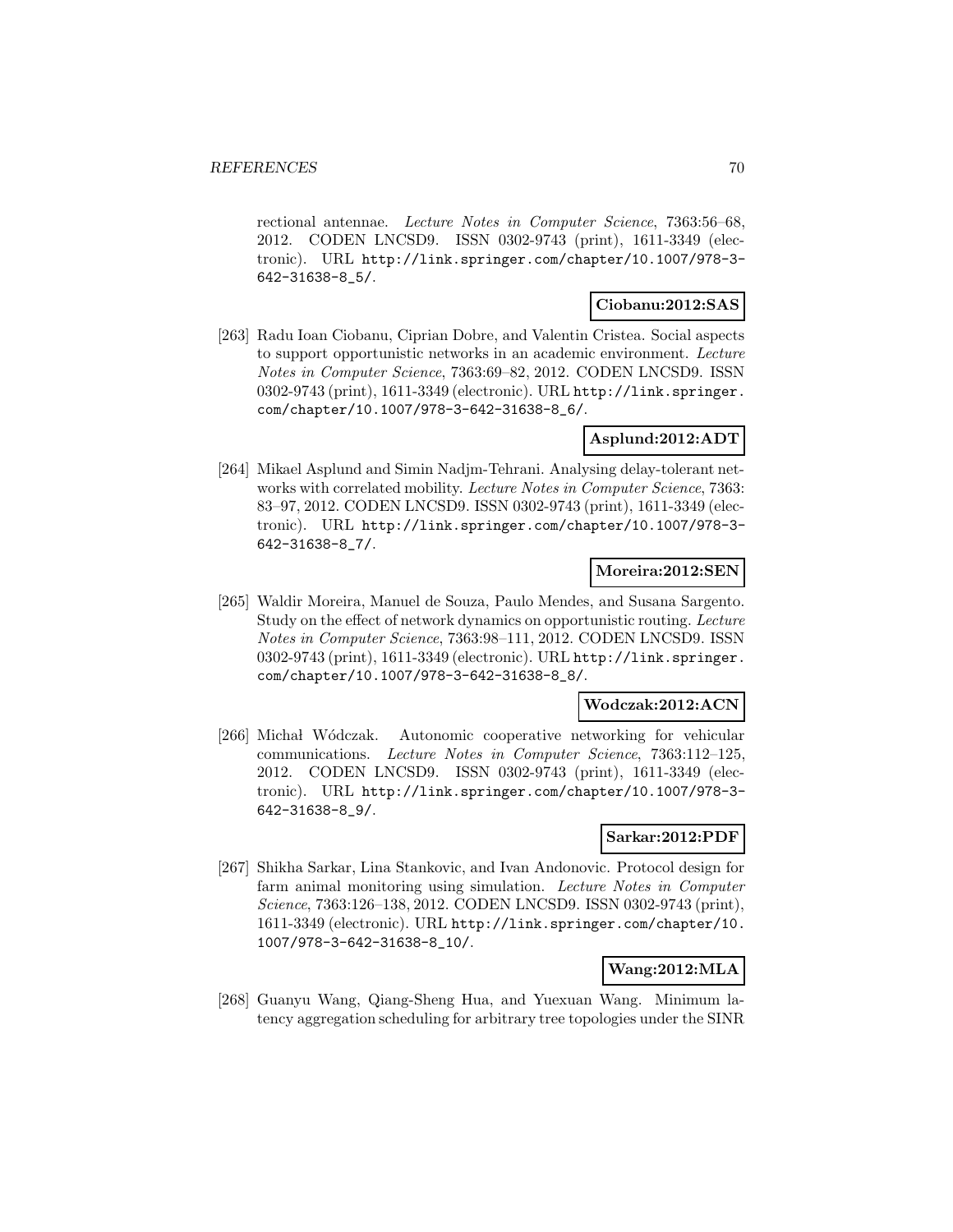model. Lecture Notes in Computer Science, 7363:139–152, 2012. CODEN LNCSD9. ISSN 0302-9743 (print), 1611-3349 (electronic). URL http:/ /link.springer.com/chapter/10.1007/978-3-642-31638-8\_11/.

### **Bahi:2012:ONA**

[269] Jacques M. Bahi, Abdallah Makhoul, and Maguy Medlej. An optimized in-network aggregation scheme for data collection in periodic sensor networks. Lecture Notes in Computer Science, 7363:153–166, 2012. CODEN LNCSD9. ISSN 0302-9743 (print), 1611-3349 (electronic). URL http:/ /link.springer.com/chapter/10.1007/978-3-642-31638-8\_12/.

### **Boers:2012:IIA**

[270] Nicholas M. Boers, Ioanis Nikolaidis, and Pawel Gburzynski. Impulsive interference avoidance in dense wireless sensor networks. Lecture Notes in Computer Science, 7363:167–180, 2012. CODEN LNCSD9. ISSN 0302- 9743 (print), 1611-3349 (electronic). URL http://link.springer.com/ chapter/10.1007/978-3-642-31638-8\_13/.

# **Shi:2012:RSL**

[271] Wei Shi, Meng Yao, and Jean-Pierre Corriveau. Resilient secure localization and detection of colluding attackers in WSNs. Lecture Notes in Computer Science, 7363:181–192, 2012. CODEN LNCSD9. ISSN 0302- 9743 (print), 1611-3349 (electronic). URL http://link.springer.com/ chapter/10.1007/978-3-642-31638-8\_14/.

# **Tao:2012:LCD**

[272] Dan Tao, Shaojie Tang, and Huadong Ma. Low cost data gathering using mobile hybrid sensor networks. Lecture Notes in Computer Science, 7363:193–206, 2012. CODEN LNCSD9. ISSN 0302-9743 (print), 1611-3349 (electronic). URL http://link.springer.com/chapter/10. 1007/978-3-642-31638-8\_15/.

### **Bimschas:2012:DIT**

[273] Daniel Bimschas, Oliver Kleine, and Dennis Pfisterer. Debugging the Internet of Things: a 6LoWPAN/CoAP testbed infrastructure. Lecture Notes in Computer Science, 7363:207–220, 2012. CODEN LNCSD9. ISSN 0302-9743 (print), 1611-3349 (electronic). URL http://link. springer.com/chapter/10.1007/978-3-642-31638-8\_16/.

### **Torres:2012:EEQ**

[274] Alvaro Torres, Carlos T. Calafate, Juan-Carlos Cano, and Pietro Manzoni. Evaluating the effectiveness of a QoS framework for MANETs in a real testbed. Lecture Notes in Computer Science, 7363:221–234,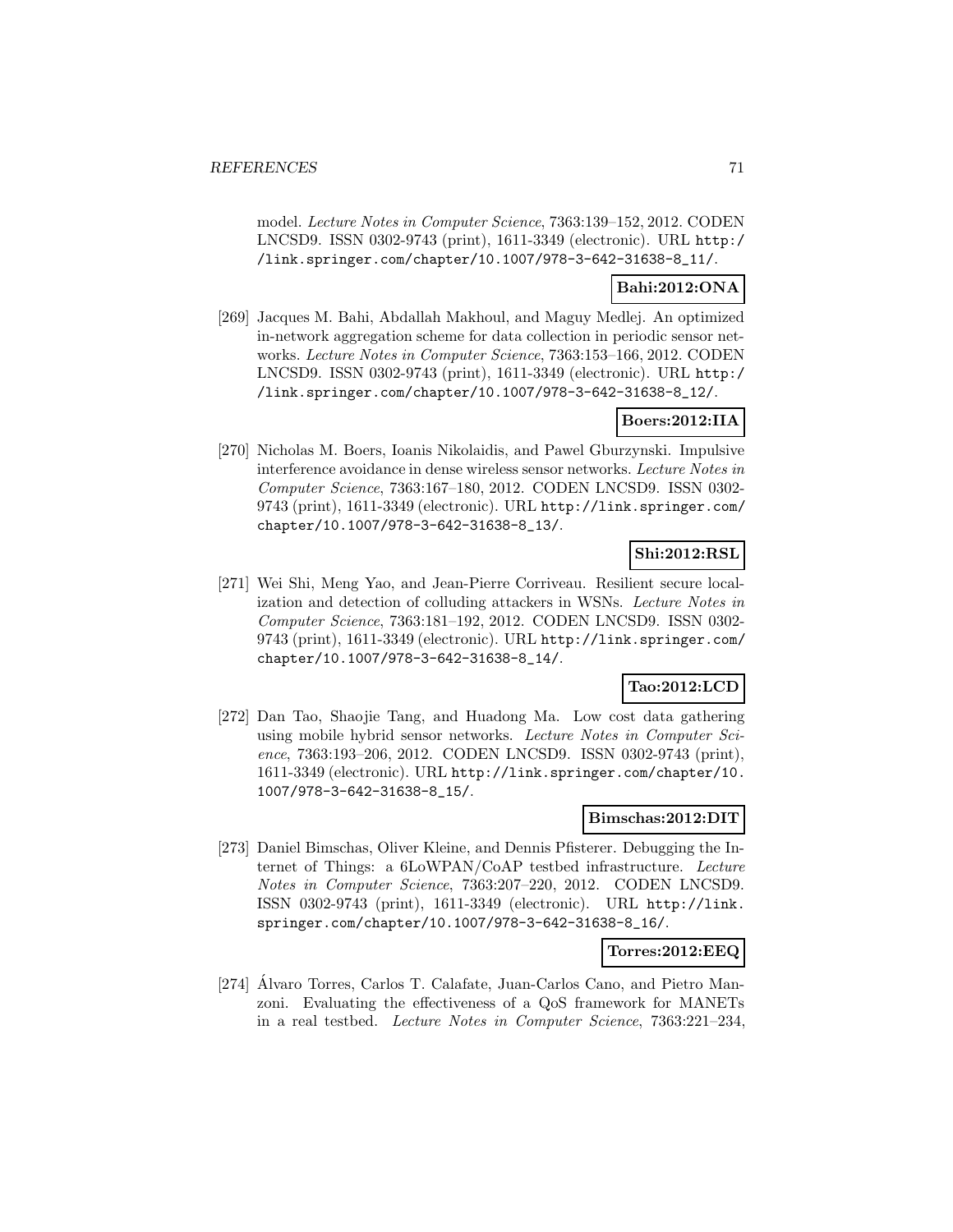2012. CODEN LNCSD9. ISSN 0302-9743 (print), 1611-3349 (electronic). URL http://link.springer.com/chapter/10.1007/978-3- 642-31638-8\_17/.

### **Scherer:2012:WSN**

[275] Thomas Scherer, Clemens Lombriser, Wolfgang Schott, Hong Linh Truong, and Beat Weiss. Wireless sensor network for continuous temperature monitoring in air-cooled data centers: Applications and measurement results. Lecture Notes in Computer Science, 7363:235–248, 2012. CODEN LNCSD9. ISSN 0302-9743 (print), 1611-3349 (electronic). URL http://link.springer.com/chapter/10.1007/978-3- 642-31638-8\_18/.

# **Li:2012:OPS**

[276] Tzu Hao Li, Alexey Borisenko, and Miodrag Bolic. Open platform semipassive RFID tag. Lecture Notes in Computer Science, 7363:249–259, 2012. CODEN LNCSD9. ISSN 0302-9743 (print), 1611-3349 (electronic). URL http://link.springer.com/chapter/10.1007/978-3- 642-31638-8\_19/.

### **Sendra:2012:SOF**

[277] Sandra Sendra, Jose V. Lamparero, Jaime Lloret, and Miguel Ardid. Study of the optimum frequency at 2.4GHz ISM band for underwater wireless ad hoc communications. Lecture Notes in Computer Science, 7363:260–273, 2012. CODEN LNCSD9. ISSN 0302-9743 (print), 1611-3349 (electronic). URL http://link.springer.com/chapter/10. 1007/978-3-642-31638-8\_20/.

#### **Anonymous:2012:FMn**

[278] Anonymous. Front matter. Lecture Notes in Computer Science, 7363: ??, 2012. CODEN LNCSD9. ISSN 0302-9743 (print), 1611-3349 (electronic). URL http://link.springer.com/content/pdf/bfm:978-3- 642-31638-8/1.

#### **Bjorner:2012:TSN**

[279] Nikolaj Bjørner. Taking satisfiability to the next level with Z3. Lecture Notes in Computer Science, 7364:1–8, 2012. CODEN LNCSD9. ISSN 0302-9743 (print), 1611-3349 (electronic). URL http://link.springer. com/chapter/10.1007/978-3-642-31365-3\_1/.

### **Matiyasevich:2012:ESA**

[280] Yuri Matiyasevich. Enlarging the Scope of applicability of successful techniques for automated reasoning in mathematics. Lecture Notes in Computer Science, 7364:9, 2012. CODEN LNCSD9. ISSN 0302-9743 (print),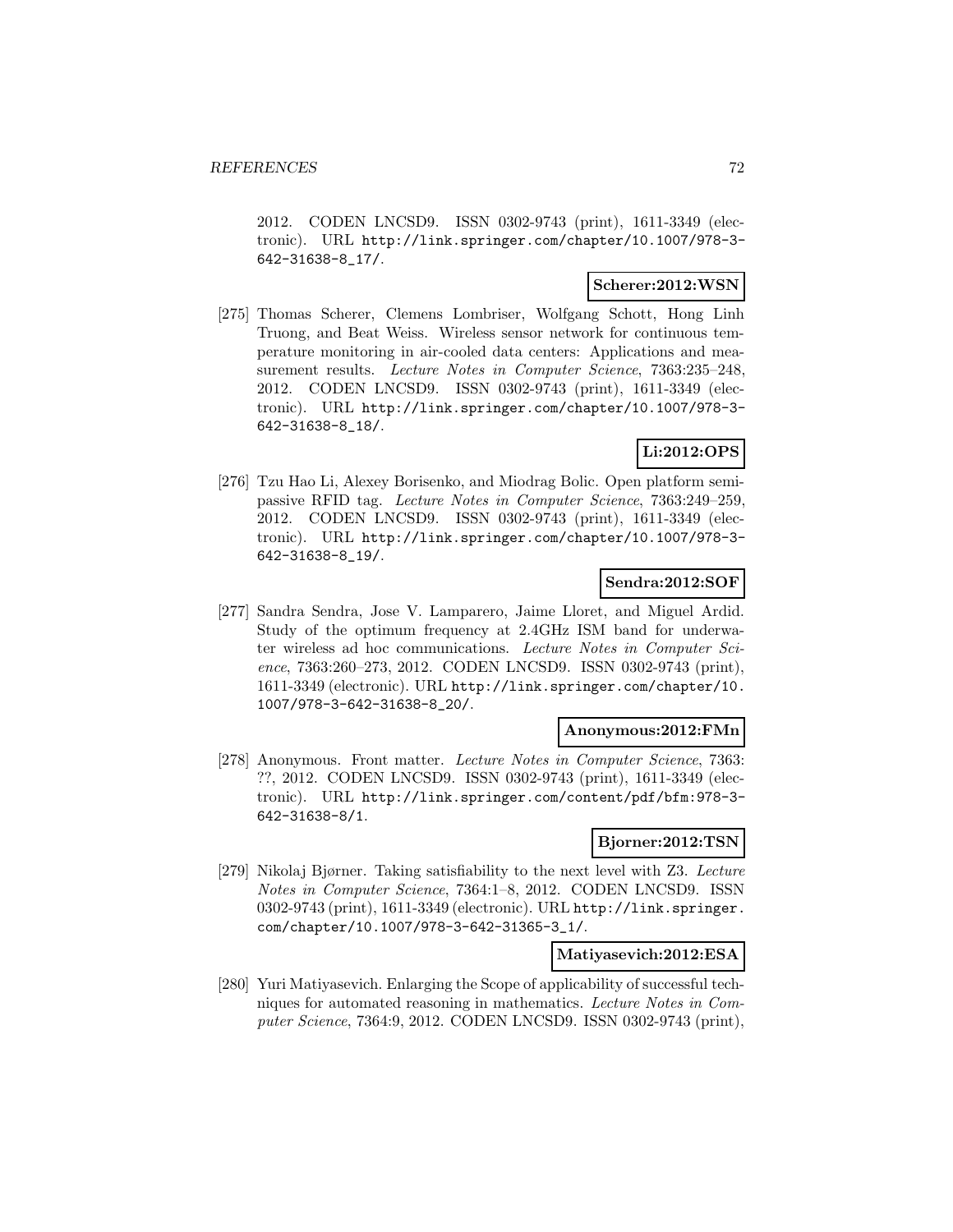1611-3349 (electronic). URL http://link.springer.com/accesspage/ chapter/10.1007/978-3-642-31365-3\_2.

#### **Nieuwenhuis:2012:SSS**

[281] Robert Nieuwenhuis. SAT and SMT are still resolution: Questions and challenges. Lecture Notes in Computer Science, 7364:10–13, 2012. CODEN LNCSD9. ISSN 0302-9743 (print), 1611-3349 (electronic). URL http://link.springer.com/chapter/10.1007/978-3- 642-31365-3\_3/.

#### **Anantharaman:2012:UMS**

[282] Siva Anantharaman, Serdar Erbatur, Christopher Lynch, and Paliath Narendran. Unification modulo synchronous distributivity. Lecture Notes in Computer Science, 7364:14–29, 2012. CODEN LNCSD9. ISSN 0302- 9743 (print), 1611-3349 (electronic). URL http://link.springer.com/ chapter/10.1007/978-3-642-31365-3\_4/.

### **Baader:2012:SEU**

[283] Franz Baader, Stefan Borgwardt, and Barbara Morawska. SAT encoding of unification in  $\mathcal{ELH}_{\mathcal{R}^+}$  w.r.t. cycle-restricted ontologies. Lecture Notes in Computer Science, 7364:30–44, 2012. CODEN LNCSD9. ISSN 0302- 9743 (print), 1611-3349 (electronic). URL http://link.springer.com/ chapter/10.1007/978-3-642-31365-3\_5/.

### **Baader:2012:UUS**

[284] Franz Baader, Julian Mendez, and Barbara Morawska. UEL: Unification solver for the description logic  $\mathcal{EL}$  — system description. Lecture Notes in Computer Science, 7364:45–51, 2012. CODEN LNCSD9. ISSN 0302- 9743 (print), 1611-3349 (electronic). URL http://link.springer.com/ chapter/10.1007/978-3-642-31365-3\_6/.

#### **Baaz:2012:EFV**

[285] Matthias Baaz, Ori Lahav, and Anna Zamansky. Effective finite-valued semantics for labelled calculi. Lecture Notes in Computer Science, 7364: 52–66, 2012. CODEN LNCSD9. ISSN 0302-9743 (print), 1611-3349 (electronic). URL http://link.springer.com/chapter/10.1007/978-3- 642-31365-3\_7/.

#### **Bobot:2012:SBE**

[286] François Bobot, Sylvain Conchon, Evelyne Contejean, Mohamed Iguernelala, and Assia Mahboubi. A simplex-based extension of Fourier– Motzkin for solving linear integer arithmetic. Lecture Notes in Computer Science, 7364:67–81, 2012. CODEN LNCSD9. ISSN 0302-9743 (print),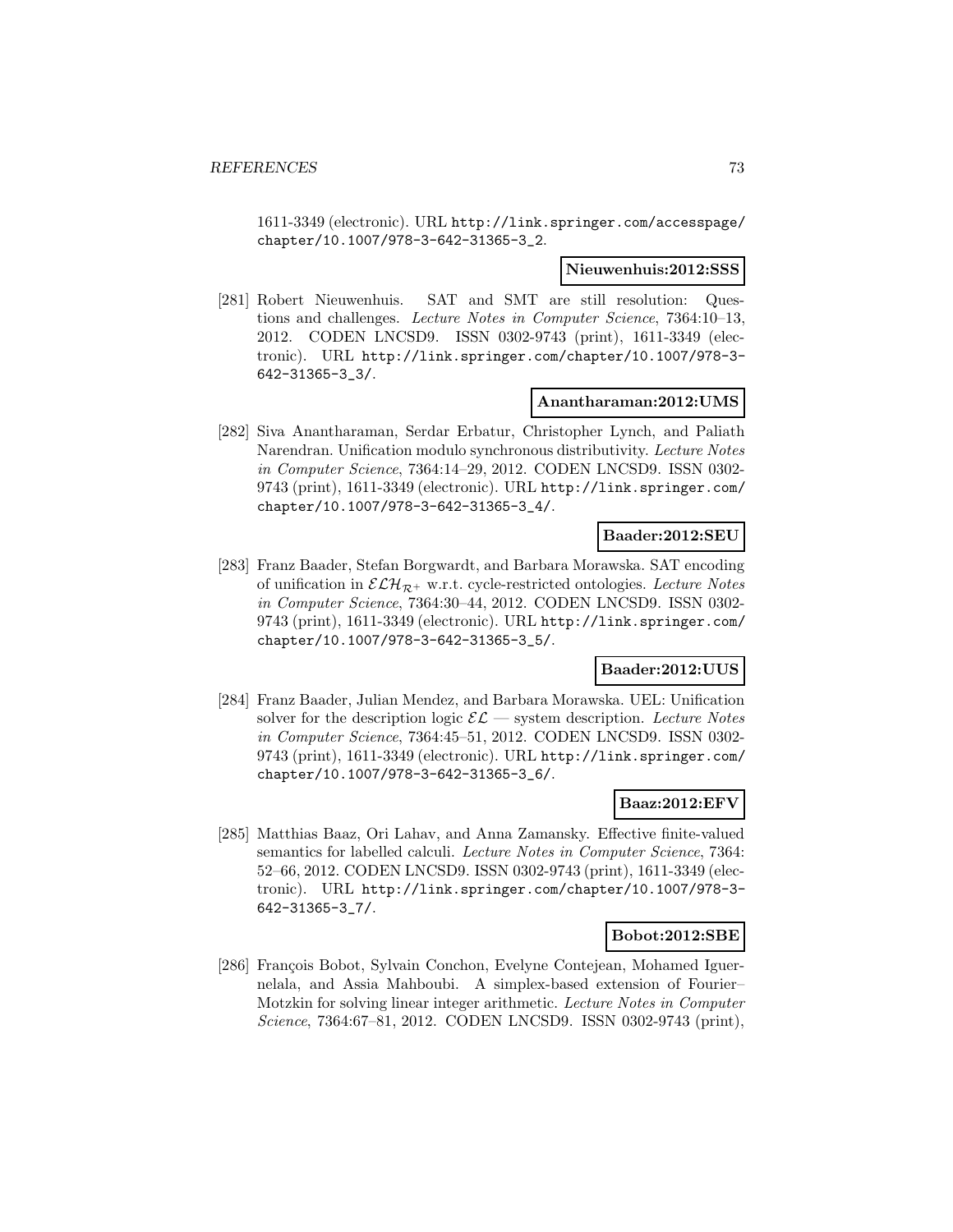1611-3349 (electronic). URL http://link.springer.com/chapter/10. 1007/978-3-642-31365-3\_8/.

#### **Borgwardt:2012:HFM**

[287] Stefan Borgwardt, Felix Distel, and Rafael Peñaloza. How fuzzy is my fuzzy description logic? Lecture Notes in Computer Science, 7364:82– 96, 2012. CODEN LNCSD9. ISSN 0302-9743 (print), 1611-3349 (electronic). URL http://link.springer.com/chapter/10.1007/978-3- 642-31365-3\_9/.

#### **Brock-Nannestad:2012:TMA**

[288] Taus Brock-Nannestad and Carsten Schürmann. Truthful monadic abstractions. Lecture Notes in Computer Science, 7364:97–110, 2012. CO-DEN LNCSD9. ISSN 0302-9743 (print), 1611-3349 (electronic). URL http://link.springer.com/chapter/10.1007/978-3-642-31365-3\_ 10/.

#### **Brown:2012:SAH**

[289] Chad E. Brown. Satallax: An automatic higher-order prover. Lecture Notes in Computer Science, 7364:111–117, 2012. CODEN LNCSD9. ISSN 0302-9743 (print), 1611-3349 (electronic). URL http://link. springer.com/chapter/10.1007/978-3-642-31365-3\_11/.

#### **Bruttomesso:2012:SAM**

[290] Roberto Bruttomesso, Silvio Ghilardi, and Silvio Ranise. From strong amalgamability to modularity of quantifier-free interpolation. Lecture Notes in Computer Science, 7364:118–133, 2012. CODEN LNCSD9. ISSN 0302-9743 (print), 1611-3349 (electronic). URL http://link. springer.com/chapter/10.1007/978-3-642-31365-3\_12/.

### **Chekol:2012:SQC**

[291] Melisachew Wudage Chekol, Jérôme Euzenat, Pierre Genevès, and Nabil Layaïda. SPARQL query containment under RDFS entailment regime. Lecture Notes in Computer Science, 7364:134–148, 2012. CODEN LNCSD9. ISSN 0302-9743 (print), 1611-3349 (electronic). URL http:/ /link.springer.com/chapter/10.1007/978-3-642-31365-3\_13/.

### **deBoer:2012:AVR**

[292] Frank de Boer, Marcello Bonsangue, and Jurriaan Rot. Automated verification of recursive programs with pointers. Lecture Notes in Computer Science, 7364:149–163, 2012. CODEN LNCSD9. ISSN 0302-9743 (print), 1611-3349 (electronic). URL http://link.springer.com/chapter/10. 1007/978-3-642-31365-3\_14/.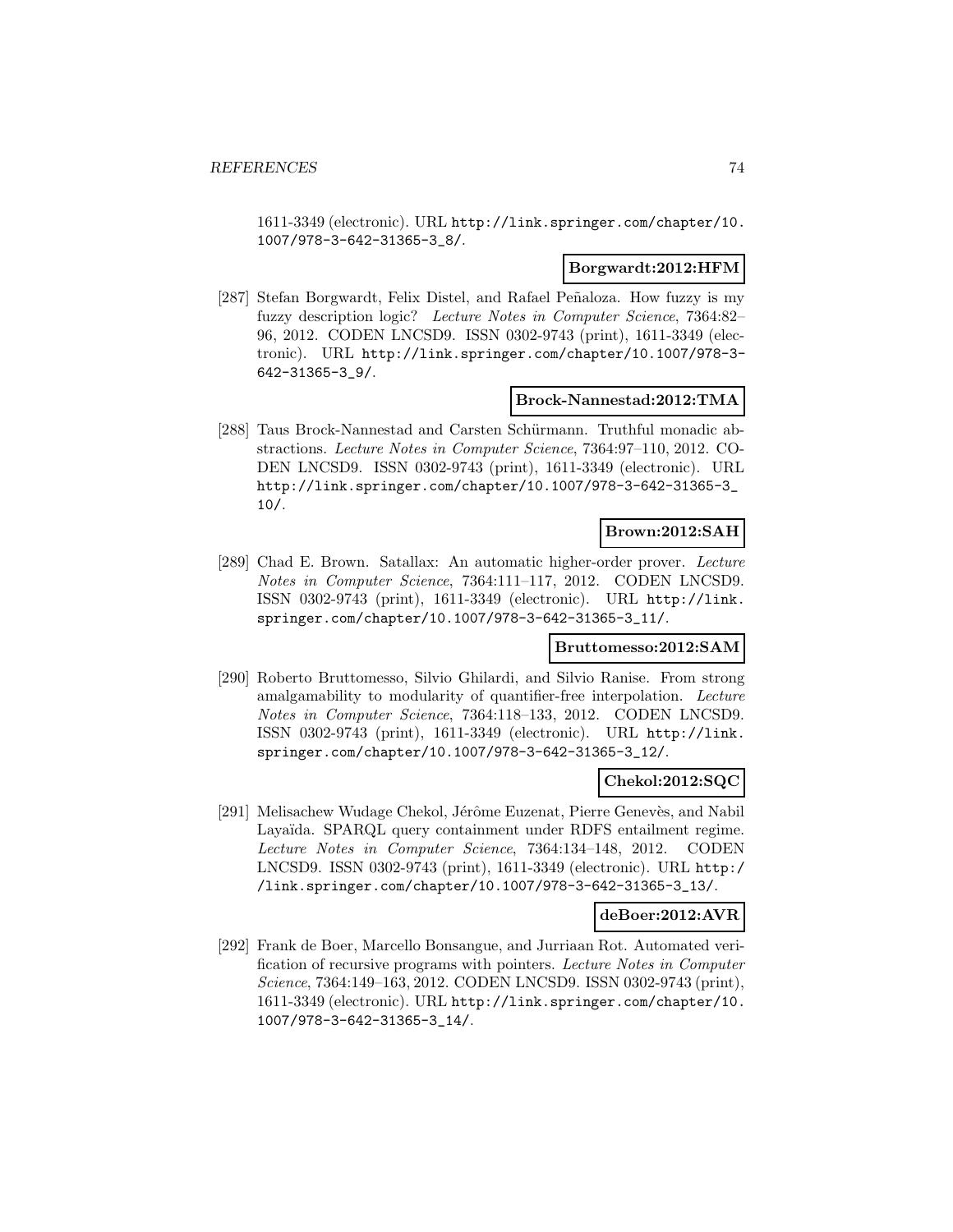#### **Delaune:2012:SPC**

[293] Stéphanie Delaune, Steve Kremer, and Daniel Pasaila. Security protocols, constraint systems, and group theories. Lecture Notes in Computer Science, 7364:164–178, 2012. CODEN LNCSD9. ISSN 0302-9743 (print), 1611-3349 (electronic). URL http://link.springer.com/chapter/10. 1007/978-3-642-31365-3\_15/.

# **Demri:2012:TPL**

[294] Stéphane Demri, Amit Kumar Dhar, and Arnaud Sangnier. Taming past LTL and flat counter systems. Lecture Notes in Computer Science, 7364:179–193, 2012. CODEN LNCSD9. ISSN 0302-9743 (print), 1611-3349 (electronic). URL http://link.springer.com/chapter/10. 1007/978-3-642-31365-3\_16/.

### **Echenim:2012:CGG**

[295] Mnacho Echenim and Nicolas Peltier. A calculus for generating ground explanations. Lecture Notes in Computer Science, 7364:194– 209, 2012. CODEN LNCSD9. ISSN 0302-9743 (print), 1611-3349 (electronic). URL http://link.springer.com/chapter/10.1007/978-3- 642-31365-3\_17/.

#### **Emmer:2012:EBB**

[296] Moshe Emmer, Zurab Khasidashvili, Konstantin Korovin, and Christoph Sticksel. EPR-based bounded model checking at word level. Lecture Notes in Computer Science, 7364:210–224, 2012. CODEN LNCSD9. ISSN 0302-9743 (print), 1611-3349 (electronic). URL http://link. springer.com/chapter/10.1007/978-3-642-31365-3\_18/.

#### **Emmes:2012:PNL**

[297] Fabian Emmes, Tim Enger, and Jürgen Giesl. Proving non-looping non-termination automatically. Lecture Notes in Computer Science, 7364:225–240, 2012. CODEN LNCSD9. ISSN 0302-9743 (print), 1611-3349 (electronic). URL http://link.springer.com/chapter/10. 1007/978-3-642-31365-3\_19/.

#### **Falke:2012:RIL**

[298] Stephan Falke and Deepak Kapur. Rewriting induction + linear arithmetic = decision procedure. Lecture Notes in Computer Science, 7364:241–255, 2012. CODEN LNCSD9. ISSN 0302-9743 (print), 1611-3349 (electronic). URL http://link.springer.com/chapter/10. 1007/978-3-642-31365-3\_20/.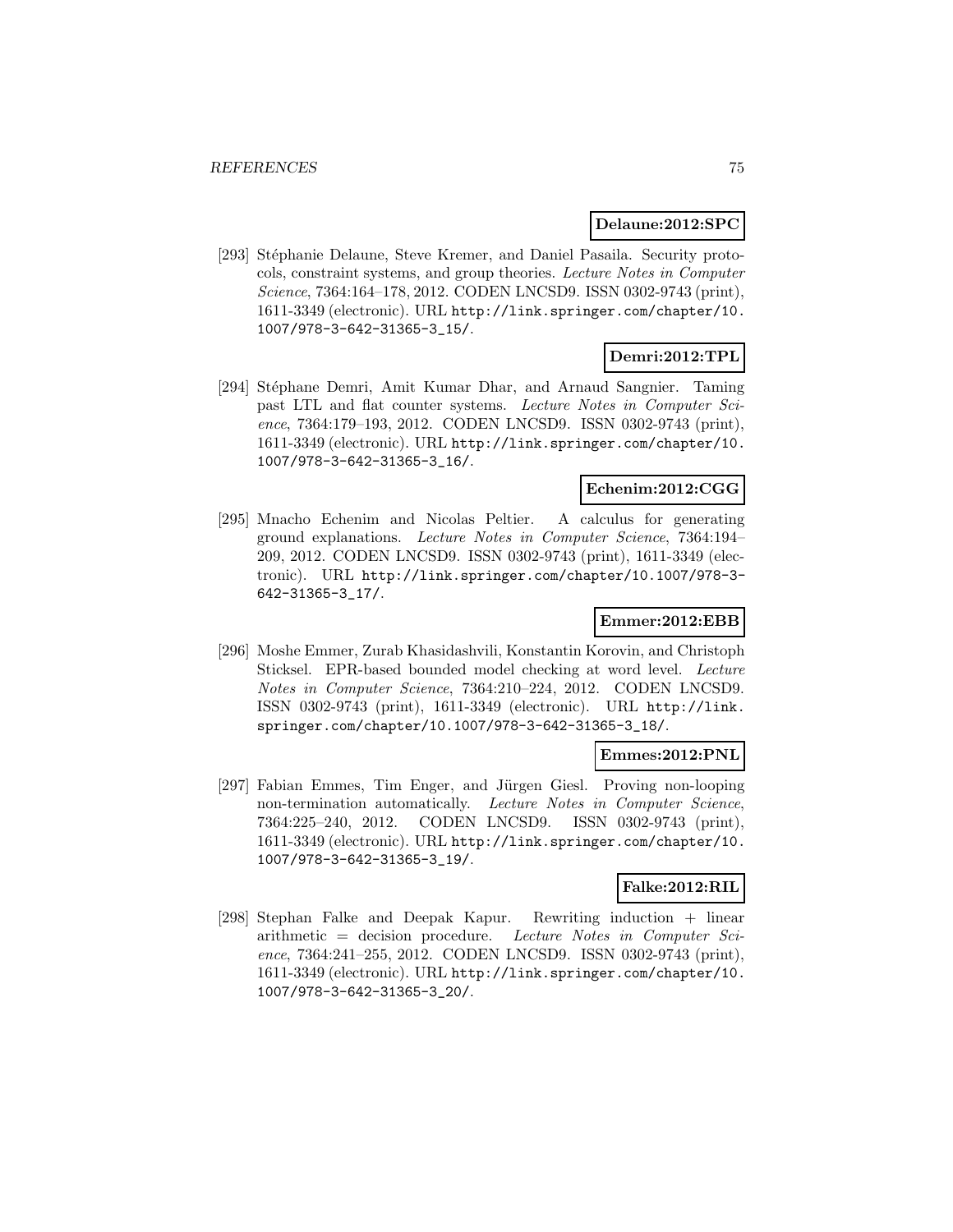#### **Anonymous:2012:FMo**

[299] Anonymous. Front matter. Lecture Notes in Computer Science, 7364: ??, 2012. CODEN LNCSD9. ISSN 0302-9743 (print), 1611-3349 (electronic). URL http://link.springer.com/content/pdf/bfm:978-3- 642-31365-3/1.

# **Reisig:2012:FLP**

[300] Wolfgang Reisig. A fresh look at Petri net extensions. Lecture Notes in Computer Science, 7365:1–9, 2012. CODEN LNCSD9. ISSN 0302- 9743 (print), 1611-3349 (electronic). URL http://link.springer.com/ chapter/10.1007/978-3-642-30835-2\_1/.

#### **Gabriel:2012:MCP**

[301] Karsten Gabriel and Hartmut Ehrig. Modelling of communication platforms using algebraic high-level nets and their processes. Lecture Notes in Computer Science, 7365:10–25, 2012. CODEN LNCSD9. ISSN 0302- 9743 (print), 1611-3349 (electronic). URL http://link.springer.com/ chapter/10.1007/978-3-642-30835-2\_2/.

### **Weber:2012:MR**

[302] Herbert Weber. Modeling revisited. Lecture Notes in Computer Science, 7365:26–35, 2012. CODEN LNCSD9. ISSN 0302-9743 (print), 1611-3349 (electronic). URL http://link.springer.com/chapter/10. 1007/978-3-642-30835-2\_3/.

#### **Konersmann:2012:CFE**

[303] Marco Konersmann and Michael Goedicke. A conceptual framework and experimental workbench for architectures. Lecture Notes in Computer Science, 7365:36–52, 2012. CODEN LNCSD9. ISSN 0302-9743 (print), 1611-3349 (electronic). URL http://link.springer.com/chapter/10. 1007/978-3-642-30835-2\_4/.

#### **Tavangarian:2012:VCE**

[304] Djamshid Tavangarian. Virtual computing: The Emperor's new clothes? Lecture Notes in Computer Science, 7365:53–70, 2012. CODEN LNCSD9. ISSN 0302-9743 (print), 1611-3349 (electronic). URL http:/ /link.springer.com/chapter/10.1007/978-3-642-30835-2\_5/.

#### **Leymann:2012:LCU**

[305] Frank Leymann. Linked compute units and linked experiments: Using topology and orchestration technology for flexible support of scientific applications. Lecture Notes in Computer Science, 7365:71–80,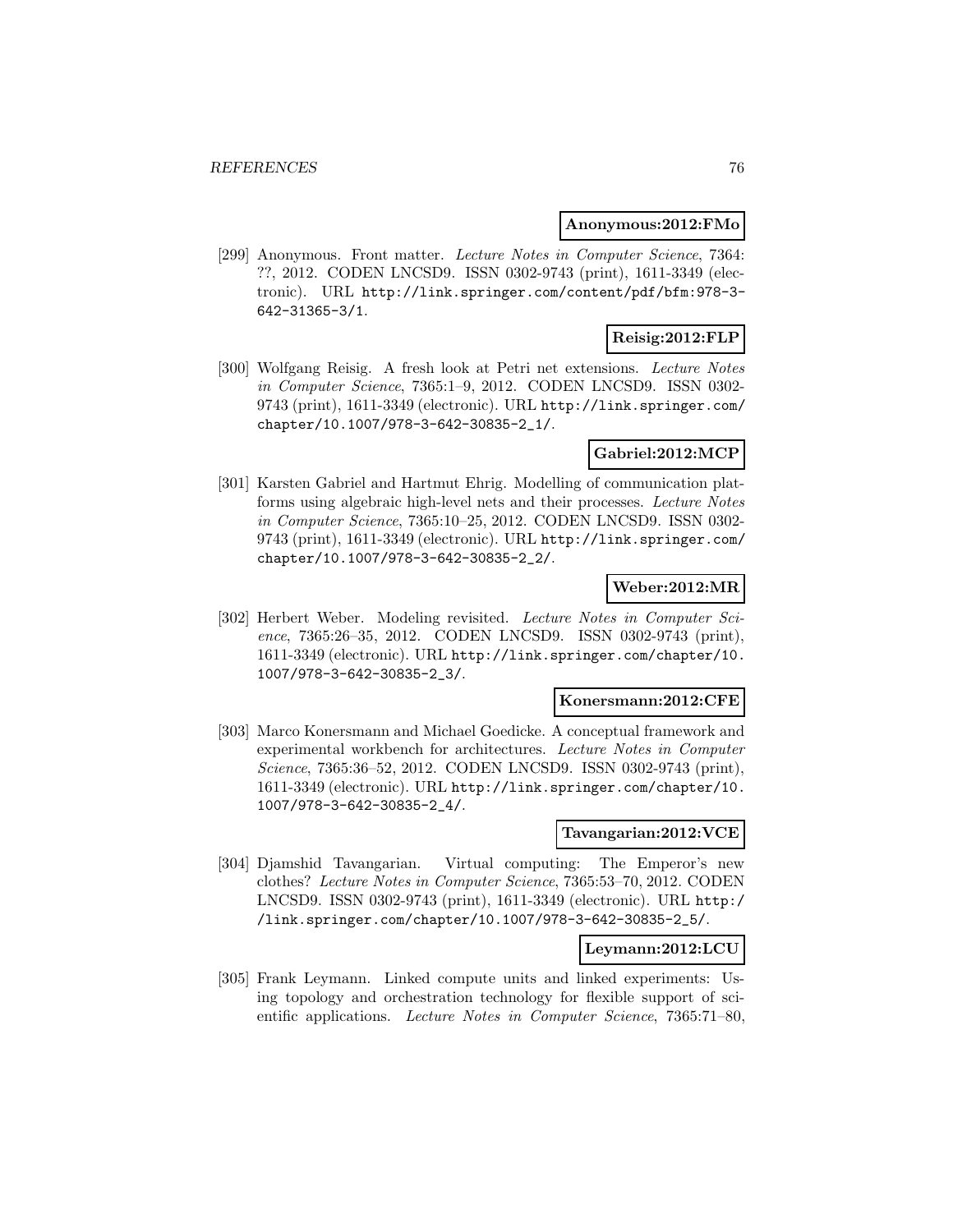2012. CODEN LNCSD9. ISSN 0302-9743 (print), 1611-3349 (electronic). URL http://link.springer.com/chapter/10.1007/978-3- 642-30835-2\_6/.

### **Beckers:2012:PBC**

[306] Kristian Beckers and Stephan Faßbender. Pattern-based context establishment for service-oriented architectures. Lecture Notes in Computer Science, 7365:81–101, 2012. CODEN LNCSD9. ISSN 0302-9743 (print), 1611-3349 (electronic). URL http://link.springer.com/chapter/10. 1007/978-3-642-30835-2\_7/.

### **Papazoglou:2012:CBI**

[307] Michael P. Papazoglou. Cloud blueprints for integrating and managing cloud federations. Lecture Notes in Computer Science, 7365:102– 119, 2012. CODEN LNCSD9. ISSN 0302-9743 (print), 1611-3349 (electronic). URL http://link.springer.com/chapter/10.1007/978-3- 642-30835-2\_8/.

### **Kruger:2012:DSC**

[308] Ingolf Krüger and Barry Demchak. Dynamic service composition and deployment with OpenRichServices. Lecture Notes in Computer Science, 7365:120–146, 2012. CODEN LNCSD9. ISSN 0302-9743 (print), 1611-3349 (electronic). URL http://link.springer.com/chapter/10. 1007/978-3-642-30835-2\_9/.

# **Mechitov:2012:ADS**

[309] Kirill Mechitov and Gul Agha. An architecture for dynamic serviceoriented computing in networked embedded systems. Lecture Notes in Computer Science, 7365:147–164, 2012. CODEN LNCSD9. ISSN 0302- 9743 (print), 1611-3349 (electronic). URL http://link.springer.com/ chapter/10.1007/978-3-642-30835-2\_10/.

#### **Rensing:2012:LBS**

[310] Christoph Rensing and Stephan Tittel. Location-based services for technology enhanced learning and teaching. Lecture Notes in Computer Science, 7365:165–179, 2012. CODEN LNCSD9. ISSN 0302-9743 (print), 1611-3349 (electronic). URL http://link.springer.com/chapter/10. 1007/978-3-642-30835-2\_11/.

#### **Anonymous:2012:BMe**

[311] Anonymous. Back matter. Lecture Notes in Computer Science, 7365: ??, 2012. CODEN LNCSD9. ISSN 0302-9743 (print), 1611-3349 (electronic). URL http://link.springer.com/content/pdf/bbm:978-3- 642-30835-2/1.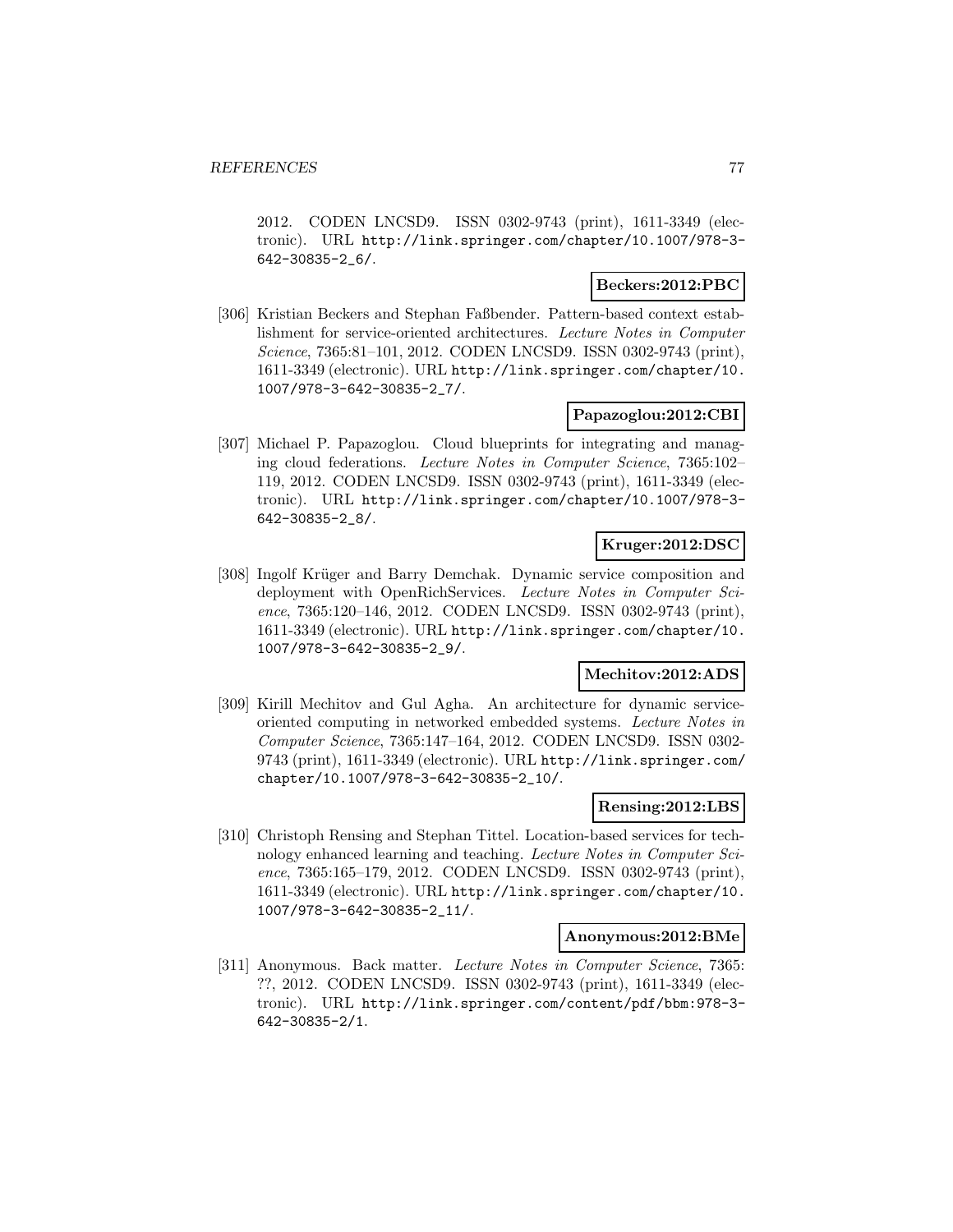#### **Anonymous:2012:FMp**

[312] Anonymous. Front matter. Lecture Notes in Computer Science, 7365: ??, 2012. CODEN LNCSD9. ISSN 0302-9743 (print), 1611-3349 (electronic). URL http://link.springer.com/content/pdf/bfm:978-3- 642-30835-2/1.

# **Olsher:2012:CBI**

[313] Daniel J. Olsher. COGPARSE: Brain-inspired knowledge-driven full semantics parsing. Lecture Notes in Computer Science, 7366:1-11, 2012. CODEN LNCSD9. ISSN 0302-9743 (print), 1611-3349 (electronic). URL http://link.springer.com/chapter/10.1007/978-3- 642-31561-9\_1/.

### **Mazzocco:2012:SNN**

[314] Thomas Mazzocco, Erik Cambria, Amir Hussain, and Qiu-Feng Wang. Sentic neural networks: a novel cognitive model for affective common sense reasoning. Lecture Notes in Computer Science, 7366:12–21, 2012. CODEN LNCSD9. ISSN 0302-9743 (print), 1611-3349 (electronic). URL http://link.springer.com/chapter/10.1007/978-3- 642-31561-9\_2/.

### **Rawlinson:2012:IDW**

[315] Terry G. Rawlinson, Shulan Lu, and Patrick Coleman. Individual differences in working memory capacity and presence in virtual environments. Lecture Notes in Computer Science, 7366:22–30, 2012. CODEN LNCSD9. ISSN 0302-9743 (print), 1611-3349 (electronic). URL http:/ /link.springer.com/chapter/10.1007/978-3-642-31561-9\_3/.

#### **Farooq:2012:ODB**

[316] Kamran Farooq, Amir Hussain, Stephen Leslie, Chris Eckl, Calum MacRae, and Warner Slack. An ontology driven and Bayesian network based cardiovascular decision support framework. Lecture Notes in Computer Science, 7366:31–41, 2012. CODEN LNCSD9. ISSN 0302- 9743 (print), 1611-3349 (electronic). URL http://link.springer.com/ chapter/10.1007/978-3-642-31561-9\_4/.

#### **Farooq:2012:SIE**

[317] Kamran Farooq, Amir Hussain, Stephen Leslie, Chris Eckl, Calum MacRae, and Warner Slack. Semantically inspired electronic healthcare records. Lecture Notes in Computer Science, 7366:42–51, 2012. CODEN LNCSD9. ISSN 0302-9743 (print), 1611-3349 (electronic). URL http:/ /link.springer.com/chapter/10.1007/978-3-642-31561-9\_5/.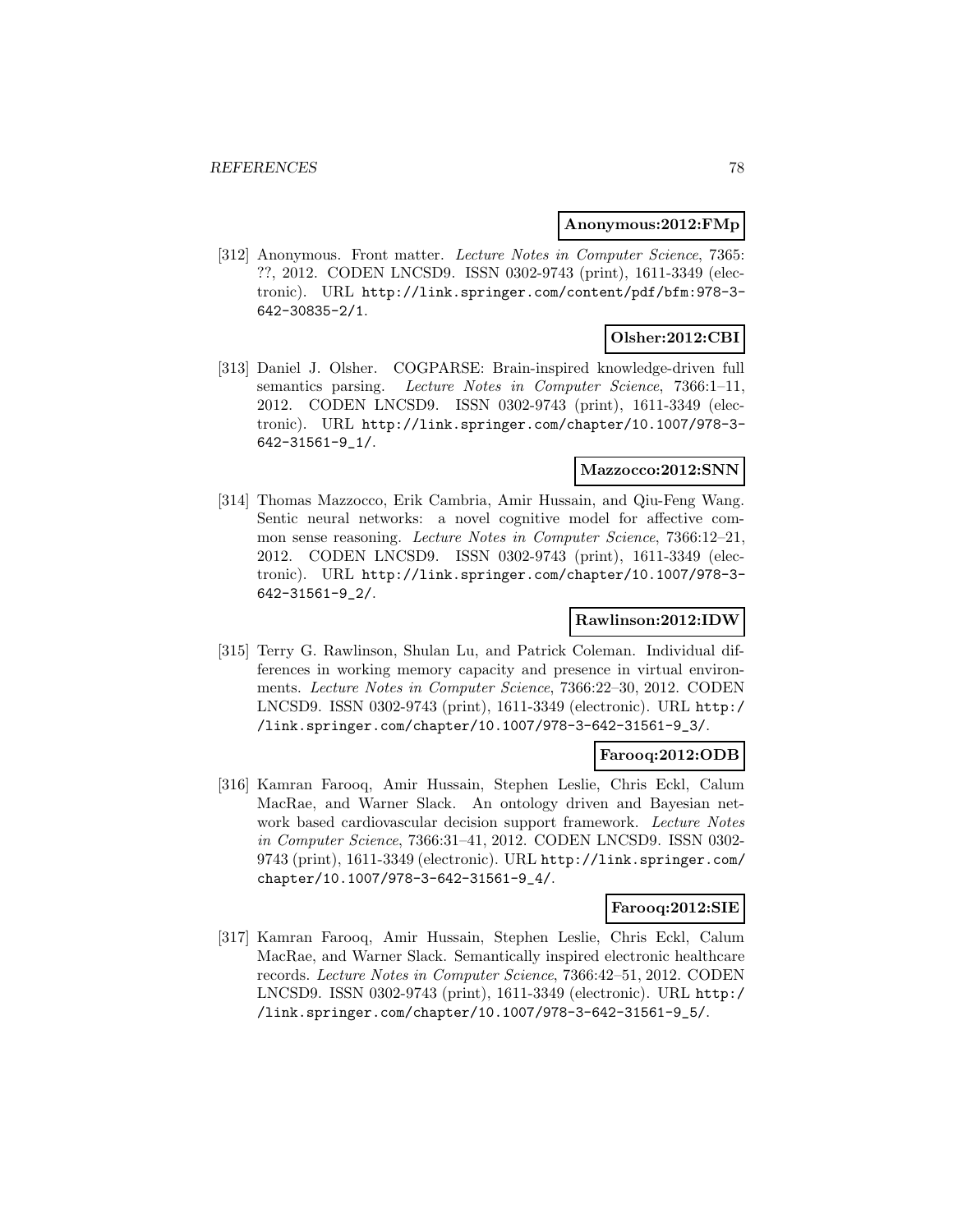### **Wei:2012:CBO**

[318] Hui Wei and Zheng Dong. A CSP-based orientation detection model. Lecture Notes in Computer Science, 7366:52–61, 2012. CODEN LNCSD9. ISSN 0302-9743 (print), 1611-3349 (electronic). URL http://link. springer.com/chapter/10.1007/978-3-642-31561-9\_6/.

### **Cakir:2012:EUC**

[319] Murat Perit Çakır, Abdullah Murat Şenyiğit, Daryal Murat Akay, Hasan Ayaz, and Veysi İşler. Evaluation of UAS camera operator interfaces in a simulated task environment: An optical brain imaging approach. Lecture Notes in Computer Science, 7366:62–71, 2012. CODEN LNCSD9. ISSN 0302-9743 (print), 1611-3349 (electronic). URL http://link.springer. com/chapter/10.1007/978-3-642-31561-9\_7/.

### **Li:2012:CAP**

[320] Chunguang Li and Lining Sun. Cerebral activation patterns in the preparation and movement periods of spontaneous and evoked movements. Lecture Notes in Computer Science, 7366:72–81, 2012. CODEN LNCSD9. ISSN 0302-9743 (print), 1611-3349 (electronic). URL http:/ /link.springer.com/chapter/10.1007/978-3-642-31561-9\_8/.

### **Yang:2012:NIS**

[321] Erfu Yang, Amir Hussain, and Kevin Gurney. Neurobiologically-inspired soft switching control of autonomous vehicles. Lecture Notes in Computer Science, 7366:82–91, 2012. CODEN LNCSD9. ISSN 0302-9743 (print), 1611-3349 (electronic). URL http://link.springer.com/chapter/10. 1007/978-3-642-31561-9\_9/.

#### **Hussain:2012:IMC**

[322] Amir Hussain, Rudwan Abdullah, Erfu Yang, and Kevin Gurney. An intelligent multiple-controller framework for the integrated control of autonomous vehicles. Lecture Notes in Computer Science, 7366:92–101, 2012. CODEN LNCSD9. ISSN 0302-9743 (print), 1611-3349 (electronic). URL http://link.springer.com/chapter/10.1007/978-3- 642-31561-9\_10/.

### **Harter:2012:ESW**

[323] Derek Harter. Evolution of small-world properties in embodied networks. Lecture Notes in Computer Science, 7366:102–111, 2012. CODEN LNCSD9. ISSN 0302-9743 (print), 1611-3349 (electronic). URL http:/ /link.springer.com/chapter/10.1007/978-3-642-31561-9\_11/.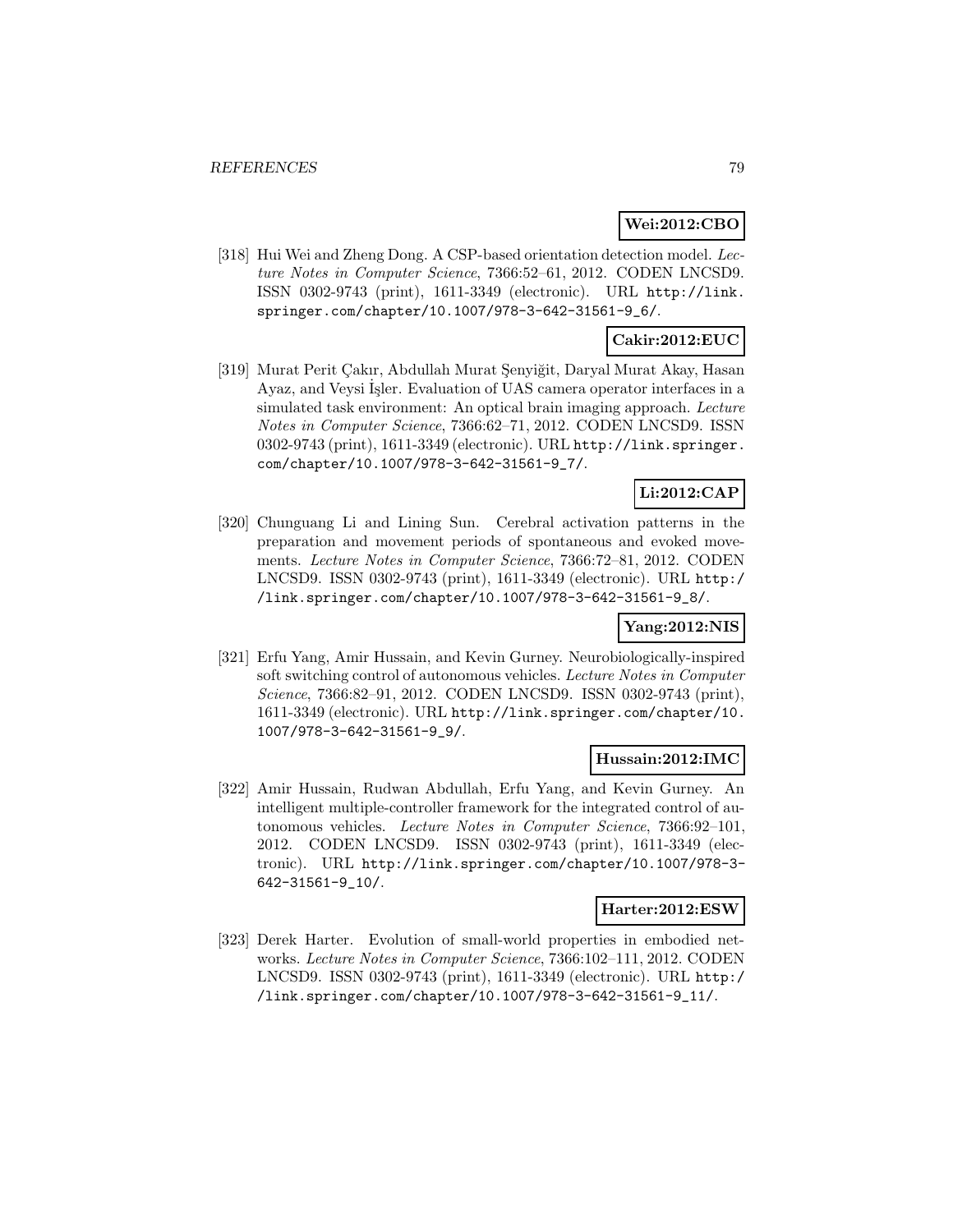### **Qi:2012:BMI**

[324] Yujuan Qi, Yanjiang Wang, and Tingting Xue. Brain memory inspired template updating modeling for robust moving object tracking using particle filter. Lecture Notes in Computer Science, 7366:112–119, 2012. CODEN LNCSD9. ISSN 0302-9743 (print), 1611-3349 (electronic). URL http://link.springer.com/chapter/10.1007/978-3- 642-31561-9\_12/.

### **Huo:2012:VIB**

[325] Juan Huo and Alan Murray. VLSI implementation of barn owl superior colliculus network for visual and auditory integration. Lecture Notes in Computer Science, 7366:120–128, 2012. CODEN LNCSD9. ISSN 0302- 9743 (print), 1611-3349 (electronic). URL http://link.springer.com/ chapter/10.1007/978-3-642-31561-9\_13/.

### **Wang:2012:MCO**

[326] Fuluo Wang, Yourui Huang, Ming Shi, and Shanshan Wu. Membrane computing optimization method based on catalytic factor. Lecture Notes in Computer Science, 7366:129–137, 2012. CODEN LNCSD9. ISSN 0302- 9743 (print), 1611-3349 (electronic). URL http://link.springer.com/ chapter/10.1007/978-3-642-31561-9\_14/.

#### **Ozgoren:2012:EBP**

[327] Murat Ozgoren, Merve Tetik, Kurtulus Izzetoglu, Adile Oniz, and Banu Onaral. Effect of body position on NIRS based hemodynamic measures from prefrontal cortex. Lecture Notes in Computer Science, 7366:138– 146, 2012. CODEN LNCSD9. ISSN 0302-9743 (print), 1611-3349 (electronic). URL http://link.springer.com/chapter/10.1007/978-3- 642-31561-9\_15/.

### **Ayaz:2012:UBA**

[328] Hasan Ayaz, Scott Bunce, Patricia Shewokis, Kurtulus Izzetoglu, and Ben Willems. Using brain activity to predict task performance and operator efficiency. Lecture Notes in Computer Science, 7366:147–155, 2012. CODEN LNCSD9. ISSN 0302-9743 (print), 1611-3349 (electronic). URL http://link.springer.com/chapter/10.1007/978-3- 642-31561-9\_16/.

#### **Wang:2012:AAD**

[329] Ligang Wang, Jie Kong, Jing Luo, Wenbin Gao, and Xianju Guo. "arousal" or "activation" dysfunction in the frontal region of children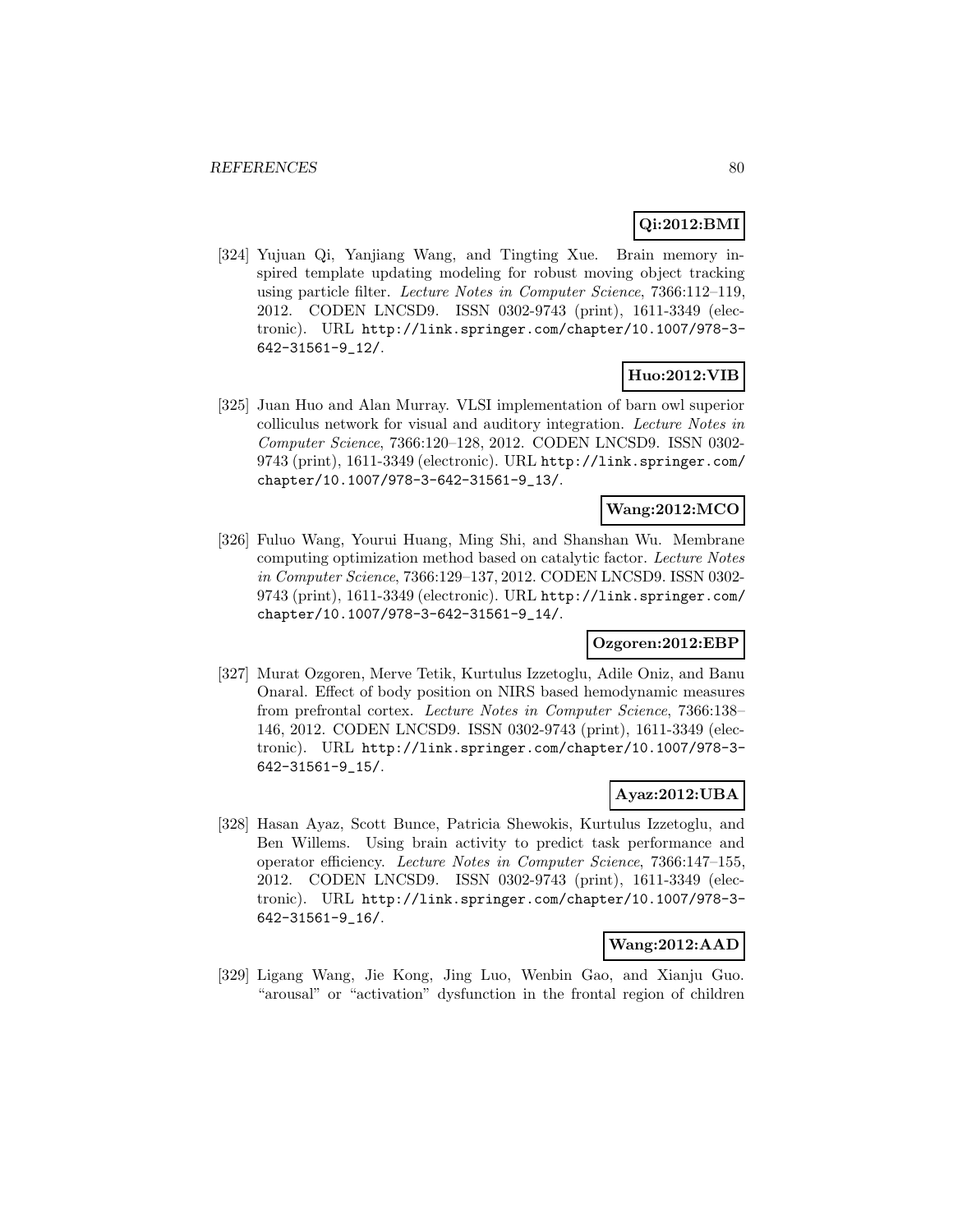with attention–deficit/hyperactivity disorder: Evidence from an electroencephalogram study. Lecture Notes in Computer Science, 7366:156– 163, 2012. CODEN LNCSD9. ISSN 0302-9743 (print), 1611-3349 (electronic). URL http://link.springer.com/chapter/10.1007/978-3- 642-31561-9\_17/.

### **Fagiani:2012:NIS**

[330] Marco Fagiani, Emanuele Principi, Stefano Squartini, and Francesco Piazza. A new Italian sign language database. Lecture Notes in Computer Science, 7366:164–173, 2012. CODEN LNCSD9. ISSN 0302-9743 (print), 1611-3349 (electronic). URL http://link.springer.com/chapter/10. 1007/978-3-642-31561-9\_18/.

#### **Hossain:2012:SPR**

[331] Gahangir Hossain, Mark H. Myers, and Robert Kozma. Study of phase relationships in ECoG signals using Hilbert–Huang transforms. Lecture Notes in Computer Science, 7366:174–182, 2012. CODEN LNCSD9. ISSN 0302-9743 (print), 1611-3349 (electronic). URL http://link. springer.com/chapter/10.1007/978-3-642-31561-9\_19/.

### **Bunce:2012:TSP**

[332] Scott C. Bunce, Kurtulus Izzetoglu, Meltem Izzetoglu, Hasan Ayaz, and Kambiz Pourrezaei. Treatment status predicts differential prefrontal cortical responses to alcohol and natural reinforcer cues among alcohol dependent individuals. Lecture Notes in Computer Science, 7366:183– 191, 2012. CODEN LNCSD9. ISSN 0302-9743 (print), 1611-3349 (electronic). URL http://link.springer.com/chapter/10.1007/978-3- 642-31561-9\_20/.

#### **Anonymous:2012:FMq**

[333] Anonymous. Front matter. Lecture Notes in Computer Science, 7366: ??, 2012. CODEN LNCSD9. ISSN 0302-9743 (print), 1611-3349 (electronic). URL http://link.springer.com/content/pdf/bfm:978-3- 642-31561-9/1.

# **Frolov:2012:ANN**

[334] Alexander A. Frolov, Dušan Húsek, and Pavel Yu. Polyakov. Attractor neural network combined with likelihood maximization algorithm for Boolean factor analysis. Lecture Notes in Computer Science, 7367:1– 10, 2012. CODEN LNCSD9. ISSN 0302-9743 (print), 1611-3349 (electronic). URL http://link.springer.com/chapter/10.1007/978-3- 642-31346-2\_1/.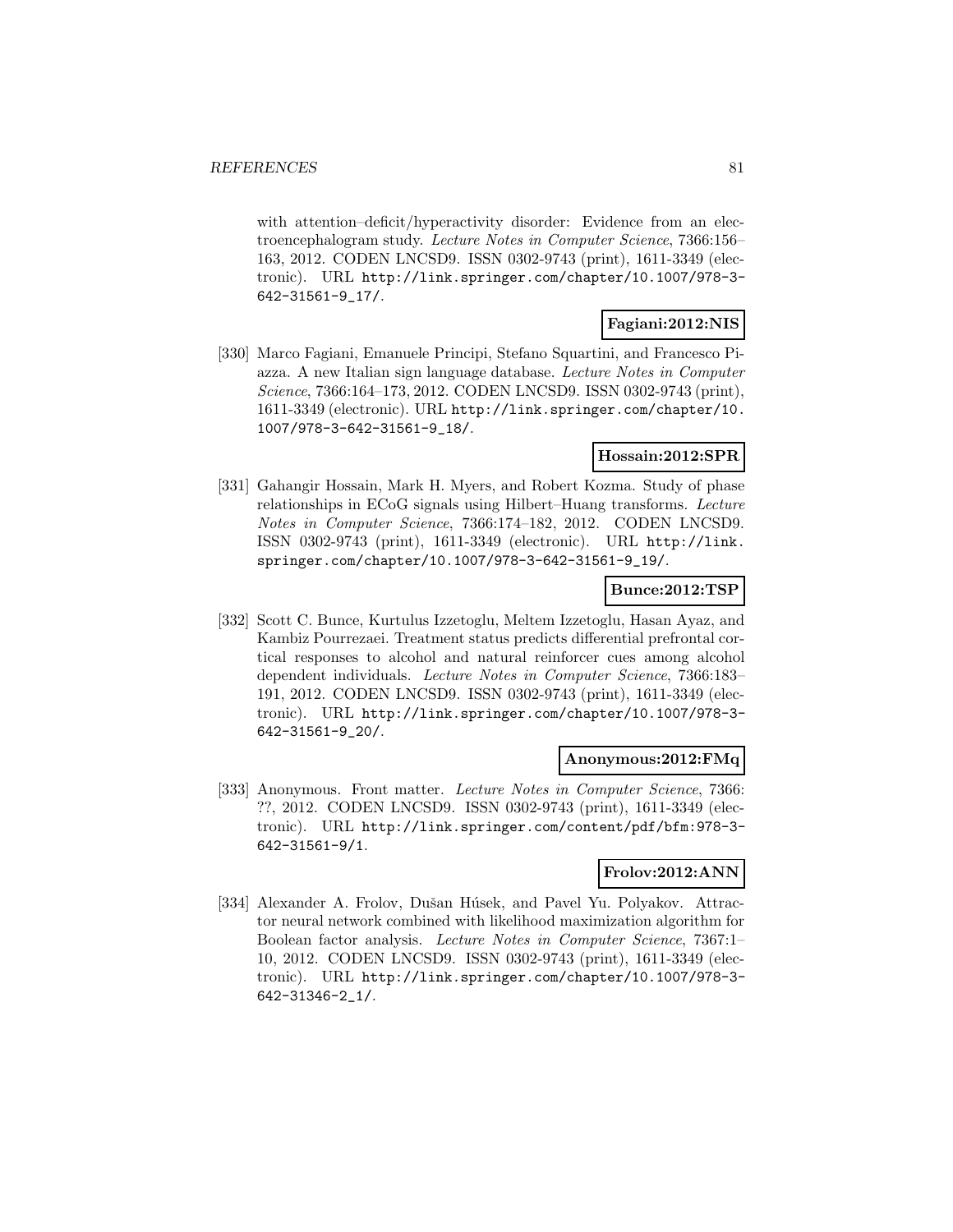### **Tang:2012:PFN**

[335] Zaiyong Tang, Kallol Bagchi, Youqin Pan, and Gary J. Koehler. Pruning feedforward neural network search space using local Lipschitz constants. Lecture Notes in Computer Science, 7367:11–20, 2012. CODEN LNCSD9. ISSN 0302-9743 (print), 1611-3349 (electronic). URL http:/ /link.springer.com/chapter/10.1007/978-3-642-31346-2\_2/.

# **Kim:2012:CFB**

[336] Wook-Dong Kim, Sung-Kwun Oh, and Hyun-Ki Kim. Context FCMbased radial basis function neural networks with the aid of fuzzy clustering. Lecture Notes in Computer Science, 7367:21–28, 2012. CODEN LNCSD9. ISSN 0302-9743 (print), 1611-3349 (electronic). URL http:/ /link.springer.com/chapter/10.1007/978-3-642-31346-2\_3/.

### **Zhao:2012:MSD**

[337] Li-Jie Zhao, Jian Tang, and Tian you Chai. Modeling spectral data based on mutual information and kernel extreme learning machines. Lecture Notes in Computer Science, 7367:29–36, 2012. CODEN LNCSD9. ISSN 0302-9743 (print), 1611-3349 (electronic). URL http://link.springer. com/chapter/10.1007/978-3-642-31346-2\_4/.

### **Wang:2012:HNN**

[338] Jing Wang, Haibo He, Yuan Cao, Jin Xu, and Dongbin Zhao. A hierarchical neural network architecture for classification. Lecture Notes in Computer Science, 7367:37–46, 2012. CODEN LNCSD9. ISSN 0302- 9743 (print), 1611-3349 (electronic). URL http://link.springer.com/ chapter/10.1007/978-3-642-31346-2\_5/.

### **Ke:2012:DTZ**

[339] Zhende Ke, Yiwen Yang, and Yunong Zhang. Discrete-time ZNN algorithms for time-varying quadratic programming subject to time-varying equality constraint. Lecture Notes in Computer Science, 7367:47–54, 2012. CODEN LNCSD9. ISSN 0302-9743 (print), 1611-3349 (electronic). URL http://link.springer.com/chapter/10.1007/978-3- 642-31346-2\_6/.

### **Zhu:2012:PPR**

[340] Xibin Zhu, Frank-Michael Schleif, and Barbara Hammer. Patch processing for relational learning vector quantization. Lecture Notes in Computer Science, 7367:55–63, 2012. CODEN LNCSD9. ISSN 0302- 9743 (print), 1611-3349 (electronic). URL http://link.springer.com/ chapter/10.1007/978-3-642-31346-2\_7/.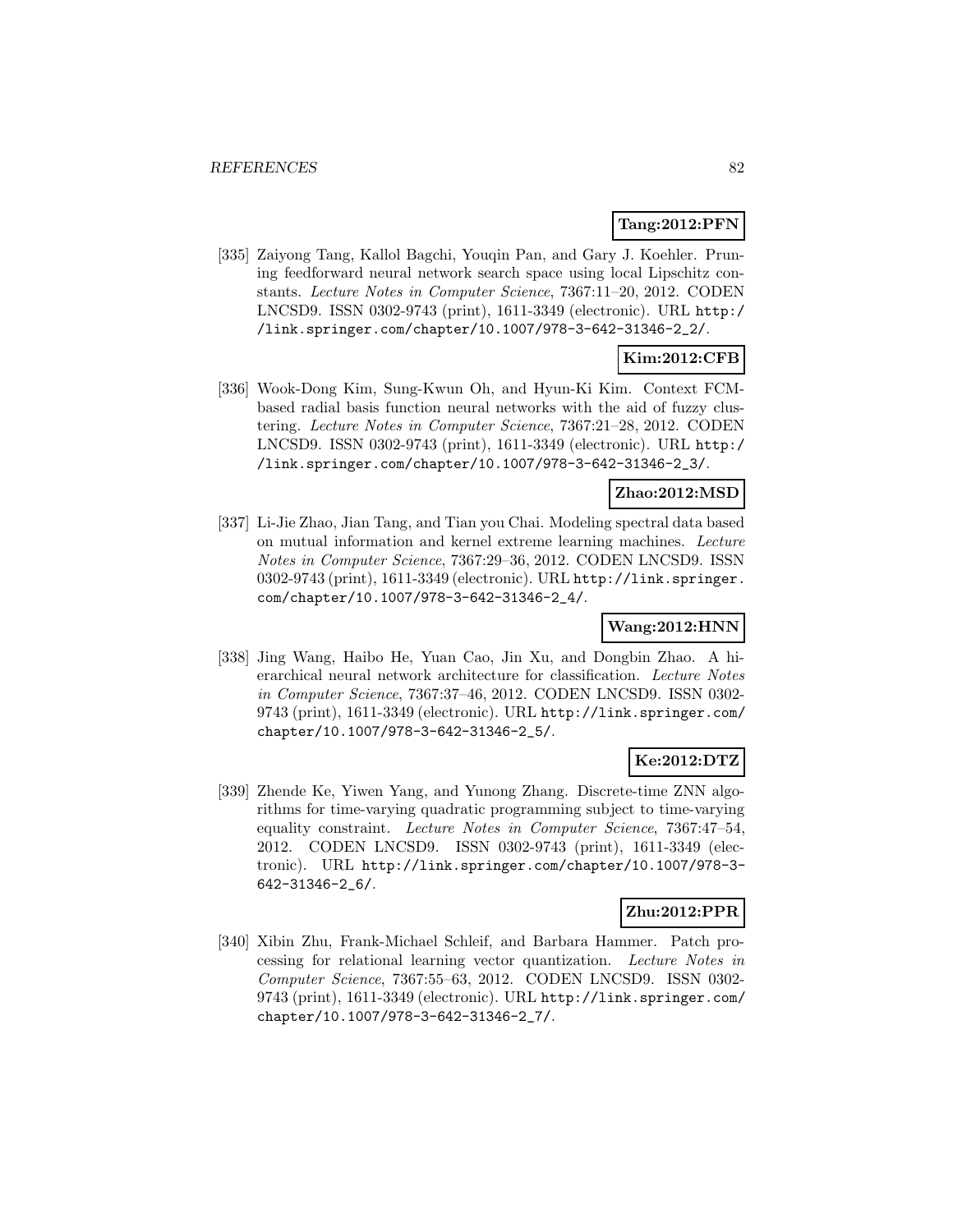#### **Zhang:2012:NNM**

[341] Zheng Zhang. A neural network model for currency arbitrage detection. Lecture Notes in Computer Science, 7367:64–71, 2012. CODEN LNCSD9. ISSN 0302-9743 (print), 1611-3349 (electronic). URL http:/ /link.springer.com/chapter/10.1007/978-3-642-31346-2\_8/.

### **Lu:2012:RRM**

[342] Shuxia Lu, Guiqiang Zhang, and Xizhao Wang. A rank reduced matrix method in extreme learning machine. Lecture Notes in Computer Science, 7367:72–79, 2012. CODEN LNCSD9. ISSN 0302-9743 (print), 1611-3349 (electronic). URL http://link.springer.com/chapter/10. 1007/978-3-642-31346-2\_9/.

### **Mao:2012:RDL**

[343] Wentao Mao, Mei Tian, Guirong Yan, and Xianfang Wang. Research of dynamic load identification based on extreme learning machine. Lecture Notes in Computer Science, 7367:80–89, 2012. CODEN LNCSD9. ISSN 0302-9743 (print), 1611-3349 (electronic). URL http://link.springer. com/chapter/10.1007/978-3-642-31346-2\_10/.

#### **Huang:2012:FRB**

[344] Wei Huang and Sung-Kwun Oh. Fuzzy relation-based polynomial neural networks based on hybrid optimization. Lecture Notes in Computer Science, 7367:90–97, 2012. CODEN LNCSD9. ISSN 0302-9743 (print), 1611-3349 (electronic). URL http://link.springer.com/chapter/10. 1007/978-3-642-31346-2\_11/.

### **Zhang:2012:TVM**

[345] Yunong Zhang, Yunjia Xie, and Hongzhou Tan. Time-varying Moore– Penrose inverse solving shows different Zhang functions leading to different ZNN models. Lecture Notes in Computer Science, 7367:98–105, 2012. CODEN LNCSD9. ISSN 0302-9743 (print), 1611-3349 (electronic). URL http://link.springer.com/chapter/10.1007/978-3- 642-31346-2\_12/.

#### **Zhang:2012:MOS**

[346] Kun Zhang, Cuirong Wang, and Baoyan Wang. A multi-object segmentation algorithm based on background modeling and region growing. Lecture Notes in Computer Science, 7367:106–115, 2012. CODEN LNCSD9. ISSN 0302-9743 (print), 1611-3349 (electronic). URL http:/ /link.springer.com/chapter/10.1007/978-3-642-31346-2\_13/.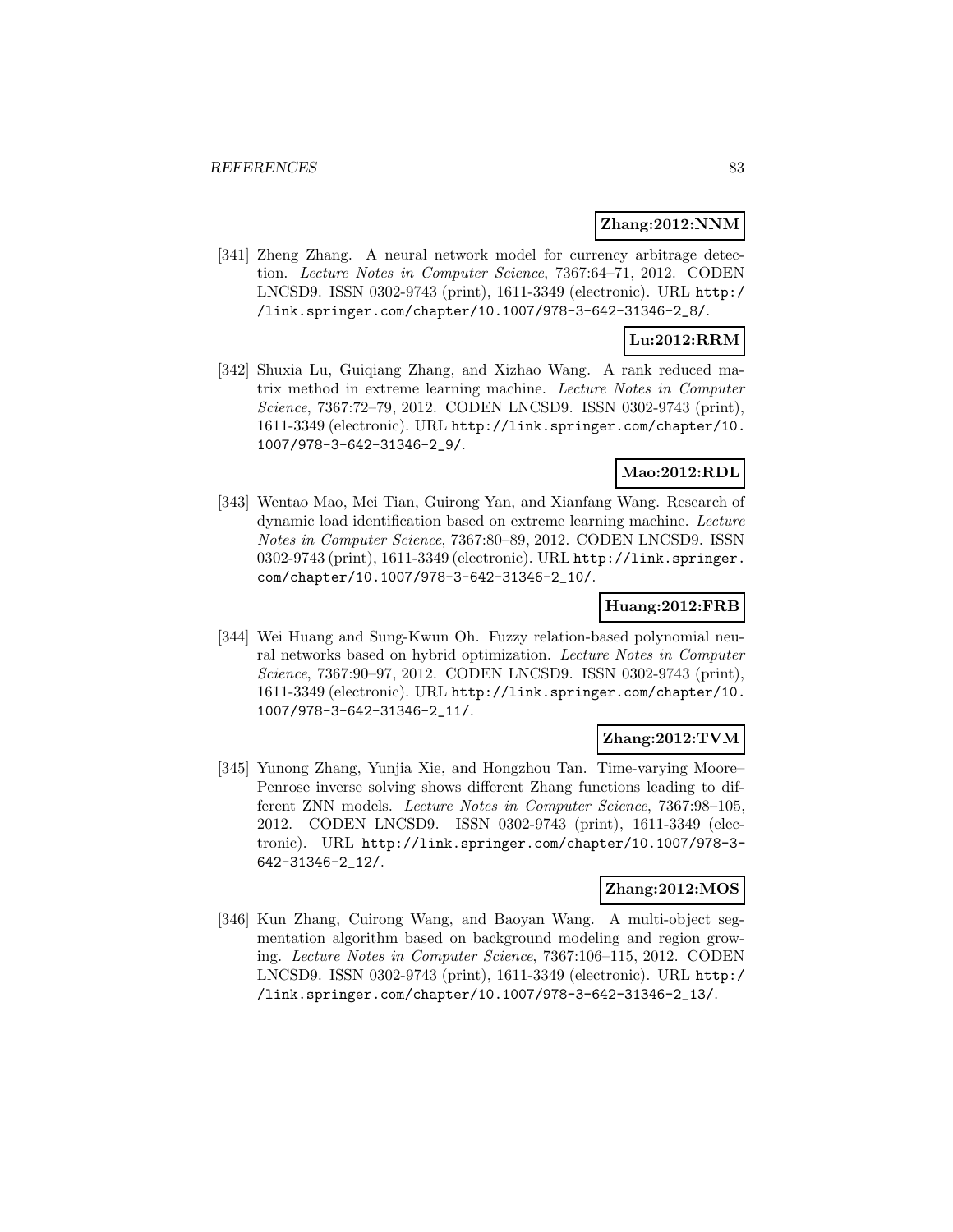#### **Zhang:2012:REU**

[347] Wei-Feng Zhang, Peng Yang, Dao-Qing Dai, and Arye Nehorai. Reflectance estimation using local regression methods. Lecture Notes in Computer Science, 7367:116–122, 2012. CODEN LNCSD9. ISSN 0302- 9743 (print), 1611-3349 (electronic). URL http://link.springer.com/ chapter/10.1007/978-3-642-31346-2\_14/.

# **Gu:2012:AND**

[348] Lei Gu. Applying a novel decision rule to the semi-supervised clustering method based on one-class SVM. Lecture Notes in Computer Science, 7367:123–131, 2012. CODEN LNCSD9. ISSN 0302-9743 (print), 1611-3349 (electronic). URL http://link.springer.com/chapter/10. 1007/978-3-642-31346-2\_15/.

#### **Huang:2012:SEM**

[349] He Huang and Xiaoping Chen. State estimation of Markovian jump neural networks with mixed time delays. Lecture Notes in Computer Science, 7367:132–139, 2012. CODEN LNCSD9. ISSN 0302-9743 (print), 1611-3349 (electronic). URL http://link.springer.com/chapter/10. 1007/978-3-642-31346-2\_16/.

### **Li:2012:LBM**

[350] Qiaojie Li, Zhoushun Zheng, Shuang Wang, and Jiankang Liu. Lattice Boltzmann model for nonlinear heat equations. Lecture Notes in Computer Science, 7367:140–148, 2012. CODEN LNCSD9. ISSN 0302- 9743 (print), 1611-3349 (electronic). URL http://link.springer.com/ chapter/10.1007/978-3-642-31346-2\_17/.

### **Yang:2012:MOL**

[351] Wenyu Yang, Jie Yang, and Wei Wu. A modified one-layer spiking neural network involves derivative of the state function at firing time. Lecture Notes in Computer Science, 7367:149–158, 2012. CODEN LNCSD9. ISSN 0302-9743 (print), 1611-3349 (electronic). URL http://link. springer.com/chapter/10.1007/978-3-642-31346-2\_18/.

### **Zhang:2012:MMM**

[352] Yingwei Zhang and Chuang Wang. Modeling and monitoring of multimodes process. Lecture Notes in Computer Science, 7367:159–168, 2012. CODEN LNCSD9. ISSN 0302-9743 (print), 1611-3349 (electronic). URL http://link.springer.com/chapter/10.1007/978-3- 642-31346-2\_19/.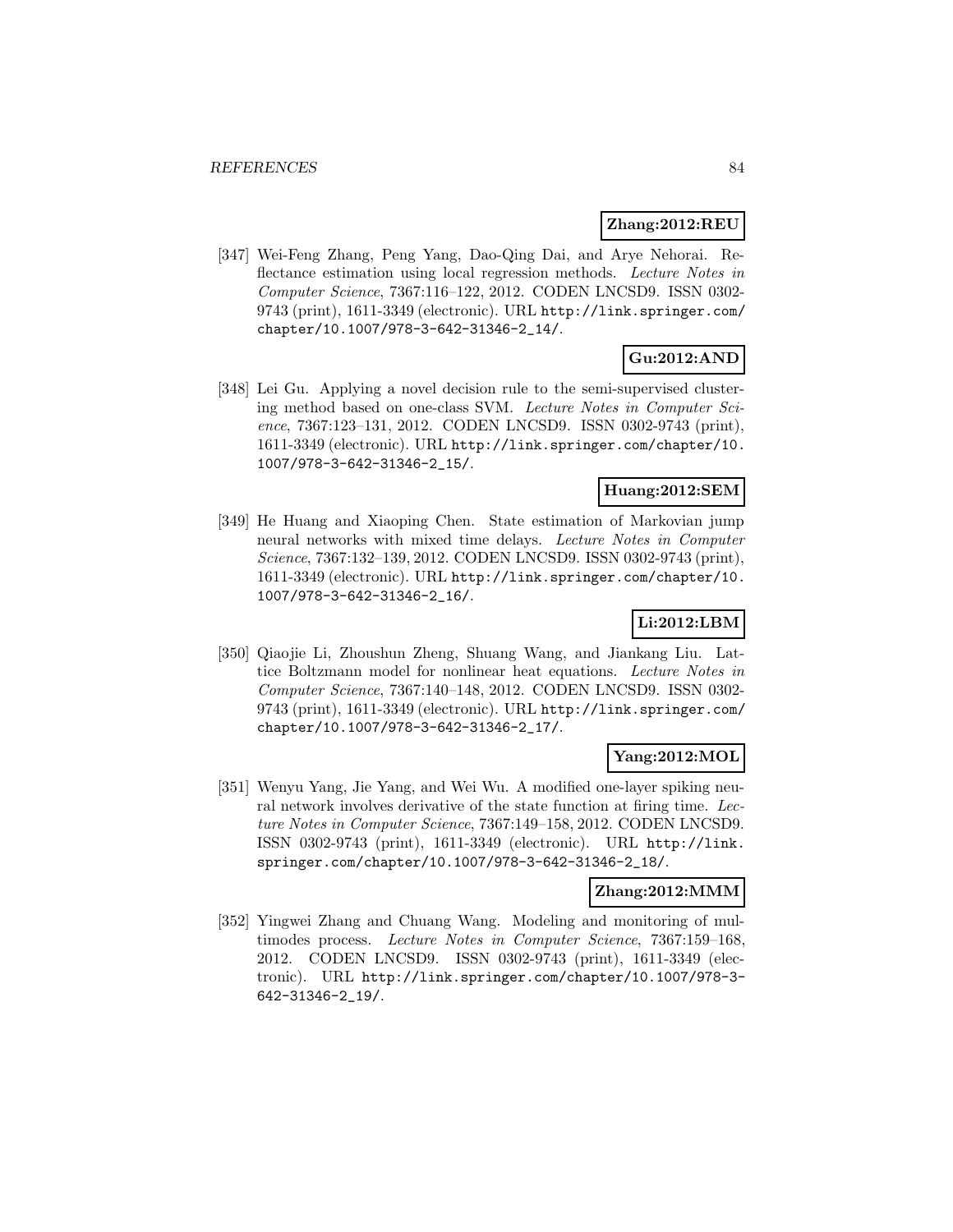### **Zhang:2012:DBM**

[353] Yingwei Zhang and Hailong Zhang. Data-based modeling and monitoring for multimode processes using local tangent space alignment. Lecture Notes in Computer Science, 7367:169–178, 2012. CODEN LNCSD9. ISSN 0302-9743 (print), 1611-3349 (electronic). URL http://link. springer.com/chapter/10.1007/978-3-642-31346-2\_20/.

### **Anonymous:2012:FMr**

[354] Anonymous. Front matter. Lecture Notes in Computer Science, 7367: ??, 2012. CODEN LNCSD9. ISSN 0302-9743 (print), 1611-3349 (electronic). URL http://link.springer.com/content/pdf/bfm:978-3- 642-31346-2/1.

# **Ma:2012:PCB**

[355] Dazhong Ma, Jinhai Liu, and Zhanshan Wang. The pattern classification based on fuzzy min-max neural network with new algorithm. Lecture Notes in Computer Science, 7368:1–9, 2012. CODEN LNCSD9. ISSN 0302-9743 (print), 1611-3349 (electronic). URL http://link.springer. com/chapter/10.1007/978-3-642-31362-2\_1/.

### **Zhao:2012:MCC**

[356] Li jie Zhao, Tian you Chai, Xiao kun Diao, and De cheng Yuan. Multi-class classification with one-against-one using probabilistic extreme learning machine. Lecture Notes in Computer Science, 7368:10– 19, 2012. CODEN LNCSD9. ISSN 0302-9743 (print), 1611-3349 (electronic). URL http://link.springer.com/chapter/10.1007/978-3- 642-31362-2\_2/.

### **Wang:2012:SMF**

[357] Shangfei Wang, Shan He, and Hua Zhu. Similarity measurement and feature selection using genetic algorithm. Lecture Notes in Computer Science, 7368:20–29, 2012. CODEN LNCSD9. ISSN 0302-9743 (print), 1611-3349 (electronic). URL http://link.springer.com/chapter/10. 1007/978-3-642-31362-2\_3/.

### **Wang:2012:EFD**

[358] Ting Wang, Sheng-Uei Guan, and Fei Liu. Entropic feature discrimination ability for pattern classification based on neural IAL. Lecture Notes in Computer Science, 7368:30–37, 2012. CODEN LNCSD9. ISSN 0302-9743 (print), 1611-3349 (electronic). URL http://link.springer. com/chapter/10.1007/978-3-642-31362-2\_4/.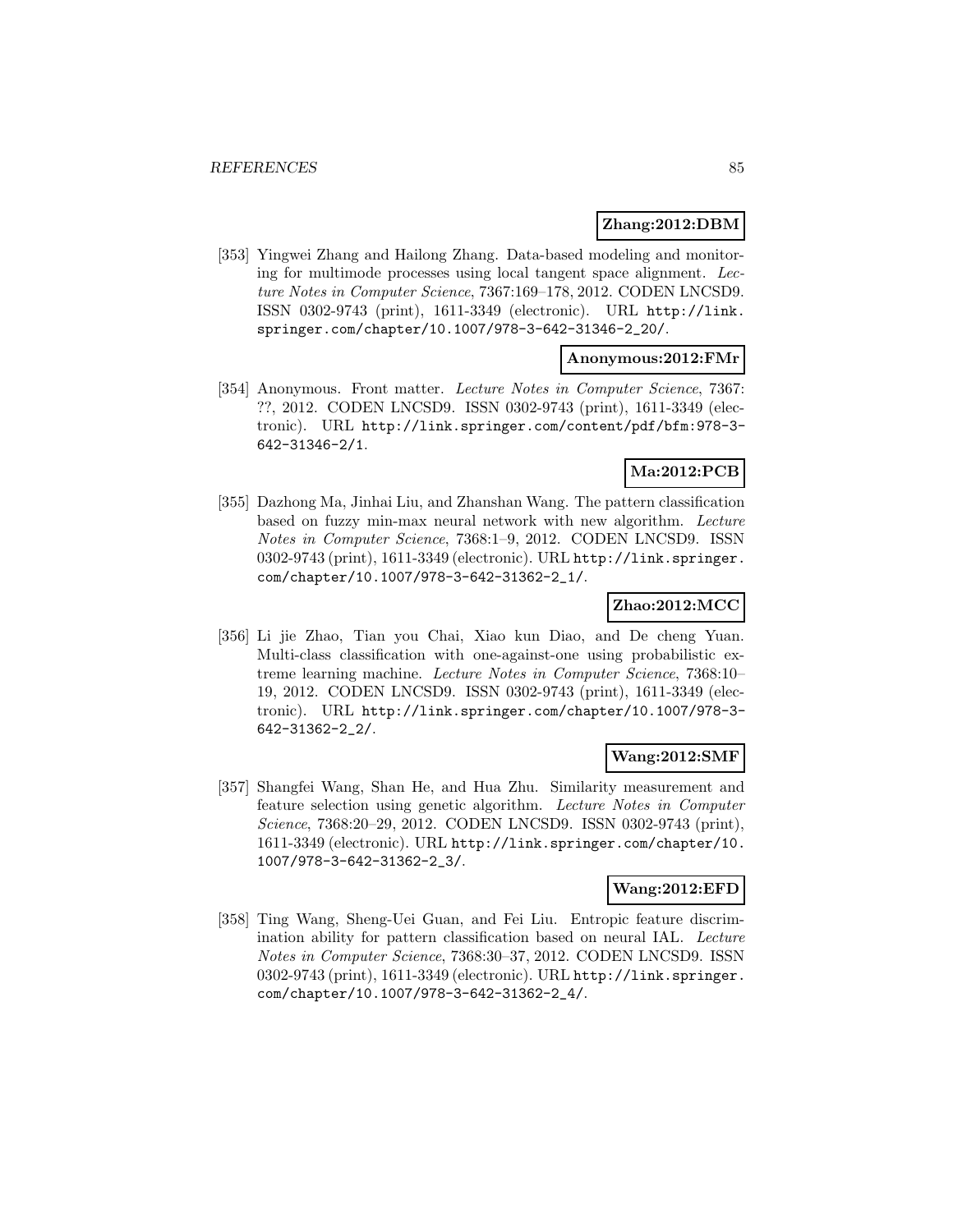#### **Kim:2012:DOR**

[359] Wook-Dong Kim, Sung-Kwun Oh, and Jeong-Tae Kim. Design of optimized radial basis function neural networks classifier with the aid of fuzzy clustering and data preprocessing method. Lecture Notes in Computer Science, 7368:38–45, 2012. CODEN LNCSD9. ISSN 0302-9743 (print), 1611-3349 (electronic). URL http://link.springer.com/chapter/10. 1007/978-3-642-31362-2\_5/.

### **Dong:2012:EHB**

[360] Yongsheng Dong and Jinwen Ma. An efficient histogram-based texture classification method with weighted symmetrized Kullback–Leibler divergence. Lecture Notes in Computer Science, 7368:46–55, 2012. CODEN LNCSD9. ISSN 0302-9743 (print), 1611-3349 (electronic). URL http:/ /link.springer.com/chapter/10.1007/978-3-642-31362-2\_6/.

### **Zhang:2012:RSI**

[361] Qiaoge Zhang, Zhigang Liu, and Gang Chen. The recognition study of impulse and oscillation transient based on spectral kurtosis and neural network. Lecture Notes in Computer Science, 7368:56–63, 2012. CODEN LNCSD9. ISSN 0302-9743 (print), 1611-3349 (electronic). URL http:/ /link.springer.com/chapter/10.1007/978-3-642-31362-2\_7/.

### **Han:2012:FFS**

[362] Min Han and Xiaoxin Liu. Forward feature selection based on approximate Markov blanket. Lecture Notes in Computer Science, 7368:64– 72, 2012. CODEN LNCSD9. ISSN 0302-9743 (print), 1611-3349 (electronic). URL http://link.springer.com/chapter/10.1007/978-3- 642-31362-2\_8/.

# **Wu:2012:ARR**

[363] Tianshu Wu, Kunqing Xie, Chengkai Nie, and Guojie Song. An adaption of relief for redundant feature elimination. Lecture Notes in Computer Science, 7368:73–81, 2012. CODEN LNCSD9. ISSN 0302-9743 (print), 1611-3349 (electronic). URL http://link.springer.com/chapter/10. 1007/978-3-642-31362-2\_9/.

### **Tang:2012:FSF**

[364] Jian Tang, Li-Jie Zhao, Yi miao Li, Tian you Chai, and S. Joe Qin. Feature selection of frequency spectrum for modeling difficulty to measure process parameters. Lecture Notes in Computer Science, 7368:82– 91, 2012. CODEN LNCSD9. ISSN 0302-9743 (print), 1611-3349 (electronic). URL http://link.springer.com/chapter/10.1007/978-3- 642-31362-2\_10/.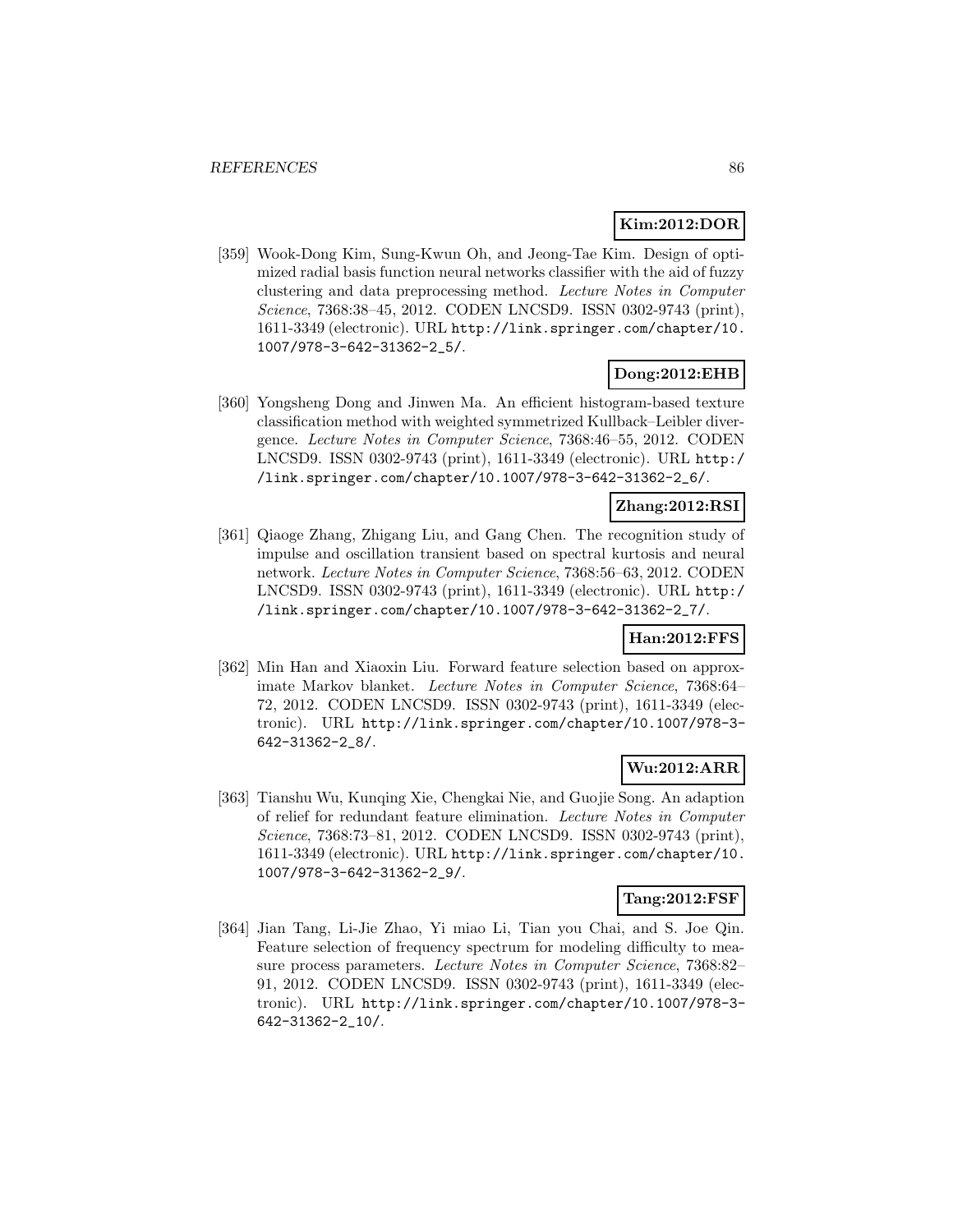#### **Tang:2012:NDL**

[365] Zunyi Tang and Shuxue Ding. Nonnegative dictionary learning by nonnegative matrix factorization with a sparsity constraint. Lecture Notes in Computer Science, 7368:92–101, 2012. CODEN LNCSD9. ISSN 0302- 9743 (print), 1611-3349 (electronic). URL http://link.springer.com/ chapter/10.1007/978-3-642-31362-2\_11/.

# **Chen:2012:NMH**

[366] Dongyue Chen, Zongwen Chen, and Xiaosheng Yu. A new method for hand detection based on Hough forest. Lecture Notes in Computer Science, 7368:102–109, 2012. CODEN LNCSD9. ISSN 0302-9743 (print), 1611-3349 (electronic). URL http://link.springer.com/chapter/10. 1007/978-3-642-31362-2\_12/.

### **Li:2012:MSC**

[367] Jia Li, Changyong Niu, and Ming Fan. Multi-scale convolutional neural networks for natural scene license plate detection. Lecture Notes in Computer Science, 7368:110–119, 2012. CODEN LNCSD9. ISSN 0302- 9743 (print), 1611-3349 (electronic). URL http://link.springer.com/ chapter/10.1007/978-3-642-31362-2\_13/.

# **Liu:2012:RMS**

[368] Zhao Liu, Guiyu Feng, and Dewen Hu. Robust mean shift tracking with background information. Lecture Notes in Computer Science, 7368:120– 129, 2012. CODEN LNCSD9. ISSN 0302-9743 (print), 1611-3349 (electronic). URL http://link.springer.com/chapter/10.1007/978-3- 642-31362-2\_14/.

### **Jia:2012:HSC**

[369] Lijuan Jia, Dandan Song, Linmi Tao, and Yao Lu. Heart sounds classification with a fuzzy neural network method with structure learning. Lecture Notes in Computer Science, 7368:130–140, 2012. CODEN LNCSD9. ISSN 0302-9743 (print), 1611-3349 (electronic). URL http://link. springer.com/chapter/10.1007/978-3-642-31362-2\_15/.

#### **Zhang:2012:CMH**

[370] Ting Zhang, Guosheng Yang, and Xinkai Kuai. On cortex mechanism hierarchy model for facial expression recognition: Multi-database evaluation results. Lecture Notes in Computer Science, 7368:141–148, 2012. CODEN LNCSD9. ISSN 0302-9743 (print), 1611-3349 (electronic). URL http://link.springer.com/chapter/10.1007/978-3- 642-31362-2\_16/.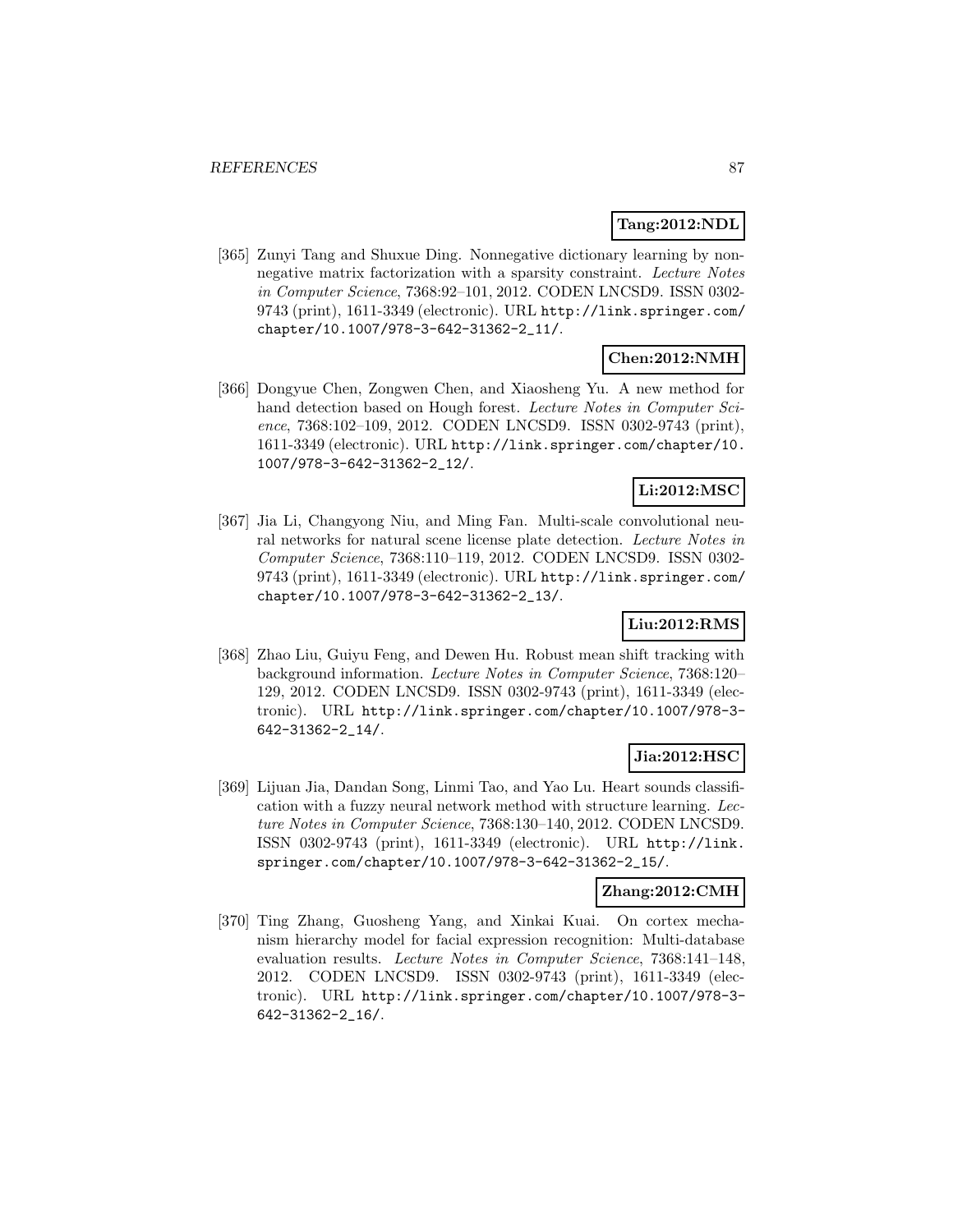#### **Saeed:2012:LLE**

[371] Mehreen Saeed. LEFT–logical expressions feature transformation: a framework for transformation of symbolic features. Lecture Notes in Computer Science, 7368:149–158, 2012. CODEN LNCSD9. ISSN 0302- 9743 (print), 1611-3349 (electronic). URL http://link.springer.com/ chapter/10.1007/978-3-642-31362-2\_17/.

# **Mai:2012:TFA**

[372] Songping Mai, Yixin Zhao, Chun Zhang, and Zhihua Wang. A timefrequency aware cochlear implant: Algorithm and system. Lecture Notes in Computer Science, 7368:159–168, 2012. CODEN LNCSD9. ISSN 0302- 9743 (print), 1611-3349 (electronic). URL http://link.springer.com/ chapter/10.1007/978-3-642-31362-2\_18/.

### **Yu:2012:GVF**

[373] Xiaosheng Yu, Chengdong Wu, Dongyue Chen, Ting Zhou, and Tong Jia. Gradient vector flow based on anisotropic diffusion. Lecture Notes in Computer Science, 7368:169–178, 2012. CODEN LNCSD9. ISSN 0302- 9743 (print), 1611-3349 (electronic). URL http://link.springer.com/ chapter/10.1007/978-3-642-31362-2\_19/.

### **Huang:2012:ECB**

[374] Kai Huang, Liqing Zhang, and Yang Wu. ECG classification based on non-cardiology feature. Lecture Notes in Computer Science, 7368:179– 186, 2012. CODEN LNCSD9. ISSN 0302-9743 (print), 1611-3349 (electronic). URL http://link.springer.com/chapter/10.1007/978-3- 642-31362-2\_20/.

#### **Anonymous:2012:FMs**

[375] Anonymous. Front matter. Lecture Notes in Computer Science, 7368: ??, 2012. CODEN LNCSD9. ISSN 0302-9743 (print), 1611-3349 (electronic). URL http://link.springer.com/content/pdf/bfm:978-3- 642-31362-2/1.

#### **Hess:2012:GJC**

[376] Florian Hess. Generalised Jacobians in cryptography and coding theory. Lecture Notes in Computer Science, 7369:1–15, 2012. CODEN LNCSD9. ISSN 0302-9743 (print), 1611-3349 (electronic). URL http:/ /link.springer.com/chapter/10.1007/978-3-642-31662-3\_1/.

# **Vega:2012:WDF**

[377] Gerardo Vega and Carlos A. Vázquez. The weight distribution of a family of reducible cyclic codes. Lecture Notes in Computer Science, 7369: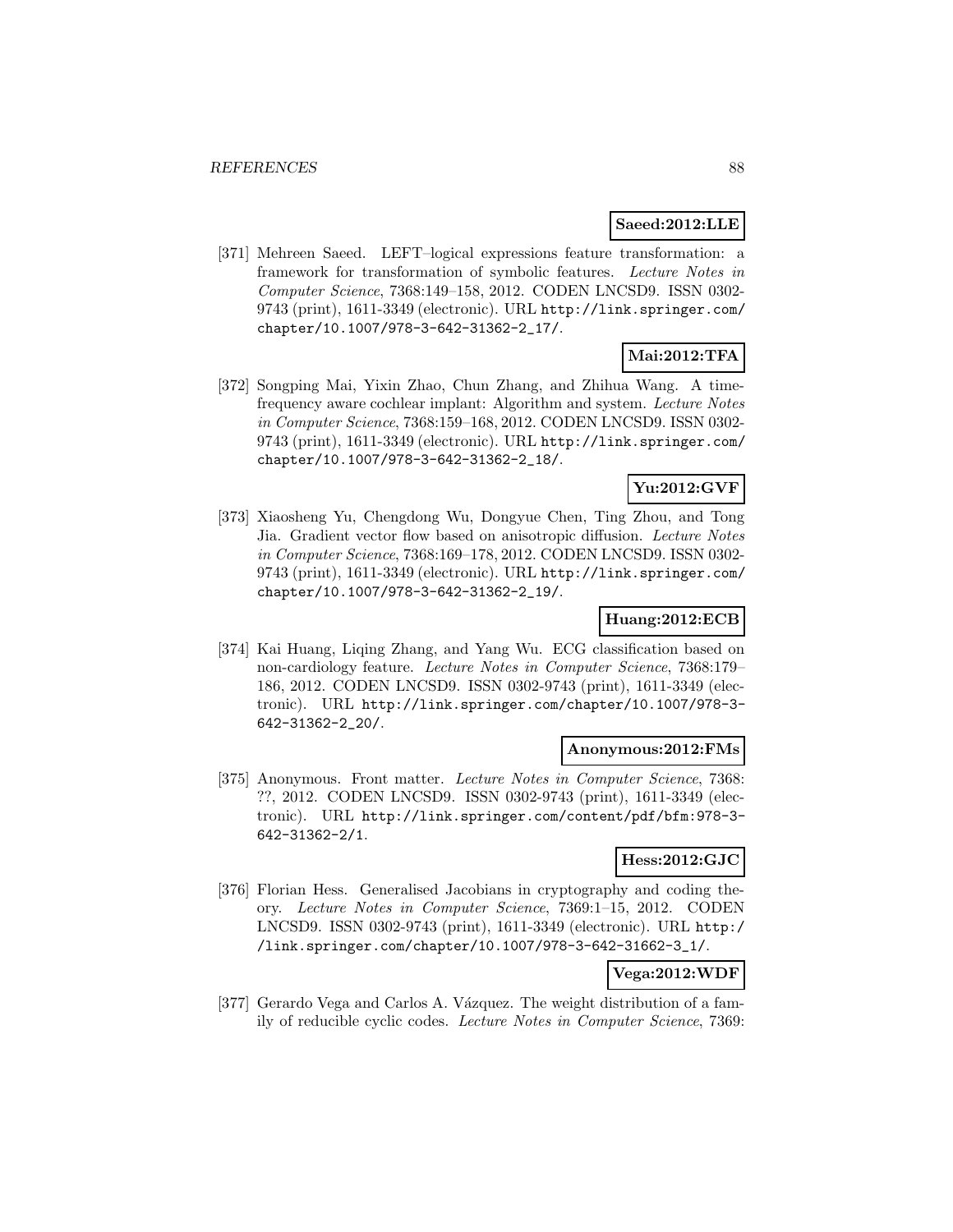16–28, 2012. CODEN LNCSD9. ISSN 0302-9743 (print), 1611-3349 (electronic). URL http://link.springer.com/chapter/10.1007/978-3- 642-31662-3\_2/.

### **Geil:2012:NMC**

[378] Olav Geil, Stefano Martin, and Ryutaroh Matsumoto. A new method for constructing small-bias spaces from Hermitian codes. Lecture Notes in Computer Science, 7369:29–44, 2012. CODEN LNCSD9. ISSN 0302- 9743 (print), 1611-3349 (electronic). URL http://link.springer.com/ chapter/10.1007/978-3-642-31662-3\_3/.

# **Cayrel:2012:ITR**

[379] Pierre-Louis Cayrel, Sidi Mohamed El Yousfi Alaoui, Gerhrad Hoffmann, and Pascal Véron. An improved threshold ring signature scheme based on error correcting codes. Lecture Notes in Computer Science, 7369:45– 63, 2012. CODEN LNCSD9. ISSN 0302-9743 (print), 1611-3349 (electronic). URL http://link.springer.com/chapter/10.1007/978-3- 642-31662-3\_4/.

### **Pott:2012:SFD**

[380] Alexander Pott, Qi Wang, and Yue Zhou. Sequences and functions derived from projective planes and their difference sets. Lecture Notes in Computer Science, 7369:64–80, 2012. CODEN LNCSD9. ISSN 0302- 9743 (print), 1611-3349 (electronic). URL http://link.springer.com/ chapter/10.1007/978-3-642-31662-3\_5/.

### **Sok:2012:FSD**

[381] Lin Sok and Patrick Solé. On formally self-dual Boolean functions in 2,4 and 6 variables. Lecture Notes in Computer Science, 7369:81–91, 2012. CODEN LNCSD9. ISSN 0302-9743 (print), 1611-3349 (electronic). URL http://link.springer.com/chapter/10.1007/978-3- 642-31662-3\_6/.

#### **Batteux:2012:ANF**

[382] Boris Batteux. On the algebraic normal form and Walsh spectrum of symmetric functions over finite rings. Lecture Notes in Computer Science, 7369:92–107, 2012. CODEN LNCSD9. ISSN 0302-9743 (print), 1611-3349 (electronic). URL http://link.springer.com/chapter/10. 1007/978-3-642-31662-3\_7/.

#### **Budaghyan:2012:VRE**

[383] Lilya Budaghyan and Oleksandr Kazymyrov. Verification of restricted EA-equivalence for vectorial Boolean functions. Lecture Notes in Com-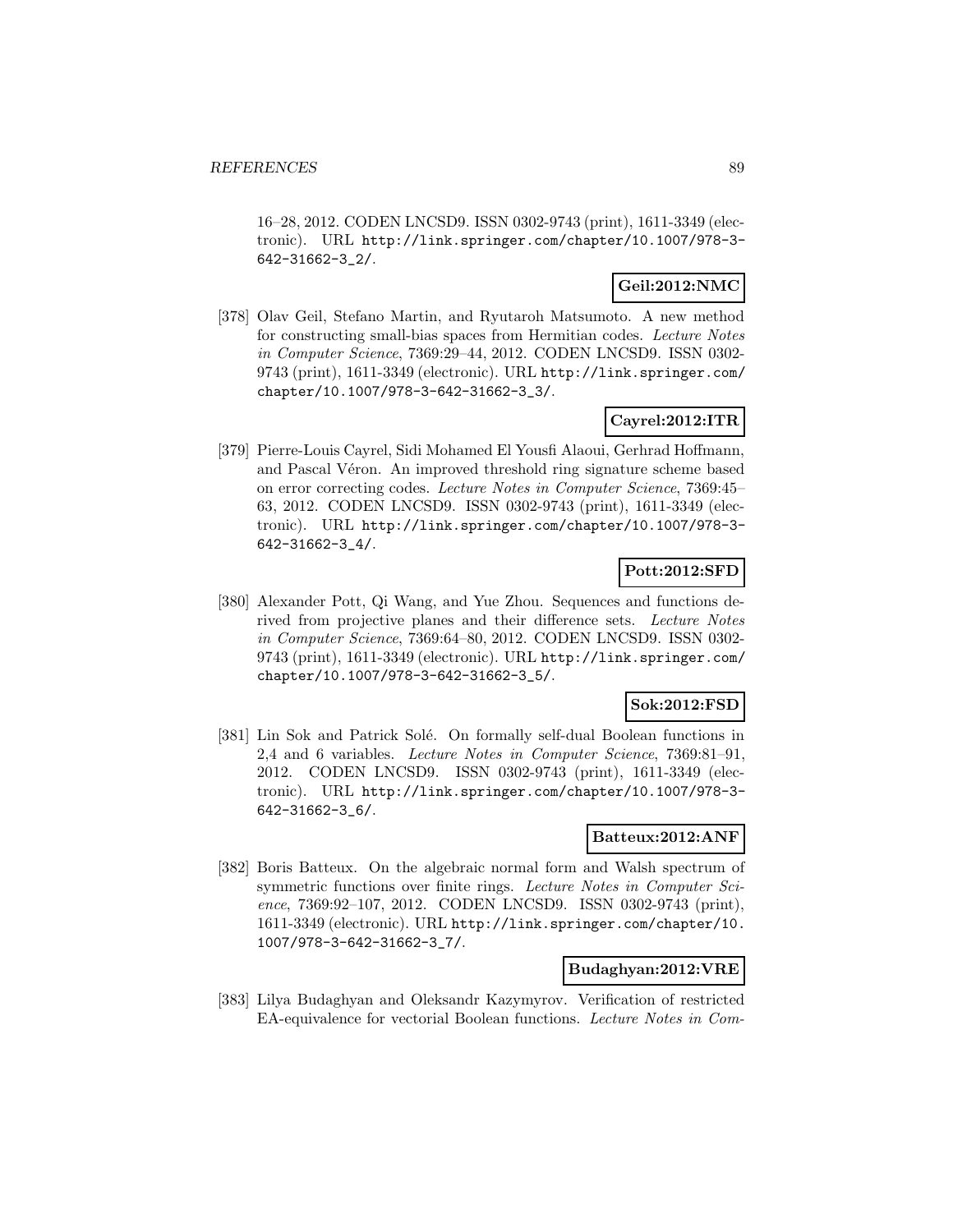puter Science, 7369:108–118, 2012. CODEN LNCSD9. ISSN 0302- 9743 (print), 1611-3349 (electronic). URL http://link.springer.com/ chapter/10.1007/978-3-642-31662-3\_8/.

### **Gueron:2012:SIM**

[384] Shay Gueron and Vlad Krasnov. Software implementation of modular exponentiation, using advanced vector instructions architectures. Lecture Notes in Computer Science, 7369:119–135, 2012. CODEN LNCSD9. ISSN 0302-9743 (print), 1611-3349 (electronic). URL http://link. springer.com/chapter/10.1007/978-3-642-31662-3\_9/.

#### **ElMrabet:2012:EME**

[385] Nadia El Mrabet and Nicolas Gama. Efficient multiplication over extension fields. Lecture Notes in Computer Science, 7369:136–151, 2012. CODEN LNCSD9. ISSN 0302-9743 (print), 1611-3349 (electronic). URL http://link.springer.com/chapter/10.1007/978-3- 642-31662-3\_10/.

#### **Pamula:2012:FFM**

[386] Danuta Pamula and Arnaud Tisserand.  $gf(2^m)$  finite-field multipliers with reduced activity variations. Lecture Notes in Computer Science, 7369:152–167, 2012. CODEN LNCSD9. ISSN 0302-9743 (print), 1611-3349 (electronic). URL http://link.springer.com/chapter/10. 1007/978-3-642-31662-3\_11/.

#### **Barbulescu:2012:FOF**

[387] Razvan Barbulescu, Jérémie Detrey, Nicolas Estibals, and Paul Zimmermann. Finding optimal formulae for bilinear maps. Lecture Notes in Computer Science, 7369:168–186, 2012. CODEN LNCSD9. ISSN 0302- 9743 (print), 1611-3349 (electronic). URL http://link.springer.com/ chapter/10.1007/978-3-642-31662-3\_12/.

### **Driessen:2012:SBL**

[388] Benedikt Driessen and Christof Paar. Solving binary linear equation systems over the rationals and binaries. Lecture Notes in Computer Science, 7369:187–195, 2012. CODEN LNCSD9. ISSN 0302-9743 (print), 1611-3349 (electronic). URL http://link.springer.com/chapter/10. 1007/978-3-642-31662-3\_13/.

#### **Omar:2012:HEC**

[389] Sami Omar, Raouf Ouni, and Saber Bouanani. Hashing with elliptic curve L-functions. Lecture Notes in Computer Science, 7369:196–207,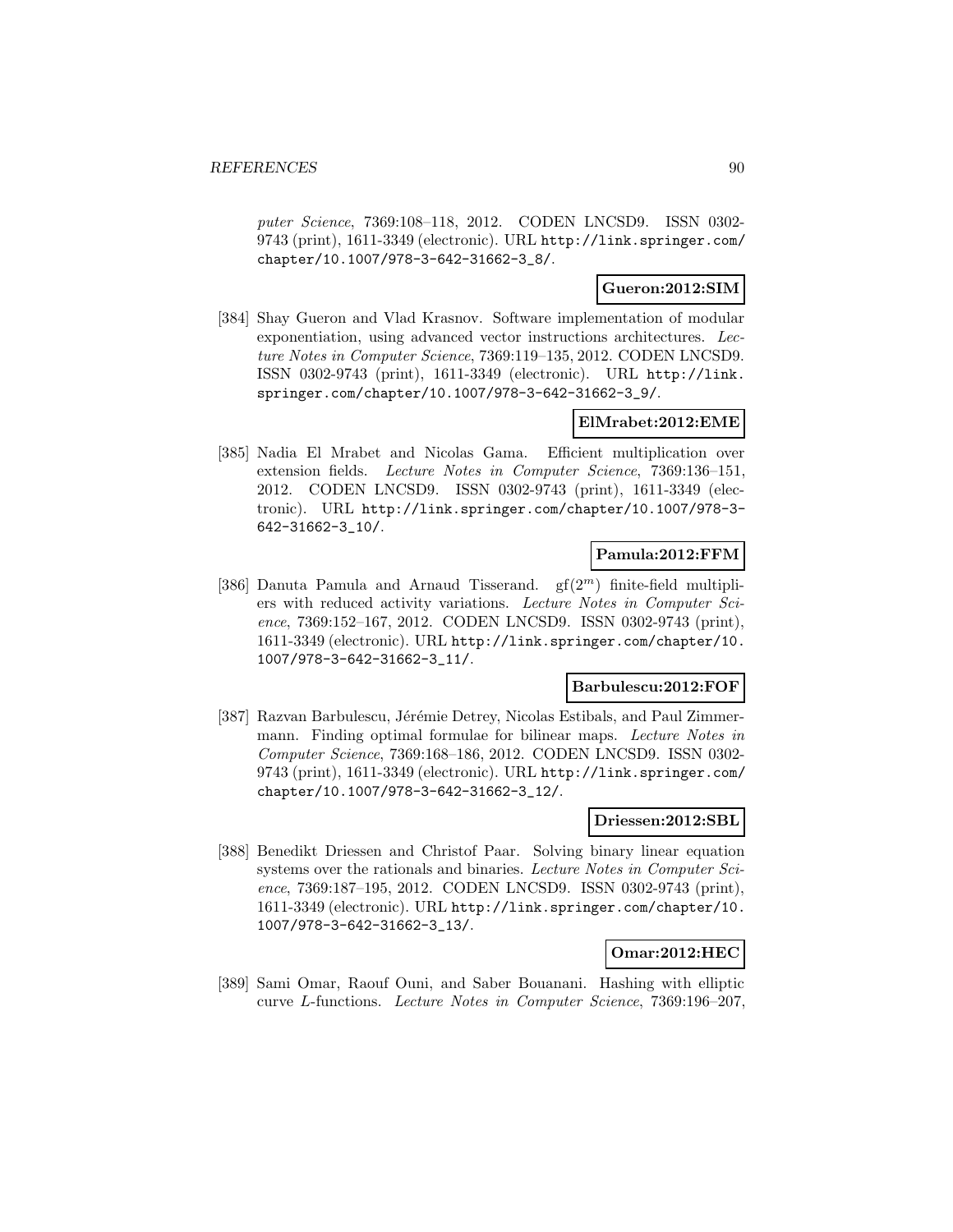2012. CODEN LNCSD9. ISSN 0302-9743 (print), 1611-3349 (electronic). URL http://link.springer.com/chapter/10.1007/978-3- 642-31662-3\_14/.

### **Thome:2012:SRA**

[390] Emmanuel Thomé. Square root algorithms for the number field sieve. Lecture Notes in Computer Science, 7369:208–224, 2012. CODEN LNCSD9. ISSN 0302-9743 (print), 1611-3349 (electronic). URL http:/ /link.springer.com/chapter/10.1007/978-3-642-31662-3\_15/.

### **Harasawa:2012:IBA**

[391] Ryuichi Harasawa, Yutaka Sueyoshi, and Aichi Kudo. Improving the Berlekamp algorithm for binomials  $x^n - a$ . Lecture Notes in Computer Science, 7369:225–235, 2012. CODEN LNCSD9. ISSN 0302-9743 (print), 1611-3349 (electronic). URL http://link.springer.com/chapter/10. 1007/978-3-642-31662-3\_16/.

### **Sarkar:2012:SPB**

[392] Sumanta Sarkar, Srimanta Bhattacharya, and Ayça Çeşmelioğlu. On some permutation binomials of the form  $x^{\frac{2^{n}-1}{k}+1} + ax$  over **F**<sub>2n</sub>: Existence and count. Lecture Notes in Computer Science, 7369:236–246, 2012. CODEN LNCSD9. ISSN 0302-9743 (print), 1611-3349 (electronic). URL http://link.springer.com/chapter/10.1007/978-3- 642-31662-3\_17/.

#### **Anonymous:2012:BMf**

[393] Anonymous. Back matter. Lecture Notes in Computer Science, 7369: ??, 2012. CODEN LNCSD9. ISSN 0302-9743 (print), 1611-3349 (electronic). URL http://link.springer.com/content/pdf/bbm:978-3- 642-31662-3/1.

#### **Anonymous:2012:FMt**

[394] Anonymous. Front matter. Lecture Notes in Computer Science, 7369: ??, 2012. CODEN LNCSD9. ISSN 0302-9743 (print), 1611-3349 (electronic). URL http://link.springer.com/content/pdf/bfm:978-3- 642-31662-3/1.

#### **Anonymous:2012:FMu**

[395] Anonymous. Front matter. Lecture Notes in Computer Science, 7370: 1, 2012. CODEN LNCSD9. ISSN 0302-9743 (print), 1611-3349 (electronic). URL http://link.springer.com/content/pdf/bfm:978-3- 642-30891-8/1/1.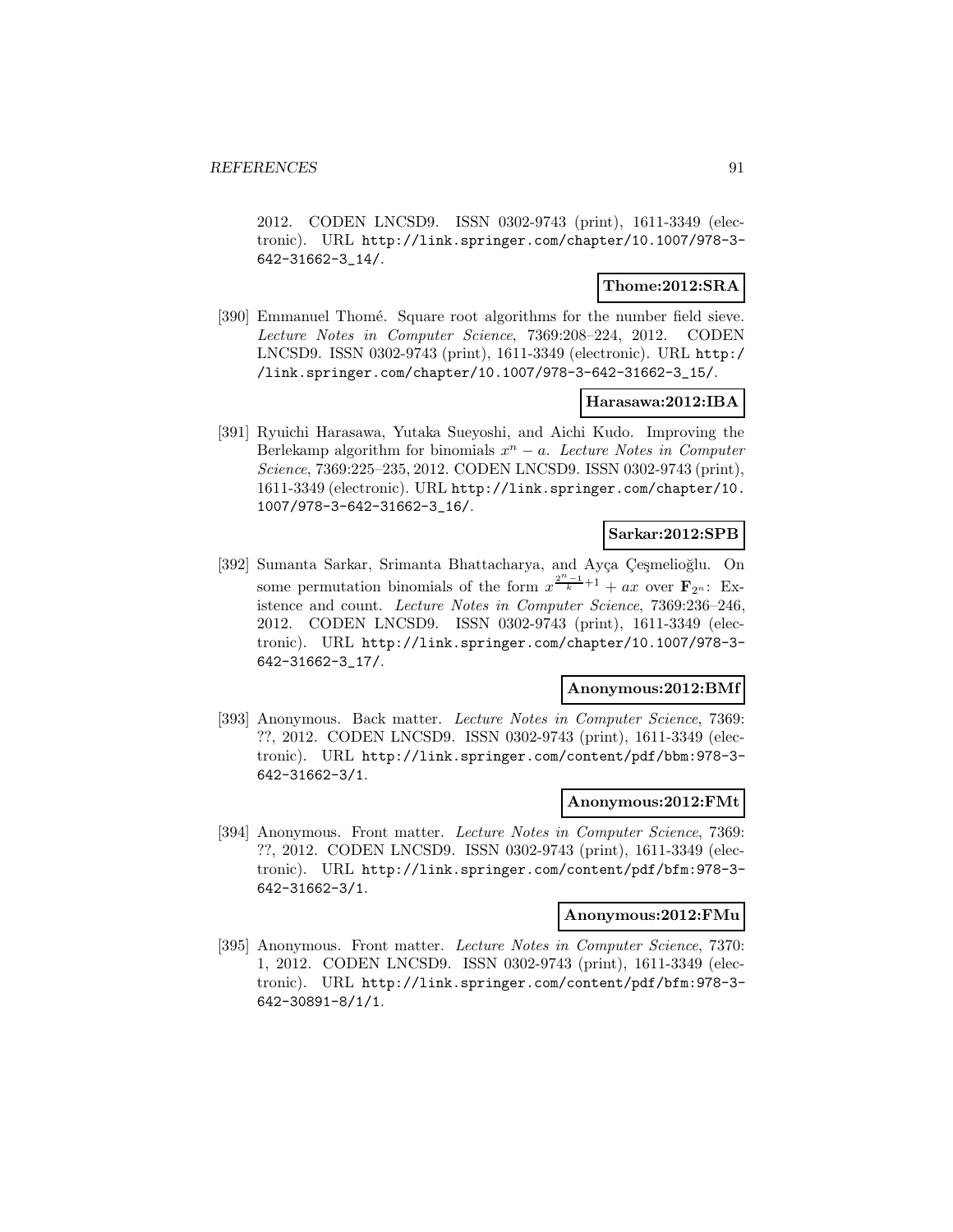#### **Langston:2012:FPT**

[396] Michael A. Langston. Fixed-parameter tractability, A prehistory. Lecture Notes in Computer Science, 7370:3–16, 2012. CODEN LNCSD9. ISSN 0302-9743 (print), 1611-3349 (electronic). URL http://link.springer. com/chapter/10.1007/978-3-642-30891-8\_1/.

#### **Downey:2012:BEY**

[397] Rod Downey. The birth and early years of parameterized complexity. Lecture Notes in Computer Science, 7370:17–38, 2012. CODEN LNCSD9. ISSN 0302-9743 (print), 1611-3349 (electronic). URL http:/ /link.springer.com/chapter/10.1007/978-3-642-30891-8\_2/.

#### **Koblitz:2012:CG**

[398] Neal Koblitz. Crypto galore! Lecture Notes in Computer Science, 7370: 39–50, 2012. CODEN LNCSD9. ISSN 0302-9743 (print), 1611-3349 (electronic). URL http://link.springer.com/chapter/10.1007/978-3- 642-30891-8\_3/.

#### **Wareham:2012:FLB**

[399] Todd Wareham. Flyby: Life before, during, and after graduate studies with Mike Fellows. Lecture Notes in Computer Science, 7370:51– 55, 2012. CODEN LNCSD9. ISSN 0302-9743 (print), 1611-3349 (electronic). URL http://link.springer.com/chapter/10.1007/978-3- 642-30891-8\_4/.

### **Stege:2012:IPC**

[400] Ulrike Stege. The impact of parameterized complexity to interdisciplinary problem solving. Lecture Notes in Computer Science, 7370:56– 68, 2012. CODEN LNCSD9. ISSN 0302-9743 (print), 1611-3349 (electronic). URL http://link.springer.com/chapter/10.1007/978-3- 642-30891-8\_5/.

#### **Raman:2012:VCD**

[401] Venkatesh Raman. Vertex cover, dominating set and my encounters with parameterized complexity and Mike Fellows. Lecture Notes in Computer Science, 7370:69–73, 2012. CODEN LNCSD9. ISSN 0302-9743 (print), 1611-3349 (electronic). URL http://link.springer.com/chapter/10. 1007/978-3-642-30891-8\_6/.

### **Telle:2012:MFW**

[402] Jan Arne Telle. Mike fellows: Weaving the Web of mathematics and adventure. Lecture Notes in Computer Science, 7370:74–79, 2012. CODEN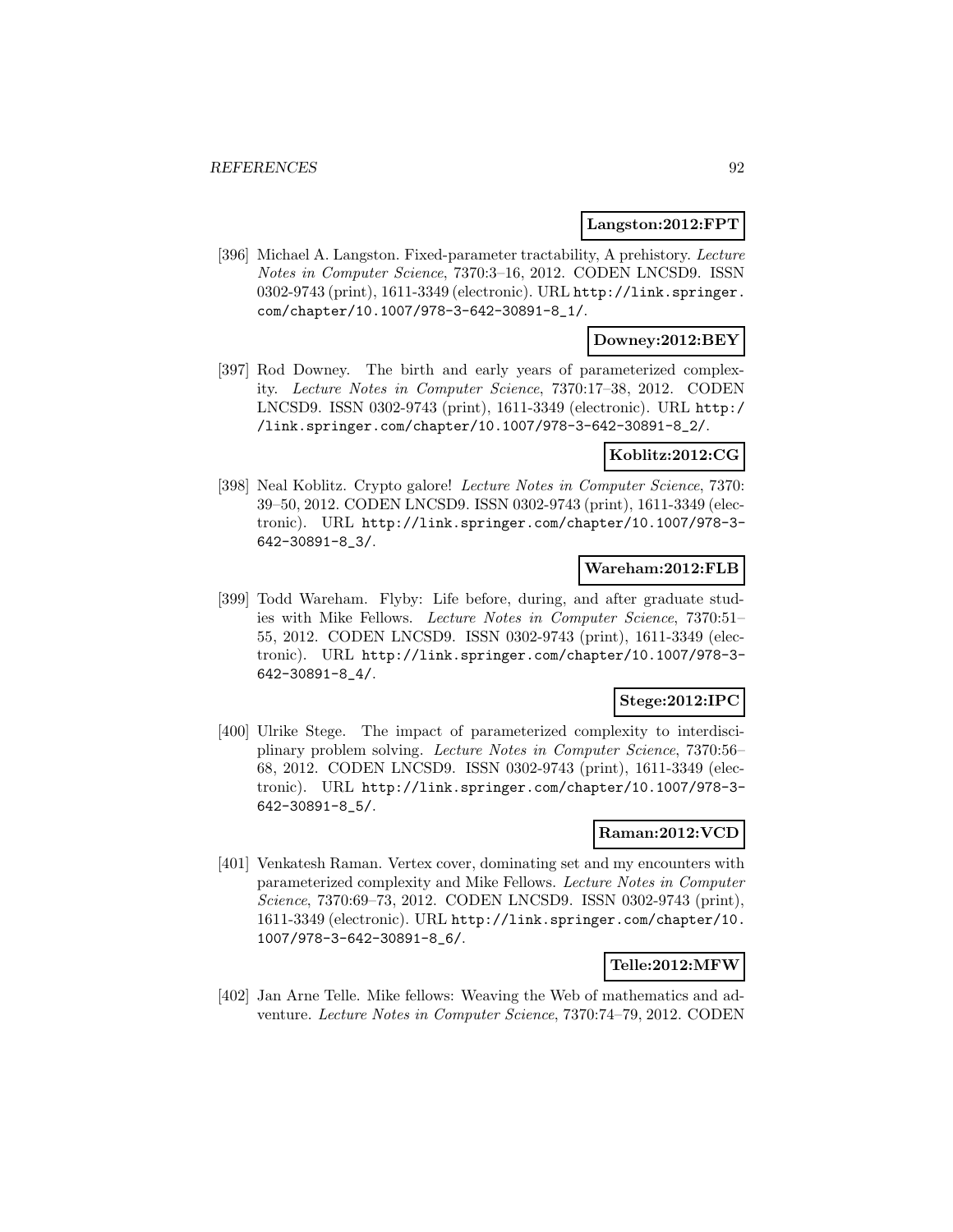LNCSD9. ISSN 0302-9743 (print), 1611-3349 (electronic). URL http:/ /link.springer.com/chapter/10.1007/978-3-642-30891-8\_7/.

#### **Rosamond:2012:PPM**

[403] Frances Rosamond. Passion plays: Melodramas about mathematics. Lecture Notes in Computer Science, 7370:80–87, 2012. CODEN LNCSD9. ISSN 0302-9743 (print), 1611-3349 (electronic). URL http://link. springer.com/chapter/10.1007/978-3-642-30891-8\_8/.

#### **Anonymous:2012:FMv**

[404] Anonymous. Front matter. Lecture Notes in Computer Science, 7370: 89, 2012. CODEN LNCSD9. ISSN 0302-9743 (print), 1611-3349 (electronic). URL http://link.springer.com/content/pdf/bfm:978-3- 642-30891-8/2/1.

#### **Downey:2012:BPC**

[405] Rod Downey. A basic parameterized complexity primer. Lecture Notes in Computer Science, 7370:91–128, 2012. CODEN LNCSD9. ISSN 0302- 9743 (print), 1611-3349 (electronic). URL http://link.springer.com/ chapter/10.1007/978-3-642-30891-8\_9/.

#### **Lokshtanov:2012:KPG**

[406] Daniel Lokshtanov, Neeldhara Misra, and Saket Saurabh. Kerneliza $t$ tion — preprocessing with a guarantee. Lecture Notes in Computer Science, 7370:129–161, 2012. CODEN LNCSD9. ISSN 0302-9743 (print), 1611-3349 (electronic). URL http://link.springer.com/chapter/10. 1007/978-3-642-30891-8\_10/.

### **Chen:2012:PCS**

[407] Jianer Chen and Iyad A. Kanj. Parameterized complexity and subexponential-time computability. Lecture Notes in Computer Science, 7370:162–195, 2012. CODEN LNCSD9. ISSN 0302-9743 (print), 1611-3349 (electronic). URL http://link.springer.com/chapter/10. 1007/978-3-642-30891-8\_11/.

#### **Bodlaender:2012:FPT**

[408] Hans L. Bodlaender. Fixed-parameter tractability of treewidth and pathwidth. Lecture Notes in Computer Science, 7370:196–227, 2012. CODEN LNCSD9. ISSN 0302-9743 (print), 1611-3349 (electronic). URL http:/ /link.springer.com/chapter/10.1007/978-3-642-30891-8\_12/.

### **Thilikos:2012:GMP**

[409] Dimitrios M. Thilikos. Graph minors and parameterized algorithm design. Lecture Notes in Computer Science, 7370:228–256, 2012. CODEN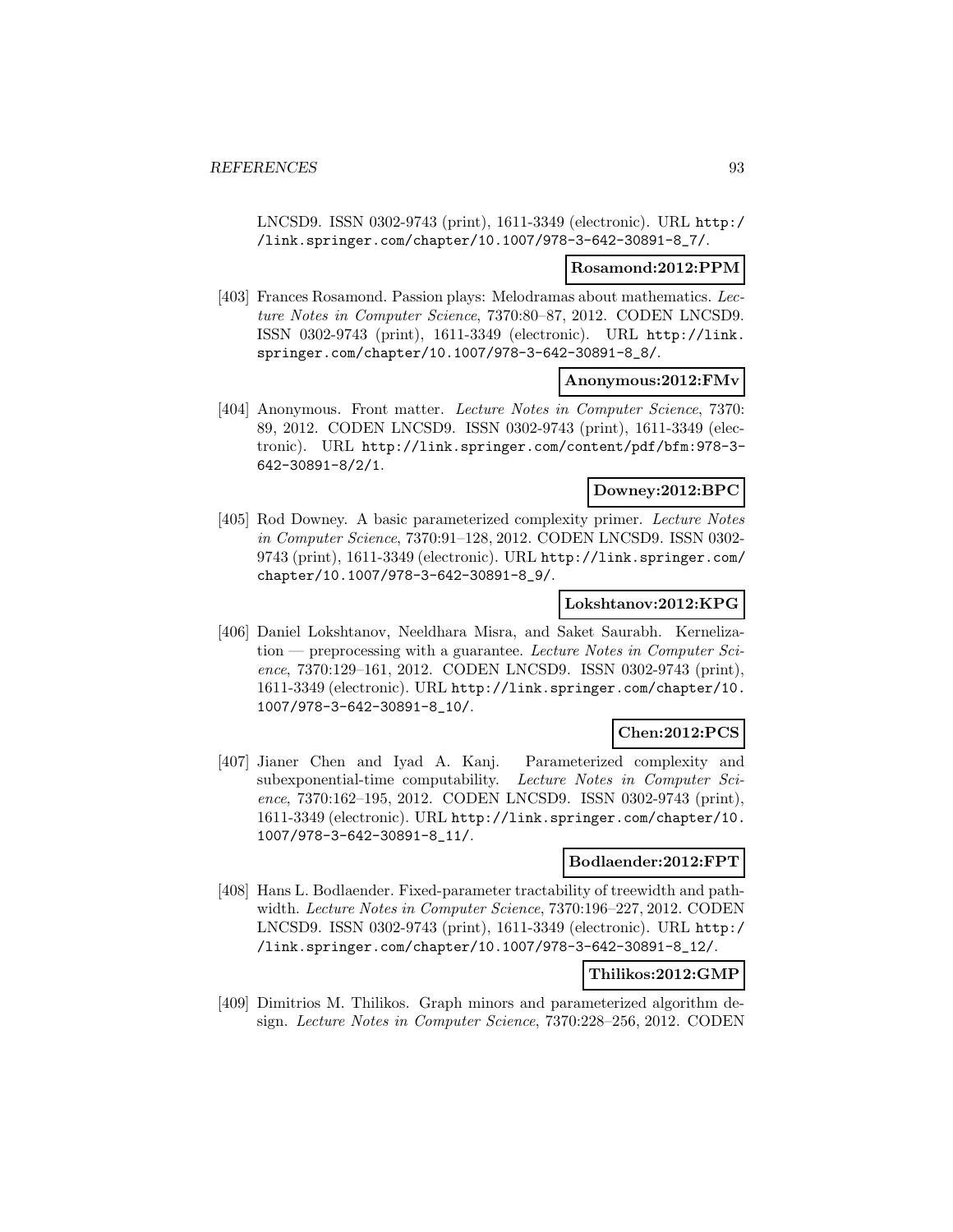LNCSD9. ISSN 0302-9743 (print), 1611-3349 (electronic). URL http:/ /link.springer.com/chapter/10.1007/978-3-642-30891-8\_13/.

### **Gutin:2012:CSP**

[410] Gregory Gutin and Anders Yeo. Constraint satisfaction problems parameterized above or below tight bounds: a survey. Lecture Notes in Computer Science, 7370:257–286, 2012. CODEN LNCSD9. ISSN 0302- 9743 (print), 1611-3349 (electronic). URL http://link.springer.com/ chapter/10.1007/978-3-642-30891-8\_14/.

#### **Gaspers:2012:BS**

[411] Serge Gaspers and Stefan Szeider. Backdoors to satisfaction. Lecture Notes in Computer Science, 7370:287–317, 2012. CODEN LNCSD9. ISSN 0302-9743 (print), 1611-3349 (electronic). URL http://link. springer.com/chapter/10.1007/978-3-642-30891-8\_15/.

### **Betzler:2012:SCA**

[412] Nadja Betzler, Robert Bredereck, Jiehua Chen, and Rolf Niedermeier. Studies in computational aspects of voting. Lecture Notes in Computer Science, 7370:318–363, 2012. CODEN LNCSD9. ISSN 0302-9743 (print), 1611-3349 (electronic). URL http://link.springer.com/chapter/10. 1007/978-3-642-30891-8\_16/.

#### **Chen:2012:PHP**

[413] Yijia Chen and Jörg Flum. A parameterized halting problem. Lecture Notes in Computer Science, 7370:364–397, 2012. CODEN LNCSD9. ISSN 0302-9743 (print), 1611-3349 (electronic). URL http://link. springer.com/chapter/10.1007/978-3-642-30891-8\_17/.

### **Bell:2012:CSU**

[414] Tim Bell, Frances Rosamond, and Nancy Casey. Computer science unplugged and related projects in math and computer science popularization. Lecture Notes in Computer Science, 7370:398–456, 2012. CODEN LNCSD9. ISSN 0302-9743 (print), 1611-3349 (electronic). URL http:/ /link.springer.com/chapter/10.1007/978-3-642-30891-8\_18/.

#### **Fomin:2012:FST**

[415] Fedor V. Fomin and Dániel Marx. FPT suspects and tough customers: Open problems of downey and fellows. Lecture Notes in Computer Science, 7370:457–468, 2012. CODEN LNCSD9. ISSN 0302-9743 (print), 1611-3349 (electronic). URL http://link.springer.com/chapter/10. 1007/978-3-642-30891-8\_19/.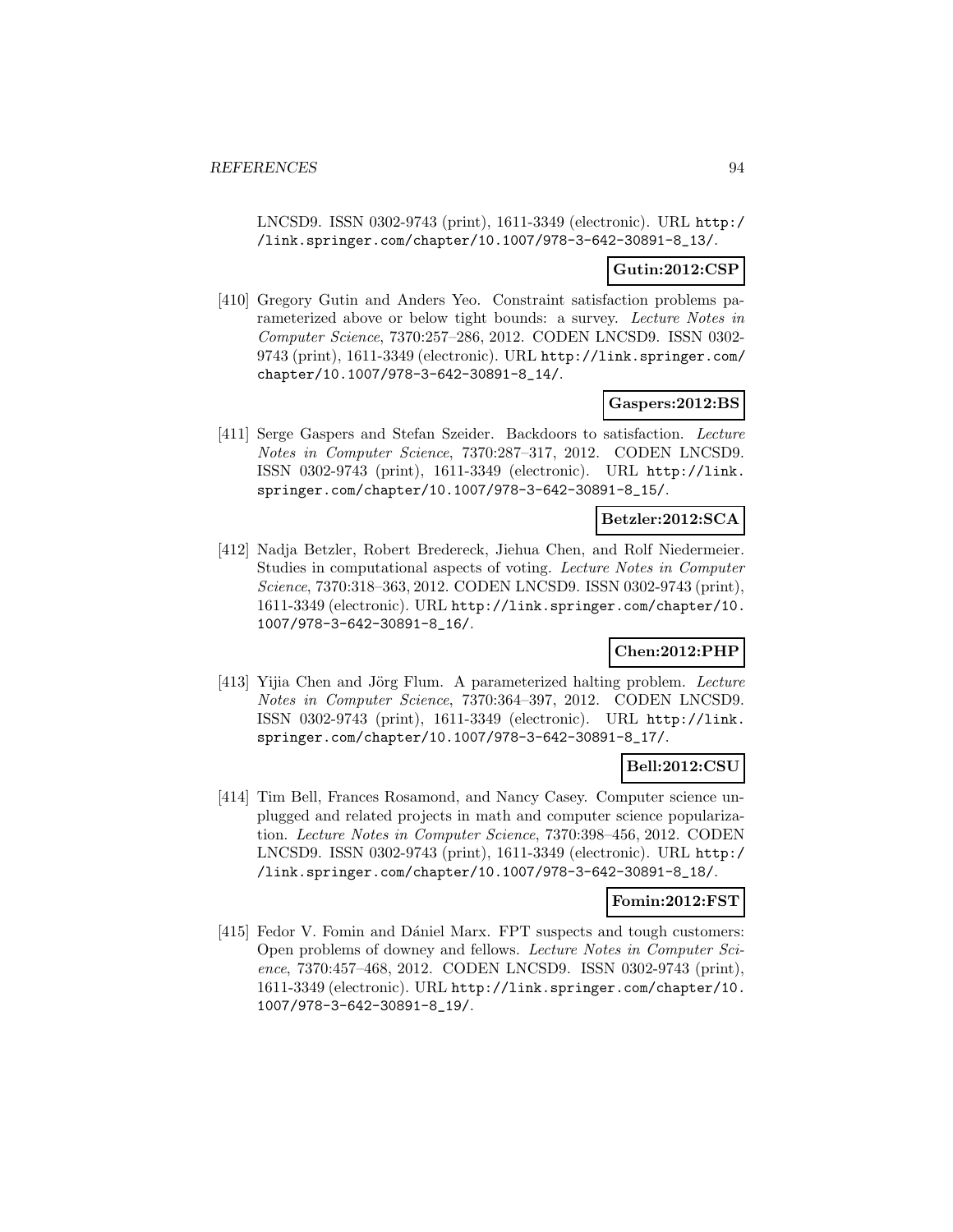#### **Marx:2012:WNF**

[416] Dániel Marx. What's next? future directions in parameterized complexity. Lecture Notes in Computer Science, 7370:469–496, 2012. CODEN LNCSD9. ISSN 0302-9743 (print), 1611-3349 (electronic). URL http:/ /link.springer.com/chapter/10.1007/978-3-642-30891-8\_20/.

#### **Anonymous:2012:BMg**

[417] Anonymous. Back matter. Lecture Notes in Computer Science, 7370: ??, 2012. CODEN LNCSD9. ISSN 0302-9743 (print), 1611-3349 (electronic). URL http://link.springer.com/content/pdf/bbm:978-3- 642-30891-8/1.

#### **Anonymous:2012:FMw**

[418] Anonymous. Front matter. Lecture Notes in Computer Science, 7370: ??, 2012. CODEN LNCSD9. ISSN 0302-9743 (print), 1611-3349 (electronic). URL http://link.springer.com/content/pdf/bfm:978-3- 642-30891-8/1.

### **vanderTorre:2012:LSP**

[419] Leendert van der Torre. Logics for security and privacy. Lecture Notes in Computer Science, 7371:1–7, 2012. CODEN LNCSD9. ISSN 0302- 9743 (print), 1611-3349 (electronic). URL http://link.springer.com/ chapter/10.1007/978-3-642-31540-4\_1/.

### **Cheng:2012:UUR**

[420] Yuan Cheng, Jaehong Park, and Ravi Sandhu. A user-to-user relationship-based access control model for online social networks. Lecture Notes in Computer Science, 7371:8–24, 2012. CODEN LNCSD9. ISSN 0302-9743 (print), 1611-3349 (electronic). URL http://link. springer.com/chapter/10.1007/978-3-642-31540-4\_2/.

#### **Armando:2012:AEA**

[421] Alessandro Armando and Silvio Ranise. Automated and efficient analysis of role-based access control with attributes. Lecture Notes in Computer Science, 7371:25–40, 2012. CODEN LNCSD9. ISSN 0302-9743 (print), 1611-3349 (electronic). URL http://link.springer.com/chapter/10. 1007/978-3-642-31540-4\_3/.

#### **Jin:2012:UAB**

[422] Xin Jin, Ram Krishnan, and Ravi Sandhu. A unified attribute-based access control model covering DAC, MAC and RBAC. Lecture Notes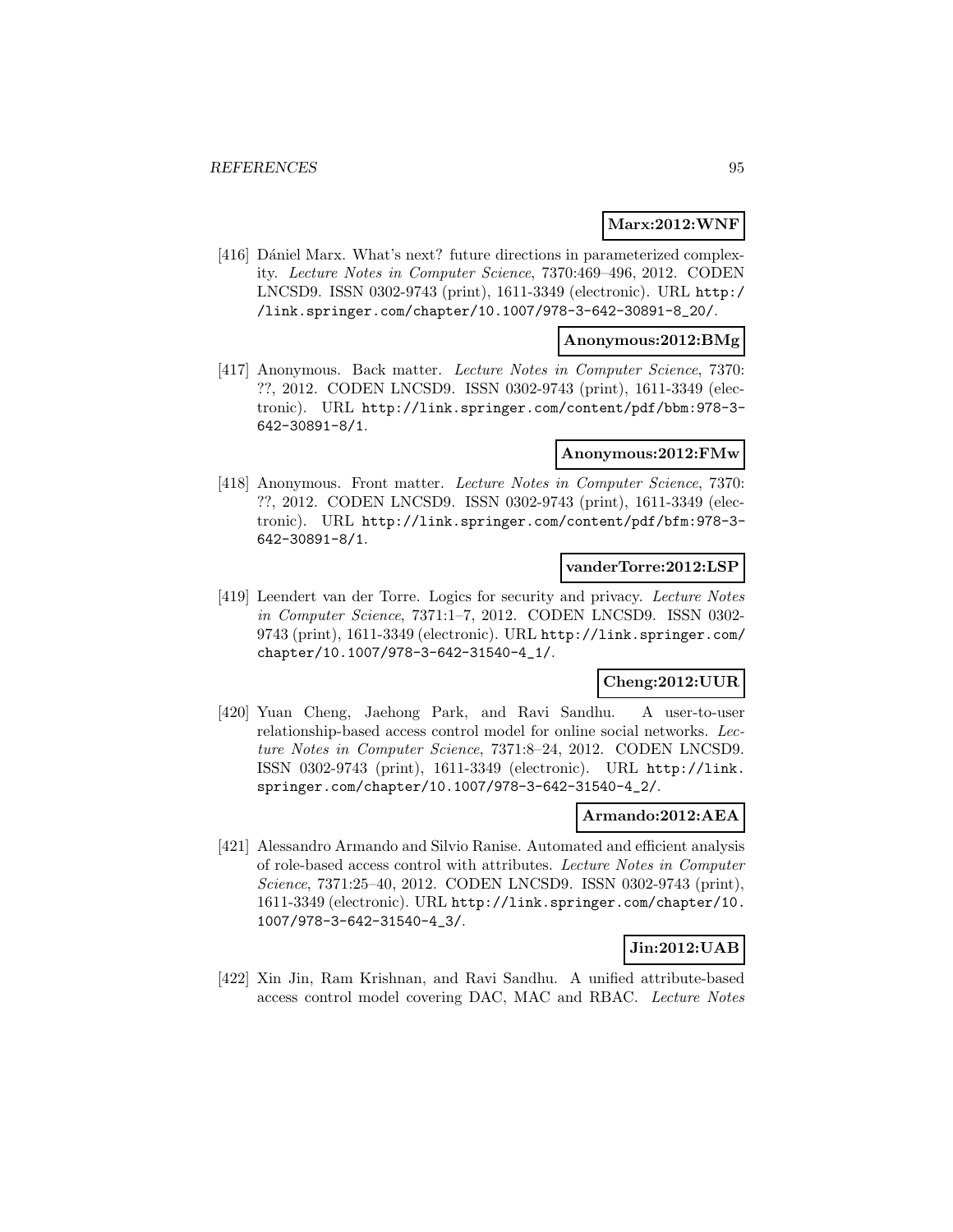in Computer Science, 7371:41–55, 2012. CODEN LNCSD9. ISSN 0302- 9743 (print), 1611-3349 (electronic). URL http://link.springer.com/ chapter/10.1007/978-3-642-31540-4\_4/.

### **Biskup:2012:SBI**

[423] Joachim Biskup, Sven Hartmann, Sebastian Link, Jan-Hendrik Lochner, and Torsten Schlotmann. Signature-based inference-usability confinement for relational databases under functional and join dependencies. Lecture Notes in Computer Science, 7371:56–73, 2012. CODEN LNCSD9. ISSN 0302-9743 (print), 1611-3349 (electronic). URL http:/ /link.springer.com/chapter/10.1007/978-3-642-31540-4\_5/.

### **Adl:2012:PCA**

[424] Rosa Karimi Adl, Mina Askari, Ken Barker, and Reihaneh Safavi-Naini. Privacy consensus in anonymization systems via game theory. Lecture Notes in Computer Science, 7371:74–89, 2012. CODEN LNCSD9. ISSN 0302-9743 (print), 1611-3349 (electronic). URL http://link.springer. com/chapter/10.1007/978-3-642-31540-4\_6/.

# **Dini:2012:UOL**

[425] Gianluca Dini and Pericle Perazzo. Uniform obfuscation for location privacy. Lecture Notes in Computer Science, 7371:90–105, 2012. CODEN LNCSD9. ISSN 0302-9743 (print), 1611-3349 (electronic). URL http:/ /link.springer.com/chapter/10.1007/978-3-642-31540-4\_7/.

### **Pippal:2012:SVU**

[426] Ravi Singh Pippal, Jaidhar C. D., and Shashikala Tapaswi. Security vulnerabilities of user authentication scheme using Smart Card. Lecture Notes in Computer Science, 7371:106–113, 2012. CODEN LNCSD9. ISSN 0302-9743 (print), 1611-3349 (electronic). URL http://link. springer.com/chapter/10.1007/978-3-642-31540-4\_8/.

### **Wang:2012:SPB**

[427] Ding Wang, Chun guang Ma, and Peng Wu. Secure password-based remote user authentication scheme with non-tamper resistant Smart Cards. Lecture Notes in Computer Science, 7371:114–121, 2012. CODEN LNCSD9. ISSN 0302-9743 (print), 1611-3349 (electronic). URL http:/ /link.springer.com/chapter/10.1007/978-3-642-31540-4\_9/.

#### **Razafindralambo:2012:FFH**

[428] Tiana Razafindralambo, Guillaume Bouffard, and Jean-Louis Lanet. A friendly framework for hidding fault enabled virus for Java based Smartcard. Lecture Notes in Computer Science, 7371:122–128, 2012. CODEN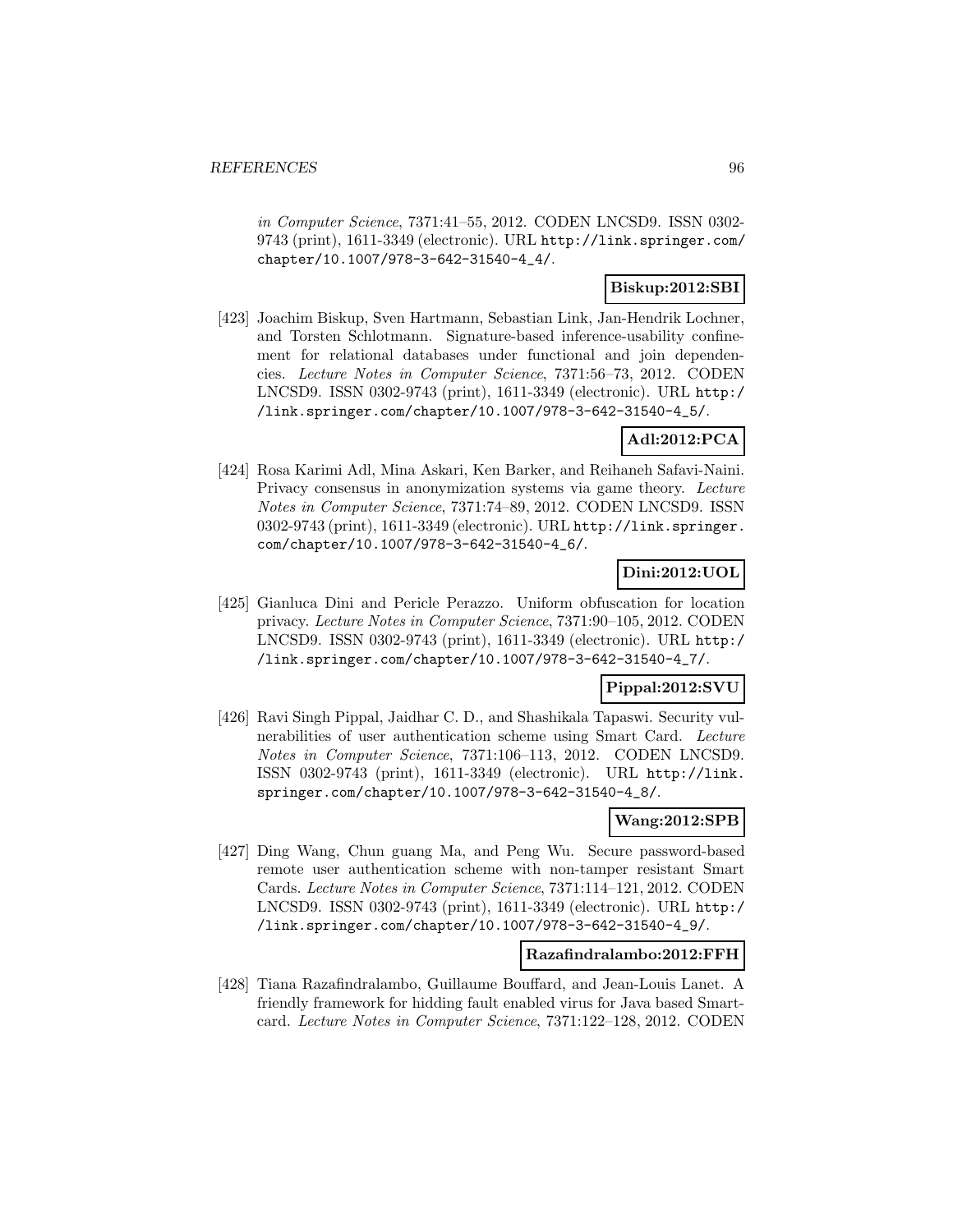LNCSD9. ISSN 0302-9743 (print), 1611-3349 (electronic). URL http:/ /link.springer.com/chapter/10.1007/978-3-642-31540-4\_10/.

### **Nix:2012:APP**

[429] Robert Nix, Murat Kantarcioglu, and Keesook J. Han. Approximate privacy-preserving data mining on vertically partitioned data. Lecture Notes in Computer Science, 7371:129–144, 2012. CODEN LNCSD9. ISSN 0302-9743 (print), 1611-3349 (electronic). URL http://link. springer.com/chapter/10.1007/978-3-642-31540-4\_11/.

### **Dautrich:2012:SLU**

[430] Jonathan L. Dautrich and Chinya V. Ravishankar. Security limitations of using secret sharing for data outsourcing. Lecture Notes in Computer Science, 7371:145–160, 2012. CODEN LNCSD9. ISSN 0302-9743 (print), 1611-3349 (electronic). URL http://link.springer.com/chapter/10. 1007/978-3-642-31540-4\_12/.

### **Mehmood:2012:PPS**

[431] Danish Mehmood, Basit Shafiq, Jaideep Vaidya, Yuan Hong, and Nabil Adam. Privacy-preserving subgraph discovery. Lecture Notes in Computer Science, 7371:161–176, 2012. CODEN LNCSD9. ISSN 0302- 9743 (print), 1611-3349 (electronic). URL http://link.springer.com/ chapter/10.1007/978-3-642-31540-4\_13/.

### **Foley:2012:DST**

[432] Simon N. Foley and William M. Fitzgerald. Decentralized semantic threat graphs. Lecture Notes in Computer Science, 7371:177–192, 2012. CODEN LNCSD9. ISSN 0302-9743 (print), 1611-3349 (electronic). URL http://link.springer.com/chapter/10.1007/978-3- 642-31540-4\_14/.

#### **Sharon:2012:CTR**

[433] Rami Sharon and Ehud Gudes. Code type revealing using experiments framework. Lecture Notes in Computer Science, 7371:193–206, 2012. CODEN LNCSD9. ISSN 0302-9743 (print), 1611-3349 (electronic). URL http://link.springer.com/chapter/10.1007/978-3- 642-31540-4\_15/.

#### **Yakovets:2012:MDC**

[434] Nikolay Yakovets, Jarek Gryz, Stephanie Hazlewood, and Paul van Run. From MDM to DB2: a case study of security enforcement migration. Lecture Notes in Computer Science, 7371:207–222, 2012. CODEN LNCSD9.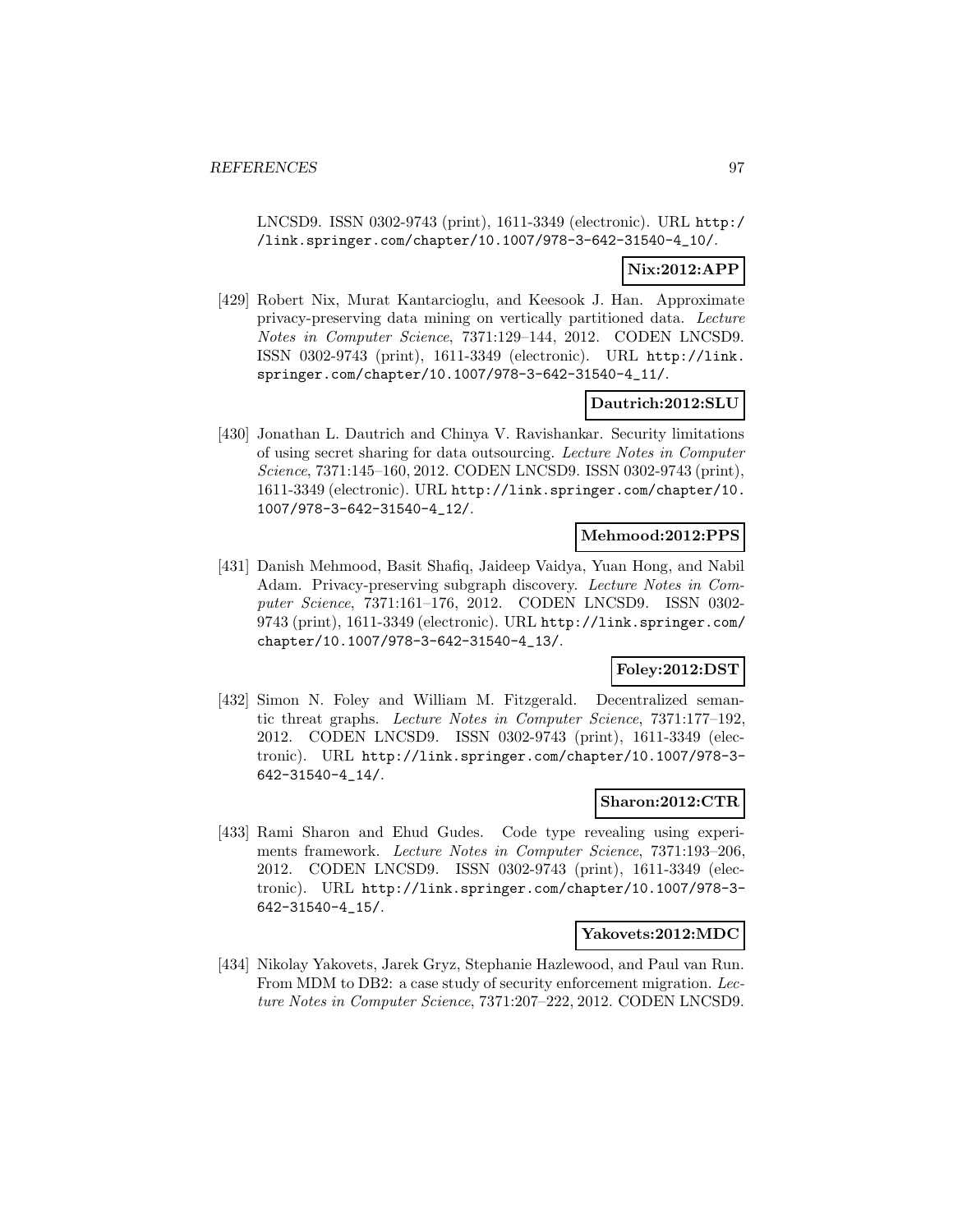ISSN 0302-9743 (print), 1611-3349 (electronic). URL http://link. springer.com/chapter/10.1007/978-3-642-31540-4\_16/.

#### **Sundareswaran:2012:XDH**

[435] Smitha Sundareswaran and Anna Cinzia Squicciarini. XSS-Dec: a hybrid solution to mitigate cross-site scripting attacks. Lecture Notes in Computer Science, 7371:223–238, 2012. CODEN LNCSD9. ISSN 0302- 9743 (print), 1611-3349 (electronic). URL http://link.springer.com/ chapter/10.1007/978-3-642-31540-4\_17/.

#### **Shastry:2012:RSM**

[436] Abhijith Shastry, Murat Kantarcioglu, Yan Zhou, and Bhavani Thuraisingham. Randomizing Smartphone malware profiles against statistical mining techniques. Lecture Notes in Computer Science, 7371:239– 254, 2012. CODEN LNCSD9. ISSN 0302-9743 (print), 1611-3349 (electronic). URL http://link.springer.com/chapter/10.1007/978-3- 642-31540-4\_18/.

#### **Saljooghinejad:2012:LSA**

[437] Hamed Saljooghinejad and Wilson Naik Bhukya. Layered security architecture for masquerade attack detection. Lecture Notes in Computer Science, 7371:255–262, 2012. CODEN LNCSD9. ISSN 0302-9743 (print), 1611-3349 (electronic). URL http://link.springer.com/chapter/10. 1007/978-3-642-31540-4\_19/.

#### **Soodejani:2012:ABH**

[438] Abbas Taheri Soodejani, Mohammad Ali Hadavi, and Rasool Jalili. k-anonymity-based horizontal fragmentation to preserve privacy in data outsourcing. Lecture Notes in Computer Science, 7371:263–273, 2012. CODEN LNCSD9. ISSN 0302-9743 (print), 1611-3349 (electronic). URL http://link.springer.com/chapter/10.1007/978-3- 642-31540-4\_20/.

#### **Anonymous:2012:FMx**

[439] Anonymous. Front matter. Lecture Notes in Computer Science, 7371: ??, 2012. CODEN LNCSD9. ISSN 0302-9743 (print), 1611-3349 (electronic). URL http://link.springer.com/content/pdf/bfm:978-3- 642-31540-4/1.

#### **Tosu:2012:OBM**

[440] Kaori Tosu and Noboru Kunihiro. Optimal bounds for multi-prime Φ-hiding assumption. Lecture Notes in Computer Science, 7372:1–14,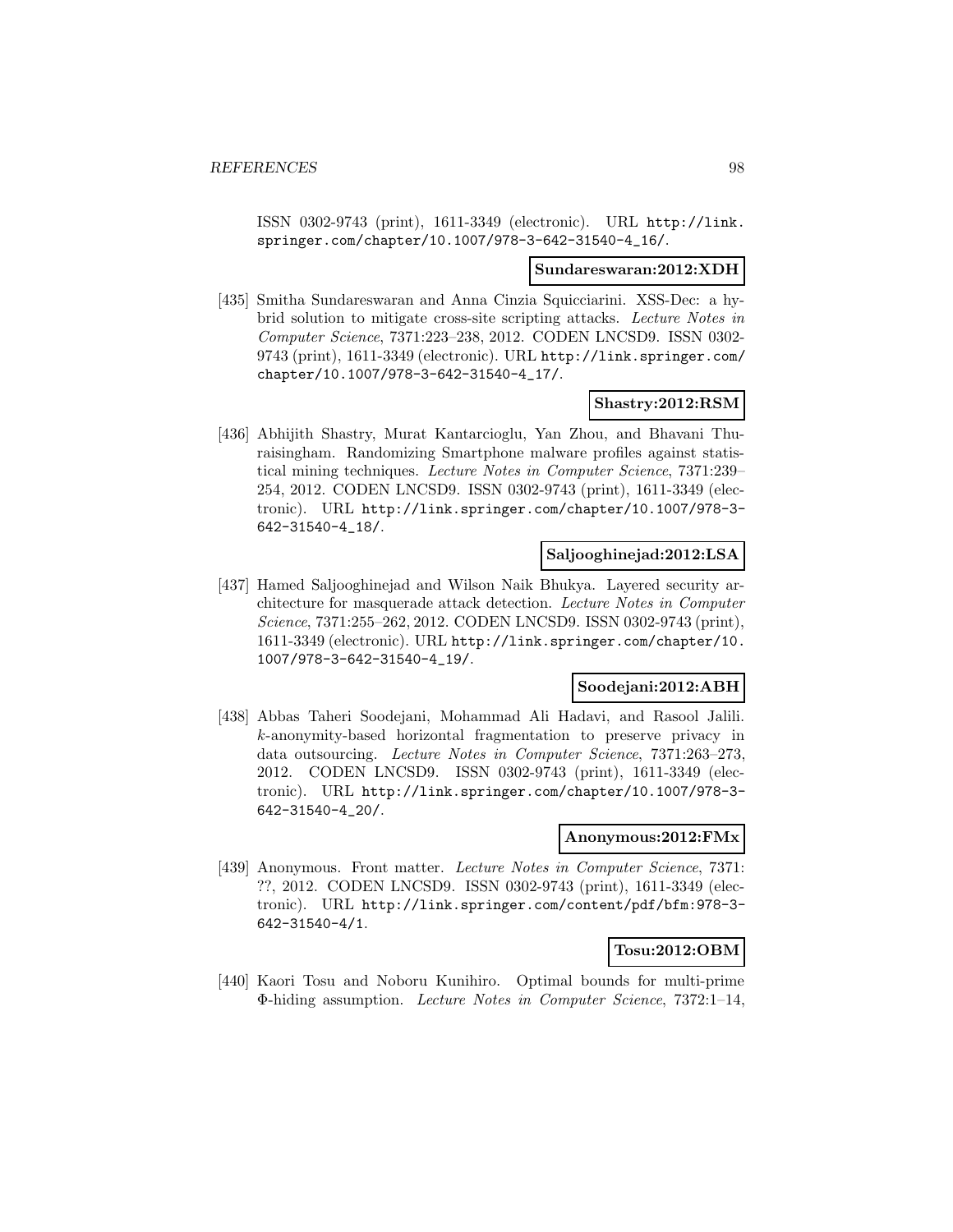2012. CODEN LNCSD9. ISSN 0302-9743 (print), 1611-3349 (electronic). URL http://link.springer.com/chapter/10.1007/978-3- 642-31448-3\_1/.

### **Fujioka:2012:SCE**

[441] Atsushi Fujioka, Mark Manulis, Koutarou Suzuki, and Berkant Ustaoğlu. Sufficient condition for ephemeral key-leakage resilient tripartite key exchange. Lecture Notes in Computer Science, 7372:15–28, 2012. CODEN LNCSD9. ISSN 0302-9743 (print), 1611-3349 (electronic). URL http:/ /link.springer.com/chapter/10.1007/978-3-642-31448-3\_2/.

### **Higo:2012:GTP**

[442] Haruna Higo, Keisuke Tanaka, Akihiro Yamada, and Kenji Yasunaga. A game-theoretic perspective on oblivious transfer. Lecture Notes in Computer Science, 7372:29–42, 2012. CODEN LNCSD9. ISSN 0302- 9743 (print), 1611-3349 (electronic). URL http://link.springer.com/ chapter/10.1007/978-3-642-31448-3\_3/.

#### **Nagashima:2012:FAS**

[443] Yuji Nagashima and Noboru Kunihiro. Faster algorithm for solving hard knapsacks for moderate message length. Lecture Notes in Computer Science, 7372:43–56, 2012. CODEN LNCSD9. ISSN 0302-9743 (print), 1611-3349 (electronic). URL http://link.springer.com/chapter/10. 1007/978-3-642-31448-3\_4/.

### **Lory:2012:ASD**

[444] Peter Lory and Manuel Liedel. Accelerating the secure distributed computation of the mean by a Chebyshev expansion. Lecture Notes in Computer Science, 7372:57–70, 2012. CODEN LNCSD9. ISSN 0302- 9743 (print), 1611-3349 (electronic). URL http://link.springer.com/ chapter/10.1007/978-3-642-31448-3\_5/.

### **Isobe:2012:SAL**

[445] Takanori Isobe and Kyoji Shibutani. Security analysis of the lightweight block ciphers XTEA, LED and Piccolo. Lecture Notes in Computer Science, 7372:71–86, 2012. CODEN LNCSD9. ISSN 0302-9743 (print), 1611-3349 (electronic). URL http://link.springer.com/chapter/10. 1007/978-3-642-31448-3\_6/.

#### **Sasaki:2012:IKK**

[446] Yu Sasaki, Sareh Emami, Deukjo Hong, and Ashish Kumar. Improved known-key distinguishers on Feistel–SP ciphers and application to Camellia. Lecture Notes in Computer Science, 7372:87–100,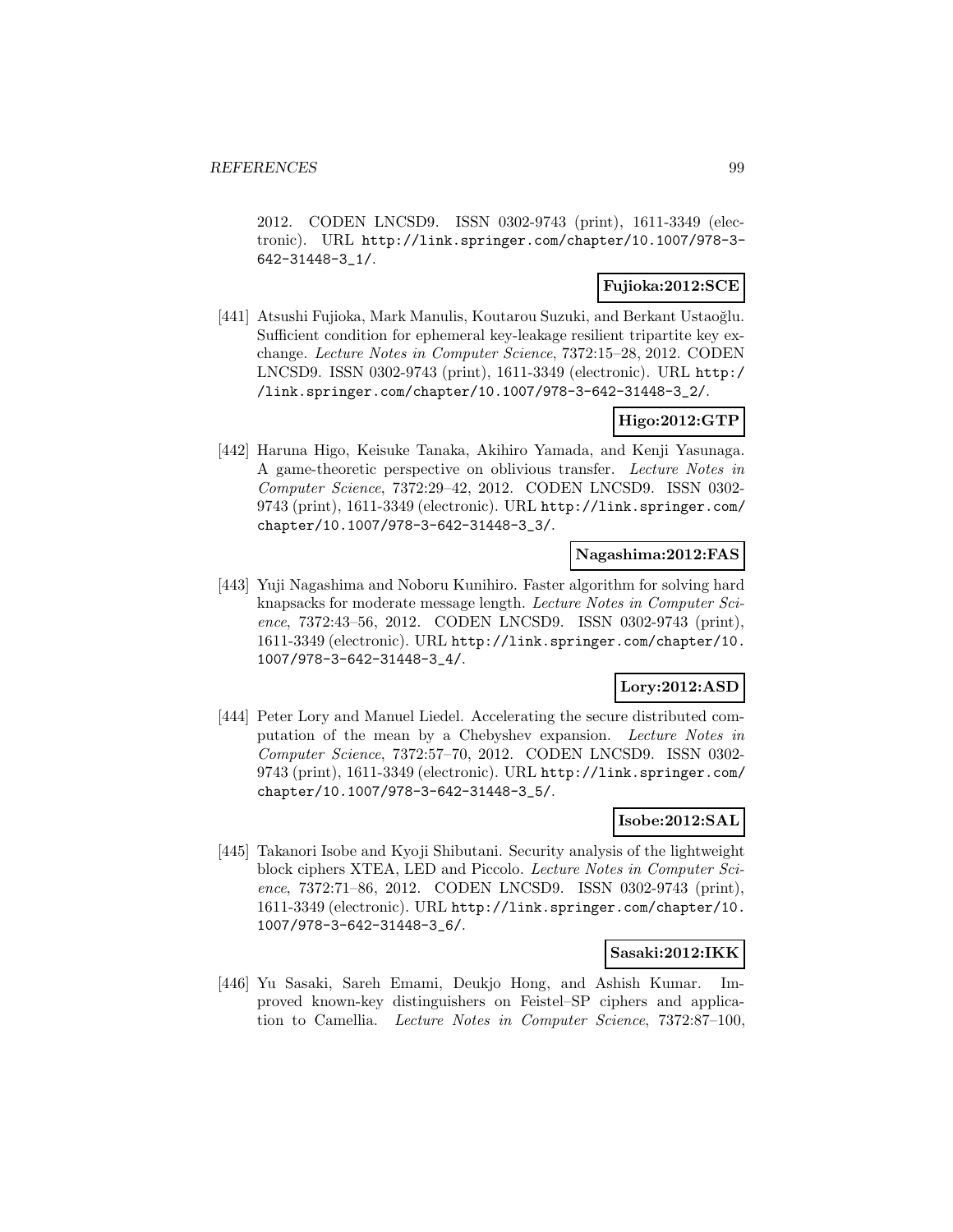2012. CODEN LNCSD9. ISSN 0302-9743 (print), 1611-3349 (electronic). URL http://link.springer.com/chapter/10.1007/978-3- 642-31448-3\_7/.

### **Chen:2012:LDC**

[447] Jiazhe Chen and Leibo Li. Low data complexity attack on reduced Camellia-256. Lecture Notes in Computer Science, 7372:101–114, 2012. CODEN LNCSD9. ISSN 0302-9743 (print), 1611-3349 (electronic). URL http://link.springer.com/chapter/10.1007/978-3- 642-31448-3\_8/.

### **Meng:2012:CRS**

[448] Xianmeng Meng and Xuexin Zheng. Cryptanalysis of RSA with a small parameter. Lecture Notes in Computer Science, 7372:115–123, 2012. CODEN LNCSD9. ISSN 0302-9743 (print), 1611-3349 (electronic). URL http://link.springer.com/chapter/10.1007/978-3- 642-31448-3\_9/.

### **Ding:2012:ABA**

[449] Jintai Ding, Yanbin Pan, and Yingpu Deng. An algebraic broadcast attack against NTRU. Lecture Notes in Computer Science, 7372:124– 137, 2012. CODEN LNCSD9. ISSN 0302-9743 (print), 1611-3349 (electronic). URL http://link.springer.com/chapter/10.1007/978-3- 642-31448-3\_10/.

#### **ALMashrafi:2012:AIM**

[450] Mufeed ALMashrafi, Harry Bartlett, Leonie Simpson, Ed Dawson, and Kenneth Koon-Ho Wong. Analysis of indirect message injection for MAC generation using stream ciphers. Lecture Notes in Computer Science, 7372:138–151, 2012. CODEN LNCSD9. ISSN 0302-9743 (print), 1611-3349 (electronic). URL http://link.springer.com/chapter/10. 1007/978-3-642-31448-3\_11/.

#### **Fleischmann:2012:WDH**

[451] Ewan Fleischmann, Christian Forler, Stefan Lucks, and Jakob Wenzel. Weimar-DM: a highly secure double-length compression function. Lecture Notes in Computer Science, 7372:152–165, 2012. CODEN LNCSD9. ISSN 0302-9743 (print), 1611-3349 (electronic). URL http://link. springer.com/chapter/10.1007/978-3-642-31448-3\_12/.

#### **Mathew:2012:EIC**

[452] K. Preetha Mathew, Sachin Vasant, Sridhar Venkatesan, and C. Pandu Rangan. An efficient IND-CCA2 secure variant of the Niederreiter en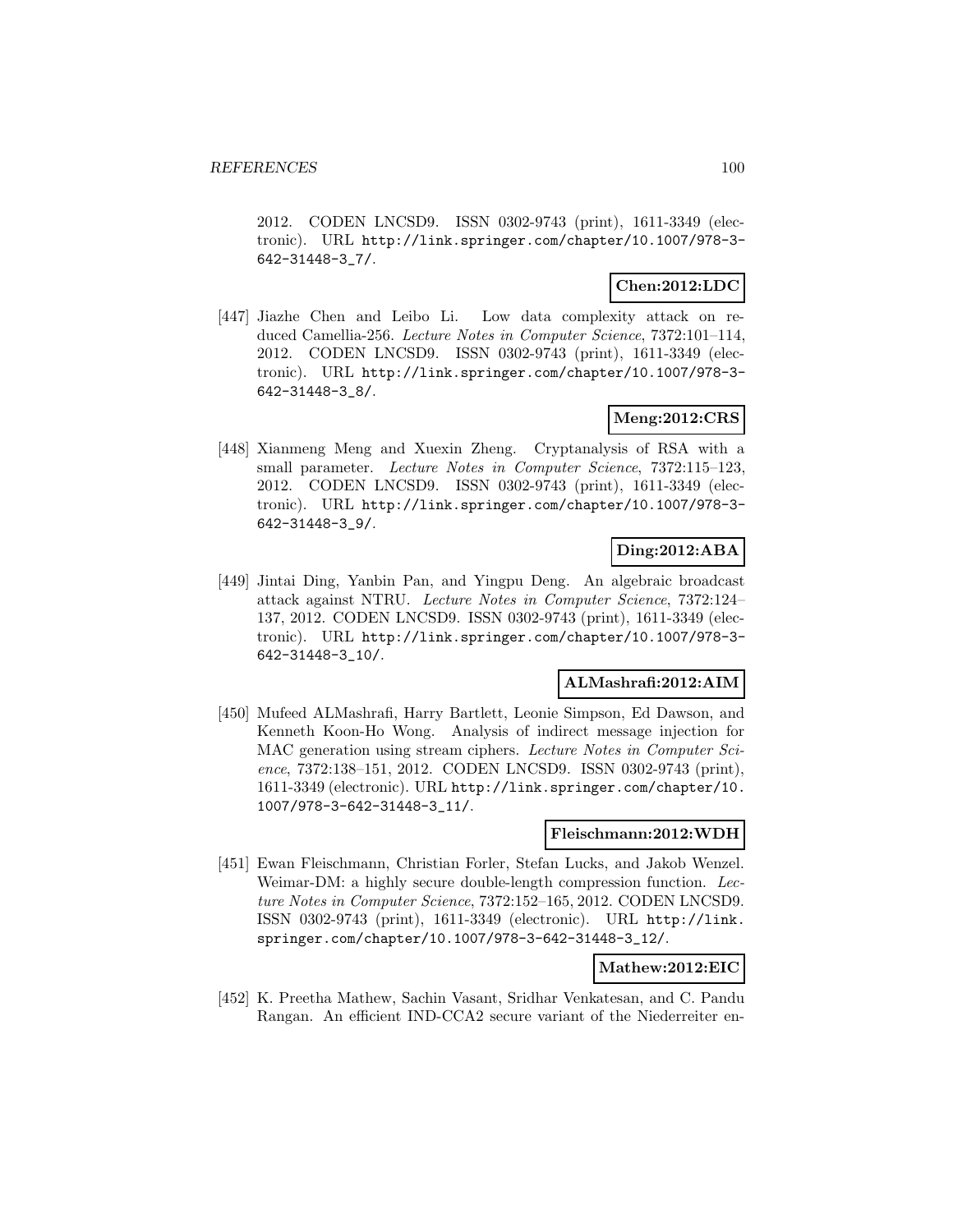cryption scheme in the standard model. Lecture Notes in Computer Science, 7372:166–179, 2012. CODEN LNCSD9. ISSN 0302-9743 (print), 1611-3349 (electronic). URL http://link.springer.com/chapter/10. 1007/978-3-642-31448-3\_13/.

#### **Morozov:2012:ZKP**

[453] Kirill Morozov and Tsuyoshi Takagi. Zero-knowledge protocols for the McEliece encryption. Lecture Notes in Computer Science, 7372:180– 193, 2012. CODEN LNCSD9. ISSN 0302-9743 (print), 1611-3349 (electronic). URL http://link.springer.com/chapter/10.1007/978-3- 642-31448-3\_14/.

### **Rangasamy:2012:ERP**

[454] Jothi Rangasamy, Douglas Stebila, Colin Boyd, and Juan Manuel González-Nieto. Effort-release public-key encryption from cryptographic puzzles. Lecture Notes in Computer Science, 7372:194–207, 2012. CODEN LNCSD9. ISSN 0302-9743 (print), 1611-3349 (electronic). URL http://link.springer.com/chapter/10.1007/978-3- 642-31448-3\_15/.

### **Nguyen:2012:LRS**

[455] Manh Ha Nguyen, Keisuke Tanaka, and Kenji Yasunaga. Leakageresilience of stateless/stateful public-key encryption from hash proofs. Lecture Notes in Computer Science, 7372:208–222, 2012. CODEN LNCSD9. ISSN 0302-9743 (print), 1611-3349 (electronic). URL http:/ /link.springer.com/chapter/10.1007/978-3-642-31448-3\_16/.

### **Peng:2012:HFT**

[456] Kun Peng and Matt Henricksen. How to fix two RSA-based PVSS schemes— exploration and solution. Lecture Notes in Computer Science, 7372:223–234, 2012. CODEN LNCSD9. ISSN 0302-9743 (print), 1611-3349 (electronic). URL http://link.springer.com/chapter/10. 1007/978-3-642-31448-3\_17/.

#### **Kurosawa:2012:RBV**

[457] Kaoru Kurosawa, Ryo Nojima, and Le Trieu Phong. Relation between verifiable random functions and convertible undeniable signatures, and new constructions. Lecture Notes in Computer Science, 7372:235–246, 2012. CODEN LNCSD9. ISSN 0302-9743 (print), 1611-3349 (electronic). URL http://link.springer.com/chapter/10.1007/978-3- 642-31448-3\_18/.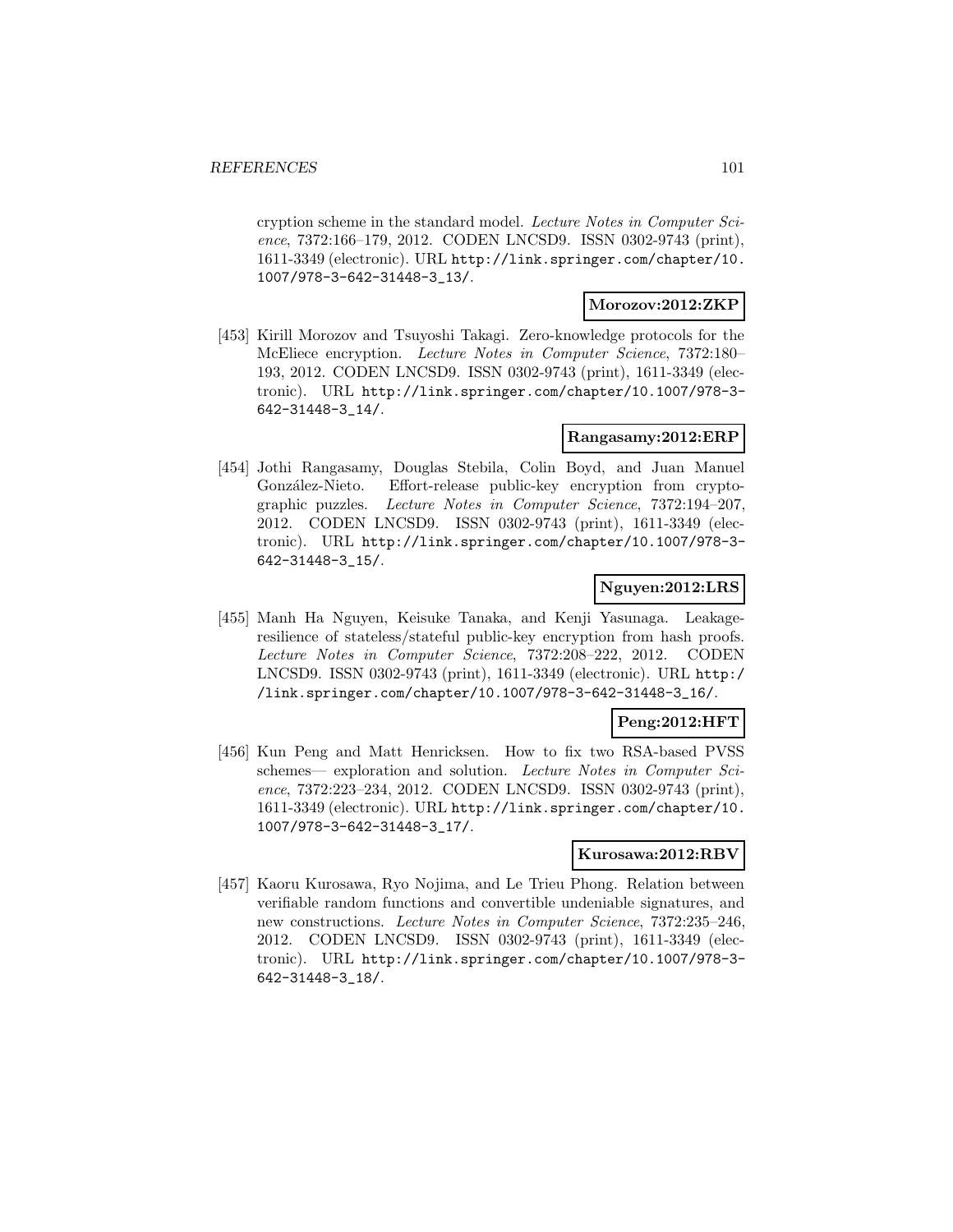### **Tan:2012:GFP**

[458] Xiao Tan and Duncan S. Wong. Generalized first pre-image tractable random oracle model and signature schemes. Lecture Notes in Computer Science, 7372:247–260, 2012. CODEN LNCSD9. ISSN 0302-9743 (print), 1611-3349 (electronic). URL http://link.springer.com/chapter/10. 1007/978-3-642-31448-3\_19/.

### **Tian:2012:SND**

[459] Haibo Tian, Xiaofeng Chen, and Jin Li. A short non-delegatable strong designated verifier signature. Lecture Notes in Computer Science, 7372:261–279, 2012. CODEN LNCSD9. ISSN 0302-9743 (print), 1611-3349 (electronic). URL http://link.springer.com/chapter/10. 1007/978-3-642-31448-3\_20/.

### **Anonymous:2012:FMy**

[460] Anonymous. Front matter. Lecture Notes in Computer Science, 7372: ??, 2012. CODEN LNCSD9. ISSN 0302-9743 (print), 1611-3349 (electronic). URL http://link.springer.com/content/pdf/bfm:978-3- 642-31448-3/1.

### **Gupta:2012:EHF**

[461] Anu Gupta and Subhrojyoti Sarkar. An efficient high frequency and low power analog multiplier in current domain. Lecture Notes in Computer Science, 7373:1-9, 2012. CODEN LNCSD9. ISSN 0302-9743 (print), 1611-3349 (electronic). URL http://link.springer.com/chapter/10. 1007/978-3-642-31494-0\_1/.

### **Maity:2012:DPP**

[462] Biswajit Maity and Pradip Mandal. Design of push-pull dynamic leaker circuit for a low power embedded voltage regulator. Lecture Notes in Computer Science, 7373:10–18, 2012. CODEN LNCSD9. ISSN 0302- 9743 (print), 1611-3349 (electronic). URL http://link.springer.com/ chapter/10.1007/978-3-642-31494-0\_2/.

#### **Choudhury:2012:PMP**

[463] Priyanka Choudhury and Sambhu Nath Pradhan. Power modeling of power gated FSM and its low power realization by simultaneous partitioning and state encoding using genetic algorithm. Lecture Notes in Computer Science, 7373:19–29, 2012. CODEN LNCSD9. ISSN 0302- 9743 (print), 1611-3349 (electronic). URL http://link.springer.com/ chapter/10.1007/978-3-642-31494-0\_3/.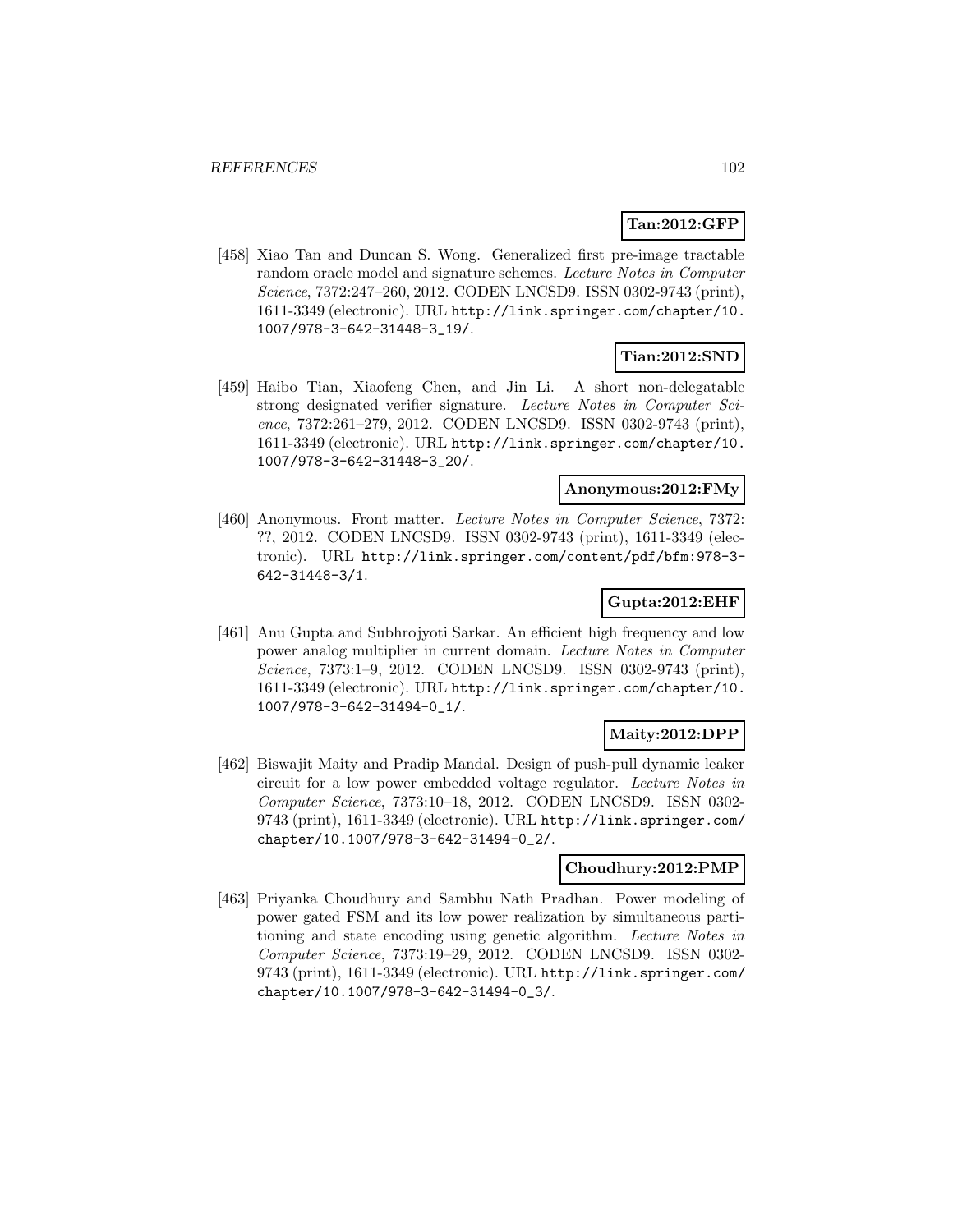#### **Shrestha:2012:DIL**

[464] Rahul Shrestha and Roy Paily. Design and implementation of a linear feedback shift register interleaver for turbo decoding. Lecture Notes in Computer Science, 7373:30–39, 2012. CODEN LNCSD9. ISSN 0302- 9743 (print), 1611-3349 (electronic). URL http://link.springer.com/ chapter/10.1007/978-3-642-31494-0\_4/.

# **Babu:2012:LCE**

[465] Gunti Nagendra Babu, Brajesh Kumar Kaushik, Anand Bulusu, and Manoj Kumar Majumder. Low complexity encoder for crosstalk reduction in RLC modeled interconnects. Lecture Notes in Computer Science, 7373:40–45, 2012. CODEN LNCSD9. ISSN 0302-9743 (print), 1611-3349 (electronic). URL http://link.springer.com/chapter/10. 1007/978-3-642-31494-0\_5/.

### **Nandi:2012:APA**

[466] Ashutosh Nandi, Ashok K. Saxena, and Sudeb Dasgupta. Analog performance analysis of dual- $k$  spacer based underlap FinFET. Lecture Notes in Computer Science, 7373:46–51, 2012. CODEN LNCSD9. ISSN 0302- 9743 (print), 1611-3349 (electronic). URL http://link.springer.com/ chapter/10.1007/978-3-642-31494-0\_6/.

### **Jayagowri:2012:IGT**

[467] R. Jayagowri and K. S. Gurumurthy. Implementation of gating technique with modified scan flip-flop for low power testing of VLSI chips. Lecture Notes in Computer Science, 7373:52–58, 2012. CODEN LNCSD9. ISSN 0302-9743 (print), 1611-3349 (electronic). URL http://link.springer. com/chapter/10.1007/978-3-642-31494-0\_7/.

### **Roy:2012:PBS**

[468] Surajit Kumar Roy, Dona Roy, Chandan Giri, and Hafizur Rahaman. Post-bond stack testing for 3D stacked IC. Lecture Notes in Computer Science, 7373:59–68, 2012. CODEN LNCSD9. ISSN 0302-9743 (print), 1611-3349 (electronic). URL http://link.springer.com/chapter/10. 1007/978-3-642-31494-0\_8/.

### **Bandyopadhyay:2012:TVP**

[469] Soumyadip Bandyopadhyay, Kunal Banerjee, Dipankar Sarkar, and Chittaranjan R. Mandal. Translation validation for PRES+ models of parallel behaviours via an FSMD equivalence checker. Lecture Notes in Computer Science, 7373:69–78, 2012. CODEN LNCSD9. ISSN 0302-9743 (print), 1611-3349 (electronic). URL http://link.springer.com/chapter/10. 1007/978-3-642-31494-0\_9/.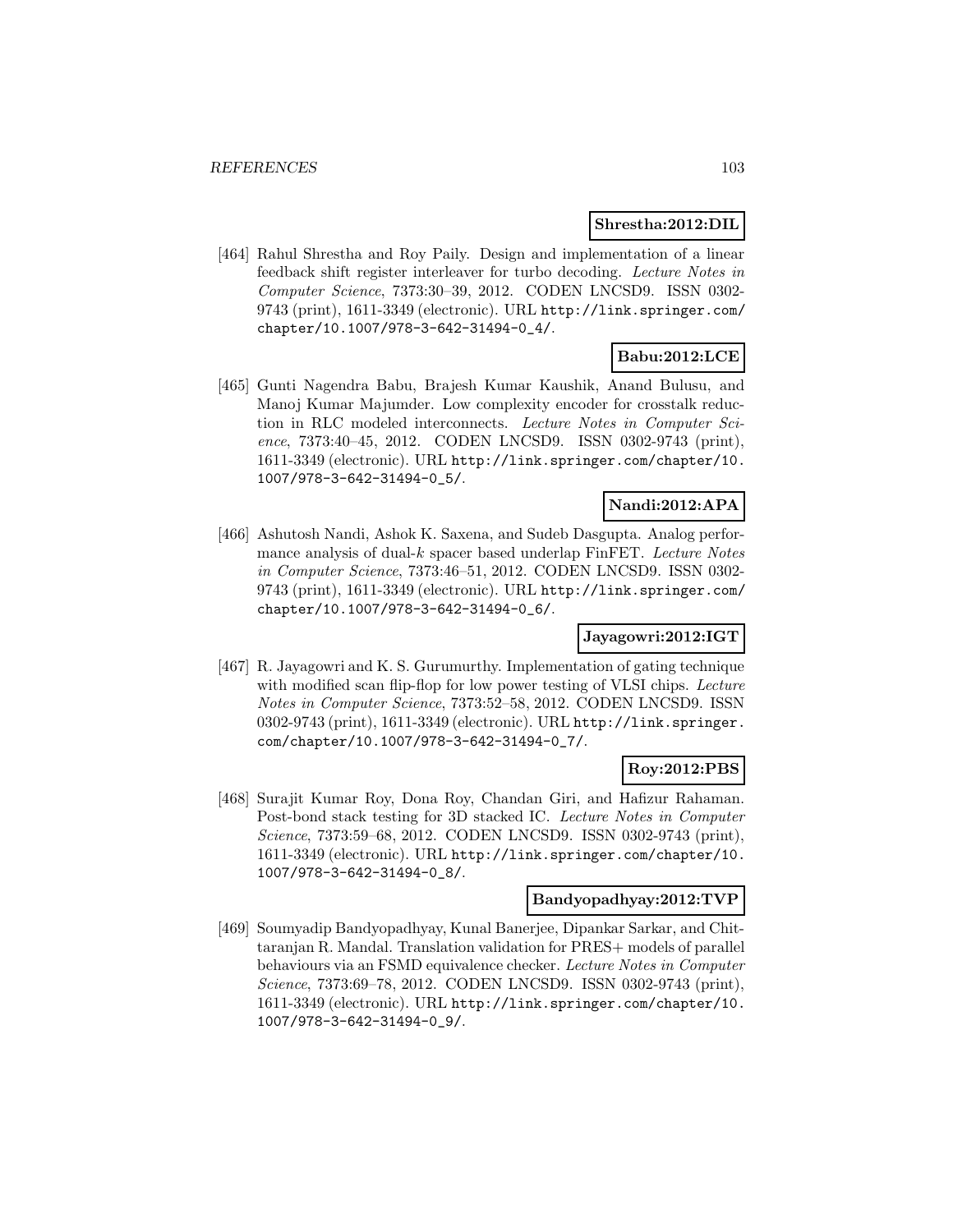#### **Saha:2012:DHS**

[470] Prabir Saha, Arindam Banerjee, Anup Dandapat, and Partha Bhattacharyya. Design of high speed Vedic multiplier for decimal number system. Lecture Notes in Computer Science, 7373:79–88, 2012. CODEN LNCSD9. ISSN 0302-9743 (print), 1611-3349 (electronic). URL http:/ /link.springer.com/chapter/10.1007/978-3-642-31494-0\_10/.

### **Dalui:2012:ETD**

[471] Mamata Dalui and Biplab K. Sikdar. An efficient test design for CMPs cache coherence realizing MESI protocol. Lecture Notes in Computer Science, 7373:89–98, 2012. CODEN LNCSD9. ISSN 0302-9743 (print), 1611-3349 (electronic). URL http://link.springer.com/chapter/10. 1007/978-3-642-31494-0\_11/.

### **Roy:2012:EHS**

[472] Debapriya Basu Roy and Debdeep Mukhopadhyay. An efficient high speed implementation of flexible characteristic-2 multipliers on FP-GAs. Lecture Notes in Computer Science, 7373:99–110, 2012. CODEN LNCSD9. ISSN 0302-9743 (print), 1611-3349 (electronic). URL http:/ /link.springer.com/chapter/10.1007/978-3-642-31494-0\_12/.

### **Das:2012:AAT**

[473] Subrata Das, Partha Sarathi Dasgupta, and Samar Sensarma. Arithmetic algorithms for ternary number system. Lecture Notes in Computer Science, 7373:111–120, 2012. CODEN LNCSD9. ISSN 0302-9743 (print), 1611-3349 (electronic). URL http://link.springer.com/chapter/10. 1007/978-3-642-31494-0\_13/.

#### **Juneja:2012:SMB**

[474] Dushyant Juneja, Sougata Kar, Procheta Chatterjee, and Siddhartha Sen. SOI MEMS based over-sampling accelerometer design with  $\Delta\Sigma$  output. Lecture Notes in Computer Science, 7373:121–128, 2012. CODEN LNCSD9. ISSN 0302-9743 (print), 1611-3349 (electronic). URL http:/ /link.springer.com/chapter/10.1007/978-3-642-31494-0\_14/.

#### **Rana:2012:DOW**

[475] Goutam Rana, Samir Kumar Lahiri, and Chirasree Roy Chaudhuri. Design optimization of a wide band MEMS resonator for efficient energy harvesting. Lecture Notes in Computer Science, 7373:129–138, 2012. CODEN LNCSD9. ISSN 0302-9743 (print), 1611-3349 (electronic). URL http://link.springer.com/chapter/10.1007/978-3- 642-31494-0\_15/.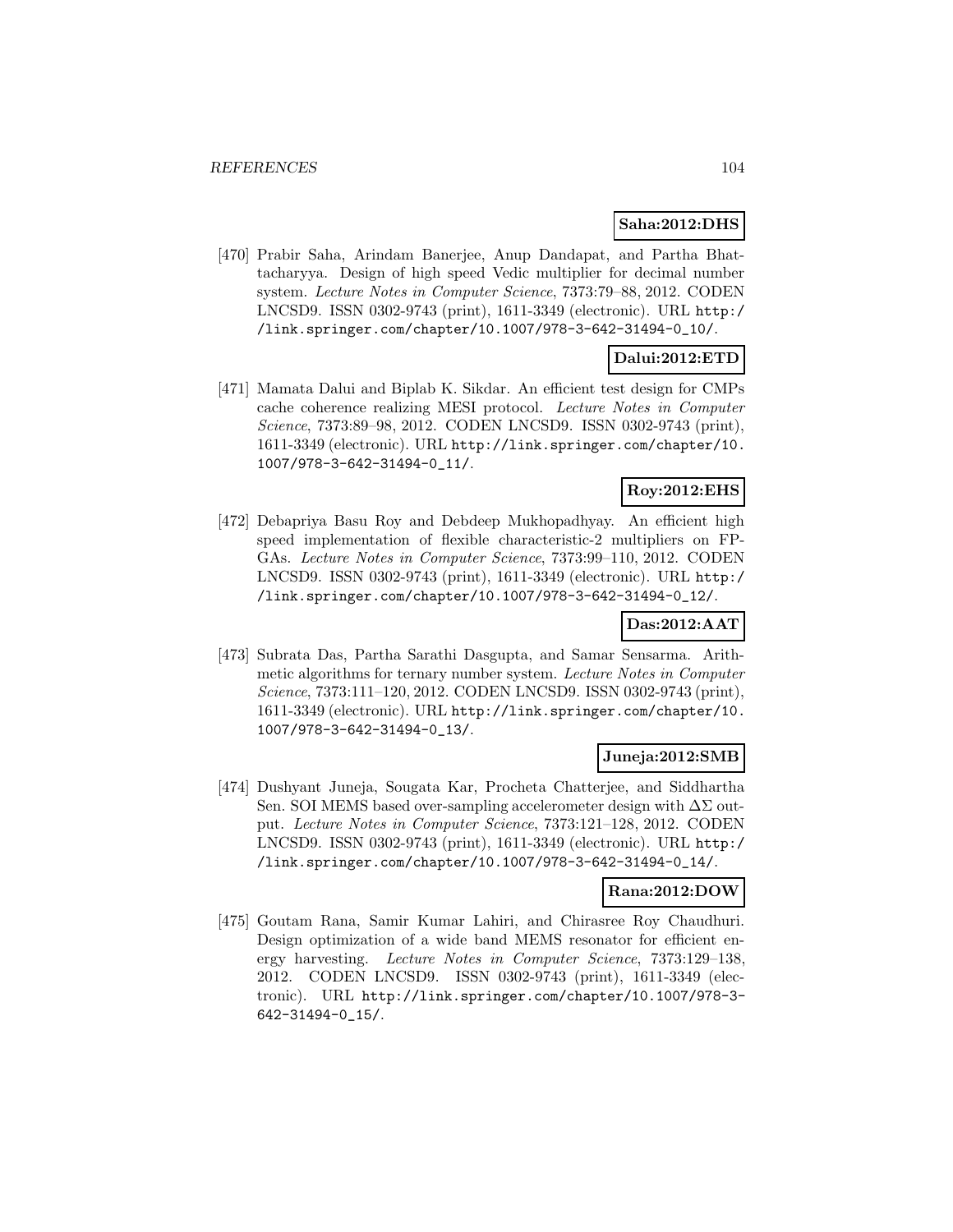### **Kushwah:2012:ULP**

[476] Chandrabhan Kushwah and Santosh K. Vishvakarma. Ultra-low power sub-threshold SRAM cell design to improve read static noise margin. Lecture Notes in Computer Science, 7373:139–146, 2012. CODEN LNCSD9. ISSN 0302-9743 (print), 1611-3349 (electronic). URL http://link. springer.com/chapter/10.1007/978-3-642-31494-0\_16/.

# **Dobriyal:2012:WDP**

[477] Arun Dobriyal, Rahul Gonnabattula, Pallab Dasgupta, and Chittaranjan R. Mandal. Workload driven power domain partitioning. Lecture Notes in Computer Science, 7373:147–155, 2012. CODEN LNCSD9. ISSN 0302-9743 (print), 1611-3349 (electronic). URL http://link. springer.com/chapter/10.1007/978-3-642-31494-0\_17/.

### **Dasgupta:2012:INO**

[478] Rituparna Dasgupta, Dipankar Saha, Jagannath Samanta, and Sayan Chatterjee. Implementation of a new offset generator block for the lowvoltage, low-power self biased threshold voltage extractor circuit. Lecture Notes in Computer Science, 7373:156–165, 2012. CODEN LNCSD9. ISSN 0302-9743 (print), 1611-3349 (electronic). URL http://link. springer.com/chapter/10.1007/978-3-642-31494-0\_18/.

# **Hati:2012:HSL**

[479] Manas Kumar Hati and Tarun Kanti Bhattacharyya. A high speed, low jitter and fast acquisition CMOS phase frequency detector for charge pump PLL. Lecture Notes in Computer Science, 7373:166–171, 2012. CODEN LNCSD9. ISSN 0302-9743 (print), 1611-3349 (electronic). URL http://link.springer.com/chapter/10.1007/978-3- 642-31494-0\_19/.

### **Tudu:2012:IBA**

[480] Jaynarayan T. Tudu, Deepak Malani, and Virendra Singh. ILP based approach for input vector controlled (IVC) toggle maximization in combinational circuits. Lecture Notes in Computer Science, 7373:172–179, 2012. CODEN LNCSD9. ISSN 0302-9743 (print), 1611-3349 (electronic). URL http://link.springer.com/chapter/10.1007/978-3- 642-31494-0\_20/.

#### **Anonymous:2012:FMz**

[481] Anonymous. Front matter. Lecture Notes in Computer Science, 7373: ??, 2012. CODEN LNCSD9. ISSN 0302-9743 (print), 1611-3349 (electronic). URL http://link.springer.com/content/pdf/bfm:978-3- 642-31494-0/1.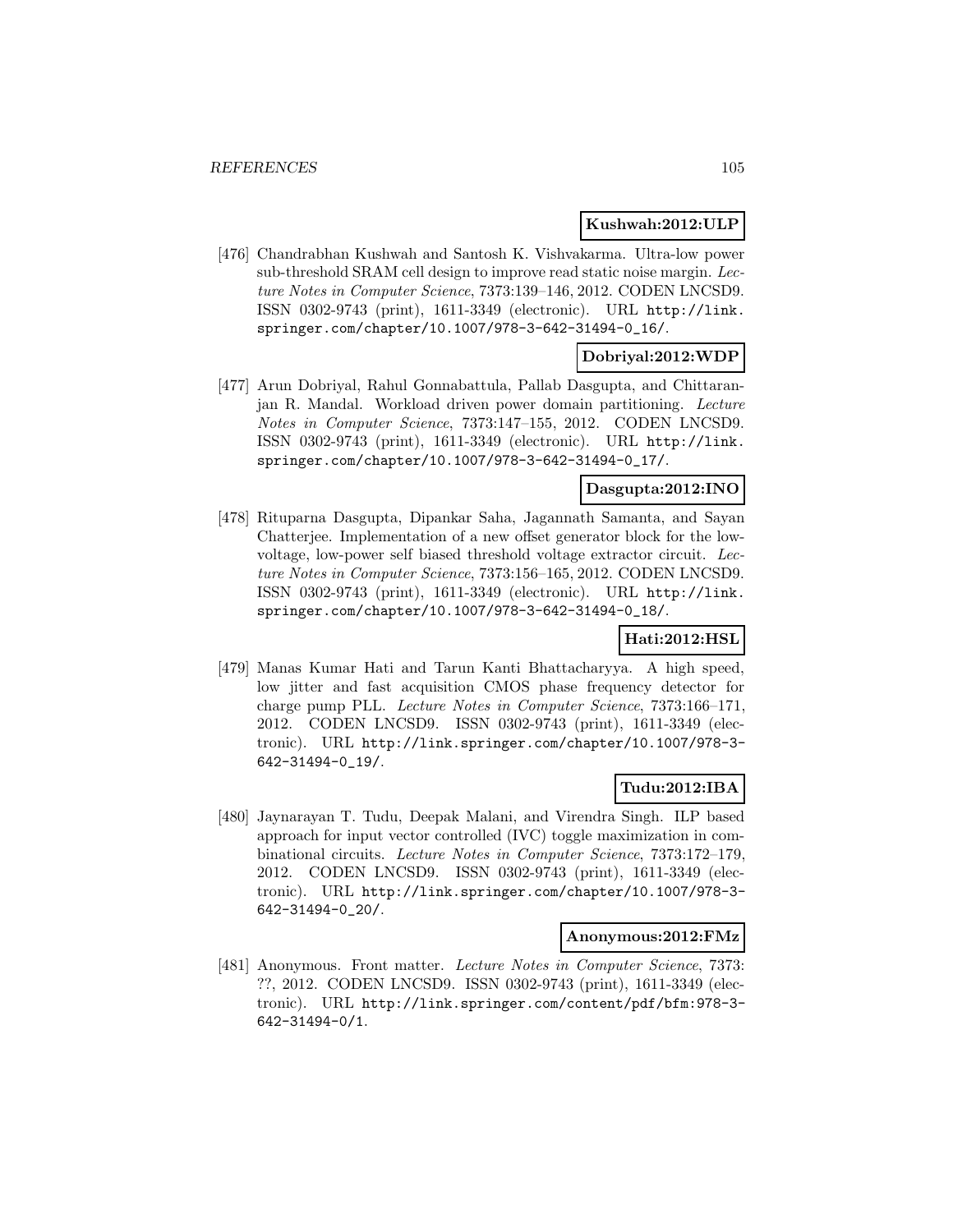#### **Karati:2012:BVE**

[482] Sabyasachi Karati, Abhijit Das, Dipanwita Roychowdhury, and Bhargav Bellur. Batch verification of ECDSA signatures. Lecture Notes in Computer Science, 7374:1–18, 2012. CODEN LNCSD9. ISSN 0302- 9743 (print), 1611-3349 (electronic). URL http://link.springer.com/ chapter/10.1007/978-3-642-31410-0\_1/.

### **Alaoui:2012:ESA**

[483] Sidi Mohamed El Yousfi Alaoui, Ozgür Dagdelen, Pascal Véron, and David Galindo. Extended security arguments for signature schemes. Lecture Notes in Computer Science, 7374:19–34, 2012. CODEN LNCSD9. ISSN 0302-9743 (print), 1611-3349 (electronic). URL http://link. springer.com/chapter/10.1007/978-3-642-31410-0\_2/.

#### **Canard:2012:SSS**

[484] Sébastien Canard, Amandine Jambert, and Roch Lescuyer. Sanitizable signatures with several signers and sanitizers. Lecture Notes in Computer Science, 7374:35–52, 2012. CODEN LNCSD9. ISSN 0302-9743 (print), 1611-3349 (electronic). URL http://link.springer.com/chapter/10. 1007/978-3-642-31410-0\_3/.

### **Wang:2012:ABD**

[485] Jingjing Wang, Xiangxue Li, Kefei Chen, and Wenzheng Zhang. Attack based on direct sum decomposition against the nonlinear filter generator. Lecture Notes in Computer Science, 7374:53–66, 2012. CODEN LNCSD9. ISSN 0302-9743 (print), 1611-3349 (electronic). URL http:/ /link.springer.com/chapter/10.1007/978-3-642-31410-0\_4/.

#### **Bringer:2012:FVM**

[486] Julien Bringer, Hervé Chabanne, and Mélanie Favre. Fuzzy vault for multiple users. Lecture Notes in Computer Science, 7374:67–81, 2012. CODEN LNCSD9. ISSN 0302-9743 (print), 1611-3349 (electronic). URL http://link.springer.com/chapter/10.1007/978-3- 642-31410-0\_5/.

#### **Safavi-Naini:2012:BCR**

[487] Reihaneh Safavi-Naini and Mohammed Ashraful Alam Tuhin. Bounds and constructions for 1-round  $(0, \delta)$ -secure message transmission against generalized adversary. Lecture Notes in Computer Science, 7374:82–98, 2012. CODEN LNCSD9. ISSN 0302-9743 (print), 1611-3349 (electronic). URL http://link.springer.com/chapter/10.1007/978-3- 642-31410-0\_6/.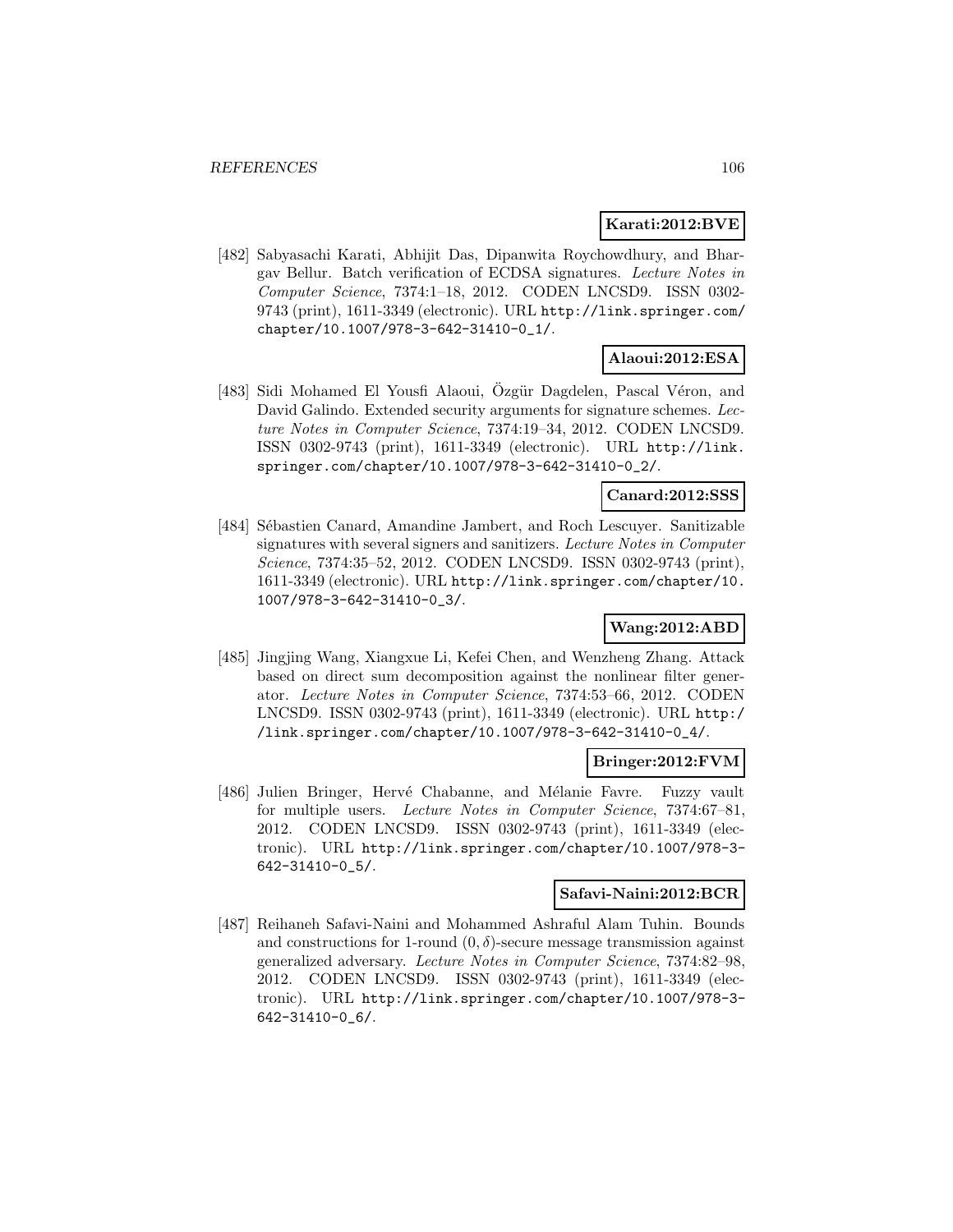#### **Meziani:2012:IPS**

[488] Mohammed Meziani, Gerhard Hoffmann, and Pierre-Louis Cayrel. Improving the performance of the SYND stream cipher. Lecture Notes in Computer Science, 7374:99–116, 2012. CODEN LNCSD9. ISSN 0302- 9743 (print), 1611-3349 (electronic). URL http://link.springer.com/ chapter/10.1007/978-3-642-31410-0\_7/.

# **Chen:2012:IDC**

[489] Jiazhe Chen, Meiqin Wang, and Bart Preneel. Impossible differential cryptanalysis of the lightweight block ciphers TEA, XTEA and HIGHT. Lecture Notes in Computer Science, 7374:117–137, 2012. CODEN LNCSD9. ISSN 0302-9743 (print), 1611-3349 (electronic). URL http:/ /link.springer.com/chapter/10.1007/978-3-642-31410-0\_8/.

### **Sasaki:2012:TSM**

[490] Yu Sasaki, Lei Wang, Yasuhide Sakai, Kazuo Sakiyama, and Kazuo Ohta. Three-subset meet-in-the-middle attack on reduced XTEA. Lecture Notes in Computer Science, 7374:138–154, 2012. CODEN LNCSD9. ISSN 0302-9743 (print), 1611-3349 (electronic). URL http://link. springer.com/chapter/10.1007/978-3-642-31410-0\_9/.

### **Sun:2012:DCR**

[491] Yue Sun, Meiqin Wang, Shujia Jiang, and Qiumei Sun. Differential cryptanalysis of reduced-round ICEBERG. Lecture Notes in Computer Science, 7374:155–171, 2012. CODEN LNCSD9. ISSN 0302-9743 (print), 1611-3349 (electronic). URL http://link.springer.com/chapter/10. 1007/978-3-642-31410-0\_10/.

#### **Eisenbarth:2012:CIP**

[492] Thomas Eisenbarth, Zheng Gong, Tim Güneysu, Stefan Heyse, and Sebastiaan Indesteege. Compact implementation and performance evaluation of block ciphers in ATtiny devices. Lecture Notes in Computer Science, 7374:172–187, 2012. CODEN LNCSD9. ISSN 0302-9743 (print), 1611-3349 (electronic). URL http://link.springer.com/chapter/10. 1007/978-3-642-31410-0\_11/.

### **Thomae:2012:CET**

[493] Enrico Thomae and Christopher Wolf. Cryptanalysis of enhanced TTS, STS and all its variants, or: Why cross-terms are important. Lecture Notes in Computer Science, 7374:188–202, 2012. CODEN LNCSD9. ISSN 0302-9743 (print), 1611-3349 (electronic). URL http://link. springer.com/chapter/10.1007/978-3-642-31410-0\_12/.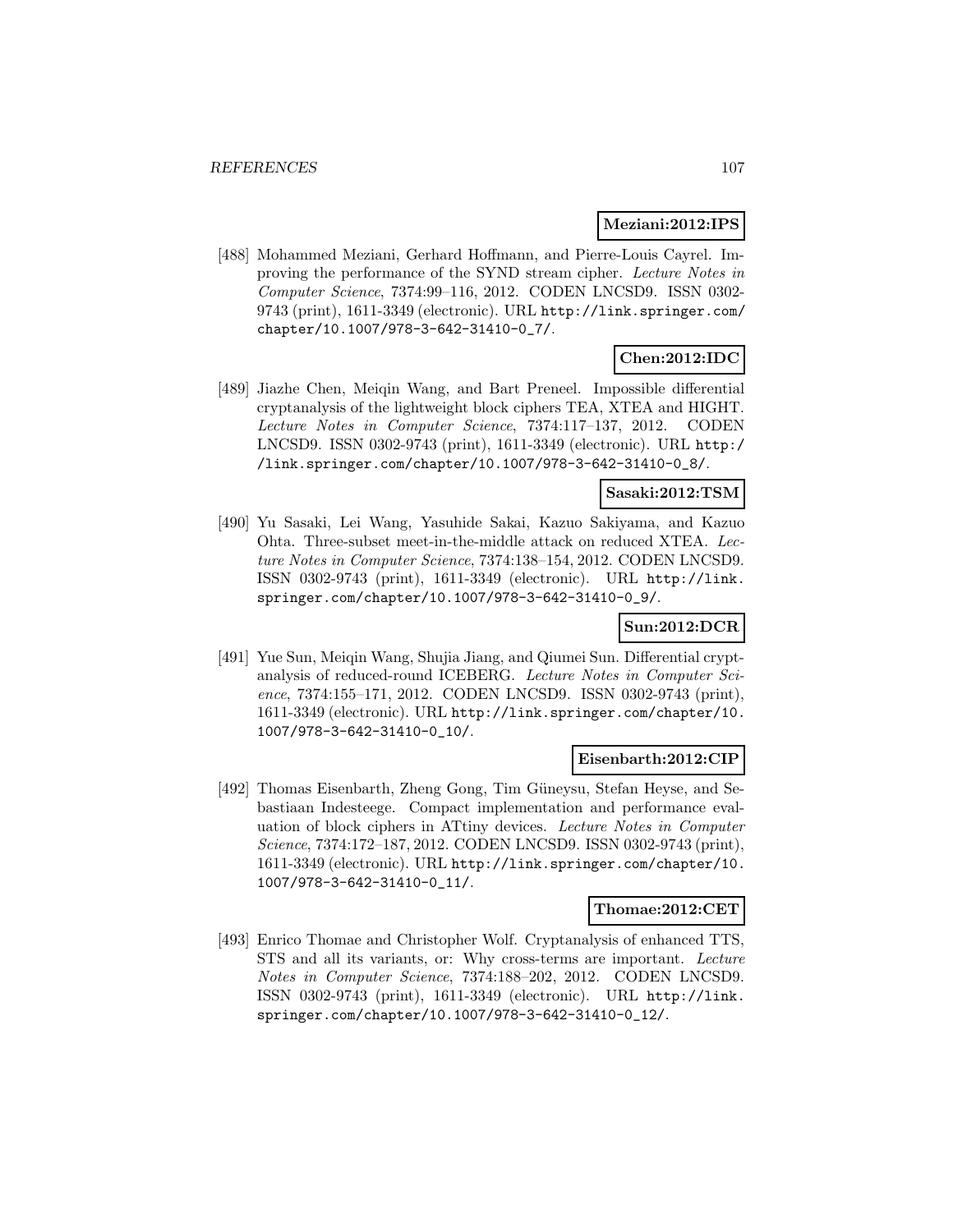# **Sarr:2012:CAY**

[494] Augustin P. Sarr and Philippe Elbaz-Vincent. A complementary analysis of the (s)YZ and DIKE Protocols. Lecture Notes in Computer Science, 7374:203–220, 2012. CODEN LNCSD9. ISSN 0302-9743 (print), 1611-3349 (electronic). URL http://link.springer.com/chapter/10. 1007/978-3-642-31410-0\_13/.

### **Nitaj:2012:NAR**

[495] Abderrahmane Nitaj. A new attack on RSA and CRT-RSA. Lecture Notes in Computer Science, 7374:221–233, 2012. CODEN LNCSD9. ISSN 0302-9743 (print), 1611-3349 (electronic). URL http://link. springer.com/chapter/10.1007/978-3-642-31410-0\_14/.

### **Armknecht:2012:STH**

[496] Frederik Armknecht, Stefan Katzenbeisser, and Andreas Peter. Shifttype homomorphic encryption and its application to fully homomorphic encryption. Lecture Notes in Computer Science, 7374:234–251, 2012. CODEN LNCSD9. ISSN 0302-9743 (print), 1611-3349 (electronic). URL http://link.springer.com/chapter/10.1007/978-3- 642-31410-0\_15/.

### **Fleischmann:2012:CSM**

[497] Ewan Fleischmann, Christian Forler, and Stefan Lucks. The collision security of MDC-4. Lecture Notes in Computer Science, 7374:252–269, 2012. CODEN LNCSD9. ISSN 0302-9743 (print), 1611-3349 (electronic). URL http://link.springer.com/chapter/10.1007/978-3- 642-31410-0\_16/.

### **Choy:2012:SHI**

[498] Jiali Choy, Huihui Yap, Khoongming Khoo, Jian Guo, Thomas Peyrin, and Axel Poschmann. SPN-hash: Improving the provable resistance against differential collision attacks. Lecture Notes in Computer Science, 7374:270–286, 2012. CODEN LNCSD9. ISSN 0302-9743 (print), 1611-3349 (electronic). URL http://link.springer.com/chapter/10. 1007/978-3-642-31410-0\_17/.

### **Andreeva:2012:SAC**

[499] Elena Andreeva, Bart Mennink, Bart Preneel, and Marjan Škrobot. Security analysis and comparison of the SHA-3 finalists BLAKE, Grøstl, JH, Keccak, and Skein. Lecture Notes in Computer Science, 7374:287– 305, 2012. CODEN LNCSD9. ISSN 0302-9743 (print), 1611-3349 (electronic). URL http://link.springer.com/chapter/10.1007/978-3- 642-31410-0\_18/.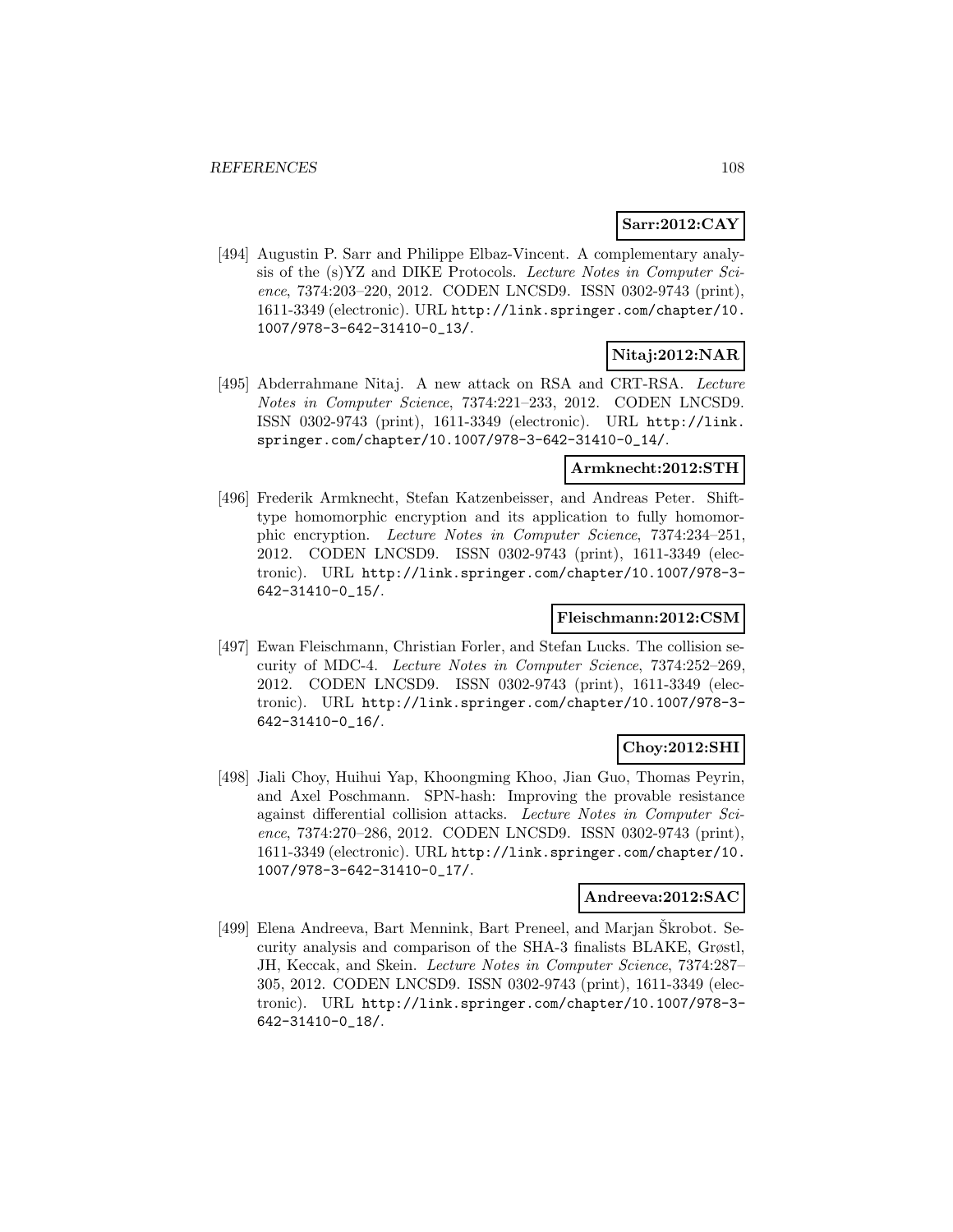### **Berger:2012:GFL**

[500] Thierry P. Berger, Joffrey D'Hayer, Kevin Marquet, Marine Minier, and Gaël Thomas. The GLUON family: a lightweight hash function family based on FCSRs. Lecture Notes in Computer Science, 7374:306– 323, 2012. CODEN LNCSD9. ISSN 0302-9743 (print), 1611-3349 (electronic). URL http://link.springer.com/chapter/10.1007/978-3- 642-31410-0\_19/.

### **Schwabe:2012:SAP**

[501] Peter Schwabe, Bo-Yin Yang, and Shang-Yi Yang. SHA-3 on ARM11 processors. Lecture Notes in Computer Science, 7374:324–341, 2012. CODEN LNCSD9. ISSN 0302-9743 (print), 1611-3349 (electronic). URL http://link.springer.com/chapter/10.1007/978-3- 642-31410-0\_20/.

#### **Anonymous:2012:FMba**

[502] Anonymous. Front matter. Lecture Notes in Computer Science, 7374: ??, 2012. CODEN LNCSD9. ISSN 0302-9743 (print), 1611-3349 (electronic). URL http://link.springer.com/content/pdf/bfm:978-3- 642-31410-0/1.

# **Ayers:2012:CBC**

[503] Joseph Ayers, Daniel Blustein, and Anthony Westphal. A conserved biomimetic control architecture for walking, swimming and flying robots. Lecture Notes in Computer Science, 7375:1–12, 2012. CODEN LNCSD9. ISSN 0302-9743 (print), 1611-3349 (electronic). URL http://link. springer.com/chapter/10.1007/978-3-642-31525-1\_1/.

### **Bobo:2012:DNI**

[504] Luis Bobo, Ivan Herreros, and Paul F. M. J. Verschure. A digital neuromorphic implementation of cerebellar associative learning. Lecture Notes in Computer Science, 7375:13–25, 2012. CODEN LNCSD9. ISSN 0302- 9743 (print), 1611-3349 (electronic). URL http://link.springer.com/ chapter/10.1007/978-3-642-31525-1\_2/.

### **Bortoletto:2012:SEB**

[505] Roberto Bortoletto, Massimo Sartori, Fuben He, and Enrico Pagello. Simulating an elastic bipedal robot based on musculoskeletal modeling. Lecture Notes in Computer Science, 7375:26–37, 2012. CODEN LNCSD9. ISSN 0302-9743 (print), 1611-3349 (electronic). URL http:/ /link.springer.com/chapter/10.1007/978-3-642-31525-1\_3/.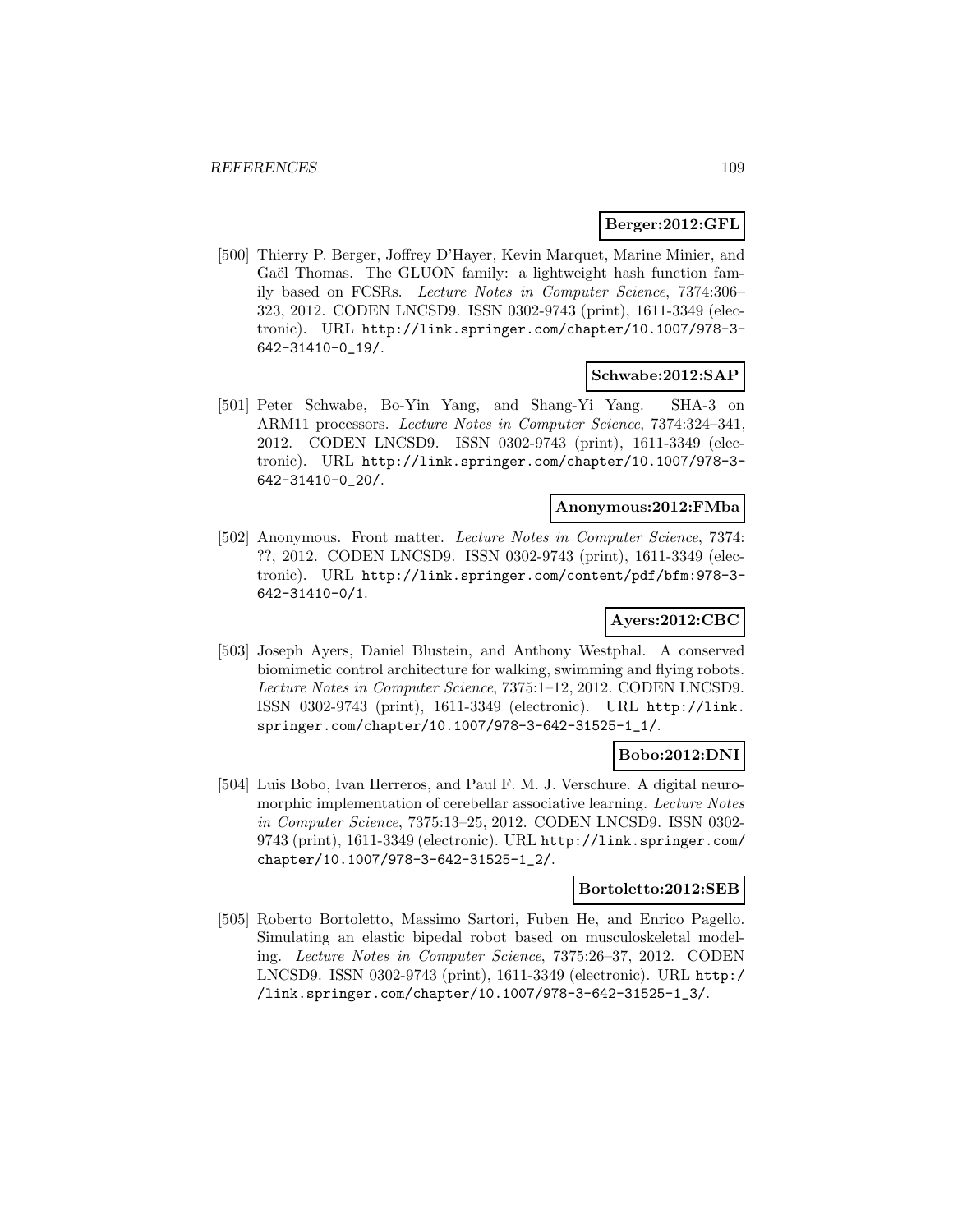#### **Boxerbaum:2012:SBC**

[506] Alexander S. Boxerbaum, Kathryn A. Daltorio, Hillel J. Chiel, and Roger D. Quinn. A soft-body controller with ubiquitous sensor feedback. Lecture Notes in Computer Science, 7375:38–49, 2012. CODEN LNCSD9. ISSN 0302-9743 (print), 1611-3349 (electronic). URL http:/ /link.springer.com/chapter/10.1007/978-3-642-31525-1\_4/.

# **Boyer:2012:EOU**

[507] Frédéric Boyer and Vincent Lebastard. Exploration of objects by an underwater robot with electric sense. Lecture Notes in Computer Science, 7375:50–61, 2012. CODEN LNCSD9. ISSN 0302-9743 (print), 1611-3349 (electronic). URL http://link.springer.com/chapter/10. 1007/978-3-642-31525-1\_5/.

#### **Caluwaerts:2012:NIN**

[508] Ken Caluwaerts, Antoine Favre-Félix, Mariacarla Staffa, Steve N'Guyen, and Christophe Grand. Neuro-inspired navigation strategies Shifting for robots: Integration of a multiple landmark taxon strategy. Lecture Notes in Computer Science, 7375:62–73, 2012. CODEN LNCSD9. ISSN 0302- 9743 (print), 1611-3349 (electronic). URL http://link.springer.com/ chapter/10.1007/978-3-642-31525-1\_6/.

# **Carpi:2012:BTL**

[509] Federico Carpi, Gabriele Frediani, and Danilo De Rossi. Bioinspired tunable lens driven by electroactive polymer artificial muscles. Lecture Notes in Computer Science, 7375:74–82, 2012. CODEN LNCSD9. ISSN 0302-9743 (print), 1611-3349 (electronic). URL http://link.springer. com/chapter/10.1007/978-3-642-31525-1\_7/.

#### **Chinellato:2012:PSS**

[510] Eris Chinellato, Marco Antontelli, and Angel P. del Pobil. A pilot study on saccadic adaptation experiments with robots. Lecture Notes in Computer Science, 7375:83–94, 2012. CODEN LNCSD9. ISSN 0302- 9743 (print), 1611-3349 (electronic). URL http://link.springer.com/ chapter/10.1007/978-3-642-31525-1\_8/.

### **Dastoor:2012:JRT**

[511] Sanjay Dastoor, Sam Weiss, Hannah Stuart, and Mark Cutkosky. Jumping robot with a tunable suspension based on artificial muscles. Lecture Notes in Computer Science, 7375:95–106, 2012. CODEN LNCSD9. ISSN 0302-9743 (print), 1611-3349 (electronic). URL http://link.springer. com/chapter/10.1007/978-3-642-31525-1\_9/.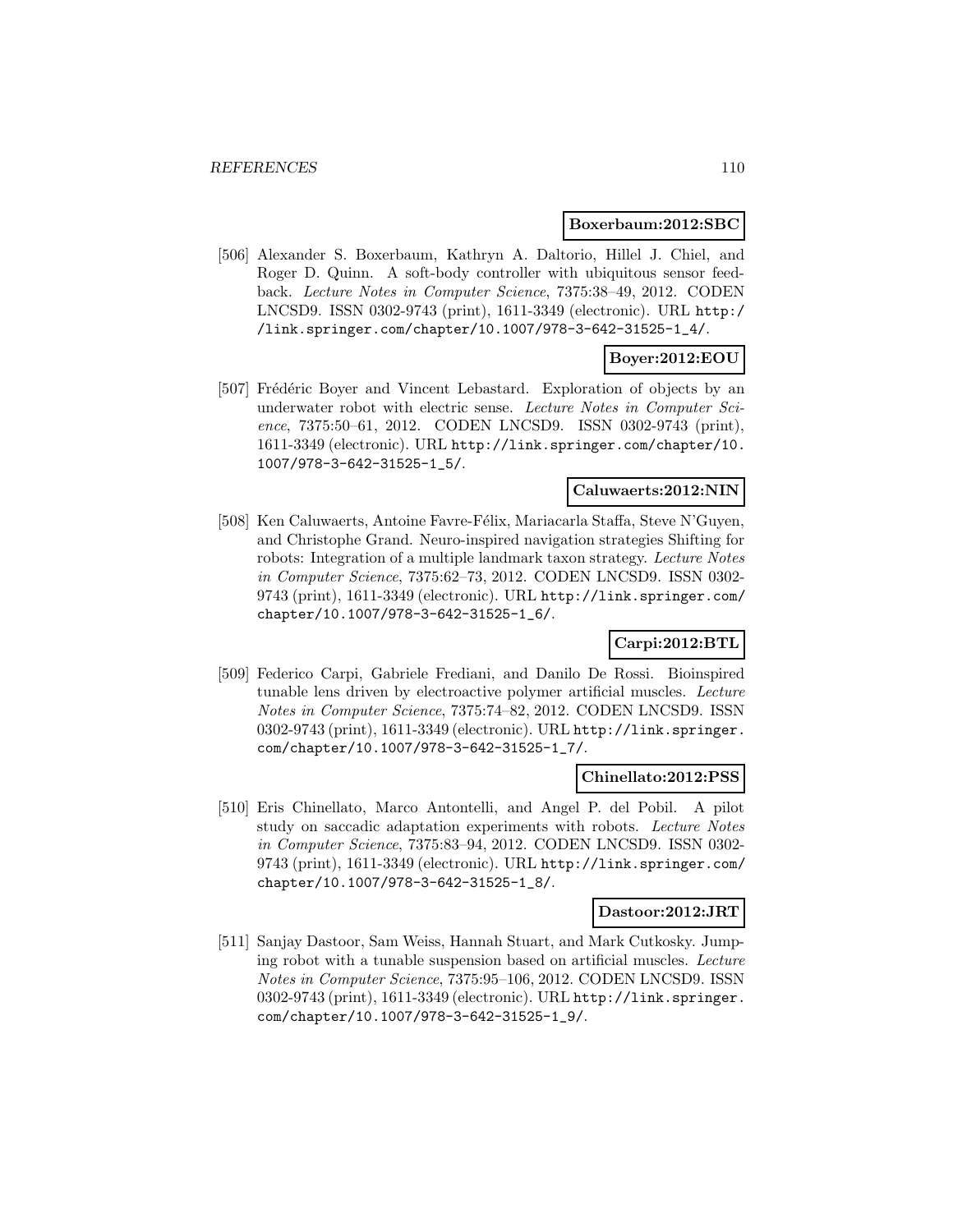# **Ejaz:2012:SVA**

[512] Naveed Ejaz, Reiko J. Tanaka, and Holger G. Krapp. Static versus adaptive gain control strategy for visuo-motor stabilization. Lecture Notes in Computer Science, 7375:107–119, 2012. CODEN LNCSD9. ISSN 0302- 9743 (print), 1611-3349 (electronic). URL http://link.springer.com/ chapter/10.1007/978-3-642-31525-1\_10/.

# **Hoinville:2012:LRM**

[513] Thierry Hoinville, Rüdiger Wehner, and Holk Cruse. Learning and retrieval of memory elements in a navigation task. Lecture Notes in Computer Science, 7375:120–131, 2012. CODEN LNCSD9. ISSN 0302- 9743 (print), 1611-3349 (electronic). URL http://link.springer.com/ chapter/10.1007/978-3-642-31525-1\_11/.

# **Landgraf:2012:IHD**

[514] Tim Landgraf, Michael Oertel, Andreas Kirbach, Randolf Menzel, and Raúl Rojas. Imitation of the honeybee dance communication system by means of a biomimetic robot. Lecture Notes in Computer Science, 7375:132–143, 2012. CODEN LNCSD9. ISSN 0302-9743 (print), 1611-3349 (electronic). URL http://link.springer.com/chapter/10. 1007/978-3-642-31525-1\_12/.

# **Luvizotto:2012:FMR**

[515] André Luvizotto, César Rennó-Costa, and Paul Verschure. A framework for mobile robot navigation using a temporal population code. Lecture Notes in Computer Science, 7375:144–155, 2012. CODEN LNCSD9. ISSN 0302-9743 (print), 1611-3349 (electronic). URL http://link. springer.com/chapter/10.1007/978-3-642-31525-1\_13/.

#### **Marcos:2012:GIM**

[516] Encarni Marcos, Armin Duff, Martí Sánchez-Fibla, and Paul F. M. J. Verschure. Generalization of integrator models to foraging: a robot study using the DAC9 model. Lecture Notes in Computer Science, 7375:156– 167, 2012. CODEN LNCSD9. ISSN 0302-9743 (print), 1611-3349 (electronic). URL http://link.springer.com/chapter/10.1007/978-3- 642-31525-1\_14/.

### **Mitchinson:2012:EAS**

[517] Ben Mitchinson, Martin J. Pearson, Anthony G. Pipe, and Tony J. Prescott. The emergence of action sequences from spatial attention: Insight from rodent-like robots. Lecture Notes in Computer Science, 7375:168–179, 2012. CODEN LNCSD9. ISSN 0302-9743 (print),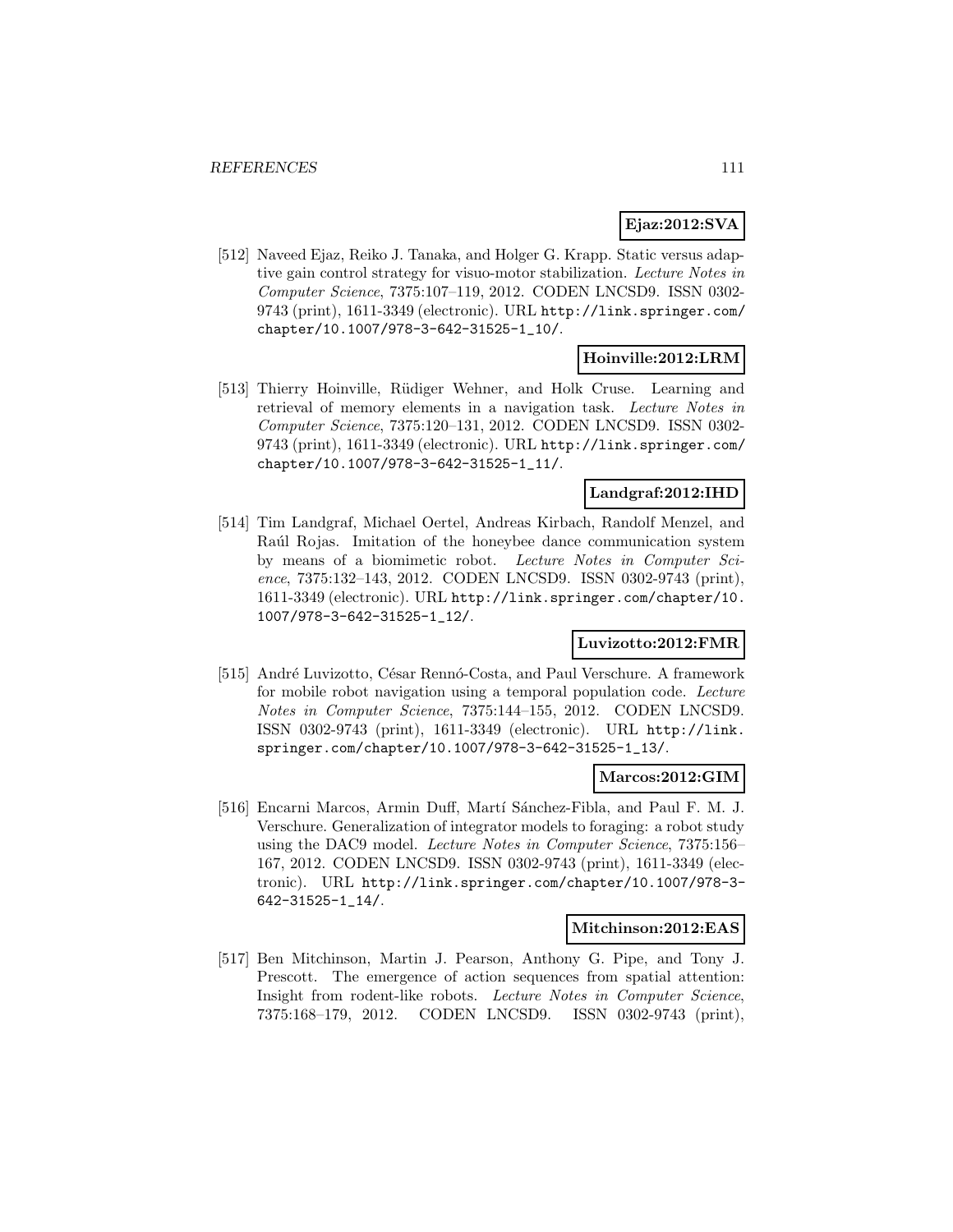1611-3349 (electronic). URL http://link.springer.com/chapter/10. 1007/978-3-642-31525-1\_15/.

## **Mohan:2012:HPE**

[518] Vishwanathan Mohan and Pietro Morasso. How past experience, imitation and practice can be combined to swiftly learn to use novel "tools": Insights from skill learning experiments with baby humanoids. Lecture Notes in Computer Science, 7375:180–191, 2012. CODEN LNCSD9. ISSN 0302-9743 (print), 1611-3349 (electronic). URL http://link. springer.com/chapter/10.1007/978-3-642-31525-1\_16/.

### **Ognibene:2012:TCA**

[519] Dimitri Ognibene, Eris Chinellato, Miguel Sarabia, and Yiannis Demiris. Towards contextual action recognition and target localization with active allocation of attention. Lecture Notes in Computer Science, 7375:192– 203, 2012. CODEN LNCSD9. ISSN 0302-9743 (print), 1611-3349 (electronic). URL http://link.springer.com/chapter/10.1007/978-3- 642-31525-1\_17/.

# **Pavel:2012:RLI**

[520] Ana Brândușa Pavel, Cristian Ioan Vasile, and Ioan Dumitrache. Robot localization implemented with enzymatic numerical P systems. Lecture Notes in Computer Science, 7375:204–215, 2012. CODEN LNCSD9. ISSN 0302-9743 (print), 1611-3349 (electronic). URL http://link. springer.com/chapter/10.1007/978-3-642-31525-1\_18/.

### **Philippides:2012:HCE**

[521] Andrew Philippides, Bart Baddeley, Philip Husbands, and Paul Graham. How can embodiment simplify the problem of view-based navigation? Lecture Notes in Computer Science, 7375:216–227, 2012. CODEN LNCSD9. ISSN 0302-9743 (print), 1611-3349 (electronic). URL http:/ /link.springer.com/chapter/10.1007/978-3-642-31525-1\_19/.

### **Rabinovich:2012:DMC**

[522] Mikhail I. Rabinovich and Pablo Varona. The dynamical modeling of cognitive robot-human centered interaction. Lecture Notes in Computer Science, 7375:228–237, 2012. CODEN LNCSD9. ISSN 0302-9743 (print), 1611-3349 (electronic). URL http://link.springer.com/chapter/10. 1007/978-3-642-31525-1\_20/.

#### **Anonymous:2012:FMbb**

[523] Anonymous. Front matter. Lecture Notes in Computer Science, 7375: ??, 2012. CODEN LNCSD9. ISSN 0302-9743 (print), 1611-3349 (elec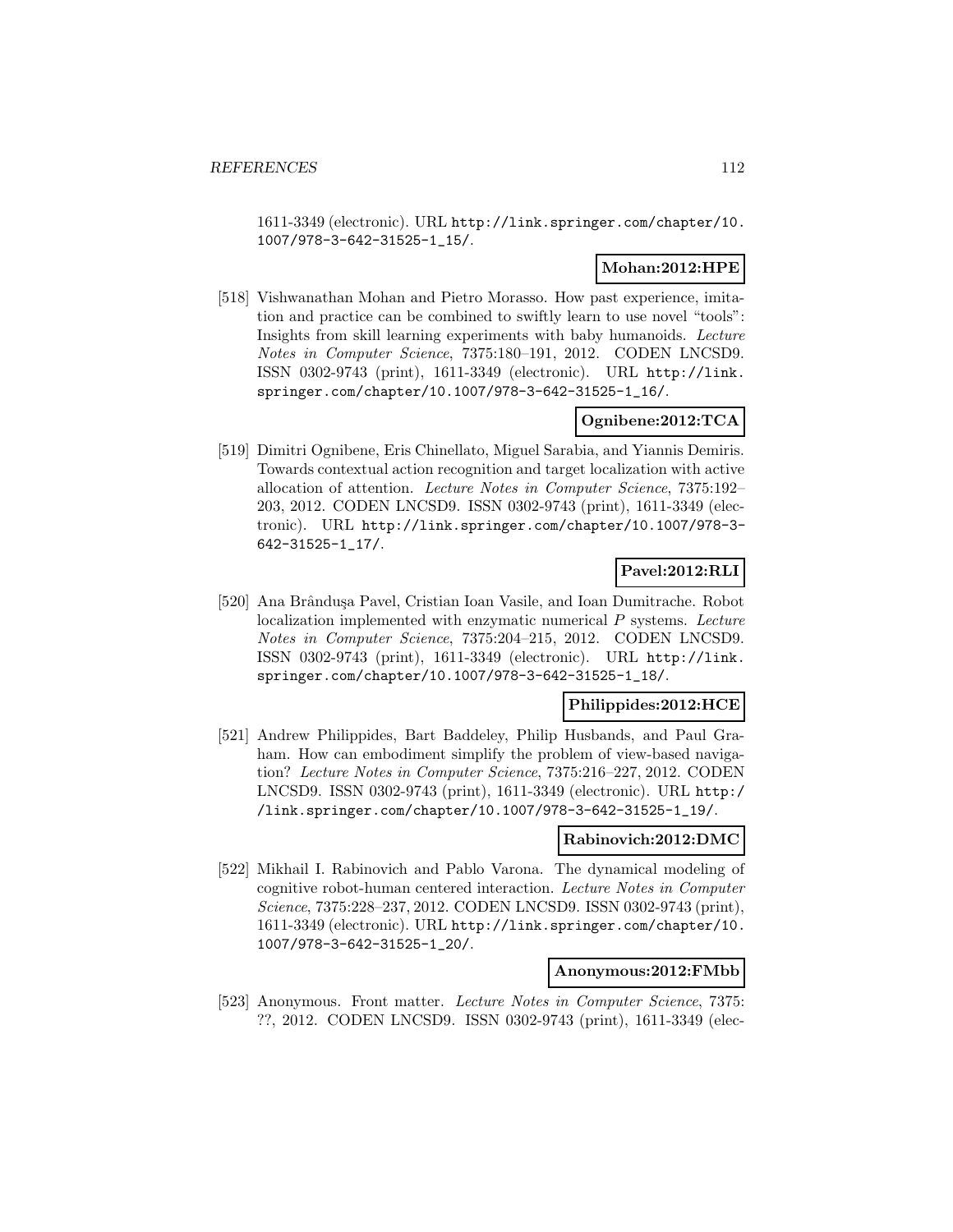tronic). URL http://link.springer.com/content/pdf/bfm:978-3- 642-31525-1/1.

## **Turkov:2012:BAC**

[524] Pavel Turkov, Olga Krasotkina, and Vadim Mottl. Bayesian approach to the concept drift in the pattern recognition problems. Lecture Notes in Computer Science, 7376:1–10, 2012. CODEN LNCSD9. ISSN 0302- 9743 (print), 1611-3349 (electronic). URL http://link.springer.com/ chapter/10.1007/978-3-642-31537-4\_1/.

# **Ceci:2012:TRC**

[525] Michelangelo Ceci, Annalisa Appice, Herna L. Viktor, Donato Malerba, and Eric Paquet. Transductive relational classification in the cotraining paradigm. Lecture Notes in Computer Science, 7376:11–25, 2012. CODEN LNCSD9. ISSN 0302-9743 (print), 1611-3349 (electronic). URL http://link.springer.com/chapter/10.1007/978-3- 642-31537-4\_2/.

# **Yang:2012:GNC**

[526] Rong Yang and Zhenyuan Wang. Generalized nonlinear classification model based on cross-oriented Choquet integral. Lecture Notes in Computer Science, 7376:26–39, 2012. CODEN LNCSD9. ISSN 0302- 9743 (print), 1611-3349 (electronic). URL http://link.springer.com/ chapter/10.1007/978-3-642-31537-4\_3/.

### **Nguyen:2012:GNS**

[527] Hai Thanh Nguyen and Katrin Franke. A general  $L_p$ -norm support vector machine via mixed 0–1 programming. Lecture Notes in Computer Science, 7376:40–49, 2012. CODEN LNCSD9. ISSN 0302-9743 (print), 1611-3349 (electronic). URL http://link.springer.com/chapter/10. 1007/978-3-642-31537-4\_4/.

# **Kovacs:2012:RDC**

[528] László Kovács. Reduction of distance computations in selection of pivot elements for balanced GHT structure. Lecture Notes in Computer Science, 7376:50–62, 2012. CODEN LNCSD9. ISSN 0302-9743 (print), 1611-3349 (electronic). URL http://link.springer.com/chapter/10. 1007/978-3-642-31537-4\_5/.

#### **Joenssen:2012:HDM**

[529] Dieter William Joenssen and Udo Bankhofer. Hot deck methods for imputing missing data. Lecture Notes in Computer Science, 7376:63– 75, 2012. CODEN LNCSD9. ISSN 0302-9743 (print), 1611-3349 (elec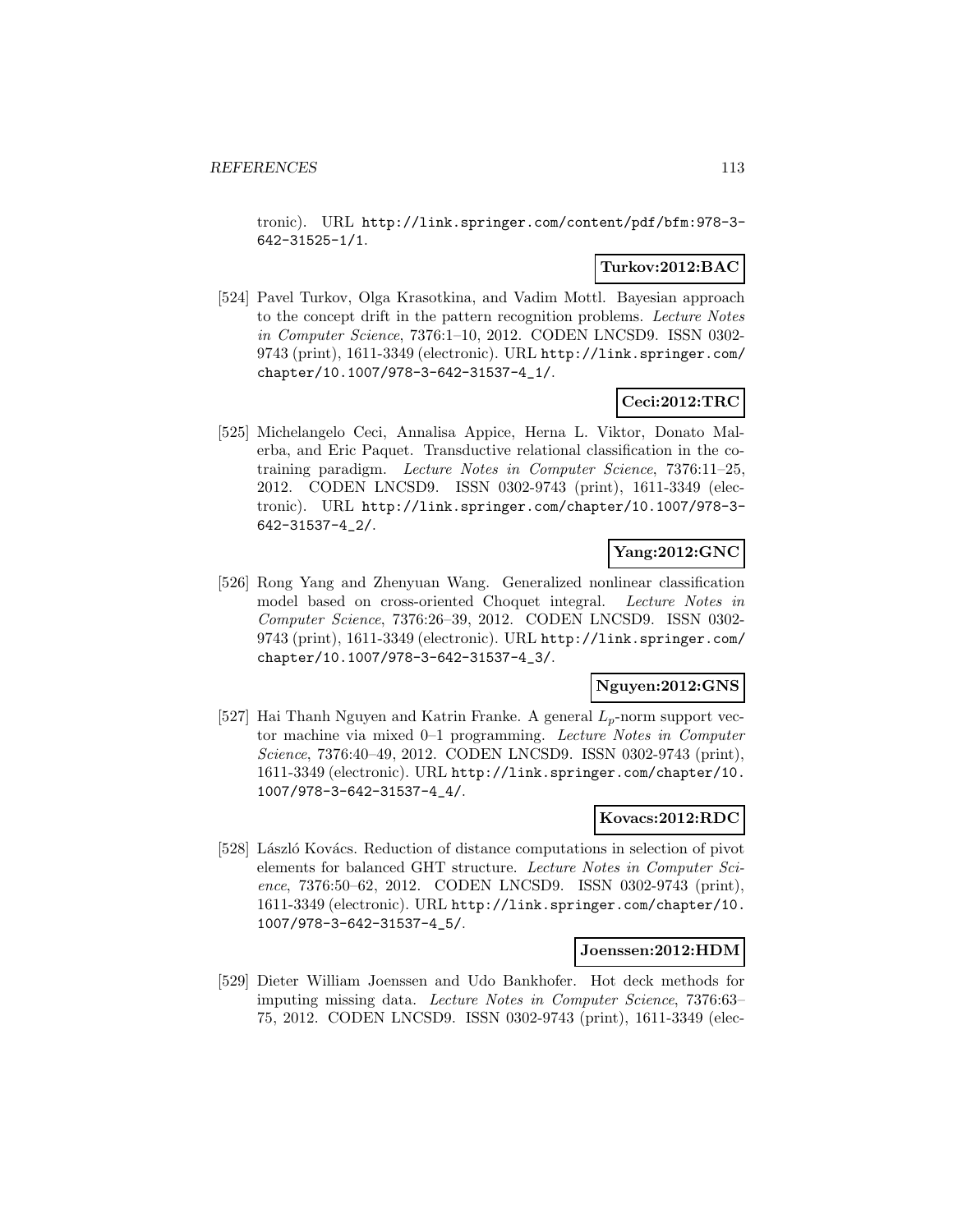tronic). URL http://link.springer.com/chapter/10.1007/978-3- 642-31537-4\_6/.

### **Bharambe:2012:B**

[530] Saket Bharambe, Harshit Dubey, and Vikram Pudi. BINER. Lecture Notes in Computer Science, 7376:76–85, 2012. CODEN LNCSD9. ISSN 0302-9743 (print), 1611-3349 (electronic). URL http://link.springer. com/chapter/10.1007/978-3-642-31537-4\_7/.

# **Mondal:2012:NAA**

[531] Kartick Chandra Mondal, Nicolas Pasquier, Anirban Mukhopadhyay, and Ujjwal Maulik. A new approach for association rule mining and bi-clustering using formal concept analysis. Lecture Notes in Computer Science, 7376:86–101, 2012. CODEN LNCSD9. ISSN 0302-9743 (print), 1611-3349 (electronic). URL http://link.springer.com/chapter/10. 1007/978-3-642-31537-4\_8/.

# **Li:2012:TMA**

[532] Aixiang Li, Makoto Haraguchi, and Yoshiaki Okubo. Top-N minimization approach for indicative correlation change mining. Lecture Notes in Computer Science, 7376:102–116, 2012. CODEN LNCSD9. ISSN 0302- 9743 (print), 1611-3349 (electronic). URL http://link.springer.com/ chapter/10.1007/978-3-642-31537-4\_9/.

# **Leite:2012:SCA**

[533] Rui Leite, Pavel Brazdil, and Joaquin Vanschoren. Selecting classification algorithms with active testing. Lecture Notes in Computer Science, 7376:117–131, 2012. CODEN LNCSD9. ISSN 0302-9743 (print), 1611-3349 (electronic). URL http://link.springer.com/chapter/10. 1007/978-3-642-31537-4\_10/.

# **Thombre:2012:CLR**

[534] Amit Thombre. Comparing logistic regression, neural networks, C5.0 and M5' classification techniques. Lecture Notes in Computer Science, 7376:132–140, 2012. CODEN LNCSD9. ISSN 0302-9743 (print), 1611-3349 (electronic). URL http://link.springer.com/chapter/10. 1007/978-3-642-31537-4\_11/.

### **Sapkota:2012:UGI**

[535] Upendra Sapkota, Barrett R. Bryant, and Alan Sprague. Unsupervised grammar inference using the minimum description length principle. Lecture Notes in Computer Science, 7376:141–153, 2012. CODEN LNCSD9. ISSN 0302-9743 (print), 1611-3349 (electronic). URL http://link. springer.com/chapter/10.1007/978-3-642-31537-4\_12/.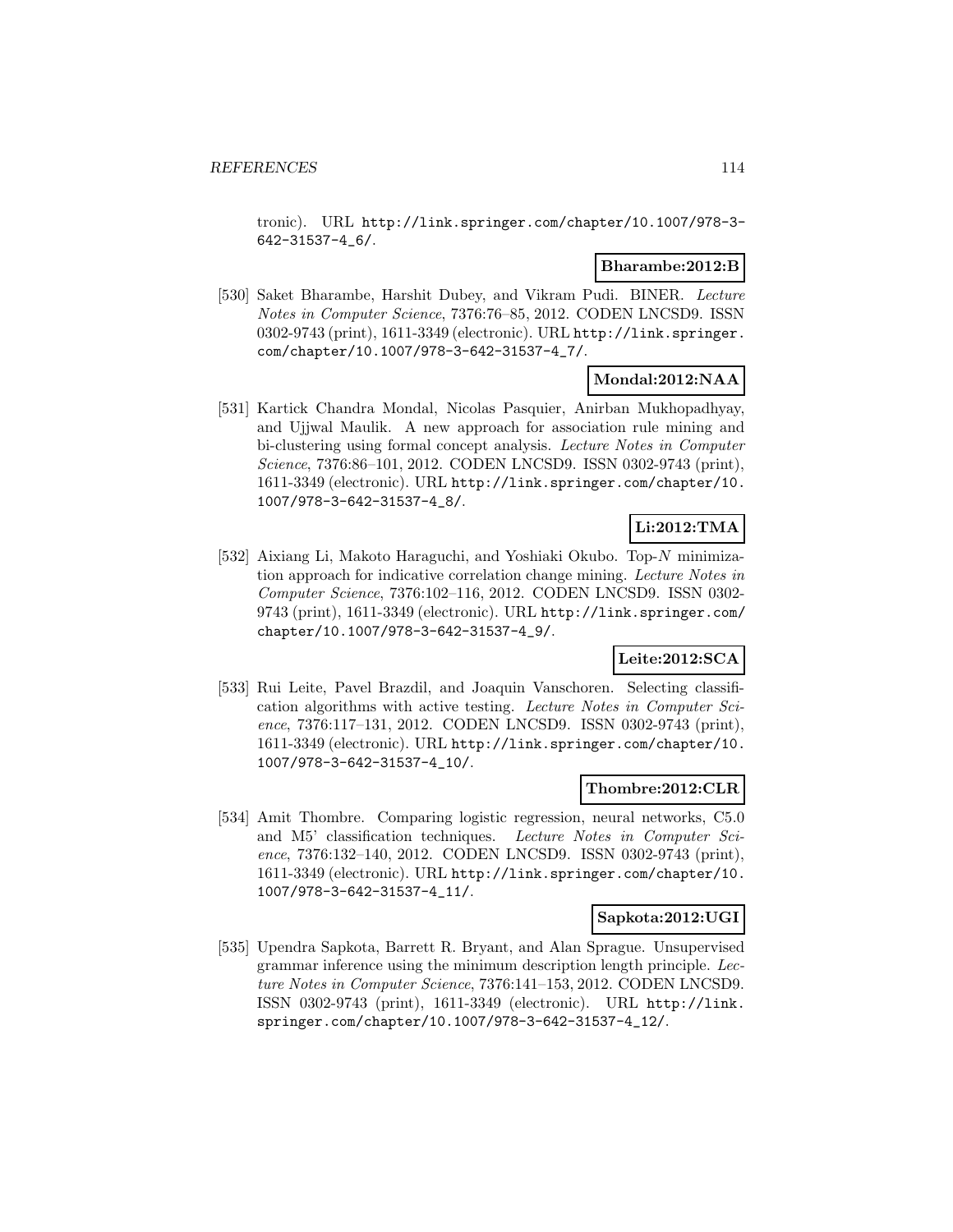#### **Oshiro:2012:HMT**

[536] Thais Mayumi Oshiro, Pedro Santoro Perez, and José Augusto Baranauskas. How many trees in a random forest? Lecture Notes in Computer Science, 7376:154–168, 2012. CODEN LNCSD9. ISSN 0302- 9743 (print), 1611-3349 (electronic). URL http://link.springer.com/ chapter/10.1007/978-3-642-31537-4\_13/.

# **Xu:2012:CTC**

[537] Tao Xu, David Chiu, and Iker Gondra. Constructing target concept in multiple instance learning using maximum partial entropy. Lecture Notes in Computer Science, 7376:169–182, 2012. CODEN LNCSD9. ISSN 0302- 9743 (print), 1611-3349 (electronic). URL http://link.springer.com/ chapter/10.1007/978-3-642-31537-4\_14/.

# **Bouhamed:2012:NLS**

[538] Heni Bouhamed, Afif Masmoudi, Thierry Lecroq, and Ahmed Rebaï. A new learning structure heuristic of Bayesian networks from data. Lecture Notes in Computer Science, 7376:183–197, 2012. CODEN LNCSD9. ISSN 0302-9743 (print), 1611-3349 (electronic). URL http://link. springer.com/chapter/10.1007/978-3-642-31537-4\_15/.

# **Pitelis:2012:DSL**

[539] Nikolaos Pitelis and Anastasios Tefas. Discriminant subspace learning based on support vectors machines. Lecture Notes in Computer Science, 7376:198–212, 2012. CODEN LNCSD9. ISSN 0302-9743 (print), 1611-3349 (electronic). URL http://link.springer.com/chapter/10. 1007/978-3-642-31537-4\_16/.

# **Hoa:2012:NLS**

[540] Nong Thi Hoa and Bui The Duy. A new learning strategy of general BAMs. Lecture Notes in Computer Science, 7376:213–221, 2012. CODEN LNCSD9. ISSN 0302-9743 (print), 1611-3349 (electronic). URL http:/ /link.springer.com/chapter/10.1007/978-3-642-31537-4\_17/.

# **Toussaint:2012:PGI**

[541] Godfried T. Toussaint and Constantin Berzan. Proximity-graph instancebased learning, support vector machines, and high dimensionality: An empirical comparison. Lecture Notes in Computer Science, 7376:222– 236, 2012. CODEN LNCSD9. ISSN 0302-9743 (print), 1611-3349 (electronic). URL http://link.springer.com/chapter/10.1007/978-3- 642-31537-4\_18/.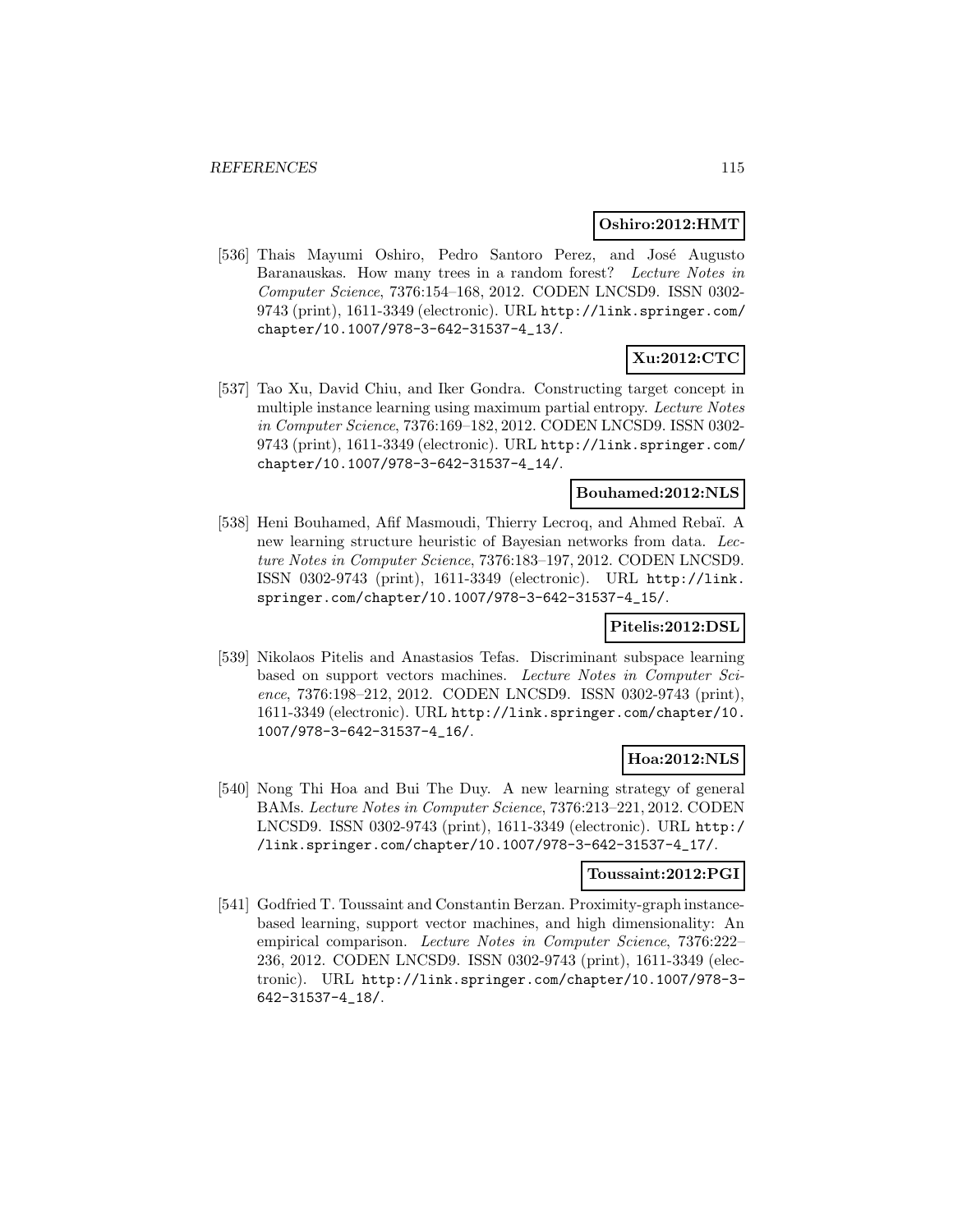### **Ebrahimi:2012:SSC**

[542] Javid Ebrahimi and Mohammad Saniee Abadeh. Semi supervised clustering: a Pareto approach. Lecture Notes in Computer Science, 7376:237– 251, 2012. CODEN LNCSD9. ISSN 0302-9743 (print), 1611-3349 (electronic). URL http://link.springer.com/chapter/10.1007/978-3- 642-31537-4\_19/.

# **Silva:2012:SSC**

[543] Andreia Silva and Cláudia Antunes. Semi-supervised clustering: a case study. Lecture Notes in Computer Science, 7376:252–263, 2012. CODEN LNCSD9. ISSN 0302-9743 (print), 1611-3349 (electronic). URL http:/ /link.springer.com/chapter/10.1007/978-3-642-31537-4\_20/.

## **Anonymous:2012:FMbc**

[544] Anonymous. Front matter. Lecture Notes in Computer Science, 7376: ??, 2012. CODEN LNCSD9. ISSN 0302-9743 (print), 1611-3349 (electronic). URL http://link.springer.com/content/pdf/bfm:978-3- 642-31537-4/1.

### **Schmidt:2012:ACA**

[545] Rainer Schmidt, Heike Weiss, and Georg Fuellen. Application of classification algorithms on IDDM rat data. Lecture Notes in Computer Science, 7377:1–8, 2012. CODEN LNCSD9. ISSN 0302-9743 (print), 1611-3349 (electronic). URL http://link.springer.com/chapter/10. 1007/978-3-642-31488-9\_1/.

### **Bichindaritz:2012:RTC**

[546] Isabelle Bichindaritz. Research themes in the case-based reasoning in health sciences core literature. Lecture Notes in Computer Science, 7377: 9–23, 2012. CODEN LNCSD9. ISSN 0302-9743 (print), 1611-3349 (electronic). URL http://link.springer.com/chapter/10.1007/978-3- 642-31488-9\_2/.

### **Kirshners:2012:RAD**

[547] Arnis Kirshners, Serge Parshutin, and Marcis Leja. Research on application of data mining methods to diagnosing gastric cancer. Lecture Notes in Computer Science, 7377:24–37, 2012. CODEN LNCSD9. ISSN 0302-9743 (print), 1611-3349 (electronic). URL http://link.springer. com/chapter/10.1007/978-3-642-31488-9\_3/.

# **Nagy:2012:SES**

[548] Gabor I. Nagy and Krisztian Buza. SOHAC: Efficient storage of tick data that supports search and analysis. Lecture Notes in Computer Sci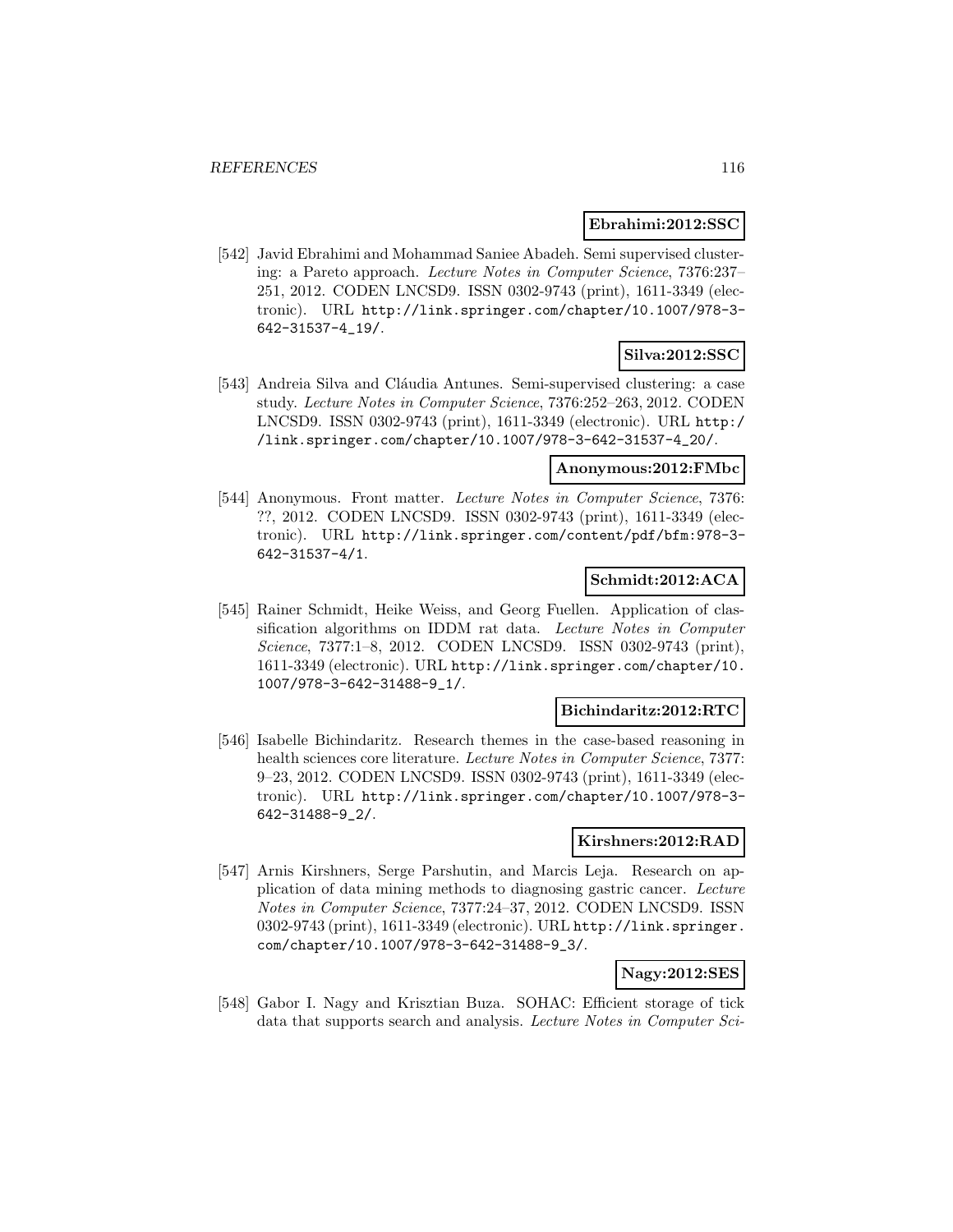ence, 7377:38–51, 2012. CODEN LNCSD9. ISSN 0302-9743 (print), 1611-3349 (electronic). URL http://link.springer.com/chapter/10. 1007/978-3-642-31488-9\_4/.

# **Liu:2012:ECT**

[549] Hongyan Liu, Zhiyuan Yao, Tomas Eklund, and Barbro Back. Electricity consumption time series profiling: a data mining application in energy industry. Lecture Notes in Computer Science, 7377:52–66, 2012. CODEN LNCSD9. ISSN 0302-9743 (print), 1611-3349 (electronic). URL http:/ /link.springer.com/chapter/10.1007/978-3-642-31488-9\_5/.

### **Santos:2012:WTF**

[550] Pedro Santos, Luisa F. Villa, Aníbal Reñones, Andrés Bustillo, and Jesús Maudes. Wind turbines fault diagnosis using ensemble classifiers. Lecture Notes in Computer Science, 7377:67–76, 2012. CODEN LNCSD9. ISSN 0302-9743 (print), 1611-3349 (electronic). URL http://link.springer. com/chapter/10.1007/978-3-642-31488-9\_6/.

### **Moreira-Matias:2012:BBD**

[551] Luís Moreira-Matias, Carlos Ferreira, João Gama, and João Mendes-Moreira. Bus bunching detection by mining sequences of headway deviations. Lecture Notes in Computer Science, 7377:77–91, 2012. CODEN LNCSD9. ISSN 0302-9743 (print), 1611-3349 (electronic). URL http:/ /link.springer.com/chapter/10.1007/978-3-642-31488-9\_7/.

# **Alves:2012:DAP**

[552] Ronnie Alves, Pedro Ferreira, Joel Ribeiro, and Orlando Belo. Detecting abnormal patterns in call graphs based on the aggregation of relevant vertex measures. Lecture Notes in Computer Science, 7377:92– 102, 2012. CODEN LNCSD9. ISSN 0302-9743 (print), 1611-3349 (electronic). URL http://link.springer.com/chapter/10.1007/978-3- 642-31488-9\_8/.

# **Ivannikov:2012:RTM**

[553] Andriy Ivannikov, Mikko Jegoroff, and Tommi Kärkkäinen. Real-time mass flow estimation in circulating fluidized bed. Lecture Notes in Computer Science, 7377:103–112, 2012. CODEN LNCSD9. ISSN 0302- 9743 (print), 1611-3349 (electronic). URL http://link.springer.com/ chapter/10.1007/978-3-642-31488-9\_9/.

# **Lejri:2012:RCB**

[554] Ons Lejri and Moncef Tagina. Representation in case-based reasoning applied to control reconfiguration. Lecture Notes in Computer Sci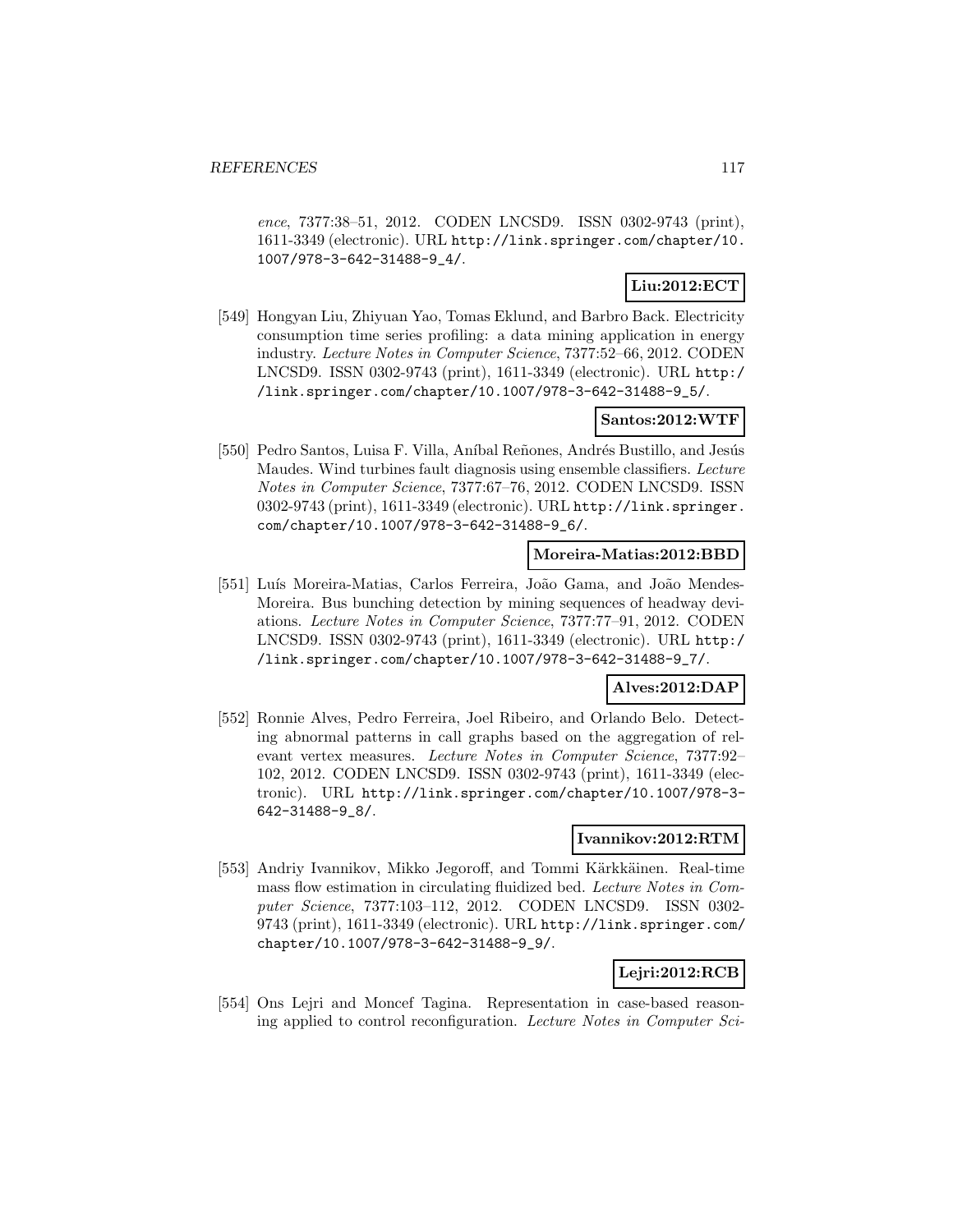ence, 7377:113–120, 2012. CODEN LNCSD9. ISSN 0302-9743 (print), 1611-3349 (electronic). URL http://link.springer.com/chapter/10. 1007/978-3-642-31488-9\_10/.

# **Vanlaer:2012:IIO**

[555] Jef Vanlaer, Pieter Van den Kerkhof, Geert Gins, and Jan F. M. Van Impe. The influence of input and output measurement noise on batch-end quality prediction with partial least squares. Lecture Notes in Computer Science, 7377:121–135, 2012. CODEN LNCSD9. ISSN 0302-9743 (print), 1611-3349 (electronic). URL http://link.springer.com/chapter/10. 1007/978-3-642-31488-9\_11/.

### **Shimada:2012:EAC**

[556] Kaoru Shimada. An evolving associative classifier for incomplete database. Lecture Notes in Computer Science, 7377:136–150, 2012. CO-DEN LNCSD9. ISSN 0302-9743 (print), 1611-3349 (electronic). URL http://link.springer.com/chapter/10.1007/978-3-642-31488-9\_ 12/.

# **Welcker:2012:ICP**

[557] Laura Welcker, Stephan Koch, and Frank Dellmann. Improving classifier performance by knowledge-driven data preparation. Lecture Notes in Computer Science, 7377:151–165, 2012. CODEN LNCSD9. ISSN 0302- 9743 (print), 1611-3349 (electronic). URL http://link.springer.com/ chapter/10.1007/978-3-642-31488-9\_13/.

# **Park:2012:CCC**

[558] Eunkyoung Park, Younghee Kim, Ieejoon Kim, Jaeyeol Yoon, Jiyeon Lim, and Ungmo Kim. CWFM: Closed contingency weighted frequent itemsets mining. Lecture Notes in Computer Science, 7377:166–177, 2012. CODEN LNCSD9. ISSN 0302-9743 (print), 1611-3349 (electronic). URL http://link.springer.com/chapter/10.1007/978-3- 642-31488-9\_14/.

## **Bobrowski:2012:PMH**

[559] Leon Bobrowski and Tomasz Lukaszuk. Prognostic modeling with high dimensional and censored data. Lecture Notes in Computer Science, 7377:178–193, 2012. CODEN LNCSD9. ISSN 0302-9743 (print), 1611-3349 (electronic). URL http://link.springer.com/chapter/10. 1007/978-3-642-31488-9\_15/.

### **Ahmed:2012:SSH**

[560] Eya Ben Ahmed, Ahlem Nabli, and Faïez Gargouri.  $\mathcal{SHACUN}$ : Semisupervised hierarchical active clustering based on ranking constraints.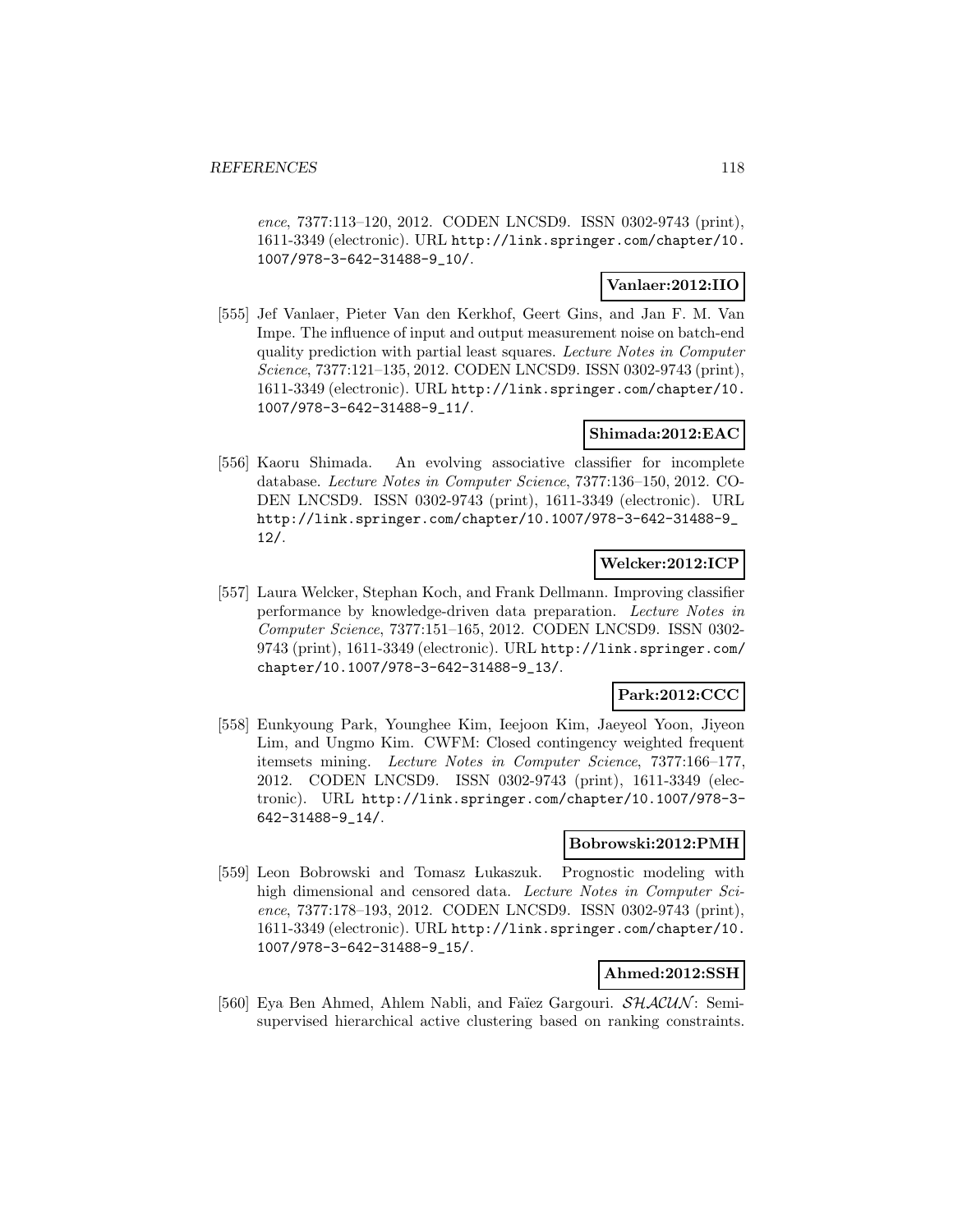Lecture Notes in Computer Science, 7377:194–208, 2012. CODEN LNCSD9. ISSN 0302-9743 (print), 1611-3349 (electronic). URL http:/ /link.springer.com/chapter/10.1007/978-3-642-31488-9\_16/.

### **Wang:2012:MST**

[561] Xiaochun Wang, Xia Li Wang, and D. Mitch Wilkes. A minimum spanning tree-inspired clustering-based outlier detection technique. Lecture Notes in Computer Science, 7377:209–223, 2012. CODEN LNCSD9. ISSN 0302-9743 (print), 1611-3349 (electronic). URL http://link. springer.com/chapter/10.1007/978-3-642-31488-9\_17/.

### **Elsayed:2012:MDN**

[562] Samir A. Mohamed Elsayed, Sanguthevar Rajasekaran, and Reda A. Ammar. ML-DS: a novel deterministic sampling algorithm for association rules mining. Lecture Notes in Computer Science, 7377:224–235, 2012. CODEN LNCSD9. ISSN 0302-9743 (print), 1611-3349 (electronic). URL http://link.springer.com/chapter/10.1007/978-3- 642-31488-9\_18/.

# **Paja:2012:DRD**

[563] Wiesław Paja and Mariusz Wrzesień. Decision rules development using set of generic operations approach. Lecture Notes in Computer Science, 7377:236–242, 2012. CODEN LNCSD9. ISSN 0302-9743 (print), 1611-3349 (electronic). URL http://link.springer.com/chapter/10. 1007/978-3-642-31488-9\_19/.

# **Klenk:2012:RDS**

[564] Sebastian Klenk, Jürgen Dippon, Andre Burkovski, and Gunther Heidemann. Redundant dictionary spaces as a general concept for the analysis of non-vectorial data. Lecture Notes in Computer Science, 7377:243– 257, 2012. CODEN LNCSD9. ISSN 0302-9743 (print), 1611-3349 (electronic). URL http://link.springer.com/chapter/10.1007/978-3- 642-31488-9\_20/.

### **Anonymous:2012:FMbd**

[565] Anonymous. Front matter. Lecture Notes in Computer Science, 7377: ??, 2012. CODEN LNCSD9. ISSN 0302-9743 (print), 1611-3349 (electronic). URL http://link.springer.com/content/pdf/bfm:978-3- 642-31488-9/1.

# **Clapes:2012:UIO**

[566] Albert Clapés, Miguel Reyes, and Sergio Escalera. User identification and object recognition in clutter scenes based on RGB-depth analysis. Lecture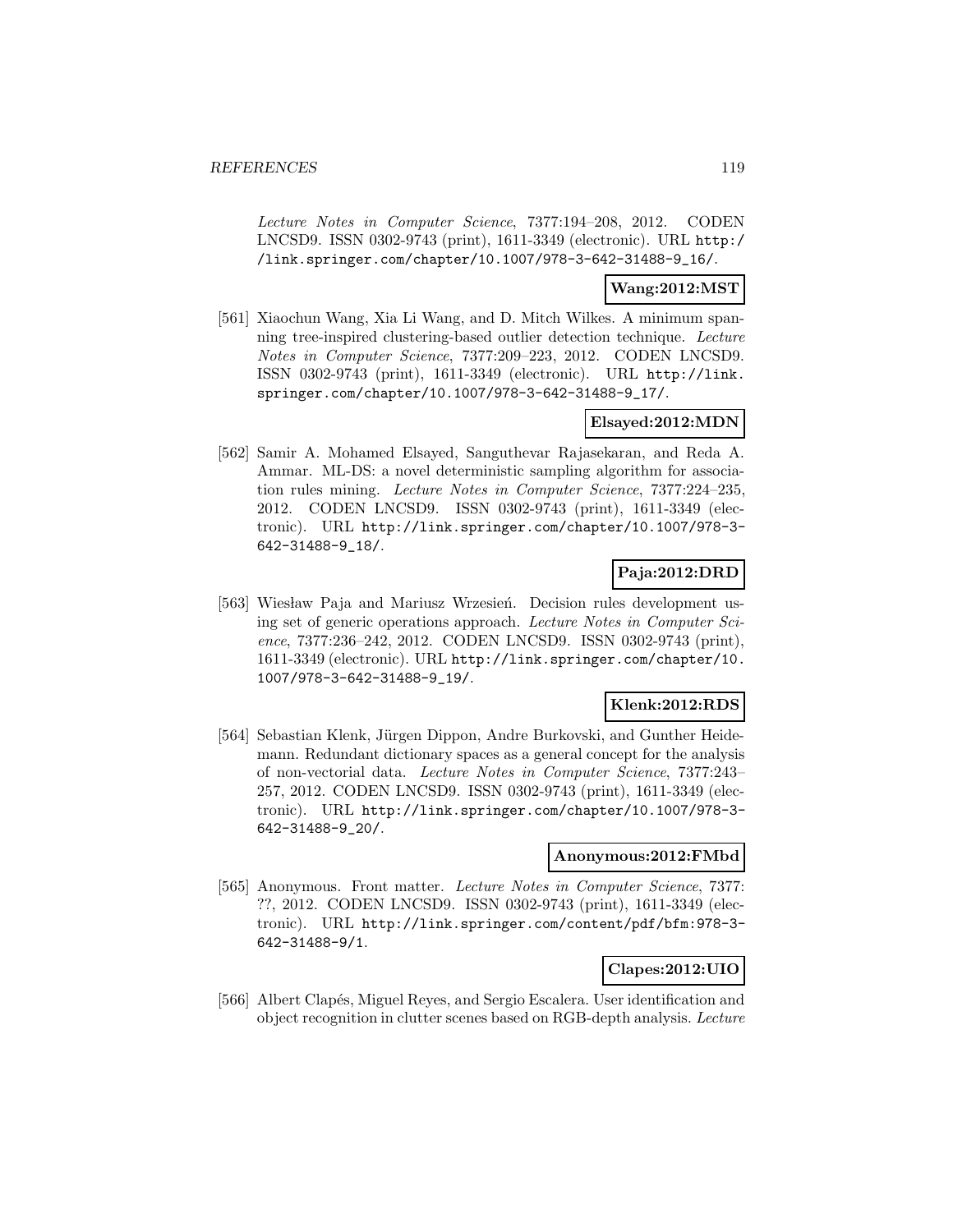Notes in Computer Science, 7378:1–11, 2012. CODEN LNCSD9. ISSN 0302-9743 (print), 1611-3349 (electronic). URL http://link.springer. com/chapter/10.1007/978-3-642-31567-1\_1/.

# **Tejera:2012:CTV**

[567] Margara Tejera and Adrian Hilton. Compression techniques for 3D video mesh sequences. Lecture Notes in Computer Science, 7378:12– 25, 2012. CODEN LNCSD9. ISSN 0302-9743 (print), 1611-3349 (electronic). URL http://link.springer.com/chapter/10.1007/978-3- 642-31567-1\_2/.

# **Hauberg:2012:SMB**

[568] Søren Hauberg and Kim Steenstrup Pedersen. Spatial measures between human poses for classification and understanding. Lecture Notes in Computer Science, 7378:26–36, 2012. CODEN LNCSD9. ISSN 0302- 9743 (print), 1611-3349 (electronic). URL http://link.springer.com/ chapter/10.1007/978-3-642-31567-1\_3/.

### **Bakken:2012:RTP**

[569] Rune Havnung Bakken and Adrian Hilton. Real-time pose estimation using constrained dynamics. Lecture Notes in Computer Science, 7378: 37–46, 2012. CODEN LNCSD9. ISSN 0302-9743 (print), 1611-3349 (electronic). URL http://link.springer.com/chapter/10.1007/978-3- 642-31567-1\_4/.

# **Ahn:2012:NEM**

[570] Junghyun Ahn, Stéphane Gobron, and David Garcia. An NVC emotional model for conversational virtual humans in a 3D chatting environment. Lecture Notes in Computer Science, 7378:47–57, 2012. CODEN LNCSD9. ISSN 0302-9743 (print), 1611-3349 (electronic). URL http:/ /link.springer.com/chapter/10.1007/978-3-642-31567-1\_5/.

# **Gobron:2012:EBA**

[571] Stéphane Gobron, Junghyun Ahn, and David Garcia. An event-based architecture to manage virtual human non-verbal communication in 3D chatting environment. Lecture Notes in Computer Science, 7378:58–68, 2012. CODEN LNCSD9. ISSN 0302-9743 (print), 1611-3349 (electronic). URL http://link.springer.com/chapter/10.1007/978-3- 642-31567-1\_6/.

### **Carretero:2012:IGC**

[572] María del Puy Carretero and Aitor Ardanza. Improving gestural communication in virtual characters. Lecture Notes in Computer Science, 7378: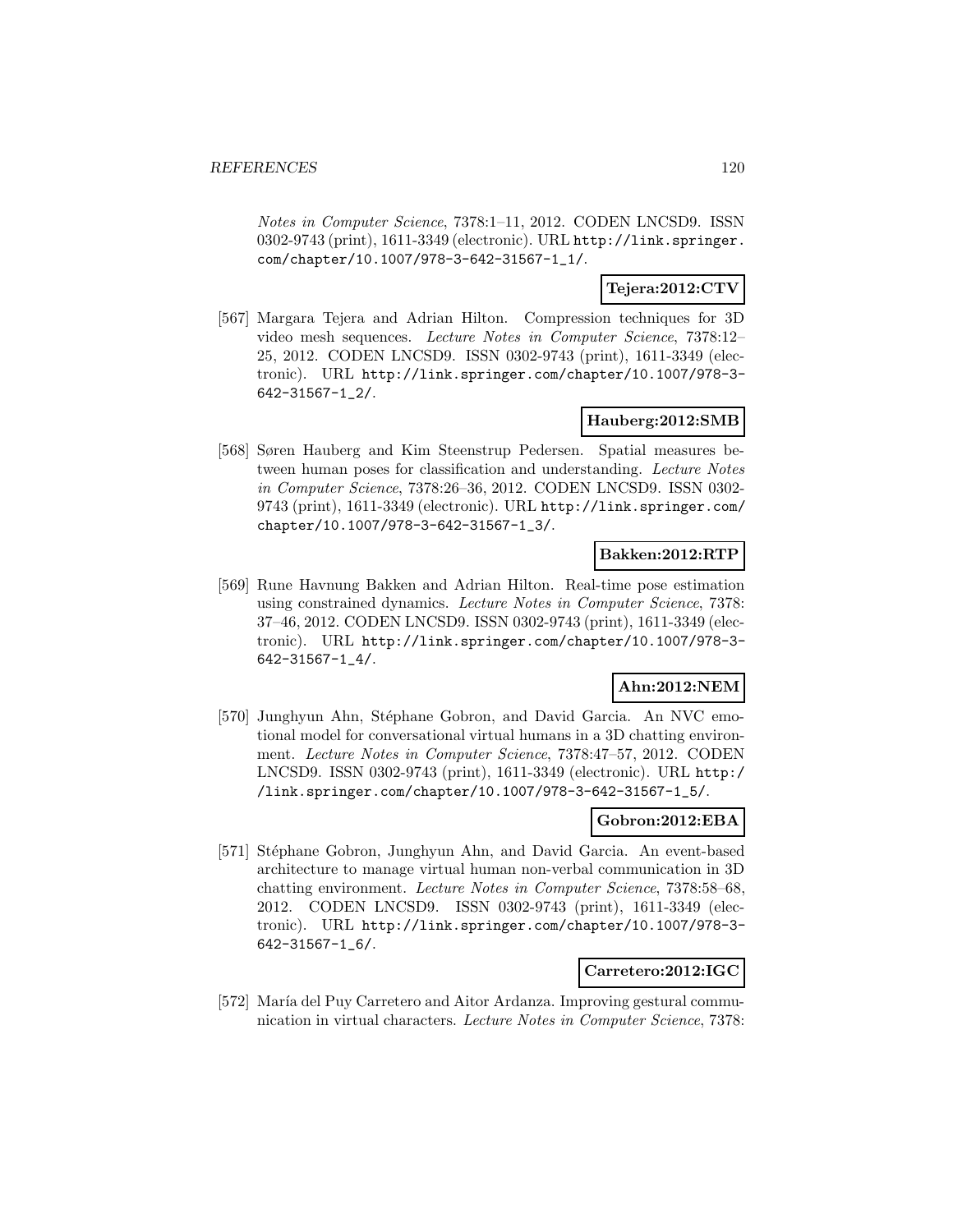69–81, 2012. CODEN LNCSD9. ISSN 0302-9743 (print), 1611-3349 (electronic). URL http://link.springer.com/chapter/10.1007/978-3- 642-31567-1\_7/.

### **Navarro:2012:MVB**

[573] Sergio Navarro and Adolfo López-Méndez. Multi-view body tracking with a detector-driven hierarchical particle filter. Lecture Notes in Computer Science, 7378:82–91, 2012. CODEN LNCSD9. ISSN 0302- 9743 (print), 1611-3349 (electronic). URL http://link.springer.com/ chapter/10.1007/978-3-642-31567-1\_8/.

### **Kwolek:2012:RTM**

[574] Bogdan Kwolek and Tomasz Krzeszowski. Real-time multi-view human motion tracking using particle swarm optimization with resampling. Lecture Notes in Computer Science, 7378:92–101, 2012. CODEN LNCSD9. ISSN 0302-9743 (print), 1611-3349 (electronic). URL http://link. springer.com/chapter/10.1007/978-3-642-31567-1\_9/.

### **Neophytou:2012:CSS**

[575] Alexandros Neophytou and Adrian Hilton. A comparative study of surface representations used in statistical human models. Lecture Notes in Computer Science, 7378:102–113, 2012. CODEN LNCSD9. ISSN 0302- 9743 (print), 1611-3349 (electronic). URL http://link.springer.com/ chapter/10.1007/978-3-642-31567-1\_10/.

# **Xu:2012:CSP**

[576] Ran Xu, Priyanshu Agarwal, and Suren Kumar. Combining skeletal pose with local motion for human activity recognition. Lecture Notes in Computer Science, 7378:114–123, 2012. CODEN LNCSD9. ISSN 0302- 9743 (print), 1611-3349 (electronic). URL http://link.springer.com/ chapter/10.1007/978-3-642-31567-1\_11/.

## **Loconsole:2012:NML**

[577] Claudio Loconsole and Nuno Barbosa. A new marker-less 3D kinectbased system for facial anthropometric measurements. Lecture Notes in Computer Science, 7378:124–133, 2012. CODEN LNCSD9. ISSN 0302- 9743 (print), 1611-3349 (electronic). URL http://link.springer.com/ chapter/10.1007/978-3-642-31567-1\_12/.

### **Kitamura:2012:ADU**

[578] Kensuke Kitamura, Noriko Takemura, and Yoshio Iwai. Automatic detection of unconscious reactions to illuminance changes in illumination. Lecture Notes in Computer Science, 7378:134–143, 2012. CODEN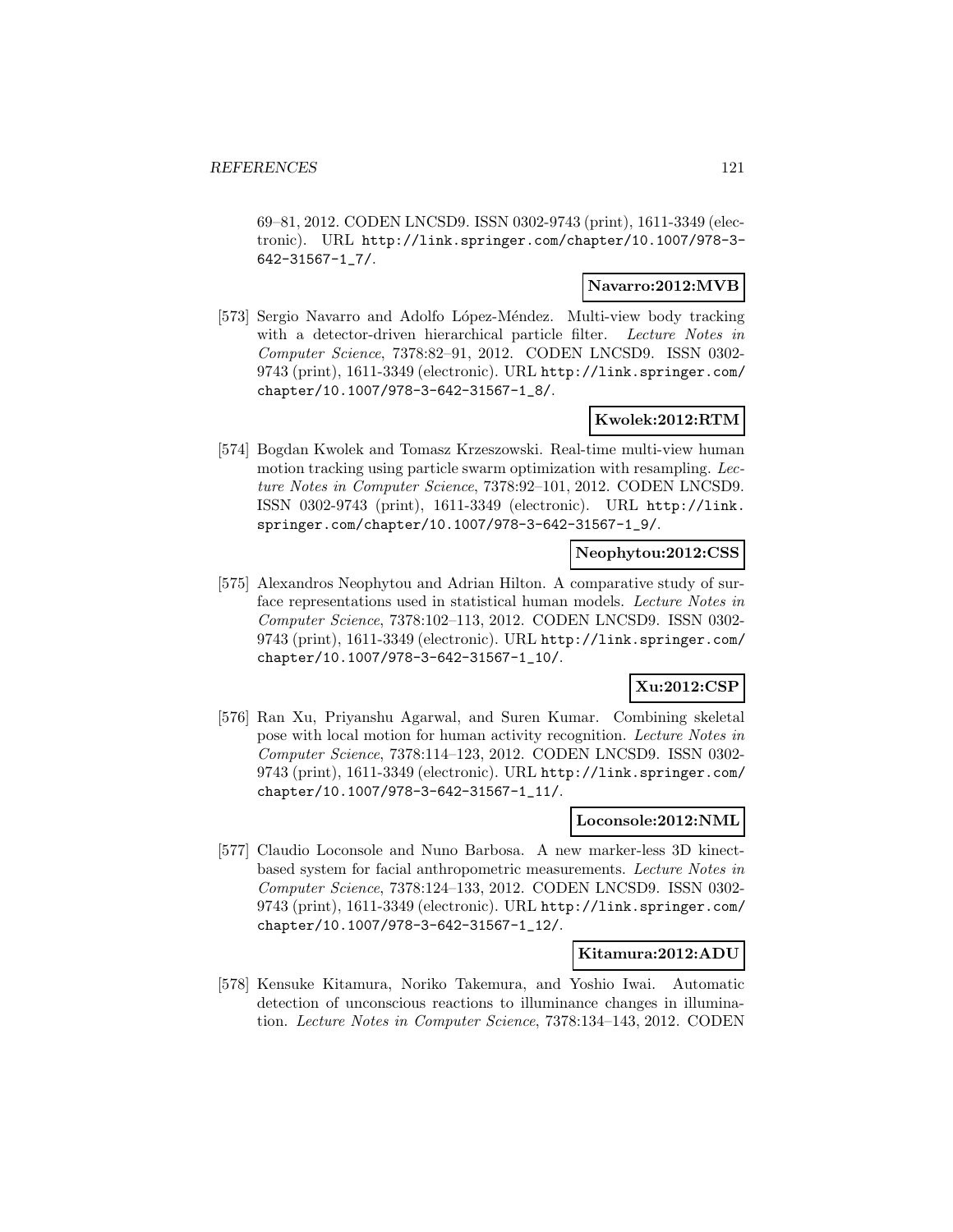LNCSD9. ISSN 0302-9743 (print), 1611-3349 (electronic). URL http:/ /link.springer.com/chapter/10.1007/978-3-642-31567-1\_13/.

#### **Bennett:2012:DMH**

[579] Stuart Bennett and Joan Lasenby. Deformation measurement of a human chest experiencing global motion. Lecture Notes in Computer Science, 7378:144–152, 2012. CODEN LNCSD9. ISSN 0302-9743 (print), 1611-3349 (electronic). URL http://link.springer.com/chapter/10. 1007/978-3-642-31567-1\_14/.

### **Jensen:2012:AEM**

[580] Thomas Jensen and Henrik Rasmussen. Automatic estimation of movement statistics of people. Lecture Notes in Computer Science, 7378:153– 162, 2012. CODEN LNCSD9. ISSN 0302-9743 (print), 1611-3349 (electronic). URL http://link.springer.com/chapter/10.1007/978-3- 642-31567-1\_15/.

### **Holladay:2012:GMD**

[581] Seth Holladay and Parris Egbert. Granular material deposition for simulation and texturing. Lecture Notes in Computer Science, 7378:163– 172, 2012. CODEN LNCSD9. ISSN 0302-9743 (print), 1611-3349 (electronic). URL http://link.springer.com/chapter/10.1007/978-3- 642-31567-1\_16/.

# **Mahmoud:2012:FSM**

[582] Nader Mahmoud and Stephane A. Nicolau. Fast 3D structure from motion with missing points from registration of partial reconstructions. Lecture Notes in Computer Science, 7378:173–183, 2012. CODEN LNCSD9. ISSN 0302-9743 (print), 1611-3349 (electronic). URL http://link. springer.com/chapter/10.1007/978-3-642-31567-1\_17/.

#### **Ju:2012:ERN**

[583] Xiangyang Ju, Balvinder Khambay, and Emer O'Leary. Evaluation of the reproducibility of non-verbal facial animations. Lecture Notes in Computer Science, 7378:184–193, 2012. CODEN LNCSD9. ISSN 0302- 9743 (print), 1611-3349 (electronic). URL http://link.springer.com/ chapter/10.1007/978-3-642-31567-1\_18/.

### **Ramos:2012:CLD**

[584] Francisco Ramos, Oscar Ripolles, and Miguel Chover. Continuous level of detail for large scale rendering of 3D animated polygonal models. Lecture Notes in Computer Science, 7378:194–203, 2012. CODEN LNCSD9.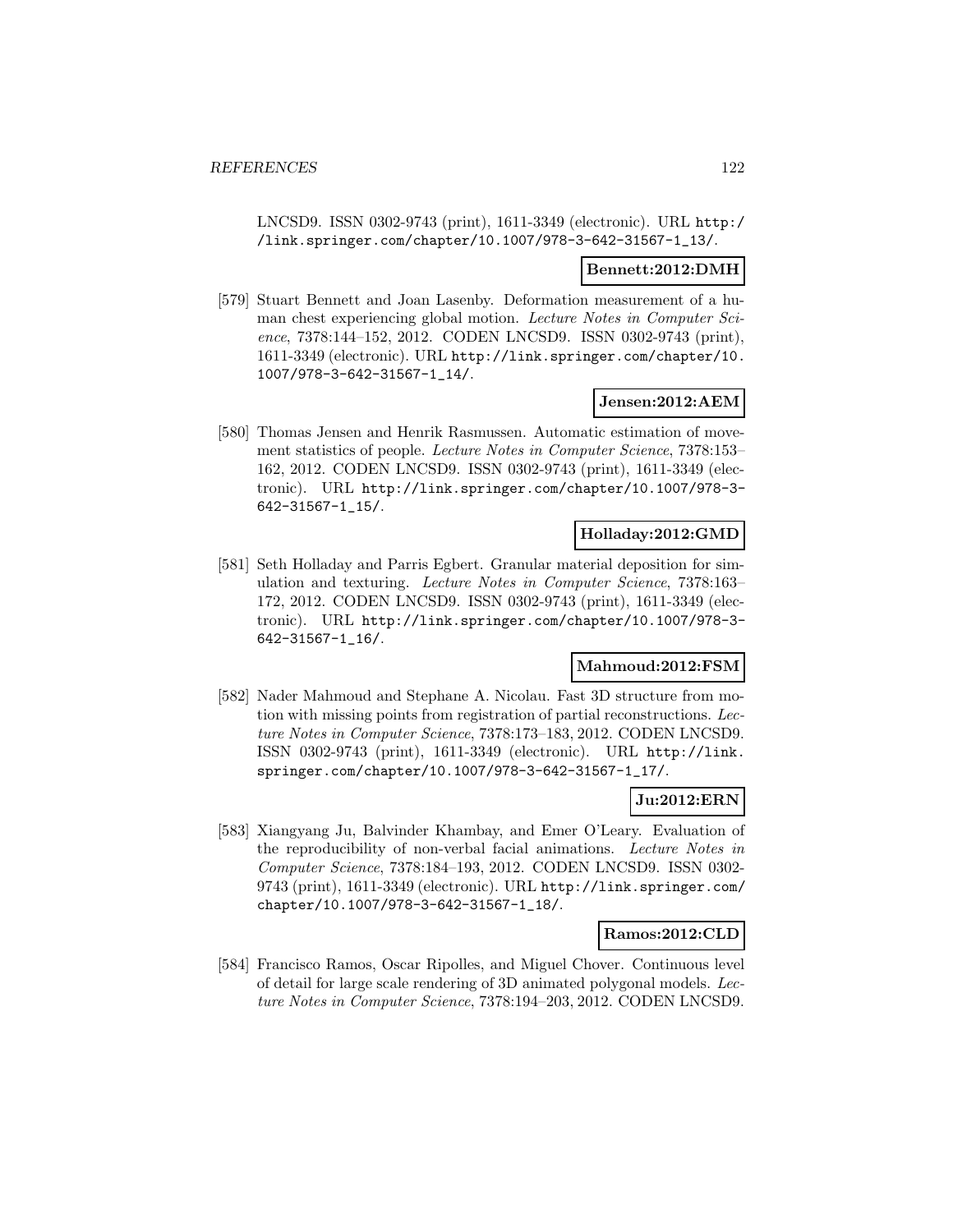ISSN 0302-9743 (print), 1611-3349 (electronic). URL http://link. springer.com/chapter/10.1007/978-3-642-31567-1\_19/.

### **Gong:2012:NID**

[585] Wenjuan Gong and Jordi Gonzàlez. A new image dataset on human interactions. Lecture Notes in Computer Science, 7378:204–209, 2012. CODEN LNCSD9. ISSN 0302-9743 (print), 1611-3349 (electronic). URL http://link.springer.com/chapter/10.1007/978-3- 642-31567-1\_20/.

#### **Anonymous:2012:FMbe**

[586] Anonymous. Front matter. Lecture Notes in Computer Science, 7378: ??, 2012. CODEN LNCSD9. ISSN 0302-9743 (print), 1611-3349 (electronic). URL http://link.springer.com/content/pdf/bfm:978-3- 642-31567-1/1.

### **Berkovsky:2012:PNU**

[587] Shlomo Berkovsky, Jill Freyne, and Gregory Smith. Personalized network updates: Increasing social interactions and contributions in social networks. Lecture Notes in Computer Science, 7379:1–13, 2012. CODEN LNCSD9. ISSN 0302-9743 (print), 1611-3349 (electronic). URL http:/ /link.springer.com/chapter/10.1007/978-3-642-31454-4\_1/.

### **Bohnert:2012:RSM**

[588] Fabian Bohnert, Ingrid Zukerman, and David W. Albrecht. Realistic simulation of museum visitors' movements as a tool for assessing sensor-based user models. Lecture Notes in Computer Science, 7379:14– 25, 2012. CODEN LNCSD9. ISSN 0302-9743 (print), 1611-3349 (electronic). URL http://link.springer.com/chapter/10.1007/978-3- 642-31454-4\_2/.

### **Bohnert:2012:GPT**

[589] Fabian Bohnert, Ingrid Zukerman, and Junaidy Laures. GECKOmmender: Personalised theme and tour recommendations for museums. Lecture Notes in Computer Science, 7379:26–37, 2012. CODEN LNCSD9. ISSN 0302-9743 (print), 1611-3349 (electronic). URL http:/ /link.springer.com/chapter/10.1007/978-3-642-31454-4\_3/.

# **Cena:2012:PBI**

[590] Federica Cena, Silvia Likavec, and Francesco Osborne. Property-based interest propagation in ontology-based user model. Lecture Notes in Computer Science, 7379:38–50, 2012. CODEN LNCSD9. ISSN 0302- 9743 (print), 1611-3349 (electronic). URL http://link.springer.com/ chapter/10.1007/978-3-642-31454-4\_4/.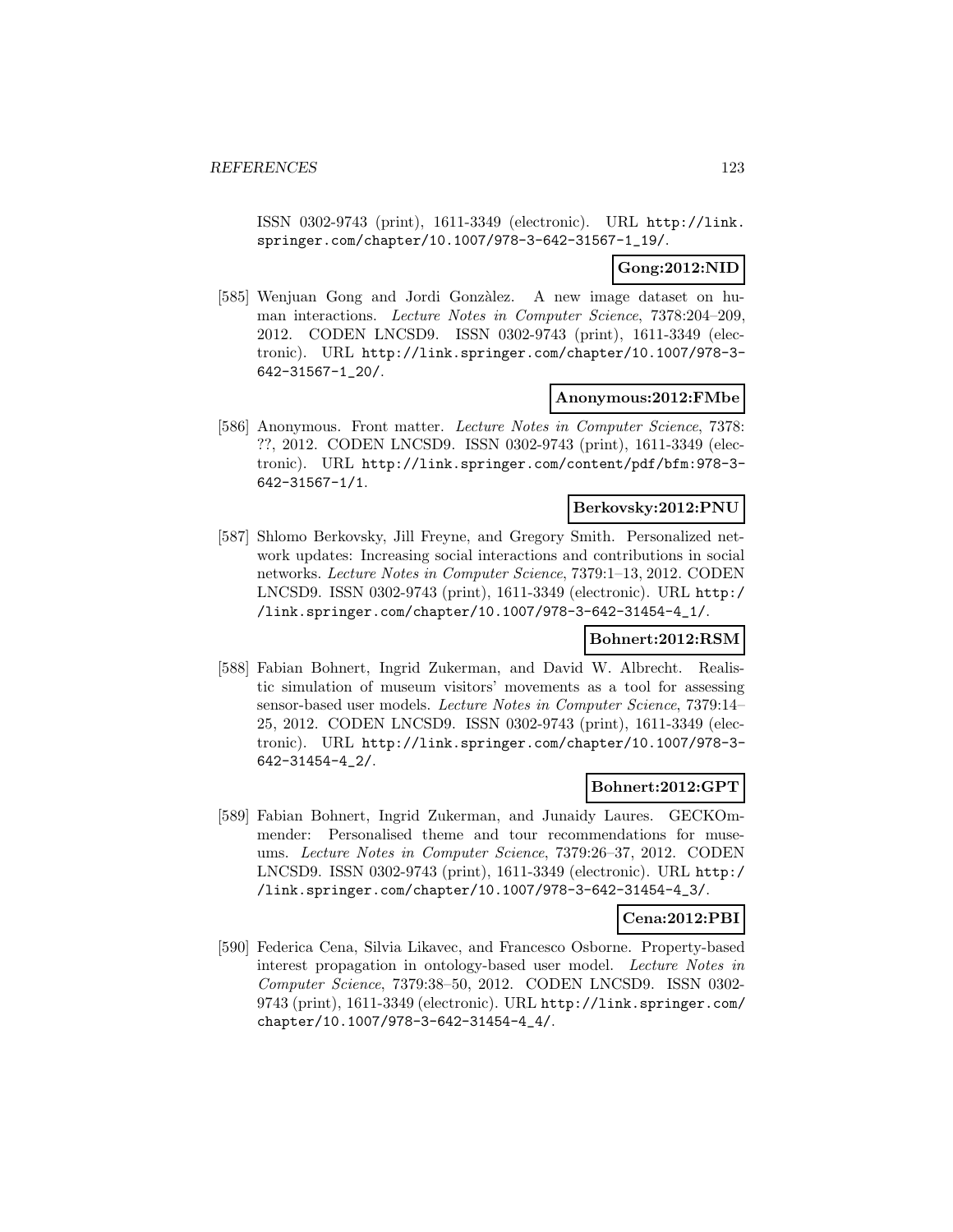### **Galan:2012:EEE**

[591] Federico Cirett Galán and Carole R. Beal. EEG estimates of engagement and cognitive workload predict math problem solving outcomes. Lecture Notes in Computer Science, 7379:51–62, 2012. CODEN LNCSD9. ISSN 0302-9743 (print), 1611-3349 (electronic). URL http://link.springer. com/chapter/10.1007/978-3-642-31454-4\_5/.

### **Desarkar:2012:PRB**

[592] Maunendra Sankar Desarkar, Roopam Saxena, and Sudeshna Sarkar. Preference relation based matrix factorization for recommender systems. Lecture Notes in Computer Science, 7379:63–75, 2012. CODEN LNCSD9. ISSN 0302-9743 (print), 1611-3349 (electronic). URL http:/ /link.springer.com/chapter/10.1007/978-3-642-31454-4\_6/.

#### **Finnson:2012:FMT**

[593] John Finnson, Jie Zhang, Thomas Tran, Umar Farooq Minhas, and Robin Cohen. A framework for modeling trustworthiness of users in mobile vehicular ad-hoc networks and its validation through simulated traffic flow. Lecture Notes in Computer Science, 7379:76–87, 2012. CODEN LNCSD9. ISSN 0302-9743 (print), 1611-3349 (electronic). URL http:/ /link.springer.com/chapter/10.1007/978-3-642-31454-4\_7/.

### **Gao:2012:CSU**

[594] Qi Gao, Fabian Abel, Geert-Jan Houben, and Yong Yu. A comparative study of users' microblogging behavior on Sina Weibo and Twitter. Lecture Notes in Computer Science, 7379:88–101, 2012. CODEN LNCSD9. ISSN 0302-9743 (print), 1611-3349 (electronic). URL http:/ /link.springer.com/chapter/10.1007/978-3-642-31454-4\_8/.

### **Gong:2012:MMD**

[595] Yue Gong, Joseph E. Beck, and Carolina Ruiz. Modeling multiple distributions of student performances to improve predictive accuracy. Lecture Notes in Computer Science, 7379:102–113, 2012. CODEN LNCSD9. ISSN 0302-9743 (print), 1611-3349 (electronic). URL http://link. springer.com/chapter/10.1007/978-3-642-31454-4\_9/.

### **Guo:2012:SEM**

[596] Guibing Guo, Jie Zhang, and Daniel Thalmann. A simple but effective method to incorporate trusted neighbors in recommender systems. Lecture Notes in Computer Science, 7379:114–125, 2012. CODEN LNCSD9. ISSN 0302-9743 (print), 1611-3349 (electronic). URL http://link. springer.com/chapter/10.1007/978-3-642-31454-4\_10/.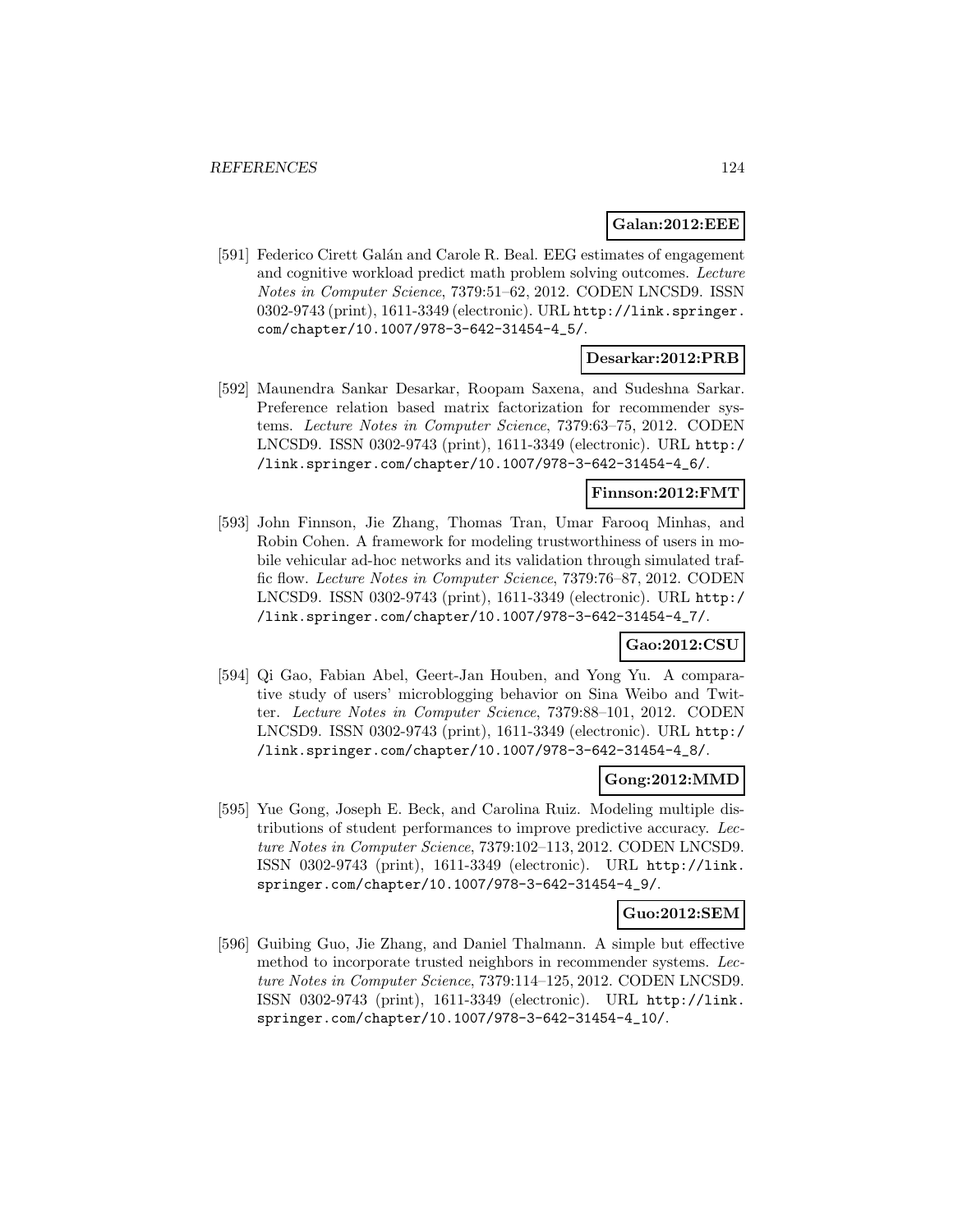### **Kardan:2012:EGD**

[597] Samad Kardan and Cristina Conati. Exploring gaze data for determining user learning with an interactive simulation. Lecture Notes in Computer Science, 7379:126–138, 2012. CODEN LNCSD9. ISSN 0302-9743 (print), 1611-3349 (electronic). URL http://link.springer.com/chapter/10. 1007/978-3-642-31454-4\_11/.

# **Larizza:2012:SDU**

[598] Melanie Larizza, Ingrid Zukerman, Fabian Bohnert, R. Andrew Russell, and Lucy Busija. Studies to determine user requirements regarding inhome monitoring systems. Lecture Notes in Computer Science, 7379:139– 150, 2012. CODEN LNCSD9. ISSN 0302-9743 (print), 1611-3349 (electronic). URL http://link.springer.com/chapter/10.1007/978-3- 642-31454-4\_12/.

### **Leginus:2012:ITB**

[599] Martin Leginus, Peter Dolog, and Valdas Zemaitis. Improving tensor based recommenders with clustering. Lecture Notes in Computer Science, 7379:151–163, 2012. CODEN LNCSD9. ISSN 0302-9743 (print), 1611-3349 (electronic). URL http://link.springer.com/chapter/10. 1007/978-3-642-31454-4\_13/.

### **Lehmann:2012:MUE**

[600] Janette Lehmann, Mounia Lalmas, Elad Yom-Tov, and Georges Dupret. Models of user engagement. Lecture Notes in Computer Science, 7379:164–175, 2012. CODEN LNCSD9. ISSN 0302-9743 (print), 1611-3349 (electronic). URL http://link.springer.com/chapter/10. 1007/978-3-642-31454-4\_14/.

# **Mandl:2012:IPU**

[601] Monika Mandl and Alexander Felfernig. Improving the performance of unit critiquing. Lecture Notes in Computer Science, 7379:176–187, 2012. CODEN LNCSD9. ISSN 0302-9743 (print), 1611-3349 (electronic). URL http://link.springer.com/chapter/10.1007/978-3- 642-31454-4\_15/.

## **Musto:2012:EST**

[602] Cataldo Musto, Fedelucio Narducci, Pasquale Lops, Giovanni Semeraro, and Marco de Gemmis. Enhanced semantic TV-show representation for personalized electronic program guides. Lecture Notes in Computer Science, 7379:188–199, 2012. CODEN LNCSD9. ISSN 0302-9743 (print), 1611-3349 (electronic). URL http://link.springer.com/chapter/10. 1007/978-3-642-31454-4\_16/.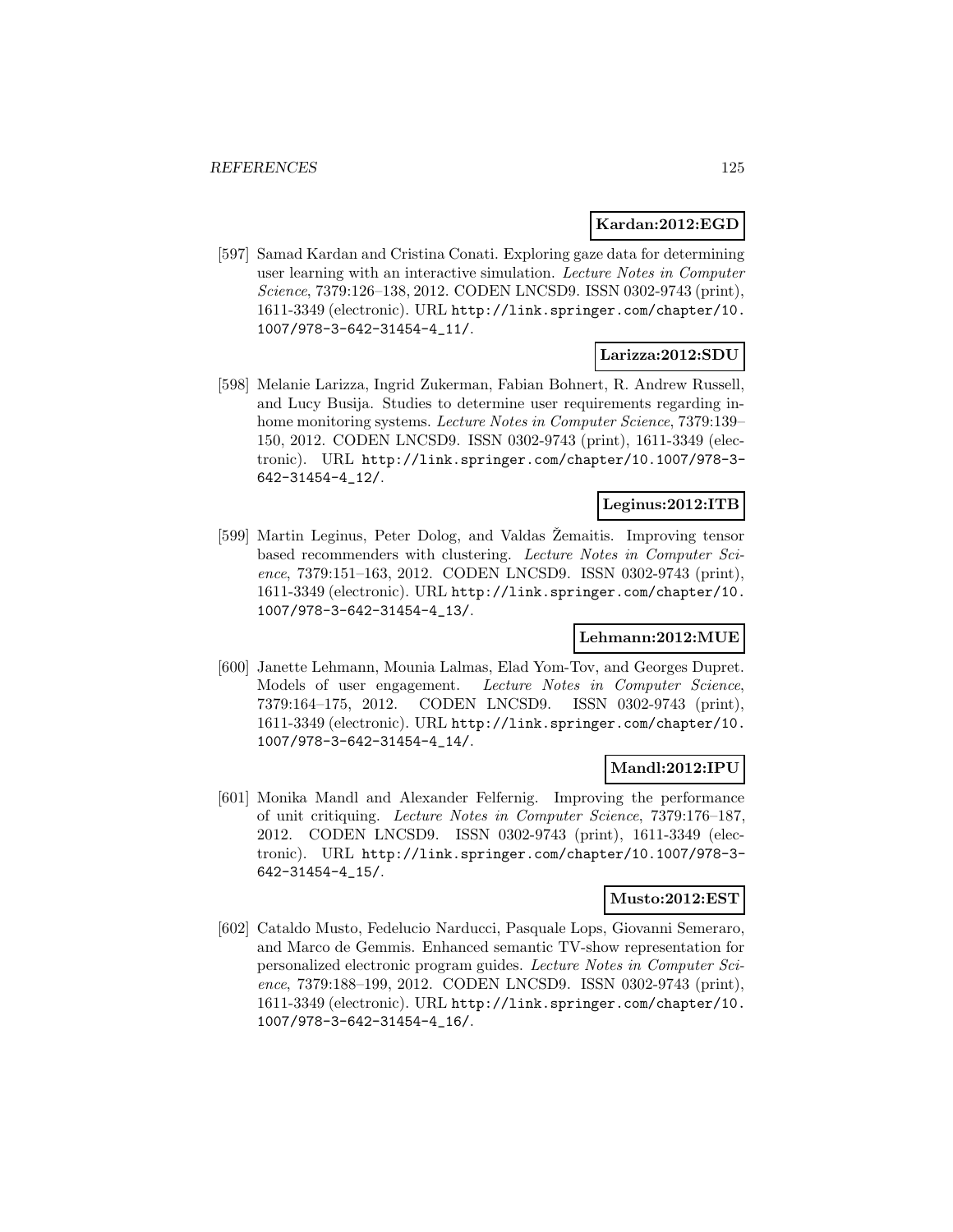### **Navalpakkam:2012:ASO**

[603] Vidhya Navalpakkam, Ravi Kumar, Lihong Li, and D. Sivakumar. Attention and selection in online choice tasks. Lecture Notes in Computer Science, 7379:200–211, 2012. CODEN LNCSD9. ISSN 0302-9743 (print), 1611-3349 (electronic). URL http://link.springer.com/chapter/10. 1007/978-3-642-31454-4\_17/.

### **Nunes:2012:IEJ**

[604] Ingrid Nunes, Simon Miles, Michael Luck, and Carlos J. P. de Lucena. Investigating explanations to justify choice. Lecture Notes in Computer Science, 7379:212–224, 2012. CODEN LNCSD9. ISSN 0302-9743 (print), 1611-3349 (electronic). URL http://link.springer.com/chapter/10. 1007/978-3-642-31454-4\_18/.

## **Pizzato:2012:ESP**

[605] Luiz Augusto Pizzato, Joshua Akehurst, Cameron Silvestrini, and Kalina Yacef. The effect of suspicious profiles on people recommenders. Lecture Notes in Computer Science, 7379:225–236, 2012. CODEN LNCSD9. ISSN 0302-9743 (print), 1611-3349 (electronic). URL http://link. springer.com/chapter/10.1007/978-3-642-31454-4\_19/.

### **Said:2012:UNM**

[606] Alan Said, Brijnesh J. Jain, Sascha Narr, and Till Plumbaum. Users and noise: The magic barrier of recommender systems. Lecture Notes in Computer Science, 7379:237–248, 2012. CODEN LNCSD9. ISSN 0302- 9743 (print), 1611-3349 (electronic). URL http://link.springer.com/ chapter/10.1007/978-3-642-31454-4\_20/.

#### **Anonymous:2012:FMbf**

[607] Anonymous. Front matter. Lecture Notes in Computer Science, 7379: ??, 2012. CODEN LNCSD9. ISSN 0302-9743 (print), 1611-3349 (electronic). URL http://link.springer.com/content/pdf/bfm:978-3- 642-31454-4/1.

# **Wei:2012:FBS**

[608] Lei Wei, Alexei Sourin, and Zoran Najdovski. Function-based single and dual point haptic interaction in cyberworlds. Lecture Notes in Computer Science, 7380:1–16, 2012. CODEN LNCSD9. ISSN 0302-9743 (print), 1611-3349 (electronic). URL http://link.springer.com/chapter/10. 1007/978-3-642-32663-9\_1/.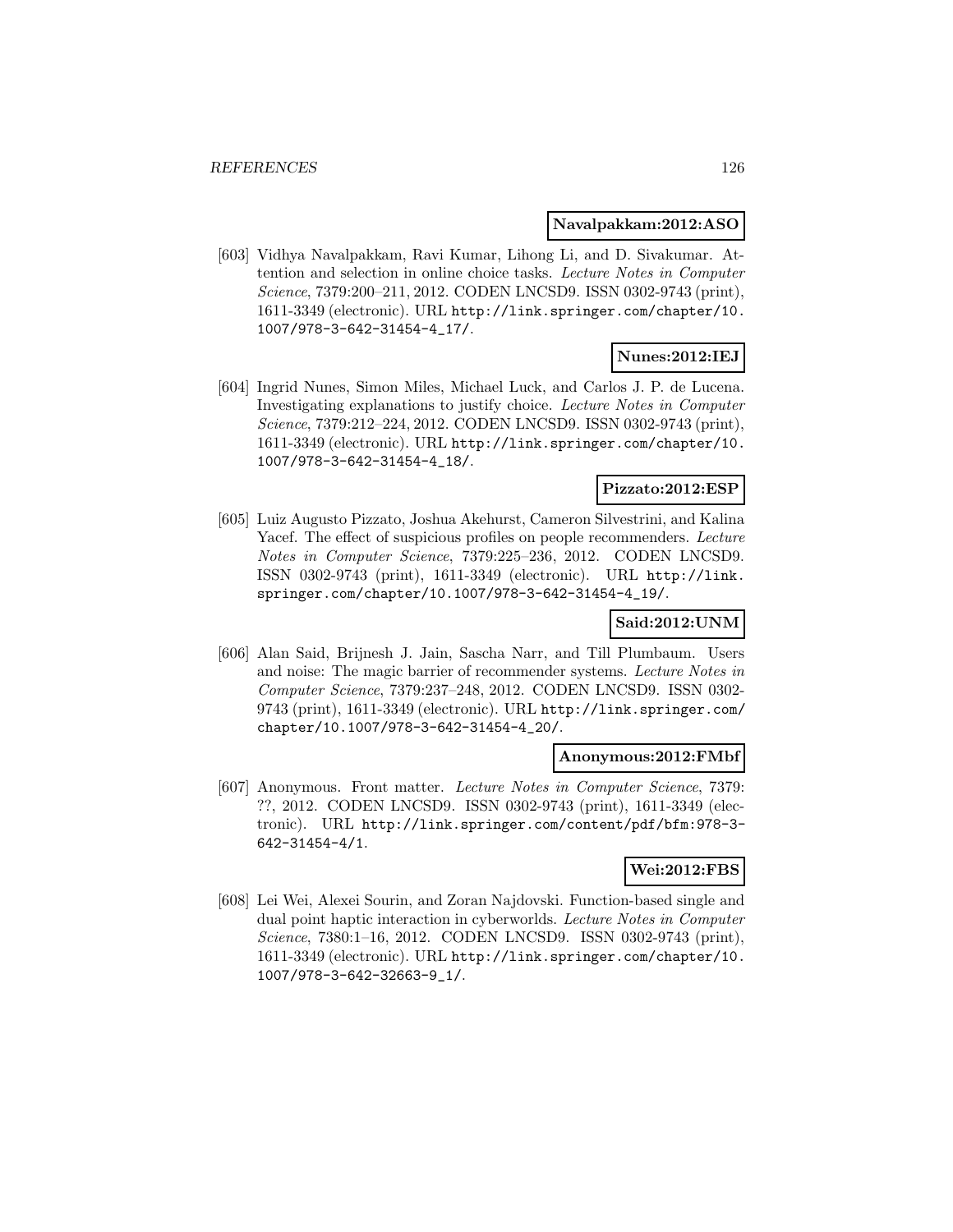### **Aleshin:2012:VPM**

[609] Vladimir Aleshin and Valery Afanasiev. Visual 3D perception of motion environment and visibility factors in virtual space. Lecture Notes in Computer Science, 7380:17–33, 2012. CODEN LNCSD9. ISSN 0302- 9743 (print), 1611-3349 (electronic). URL http://link.springer.com/ chapter/10.1007/978-3-642-32663-9\_2/.

# **Tilmanne:2012:CCS**

[610] Joëlle Tilmanne and Thierry Dutoit. Continuous control of style and style transitions through linear interpolation in hidden Markov model based walk synthesis. Lecture Notes in Computer Science, 7380:34– 54, 2012. CODEN LNCSD9. ISSN 0302-9743 (print), 1611-3349 (electronic). URL http://link.springer.com/chapter/10.1007/978-3- 642-32663-9\_3/.

### **Viswanathan:2012:MAH**

[611] Vaisagh Viswanathan and Michael Lees. Modeling and analyzing the human cognitive limits for perception in crowd simulation. Lecture Notes in Computer Science, 7380:55–76, 2012. CODEN LNCSD9. ISSN 0302- 9743 (print), 1611-3349 (electronic). URL http://link.springer.com/ chapter/10.1007/978-3-642-32663-9\_4/.

# **Yampolskiy:2012:EAA**

[612] Roman V. Yampolskiy and Gyuchoon Cho. Experiments in artimetrics: Avatar face recognition. Lecture Notes in Computer Science, 7380:77– 94, 2012. CODEN LNCSD9. ISSN 0302-9743 (print), 1611-3349 (electronic). URL http://link.springer.com/chapter/10.1007/978-3- 642-32663-9\_5/.

# **Ohmori:2012:VJU**

[613] Kenji Ohmori and Tosiyasu L. Kunii. Visualization of joinery using homotopy theory and attaching maps. Lecture Notes in Computer Science, 7380:95–114, 2012. CODEN LNCSD9. ISSN 0302-9743 (print), 1611-3349 (electronic). URL http://link.springer.com/chapter/10. 1007/978-3-642-32663-9\_6/.

# **Kodama:2012:EBA**

[614] Toshio Kodama, Yoichi Seki, and Tosiyasu L. Kunii. Example of business applications using the numerical value and exponential calculation of the cellular data system. Lecture Notes in Computer Science, 7380:115– 133, 2012. CODEN LNCSD9. ISSN 0302-9743 (print), 1611-3349 (electronic). URL http://link.springer.com/chapter/10.1007/978-3- 642-32663-9\_7/.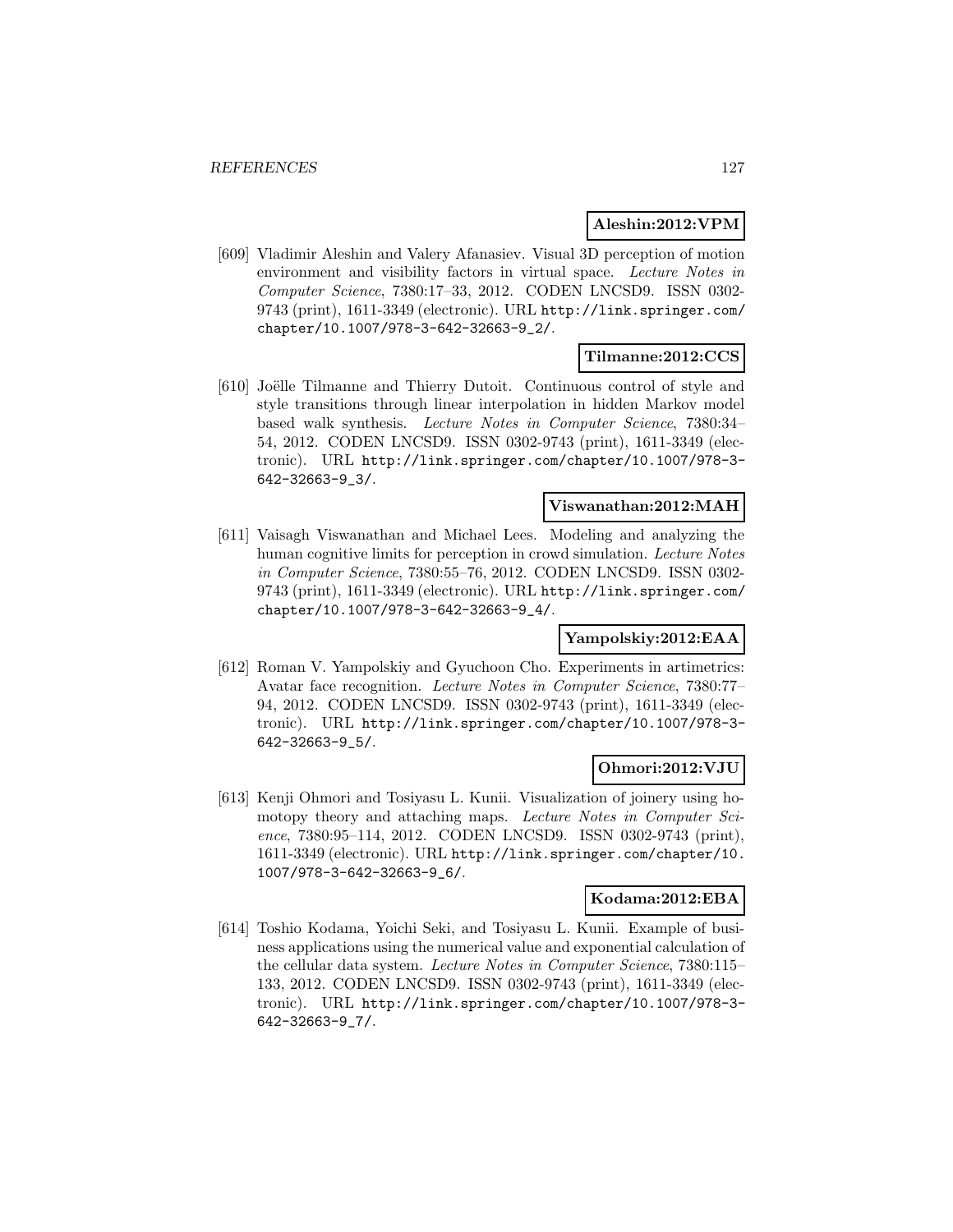#### **Harrison:2012:AIS**

[615] Erika Harrison and Ali Mahdavi-Amiri. Analysis of inverse Snyder optimizations. Lecture Notes in Computer Science, 7380:134–148, 2012. CODEN LNCSD9. ISSN 0302-9743 (print), 1611-3349 (electronic). URL http://link.springer.com/chapter/10.1007/978-3- 642-32663-9\_8/.

# **Li:2012:ECS**

[616] Yichen Li, Mingqiang Wei, and Jianhuang Wu. Error-controllable simplification of point cloud. Lecture Notes in Computer Science, 7380:149– 162, 2012. CODEN LNCSD9. ISSN 0302-9743 (print), 1611-3349 (electronic). URL http://link.springer.com/chapter/10.1007/978-3- 642-32663-9\_9/.

### **Wenzhen:2012:PBH**

[617] Yang Wenzhen, Pan Zhigen, and Chen Wenhua. Physically-based haptic rendering for virtual hand interaction. Lecture Notes in Computer Science, 7380:163–178, 2012. CODEN LNCSD9. ISSN 0302-9743 (print), 1611-3349 (electronic). URL http://link.springer.com/chapter/10. 1007/978-3-642-32663-9\_10/.

## **Mura:2012:AOM**

[618] Gianluca Mura. The advanced open metaplastic platform for cyber art. Lecture Notes in Computer Science, 7380:179–190, 2012. CODEN LNCSD9. ISSN 0302-9743 (print), 1611-3349 (electronic). URL http:/ /link.springer.com/chapter/10.1007/978-3-642-32663-9\_11/.

### **Anonymous:2012:BMh**

[619] Anonymous. Back matter. Lecture Notes in Computer Science, 7380: ??, 2012. CODEN LNCSD9. ISSN 0302-9743 (print), 1611-3349 (electronic). URL http://link.springer.com/content/pdf/bbm:978-3- 642-32663-9/1.

#### **Anonymous:2012:FMbg**

[620] Anonymous. Front matter. Lecture Notes in Computer Science, 7380: I–XII, 2012. CODEN LNCSD9. ISSN 0302-9743 (print), 1611-3349 (electronic). URL http://link.springer.com/content/pdf/bfm:978-3- 642-32663-9/1.

### **Gao:2012:MSY**

[621] Yuan Gao and Kai Salomaa. In memoriam sheng Yu. Lecture Notes in Computer Science, 7381:1–4, 2012. CODEN LNCSD9. ISSN 0302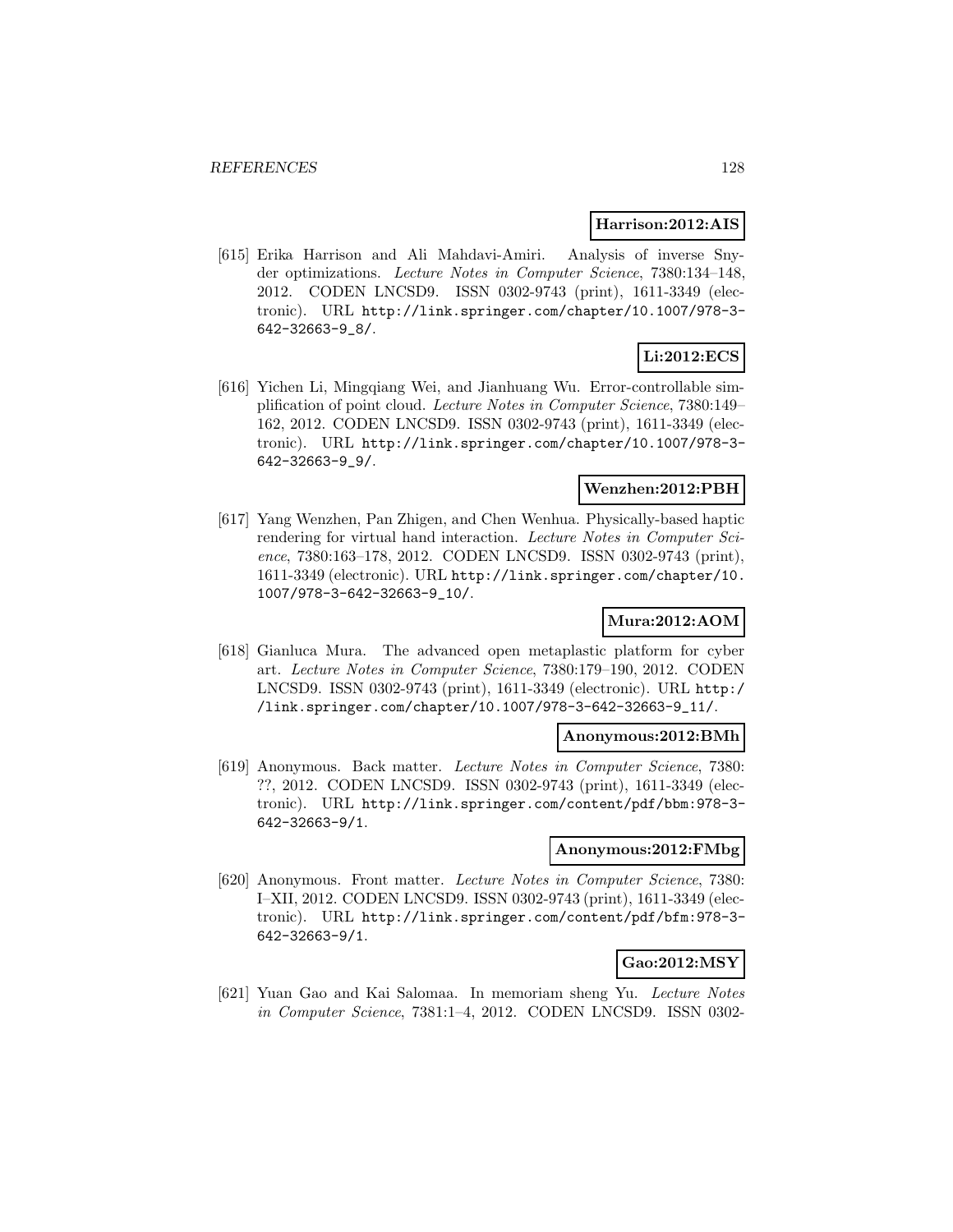9743 (print), 1611-3349 (electronic). URL http://link.springer.com/ chapter/10.1007/978-3-642-31606-7\_1/.

#### **Brzozowski:2012:SMC**

[622] Janusz Brzozowski. In search of most complex regular languages. Lecture Notes in Computer Science, 7381:5–24, 2012. CODEN LNCSD9. ISSN 0302-9743 (print), 1611-3349 (electronic). URL http://link.springer. com/chapter/10.1007/978-3-642-31606-7\_2/.

### **Ehrenfeucht:2012:FFP**

[623] Andrzej Ehrenfeucht and Grzegorz Rozenberg. A formal framework for processes inspired by the functioning of living cells. Lecture Notes in Computer Science, 7381:25–27, 2012. CODEN LNCSD9. ISSN 0302- 9743 (print), 1611-3349 (electronic). URL http://link.springer.com/ chapter/10.1007/978-3-642-31606-7\_3/.

### **Gastin:2012:APW**

[624] Paul Gastin and Benjamin Monmege. Adding pebbles to weighted automata. Lecture Notes in Computer Science, 7381:28–51, 2012. CODEN LNCSD9. ISSN 0302-9743 (print), 1611-3349 (electronic). URL http:/ /link.springer.com/chapter/10.1007/978-3-642-31606-7\_4/.

### **Oliveira:2012:TLA**

[625] José N. Oliveira. Typed linear algebra for weigthed (probabilistic) automata. Lecture Notes in Computer Science, 7381:52–65, 2012. CODEN LNCSD9. ISSN 0302-9743 (print), 1611-3349 (electronic). URL http:/ /link.springer.com/chapter/10.1007/978-3-642-31606-7\_5/.

### **Allauzen:2012:PTE**

[626] Cyril Allauzen and Michael Riley. A pushdown transducer extension for the OpenFst library. Lecture Notes in Computer Science, 7381:66– 77, 2012. CODEN LNCSD9. ISSN 0302-9743 (print), 1611-3349 (electronic). URL http://link.springer.com/chapter/10.1007/978-3- 642-31606-7\_6/.

## **Amavi:2012:WIR**

[627] Joshua Amavi, Jacques Chabin, and Pierre Réty. Weak inclusion for recursive XML types. Lecture Notes in Computer Science, 7381:78–89, 2012. CODEN LNCSD9. ISSN 0302-9743 (print), 1611-3349 (electronic). URL http://link.springer.com/chapter/10.1007/978-3- 642-31606-7\_7/.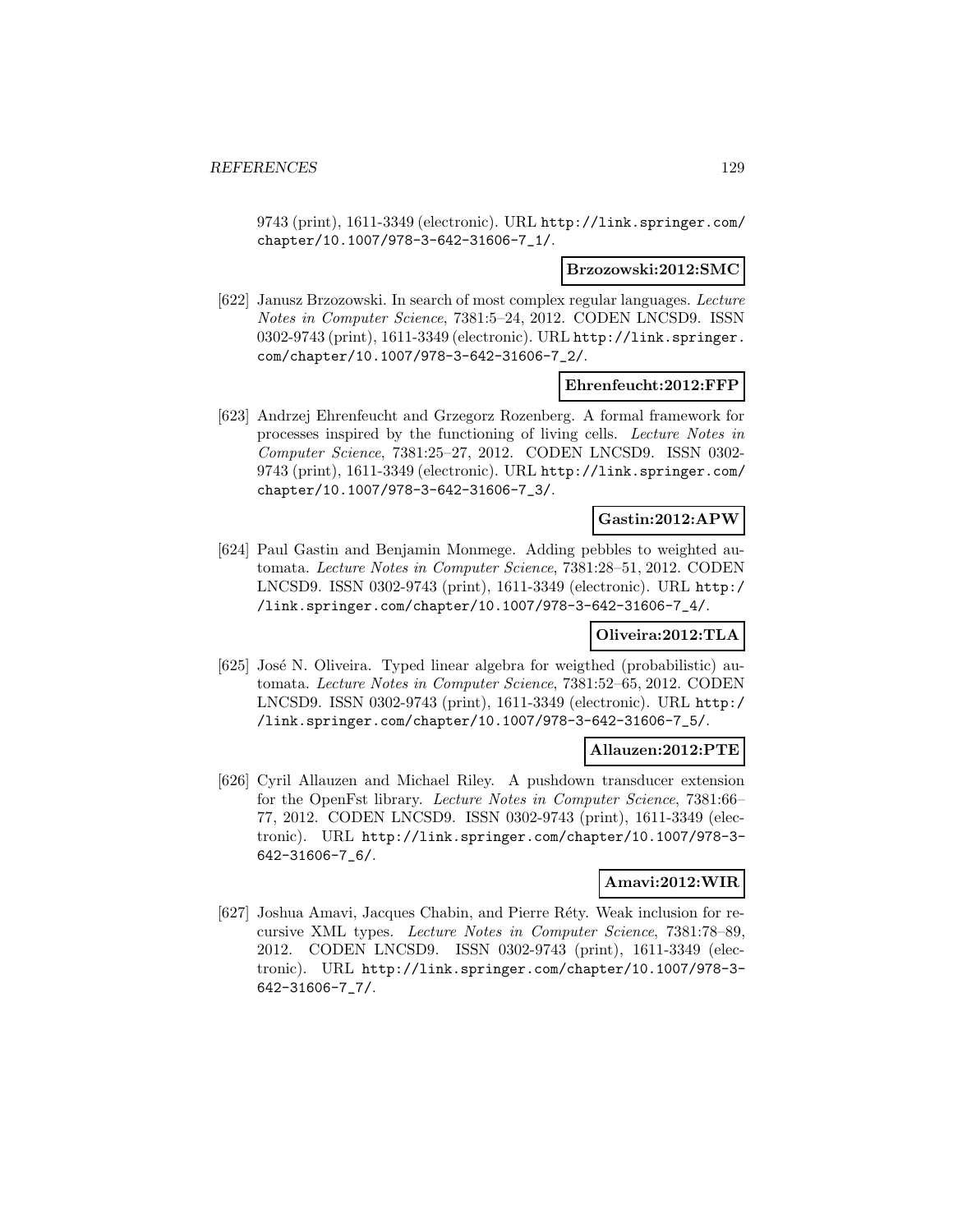### **Berlinkov:2012:SAQ**

[628] Mikhail V. Berlinkov. Synchronizing automata on quasi-Eulerian digraph. Lecture Notes in Computer Science, 7381:90–100, 2012. CODEN LNCSD9. ISSN 0302-9743 (print), 1611-3349 (electronic). URL http:/ /link.springer.com/chapter/10.1007/978-3-642-31606-7\_8/.

### **Ceccherini-Silberstein:2012:CAR**

[629] Tullio Ceccherini-Silberstein, Michel Coornaert, Francesca Fiorenzi, and Zoran Sunić. Cellular automata on regular rooted trees. Lecture Notes in Computer Science, 7381:101–112, 2012. CODEN LNCSD9. ISSN 0302- 9743 (print), 1611-3349 (electronic). URL http://link.springer.com/ chapter/10.1007/978-3-642-31606-7\_9/.

#### **Reghizzi:2012:SLT**

[630] Stefano Crespi Reghizzi and Pierluigi L. San Pietro. Strict local testability with consensus equals regularity. Lecture Notes in Computer Science, 7381:113–124, 2012. CODEN LNCSD9. ISSN 0302-9743 (print), 1611-3349 (electronic). URL http://link.springer.com/chapter/10. 1007/978-3-642-31606-7\_10/.

### **Degano:2012:NAR**

[631] Pierpaolo Degano, Gian-Luigi Ferrari, and Gianluca Mezzetti. Nominal automata for resource usage control. Lecture Notes in Computer Science, 7381:125–137, 2012. CODEN LNCSD9. ISSN 0302-9743 (print), 1611-3349 (electronic). URL http://link.springer.com/chapter/10. 1007/978-3-642-31606-7\_11/.

#### **Droste:2012:WNW**

[632] Manfred Droste and Bundit Pibaljommee. Weighted nested word automata and logics over strong bimonoids. Lecture Notes in Computer Science, 7381:138–148, 2012. CODEN LNCSD9. ISSN 0302-9743 (print), 1611-3349 (electronic). URL http://link.springer.com/chapter/10. 1007/978-3-642-31606-7\_12/.

# **Faro:2012:FSA**

[633] Simone Faro and Thierry Lecroq. A fast suffix automata based algorithm for exact online string matching. Lecture Notes in Computer Science, 7381:149–158, 2012. CODEN LNCSD9. ISSN 0302-9743 (print), 1611-3349 (electronic). URL http://link.springer.com/chapter/10. 1007/978-3-642-31606-7\_13/.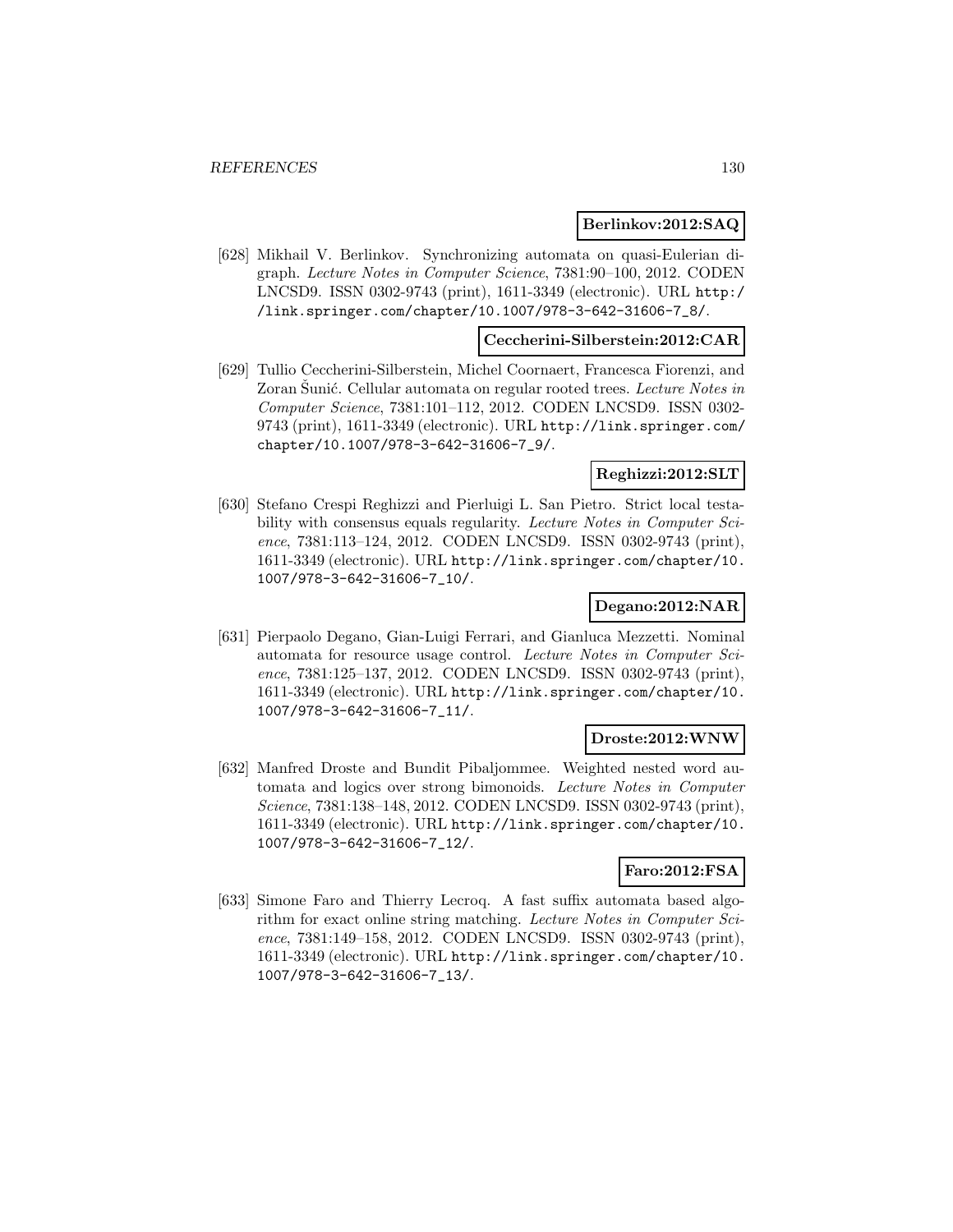### **Fominykh:2012:PAS**

[634] Fedor Fominykh and Mikhail Volkov.  $P(1)$ aying for synchronization. Lecture Notes in Computer Science, 7381:159–170, 2012. CODEN LNCSD9. ISSN 0302-9743 (print), 1611-3349 (electronic). URL http://link. springer.com/chapter/10.1007/978-3-642-31606-7\_14/.

## **Gusev:2012:SAB**

[635] Vladimir V. Gusev. Synchronizing automata of bounded rank. Lecture Notes in Computer Science, 7381:171–179, 2012. CODEN LNCSD9. ISSN 0302-9743 (print), 1611-3349 (electronic). URL http://link. springer.com/chapter/10.1007/978-3-642-31606-7\_15/.

# **Goc:2012:ATP**

[636] Daniel Goč, Dane Henshall, and Jeffrey Shallit. Automatic theoremproving in combinatorics on words. Lecture Notes in Computer Science, 7381:180–191, 2012. CODEN LNCSD9. ISSN 0302-9743 (print), 1611-3349 (electronic). URL http://link.springer.com/chapter/10. 1007/978-3-642-31606-7\_16/.

### **Ibarra:2012:HSH**

[637] Oscar H. Ibarra and Nicholas Q. Tran. How to synchronize the heads of a multitape automaton. Lecture Notes in Computer Science, 7381:192– 204, 2012. CODEN LNCSD9. ISSN 0302-9743 (print), 1611-3349 (electronic). URL http://link.springer.com/chapter/10.1007/978-3- 642-31606-7\_17/.

### **Jahn:2012:RIL**

[638] Franz Jahn, Manfred Kufleitner, and Alexander Lauser. Regular ideal languages and their Boolean combinations. Lecture Notes in Computer Science, 7381:205–216, 2012. CODEN LNCSD9. ISSN 0302-9743 (print), 1611-3349 (electronic). URL http://link.springer.com/chapter/10. 1007/978-3-642-31606-7\_18/.

## **Jez:2012:HMD**

[639] Artur Jeż and Andreas Maletti. Hyper-minimization for deterministic tree automata. Lecture Notes in Computer Science, 7381:217–228, 2012. CODEN LNCSD9. ISSN 0302-9743 (print), 1611-3349 (electronic). URL http://link.springer.com/chapter/10.1007/978-3- 642-31606-7\_19/.

### **Jiraskova:2012:SCC**

[640] Galina Jirásková and Tomáš Masopust. On the state and computational complexity of the reverse of acyclic minimal DFAs. Lecture Notes in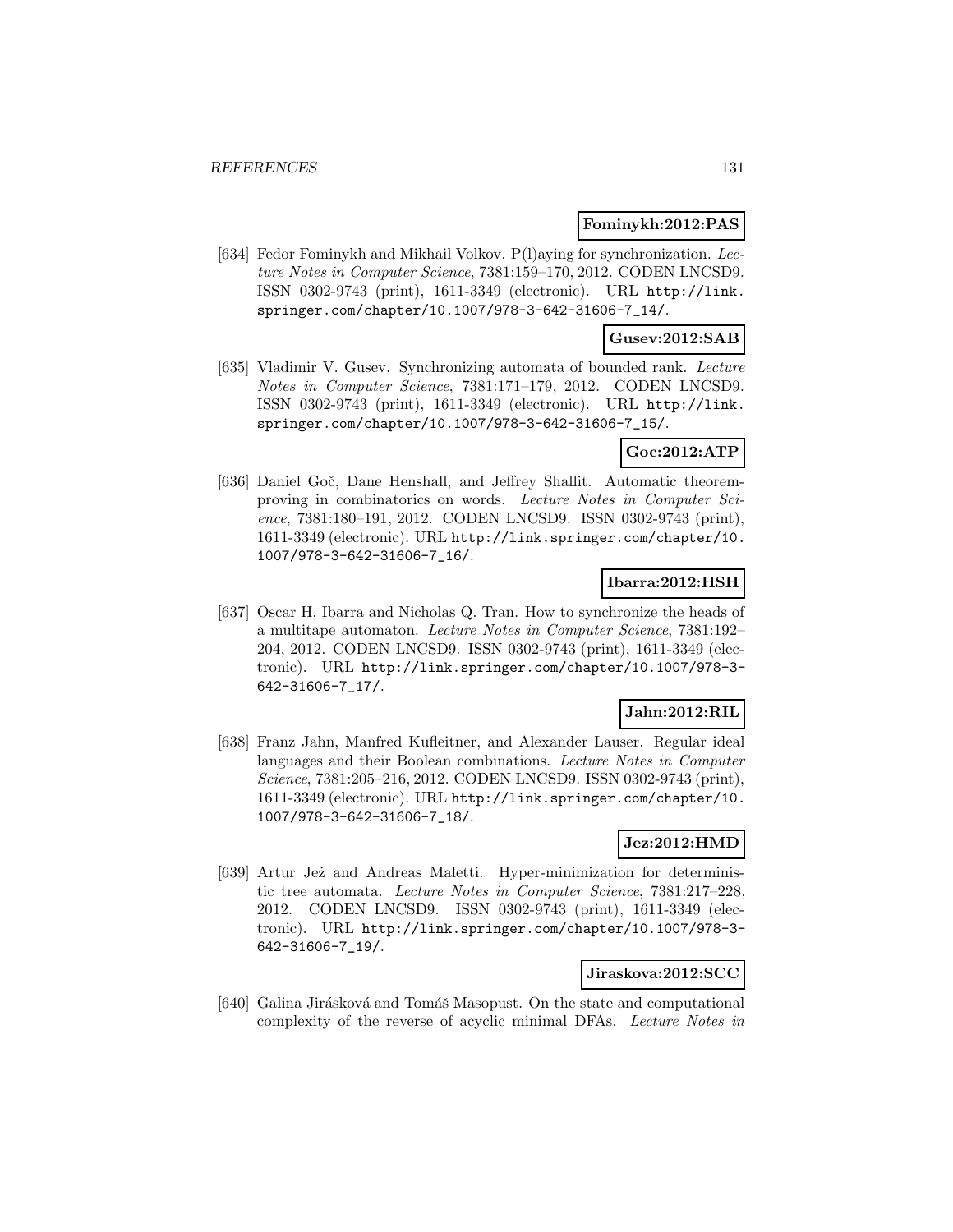Computer Science, 7381:229–239, 2012. CODEN LNCSD9. ISSN 0302- 9743 (print), 1611-3349 (electronic). URL http://link.springer.com/ chapter/10.1007/978-3-642-31606-7\_20/.

### **Anonymous:2012:FMbh**

[641] Anonymous. Front matter. Lecture Notes in Computer Science, 7381: ??, 2012. CODEN LNCSD9. ISSN 0302-9743 (print), 1611-3349 (electronic). URL http://link.springer.com/content/pdf/bfm:978-3- 642-31606-7/1.

# **Chen:2012:TVS**

[642] Shizhi Chen, D. Michael Quintian, and YingLi Tian. Towards a visual speech learning system for the deaf by matching dynamic lip shapes. Lecture Notes in Computer Science, 7382:1–9, 2012. CODEN LNCSD9. ISSN 0302-9743 (print), 1611-3349 (electronic). URL http://link. springer.com/chapter/10.1007/978-3-642-31522-0\_1/.

# **Kobayashi:2012:TSS**

[643] Makoto Kobayashi, Takuya Suzuki, and Daisuke Wakatsuki. Teaching support software for hearing impaired students who study computer operation. Lecture Notes in Computer Science, 7382:10–17, 2012. CODEN LNCSD9. ISSN 0302-9743 (print), 1611-3349 (electronic). URL http:/ /link.springer.com/chapter/10.1007/978-3-642-31522-0\_2/.

## **Hladik:2012:HBO**

[644] Petr Hladík and Tomáš Gůra. The hybrid book — one document for all in the latest development. Lecture Notes in Computer Science, 7382:18– 24, 2012. CODEN LNCSD9. ISSN 0302-9743 (print), 1611-3349 (electronic). URL http://link.springer.com/chapter/10.1007/978-3- 642-31522-0\_3/.

## **Petz:2012:DCS**

[645] Andrea Petz and Klaus Miesenberger. Dealing with changes in supporting students with disabilities in higher education. Lecture Notes in Computer Science, 7382:25–32, 2012. CODEN LNCSD9. ISSN 0302- 9743 (print), 1611-3349 (electronic). URL http://link.springer.com/ chapter/10.1007/978-3-642-31522-0\_4/.

#### **Featherstone:2012:PDS**

[646] Lisa Featherstone and Simon Ball. Putting the disabled student in charge: Introduction to the special thematic session. Lecture Notes in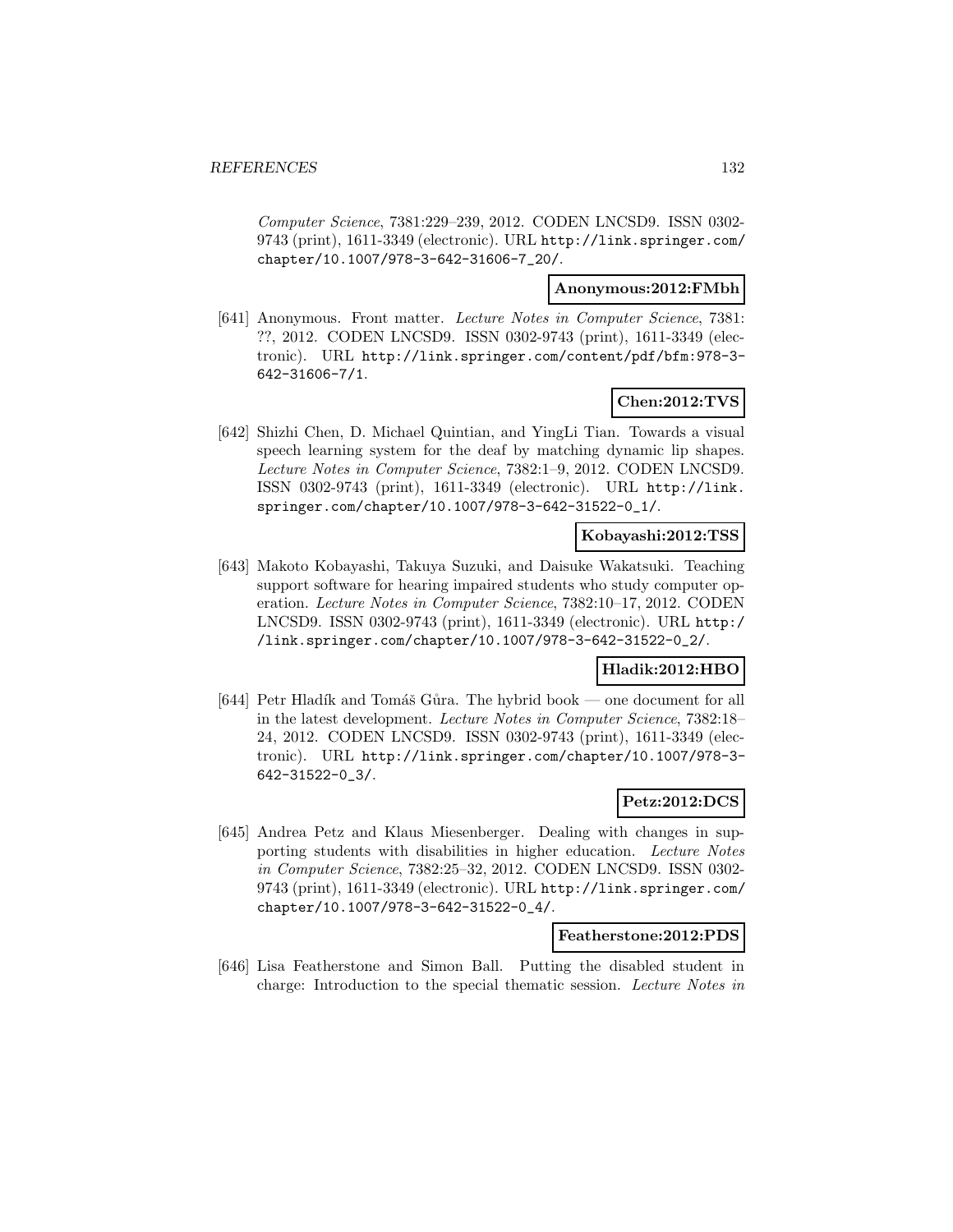Computer Science, 7382:33–35, 2012. CODEN LNCSD9. ISSN 0302- 9743 (print), 1611-3349 (electronic). URL http://link.springer.com/ chapter/10.1007/978-3-642-31522-0\_5/.

### **Christensen:2012:BDL**

[647] Lars Ballieu Christensen and Tanja Stevns. Biblus — a digital library to support integration of visually impaired in mainstream education. Lecture Notes in Computer Science, 7382:36–42, 2012. CODEN LNCSD9. ISSN 0302-9743 (print), 1611-3349 (electronic). URL http://link. springer.com/chapter/10.1007/978-3-642-31522-0\_6/.

# **McNaught:2012:AAA**

[648] Alistair McNaught and Lisa Featherstone. Alternative approaches to alternative formats — changing expectations by challenging myths. Lecture Notes in Computer Science, 7382:43–50, 2012. CODEN LNCSD9. ISSN 0302-9743 (print), 1611-3349 (electronic). URL http://link.springer. com/chapter/10.1007/978-3-642-31522-0\_7/.

### **Wald:2012:ATE**

[649] Mike Wald, E. A. Draffan, Russell Newman, Sebastian Skuse, and Chris Phethean. Access toolkit for education. Lecture Notes in Computer Science, 7382:51–58, 2012. CODEN LNCSD9. ISSN 0302-9743 (print), 1611-3349 (electronic). URL http://link.springer.com/chapter/10. 1007/978-3-642-31522-0\_8/.

### **Kushalnagar:2012:CBP**

[650] Poorna Kushalnagar, Benjamin Williams, and Raja S. Kushalnagar. Community-based participatory approach: Students as partners in educational accessible technology research. Lecture Notes in Computer Science, 7382:59–64, 2012. CODEN LNCSD9. ISSN 0302-9743 (print), 1611-3349 (electronic). URL http://link.springer.com/chapter/10. 1007/978-3-642-31522-0\_9/.

## **Canton:2012:ANI**

[651] Paloma Cantón, Ángel L. González, Gonzalo Mariscal, and Carlos Ruiz. Applying new interaction paradigms to the education of children with special educational needs. Lecture Notes in Computer Science, 7382:65– 72, 2012. CODEN LNCSD9. ISSN 0302-9743 (print), 1611-3349 (electronic). URL http://link.springer.com/chapter/10.1007/978-3- 642-31522-0\_10/.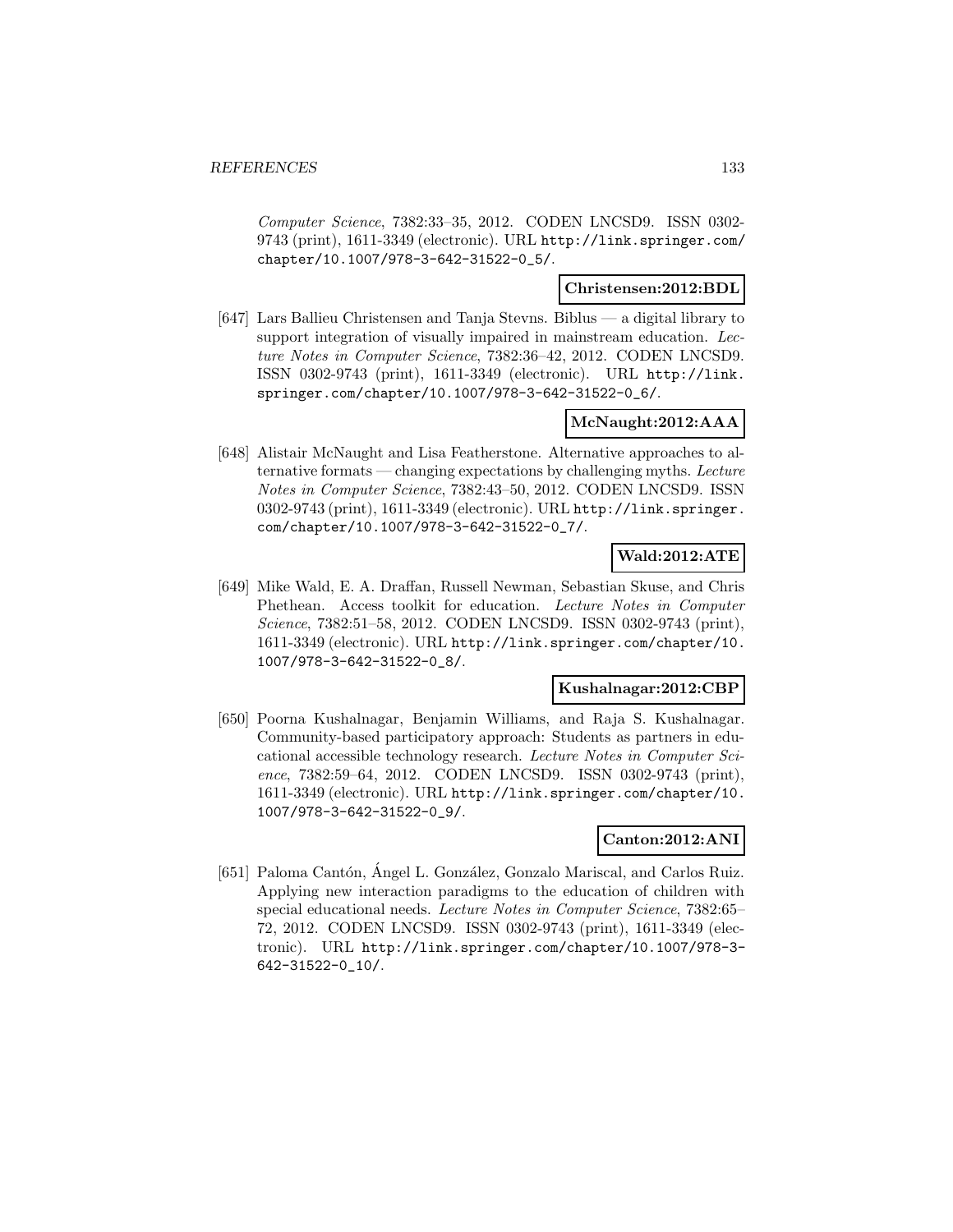# **Faux:2012:IVD**

[652] Fern Faux, David Finch, and Lisa Featherstone. InStep: a video database assessment tool. Lecture Notes in Computer Science, 7382:73– 76, 2012. CODEN LNCSD9. ISSN 0302-9743 (print), 1611-3349 (electronic). URL http://link.springer.com/chapter/10.1007/978-3- 642-31522-0\_11/.

### **Christensen:2012:SMI**

[653] Lars Ballieu Christensen, Sean J. Keegan, and Tanja Stevns. SCRIBE: a model for implementing Robobraille in a higher education institution. Lecture Notes in Computer Science, 7382:77–83, 2012. CODEN LNCSD9. ISSN 0302-9743 (print), 1611-3349 (electronic). URL http:/ /link.springer.com/chapter/10.1007/978-3-642-31522-0\_12/.

#### **Kohlmann:2012:IBC**

[654] Wiebke Köhlmann. Identifying barriers to collaborative learning for the blind. Lecture Notes in Computer Science, 7382:84–91, 2012. CODEN LNCSD9. ISSN 0302-9743 (print), 1611-3349 (electronic). URL http:/ /link.springer.com/chapter/10.1007/978-3-642-31522-0\_13/.

### **Kushalnagar:2012:DHS**

[655] Raja S. Kushalnagar, Poorna Kushalnagar, and Jeffrey B. Pelz. Deaf and hearing students' eye gaze collaboration. Lecture Notes in Computer Science, 7382:92–99, 2012. CODEN LNCSD9. ISSN 0302-9743 (print), 1611-3349 (electronic). URL http://link.springer.com/chapter/10. 1007/978-3-642-31522-0\_14/.

### **Borges:2012:MPE**

[656] José Antonio Borges and Dolores Tomé. The Musibraille Project enabling the inclusion of blind students in music courses. Lecture Notes in Computer Science, 7382:100–107, 2012. CODEN LNCSD9. ISSN 0302- 9743 (print), 1611-3349 (electronic). URL http://link.springer.com/ chapter/10.1007/978-3-642-31522-0\_15/.

# **Wald:2012:INE**

[657] Mike Wald. Important new enhancements to inclusive learning using recorded lectures. Lecture Notes in Computer Science, 7382:108–115, 2012. CODEN LNCSD9. ISSN 0302-9743 (print), 1611-3349 (electronic). URL http://link.springer.com/chapter/10.1007/978-3- 642-31522-0\_16/.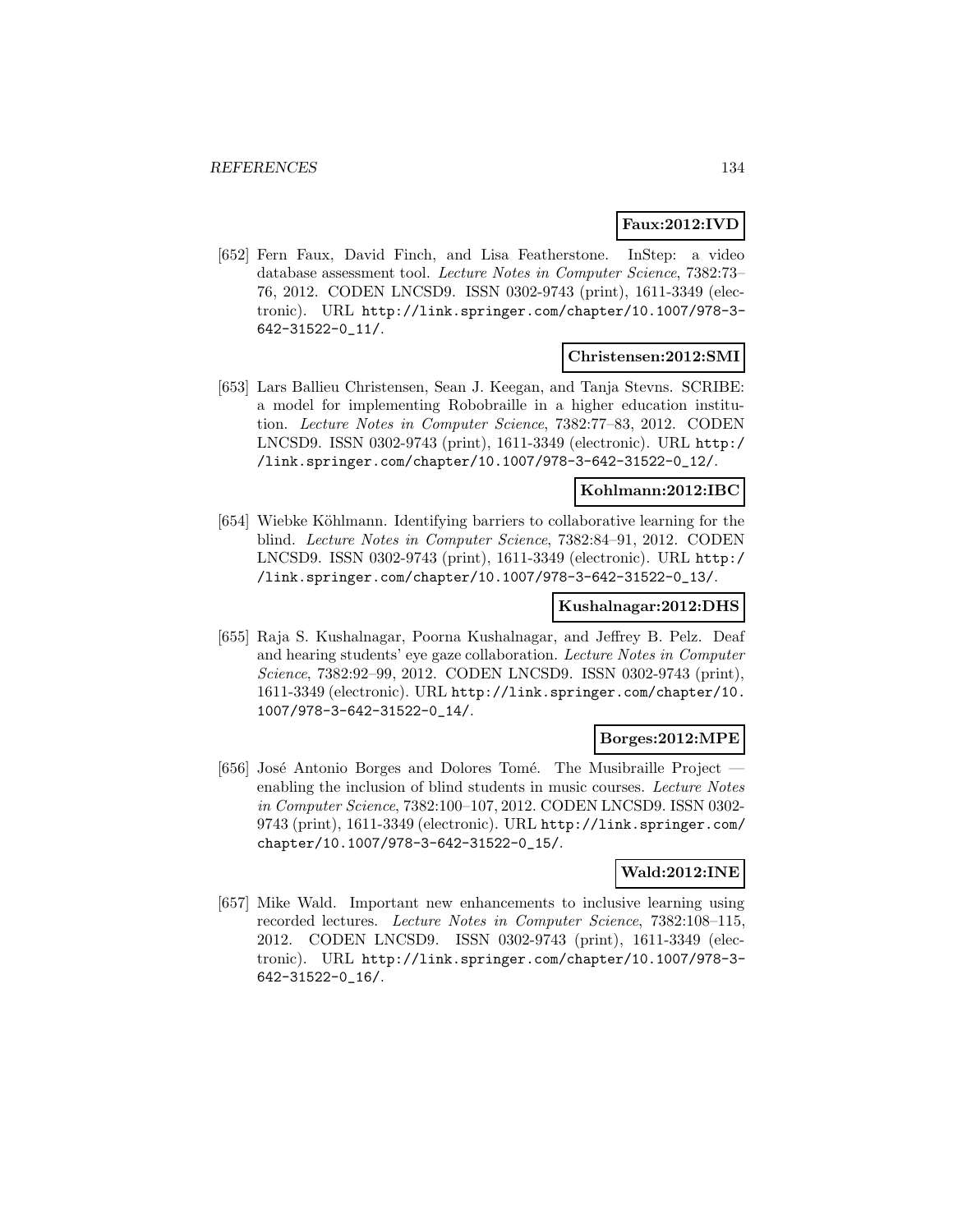# **Fujiyoshi:2012:DNA**

[658] Mamoru Fujiyoshi, Akio Fujiyoshi, Akiko Ohsawa, Toshiaki Aomatsu, and Haruhiko Sawazaki. Development of new auditory testing media with invisible 2-dimensional codes for test-takers with print disabilities. Lecture Notes in Computer Science, 7382:116–123, 2012. CODEN LNCSD9. ISSN 0302-9743 (print), 1611-3349 (electronic). URL http:/ /link.springer.com/chapter/10.1007/978-3-642-31522-0\_17/.

### **Gardner:2012:MAM**

[659] John Gardner and Courtney Christensen. More accessible math. Lecture Notes in Computer Science, 7382:124–129, 2012. CODEN LNCSD9. ISSN 0302-9743 (print), 1611-3349 (electronic). URL http://link. springer.com/chapter/10.1007/978-3-642-31522-0\_18/.

# **Yamaguchi:2012:AAT**

[660] Katsuhito Yamaguchi and Masakazu Suzuki. Accessible authoring tool for DAISY ranging from mathematics to others. Lecture Notes in Computer Science, 7382:130–137, 2012. CODEN LNCSD9. ISSN 0302- 9743 (print), 1611-3349 (electronic). URL http://link.springer.com/ chapter/10.1007/978-3-642-31522-0\_19/.

## **Gonzurova:2012:BFL**

[661] Wanda Gonzúrová and Pavel Hrabák. Blind friendly LaTeX. Lecture Notes in Computer Science, 7382:138–141, 2012. CODEN LNCSD9. ISSN 0302-9743 (print), 1611-3349 (electronic). URL http://link. springer.com/chapter/10.1007/978-3-642-31522-0\_20/.

#### **Anonymous:2012:FMbi**

[662] Anonymous. Front matter. Lecture Notes in Computer Science, 7382: ??, 2012. CODEN LNCSD9. ISSN 0302-9743 (print), 1611-3349 (electronic). URL http://link.springer.com/content/pdf/bfm:978-3- 642-31522-0/1.

## **Knudsen:2012:MAA**

[663] Lars Emil Knudsen and Harald Holone. A multimodal approach to accessible Web content on Smartphones. Lecture Notes in Computer Science, 7383:1–8, 2012. CODEN LNCSD9. ISSN 0302-9743 (print), 1611-3349 (electronic). URL http://link.springer.com/chapter/10. 1007/978-3-642-31534-3\_1/.

### **Manduchi:2012:MVA**

[664] Roberto Manduchi. Mobile vision as assistive technology for the blind: An experimental study. Lecture Notes in Computer Science, 7383:9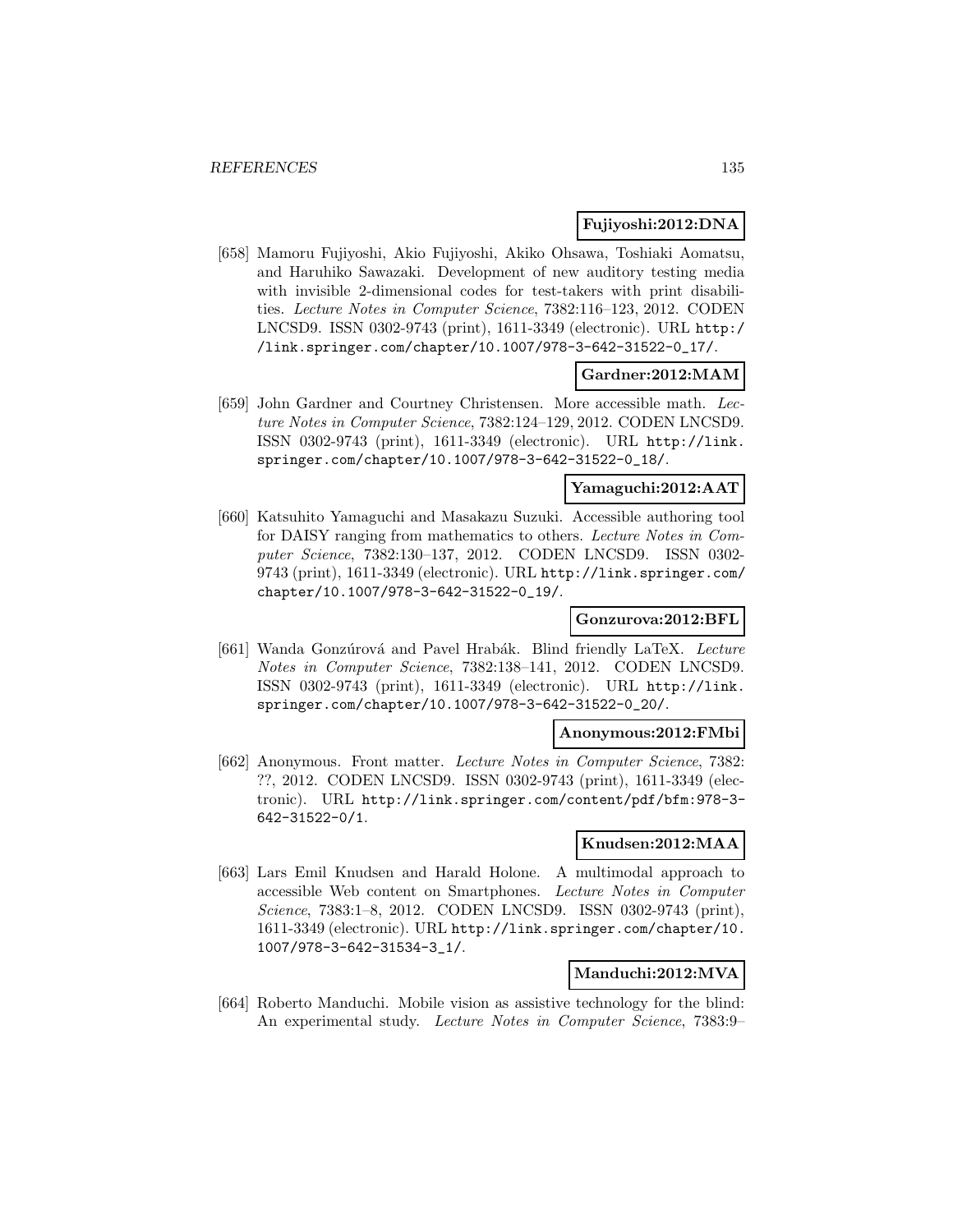16, 2012. CODEN LNCSD9. ISSN 0302-9743 (print), 1611-3349 (electronic). URL http://link.springer.com/chapter/10.1007/978-3- 642-31534-3\_2/.

# **Wang:2012:CBS**

[665] Shuihua Wang and Yingli Tian. Camera-based signage detection and recognition for blind persons. Lecture Notes in Computer Science, 7383: 17–24, 2012. CODEN LNCSD9. ISSN 0302-9743 (print), 1611-3349 (electronic). URL http://link.springer.com/chapter/10.1007/978-3- 642-31534-3\_3/.

# **Coughlan:2012:CTI**

[666] James M. Coughlan and Huiying Shen. The crosswatch traffic intersection analyzer: a roadmap for the future. Lecture Notes in Computer Science, 7383:25–28, 2012. CODEN LNCSD9. ISSN 0302-9743 (print), 1611-3349 (electronic). URL http://link.springer.com/chapter/10. 1007/978-3-642-31534-3\_4/.

## **Zegarra:2012:GIM**

[667] Jesus Zegarra and René Farcy. GPS and inertial measurement unit (IMU) as a navigation system for the visually impaired. Lecture Notes in Computer Science, 7383:29–32, 2012. CODEN LNCSD9. ISSN 0302- 9743 (print), 1611-3349 (electronic). URL http://link.springer.com/ chapter/10.1007/978-3-642-31534-3\_5/.

# **Molina:2012:VNI**

[668] Edgardo Molina, Zhigang Zhu, and Yingli Tian. Visual nouns for indoor/outdoor navigation. Lecture Notes in Computer Science, 7383:33– 40, 2012. CODEN LNCSD9. ISSN 0302-9743 (print), 1611-3349 (electronic). URL http://link.springer.com/chapter/10.1007/978-3- 642-31534-3\_6/.

# **Shen:2012:TRT**

[669] Huiying Shen and James M. Coughlan. Towards a real-time system for finding and reading signs for visually impaired users. Lecture Notes in Computer Science, 7383:41–47, 2012. CODEN LNCSD9. ISSN 0302- 9743 (print), 1611-3349 (electronic). URL http://link.springer.com/ chapter/10.1007/978-3-642-31534-3\_7/.

# **Choi:2012:URC**

[670] Yoonjung Choi and Ki-Hyung Hong. User requirements for camera-based mobile applications on touch screen devices for blind people. Lecture Notes in Computer Science, 7383:48–51, 2012. CODEN LNCSD9. ISSN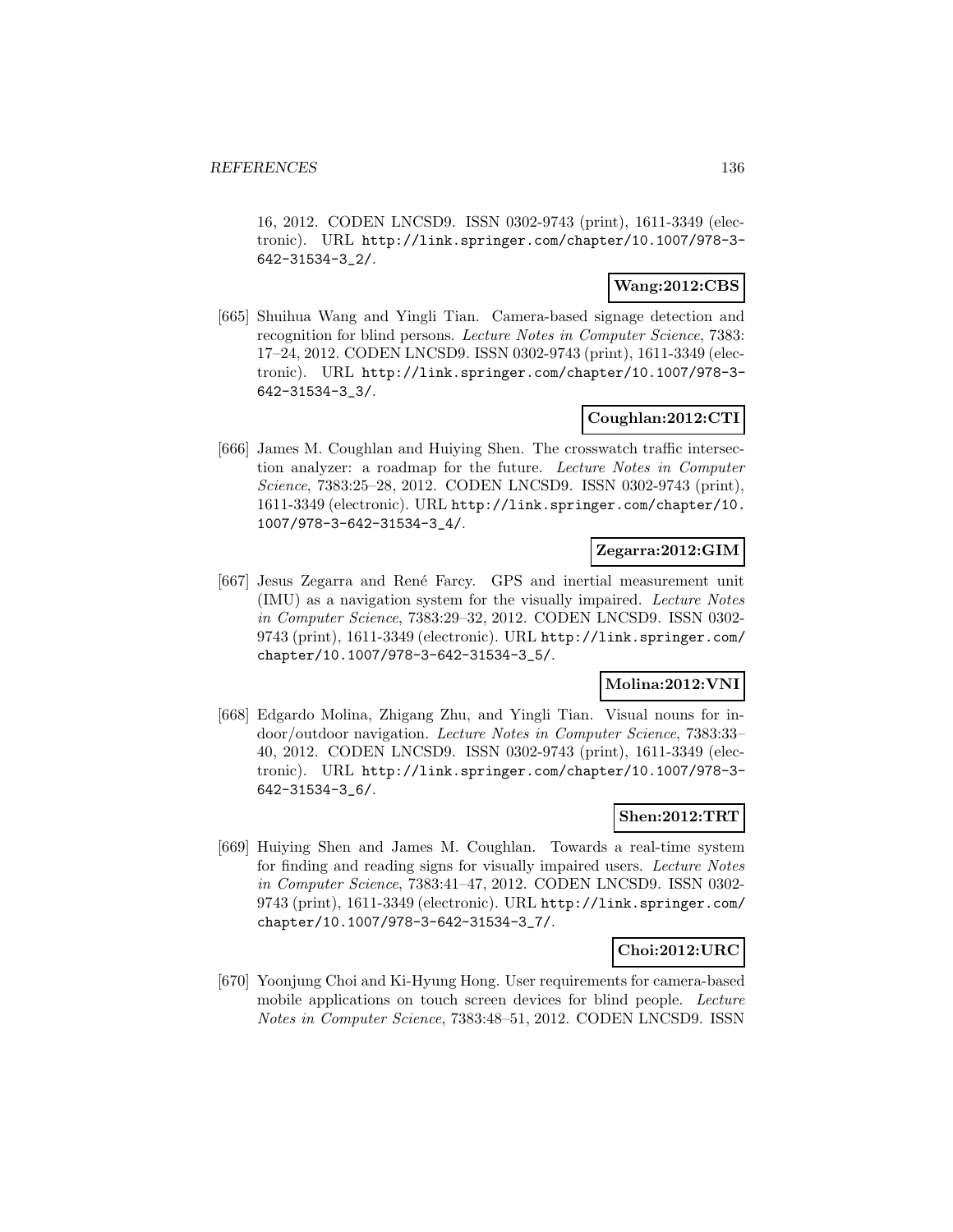0302-9743 (print), 1611-3349 (electronic). URL http://link.springer. com/chapter/10.1007/978-3-642-31534-3\_8/.

### **Boulares:2012:RPI**

[671] Mehrez Boulares and Mohamed Jemni. A route planner interpretation service for hard of hearing people. Lecture Notes in Computer Science, 7383:52–58, 2012. CODEN LNCSD9. ISSN 0302-9743 (print), 1611-3349 (electronic). URL http://link.springer.com/chapter/10. 1007/978-3-642-31534-3\_9/.

# **Spindler:2012:TFP**

[672] Martin Spindler, Michael Weber, Denise Prescher, Mei Miao, and Gerhard Weber. Translating floor plans into directions. Lecture Notes in Computer Science, 7383:59–66, 2012. CODEN LNCSD9. ISSN 0302- 9743 (print), 1611-3349 (electronic). URL http://link.springer.com/ chapter/10.1007/978-3-642-31534-3\_10/.

# **Mehigan:2012:HWT**

[673] Tracey J. Mehigan and Ian Pitt. Harnessing wireless technologies for campus navigation by blind students and visitors. Lecture Notes in Computer Science, 7383:67–74, 2012. CODEN LNCSD9. ISSN 0302- 9743 (print), 1611-3349 (electronic). URL http://link.springer.com/ chapter/10.1007/978-3-642-31534-3\_11/.

## **Kulyukin:2012:ESB**

[674] Vladimir Kulyukin, Tanwir Zaman, Abhishek Andhavarapu, and Aliasgar Kutiyanawala. Eyesight sharing in blind grocery shopping: Remote P2P caregiving through cloud computing. Lecture Notes in Computer Science, 7383:75–82, 2012. CODEN LNCSD9. ISSN 0302-9743 (print), 1611-3349 (electronic). URL http://link.springer.com/chapter/10. 1007/978-3-642-31534-3\_12/.

# **Almer:2012:ATF**

[675] Stefan Almer, Josef Kolbitsch, Johannes Oberzaucher, and Martin Ebner. Assessment test framework for collecting and evaluating fallrelated data using mobile devices. Lecture Notes in Computer Science, 7383:83–90, 2012. CODEN LNCSD9. ISSN 0302-9743 (print), 1611-3349 (electronic). URL http://link.springer.com/chapter/10. 1007/978-3-642-31534-3\_13/.

### **Bischof:2012:NWC**

[676] Werner Bischof, Elmar Krajnc, Markus Dornhofer, and Michael Ulm. NAVCOM–WLAN communication between public transport vehicles and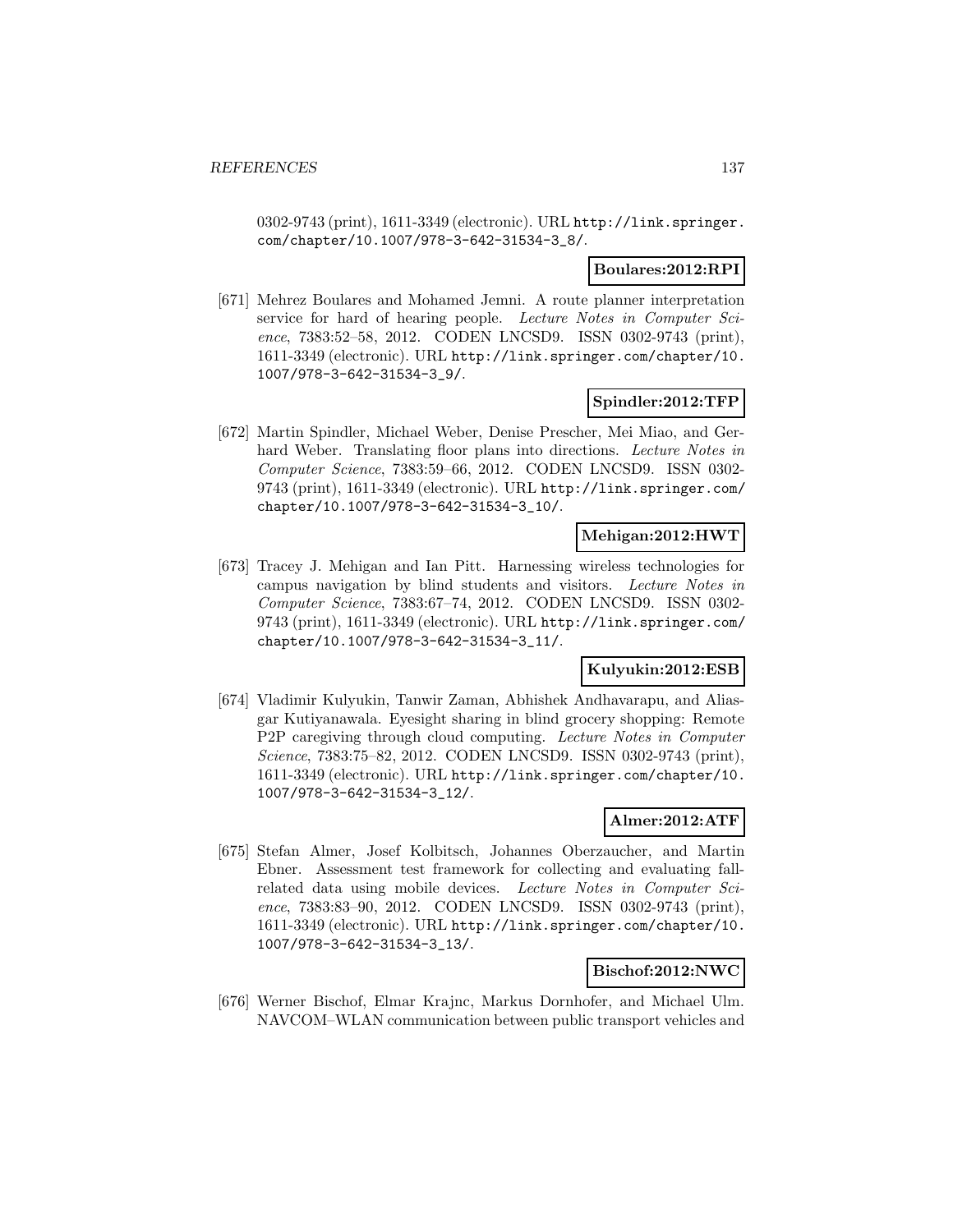smart phones to support visually impaired and blind people. Lecture Notes in Computer Science, 7383:91–98, 2012. CODEN LNCSD9. ISSN 0302-9743 (print), 1611-3349 (electronic). URL http://link.springer. com/chapter/10.1007/978-3-642-31534-3\_14/.

# **Miyoshi:2012:MTR**

[677] Shigeki Miyoshi, Sumihiro Kawano, Mayumi Shirasawa, Kyoko Isoda, and Michiko Hasuike. Mobile-type remote captioning system for deaf or hard-of-hearing people and the experience of remote supports after the great east Japan earthquake. Lecture Notes in Computer Science, 7383:99–104, 2012. CODEN LNCSD9. ISSN 0302-9743 (print), 1611-3349 (electronic). URL http://link.springer.com/chapter/10. 1007/978-3-642-31534-3\_15/.

# **Zamfir:2012:HAO**

[678] Bogdan Zamfir, Robert Tedesco, and Brian Reichow. Handheld "app" offering visual support to students with autism spectrum disorders (ASDs). Lecture Notes in Computer Science, 7383:105–112, 2012. CODEN LNCSD9. ISSN 0302-9743 (print), 1611-3349 (electronic). URL http:/ /link.springer.com/chapter/10.1007/978-3-642-31534-3\_16/.

### **Bumbalek:2012:CBA**

[679] Zdenek Bumbalek, Jan Zelenka, and Lukas Kencl. Cloud-based assistive speech-transcription services. Lecture Notes in Computer Science, 7383:113–116, 2012. CODEN LNCSD9. ISSN 0302-9743 (print), 1611-3349 (electronic). URL http://link.springer.com/chapter/10. 1007/978-3-642-31534-3\_17/.

# **Hwang:2012:DVU**

[680] Yumi Hwang, Daejin Shin, Chang-Yeal Yang, Seung-Yeun Lee, Jin Kim, and Byunggoo Kong. Developing a voice user interface with improved usability for people with dysarthria. Lecture Notes in Computer Science, 7383:117–124, 2012. CODEN LNCSD9. ISSN 0302-9743 (print), 1611-3349 (electronic). URL http://link.springer.com/chapter/10. 1007/978-3-642-31534-3\_18/.

### **Palmer:2012:WRV**

[681] Frank G. Palmer, Zhigang Zhu, and Tony Ro. Wearable rangevibrotactile field: Design and evaluation. Lecture Notes in Computer Science, 7383:125–132, 2012. CODEN LNCSD9. ISSN 0302-9743 (print), 1611-3349 (electronic). URL http://link.springer.com/chapter/10. 1007/978-3-642-31534-3\_19/.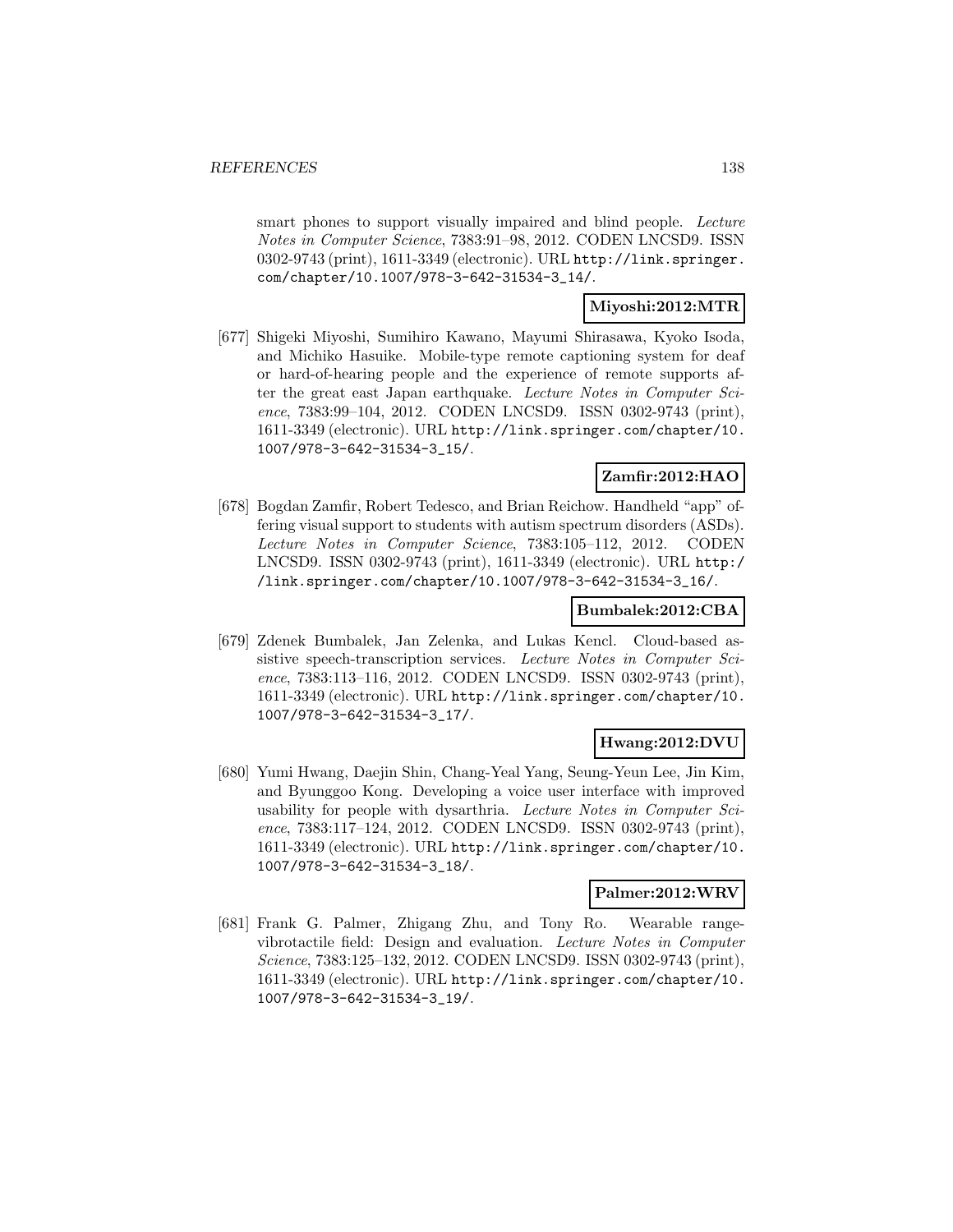#### **Kupryjanow:2012:SSS**

[682] Adam Kupryjanow, Piotr Suchomski, Piotr Odya, and Andrzej Czyzewski. System supporting speech perception in special educational needs schoolchildren. Lecture Notes in Computer Science, 7383:133– 136, 2012. CODEN LNCSD9. ISSN 0302-9743 (print), 1611-3349 (electronic). URL http://link.springer.com/chapter/10.1007/978-3- 642-31534-3\_20/.

#### **Anonymous:2012:FMbj**

[683] Anonymous. Front matter. Lecture Notes in Computer Science, 7383: ??, 2012. CODEN LNCSD9. ISSN 0302-9743 (print), 1611-3349 (electronic). URL http://link.springer.com/content/pdf/bfm:978-3- 642-31534-3/1.

## **Castelluccia:2012:BYA**

[684] Claude Castelluccia, Mohamed-Ali Kaafar, and Minh-Dung Tran. Betrayed by your ads! Lecture Notes in Computer Science, 7384:1–17, 2012. CODEN LNCSD9. ISSN 0302-9743 (print), 1611-3349 (electronic). URL http://link.springer.com/chapter/10.1007/978-3- 642-31680-7\_1/.

### **Danezis:2012:PCS**

[685] George Danezis, Markulf Kohlweiss, Benjamin Livshits, and Alfredo Rial. Private client-side profiling with random forests and hidden Markov models. Lecture Notes in Computer Science, 7384:18–37, 2012. CODEN LNCSD9. ISSN 0302-9743 (print), 1611-3349 (electronic). URL http:/ /link.springer.com/chapter/10.1007/978-3-642-31680-7\_2/.

### **Perez-Gonzalez:2012:USD**

[686] Fernando Pérez-González and Carmela Troncoso. Understanding statistical disclosure: a least squares approach. Lecture Notes in Computer Science, 7384:38–57, 2012. CODEN LNCSD9. ISSN 0302-9743 (print), 1611-3349 (electronic). URL http://link.springer.com/chapter/10. 1007/978-3-642-31680-7\_3/.

### **Gong:2012:WDU**

[687] Xun Gong, Nikita Borisov, Negar Kiyavash, and Nabil Schear. Website detection using remote traffic analysis. Lecture Notes in Computer Science, 7384:58–78, 2012. CODEN LNCSD9. ISSN 0302-9743 (print), 1611-3349 (electronic). URL http://link.springer.com/chapter/10. 1007/978-3-642-31680-7\_4/.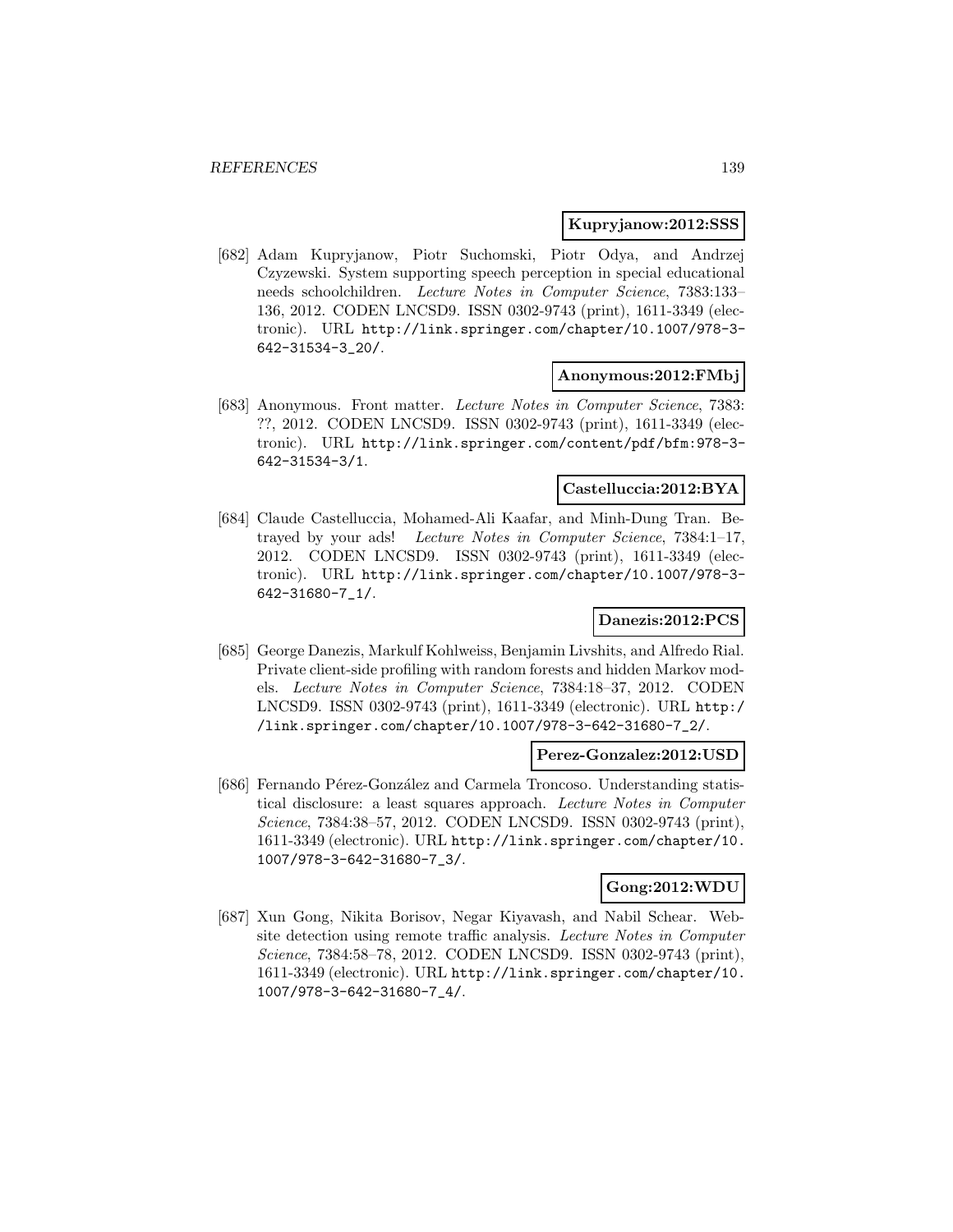# **Liu:2012:ITP**

[688] Wen Ming Liu, Lingyu Wang, Kui Ren, Pengsu Cheng, and Mourad Debbabi. k-indistinguishable traffic padding in Web applications. Lecture Notes in Computer Science, 7384:79–99, 2012. CODEN LNCSD9. ISSN 0302-9743 (print), 1611-3349 (electronic). URL http://link.springer. com/chapter/10.1007/978-3-642-31680-7\_5/.

# **Gilad:2012:SDT**

[689] Yossi Gilad and Amir Herzberg. Spying in the dark: TCP and Tor traffic analysis. Lecture Notes in Computer Science, 7384:100–119, 2012. CODEN LNCSD9. ISSN 0302-9743 (print), 1611-3349 (electronic). URL http://link.springer.com/chapter/10.1007/978-3- 642-31680-7\_6/.

### **Alhadidi:2012:SDF**

[690] Dima Alhadidi, Noman Mohammed, Benjamin C. M. Fung, and Mourad Debbabi. Secure distributed framework for achieving  $\epsilon$ -differential privacy. Lecture Notes in Computer Science, 7384:120–139, 2012. CODEN LNCSD9. ISSN 0302-9743 (print), 1611-3349 (electronic). URL http:/ /link.springer.com/chapter/10.1007/978-3-642-31680-7\_7/.

# **Chan:2012:DPC**

[691] T.-H. Hubert Chan, Mingfei Li, Elaine Shi, and Wenchang Xu. Differentially private continual monitoring of heavy hitters from distributed streams. Lecture Notes in Computer Science, 7384:140–159, 2012. CODEN LNCSD9. ISSN 0302-9743 (print), 1611-3349 (electronic). URL http://link.springer.com/chapter/10.1007/978-3- 642-31680-7\_8/.

### **Fang:2012:ADP**

[692] Chengfang Fang and Ee-Chien Chang. Adaptive differentially private histogram of low-dimensional data. Lecture Notes in Computer Science, 7384:160–179, 2012. CODEN LNCSD9. ISSN 0302-9743 (print), 1611-3349 (electronic). URL http://link.springer.com/chapter/10. 1007/978-3-642-31680-7\_9/.

#### **Blass:2012:PPP**

[693] Erik-Oliver Blass, Roberto Di Pietro, Refik Molva, and Melek Önen. PRISM — privacy-preserving search in MapReduce. Lecture Notes in Computer Science, 7384:180–200, 2012. CODEN LNCSD9. ISSN 0302- 9743 (print), 1611-3349 (electronic). URL http://link.springer.com/ chapter/10.1007/978-3-642-31680-7\_10/.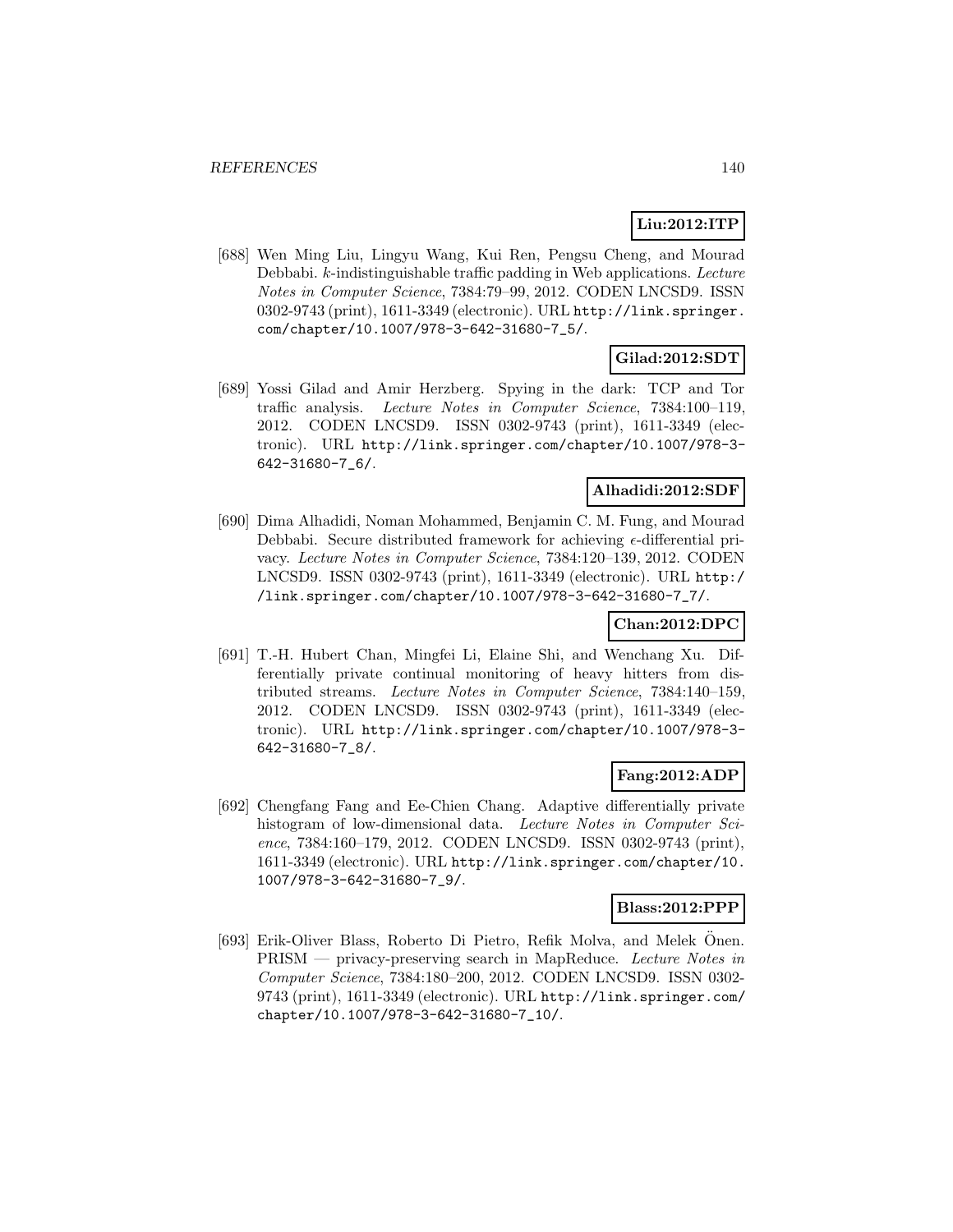### **Pirker:2012:PPP**

[694] Martin Pirker, Daniel Slamanig, and Johannes Winter. Practical privacy preserving cloud resource-payment for constrained clients. Lecture Notes in Computer Science, 7384:201–220, 2012. CODEN LNCSD9. ISSN 0302- 9743 (print), 1611-3349 (electronic). URL http://link.springer.com/ chapter/10.1007/978-3-642-31680-7\_11/.

# **Jawurek:2012:FTP**

[695] Marek Jawurek and Florian Kerschbaum. Fault-tolerant privacypreserving statistics. Lecture Notes in Computer Science, 7384:221–238, 2012. CODEN LNCSD9. ISSN 0302-9743 (print), 1611-3349 (electronic). URL http://link.springer.com/chapter/10.1007/978-3- 642-31680-7\_12/.

### **Fifield:2012:ECB**

[696] David Fifield, Nate Hardison, Jonathan Ellithorpe, Emily Stark, and Dan Boneh. Evading censorship with browser-based proxies. Lecture Notes in Computer Science, 7384:239–258, 2012. CODEN LNCSD9. ISSN 0302- 9743 (print), 1611-3349 (electronic). URL http://link.springer.com/ chapter/10.1007/978-3-642-31680-7\_13/.

### **Nikiforakis:2012:EER**

[697] Nick Nikiforakis, Steven Van Acker, Frank Piessens, and Wouter Joosen. Exploring the ecosystem of referrer-anonymizing services. Lecture Notes in Computer Science, 7384:259–278, 2012. CODEN LNCSD9. ISSN 0302- 9743 (print), 1611-3349 (electronic). URL http://link.springer.com/ chapter/10.1007/978-3-642-31680-7\_14/.

# **Garg:2012:RCD**

[698] Vaibhav Garg, L. Jean Camp, Katherine Connelly, and Lesa Lorenzen-Huber. Risk communication design: Video vs. text. Lecture Notes in Computer Science, 7384:279–298, 2012. CODEN LNCSD9. ISSN 0302- 9743 (print), 1611-3349 (electronic). URL http://link.springer.com/ chapter/10.1007/978-3-642-31680-7\_15/.

#### **McDonald:2012:UFI**

[699] Andrew W. E. McDonald, Sadia Afroz, Aylin Caliskan, Ariel Stolerman, and Rachel Greenstadt. Use fewer instances of the letter "i": Toward writing style anonymization. Lecture Notes in Computer Science, 7384:299–318, 2012. CODEN LNCSD9. ISSN 0302-9743 (print), 1611-3349 (electronic). URL http://link.springer.com/chapter/10. 1007/978-3-642-31680-7\_16/.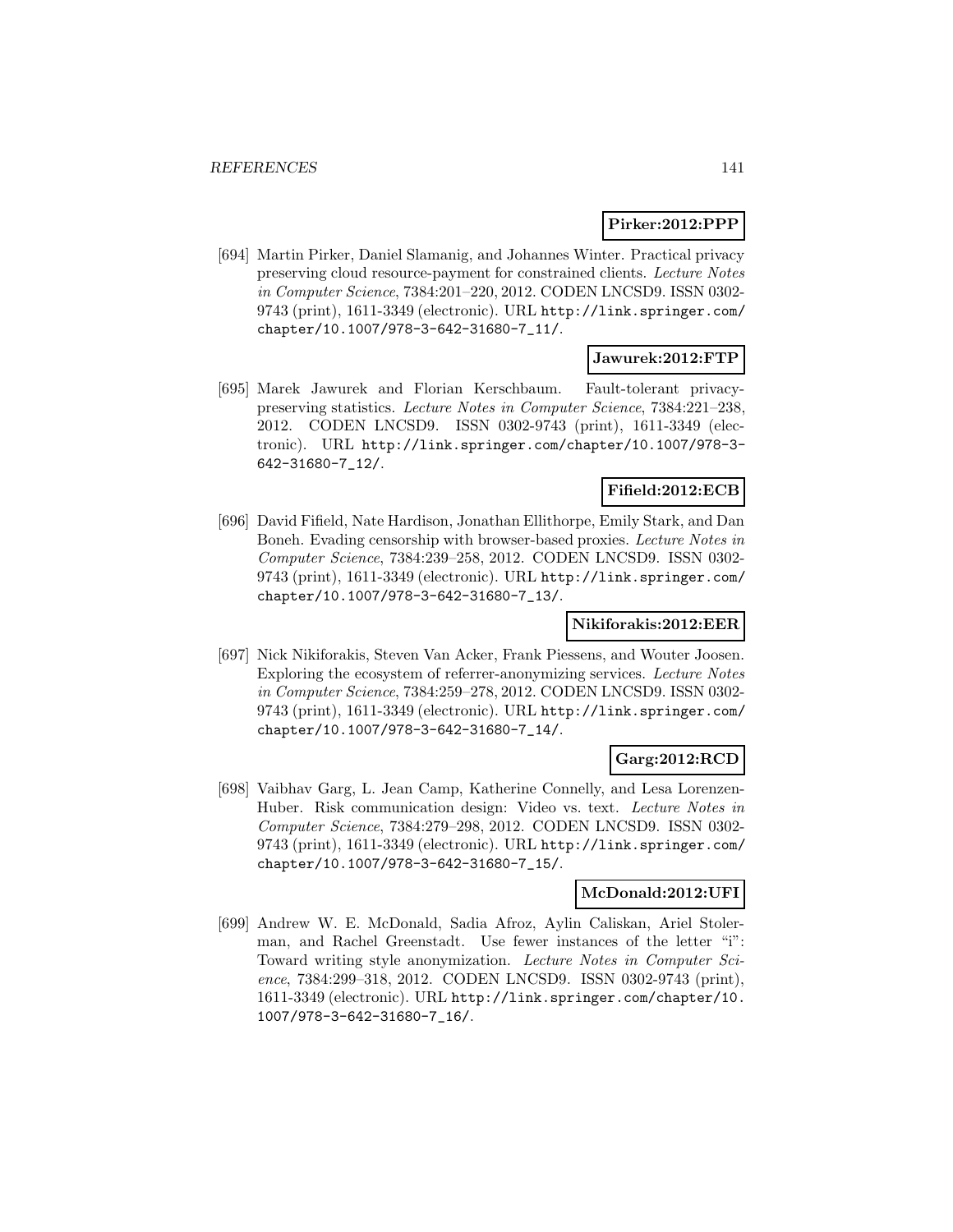#### **Anonymous:2012:BMi**

[700] Anonymous. Back matter. Lecture Notes in Computer Science, 7384: ??, 2012. CODEN LNCSD9. ISSN 0302-9743 (print), 1611-3349 (electronic). URL http://link.springer.com/content/pdf/bbm:978-3- 642-31680-7/1.

### **Anonymous:2012:FMbk**

[701] Anonymous. Front matter. Lecture Notes in Computer Science, 7384: ??, 2012. CODEN LNCSD9. ISSN 0302-9743 (print), 1611-3349 (electronic). URL http://link.springer.com/content/pdf/bfm:978-3- 642-31680-7/1.

# **Ball:2012:BFO**

[702] Thomas Ball, Nikolaj Bjørner, Leonardo de Moura, Kenneth L. McMillan, and Margus Veanes. Beyond first-order satisfaction: Fixed points, interpolants, automata and polynomials. Lecture Notes in Computer Science, 7385:1–6, 2012. CODEN LNCSD9. ISSN 0302-9743 (print), 1611-3349 (electronic). URL http://link.springer.com/chapter/10. 1007/978-3-642-31759-0\_1/.

#### **Marinescu:2012:HCS**

[703] Paul Dan Marinescu and Cristian Cadar. High-coverage symbolic patch testing. Lecture Notes in Computer Science, 7385:7–21, 2012. CODEN LNCSD9. ISSN 0302-9743 (print), 1611-3349 (electronic). URL http:/ /link.springer.com/chapter/10.1007/978-3-642-31759-0\_2/.

### **Rybalchenko:2012:TAS**

[704] Andrey Rybalchenko. Towards automatic synthesis of software verification tools. Lecture Notes in Computer Science, 7385:22, 2012. CODEN LNCSD9. ISSN 0302-9743 (print), 1611-3349 (electronic). URL http://link.springer.com/accesspage/chapter/10. 1007/978-3-642-31759-0\_3.

### **Zeller:2012:MM**

[705] Andreas Zeller. Mining models. Lecture Notes in Computer Science, 7385:23, 2012. CODEN LNCSD9. ISSN 0302-9743 (print), 1611-3349 (electronic). URL http://link.springer.com/accesspage/chapter/ 10.1007/978-3-642-31759-0\_4.

### **Leue:2012:CEA**

[706] Stefan Leue and Mitra Tabaei Befrouei. Counterexample explanation by anomaly detection. Lecture Notes in Computer Science, 7385:24–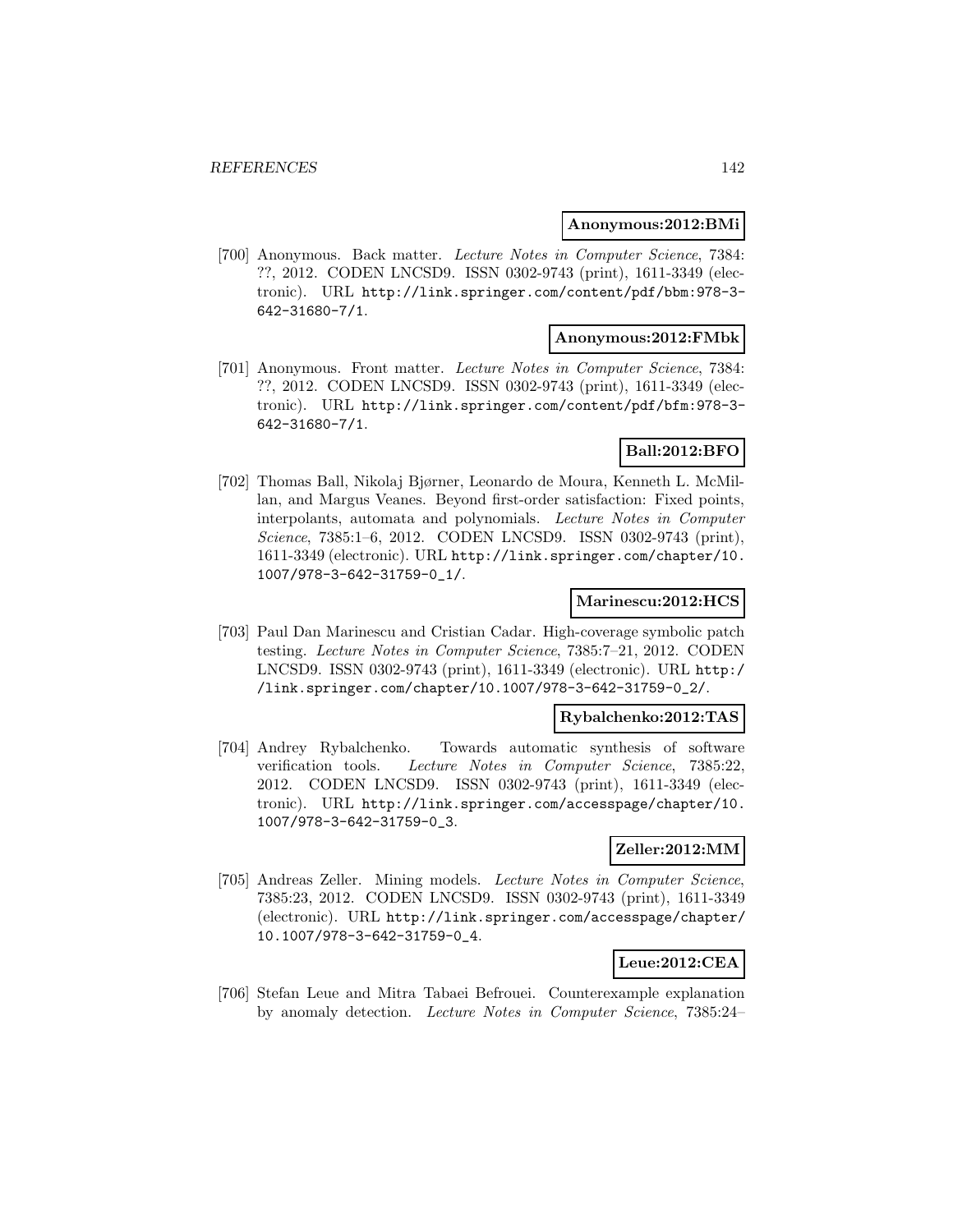42, 2012. CODEN LNCSD9. ISSN 0302-9743 (print), 1611-3349 (electronic). URL http://link.springer.com/chapter/10.1007/978-3- 642-31759-0\_5/.

### **Evangelista:2012:CSL**

[707] Sami Evangelista and Lars Michael Kristensen. Combining the sweepline method with the use of an external-memory priority queue. Lecture Notes in Computer Science, 7385:43–61, 2012. CODEN LNCSD9. ISSN 0302-9743 (print), 1611-3349 (electronic). URL http://link.springer. com/chapter/10.1007/978-3-642-31759-0\_6/.

# **Zheng:2012:CMA**

[708] Hao Zheng, Emmanuel Rodriguez, Yingying Zhang, and Chris Myers. A compositional minimization approach for large asynchronous design verification. Lecture Notes in Computer Science, 7385:62–79, 2012. CODEN LNCSD9. ISSN 0302-9743 (print), 1611-3349 (electronic). URL http:/ /link.springer.com/chapter/10.1007/978-3-642-31759-0\_7/.

# **Ditter:2012:PSV**

[709] Alexander Ditter, Milan Ceška, and Gerald Lüttgen. On parallel software verification using Boolean equation systems. Lecture Notes in Computer Science, 7385:80–97, 2012. CODEN LNCSD9. ISSN 0302-9743 (print), 1611-3349 (electronic). URL http://link.springer.com/chapter/10. 1007/978-3-642-31759-0\_8/.

# **Wijs:2012:IGS**

[710] Anton J. Wijs and Dragan Bošnački. Improving GPU sparse matrixvector multiplication for probabilistic model checking. Lecture Notes in Computer Science, 7385:98–116, 2012. CODEN LNCSD9. ISSN 0302- 9743 (print), 1611-3349 (electronic). URL http://link.springer.com/ chapter/10.1007/978-3-642-31759-0\_9/.

# **Ruys:2012:GGA**

[711] Theo C. Ruys and Pim Kars. Gossiping girls are all alike. Lecture Notes in Computer Science, 7385:117–136, 2012. CODEN LNCSD9. ISSN 0302- 9743 (print), 1611-3349 (electronic). URL http://link.springer.com/ chapter/10.1007/978-3-642-31759-0\_10/.

#### **Garlapati:2012:FVH**

[712] Shravan Garlapati and Sandeep K. Shukla. Formal verification of hierarchically distributed agent based protection scheme in smart grid. Lecture Notes in Computer Science, 7385:137–154, 2012. CODEN LNCSD9.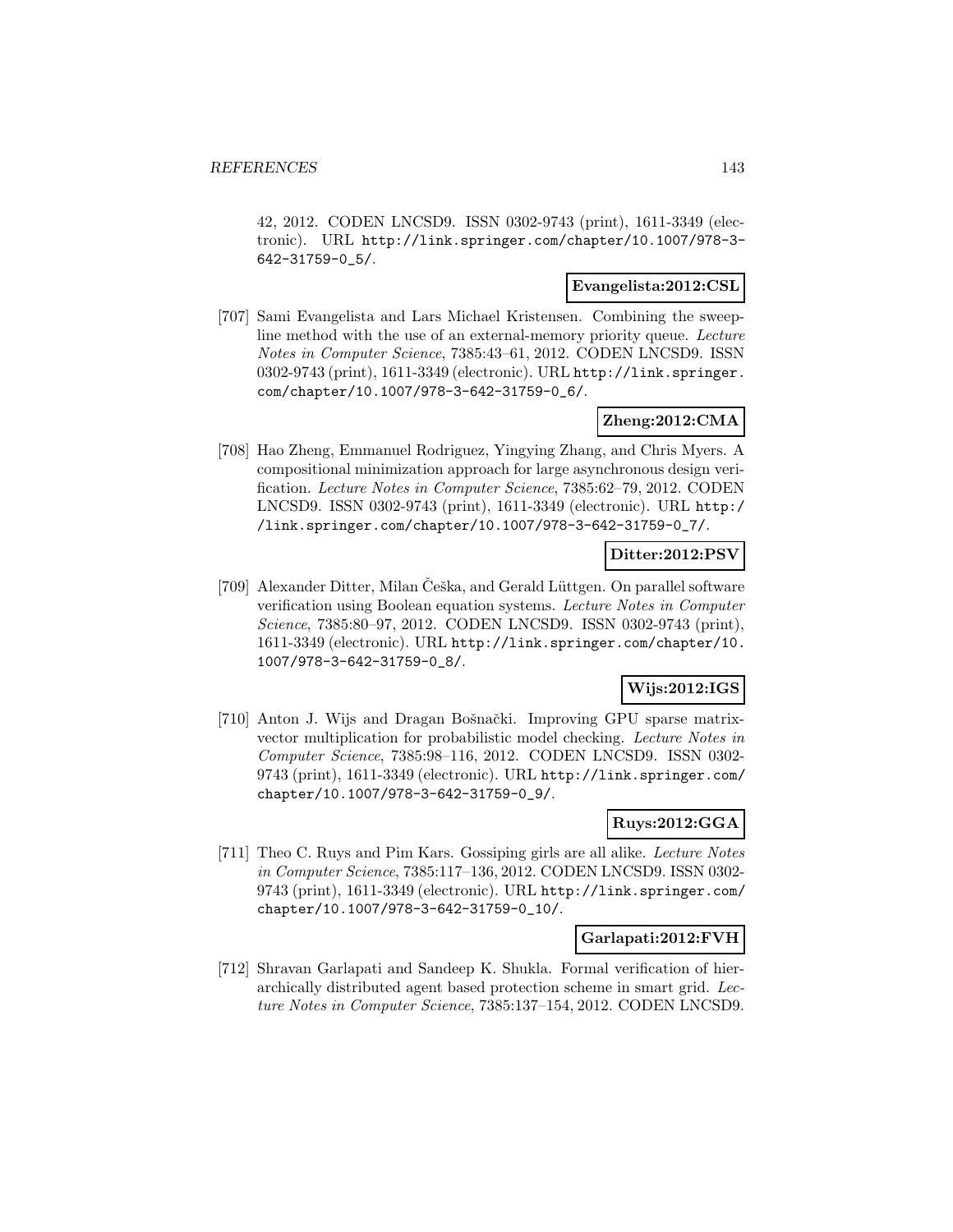ISSN 0302-9743 (print), 1611-3349 (electronic). URL http://link. springer.com/chapter/10.1007/978-3-642-31759-0\_11/.

### **Holzmann:2012:PSM**

[713] Gerard J. Holzmann. Parallelizing the spin model checker. Lecture Notes in Computer Science, 7385:155–171, 2012. CODEN LNCSD9. ISSN 0302- 9743 (print), 1611-3349 (electronic). URL http://link.springer.com/ chapter/10.1007/978-3-642-31759-0\_12/.

# **Burns:2012:PMC**

[714] Ethan Burns and Rong Zhou. Parallel model checking using abstraction. Lecture Notes in Computer Science, 7385:172–190, 2012. CODEN LNCSD9. ISSN 0302-9743 (print), 1611-3349 (electronic). URL http:/ /link.springer.com/chapter/10.1007/978-3-642-31759-0\_13/.

# **Zeng:2012:MPA**

[715] Reng Zeng, Zhuo Sun, Su Liu, and Xudong He. McPatom: a predictive analysis tool for atomicity violation using model checking. Lecture Notes in Computer Science, 7385:191–207, 2012. CODEN LNCSD9. ISSN 0302- 9743 (print), 1611-3349 (electronic). URL http://link.springer.com/ chapter/10.1007/978-3-642-31759-0\_14/.

# **Sethi:2012:PMC**

[716] Divjyot Sethi, Muralidhar Talupur, Daniel Schwartz-Narbonne, and Sharad Malik. Parameterized model checking of fine grained concurrency. Lecture Notes in Computer Science, 7385:208–226, 2012. CODEN LNCSD9. ISSN 0302-9743 (print), 1611-3349 (electronic). URL http:/ /link.springer.com/chapter/10.1007/978-3-642-31759-0\_15/.

# **Bogdoll:2012:MBG**

[717] Jonathan Bogdoll, Alexandre David, Arnd Hartmanns, and Holger Hermanns. mctau: Bridging the gap between Modest and UPPAAL. Lecture Notes in Computer Science, 7385:227–233, 2012. CODEN LNCSD9. ISSN 0302-9743 (print), 1611-3349 (electronic). URL http://link. springer.com/chapter/10.1007/978-3-642-31759-0\_16/.

### **Riener:2012:FFF**

[718] Heinz Riener and Görschwin Fey. FAuST: a framework for formal verification, automated debugging, and software test generation. Lecture Notes in Computer Science, 7385:234–240, 2012. CODEN LNCSD9. ISSN 0302-9743 (print), 1611-3349 (electronic). URL http://link. springer.com/chapter/10.1007/978-3-642-31759-0\_17/.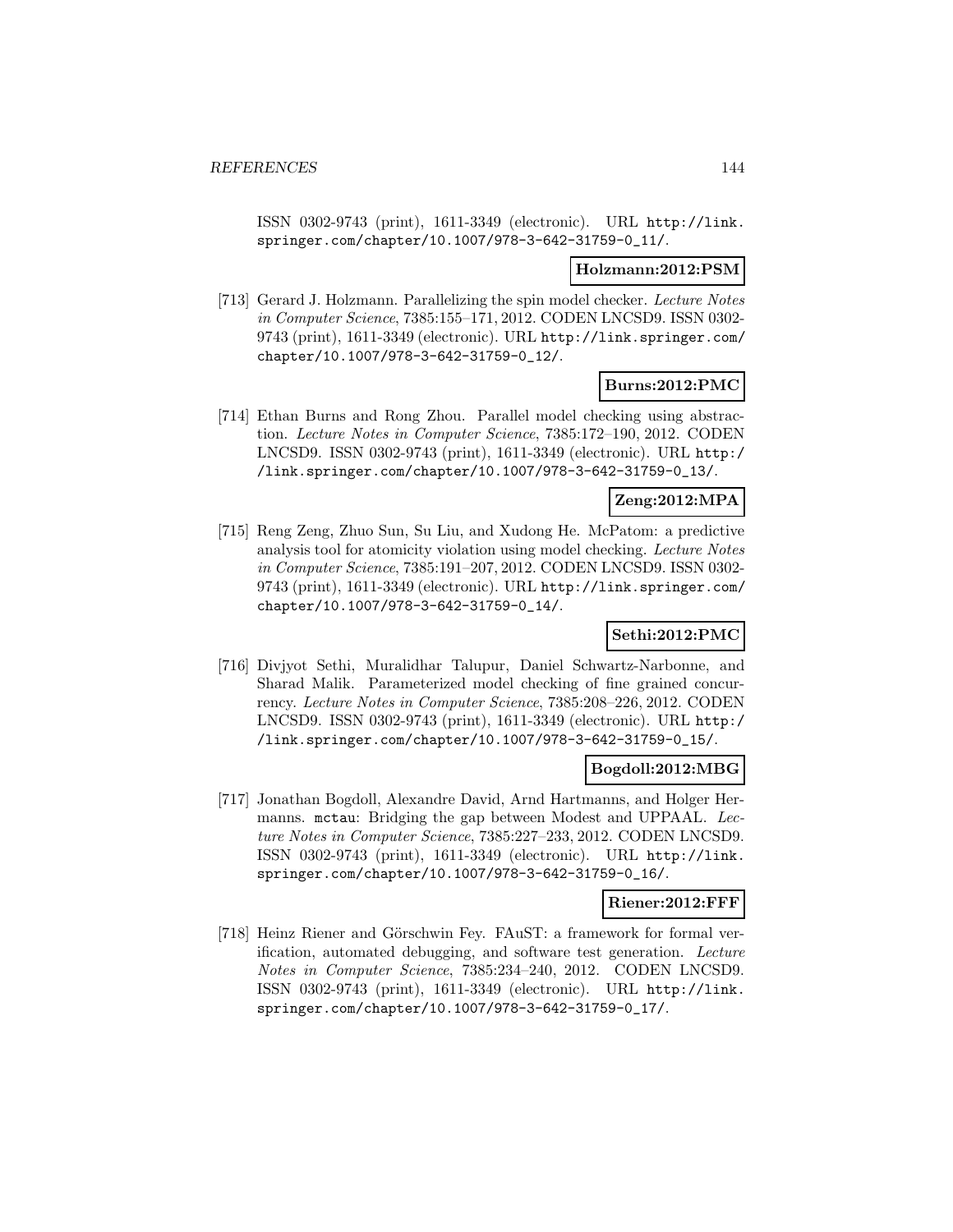#### **Sulzmann:2012:MCD**

[719] Martin Sulzmann and Axel Zechner. Model checking DSL-generated C source code. Lecture Notes in Computer Science, 7385:241–247, 2012. CODEN LNCSD9. ISSN 0302-9743 (print), 1611-3349 (electronic). URL http://link.springer.com/chapter/10.1007/978-3- 642-31759-0\_18/.

### **Christ:2012:SIS**

[720] Jürgen Christ, Jochen Hoenicke, and Alexander Nutz. SMTInterpol: An interpolating SMT solver. Lecture Notes in Computer Science, 7385:248– 254, 2012. CODEN LNCSD9. ISSN 0302-9743 (print), 1611-3349 (electronic). URL http://link.springer.com/chapter/10.1007/978-3- 642-31759-0\_19/.

# **Jiang:2012:SMT**

[721] Yong Jiang and Zongyan Qiu. S2N: Model transformation from SPIN to NuSMV. Lecture Notes in Computer Science, 7385:255–260, 2012. CODEN LNCSD9. ISSN 0302-9743 (print), 1611-3349 (electronic). URL http://link.springer.com/chapter/10.1007/978-3- 642-31759-0\_20/.

### **Anonymous:2012:BMj**

[722] Anonymous. Back matter. Lecture Notes in Computer Science, 7385: ??, 2012. CODEN LNCSD9. ISSN 0302-9743 (print), 1611-3349 (electronic). URL http://link.springer.com/content/pdf/bbm:978-3- 642-31759-0/1.

#### **Anonymous:2012:FMbl**

[723] Anonymous. Front matter. Lecture Notes in Computer Science, 7385: ??, 2012. CODEN LNCSD9. ISSN 0302-9743 (print), 1611-3349 (electronic). URL http://link.springer.com/content/pdf/bfm:978-3- 642-31759-0/1.

### **Jeannin:2012:CC**

[724] Jean-Baptiste Jeannin and Dexter Kozen. Computing with capsules. Lecture Notes in Computer Science, 7386:1–19, 2012. CODEN LNCSD9. ISSN 0302-9743 (print), 1611-3349 (electronic). URL http://link. springer.com/chapter/10.1007/978-3-642-31623-4\_1/.

### **Kapoutsis:2012:M**

[725] Christos A. Kapoutsis. Minicomplexity. Lecture Notes in Computer Science, 7386:20–42, 2012. CODEN LNCSD9. ISSN 0302-9743 (print),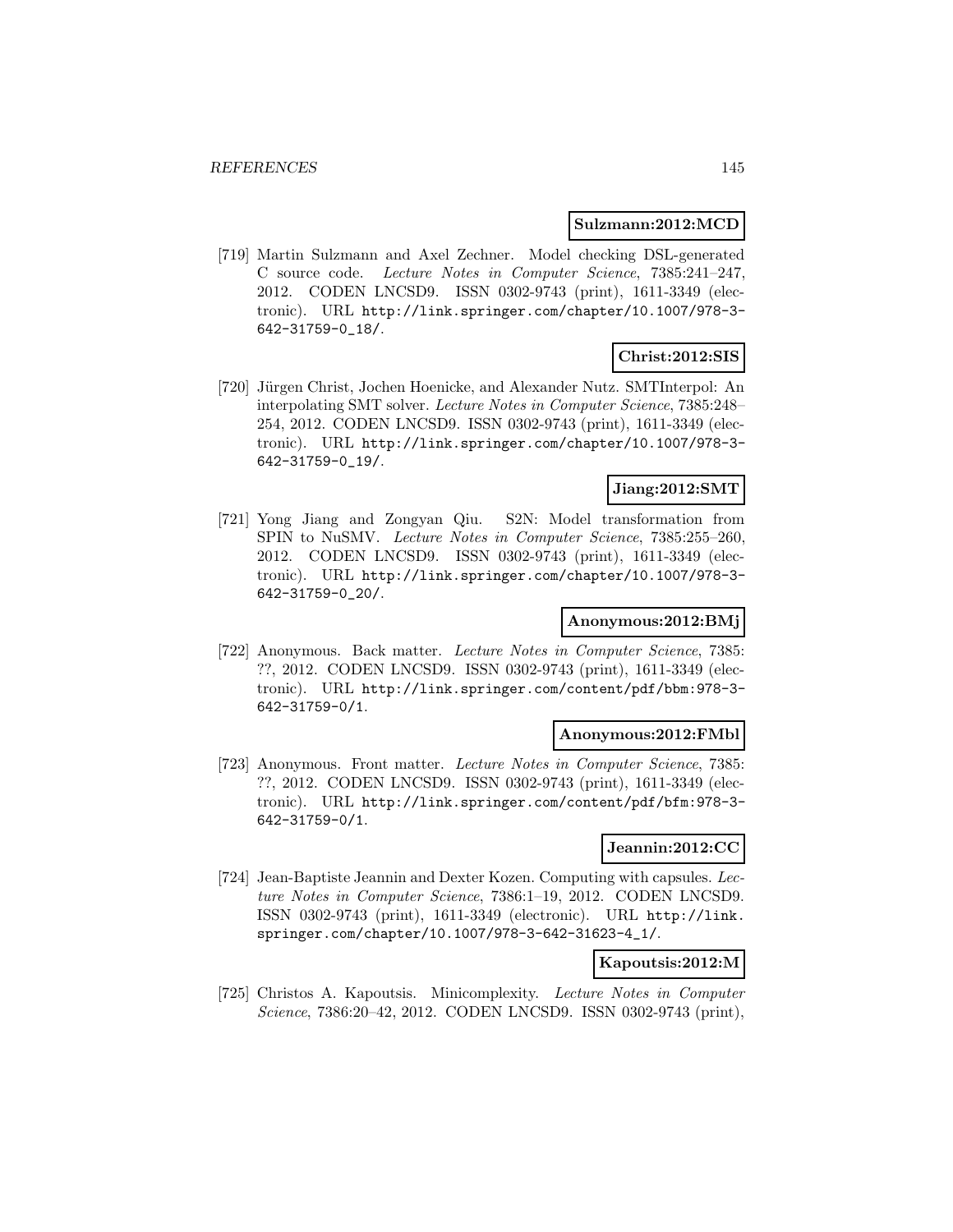1611-3349 (electronic). URL http://link.springer.com/chapter/10. 1007/978-3-642-31623-4\_2/.

### **Platzer:2012:LAH**

[726] André Platzer. Logical analysis of hybrid systems. Lecture Notes in Computer Science, 7386:43–49, 2012. CODEN LNCSD9. ISSN 0302- 9743 (print), 1611-3349 (electronic). URL http://link.springer.com/ chapter/10.1007/978-3-642-31623-4\_3/.

# **Silva:2012:GAP**

[727] Pedro V. Silva. Groups and automata: a perfect match. Lecture Notes in Computer Science, 7386:50–63, 2012. CODEN LNCSD9. ISSN 0302- 9743 (print), 1611-3349 (electronic). URL http://link.springer.com/ chapter/10.1007/978-3-642-31623-4\_4/.

### **Arroyo:2012:UDP**

[728] Fernando Arroyo, Juan Castellanos, and Victor Mitrana. Uniform distributed pushdown automata systems. Lecture Notes in Computer Science, 7386:64–75, 2012. CODEN LNCSD9. ISSN 0302-9743 (print), 1611-3349 (electronic). URL http://link.springer.com/chapter/10. 1007/978-3-642-31623-4\_5/.

# **Bednarova:2012:RNC**

[729] Zuzana Bednárová, Viliam Geffert, Carlo Mereghetti, and Beatrice Palano. Removing nondeterminism in constant height pushdown automata. Lecture Notes in Computer Science, 7386:76–88, 2012. CODEN LNCSD9. ISSN 0302-9743 (print), 1611-3349 (electronic). URL http:/ /link.springer.com/chapter/10.1007/978-3-642-31623-4\_6/.

# **Bianchi:2012:IOT**

[730] Maria Paola Bianchi, Markus Holzer, Sebastian Jakobi, and Giovanni Pighizzini. On inverse operations and their descriptional complexity. Lecture Notes in Computer Science, 7386:89–102, 2012. CODEN LNCSD9. ISSN 0302-9743 (print), 1611-3349 (electronic). URL http://link. springer.com/chapter/10.1007/978-3-642-31623-4\_7/.

# **Blanchet-Sadri:2012:DRS**

[731] Francine Blanchet-Sadri and Sean Simmons. Deciding representability of sets of words of equal length. Lecture Notes in Computer Science, 7386:103–116, 2012. CODEN LNCSD9. ISSN 0302-9743 (print), 1611-3349 (electronic). URL http://link.springer.com/chapter/10. 1007/978-3-642-31623-4\_8/.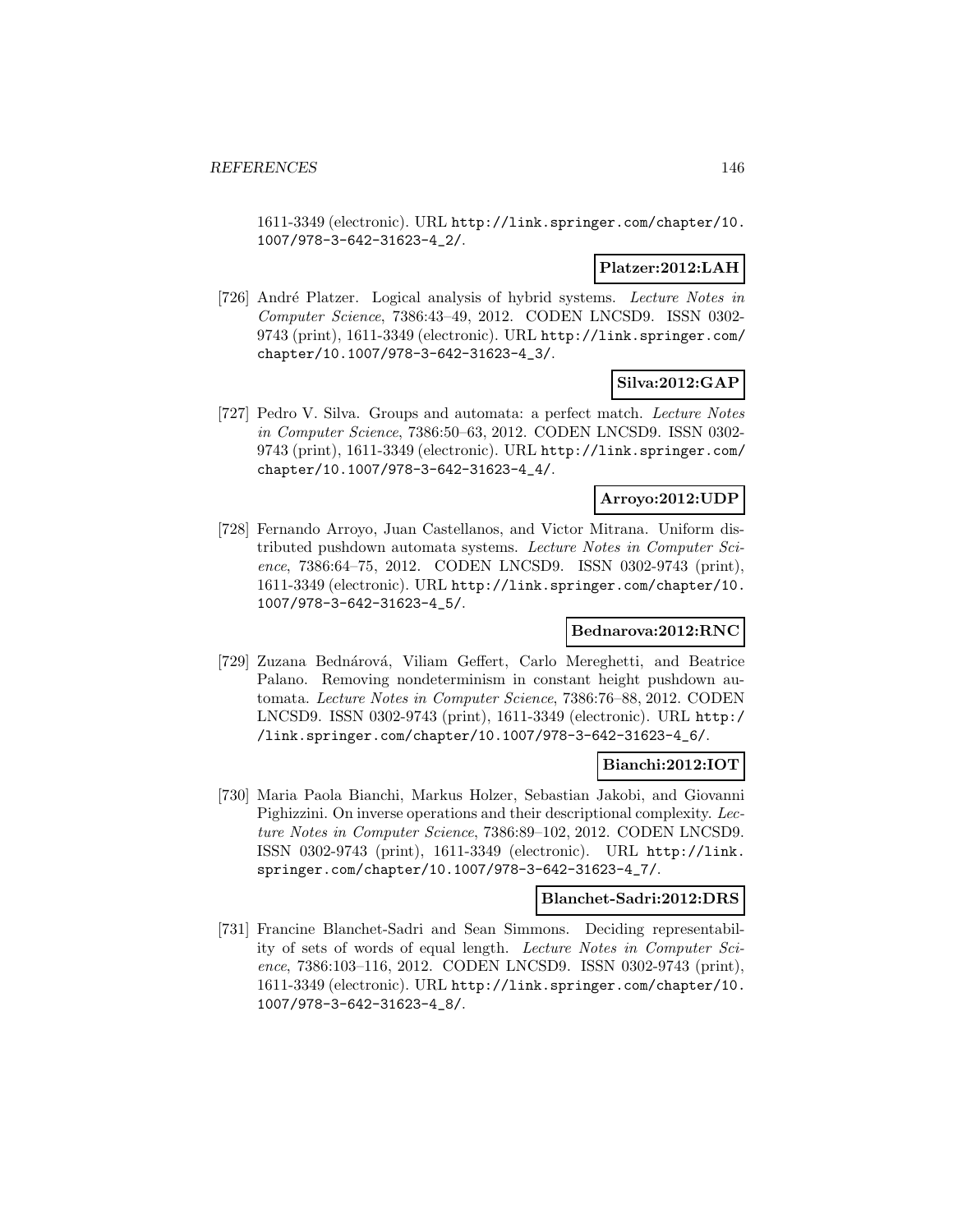#### **Brzozowski:2012:SCS**

[732] Janusz Brzozowski and Baiyu Li. Syntactic complexities of some classes of star-free languages. Lecture Notes in Computer Science, 7386:117– 129, 2012. CODEN LNCSD9. ISSN 0302-9743 (print), 1611-3349 (electronic). URL http://link.springer.com/chapter/10.1007/978-3- 642-31623-4\_9/.

### **Campeanu:2012:RBB**

[733] Cezar Câmpeanu. Randomness behaviour in Blum universal static complexity spaces. Lecture Notes in Computer Science, 7386:130–140, 2012. CODEN LNCSD9. ISSN 0302-9743 (print), 1611-3349 (electronic). URL http://link.springer.com/chapter/10.1007/978-3- 642-31623-4\_10/.

# **Dassow:2012:PCS**

[734] Jürgen Dassow and Ronny Harbich. Production complexity of some operations on context-free languages. Lecture Notes in Computer Science, 7386:141–154, 2012. CODEN LNCSD9. ISSN 0302-9743 (print), 1611-3349 (electronic). URL http://link.springer.com/chapter/10. 1007/978-3-642-31623-4\_11/.

# **Gao:2012:SCS**

[735] Yuan Gao and Lila Kari. State complexity of star and square of union of k regular languages. Lecture Notes in Computer Science, 7386:155– 168, 2012. CODEN LNCSD9. ISSN 0302-9743 (print), 1611-3349 (electronic). URL http://link.springer.com/chapter/10.1007/978-3- 642-31623-4\_12/.

### **Holzer:2012:SCC**

[736] Markus Holzer and Sebastian Jakobi. State complexity of chop operations on unary and finite languages. Lecture Notes in Computer Science, 7386:169–182, 2012. CODEN LNCSD9. ISSN 0302-9743 (print), 1611-3349 (electronic). URL http://link.springer.com/chapter/10. 1007/978-3-642-31623-4\_13/.

### **Jez:2012:NNS**

[737] Artur Jeż and Alexander Okhotin. On the number of nonterminal symbols in unambiguous conjunctive grammars. Lecture Notes in Computer Science, 7386:183–195, 2012. CODEN LNCSD9. ISSN 0302-9743 (print), 1611-3349 (electronic). URL http://link.springer.com/chapter/10. 1007/978-3-642-31623-4\_14/.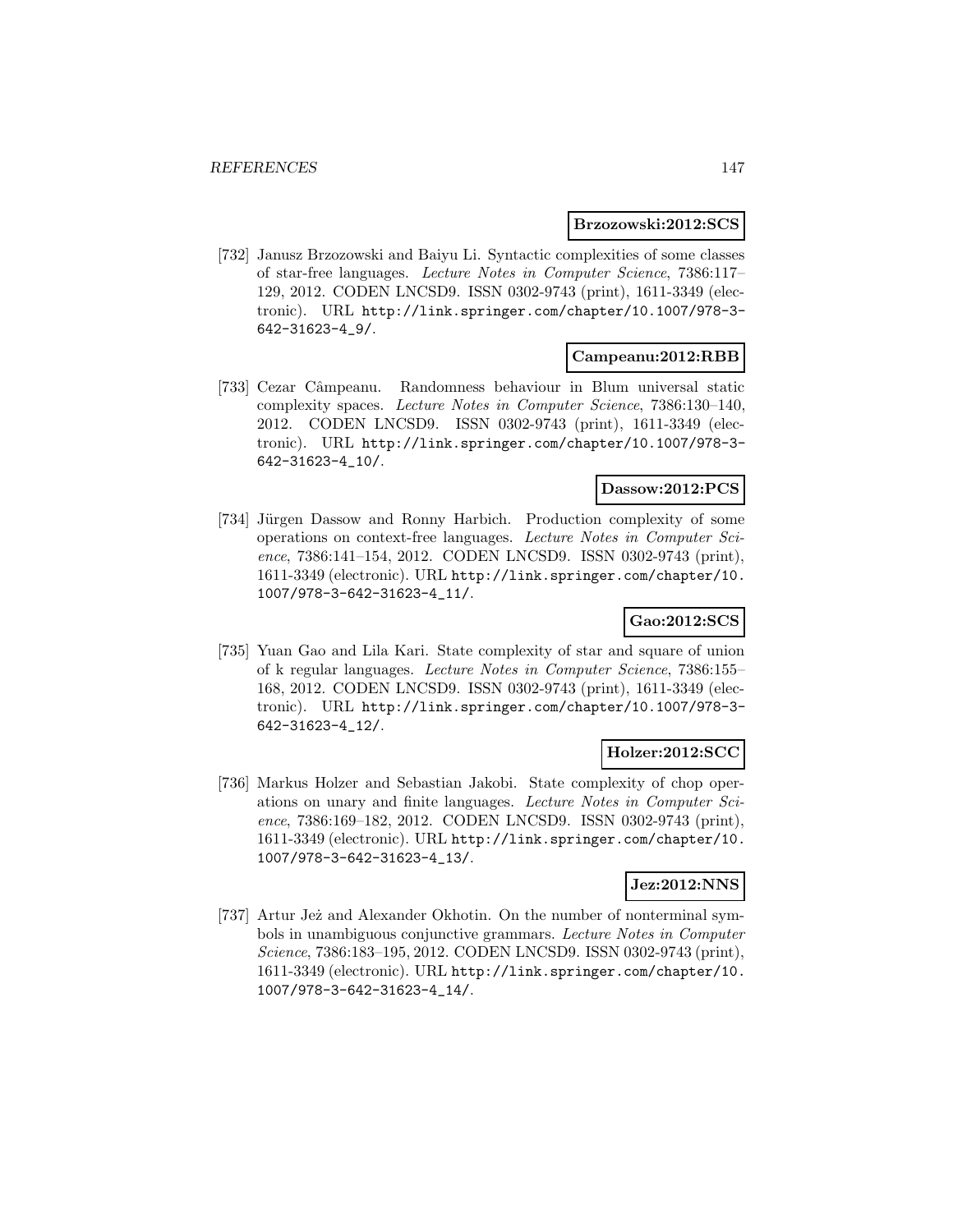### **Jiraskova:2012:DCB**

[738] Galina Jirásková and Ondřej Klíma. Descriptional complexity of biautomata. Lecture Notes in Computer Science, 7386:196–208, 2012. CO-DEN LNCSD9. ISSN 0302-9743 (print), 1611-3349 (electronic). URL http://link.springer.com/chapter/10.1007/978-3-642-31623-4\_ 15/.

# **Malcher:2012:DCP**

[739] Andreas Malcher, Katja Meckel, Carlo Mereghetti, and Beatrice Palano. Descriptional complexity of pushdown store languages. Lecture Notes in Computer Science, 7386:209–221, 2012. CODEN LNCSD9. ISSN 0302- 9743 (print), 1611-3349 (electronic). URL http://link.springer.com/ chapter/10.1007/978-3-642-31623-4\_16/.

### **Manea:2012:ICG**

[740] Florin Manea and Bianca Truthe. On internal contextual grammars with subregular selection languages. Lecture Notes in Computer Science, 7386:222–235, 2012. CODEN LNCSD9. ISSN 0302-9743 (print), 1611-3349 (electronic). URL http://link.springer.com/chapter/10. 1007/978-3-642-31623-4\_17/.

# **Meduna:2012:IHL**

[741] Alexander Meduna, Lukáš Vrábel, and Petr Zemek. An infinite hierarchy of language families resulting from stateless pushdown automata with limited pushdown alphabets. Lecture Notes in Computer Science, 7386:236–243, 2012. CODEN LNCSD9. ISSN 0302-9743 (print), 1611-3349 (electronic). URL http://link.springer.com/chapter/10. 1007/978-3-642-31623-4\_18/.

### **Otto:2012:CPS**

[742] Friedrich Otto. Centralized PC systems of pushdown automata versus multi-head pushdown automata. Lecture Notes in Computer Science, 7386:244–251, 2012. CODEN LNCSD9. ISSN 0302-9743 (print), 1611-3349 (electronic). URL http://link.springer.com/chapter/10. 1007/978-3-642-31623-4\_19/.

### **Palioudakis:2012:SCL**

[743] Alexandros Palioudakis, Kai Salomaa, and Selim G. Akl. State complexity and limited nondeterminism. Lecture Notes in Computer Science, 7386:252–265, 2012. CODEN LNCSD9. ISSN 0302-9743 (print), 1611-3349 (electronic). URL http://link.springer.com/chapter/10. 1007/978-3-642-31623-4\_20/.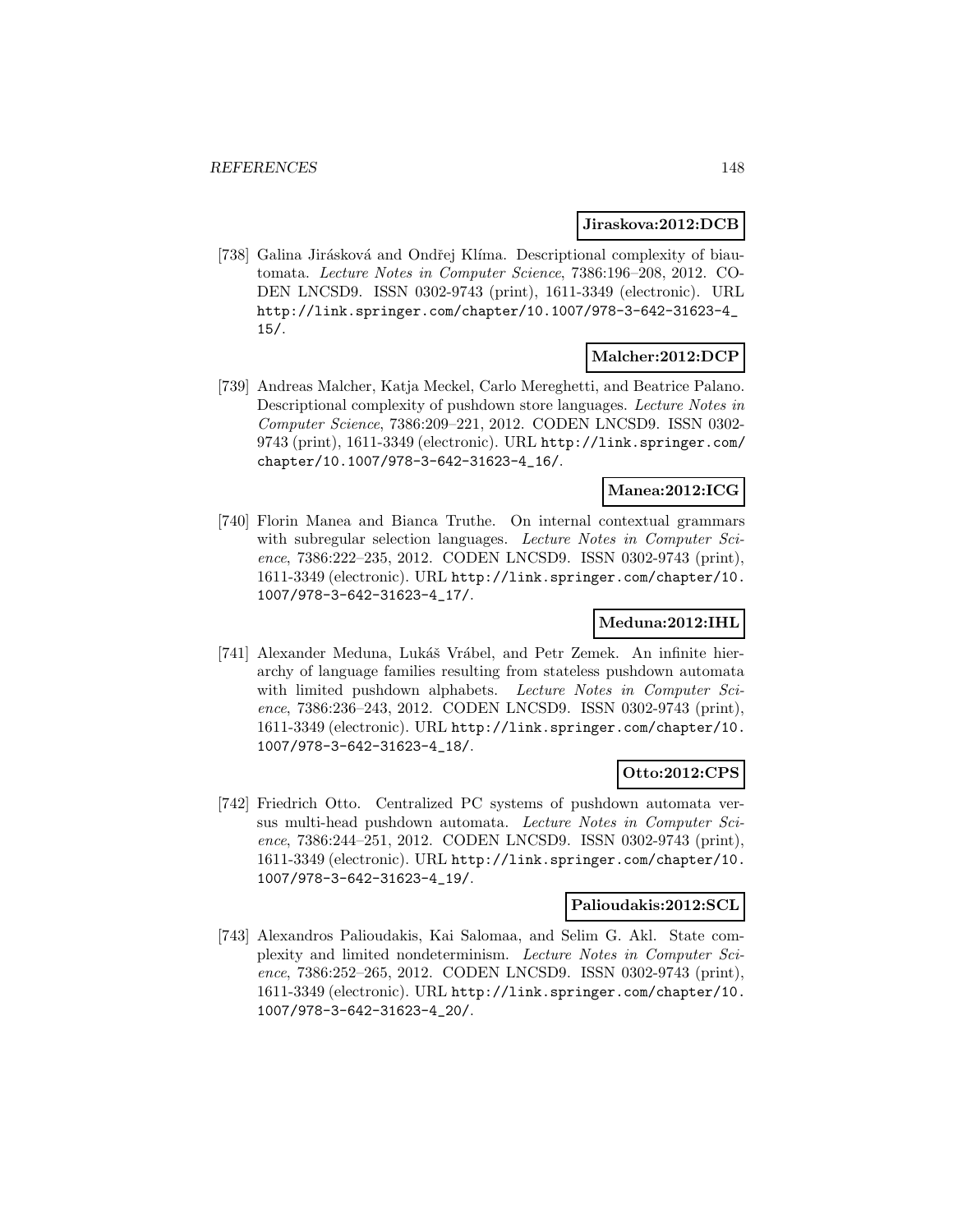#### **Anonymous:2012:FMbm**

[744] Anonymous. Front matter. Lecture Notes in Computer Science, 7386: ??, 2012. CODEN LNCSD9. ISSN 0302-9743 (print), 1611-3349 (electronic). URL http://link.springer.com/content/pdf/bfm:978-3- 642-31623-4/1.

# **Heinrich:2012:RAW**

[745] Matthias Heinrich, Franz Josef Grüneberger, Thomas Springer, and Martin Gaedke. Reusable awareness widgets for collaborative Web applications — a non-invasive approach. Lecture Notes in Computer Science, 7387:1–15, 2012. CODEN LNCSD9. ISSN 0302-9743 (print), 1611-3349 (electronic). URL http://link.springer.com/chapter/10. 1007/978-3-642-31753-8\_1/.

# **Xiao:2012:NTO**

[746] Feng Xiao, Tomoya Noro, and Takehiro Tokuda. News-topic oriented hashtag recommendation in Twitter based on characteristic cooccurrence word detection. Lecture Notes in Computer Science, 7387: 16–30, 2012. CODEN LNCSD9. ISSN 0302-9743 (print), 1611-3349 (electronic). URL http://link.springer.com/chapter/10.1007/978-3- 642-31753-8\_2/.

# **Nebeling:2012:CWE**

[747] Michael Nebeling, Stefania Leone, and Moira C. Norrie. Crowdsourced Web engineering and design. *Lecture Notes in Computer Science*, 7387: 31–45, 2012. CODEN LNCSD9. ISSN 0302-9743 (print), 1611-3349 (electronic). URL http://link.springer.com/chapter/10.1007/978-3- 642-31753-8\_3/.

### **Vandic:2012:SPW**

[748] Damir Vandic, Flavius Frasincar, and Frederik Hogenboom. Scaling pair-wise similarity-based algorithms in tagging spaces. Lecture Notes in Computer Science, 7387:46–60, 2012. CODEN LNCSD9. ISSN 0302- 9743 (print), 1611-3349 (electronic). URL http://link.springer.com/ chapter/10.1007/978-3-642-31753-8\_4/.

### **Leginus:2012:MIT**

[749] Martin Leginus, Peter Dolog, Ricardo Lage, and Frederico Durao. Methodologies for improved tag cloud generation with clustering. Lecture Notes in Computer Science, 7387:61–75, 2012. CODEN LNCSD9. ISSN 0302-9743 (print), 1611-3349 (electronic). URL http://link.springer. com/chapter/10.1007/978-3-642-31753-8\_5/.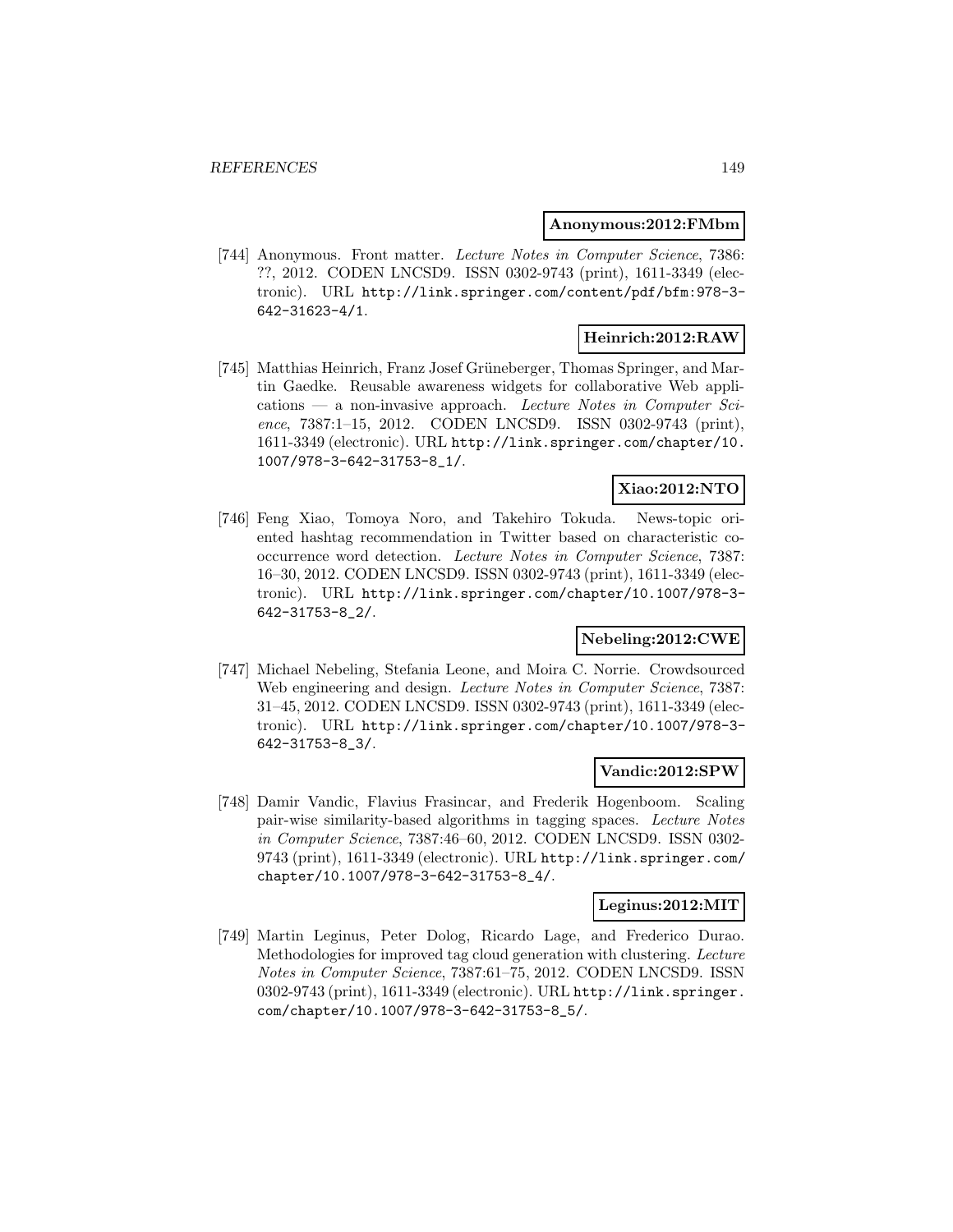### **Bianchini:2012:SCT**

[750] Devis Bianchini, Valeria De Antonellis, and Michele Melchiori. Semantic collaborative tagging for Web APIs sharing and reuse. Lecture Notes in Computer Science, 7387:76–90, 2012. CODEN LNCSD9. ISSN 0302- 9743 (print), 1611-3349 (electronic). URL http://link.springer.com/ chapter/10.1007/978-3-642-31753-8\_6/.

# **Arellano:2012:OPP**

[751] Cristóbal Arellano, Oscar Díaz, and Jon Iturrioz. Opening personalization to partners: An architecture of participation for websites. Lecture Notes in Computer Science, 7387:91–105, 2012. CODEN LNCSD9. ISSN 0302-9743 (print), 1611-3349 (electronic). URL http://link.springer. com/chapter/10.1007/978-3-642-31753-8\_7/.

# **Belchior:2012:RBA**

[752] Mairon Belchior, Daniel Schwabe, and Fernando Silva Parreiras. Rolebased access control for model-driven Web applications. Lecture Notes in Computer Science, 7387:106–120, 2012. CODEN LNCSD9. ISSN 0302- 9743 (print), 1611-3349 (electronic). URL http://link.springer.com/ chapter/10.1007/978-3-642-31753-8\_8/.

# **Alalfi:2012:RRB**

[753] Manar H. Alalfi, James R. Cordy, and Thomas R. Dean. Recovering role-based access control security models from dynamic Web applications. Lecture Notes in Computer Science, 7387:121–136, 2012. CODEN LNCSD9. ISSN 0302-9743 (print), 1611-3349 (electronic). URL http:/ /link.springer.com/chapter/10.1007/978-3-642-31753-8\_9/.

### **Bozzon:2012:DMD**

[754] Alessandro Bozzon, Marco Brambilla, Piero Fraternali, and Marco Tagliasacchi. Diversification for multi-domain result sets. Lecture Notes in Computer Science, 7387:137–152, 2012. CODEN LNCSD9. ISSN 0302- 9743 (print), 1611-3349 (electronic). URL http://link.springer.com/ chapter/10.1007/978-3-642-31753-8\_10/.

#### **Tao:2012:TSE**

[755] Ke Tao, Fabian Abel, Claudia Hauff, and Geert-Jan Houben. Twinder: a search engine for Twitter streams. Lecture Notes in Computer Science, 7387:153–168, 2012. CODEN LNCSD9. ISSN 0302-9743 (print), 1611-3349 (electronic). URL http://link.springer.com/chapter/10. 1007/978-3-642-31753-8\_11/.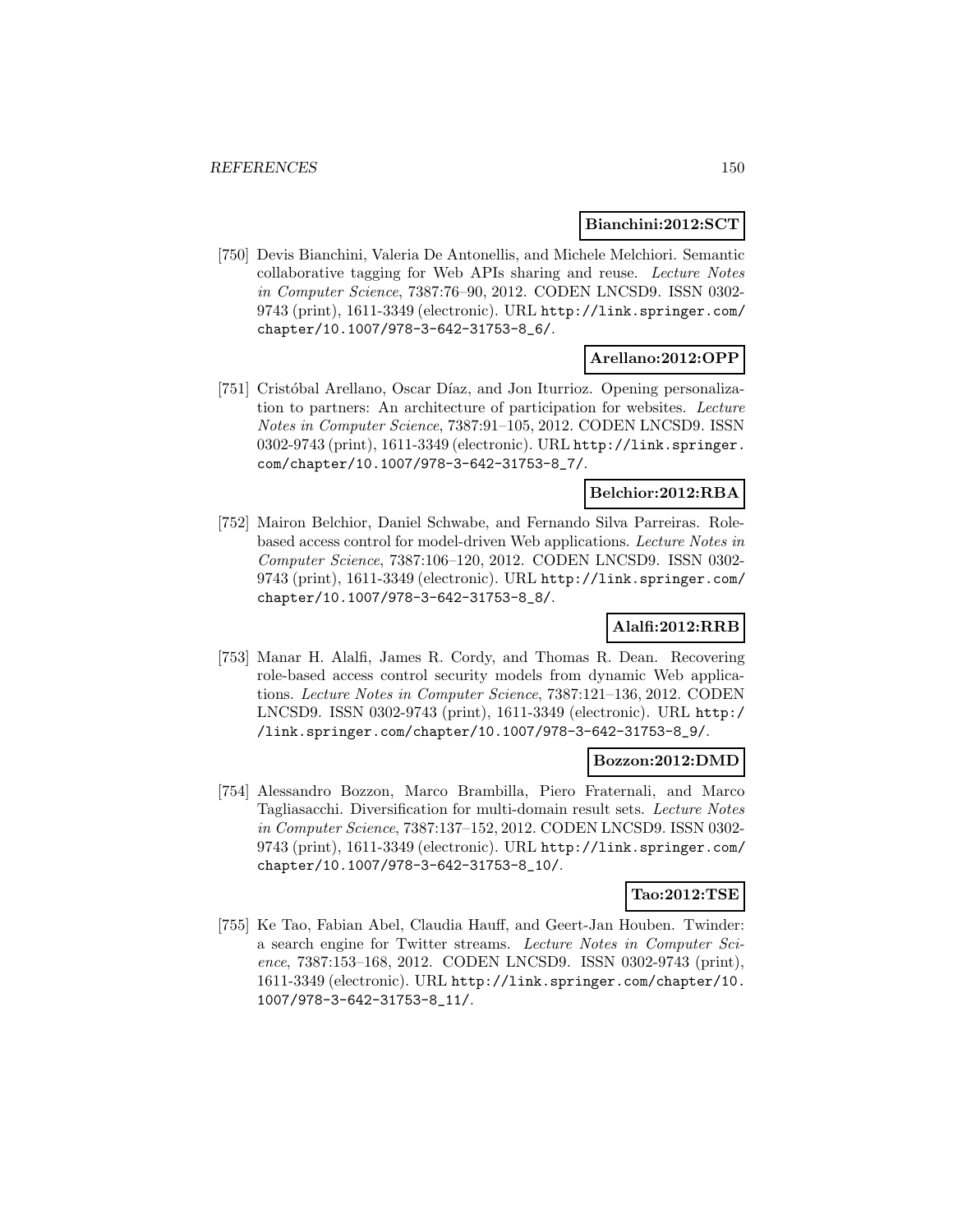# **Ilina:2012:SED**

[756] Elena Ilina, Claudia Hauff, Ilknur Celik, Fabian Abel, and Geert-Jan Houben. Social event detection on Twitter. Lecture Notes in Computer Science, 7387:169–176, 2012. CODEN LNCSD9. ISSN 0302-9743 (print), 1611-3349 (electronic). URL http://link.springer.com/chapter/10. 1007/978-3-642-31753-8\_12/.

# **Leprovost:2012:TSC**

[757] Damien Leprovost, Lylia Abrouk, Nadine Cullot, and David Gross-Amblard. Temporal semantic centrality for the analysis of communication networks. Lecture Notes in Computer Science, 7387:177–184, 2012. CODEN LNCSD9. ISSN 0302-9743 (print), 1611-3349 (electronic). URL http://link.springer.com/chapter/10.1007/978-3- 642-31753-8\_13/.

# **Wimmer:2012:SEW**

[758] Manuel Wimmer, Nathalie Moreno, and Antonio Vallecillo. Systematic evolution of WebML models by coupled transformations. Lecture Notes in Computer Science, 7387:185–199, 2012. CODEN LNCSD9. ISSN 0302- 9743 (print), 1611-3349 (electronic). URL http://link.springer.com/ chapter/10.1007/978-3-642-31753-8\_14/.

# **Grigera:2012:RWA**

[759] Julián Grigera, José Matías Rivero, Esteban Robles Luna, Franco Giacosa, and Gustavo Rossi. From requirements to Web applications in an agile model-driven approach. Lecture Notes in Computer Science, 7387:200–214, 2012. CODEN LNCSD9. ISSN 0302-9743 (print), 1611-3349 (electronic). URL http://link.springer.com/chapter/10. 1007/978-3-642-31753-8\_15/.

### **Koch:2012:AER**

[760] Nora Koch, Alexander Knapp, and Sergej Kozuruba. Assessment of effort reduction due to model-to-model transformations in the Web domain. Lecture Notes in Computer Science, 7387:215–222, 2012. CODEN LNCSD9. ISSN 0302-9743 (print), 1611-3349 (electronic). URL http:/ /link.springer.com/chapter/10.1007/978-3-642-31753-8\_16/.

# **Martinez:2012:EIM**

[761] Yulkeidi Martínez, Cristina Cachero, and Santiago Meliá. Evaluating the impact of a model-driven Web engineering approach on the productivity and the satisfaction of software development teams. Lecture Notes in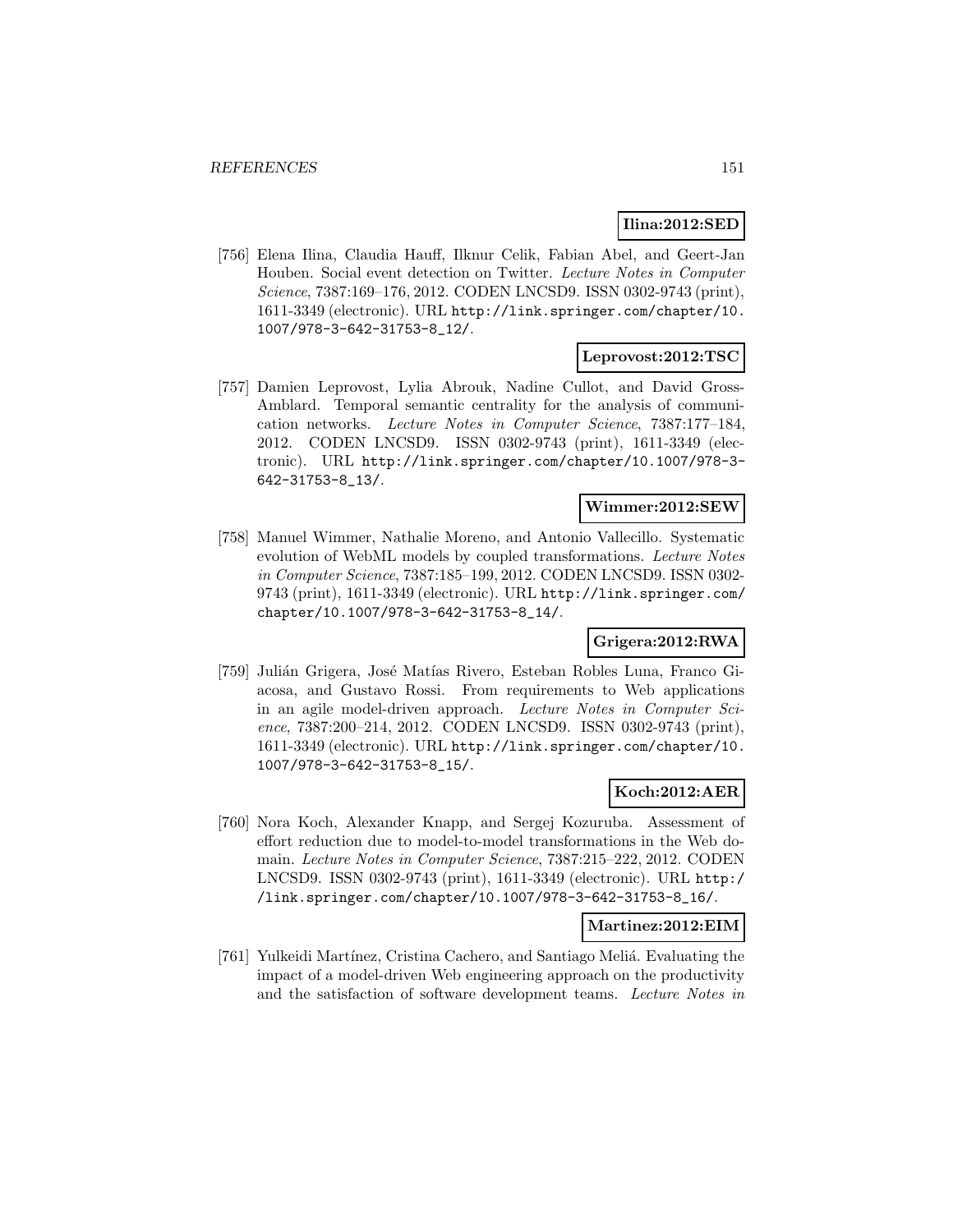Computer Science, 7387:223–237, 2012. CODEN LNCSD9. ISSN 0302- 9743 (print), 1611-3349 (electronic). URL http://link.springer.com/ chapter/10.1007/978-3-642-31753-8\_17/.

## **Mirshokraie:2012:JJA**

[762] Shabnam Mirshokraie and Ali Mesbah. JSART: JavaScript assertionbased regression testing. Lecture Notes in Computer Science, 7387:238– 252, 2012. CODEN LNCSD9. ISSN 0302-9743 (print), 1611-3349 (electronic). URL http://link.springer.com/chapter/10.1007/978-3- 642-31753-8\_18/.

# **Comai:2012:FDH**

[763] Sara Comai, Davide Mazza, and Andrea Guarinoni. A framework for the development of haptic-enhanced Web applications. Lecture Notes in Computer Science, 7387:253–267, 2012. CODEN LNCSD9. ISSN 0302- 9743 (print), 1611-3349 (electronic). URL http://link.springer.com/ chapter/10.1007/978-3-642-31753-8\_19/.

#### **Firmenich:2012:SUT**

[764] Sergio Firmenich, Vincent Gaits, Silvia Gordillo, Gustavo Rossi, and Marco Winckler. Supporting users tasks with personal information management and Web forms augmentation. Lecture Notes in Computer Science, 7387:268–282, 2012. CODEN LNCSD9. ISSN 0302-9743 (print), 1611-3349 (electronic). URL http://link.springer.com/chapter/10. 1007/978-3-642-31753-8\_20/.

#### **Anonymous:2012:FMbn**

[765] Anonymous. Front matter. Lecture Notes in Computer Science, 7387: ??, 2012. CODEN LNCSD9. ISSN 0302-9743 (print), 1611-3349 (electronic). URL http://link.springer.com/content/pdf/bfm:978-3- 642-31753-8/1.

## **Beyersdorff:2012:PCN**

[766] Olaf Beyersdorff and Oliver Kutz. Proof complexity of non-classical logics. Lecture Notes in Computer Science, 7388:1–54, 2012. CODEN LNCSD9. ISSN 0302-9743 (print), 1611-3349 (electronic). URL http:/ /link.springer.com/chapter/10.1007/978-3-642-31485-8\_1/.

### **Broersen:2012:TPD**

[767] Jan Broersen and Leendert van der Torre. Ten problems of Deontic logic and normative reasoning in computer science. Lecture Notes in Computer Science, 7388:55–88, 2012. CODEN LNCSD9. ISSN 0302-9743 (print),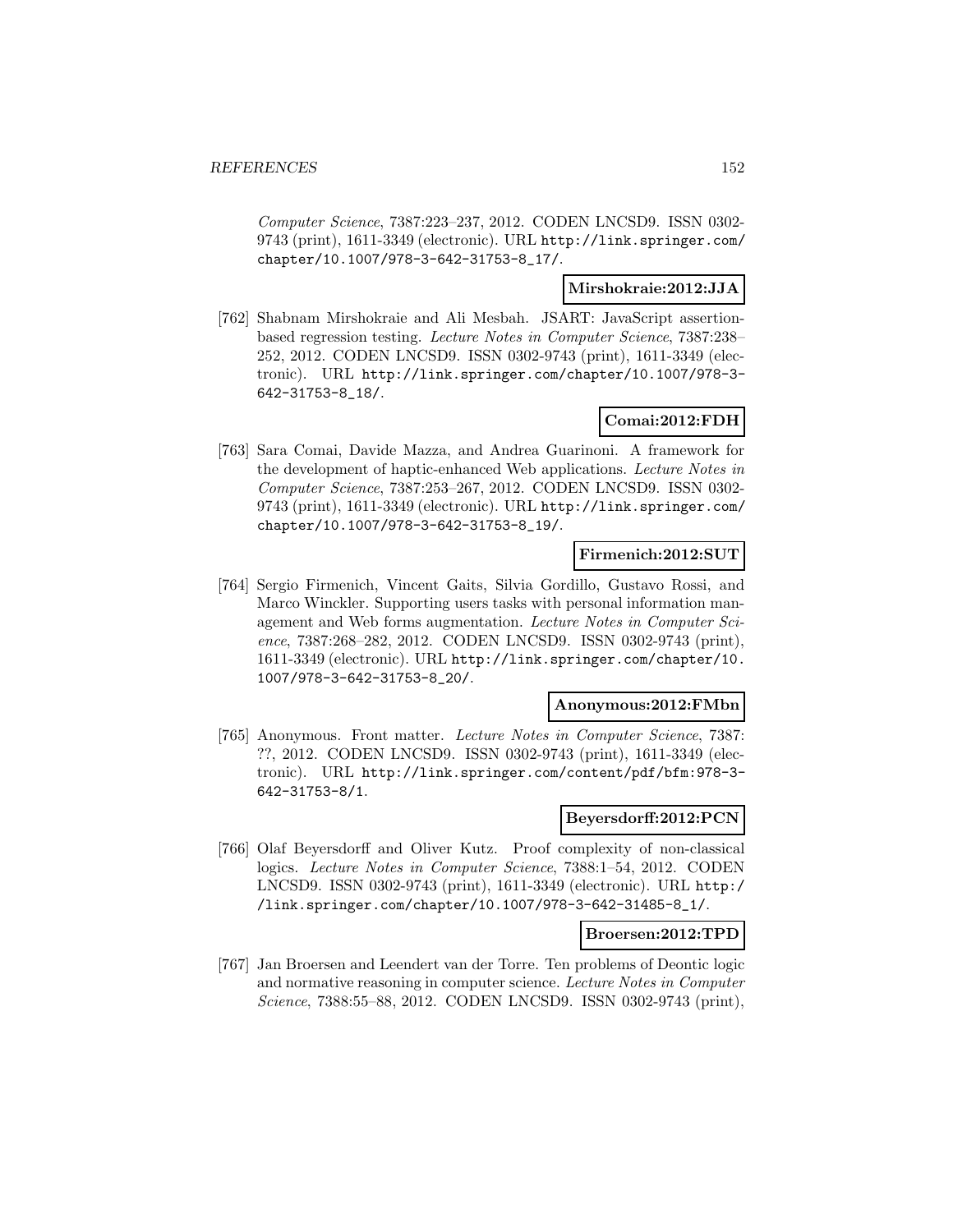1611-3349 (electronic). URL http://link.springer.com/chapter/10. 1007/978-3-642-31485-8\_2/.

# **DalLago:2012:SII**

[768] Ugo Dal Lago. A short introduction to implicit computational complexity. Lecture Notes in Computer Science, 7388:89–109, 2012. CODEN LNCSD9. ISSN 0302-9743 (print), 1611-3349 (electronic). URL http:/ /link.springer.com/chapter/10.1007/978-3-642-31485-8\_3/.

# **Ghosh:2012:SGL**

[769] Sujata Ghosh and R. Ramanujam. Strategies in games: a logic-automata study. Lecture Notes in Computer Science, 7388:110–159, 2012. CODEN LNCSD9. ISSN 0302-9743 (print), 1611-3349 (electronic). URL http:/ /link.springer.com/chapter/10.1007/978-3-642-31485-8\_4/.

### **Grossi:2012:IJA**

[770] Davide Grossi and Gabriella Pigozzi. Introduction to judgment aggregation. Lecture Notes in Computer Science, 7388:160–209, 2012. CODEN LNCSD9. ISSN 0302-9743 (print), 1611-3349 (electronic). URL http:/ /link.springer.com/chapter/10.1007/978-3-642-31485-8\_5/.

# **Jamroga:2012:SVM**

[771] Wojciech Jamroga and Wojciech Penczek. Specification and verification of multi-agent systems. Lecture Notes in Computer Science, 7388:210– 263, 2012. CODEN LNCSD9. ISSN 0302-9743 (print), 1611-3349 (electronic). URL http://link.springer.com/chapter/10.1007/978-3- 642-31485-8\_6/.

### **Anonymous:2012:BMk**

[772] Anonymous. Back matter. Lecture Notes in Computer Science, 7388: ??, 2012. CODEN LNCSD9. ISSN 0302-9743 (print), 1611-3349 (electronic). URL http://link.springer.com/content/pdf/bbm:978-3- 642-31485-8/1.

## **Anonymous:2012:FMbo**

[773] Anonymous. Front matter. Lecture Notes in Computer Science, 7388: ??, 2012. CODEN LNCSD9. ISSN 0302-9743 (print), 1611-3349 (electronic). URL http://link.springer.com/content/pdf/bfm:978-3- 642-31485-8/1.

# **Hong:2012:PAN**

[774] Xia Hong and Sheng Chen. PSO assisted NURB neural network identification. Lecture Notes in Computer Science, 7389:1–9, 2012. CODEN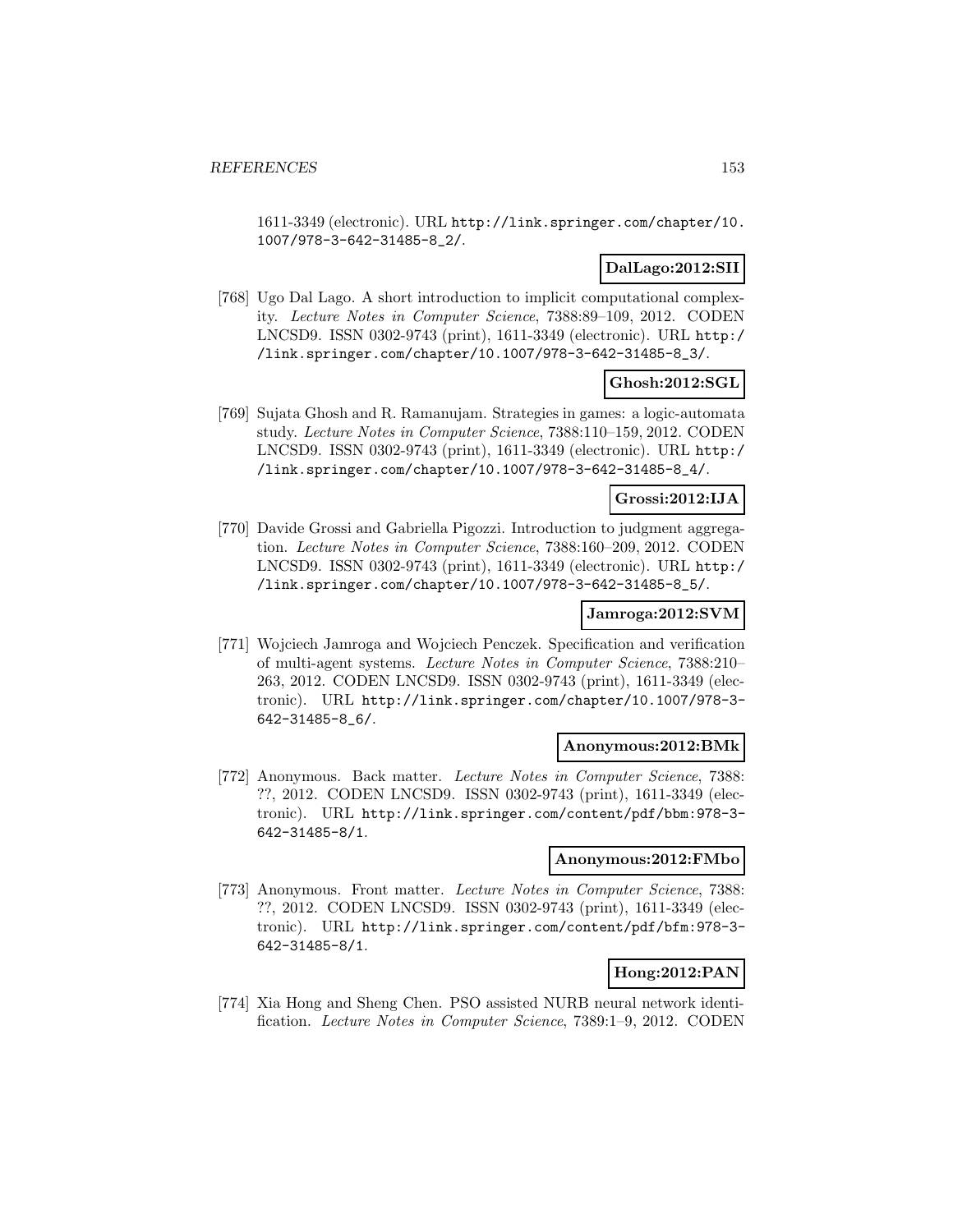LNCSD9. ISSN 0302-9743 (print), 1611-3349 (electronic). URL http:/ /link.springer.com/chapter/10.1007/978-3-642-31588-6\_1/.

### **Cielecki:2012:DFA**

[775] Lukasz Cielecki and Olgierd Unold. 2D discontinuous function approximation with real-valued grammar-based classifier system. Lecture Notes in Computer Science, 7389:10–17, 2012. CODEN LNCSD9. ISSN 0302- 9743 (print), 1611-3349 (electronic). URL http://link.springer.com/ chapter/10.1007/978-3-642-31588-6\_2/.

# **Li:2012:SSM**

[776] Zhi-Zeng Li, Xue-Yan Song, Ji-Zhou Sun, and Zhao-Tong Huang. A scatter search methodology for the aircraft conflict resolution problem. Lecture Notes in Computer Science, 7389:18–24, 2012. CODEN LNCSD9. ISSN 0302-9743 (print), 1611-3349 (electronic). URL http://link. springer.com/chapter/10.1007/978-3-642-31588-6\_3/.

# **Xie:2012:SAD**

[777] Datong Xie, Lixin Ding, Shenwen Wang, Zhaolu Guo, Yurong Hu, and Chengwang Xie. Self-adaptive differential evolution based multiobjective optimization incorporating local search and indicator-based selection. Lecture Notes in Computer Science, 7389:25–33, 2012. CODEN LNCSD9. ISSN 0302-9743 (print), 1611-3349 (electronic). URL http:/ /link.springer.com/chapter/10.1007/978-3-642-31588-6\_4/.

# **Zhou:2012:ADM**

[778] Tianpei Zhou. Application of data mining in coal mine safety decision system based on rough set. Lecture Notes in Computer Science, 7389:34– 41, 2012. CODEN LNCSD9. ISSN 0302-9743 (print), 1611-3349 (electronic). URL http://link.springer.com/chapter/10.1007/978-3- 642-31588-6\_5/.

# **Lu:2012:SWT**

[779] Xianghua Lu and Weijing Wang. Study on Web text feature selection based on rough set. Lecture Notes in Computer Science, 7389:42–48, 2012. CODEN LNCSD9. ISSN 0302-9743 (print), 1611-3349 (electronic). URL http://link.springer.com/chapter/10.1007/978-3- 642-31588-6\_6/.

# **Bai:2012:GAD**

[780] Luyi Bai and Zongmin Ma. A generalized approach for determining fuzzy temporal relations. Lecture Notes in Computer Science, 7389:49– 56, 2012. CODEN LNCSD9. ISSN 0302-9743 (print), 1611-3349 (elec-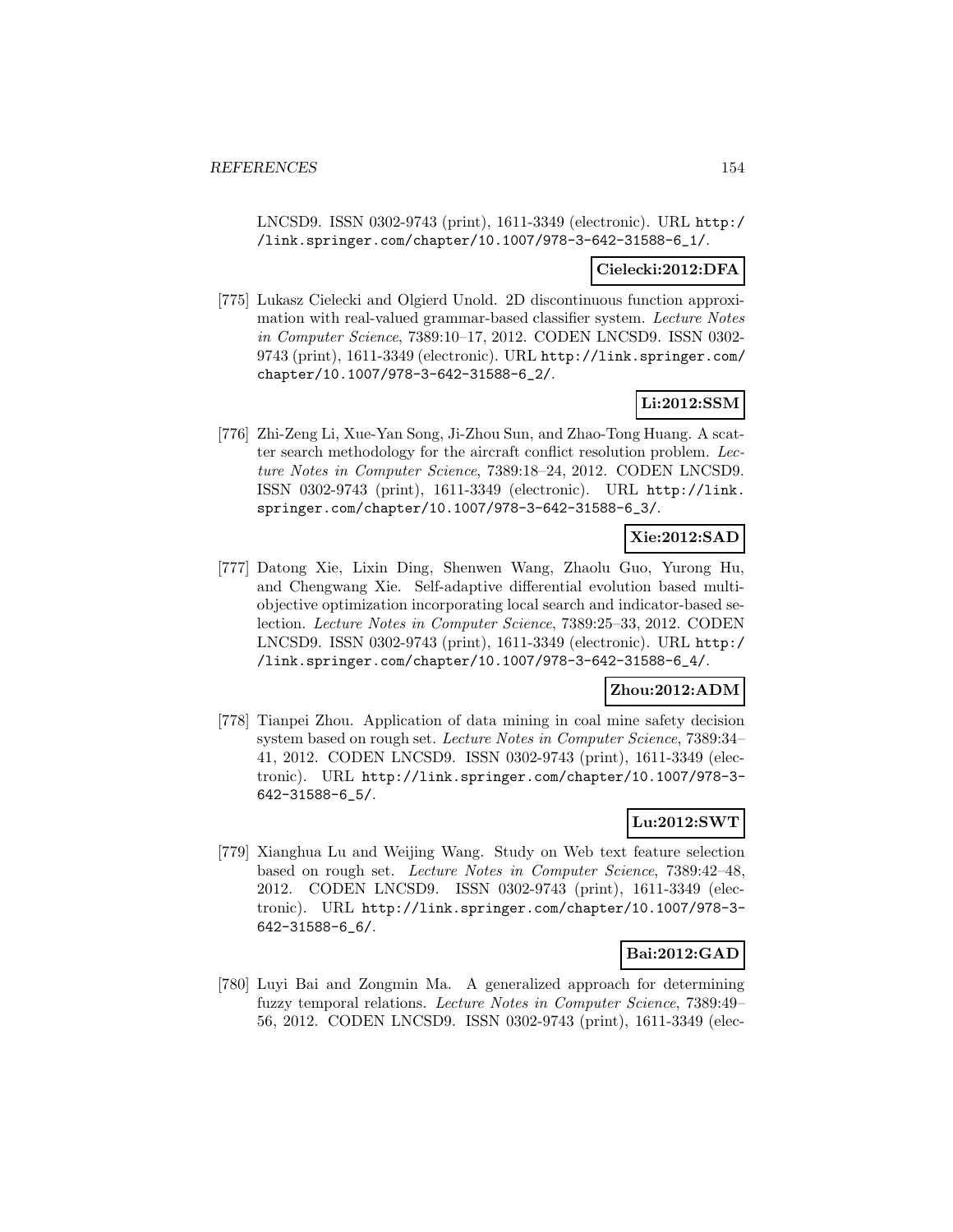tronic). URL http://link.springer.com/chapter/10.1007/978-3- 642-31588-6\_7/.

# **Xing:2012:AIF**

[781] Hongyan Xing and Daowen Qiu. Applications on information flow and biomedical treatment of FDES based on fuzzy sequential machines theory. Lecture Notes in Computer Science, 7389:57–64, 2012. CODEN LNCSD9. ISSN 0302-9743 (print), 1611-3349 (electronic). URL http:/ /link.springer.com/chapter/10.1007/978-3-642-31588-6\_8/.

# **Shao:2012:DFS**

[782] Yabin Shao and Zengtai Gong. Discontinuous fuzzy systems and Henstock integrals of fuzzy number valued functions. Lecture Notes in Computer Science, 7389:65–72, 2012. CODEN LNCSD9. ISSN 0302- 9743 (print), 1611-3349 (electronic). URL http://link.springer.com/ chapter/10.1007/978-3-642-31588-6\_9/.

# **Yu:2012:PAP**

[783] Haiping Yu and Fengying Yang. A phased adaptive PSO algorithm for multimodal function optimization. Lecture Notes in Computer Science, 7389:73–79, 2012. CODEN LNCSD9. ISSN 0302-9743 (print), 1611-3349 (electronic). URL http://link.springer.com/chapter/10. 1007/978-3-642-31588-6\_10/.

# **Huang:2012:CSD**

[784] Guoliang Huang, Xinling Shi, Zhenzhou An, and He Sun. The comparative study of different number of particles in clustering based on three-layer particle swarm optimization. Lecture Notes in Computer Science, 7389:80–86, 2012. CODEN LNCSD9. ISSN 0302-9743 (print), 1611-3349 (electronic). URL http://link.springer.com/chapter/10. 1007/978-3-642-31588-6\_11/.

# **Lee:2012:IML**

[785] Yang Weon Lee. Implementation of mutual localization of multi-robot using particle filter. Lecture Notes in Computer Science, 7389:87–94, 2012. CODEN LNCSD9. ISSN 0302-9743 (print), 1611-3349 (electronic). URL http://link.springer.com/chapter/10.1007/978-3- 642-31588-6\_12/.

# **Malekzadeh:2012:OOP**

[786] Milad Malekzadeh, Alireza Khosravi, Saeed Alighale, and Hamed Azami. Optimization of orthogonal poly phase coding waveform based on bees algorithm and artificial bee colony for MIMO radar. Lecture Notes in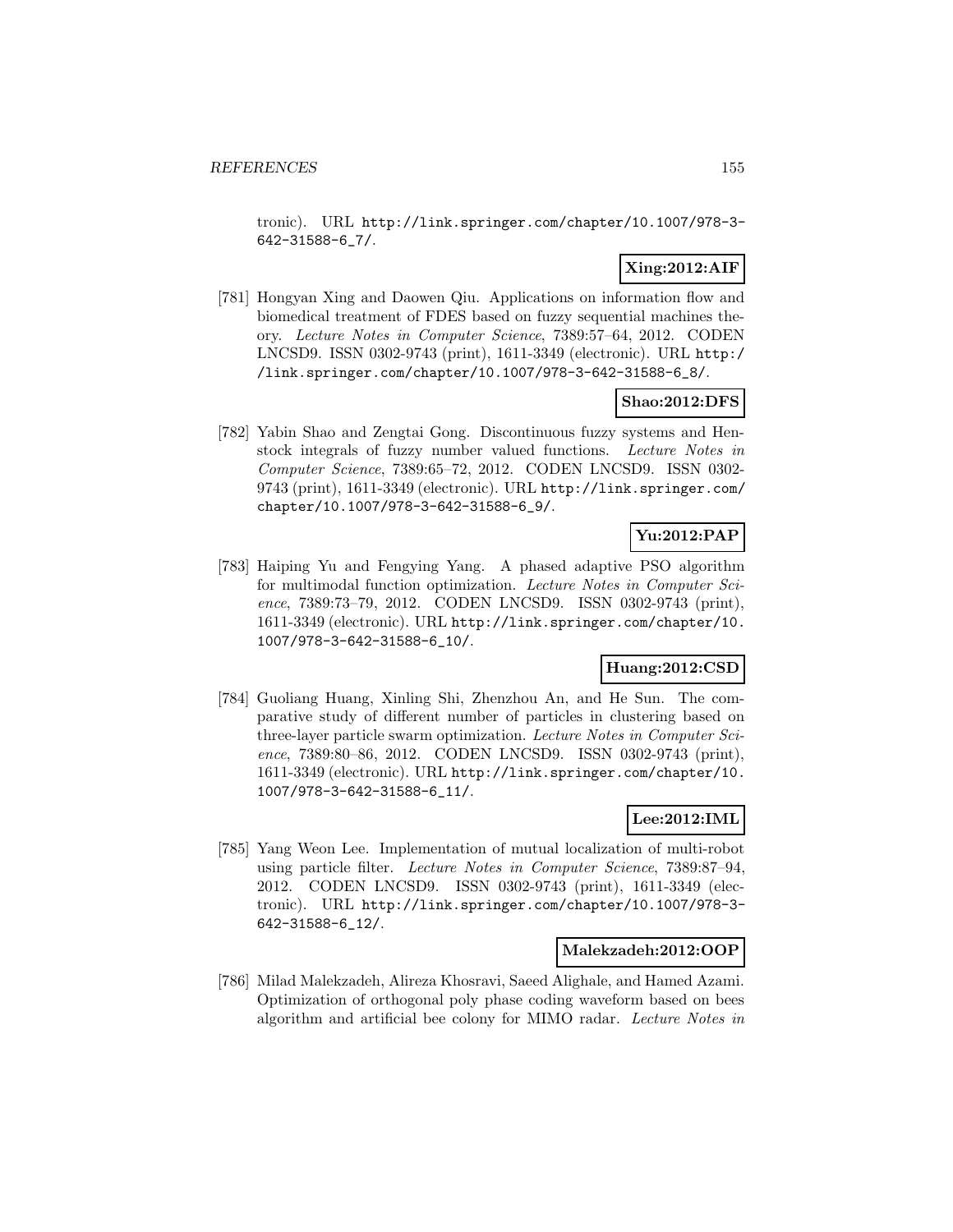Computer Science, 7389:95–102, 2012. CODEN LNCSD9. ISSN 0302- 9743 (print), 1611-3349 (electronic). URL http://link.springer.com/ chapter/10.1007/978-3-642-31588-6\_13/.

# **Dong:2012:SRM**

[787] Yinli Dong and Shuisheng Zhou. SVM regularizer models on RKHS vs. on R<sup>m</sup>. Lecture Notes in Computer Science, 7389:103–111, 2012. CODEN LNCSD9. ISSN 0302-9743 (print), 1611-3349 (electronic). URL http:/ /link.springer.com/chapter/10.1007/978-3-642-31588-6\_14/.

# **Zhang:2012:RPC**

[788] Xing Zhang. Research on performance comprehensive evaluation of thermal power plant under low-carbon economy. Lecture Notes in Computer Science, 7389:112–119, 2012. CODEN LNCSD9. ISSN 0302-9743 (print), 1611-3349 (electronic). URL http://link.springer.com/chapter/10. 1007/978-3-642-31588-6\_15/.

# **Zhang:2012:CMC**

[789] Hui Zhang, Qing Guo, and Costas S. Iliopoulos. Computing the minimum  $\lambda$ -cover in weighted sequences. Lecture Notes in Computer Science, 7389:120–127, 2012. CODEN LNCSD9. ISSN 0302-9743 (print), 1611-3349 (electronic). URL http://link.springer.com/chapter/10. 1007/978-3-642-31588-6\_16/.

# **Geng:2012:NHE**

[790] Huantong Geng, Haifeng Zhu, Rui Xing, and Tingting Wu. A novel hybrid evolutionary algorithm for solving multi-objective optimization problems. Lecture Notes in Computer Science, 7389:128–136, 2012. CODEN LNCSD9. ISSN 0302-9743 (print), 1611-3349 (electronic). URL http://link.springer.com/chapter/10.1007/978-3- 642-31588-6\_17/.

# **Binh:2012:HAS**

[791] Huynh Thi Thanh Binh, Pham Vu Long, Nguyen Ngoc Dat, and Nguyen Sy Thai Ha. Heuristic algorithms for solving survivable network design problem with simultaneous unicast and anycast flows. Lecture Notes in Computer Science, 7389:137–144, 2012. CODEN LNCSD9. ISSN 0302- 9743 (print), 1611-3349 (electronic). URL http://link.springer.com/ chapter/10.1007/978-3-642-31588-6\_18/.

# **Li:2012:PPB**

[792] Xueling Li, Min Zhu, Xiaolai Li, Hong-Qiang Wang, and Shulin Wang. Protein-protein binding affinity prediction based on an SVR ensemble. Lecture Notes in Computer Science, 7389:145–151, 2012. CODEN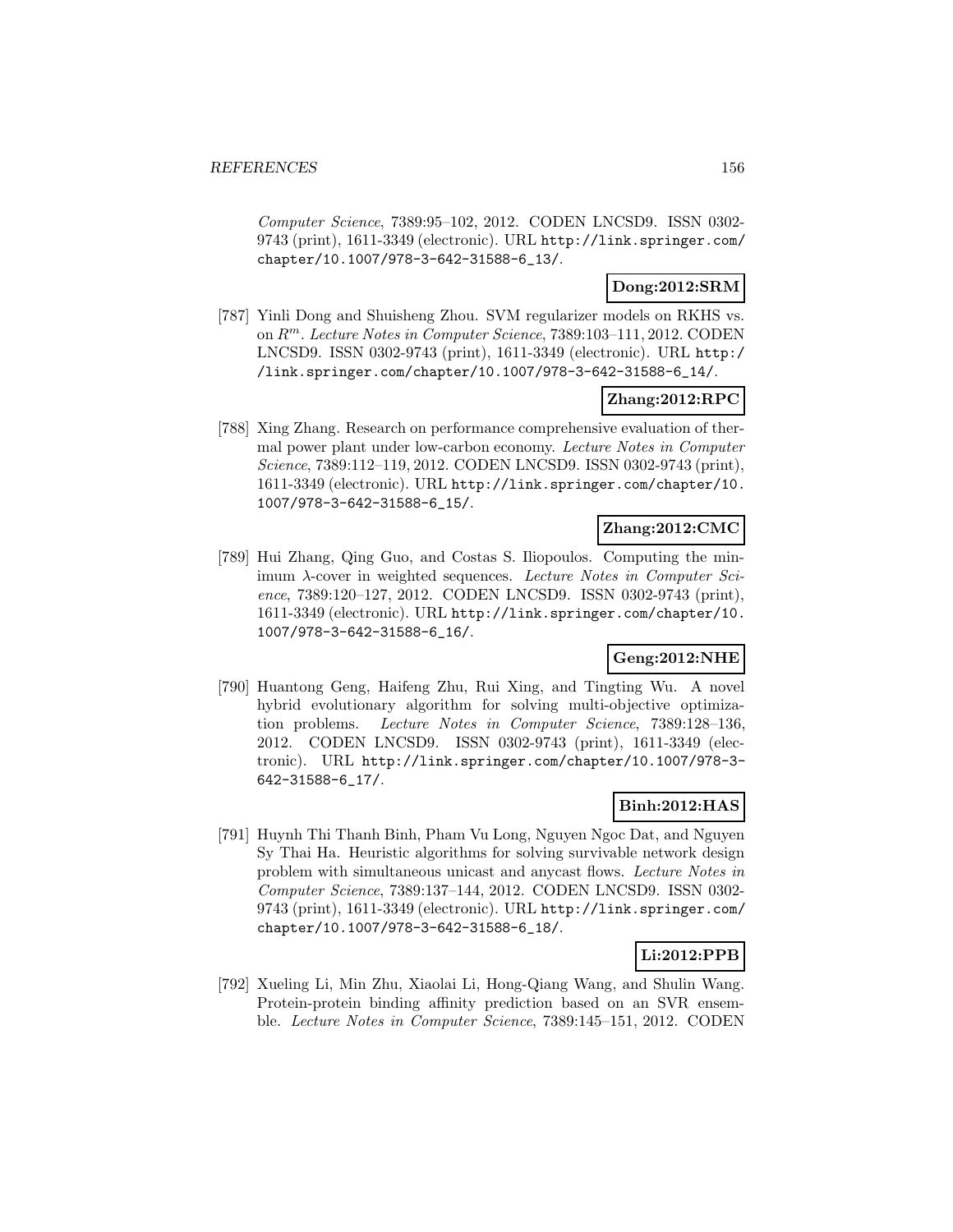LNCSD9. ISSN 0302-9743 (print), 1611-3349 (electronic). URL http:/ /link.springer.com/chapter/10.1007/978-3-642-31588-6\_19/.

# **Wei:2012:NTS**

[793] Xiaoli Wei, Xue Shi, Seongho Kim, Craig McClain, and Xiang Zhang. A novel two-stage alignment method for liquid chromatography mass spectrometry-based metabolomics. Lecture Notes in Computer Science, 7389:152–159, 2012. CODEN LNCSD9. ISSN 0302-9743 (print), 1611-3349 (electronic). URL http://link.springer.com/chapter/10. 1007/978-3-642-31588-6\_20/.

### **Anonymous:2012:FMbp**

[794] Anonymous. Front matter. Lecture Notes in Computer Science, 7389: ??, 2012. CODEN LNCSD9. ISSN 0302-9743 (print), 1611-3349 (electronic). URL http://link.springer.com/content/pdf/bfm:978-3- 642-31588-6/1.

# **Liu:2012:MDM**

[795] Xiaoming Liu, Bo Li, Jun Liu, Xin Xu, and Zhilin Feng. Mass diagnosis in mammography with mutual information based feature selection and support vector machine. Lecture Notes in Computer Science, 7390: 1–8, 2012. CODEN LNCSD9. ISSN 0302-9743 (print), 1611-3349 (electronic). URL http://link.springer.com/chapter/10.1007/978-3- 642-31576-3\_1/.

# **Lou:2012:MSE**

[796] Xuyang Lou, Qian Ye, Ke Lou, and Baotong Cui. Mean square exponential stability of hybrid neural networks with uncertain switching probabilities. Lecture Notes in Computer Science, 7390:9–17, 2012. CODEN LNCSD9. ISSN 0302-9743 (print), 1611-3349 (electronic). URL http:/ /link.springer.com/chapter/10.1007/978-3-642-31576-3\_2/.

# **Sun:2012:TVN**

[797] Ming xuan Sun. Time-varying neurocomputing: An iterative learning perspective. Lecture Notes in Computer Science, 7390:18–26, 2012. CODEN LNCSD9. ISSN 0302-9743 (print), 1611-3349 (electronic). URL http://link.springer.com/chapter/10.1007/978-3- 642-31576-3\_3/.

# **Wang:2012:KRB**

[798] Hong Wang and Huijuan Shi. Knowledge reduction based on evidence reasoning theory in interval ordered information systems. Lecture Notes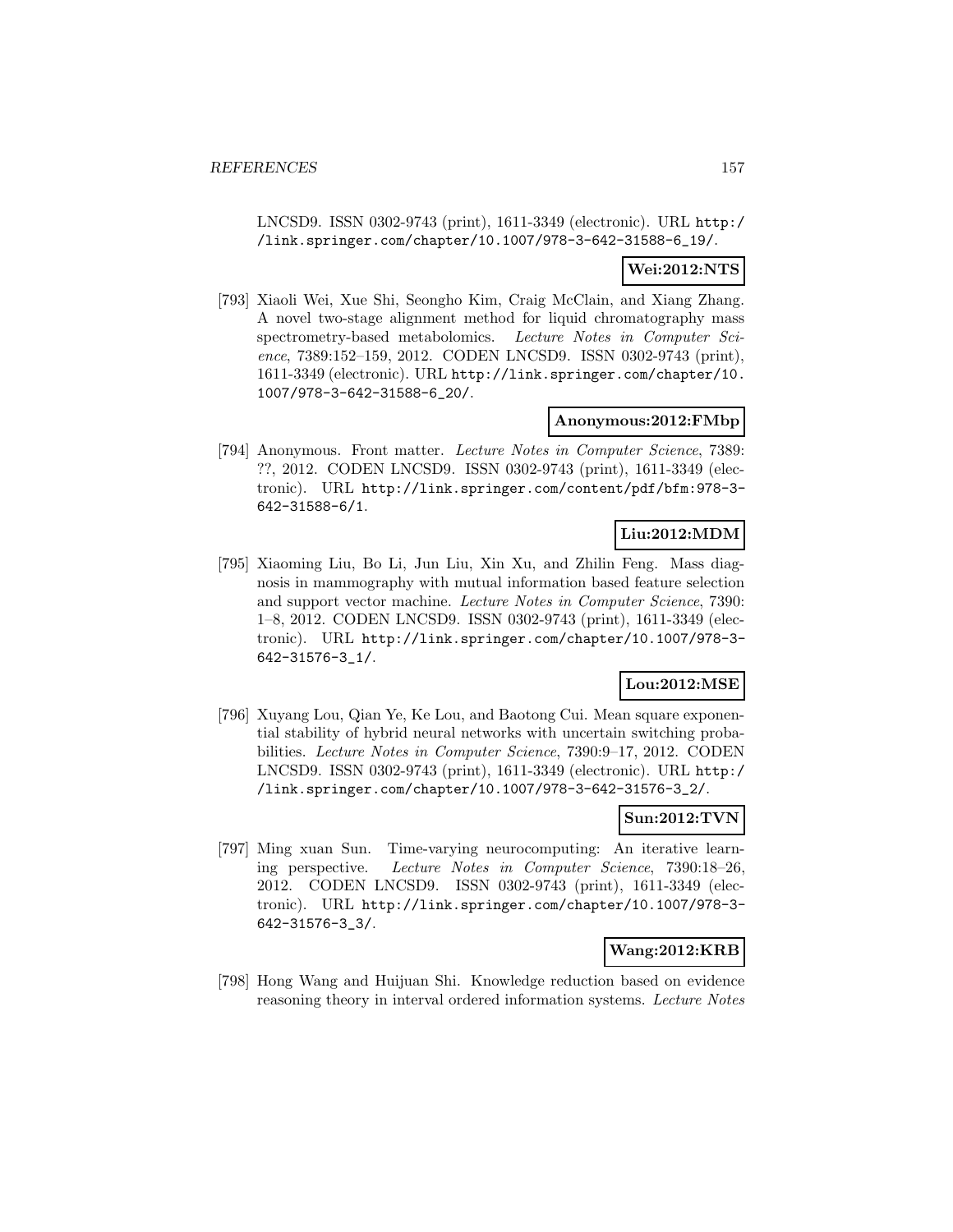in Computer Science, 7390:27–34, 2012. CODEN LNCSD9. ISSN 0302- 9743 (print), 1611-3349 (electronic). URL http://link.springer.com/ chapter/10.1007/978-3-642-31576-3\_4/.

# **Zhang:2012:RNA**

[799] Yong-Heng Zhang and Feng Zhang. Research on new algorithm of topicoriented crawler and duplicated Web pages detection. Lecture Notes in Computer Science, 7390:35–42, 2012. CODEN LNCSD9. ISSN 0302- 9743 (print), 1611-3349 (electronic). URL http://link.springer.com/ chapter/10.1007/978-3-642-31576-3\_5/.

# **Lv:2012:DSS**

[800] Xiaochun Lv and Hanming Gu. Direct search simulated annealing for nonlinear global optimization of Rayleigh waves. Lecture Notes in Computer Science, 7390:43–50, 2012. CODEN LNCSD9. ISSN 0302- 9743 (print), 1611-3349 (electronic). URL http://link.springer.com/ chapter/10.1007/978-3-642-31576-3\_6/.

# **Yu:2012:FQD**

[801] Ke-Fan Yu and Ke-Han Zeng. Four-quadrant division with HNN for Euclidean TSP. Lecture Notes in Computer Science, 7390:51–58, 2012. CODEN LNCSD9. ISSN 0302-9743 (print), 1611-3349 (electronic). URL http://link.springer.com/chapter/10.1007/978-3- 642-31576-3\_7/.

# **Xu:2012:IGA**

[802] Hai-Qin Xu, Yong-Sheng Ding, Hao Liu, and Xiao-Li Li. An immune genetic algorithm with orthogonal initialization for analog circuit design. Lecture Notes in Computer Science, 7390:59–66, 2012. CODEN LNCSD9. ISSN 0302-9743 (print), 1611-3349 (electronic). URL http:/ /link.springer.com/chapter/10.1007/978-3-642-31576-3\_8/.

# **Zhai:2012:NAF**

[803] Yi-Kui Zhai, Ying Xu, and Jun-Ying Gan. A novel artificial fish swarm algorithm based on multi-objective optimization. Lecture Notes in Computer Science, 7390:67–73, 2012. CODEN LNCSD9. ISSN 0302- 9743 (print), 1611-3349 (electronic). URL http://link.springer.com/ chapter/10.1007/978-3-642-31576-3\_9/.

### **Skrobanek:2012:CDE**

[804] Paweł Skrobanek, Henryk Maciejewski, Maciej Dobrowolski, Olgierd Unold, and Ewa Walkowicz. Comparison of data exploration methods and the BLUP method in application to the animals breeding. Lecture Notes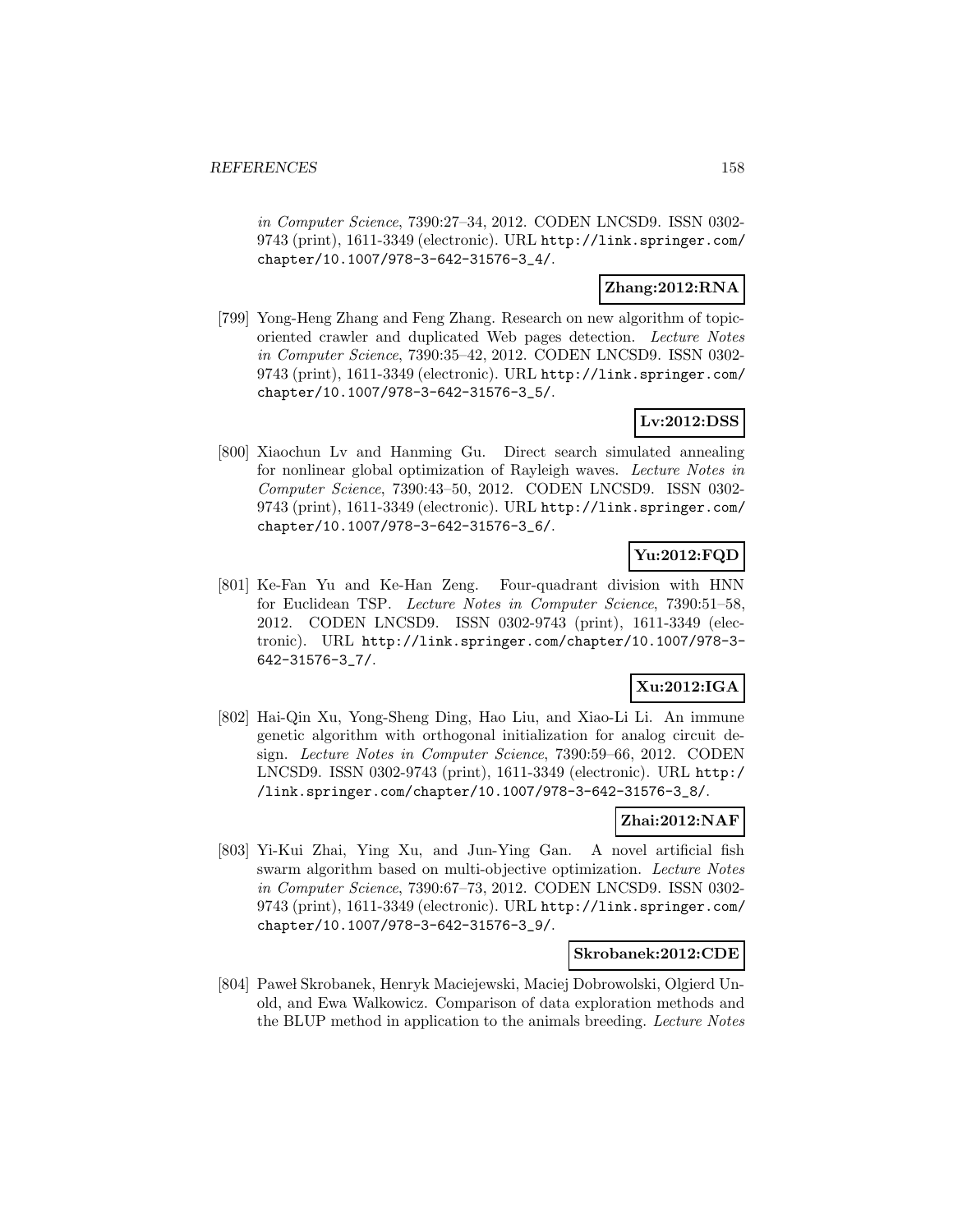in Computer Science, 7390:74–81, 2012. CODEN LNCSD9. ISSN 0302- 9743 (print), 1611-3349 (electronic). URL http://link.springer.com/ chapter/10.1007/978-3-642-31576-3\_10/.

# **Zhang:2012:TDL**

[805] Shan-Wen Zhang and Chuan-Lei Zhang. Two-dimensional locality discriminant projection for plant leaf classification. Lecture Notes in Computer Science, 7390:82–88, 2012. CODEN LNCSD9. ISSN 0302- 9743 (print), 1611-3349 (electronic). URL http://link.springer.com/ chapter/10.1007/978-3-642-31576-3\_11/.

# **Sun:2012:EBC**

[806] Zhan-Li Sun, Ting-Ting Sun, and Yang Liu. An eigengene-based classifier committee learning algorithm for tumor classification. Lecture Notes in Computer Science, 7390:89–94, 2012. CODEN LNCSD9. ISSN 0302- 9743 (print), 1611-3349 (electronic). URL http://link.springer.com/ chapter/10.1007/978-3-642-31576-3\_12/.

# **Bevilacqua:2012:ESI**

[807] Vitoantonio Bevilacqua, Maurizio Triggiani, Vito Gallo, and Isabella Cafagna. An expert system for an innovative discrimination tool of commercial table grapes. Lecture Notes in Computer Science, 7390:95– 102, 2012. CODEN LNCSD9. ISSN 0302-9743 (print), 1611-3349 (electronic). URL http://link.springer.com/chapter/10.1007/978-3- 642-31576-3\_13/.

# **Li:2012:SRS**

[808] Zhaowen Li and Ninghua Gao. Soft rough sets and topologies. Lecture Notes in Computer Science, 7390:103–110, 2012. CODEN LNCSD9. ISSN 0302-9743 (print), 1611-3349 (electronic). URL http://link. springer.com/chapter/10.1007/978-3-642-31576-3\_14/.

# **Lu:2012:STS**

[809] Peng Lu, Chi Liu, Daoren Yuan, and Yusong Li. Sudden-target search algorithm of monitor area based on visual information processing model. Lecture Notes in Computer Science, 7390:111–118, 2012. CODEN LNCSD9. ISSN 0302-9743 (print), 1611-3349 (electronic). URL http:/ /link.springer.com/chapter/10.1007/978-3-642-31576-3\_15/.

# **Yu:2012:URT**

[810] Jie Yu, Haihong Zhao, and Fangfang Liu. User real-time interest prediction based on collaborative filtering and interactive computing for academic recommendation. Lecture Notes in Computer Science, 7390:119–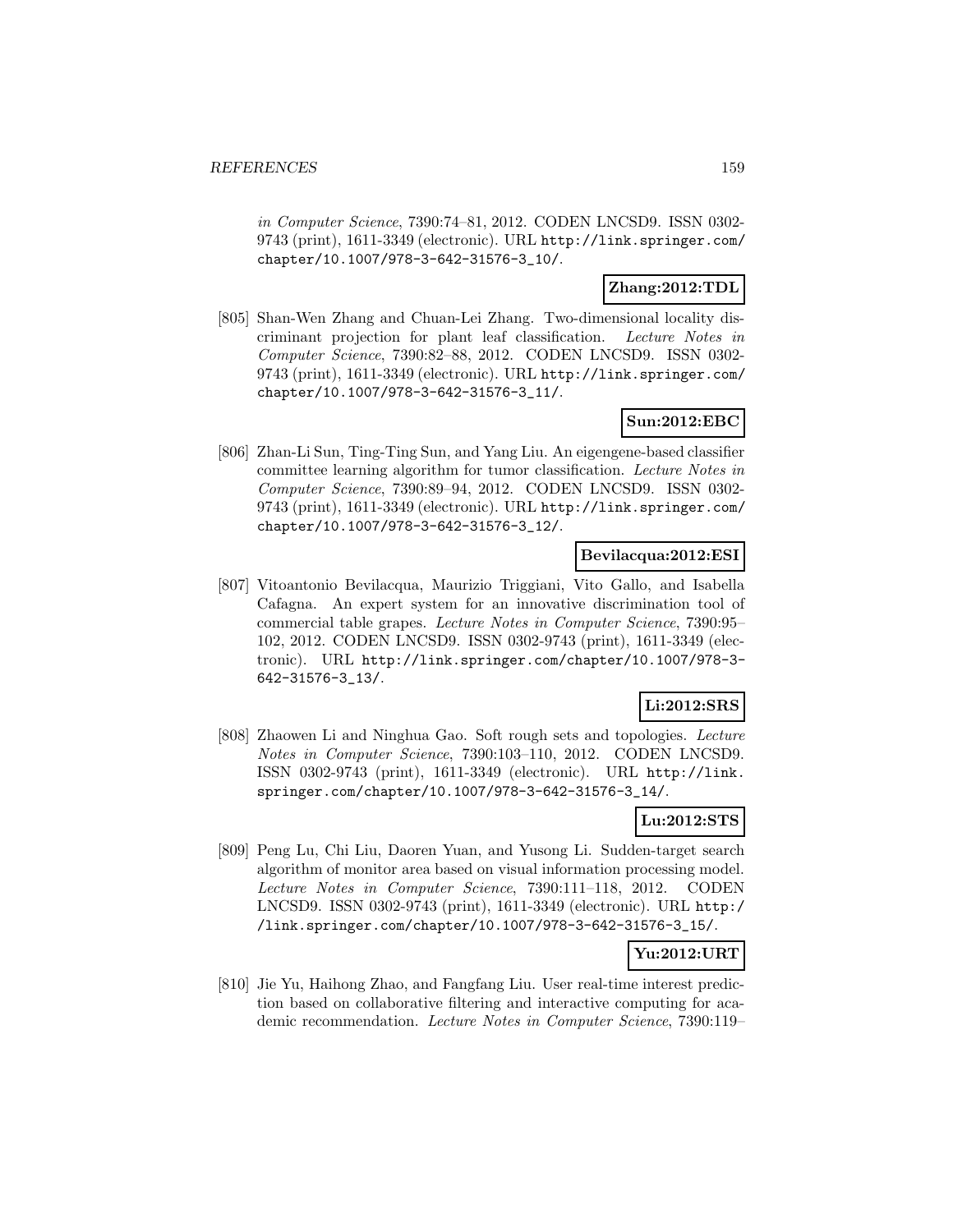127, 2012. CODEN LNCSD9. ISSN 0302-9743 (print), 1611-3349 (electronic). URL http://link.springer.com/chapter/10.1007/978-3- 642-31576-3\_16/.

# **Cao:2012:SBF**

[811] Lu Cao, Yoshinori Kobayashi, and Yoshinori Kuno. Spatial-based feature for locating objects. Lecture Notes in Computer Science, 7390:128– 137, 2012. CODEN LNCSD9. ISSN 0302-9743 (print), 1611-3349 (electronic). URL http://link.springer.com/chapter/10.1007/978-3- 642-31576-3\_17/.

# **Luo:2012:NPH**

[812] Jian-Fei Luo, Bao-Yuan Wu, Qiu-Shi Lin, Fei Shen, and Zhong-Cheng Wu. A novel  $F$ -pad for handwriting force information acquisition. Lecture Notes in Computer Science, 7390:138–144, 2012. CODEN LNCSD9. ISSN 0302-9743 (print), 1611-3349 (electronic). URL http://link. springer.com/chapter/10.1007/978-3-642-31576-3\_18/.

# **Liu:2012:SPP**

[813] Jia Liu, Hua Zhou, and Kai yu Tong. Stability of a predator-prey model with modified Holling-Type II functional response. Lecture Notes in Computer Science, 7390:145–150, 2012. CODEN LNCSD9. ISSN 0302- 9743 (print), 1611-3349 (electronic). URL http://link.springer.com/ chapter/10.1007/978-3-642-31576-3\_19/.

# **Zhou:2012:UMO**

[814] Qing-Hua Zhou, Jing Cui, and Juan Xie. Using multiple objective functions in the dynamic model of metabolic networks of Escherichia coli. Lecture Notes in Computer Science, 7390:151–158, 2012. CODEN LNCSD9. ISSN 0302-9743 (print), 1611-3349 (electronic). URL http:/ /link.springer.com/chapter/10.1007/978-3-642-31576-3\_20/.

# **Anonymous:2012:FMbq**

[815] Anonymous. Front matter. Lecture Notes in Computer Science, 7390: ??, 2012. CODEN LNCSD9. ISSN 0302-9743 (print), 1611-3349 (electronic). URL http://link.springer.com/content/pdf/bfm:978-3- 642-31576-3/1.

### **Achlioptas:2012:UBR**

[816] Dimitris Achlioptas and Ricardo Menchaca-Mendez. Unsatisfiability bounds for random CSPs from an energetic interpolation method. Lecture Notes in Computer Science, 7391:1–12, 2012. CODEN LNCSD9. ISSN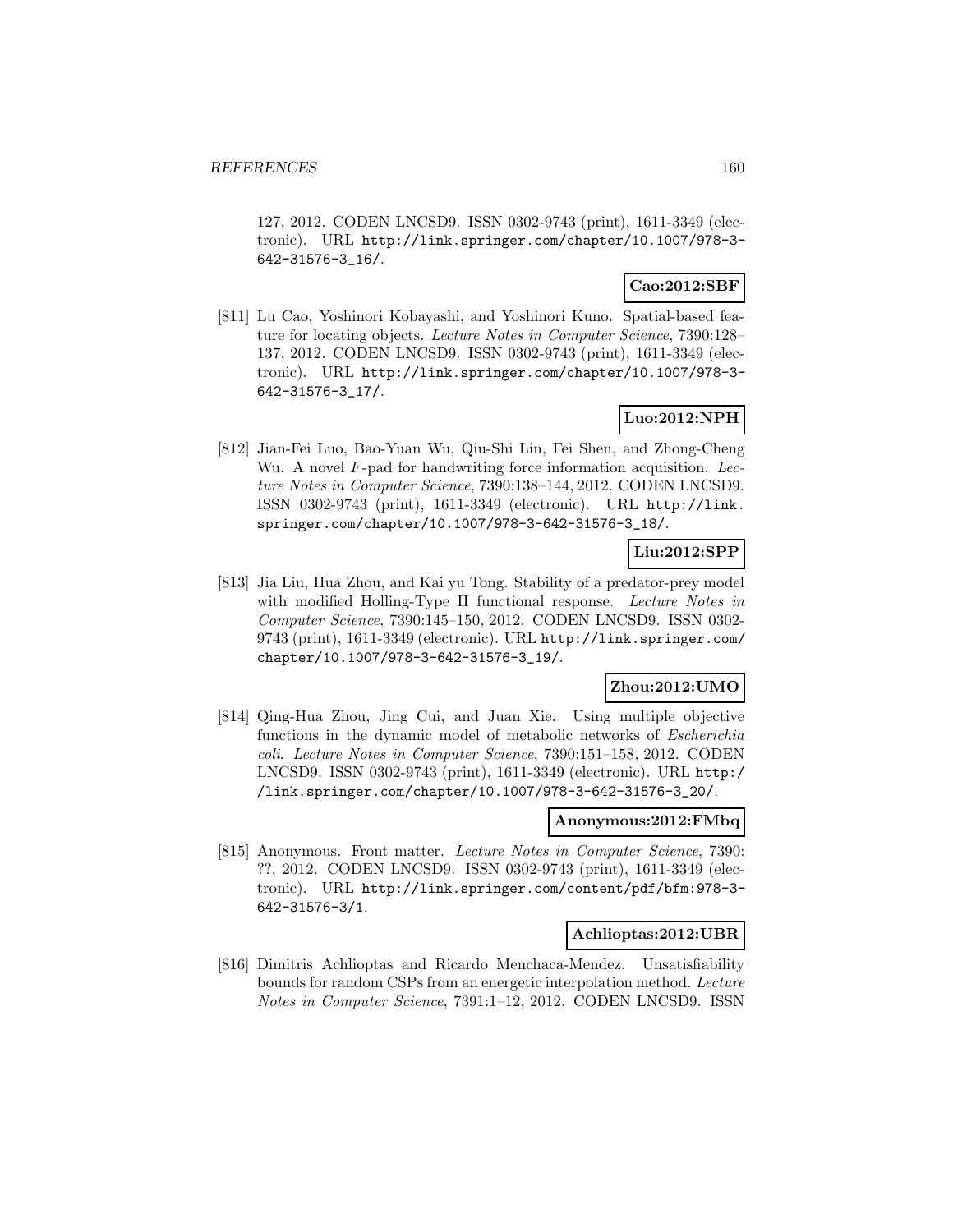0302-9743 (print), 1611-3349 (electronic). URL http://link.springer. com/chapter/10.1007/978-3-642-31594-7\_1/.

# **Ada:2012:NMC**

[817] Anil Ada, Arkadev Chattopadhyay, Omar Fawzi, and Phuong Nguyen. The NOF multiparty communication complexity of composed functions. Lecture Notes in Computer Science, 7391:13–24, 2012. CODEN LNCSD9. ISSN 0302-9743 (print), 1611-3349 (electronic). URL http:/ /link.springer.com/chapter/10.1007/978-3-642-31594-7\_2/.

# **Ambainis:2012:QSB**

[818] Andris Ambainis, Artūrs Bačkurs, Kaspars Balodis, Dmitrijs Kravčenko, and Raitis Ozols. Quantum strategies are better than classical in almost any XOR game. Lecture Notes in Computer Science, 7391:25– 37, 2012. CODEN LNCSD9. ISSN 0302-9743 (print), 1611-3349 (electronic). URL http://link.springer.com/chapter/10.1007/978-3- 642-31594-7\_3/.

# **Azar:2012:ESF**

[819] Yossi Azar and Iftah Gamzu. Efficient submodular function maximization under linear packing constraints. Lecture Notes in Computer Science, 7391:38–50, 2012. CODEN LNCSD9. ISSN 0302-9743 (print), 1611-3349 (electronic). URL http://link.springer.com/chapter/10. 1007/978-3-642-31594-7\_4/.

# **Babai:2012:PTI**

[820] László Babai, Paolo Codenotti, and Youming Qiao. Polynomial-time isomorphism test for groups with no Abelian normal subgroups. Lecture Notes in Computer Science, 7391:51–62, 2012. CODEN LNCSD9. ISSN 0302-9743 (print), 1611-3349 (electronic). URL http://link.springer. com/chapter/10.1007/978-3-642-31594-7\_5/.

## **Balcan:2012:CUP**

[821] Maria Florina Balcan and Yingyu Liang. Clustering under perturbation resilience. Lecture Notes in Computer Science, 7391:63–74, 2012. CODEN LNCSD9. ISSN 0302-9743 (print), 1611-3349 (electronic). URL http://link.springer.com/chapter/10.1007/978-3- 642-31594-7\_6/.

### **Barman:2012:SPC**

[822] Siddharth Barman, Seeun Umboh, Shuchi Chawla, and David Malec. Secretary problems with convex costs. Lecture Notes in Computer Science, 7391:75–87, 2012. CODEN LNCSD9. ISSN 0302-9743 (print),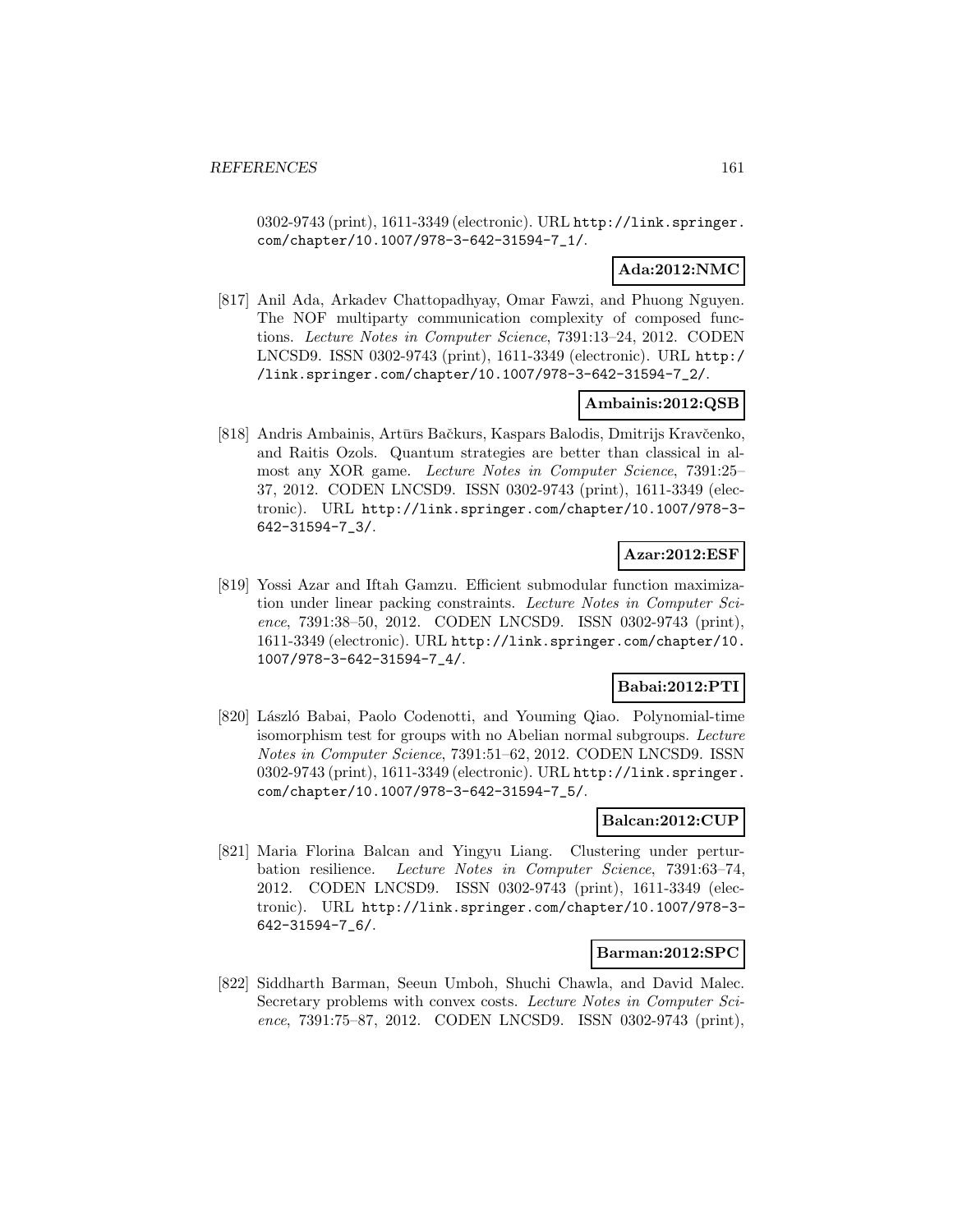1611-3349 (electronic). URL http://link.springer.com/chapter/10. 1007/978-3-642-31594-7\_7/.

### **Baron:2012:NSR**

[823] Joshua Baron, Rafail Ostrovsky, and Ivan Visconti. Nearly simultaneously resettable black-box zero knowledge. Lecture Notes in Computer Science, 7391:88–99, 2012. CODEN LNCSD9. ISSN 0302-9743 (print), 1611-3349 (electronic). URL http://link.springer.com/chapter/10. 1007/978-3-642-31594-7\_8/.

### **Bauwens:2012:CCM**

[824] Bruno Bauwens. Complexity of complexity and maximal plain versus prefix-free Kolmogorov complexity. Lecture Notes in Computer Science, 7391:100–108, 2012. CODEN LNCSD9. ISSN 0302-9743 (print), 1611-3349 (electronic). URL http://link.springer.com/chapter/10. 1007/978-3-642-31594-7\_9/.

### **Bhaskara:2012:QPR**

[825] Aditya Bhaskara, Moses Charikar, Rajsekar Manokaran, and Aravindan Vijayaraghavan. On quadratic programming with a ratio objective. Lecture Notes in Computer Science, 7391:109–120, 2012. CODEN LNCSD9. ISSN 0302-9743 (print), 1611-3349 (electronic). URL http:/ /link.springer.com/chapter/10.1007/978-3-642-31594-7\_10/.

# **Bose:2012:ABS**

[826] Prosenjit Bose, Sébastien Collette, Rolf Fagerberg, and Stefan Langerman. De-amortizing binary search trees. Lecture Notes in Computer Science, 7391:121–132, 2012. CODEN LNCSD9. ISSN 0302-9743 (print), 1611-3349 (electronic). URL http://link.springer.com/chapter/10. 1007/978-3-642-31594-7\_11/.

#### **Bringmann:2012:ESM**

[827] Karl Bringmann and Konstantinos Panagiotou. Efficient sampling methods for discrete distributions. Lecture Notes in Computer Science, 7391:133–144, 2012. CODEN LNCSD9. ISSN 0302-9743 (print), 1611-3349 (electronic). URL http://link.springer.com/chapter/10. 1007/978-3-642-31594-7\_12/.

### **Buchbinder:2012:AAO**

[828] Niv Buchbinder, Joseph (Seffi) Naor, R. Ravi, and Mohit Singh. Approximation algorithms for online weighted rank function maximization under matroid constraints. Lecture Notes in Computer Science, 7391:145– 156, 2012. CODEN LNCSD9. ISSN 0302-9743 (print), 1611-3349 (elec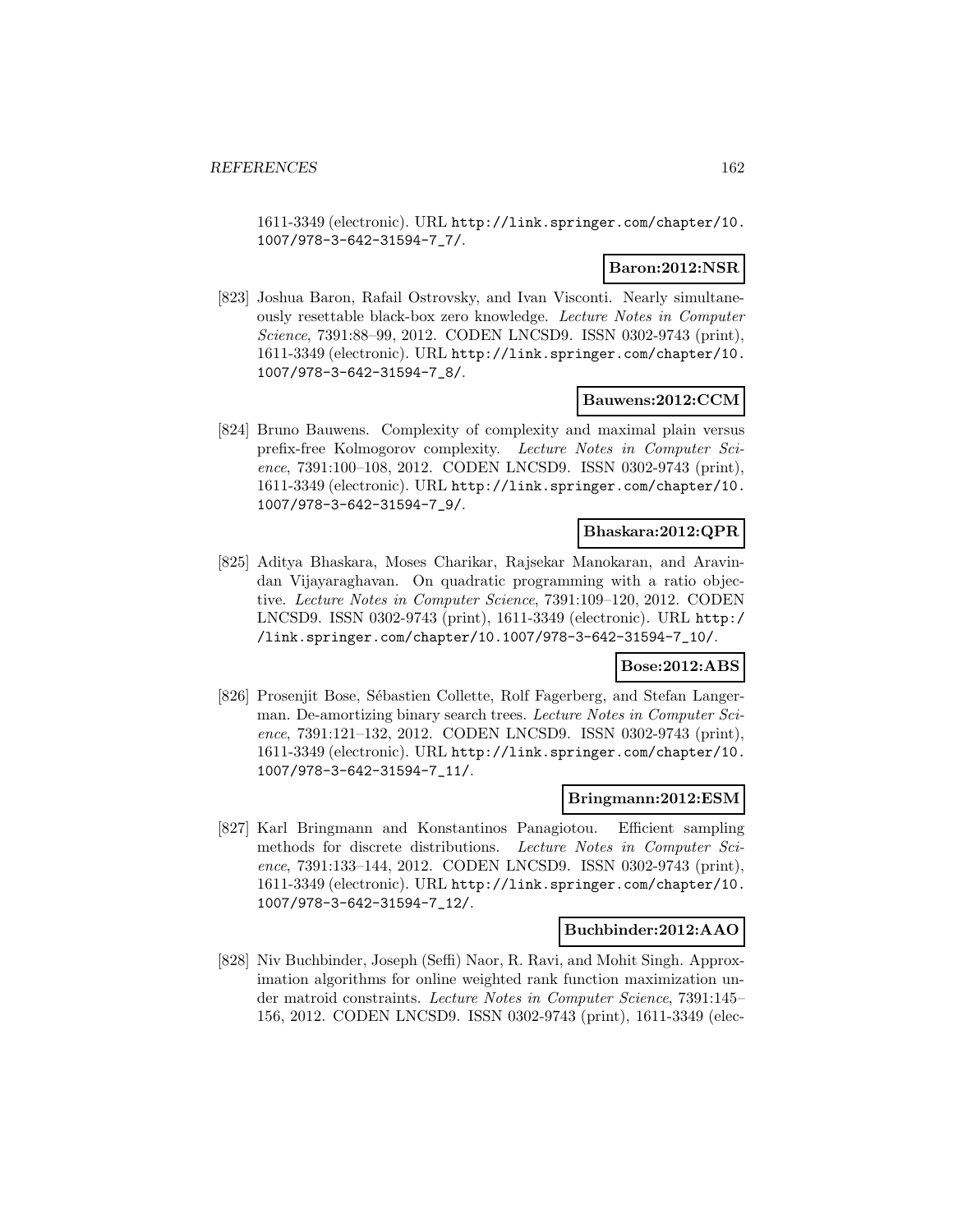tronic). URL http://link.springer.com/chapter/10.1007/978-3- 642-31594-7\_13/.

# **Byrka:2012:ILR**

[829] Jaroslaw Byrka and Bartosz Rybicki. Improved LP-rounding approximation algorithm for k-level uncapacitated facility location. Lecture Notes in Computer Science, 7391:157–169, 2012. CODEN LNCSD9. ISSN 0302- 9743 (print), 1611-3349 (electronic). URL http://link.springer.com/ chapter/10.1007/978-3-642-31594-7\_14/.

### **Chakrabarty:2012:TCF**

[830] Deeparnab Chakrabarty and Zhiyi Huang. Testing coverage functions. Lecture Notes in Computer Science, 7391:170–181, 2012. CODEN LNCSD9. ISSN 0302-9743 (print), 1611-3349 (electronic). URL http:/ /link.springer.com/chapter/10.1007/978-3-642-31594-7\_15/.

### **Chan:2012:SFT**

[831] T.-H. Hubert Chan, Mingfei Li, and Li Ning. Sparse fault-tolerant spanners for doubling metrics with bounded hop-diameter or degree. Lecture Notes in Computer Science, 7391:182–193, 2012. CODEN LNCSD9. ISSN 0302-9743 (print), 1611-3349 (electronic). URL http://link. springer.com/chapter/10.1007/978-3-642-31594-7\_16/.

#### **Charikar:2012:DLR**

[832] Moses Charikar and Shi Li. A dependent LP-rounding approach for the k-median problem. Lecture Notes in Computer Science, 7391:194– 205, 2012. CODEN LNCSD9. ISSN 0302-9743 (print), 1611-3349 (electronic). URL http://link.springer.com/chapter/10.1007/978-3- 642-31594-7\_17/.

#### **Chekuri:2012:NWN**

[833] Chandra Chekuri, Alina Ene, and Ali Vakilian. Node-weighted network design in planar and minor-closed families of graphs. Lecture Notes in Computer Science, 7391:206–217, 2012. CODEN LNCSD9. ISSN 0302- 9743 (print), 1611-3349 (electronic). URL http://link.springer.com/ chapter/10.1007/978-3-642-31594-7\_18/.

### **Chen:2012:CVP**

[834] Danny Z. Chen and Haitao Wang. Computing the visibility polygon of an Island in a polygonal domain. Lecture Notes in Computer Science, 7391:218–229, 2012. CODEN LNCSD9. ISSN 0302-9743 (print), 1611-3349 (electronic). URL http://link.springer.com/chapter/10. 1007/978-3-642-31594-7\_19/.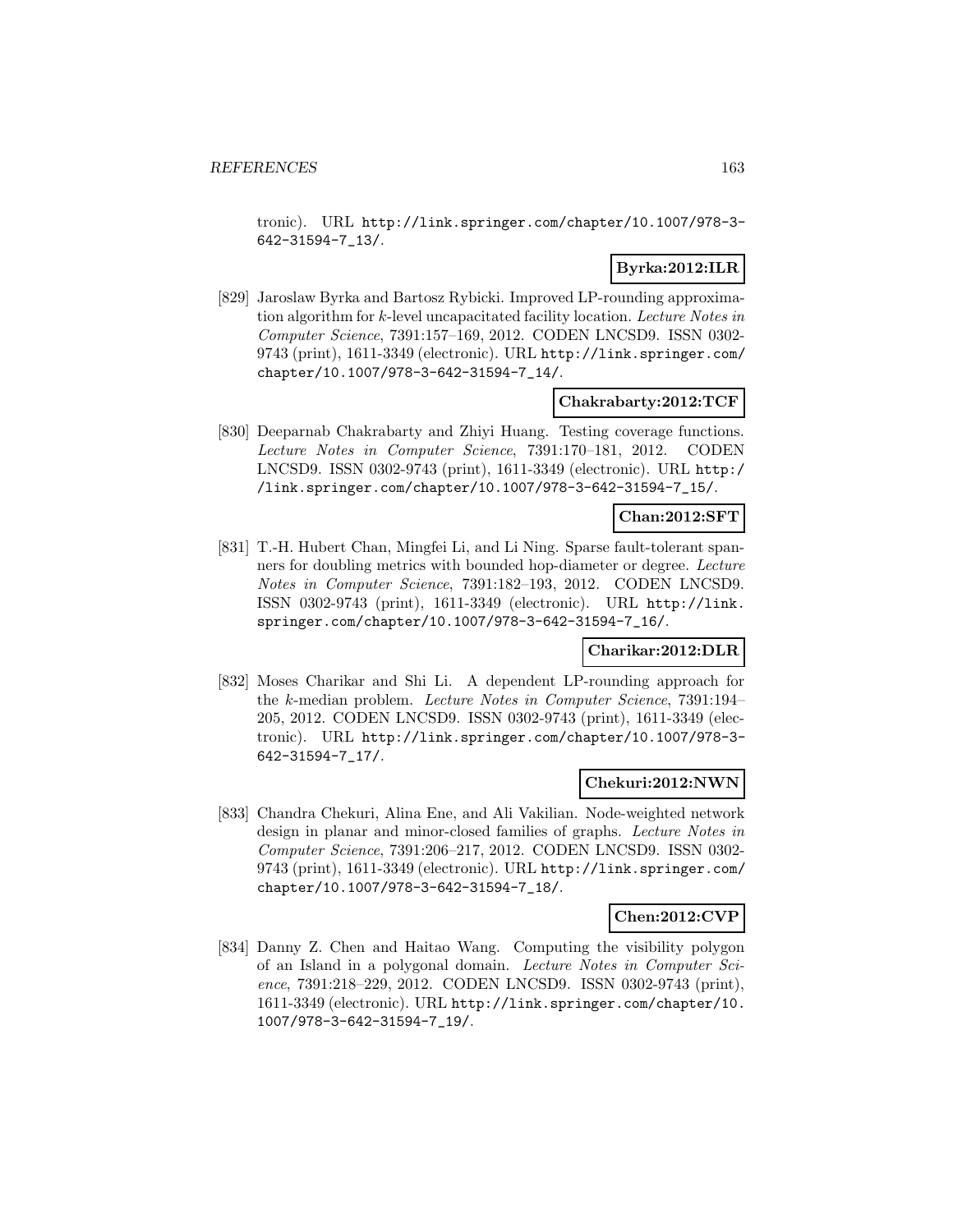### **Chitnis:2012:DSF**

[835] Rajesh Chitnis, Marek Cygan, Mohammadtaghi Hajiaghayi, and Dániel Marx. Directed subset feedback vertex set is fixed-parameter tractable. Lecture Notes in Computer Science, 7391:230–241, 2012. CODEN LNCSD9. ISSN 0302-9743 (print), 1611-3349 (electronic). URL http:/ /link.springer.com/chapter/10.1007/978-3-642-31594-7\_20/.

### **Anonymous:2012:FMbr**

[836] Anonymous. Front matter. Lecture Notes in Computer Science, 7391: ??, 2012. CODEN LNCSD9. ISSN 0302-9743 (print), 1611-3349 (electronic). URL http://link.springer.com/content/pdf/bfm:978-3- 642-31594-7/1.

### **Colini-Baldeschi:2012:MKS**

[837] Riccardo Colini-Baldeschi, Monika Henzinger, Stefano Leonardi, and Martin Starnberger. On multiple keyword sponsored search auctions with budgets. Lecture Notes in Computer Science, 7392:1–12, 2012. CODEN LNCSD9. ISSN 0302-9743 (print), 1611-3349 (electronic). URL http:/ /link.springer.com/chapter/10.1007/978-3-642-31585-5\_1/.

#### **Dowek:2012:TIC**

[838] Gilles Dowek. A theory independent Curry–De Bruijn–Howard correspondence. Lecture Notes in Computer Science, 7392:13–15, 2012. CO-DEN LNCSD9. ISSN 0302-9743 (print), 1611-3349 (electronic). URL http://link.springer.com/chapter/10.1007/978-3-642-31585-5\_ 2/.

### **Harel:2012:SSG**

[839] David Harel. Standing on the shoulders of a giant. Lecture Notes in Computer Science, 7392:16–22, 2012. CODEN LNCSD9. ISSN 0302- 9743 (print), 1611-3349 (electronic). URL http://link.springer.com/ chapter/10.1007/978-3-642-31585-5\_3/.

# **Honda:2012:STD**

[840] Kohei Honda. Session types and distributed computing. Lecture Notes in Computer Science, 7392:23, 2012. CODEN LNCSD9. ISSN 0302- 9743 (print), 1611-3349 (electronic). URL http://link.springer.com/ accesspage/chapter/10.1007/978-3-642-31585-5\_4.

#### **Spielman:2012:AGT**

[841] Daniel A. Spielman. Algorithms, graph theory, and the solution of Laplacian linear equations. Lecture Notes in Computer Science, 7392:24–26,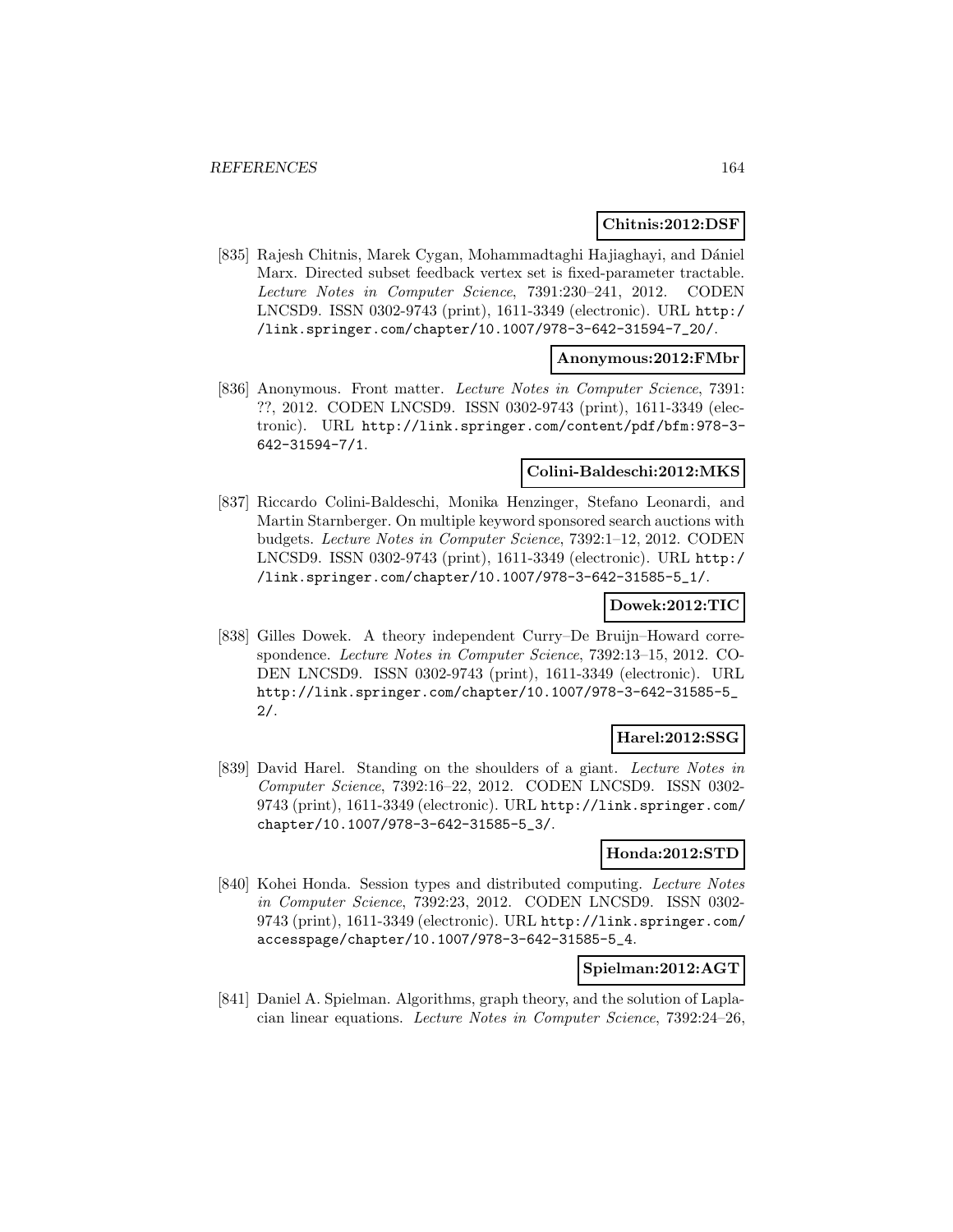2012. CODEN LNCSD9. ISSN 0302-9743 (print), 1611-3349 (electronic). URL http://link.springer.com/chapter/10.1007/978-3- 642-31585-5\_5/.

### **Vocking:2012:RMM**

[842] Berthold Vöcking. Randomized mechanisms for multi-unit auctions. Lecture Notes in Computer Science, 7392:27–29, 2012. CODEN LNCSD9. ISSN 0302-9743 (print), 1611-3349 (electronic). URL http://link. springer.com/chapter/10.1007/978-3-642-31585-5\_6/.

# **Aceto:2012:AST**

[843] Luca Aceto, Arnaud Carayol, Zoltán Ésik, and Anna Ingólfsdóttir. Algebraic synchronization trees and processes. Lecture Notes in Computer Science, 7392:30–41, 2012. CODEN LNCSD9. ISSN 0302-9743 (print), 1611-3349 (electronic). URL http://link.springer.com/chapter/10. 1007/978-3-642-31585-5\_7/.

# **Alur:2012:STT**

[844] Rajeev Alur and Loris D'Antoni. Streaming tree transducers. Lecture Notes in Computer Science, 7392:42–53, 2012. CODEN LNCSD9. ISSN 0302-9743 (print), 1611-3349 (electronic). URL http://link.springer. com/chapter/10.1007/978-3-642-31585-5\_8/.

# **Arrighi:2012:CGD**

[845] Pablo Arrighi and Gilles Dowek. Causal graph dynamics. Lecture Notes in Computer Science, 7392:54–66, 2012. CODEN LNCSD9. ISSN 0302- 9743 (print), 1611-3349 (electronic). URL http://link.springer.com/ chapter/10.1007/978-3-642-31585-5\_9/.

# **Atserias:2012:DLB**

[846] Albert Atserias and Anuj Dawar. Degree lower bounds of tower-type for approximating formulas with parity quantifiers. Lecture Notes in Computer Science, 7392:67–78, 2012. CODEN LNCSD9. ISSN 0302- 9743 (print), 1611-3349 (electronic). URL http://link.springer.com/ chapter/10.1007/978-3-642-31585-5\_10/.

### **Benedikt:2012:MDC**

[847] Michael Benedikt, Pierre Bourhis, and Pierre Senellart. Monadic datalog containment. Lecture Notes in Computer Science, 7392:79–91, 2012. CODEN LNCSD9. ISSN 0302-9743 (print), 1611-3349 (electronic). URL http://link.springer.com/chapter/10.1007/978-3- 642-31585-5\_11/.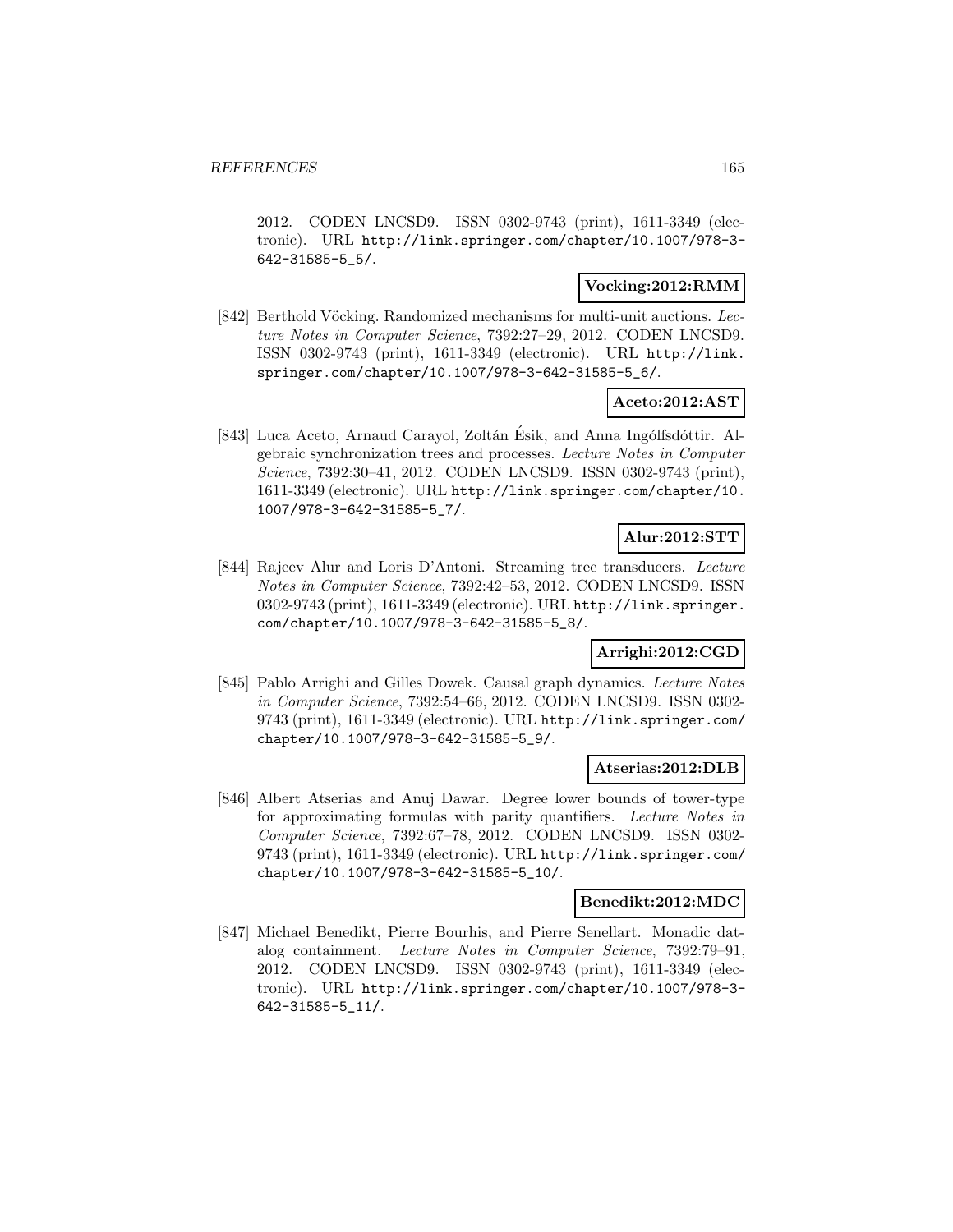#### **Bojanczyk:2012:MIC**

[848] Mikołaj Bojańczyk and Sławomir Lasota. A machine-independent characterization of timed languages. Lecture Notes in Computer Science, 7392:92–103, 2012. CODEN LNCSD9. ISSN 0302-9743 (print), 1611-3349 (electronic). URL http://link.springer.com/chapter/10. 1007/978-3-642-31585-5\_12/.

### **Bojanczyk:2012:RLI**

[849] Mikołaj Bojańczyk and Thomas Place. Regular languages of infinite trees that are Boolean combinations of open sets. Lecture Notes in Computer Science, 7392:104–115, 2012. CODEN LNCSD9. ISSN 0302-9743 (print), 1611-3349 (electronic). URL http://link.springer.com/chapter/10. 1007/978-3-642-31585-5\_13/.

# **Bojanczyk:2012:TMT**

[850] Mikołaj Bojańczyk and Thomas Place. Toward model theory with data values. Lecture Notes in Computer Science, 7392:116–127, 2012. CODEN LNCSD9. ISSN 0302-9743 (print), 1611-3349 (electronic). URL http:/ /link.springer.com/chapter/10.1007/978-3-642-31585-5\_14/.

# **Bouyer:2012:RRT**

[851] Patricia Bouyer, Nicolas Markey, and Ocan Sankur. Robust reachability in timed automata: A Game-Based Approach. Lecture Notes in Computer Science, 7392:128–140, 2012. CODEN LNCSD9. ISSN 0302- 9743 (print), 1611-3349 (electronic). URL http://link.springer.com/ chapter/10.1007/978-3-642-31585-5\_15/.

### **Brazdil:2012:MET**

[852] Tomáš Brázdil, Antonín Kučera, Petr Novotný, and Dominik Wojtczak. Minimizing expected termination time in one-counter Markov decision processes. Lecture Notes in Computer Science, 7392:141–152, 2012. CODEN LNCSD9. ISSN 0302-9743 (print), 1611-3349 (electronic). URL http://link.springer.com/chapter/10.1007/978-3- 642-31585-5\_16/.

### **Broadbent:2012:PRN**

[853] Christopher Broadbent. Prefix rewriting for nested-words and collapsible pushdown automata. Lecture Notes in Computer Science, 7392:153– 164, 2012. CODEN LNCSD9. ISSN 0302-9743 (print), 1611-3349 (electronic). URL http://link.springer.com/chapter/10.1007/978-3- 642-31585-5\_17/.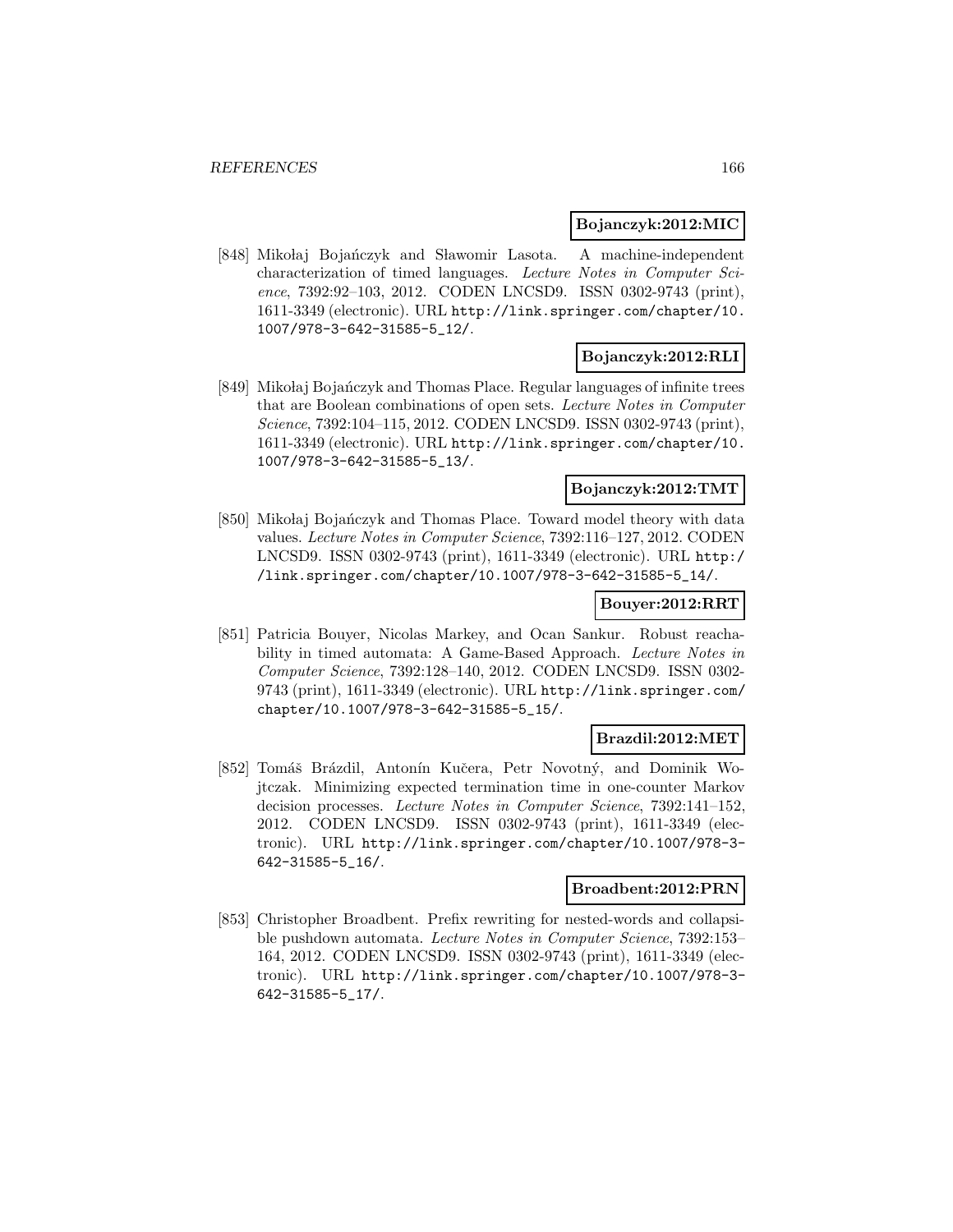#### **Broadbent:2012:SMC**

[854] Chris Broadbent, Arnaud Carayol, Matthew Hague, and Olivier Serre. A saturation method for collapsible pushdown systems. Lecture Notes in Computer Science, 7392:165–176, 2012. CODEN LNCSD9. ISSN 0302- 9743 (print), 1611-3349 (electronic). URL http://link.springer.com/ chapter/10.1007/978-3-642-31585-5\_18/.

# **Diekert:2012:RLC**

[855] Volker Diekert, Manfred Kufleitner, Klaus Reinhardt, and Tobias Walter. Regular languages are Church–Rosser congruential. Lecture Notes in Computer Science, 7392:177–188, 2012. CODEN LNCSD9. ISSN 0302- 9743 (print), 1611-3349 (electronic). URL http://link.springer.com/ chapter/10.1007/978-3-642-31585-5\_19/.

# **Fearnley:2012:TPR**

[856] John Fearnley and Sven Schewe. Time and parallelizability results for parity games with bounded treewidth. Lecture Notes in Computer Science, 7392:189–200, 2012. CODEN LNCSD9. ISSN 0302-9743 (print), 1611-3349 (electronic). URL http://link.springer.com/chapter/10. 1007/978-3-642-31585-5\_20/.

### **Anonymous:2012:FMbs**

[857] Anonymous. Front matter. Lecture Notes in Computer Science, 7392: ??, 2012. CODEN LNCSD9. ISSN 0302-9743 (print), 1611-3349 (electronic). URL http://link.springer.com/content/pdf/bfm:978-3- 642-31585-5/1.

#### **Demolombe:2012:CCM**

[858] Robert Demolombe. Causality in the context of multiple agents. Lecture Notes in Computer Science, 7393:1–15, 2012. CODEN LNCSD9. ISSN 0302-9743 (print), 1611-3349 (electronic). URL http://link.springer. com/chapter/10.1007/978-3-642-31570-1\_1/.

### **Tosatto:2012:VNS**

[859] Silvano Colombo Tosatto and Guido Boella. Visualizing normative systems: An abstract approach. Lecture Notes in Computer Science, 7393: 16–30, 2012. CODEN LNCSD9. ISSN 0302-9743 (print), 1611-3349 (electronic). URL http://link.springer.com/chapter/10.1007/978-3- 642-31570-1\_2/.

# **Turrini:2012:AN**

[860] Paolo Turrini. Agreements as norms. Lecture Notes in Computer Science, 7393:31–45, 2012. CODEN LNCSD9. ISSN 0302-9743 (print),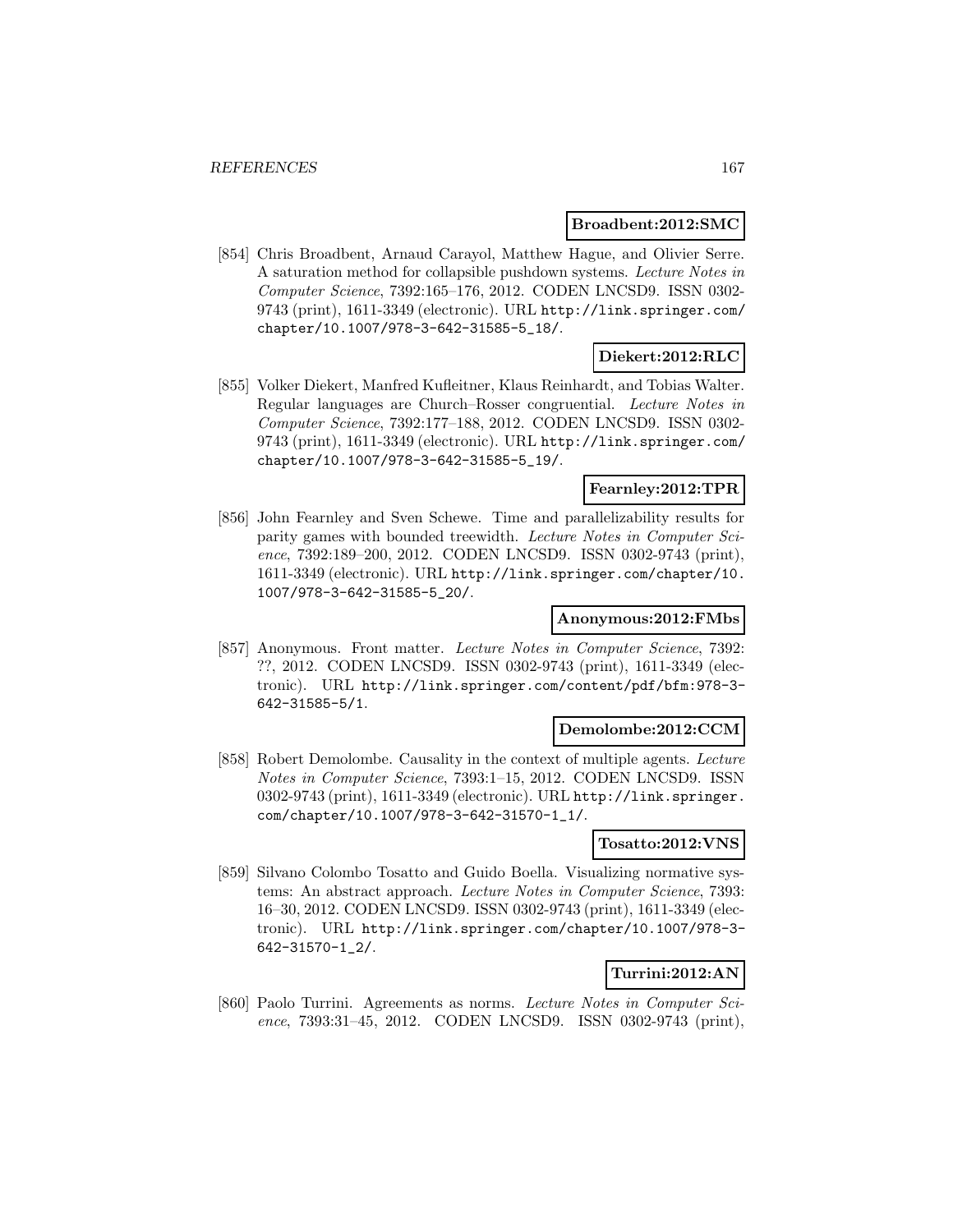1611-3349 (electronic). URL http://link.springer.com/chapter/10. 1007/978-3-642-31570-1\_3/.

### **Governatori:2012:PWS**

[861] Guido Governatori, Antonino Rotolo, and Erica Calardo. Possible world semantics for defeasible Deontic logic. Lecture Notes in Computer Science, 7393:46–60, 2012. CODEN LNCSD9. ISSN 0302-9743 (print), 1611-3349 (electronic). URL http://link.springer.com/chapter/10. 1007/978-3-642-31570-1\_4/.

### **Goncalves:2012:EIO**

[862] Ricardo Gonçalves and José Júlio Alferes. An embedding of inputoutput logic in Deontic logic programs. Lecture Notes in Computer Science, 7393:61–75, 2012. CODEN LNCSD9. ISSN 0302-9743 (print), 1611-3349 (electronic). URL http://link.springer.com/chapter/10. 1007/978-3-642-31570-1\_5/.

## **Kuijer:2012:SSC**

[863] Louwe B. Kuijer. Sanction semantics and contrary-to-duty obligations. Lecture Notes in Computer Science, 7393:76–90, 2012. CODEN LNCSD9. ISSN 0302-9743 (print), 1611-3349 (electronic). URL http:/ /link.springer.com/chapter/10.1007/978-3-642-31570-1\_6/.

#### **Gabbay:2012:TDL**

[864] Dov Gabbay. Temporal Deontic logic for the generalised Chisholm set of contrary to duty obligations. Lecture Notes in Computer Science, 7393:91–107, 2012. CODEN LNCSD9. ISSN 0302-9743 (print), 1611-3349 (electronic). URL http://link.springer.com/chapter/10. 1007/978-3-642-31570-1\_7/.

### **Lorini:2012:LFM**

[865] Emiliano Lorini. On the logical foundations of moral agency. Lecture Notes in Computer Science, 7393:108–122, 2012. CODEN LNCSD9. ISSN 0302-9743 (print), 1611-3349 (electronic). URL http://link. springer.com/chapter/10.1007/978-3-642-31570-1\_8/.

### **Riveret:2012:NLP**

[866] Régis Riveret, Antonino Rotolo, and Giovanni Sartor. Norms and learning in probabilistic logic-based agents. Lecture Notes in Computer Science, 7393:123–138, 2012. CODEN LNCSD9. ISSN 0302-9743 (print), 1611-3349 (electronic). URL http://link.springer.com/chapter/10. 1007/978-3-642-31570-1\_9/.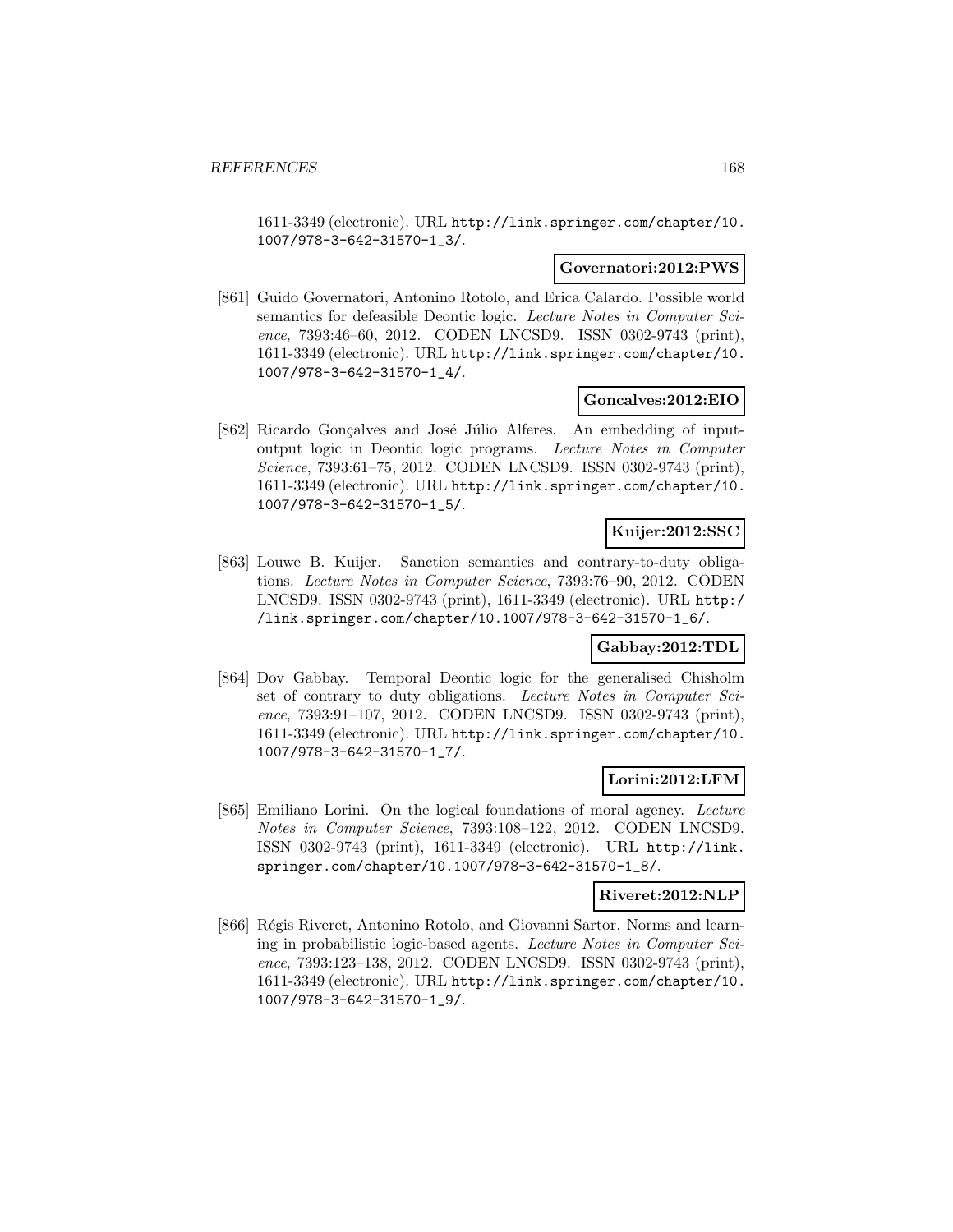# **Roy:2012:LOW**

[867] Olivier Roy, Albert J. J. Anglberger, and Norbert Gratzl. The logic of obligation as weakest permission. Lecture Notes in Computer Science, 7393:139–150, 2012. CODEN LNCSD9. ISSN 0302-9743 (print), 1611-3349 (electronic). URL http://link.springer.com/chapter/10. 1007/978-3-642-31570-1\_10/.

### **Strasser:2012:ADL**

[868] Christian Straßer and Mathieu Beirlaen. An Andersonian Deontic logic with contextualized sanctions. Lecture Notes in Computer Science, 7393:151–169, 2012. CODEN LNCSD9. ISSN 0302-9743 (print), 1611-3349 (electronic). URL http://link.springer.com/chapter/10. 1007/978-3-642-31570-1\_11/.

# **Herzig:2012:CGD**

[869] Andreas Herzig, Tiago de Lima, and Emiliano Lorini. A computationally grounded dynamic logic of agency, with an application to legal actions. Lecture Notes in Computer Science, 7393:170–183, 2012. CODEN LNCSD9. ISSN 0302-9743 (print), 1611-3349 (electronic). URL http:/ /link.springer.com/chapter/10.1007/978-3-642-31570-1\_12/.

# **Kulicki:2012:DAL**

[870] Piotr Kulicki and Robert Trypuz. A Deontic action logic with sequential composition of actions. Lecture Notes in Computer Science, 7393:184– 198, 2012. CODEN LNCSD9. ISSN 0302-9743 (print), 1611-3349 (electronic). URL http://link.springer.com/chapter/10.1007/978-3- 642-31570-1\_13/.

### **Broersen:2012:DPC**

[871] Jan Broersen, Dov Gabbay, and Leendert van der Torre. Discussion paper: Changing norms is changing obligation change. Lecture Notes in Computer Science, 7393:199–214, 2012. CODEN LNCSD9. ISSN 0302- 9743 (print), 1611-3349 (electronic). URL http://link.springer.com/ chapter/10.1007/978-3-642-31570-1\_14/.

### **Anonymous:2012:BMl**

[872] Anonymous. Back matter. Lecture Notes in Computer Science, 7393: ??, 2012. CODEN LNCSD9. ISSN 0302-9743 (print), 1611-3349 (electronic). URL http://link.springer.com/content/pdf/bbm:978-3- 642-31570-1/1.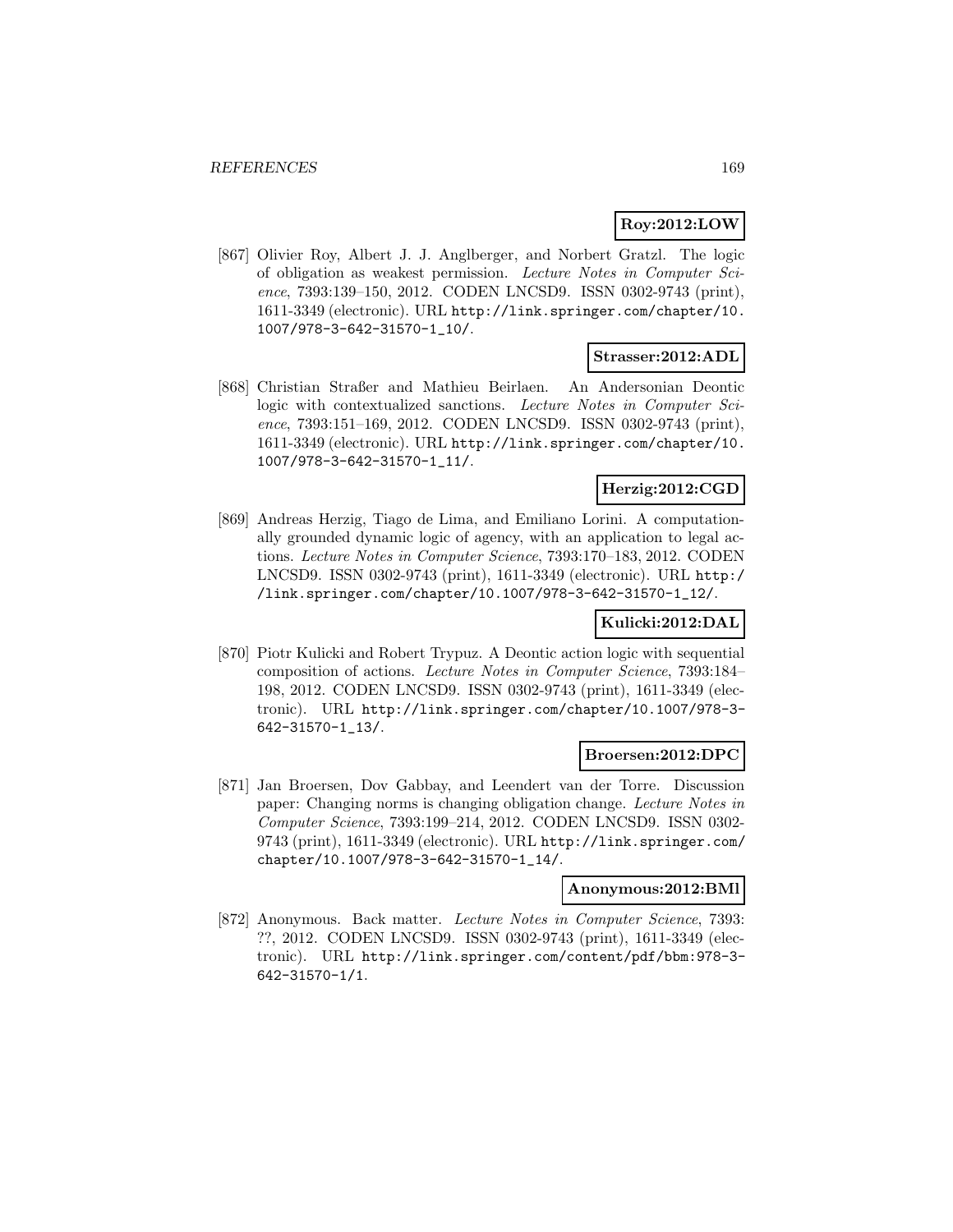#### **Anonymous:2012:FMbt**

[873] Anonymous. Front matter. Lecture Notes in Computer Science, 7393: ??, 2012. CODEN LNCSD9. ISSN 0302-9743 (print), 1611-3349 (electronic). URL http://link.springer.com/content/pdf/bfm:978-3- 642-31570-1/1.

### **Anonymous:2012:FMbu**

[874] Anonymous. Front matter. Lecture Notes in Computer Science, 7394: 1, 2012. CODEN LNCSD9. ISSN 0302-9743 (print), 1611-3349 (electronic). URL http://link.springer.com/content/pdf/bfm:978-3- 642-32805-3/1/1.

### **Nguyen:2012:RRD**

[875] Hieu Cuong Nguyen and Stefan Katzenbeisser. Robust resampling detection in digital images. Lecture Notes in Computer Science, 7394:3– 15, 2012. CODEN LNCSD9. ISSN 0302-9743 (print), 1611-3349 (electronic). URL http://link.springer.com/chapter/10.1007/978-3- 642-32805-3\_1/.

### **Kummel:2012:FSH**

[876] Karl Kümmel, Tobias Scheidat, Claus Vielhauer, and Jana Dittmann. Feature selection on handwriting biometrics: Security aspects of artificial forgeries. Lecture Notes in Computer Science, 7394:16–25, 2012. CODEN LNCSD9. ISSN 0302-9743 (print), 1611-3349 (electronic). URL http:/ /link.springer.com/chapter/10.1007/978-3-642-32805-3\_2/.

# **Shariati:2012:SAI**

[877] Saloomeh Shariati, François Koeune, and François-Xavier Standaert. Security analysis of image-based PUFs for anti-counterfeiting. Lecture Notes in Computer Science, 7394:26–38, 2012. CODEN LNCSD9. ISSN 0302-9743 (print), 1611-3349 (electronic). URL http://link.springer. com/chapter/10.1007/978-3-642-32805-3\_3/.

# **Diong:2012:DAU**

[878] Mouhamadou L. Diong, Patrick Bas, Chloé Pelle, and Wadih Sawaya. Document authentication using 2D codes: Maximizing the decoding performance using statistical inference. Lecture Notes in Computer Science, 7394:39–54, 2012. CODEN LNCSD9. ISSN 0302-9743 (print), 1611-3349 (electronic). URL http://link.springer.com/chapter/10. 1007/978-3-642-32805-3\_4/.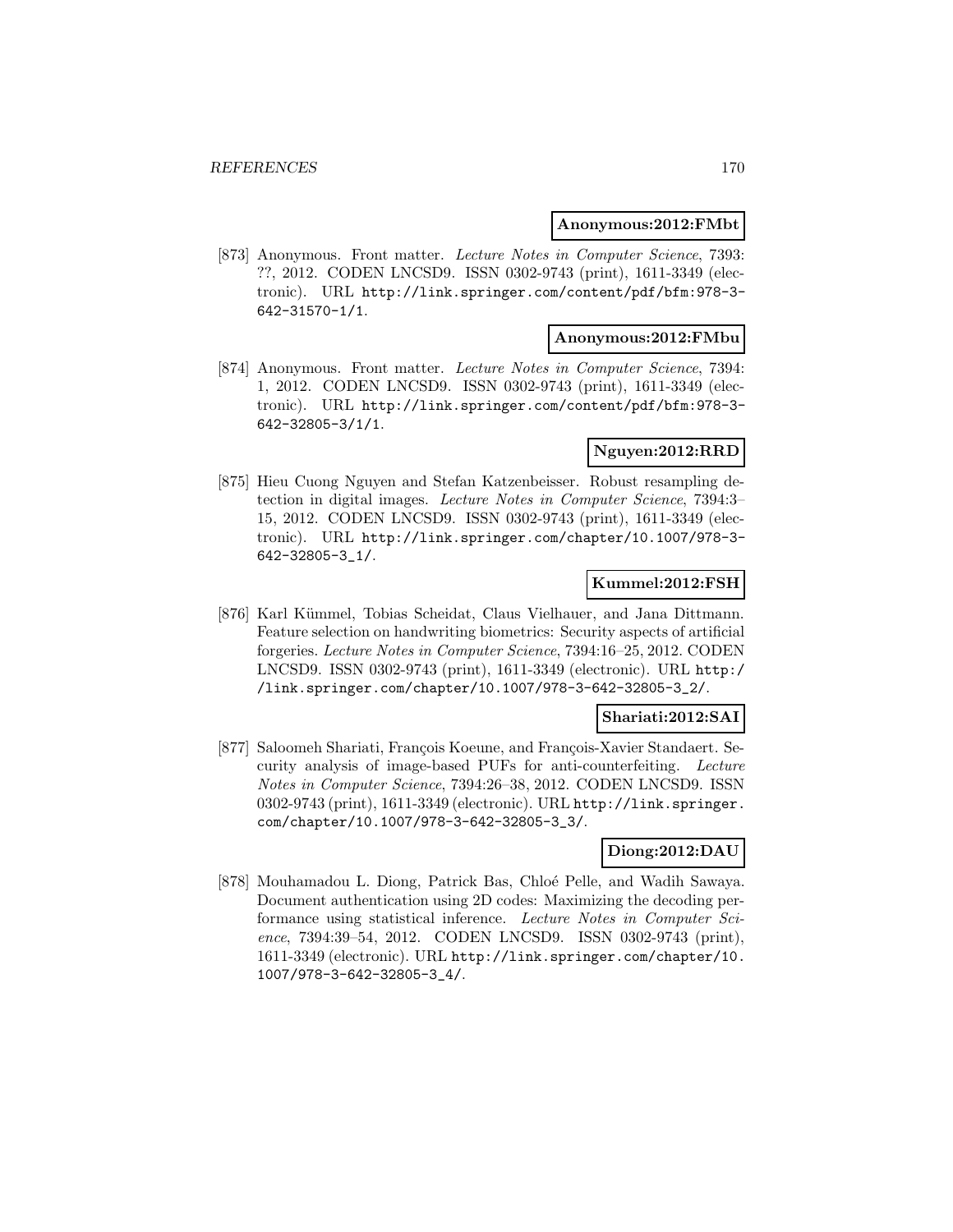### **Bichsel:2012:DMA**

[879] Patrik Bichsel, Jan Camenisch, Bart De Decker, Jorn Lapon, and Vincent Naessens. Data-minimizing authentication goes mobile. Lecture Notes in Computer Science, 7394:55–71, 2012. CODEN LNCSD9. ISSN 0302- 9743 (print), 1611-3349 (electronic). URL http://link.springer.com/ chapter/10.1007/978-3-642-32805-3\_5/.

# **Wei:2012:NTB**

[880] Zhuo Wei, Xuhua Ding, Robert Huijie Deng, and Yongdong Wu. No tradeoff between confidentiality and performance: An analysis on H.264/ SVC partial encryption. Lecture Notes in Computer Science, 7394:72– 86, 2012. CODEN LNCSD9. ISSN 0302-9743 (print), 1611-3349 (electronic). URL http://link.springer.com/chapter/10.1007/978-3- 642-32805-3\_6/.

### **Anonymous:2012:FMbv**

[881] Anonymous. Front matter. Lecture Notes in Computer Science, 7394: 87, 2012. CODEN LNCSD9. ISSN 0302-9743 (print), 1611-3349 (electronic). URL http://link.springer.com/content/pdf/bfm:978-3- 642-32805-3/2/1.

# **Makrushin:2012:CAC**

[882] Andrey Makrushin, Tobias Kiertscher, Robert Fischer, Stefan Gruhn, and Claus Vielhauer. Computer-aided contact-less localization of latent fingerprints in low-resolution CWL scans. Lecture Notes in Computer Science, 7394:89–98, 2012. CODEN LNCSD9. ISSN 0302-9743 (print), 1611-3349 (electronic). URL http://link.springer.com/chapter/10. 1007/978-3-642-32805-3\_7/.

#### **Horsman:2012:MRR**

[883] Graeme Horsman, Christopher Laing, and Paul Vickers. A method for reducing the risk of errors in digital forensic investigations. Lecture Notes in Computer Science, 7394:99–106, 2012. CODEN LNCSD9. ISSN 0302- 9743 (print), 1611-3349 (electronic). URL http://link.springer.com/ chapter/10.1007/978-3-642-32805-3\_8/.

# **Scheidat:2012:STT**

[884] Tobias Scheidat, Karl Kümmel, and Claus Vielhauer. Short term template aging effects on biometric dynamic handwriting authentication performance. Lecture Notes in Computer Science, 7394:107–116, 2012. CODEN LNCSD9. ISSN 0302-9743 (print), 1611-3349 (electronic). URL http://link.springer.com/chapter/10.1007/978-3- 642-32805-3\_9/.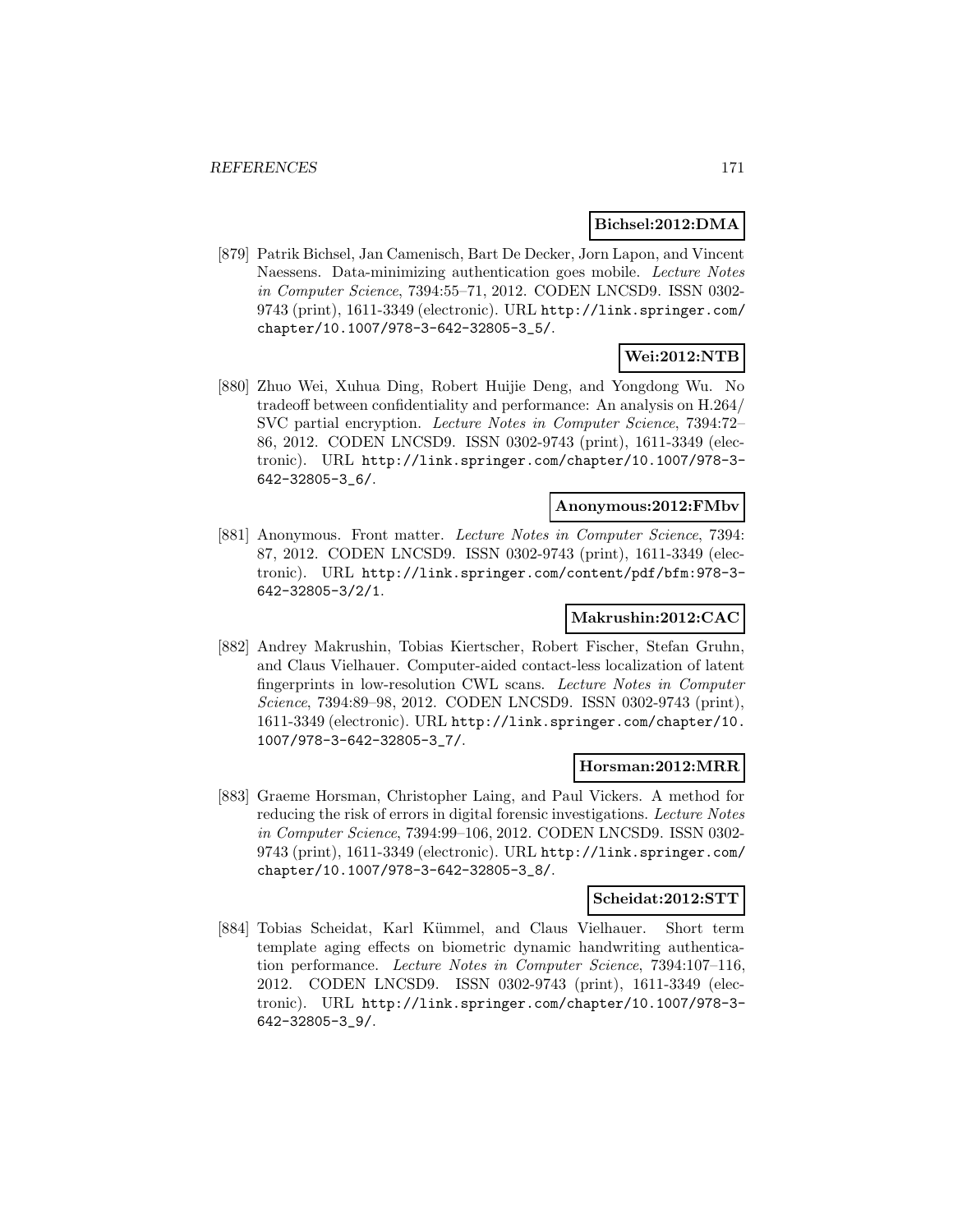### **Schmitz:2012:NAC**

[885] Roland Schmitz, Shujun Li, Christos Grecos, and Xinpeng Zhang. A new approach to commutative watermarking-encryption. Lecture Notes in Computer Science, 7394:117–130, 2012. CODEN LNCSD9. ISSN 0302- 9743 (print), 1611-3349 (electronic). URL http://link.springer.com/ chapter/10.1007/978-3-642-32805-3\_10/.

# **Wendzel:2012:SEC**

[886] Steffen Wendzel and Jörg Keller. Systematic engineering of control protocols for covert channels. Lecture Notes in Computer Science, 7394:131– 144, 2012. CODEN LNCSD9. ISSN 0302-9743 (print), 1611-3349 (electronic). URL http://link.springer.com/chapter/10.1007/978-3- 642-32805-3\_11/.

# **Franz:2012:ESN**

[887] Elke Franz, Stefan Pfennig, and André Fischer. Efficiency of secure network coding schemes. Lecture Notes in Computer Science, 7394:145– 159, 2012. CODEN LNCSD9. ISSN 0302-9743 (print), 1611-3349 (electronic). URL http://link.springer.com/chapter/10.1007/978-3- 642-32805-3\_12/.

# **Siad:2012:NAP**

[888] Amar Siad. A new approach for private searches on public-key encrypted data. Lecture Notes in Computer Science, 7394:160–173, 2012. CODEN LNCSD9. ISSN 0302-9743 (print), 1611-3349 (electronic). URL http:/ /link.springer.com/chapter/10.1007/978-3-642-32805-3\_13/.

### **Maachaoui:2012:MLA**

[889] M. Maachaoui, A. Abou El Kalam, C. Fraboul, and A. Ait Ouahman. Multi-level authentication based single sign-on for IMS services. Lecture Notes in Computer Science, 7394:174–187, 2012. CODEN LNCSD9. ISSN 0302-9743 (print), 1611-3349 (electronic). URL http://link. springer.com/chapter/10.1007/978-3-642-32805-3\_14/.

# **Anonymous:2012:FMbw**

[890] Anonymous. Front matter. Lecture Notes in Computer Science, 7394: 189, 2012. CODEN LNCSD9. ISSN 0302-9743 (print), 1611-3349 (electronic). URL http://link.springer.com/content/pdf/bfm:978-3- 642-32805-3/3/1.

# **Bas:2012:BLK**

[891] Patrick Bas and Teddy Furon. Are 128 bits Long keys possible in watermarking? Lecture Notes in Computer Science, 7394:191,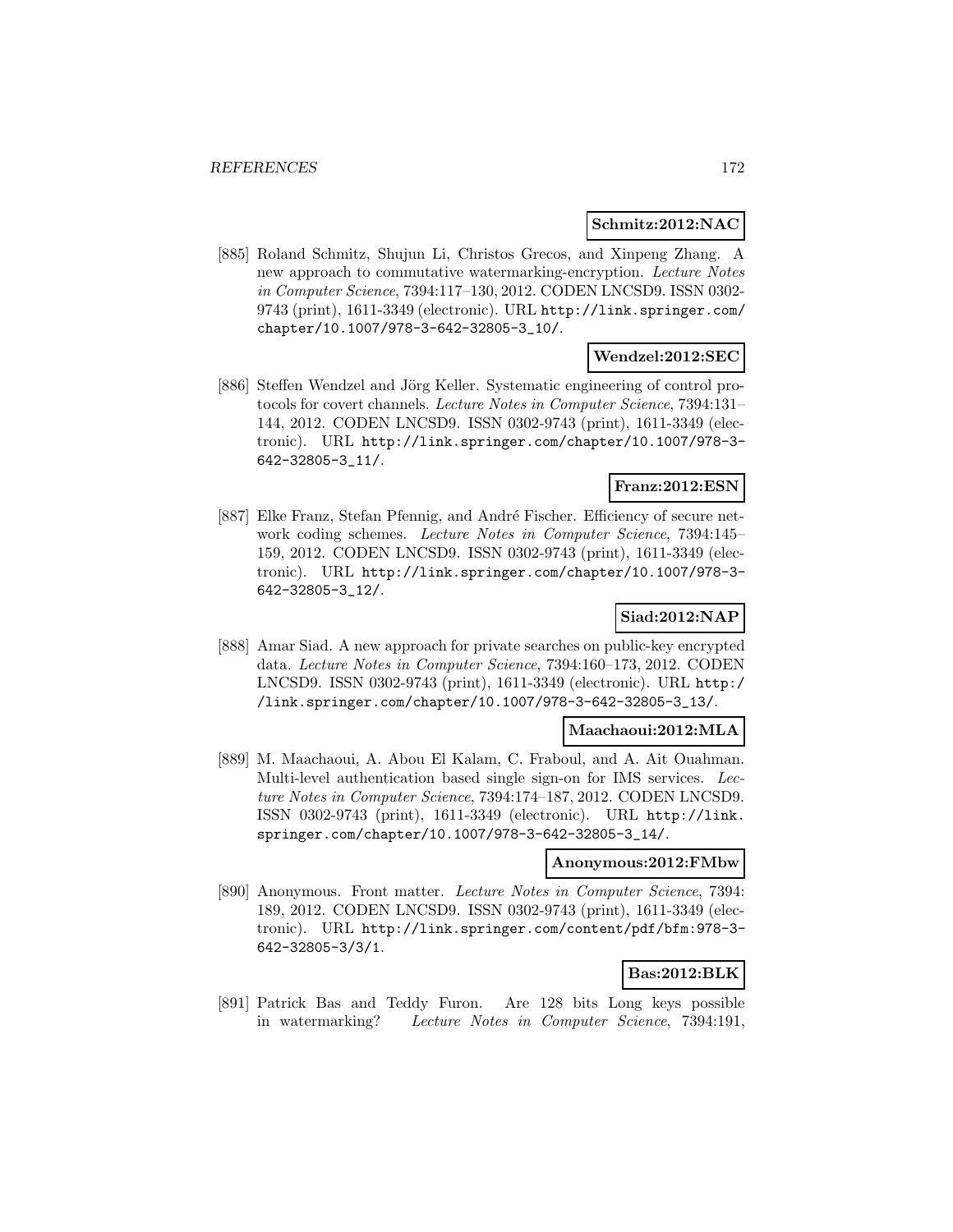2012. CODEN LNCSD9. ISSN 0302-9743 (print), 1611-3349 (electronic). URL http://link.springer.com/accesspage/chapter/10. 1007/978-3-642-32805-3\_15.

### **Perrizo:2012:PTB**

[892] William Perrizo and Arjun G. Roy. Predicate-tree based pretty good privacy of data. Lecture Notes in Computer Science, 7394:192–194, 2012. CODEN LNCSD9. ISSN 0302-9743 (print), 1611-3349 (electronic). URL http://link.springer.com/chapter/10.1007/978-3- 642-32805-3\_16/.

# **Langweg:2012:OFA**

[893] Hanno Langweg. OOXML file analysis of the July 22nd Terrorist Manual. Lecture Notes in Computer Science, 7394:195–197, 2012. CODEN LNCSD9. ISSN 0302-9743 (print), 1611-3349 (electronic). URL http:/ /link.springer.com/chapter/10.1007/978-3-642-32805-3\_17/.

### **Milutinovic:2012:PPS**

[894] Milica Milutinovic, Vincent Naessens, and Bart De Decker. Privacypreserving scheduling mechanism for eHealth systems. Lecture Notes in Computer Science, 7394:198–200, 2012. CODEN LNCSD9. ISSN 0302- 9743 (print), 1611-3349 (electronic). URL http://link.springer.com/ chapter/10.1007/978-3-642-32805-3\_18/.

# **Fuss:2012:CAI**

[895] Jürgen Fuß, Wolfgang Kastl, Robert Kolmhofer, Georg Schönberger, and Florian Wex. Cuteforce analyzer: Implementing a heterogeneous bruteforce cluster with specialized coprocessors. Lecture Notes in Computer Science, 7394:201–203, 2012. CODEN LNCSD9. ISSN 0302-9743 (print), 1611-3349 (electronic). URL http://link.springer.com/chapter/10. 1007/978-3-642-32805-3\_19/.

### **Zuquete:2012:FEU**

[896] André Zúquete, Pedro Correia, and Miguel Rocha. A framework for enforcing user-based authorization policies on packet filter firewalls. Lecture Notes in Computer Science, 7394:204–206, 2012. CODEN LNCSD9. ISSN 0302-9743 (print), 1611-3349 (electronic). URL http://link. springer.com/chapter/10.1007/978-3-642-32805-3\_20/.

#### **Anonymous:2012:FMbx**

[897] Anonymous. Front matter. Lecture Notes in Computer Science, 7394: ??, 2012. CODEN LNCSD9. ISSN 0302-9743 (print), 1611-3349 (electronic). URL http://link.springer.com/content/pdf/bfm:978-3- 642-32805-3/1.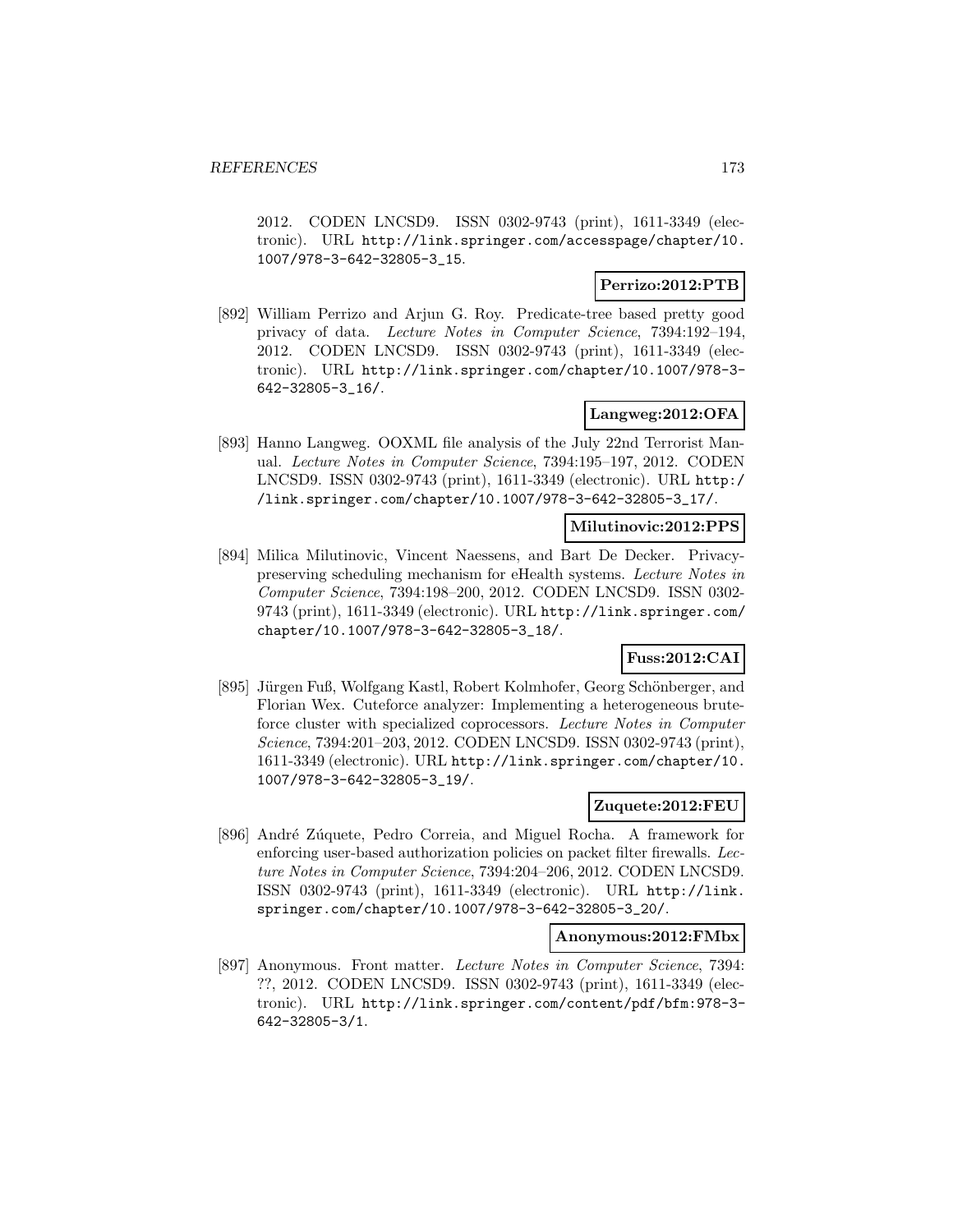#### **Bastenhof:2012:PMS**

[898] Arno Bastenhof. Polarized Montagovian semantics for the Lambek– Grishin calculus. Lecture Notes in Computer Science, 7395:1–16, 2012. CODEN LNCSD9. ISSN 0302-9743 (print), 1611-3349 (electronic). URL http://link.springer.com/chapter/10.1007/978-3- 642-32024-8\_1/.

### **Bechet:2012:TML**

[899] Denis Béchet, Alexander Dikovsky, and Annie Foret. Two models of learning iterated dependencies. Lecture Notes in Computer Science, 7395: 17–32, 2012. CODEN LNCSD9. ISSN 0302-9743 (print), 1611-3349 (electronic). URL http://link.springer.com/chapter/10.1007/978-3- 642-32024-8\_2/.

# **Bransen:2012:LGC**

[900] Jeroen Bransen. The Lambek–Grishin calculus is NP-Complete. Lecture Notes in Computer Science, 7395:33–49, 2012. CODEN LNCSD9. ISSN 0302-9743 (print), 1611-3349 (electronic). URL http://link.springer. com/chapter/10.1007/978-3-642-32024-8\_3/.

### **Crysmann:2012:RIH**

[901] Berthold Crysmann. Resumption and island-hood in Hausa. Lecture Notes in Computer Science, 7395:50–65, 2012. CODEN LNCSD9. ISSN 0302-9743 (print), 1611-3349 (electronic). URL http://link.springer. com/chapter/10.1007/978-3-642-32024-8\_4/.

### **Dekhtyar:2012:IDK**

[902] Michael Dekhtyar, Alexander Dikovsky, and Boris Karlov. Iterated dependencies and Kleene iteration. Lecture Notes in Computer Science, 7395:66–81, 2012. CODEN LNCSD9. ISSN 0302-9743 (print), 1611-3349 (electronic). URL http://link.springer.com/chapter/10. 1007/978-3-642-32024-8\_5/.

#### **Duchier:2012:PGP**

[903] Denys Duchier, Thi-Bich-Hanh Dao, Yannick Parmentier, and Willy Lesaint. Property grammar parsing seen as a constraint optimization problem. Lecture Notes in Computer Science, 7395:82–96, 2012. CODEN LNCSD9. ISSN 0302-9743 (print), 1611-3349 (electronic). URL http:/ /link.springer.com/chapter/10.1007/978-3-642-32024-8\_6/.

# **Graf:2012:RSC**

[904] Thomas Graf. Reference-set constraints as linear tree transductions via controlled optimality systems. Lecture Notes in Computer Sci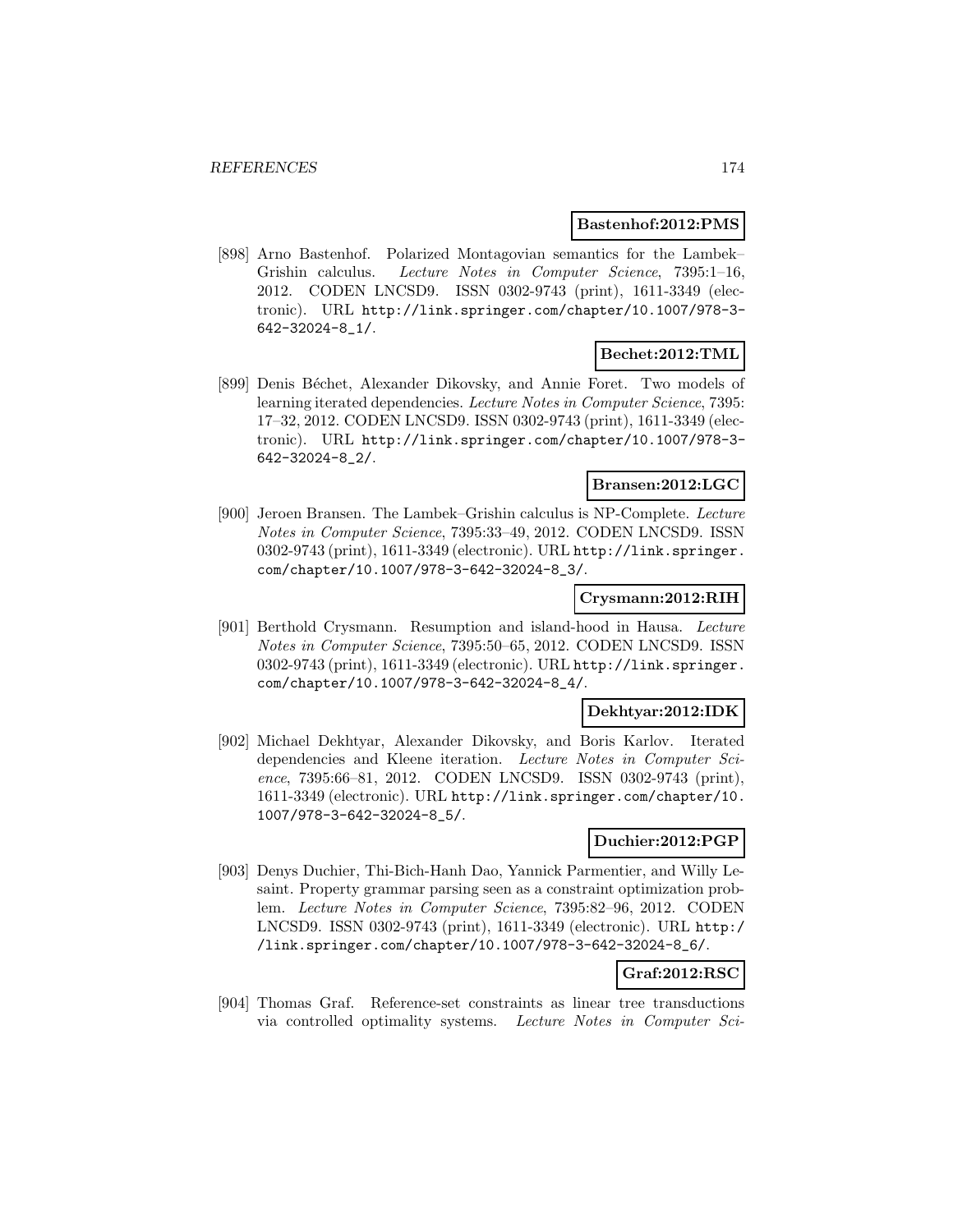ence, 7395:97–113, 2012. CODEN LNCSD9. ISSN 0302-9743 (print), 1611-3349 (electronic). URL http://link.springer.com/chapter/10. 1007/978-3-642-32024-8\_7/.

# **Martin:2012:HDS**

[905] Scott Martin and Carl Pollard. Hyperintensional dynamic semantics. Lecture Notes in Computer Science, 7395:114–129, 2012. CODEN LNCSD9. ISSN 0302-9743 (print), 1611-3349 (electronic). URL http:/ /link.springer.com/chapter/10.1007/978-3-642-32024-8\_8/.

### **Mihalicek:2012:DPT**

[906] Vedrana Mihaliček and Carl Pollard. Distinguishing phenogrammar from tectogrammar simplifies the analysis of interrogatives. Lecture Notes in Computer Science, 7395:130–145, 2012. CODEN LNCSD9. ISSN 0302- 9743 (print), 1611-3349 (electronic). URL http://link.springer.com/ chapter/10.1007/978-3-642-32024-8\_9/.

# **Morrill:2012:GD**

[907] Glyn Morrill and Oriol Valentín. Generalized discontinuity. Lecture Notes in Computer Science, 7395:146–161, 2012. CODEN LNCSD9. ISSN 0302- 9743 (print), 1611-3349 (electronic). URL http://link.springer.com/ chapter/10.1007/978-3-642-32024-8\_10/.

### **Pogodalla:2012:CEA**

[908] Sylvain Pogodalla and Florent Pompigne. Controlling extraction in abstract categorial grammars. Lecture Notes in Computer Science, 7395:162–177, 2012. CODEN LNCSD9. ISSN 0302-9743 (print), 1611-3349 (electronic). URL http://link.springer.com/chapter/10. 1007/978-3-642-32024-8\_11/.

# **Yi:2012:PQG**

[909] Byeong-Uk Yi. Plural quantifications and generalized quantifiers. Lecture Notes in Computer Science, 7395:178–191, 2012. CODEN LNCSD9. ISSN 0302-9743 (print), 1611-3349 (electronic). URL http://link. springer.com/chapter/10.1007/978-3-642-32024-8\_12/.

# **Yoshinaka:2012:PTL**

[910] Ryo Yoshinaka and Alexander Clark. Polynomial time learning of some multiple context-free languages with a minimally adequate teacher. Lecture Notes in Computer Science, 7395:192–207, 2012. CODEN LNCSD9. ISSN 0302-9743 (print), 1611-3349 (electronic). URL http://link. springer.com/chapter/10.1007/978-3-642-32024-8\_13/.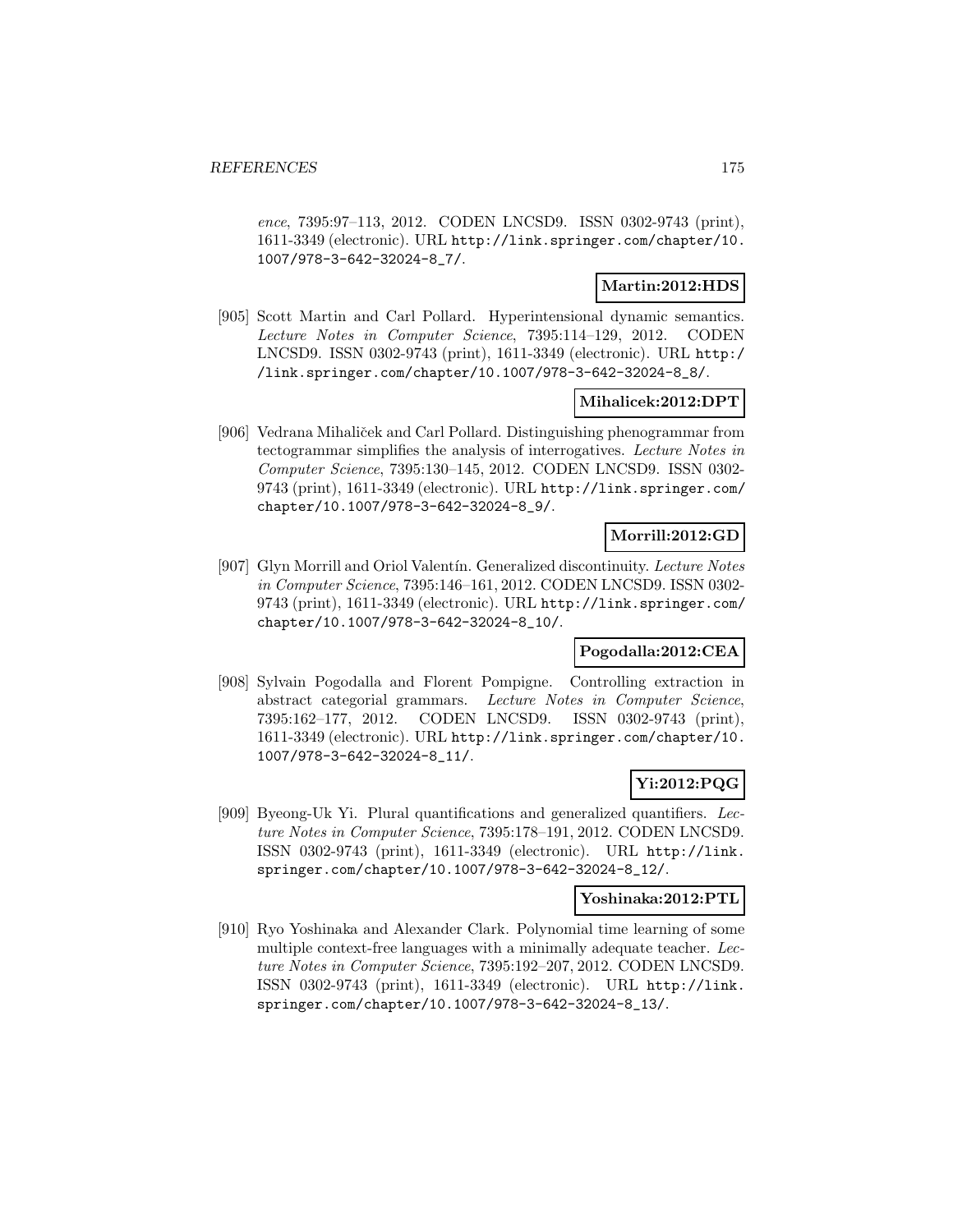# **Graf:2012:LCM**

[911] Thomas Graf. Locality and the complexity of minimalist derivation tree languages. Lecture Notes in Computer Science, 7395:208–227, 2012. CODEN LNCSD9. ISSN 0302-9743 (print), 1611-3349 (electronic). URL http://link.springer.com/chapter/10.1007/978-3- 642-32024-8\_14/.

### **Homola:2012:BFG**

[912] Petr Homola. Building a formal grammar for a polysynthetic language. Lecture Notes in Computer Science, 7395:228–242, 2012. CODEN LNCSD9. ISSN 0302-9743 (print), 1611-3349 (electronic). URL http:/ /link.springer.com/chapter/10.1007/978-3-642-32024-8\_15/.

### **Kornai:2012:ED**

[913] András Kornai. Eliminating ditransitives. Lecture Notes in Computer Science, 7395:243–261, 2012. CODEN LNCSD9. ISSN 0302-9743 (print), 1611-3349 (electronic). URL http://link.springer.com/chapter/10. 1007/978-3-642-32024-8\_16/.

### **Kuznetsov:2012:LGU**

[914] Stepan Kuznetsov. Lambek grammars with the unit. Lecture Notes in Computer Science, 7395:262–266, 2012. CODEN LNCSD9. ISSN 0302- 9743 (print), 1611-3349 (electronic). URL http://link.springer.com/ chapter/10.1007/978-3-642-32024-8\_17/.

# **Leiss:2012:RPA**

[915] Hans Leiß. Resolving plural ambiguities by type reconstruction. Lecture Notes in Computer Science, 7395:267–286, 2012. CODEN LNCSD9. ISSN 0302-9743 (print), 1611-3349 (electronic). URL http://link. springer.com/chapter/10.1007/978-3-642-32024-8\_18/.

#### **Martin:2012:WFA**

[916] Scott Martin. Weak familiarity and anaphoric accessibility in dynamic semantics. Lecture Notes in Computer Science, 7395:287–306, 2012. CODEN LNCSD9. ISSN 0302-9743 (print), 1611-3349 (electronic). URL http://link.springer.com/chapter/10.1007/978-3- 642-32024-8\_19/.

#### **Anonymous:2012:BMm**

[917] Anonymous. Back matter. Lecture Notes in Computer Science, 7395: ??, 2012. CODEN LNCSD9. ISSN 0302-9743 (print), 1611-3349 (electronic). URL http://link.springer.com/content/pdf/bbm:978-3- 642-32024-8/1.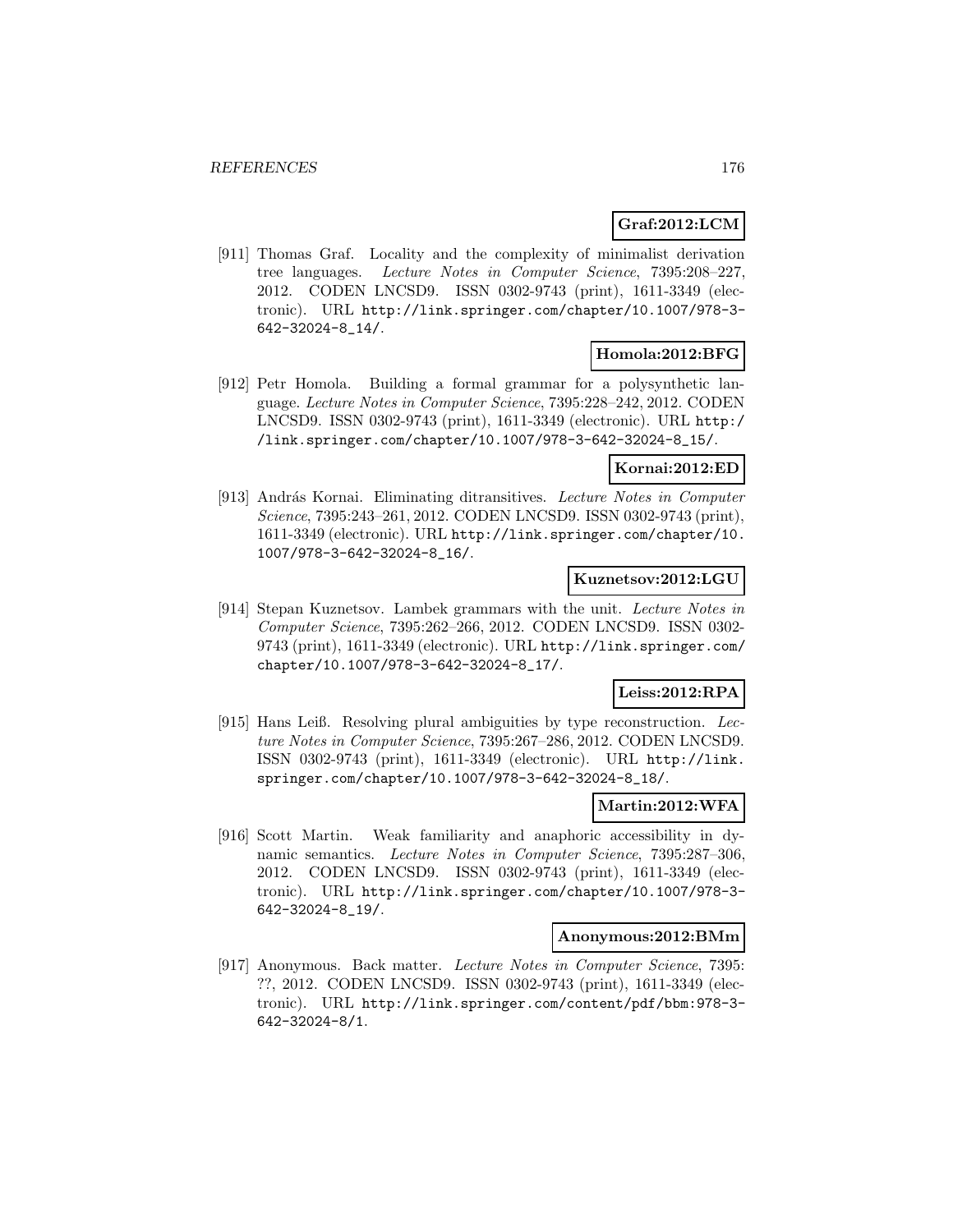#### **Anonymous:2012:FMby**

[918] Anonymous. Front matter. Lecture Notes in Computer Science, 7395: ??, 2012. CODEN LNCSD9. ISSN 0302-9743 (print), 1611-3349 (electronic). URL http://link.springer.com/content/pdf/bfm:978-3- 642-32024-8/1.

# **Pernici:2012:SEE**

[919] Barbara Pernici, Cinzia Cappiello, Maria Grazia Fugini, and Pierluigi Plebani. Setting energy efficiency goals in data centers: The GAMES approach. Lecture Notes in Computer Science, 7396:1–12, 2012. CODEN LNCSD9. ISSN 0302-9743 (print), 1611-3349 (electronic). URL http:/ /link.springer.com/chapter/10.1007/978-3-642-33645-4\_1/.

# **Klingert:2012:SEM**

[920] Sonja Klingert, Andreas Berl, Michael Beck, Radu Serban, and Marco di Girolamo. Sustainable energy management in data centers through collaboration. Lecture Notes in Computer Science, 7396:13– 24, 2012. CODEN LNCSD9. ISSN 0302-9743 (print), 1611-3349 (electronic). URL http://link.springer.com/chapter/10.1007/978-3- 642-33645-4\_2/.

# **vordemBerge:2012:MSD**

[921] Micha vor dem Berge, Georges Da Costa, Andreas Kopecki, and Ariel Oleksiak. Modeling and simulation of data center energyefficiency in CoolEmAll. Lecture Notes in Computer Science, 7396:25– 36, 2012. CODEN LNCSD9. ISSN 0302-9743 (print), 1611-3349 (electronic). URL http://link.springer.com/chapter/10.1007/978-3- 642-33645-4\_3/.

### **Ziegler:2012:SEE**

[922] Wolfgang Ziegler. SLAs for energy-efficient data centres: The standardsbased approach of the OPTIMIS project. Lecture Notes in Computer Science, 7396:37–46, 2012. CODEN LNCSD9. ISSN 0302-9743 (print), 1611-3349 (electronic). URL http://link.springer.com/chapter/10. 1007/978-3-642-33645-4\_4/.

### **Israel:2012:GDB**

[923] Ywes Israel and Thomas Leitert. The GreenIT DC-benchmarking tool: From scientific theory to real life. Lecture Notes in Computer Science, 7396:47–53, 2012. CODEN LNCSD9. ISSN 0302-9743 (print), 1611-3349 (electronic). URL http://link.springer.com/chapter/10. 1007/978-3-642-33645-4\_5/.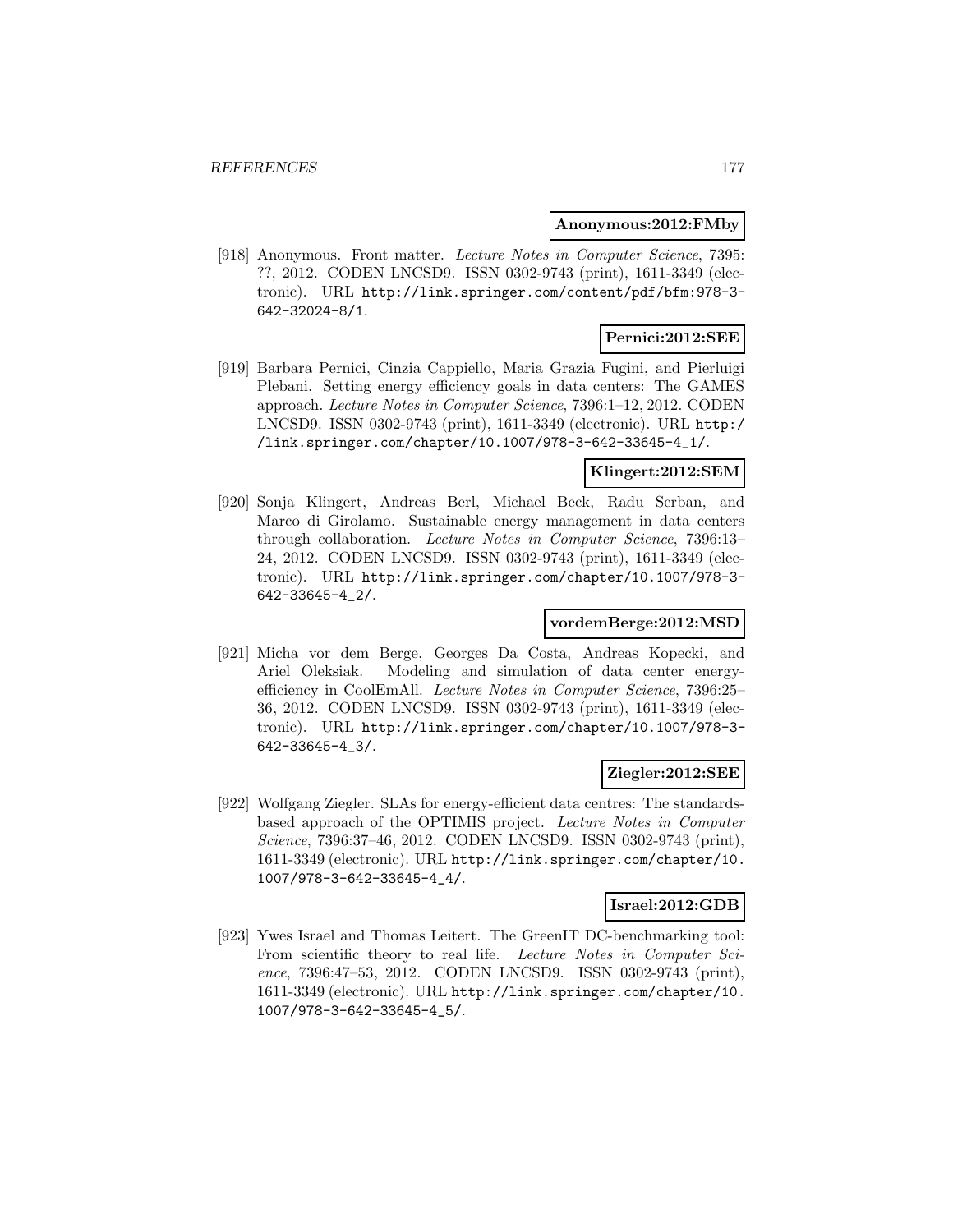# **Bunse:2012:GSE**

[924] Christian Bunse, Sonja Klingert, and Thomas Schulze. GreenSLAs: Supporting energy-efficiency through contracts. Lecture Notes in Computer Science, 7396:54–68, 2012. CODEN LNCSD9. ISSN 0302-9743 (print), 1611-3349 (electronic). URL http://link.springer.com/chapter/10. 1007/978-3-642-33645-4\_6/.

#### **Anagnostopoulou:2012:PAR**

[925] Vlasia Anagnostopoulou, Susmit Biswas, Heba Saadeldeen, Ricardo Bianchini, and Tao Yang. Power-aware resource allocation for CPUand memory-intense Internet services. Lecture Notes in Computer Science, 7396:69–80, 2012. CODEN LNCSD9. ISSN 0302-9743 (print), 1611-3349 (electronic). URL http://link.springer.com/chapter/10. 1007/978-3-642-33645-4\_7/.

#### **Guazzone:2012:EVM**

[926] Marco Guazzone, Cosimo Anglano, and Massimo Canonico. Exploiting VM migration for the automated power and performance management of green cloud computing systems. Lecture Notes in Computer Science, 7396:81–92, 2012. CODEN LNCSD9. ISSN 0302-9743 (print), 1611-3349 (electronic). URL http://link.springer.com/chapter/10. 1007/978-3-642-33645-4\_8/.

### **Lucanin:2012:EES**

[927] Drazen Lucanin, Michael Maurer, Toni Mastelic, and Ivona Brandic. Energy efficient service delivery in clouds in compliance with the Kyoto protocol. Lecture Notes in Computer Science, 7396:93–104, 2012. CODEN LNCSD9. ISSN 0302-9743 (print), 1611-3349 (electronic). URL http:/ /link.springer.com/chapter/10.1007/978-3-642-33645-4\_9/.

### **Pervila:2012:IEW**

[928] Mikko Pervil¨a, Mikko Rantanen, and Jussi Kangasharju. Implementation and evaluation of a wired data center sensor network. Lecture Notes in Computer Science, 7396:105–116, 2012. CODEN LNCSD9. ISSN 0302- 9743 (print), 1611-3349 (electronic). URL http://link.springer.com/ chapter/10.1007/978-3-642-33645-4\_10/.

## **Curry:2012:ECD**

[929] Edward Curry, Souleiman Hasan, Mark White, and Hugh Melvin. An environmental chargeback for data center and cloud computing consumers. Lecture Notes in Computer Science, 7396:117–128, 2012. CODEN LNCSD9. ISSN 0302-9743 (print), 1611-3349 (electronic). URL http:/ /link.springer.com/chapter/10.1007/978-3-642-33645-4\_11/.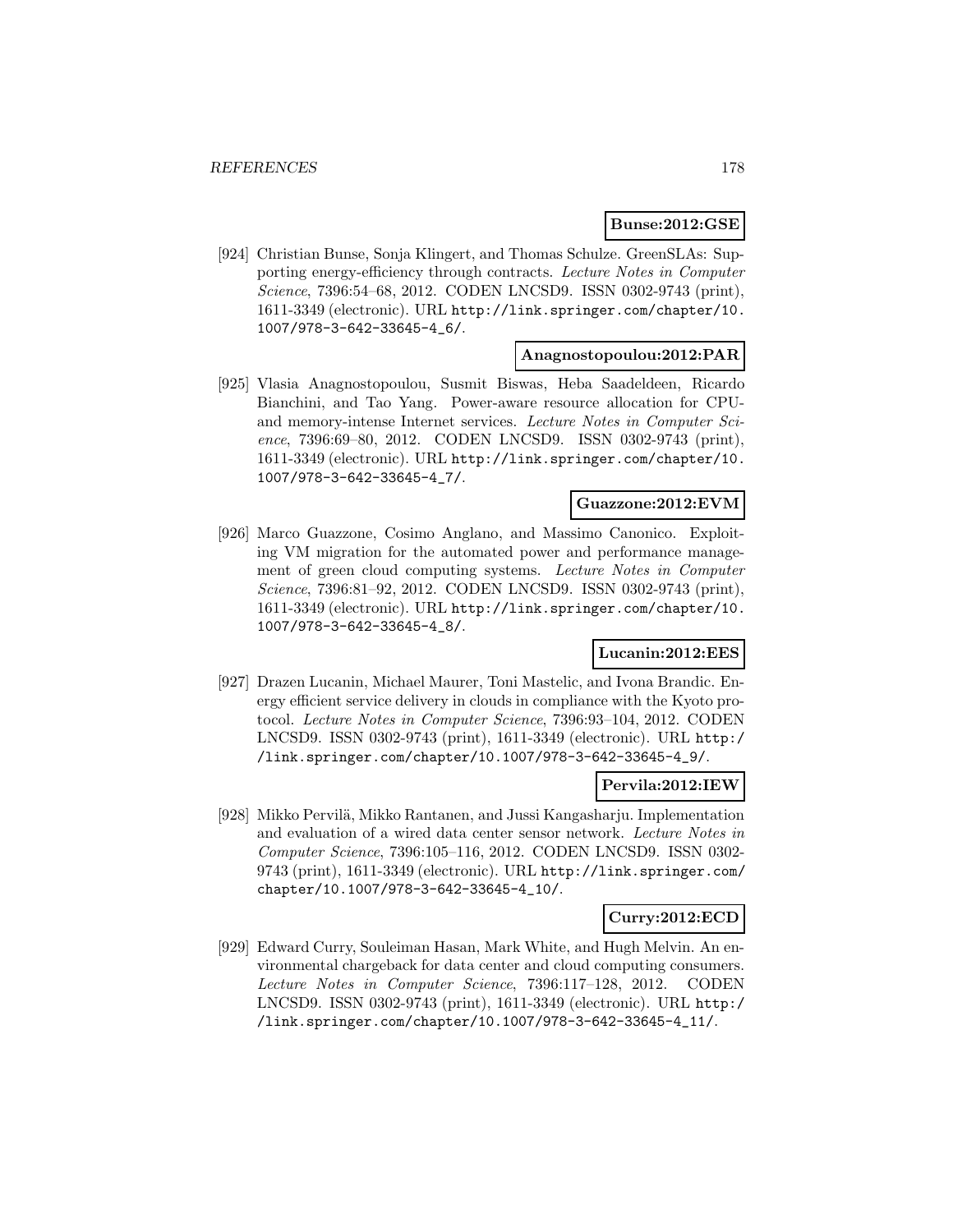### **Quan:2012:EUC**

[930] Dang Minh Quan, Andrey Somov, and Corentin Dupont. Energy usage and carbon emission optimization mechanism for federated data centers. Lecture Notes in Computer Science, 7396:129–140, 2012. CODEN LNCSD9. ISSN 0302-9743 (print), 1611-3349 (electronic). URL http:/ /link.springer.com/chapter/10.1007/978-3-642-33645-4\_12/.

# **Chetsa:2012:DIS**

[931] Ghislain Landry Tsafack Chetsa, Laurent Lefevre, Jean-Marc Pierson, and Patricia Stolf. DNA-inspired scheme for building the energy profile of HPC systems. Lecture Notes in Computer Science, 7396:141– 152, 2012. CODEN LNCSD9. ISSN 0302-9743 (print), 1611-3349 (electronic). URL http://link.springer.com/chapter/10.1007/978-3- 642-33645-4\_13/.

# **Anonymous:2012:BMn**

[932] Anonymous. Back matter. Lecture Notes in Computer Science, 7396: ??, 2012. CODEN LNCSD9. ISSN 0302-9743 (print), 1611-3349 (electronic). URL http://link.springer.com/content/pdf/bbm:978-3- 642-33645-4/1.

# **Anonymous:2012:FMbz**

[933] Anonymous. Front matter. Lecture Notes in Computer Science, 7396: ??, 2012. CODEN LNCSD9. ISSN 0302-9743 (print), 1611-3349 (electronic). URL http://link.springer.com/content/pdf/bfm:978-3- 642-33645-4/1.

# **Kim:2012:SAH**

[934] Hyoungshick Kim, John Tang, and Ross Anderson. Social authentication: Harder than it looks. Lecture Notes in Computer Science, 7397: 1–15, 2012. CODEN LNCSD9. ISSN 0302-9743 (print), 1611-3349 (electronic). URL http://link.springer.com/chapter/10.1007/978-3- 642-32946-3\_1/.

### **Chiasson:2012:MWB**

[935] Sonia Chiasson and Chris Deschamps. The MVP Web-based authentication framework. Lecture Notes in Computer Science, 7397:16–24, 2012. CODEN LNCSD9. ISSN 0302-9743 (print), 1611-3349 (electronic). URL http://link.springer.com/chapter/10.1007/978-3- 642-32946-3\_2/.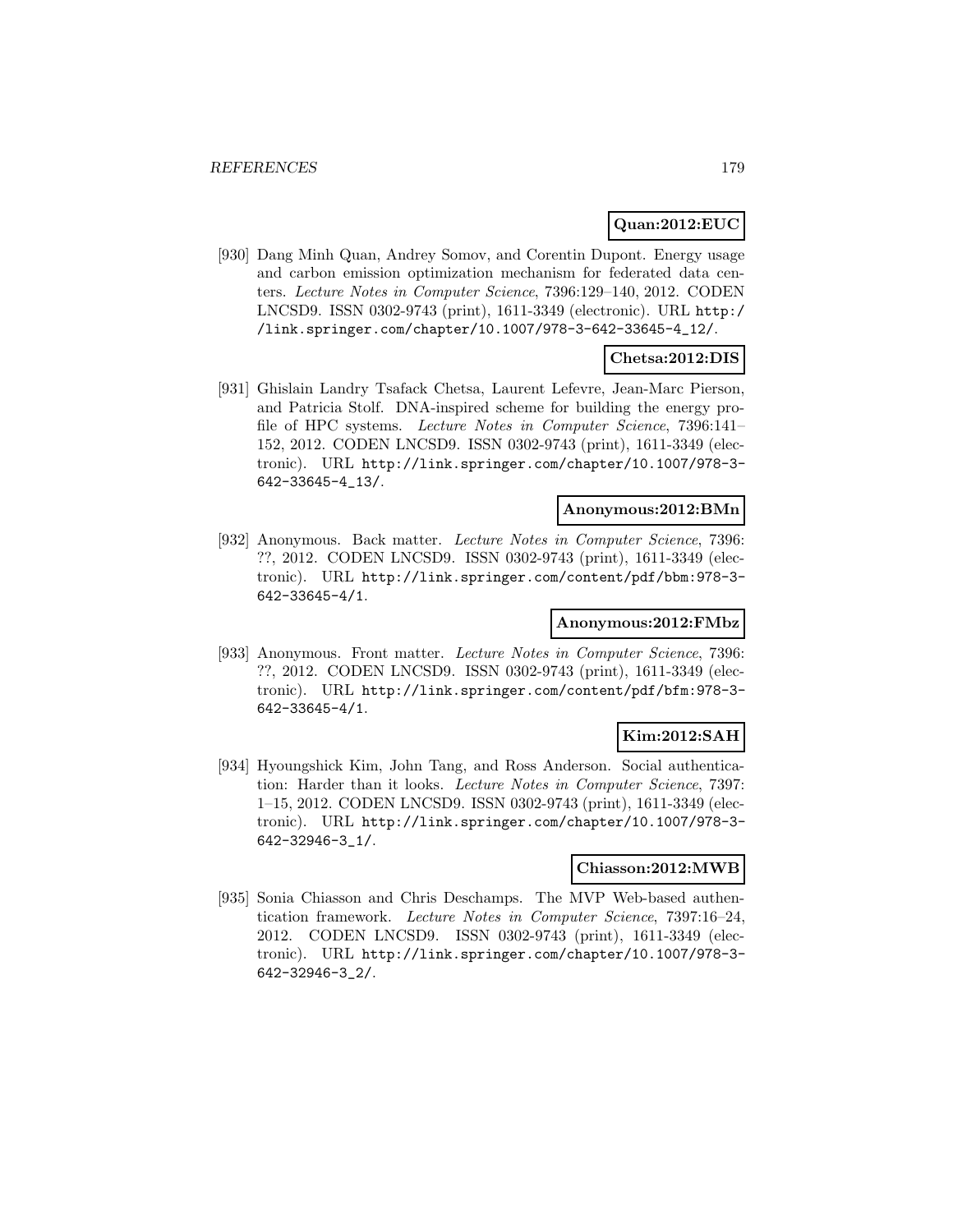#### **Bonneau:2012:BPE**

[936] Joseph Bonneau, Sören Preibusch, and Ross Anderson. A birthday present every eleven wallets? The security of customer-chosen banking PINs. Lecture Notes in Computer Science, 7397:25–40, 2012. CODEN LNCSD9. ISSN 0302-9743 (print), 1611-3349 (electronic). URL http:/ /link.springer.com/chapter/10.1007/978-3-642-32946-3\_3/.

# **Moore:2012:PPS**

[937] Tyler Moore, Jie Han, and Richard Clayton. The postmodern Ponzi scheme: Empirical analysis of high-yield investment programs. Lecture Notes in Computer Science, 7397:41–56, 2012. CODEN LNCSD9. ISSN 0302-9743 (print), 1611-3349 (electronic). URL http://link.springer. com/chapter/10.1007/978-3-642-32946-3\_4/.

# **Bogdanov:2012:DSM**

[938] Dan Bogdanov, Riivo Talviste, and Jan Willemson. Deploying secure multi-party computation for financial data analysis. Lecture Notes in Computer Science, 7397:57–64, 2012. CODEN LNCSD9. ISSN 0302- 9743 (print), 1611-3349 (electronic). URL http://link.springer.com/ chapter/10.1007/978-3-642-32946-3\_5/.

# **Thorpe:2012:CRB**

[939] Christopher Thorpe and Steven R. Willis. Cryptographic rule-based trading. Lecture Notes in Computer Science, 7397:65–72, 2012. CODEN LNCSD9. ISSN 0302-9743 (print), 1611-3349 (electronic). URL http:/ /link.springer.com/chapter/10.1007/978-3-642-32946-3\_6/.

# **Lin:2012:EPP**

[940] Zi Lin, Denis Foo Kune, and Nicholas Hopper. Efficient private proximity testing with GSM location sketches. Lecture Notes in Computer Science, 7397:73–88, 2012. CODEN LNCSD9. ISSN 0302-9743 (print), 1611-3349 (electronic). URL http://link.springer.com/chapter/10. 1007/978-3-642-32946-3\_7/.

# **Johnson:2012:MMI**

[941] Benjamin Johnson, John Chuang, and Jens Grossklags. Metrics for measuring ISP badness: The case of spam. Lecture Notes in Computer Science, 7397:89–97, 2012. CODEN LNCSD9. ISSN 0302-9743 (print), 1611-3349 (electronic). URL http://link.springer.com/chapter/10. 1007/978-3-642-32946-3\_8/.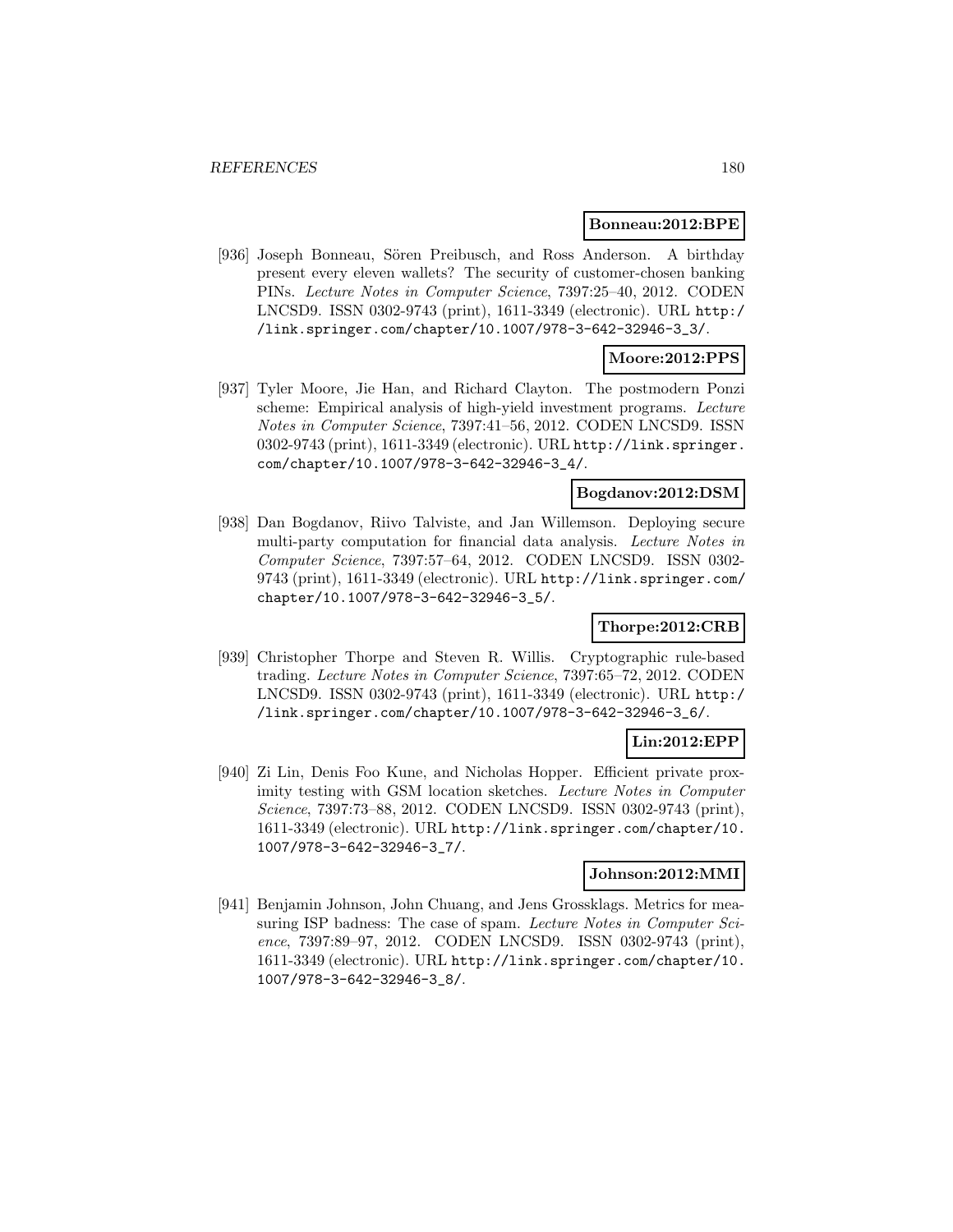## **Wang:2012:CAP**

[942] Tao Wang, Kevin Bauer, and Clara Forero. Congestion-aware path selection for Tor. Lecture Notes in Computer Science, 7397:98–113, 2012. CODEN LNCSD9. ISSN 0302-9743 (print), 1611-3349 (electronic). URL http://link.springer.com/chapter/10.1007/978-3- 642-32946-3\_9/.

# **Wolchok:2012:AWD**

[943] Scott Wolchok, Eric Wustrow, and Dawn Isabel. Attacking the Washington, D.C. Internet Voting System. Lecture Notes in Computer Science, 7397:114–128, 2012. CODEN LNCSD9. ISSN 0302-9743 (print), 1611-3349 (electronic). URL http://link.springer.com/chapter/10. 1007/978-3-642-32946-3\_10/.

# **Bohme:2012:SAR**

[944] Rainer Böhme. Security audits revisited. Lecture Notes in Computer Science, 7397:129–147, 2012. CODEN LNCSD9. ISSN 0302-9743 (print), 1611-3349 (electronic). URL http://link.springer.com/chapter/10. 1007/978-3-642-32946-3\_11/.

## **Yavuz:2012:ECR**

[945] Attila A. Yavuz, Peng Ning, and Michael K. Reiter. Efficient, compromise resilient and append-only cryptographic schemes for secure audit logging. Lecture Notes in Computer Science, 7397:148–163, 2012. CODEN LNCSD9. ISSN 0302-9743 (print), 1611-3349 (electronic). URL http:/ /link.springer.com/chapter/10.1007/978-3-642-32946-3\_12/.

## **Dahl:2012:STP**

[946] Morten Dahl, Chao Ning, and Tomas Toft. On secure two-party integer division. Lecture Notes in Computer Science, 7397:164–178, 2012. CODEN LNCSD9. ISSN 0302-9743 (print), 1611-3349 (electronic). URL http://link.springer.com/chapter/10.1007/978-3- 642-32946-3\_13/.

#### **Chaabouni:2012:NIR**

[947] Rafik Chaabouni, Helger Lipmaa, and Bingsheng Zhang. A noninteractive range proof with constant communication. Lecture Notes in Computer Science, 7397:179–199, 2012. CODEN LNCSD9. ISSN 0302- 9743 (print), 1611-3349 (electronic). URL http://link.springer.com/ chapter/10.1007/978-3-642-32946-3\_14/.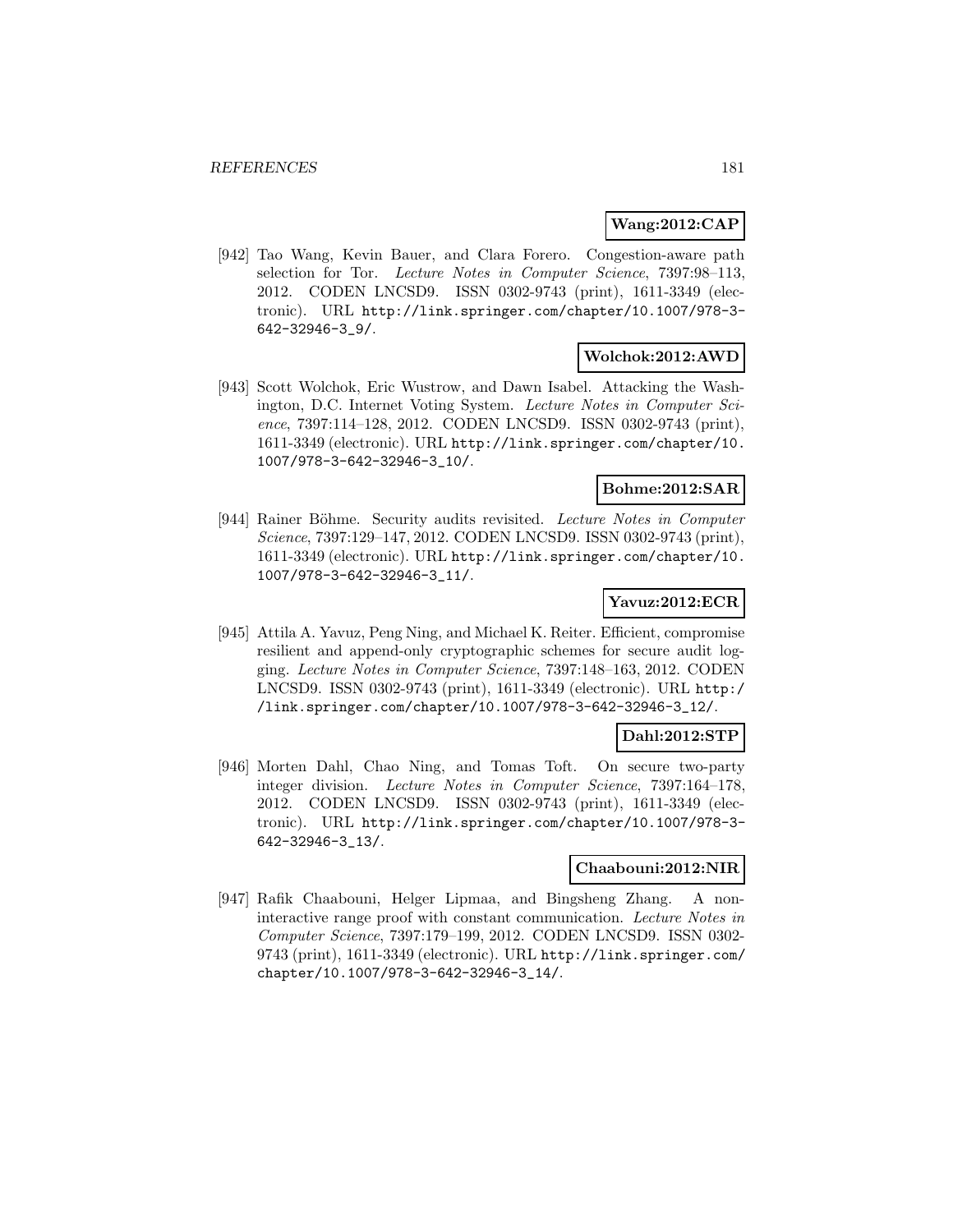#### **Chan:2012:PPS**

[948] T.-H. Hubert Chan, Elaine Shi, and Dawn Song. Privacy-preserving stream aggregation with fault tolerance. Lecture Notes in Computer Science, 7397:200–214, 2012. CODEN LNCSD9. ISSN 0302-9743 (print), 1611-3349 (electronic). URL http://link.springer.com/chapter/10. 1007/978-3-642-32946-3\_15/.

### **Slamanig:2012:DAB**

[949] Daniel Slamanig. Dynamic accumulator based discretionary access control for outsourced storage with unlinkable access. Lecture Notes in Computer Science, 7397:215–222, 2012. CODEN LNCSD9. ISSN 0302- 9743 (print), 1611-3349 (electronic). URL http://link.springer.com/ chapter/10.1007/978-3-642-32946-3\_16/.

#### **Raykova:2012:PEA**

[950] Mariana Raykova, Hang Zhao, and Steven M. Bellovin. Privacy enhanced access control for outsourced data sharing. Lecture Notes in Computer Science, 7397:223–238, 2012. CODEN LNCSD9. ISSN 0302-9743 (print), 1611-3349 (electronic). URL http://link.springer.com/chapter/10. 1007/978-3-642-32946-3\_17/.

### **Molina-Markham:2012:DPP**

[951] Andres Molina-Markham, George Danezis, and Kevin Fu. Designing privacy-preserving smart meters with low-cost microcontrollers. Lecture Notes in Computer Science, 7397:239–253, 2012. CODEN LNCSD9. ISSN 0302-9743 (print), 1611-3349 (electronic). URL http://link. springer.com/chapter/10.1007/978-3-642-32946-3\_18/.

#### **Mood:2012:MEG**

[952] Benjamin Mood, Lara Letaw, and Kevin Butler. Memory-efficient garbled circuit generation for mobile devices. Lecture Notes in Computer Science, 7397:254–268, 2012. CODEN LNCSD9. ISSN 0302-9743 (print), 1611-3349 (electronic). URL http://link.springer.com/chapter/10. 1007/978-3-642-32946-3\_19/.

### **Mohassel:2012:ODP**

[953] Payman Mohassel and Salman Niksefat. Oblivious decision programs from oblivious transfer: Efficient reductions. Lecture Notes in Computer Science, 7397:269–284, 2012. CODEN LNCSD9. ISSN 0302-9743 (print), 1611-3349 (electronic). URL http://link.springer.com/chapter/10. 1007/978-3-642-32946-3\_20/.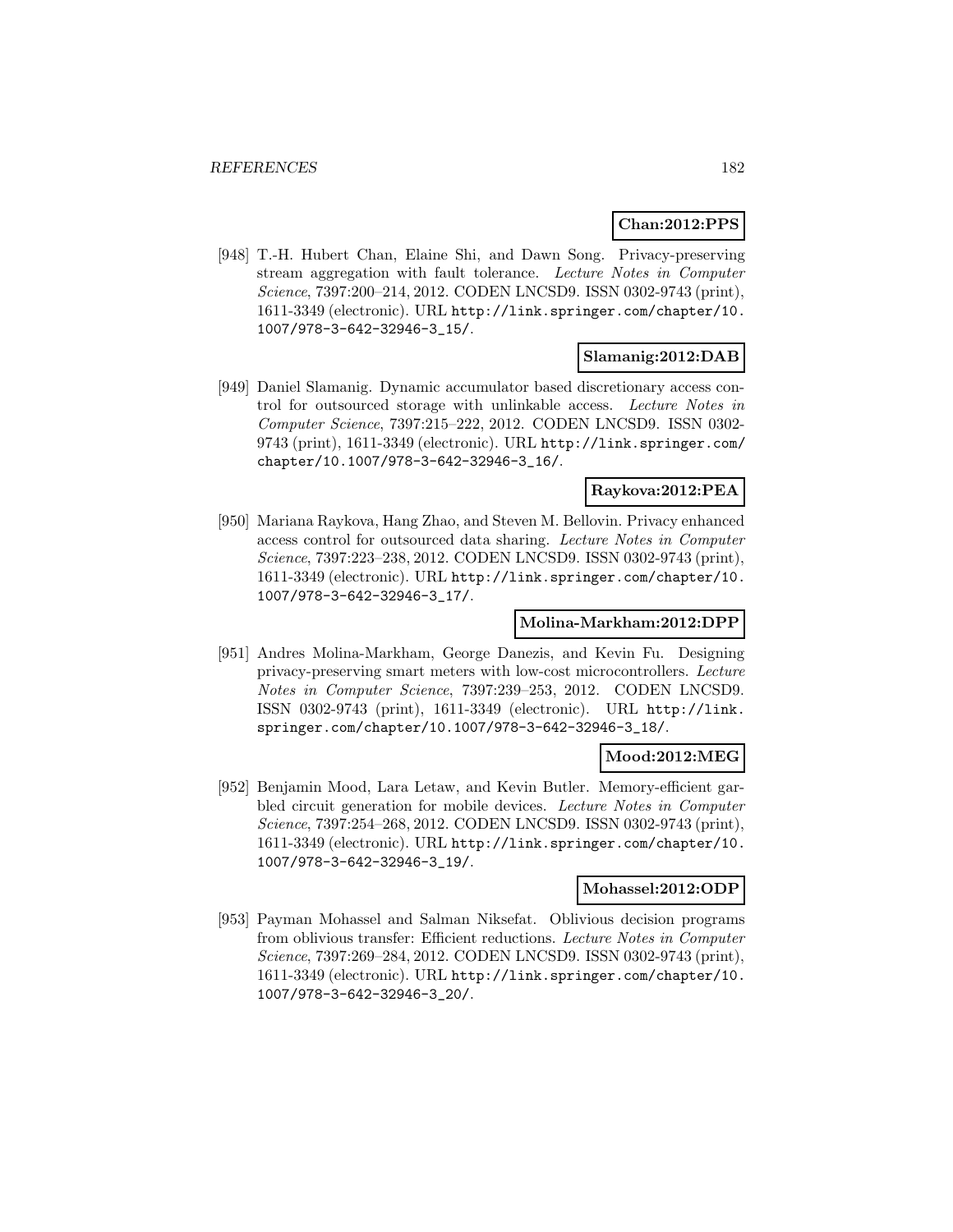#### **Anonymous:2012:FMca**

[954] Anonymous. Front matter. Lecture Notes in Computer Science, 7397: ??, 2012. CODEN LNCSD9. ISSN 0302-9743 (print), 1611-3349 (electronic). URL http://link.springer.com/content/pdf/bfm:978-3- 642-32946-3/1.

## **Bonneau:2012:LPM**

[955] Joseph Bonneau and Ekaterina Shutova. Linguistic properties of multiword passphrases. Lecture Notes in Computer Science, 7398:1-12, 2012. CODEN LNCSD9. ISSN 0302-9743 (print), 1611-3349 (electronic). URL http://link.springer.com/chapter/10.1007/978-3- 642-34638-5\_1/.

### **Carlos:2012:UWH**

[956] Marcelo Carlos and Geraint Price. Understanding the weaknesses of human-protocol interaction. Lecture Notes in Computer Science, 7398: 13–26, 2012. CODEN LNCSD9. ISSN 0302-9743 (print), 1611-3349 (electronic). URL http://link.springer.com/chapter/10.1007/978-3- 642-34638-5\_2/.

### **Czeskis:2012:HSD**

[957] Alexei Czeskis and Jacob Appelbaum. High stakes: Designing a privacy preserving registry. Lecture Notes in Computer Science, 7398:27– 43, 2012. CODEN LNCSD9. ISSN 0302-9743 (print), 1611-3349 (electronic). URL http://link.springer.com/chapter/10.1007/978-3- 642-34638-5\_3/.

## **Czeskis:2012:PL**

[958] Alexei Czeskis and Dirk Balfanz. Protected login. Lecture Notes in Computer Science, 7398:44–52, 2012. CODEN LNCSD9. ISSN 0302- 9743 (print), 1611-3349 (electronic). URL http://link.springer.com/ chapter/10.1007/978-3-642-34638-5\_4/.

### **Dong:2012:EUS**

[959] Zheng Dong. Enabling users to self-manage networks: Collaborative anomaly detection in wireless personal area networks. Lecture Notes in Computer Science, 7398:53–67, 2012. CODEN LNCSD9. ISSN 0302- 9743 (print), 1611-3349 (electronic). URL http://link.springer.com/ chapter/10.1007/978-3-642-34638-5\_5/.

# **Kelley:2012:CPI**

[960] Patrick Gage Kelley, Sunny Consolvo, Lorrie Faith Cranor, Jaeyeon Jung, and Norman Sadeh. A conundrum of permissions: Installing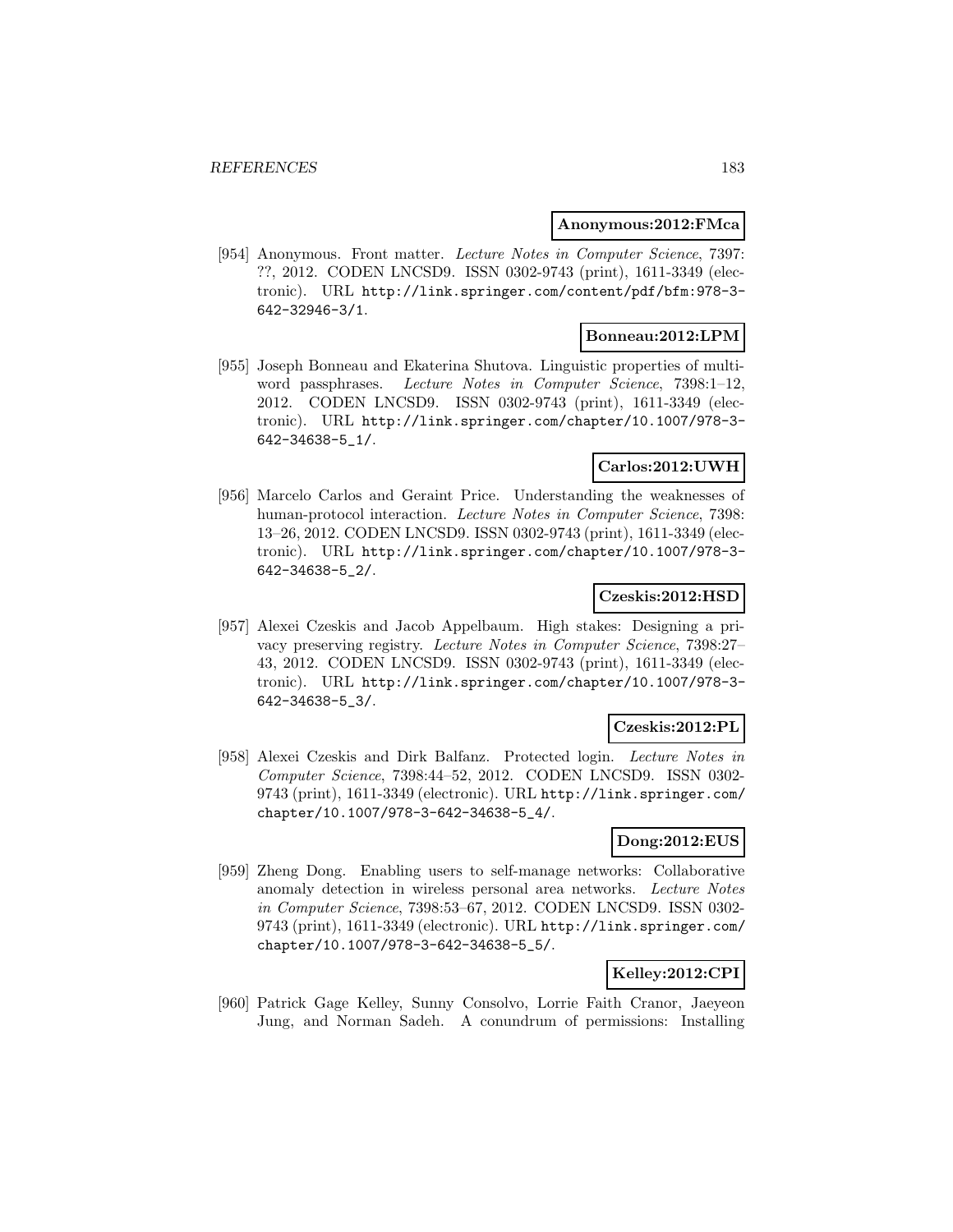applications on an Android Smartphone. Lecture Notes in Computer Science, 7398:68–79, 2012. CODEN LNCSD9. ISSN 0302-9743 (print), 1611-3349 (electronic). URL http://link.springer.com/chapter/10. 1007/978-3-642-34638-5\_6/.

### **Levesque:2012:MFS**

[961] Fanny Lalonde Lévesque, Carlton R. Davis, José M. Fernandez, and Sonia Chiasson. Methodology for a field study of anti-malware software. Lecture Notes in Computer Science, 7398:80–85, 2012. CODEN LNCSD9. ISSN 0302-9743 (print), 1611-3349 (electronic). URL http:/ /link.springer.com/chapter/10.1007/978-3-642-34638-5\_7/.

#### **Patil:2012:MPP**

[962] Sameer Patil, Yann Le Gall, Adam J. Lee, and Apu Kapadia. My privacy policy: Exploring end-user specification of free-form location access rules. Lecture Notes in Computer Science, 7398:86–97, 2012. CODEN LNCSD9. ISSN 0302-9743 (print), 1611-3349 (electronic). URL http:/ /link.springer.com/chapter/10.1007/978-3-642-34638-5\_8/.

### **West:2012:SSA**

[963] Andrew G. West, Pedram Hayati, Vidyasagar Potdar, and Insup Lee. Spamming for science: Active measurement in Web 2.0 abuse research. Lecture Notes in Computer Science, 7398:98–111, 2012. CODEN LNCSD9. ISSN 0302-9743 (print), 1611-3349 (electronic). URL http:/ /link.springer.com/chapter/10.1007/978-3-642-34638-5\_9/.

## **Bailey:2012:REI**

[964] Michael Bailey, Erin Kenneally, and David Dittrich. A refined ethical impact assessment tool and a case study of its application. Lecture Notes in Computer Science, 7398:112–123, 2012. CODEN LNCSD9. ISSN 0302- 9743 (print), 1611-3349 (electronic). URL http://link.springer.com/ chapter/10.1007/978-3-642-34638-5\_10/.

### **Egelman:2012:SIY**

[965] Serge Egelman, Joseph Bonneau, Sonia Chiasson, David Dittrich, and Stuart Schechter. It's not stealing if you need it: a panel on the ethics of performing research using public data of illicit origin. Lecture Notes in Computer Science, 7398:124–132, 2012. CODEN LNCSD9. ISSN 0302- 9743 (print), 1611-3349 (electronic). URL http://link.springer.com/ chapter/10.1007/978-3-642-34638-5\_11/.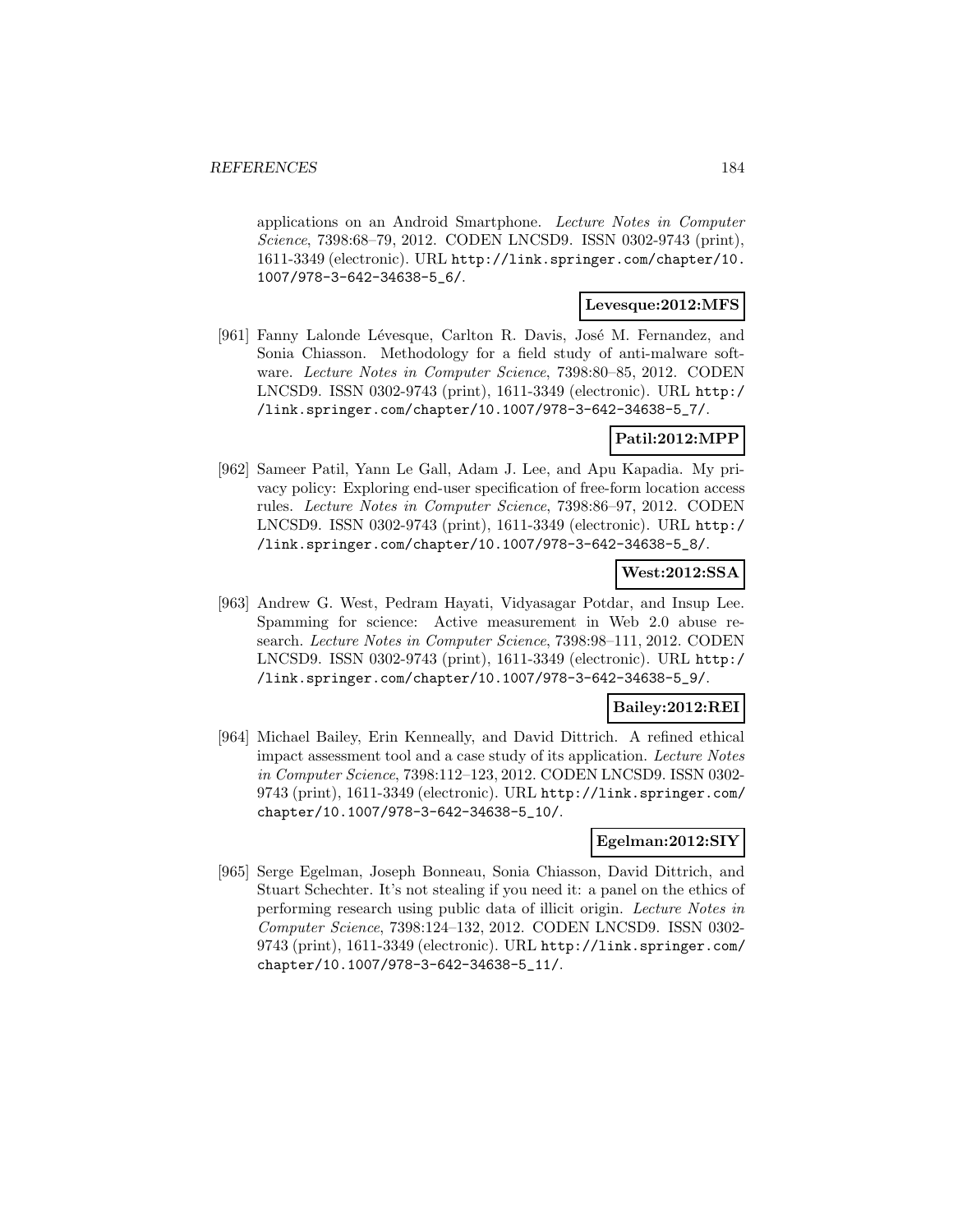#### **Anderson:2012:ECI**

[966] Ross Anderson. Ethics committees and IRBs: Boon, or bane, or more research needed? Lecture Notes in Computer Science, 7398:133–135, 2012. CODEN LNCSD9. ISSN 0302-9743 (print), 1611-3349 (electronic). URL http://link.springer.com/chapter/10.1007/978-3- 642-34638-5\_12/.

#### **Fernandez:2012:ESD**

[967] José M. Fernandez, Andrew S. Patrick, and Lenore D. Zuck. Ethical and secure data sharing across borders. Lecture Notes in Computer Science, 7398:136–140, 2012. CODEN LNCSD9. ISSN 0302-9743 (print), 1611-3349 (electronic). URL http://link.springer.com/chapter/10. 1007/978-3-642-34638-5\_13/.

### **Anonymous:2012:BMo**

[968] Anonymous. Back matter. Lecture Notes in Computer Science, 7398: ??, 2012. CODEN LNCSD9. ISSN 0302-9743 (print), 1611-3349 (electronic). URL http://link.springer.com/content/pdf/bbm:978-3- 642-34638-5/1.

#### **Anonymous:2012:FMcb**

[969] Anonymous. Front matter. Lecture Notes in Computer Science, 7398: ??, 2012. CODEN LNCSD9. ISSN 0302-9743 (print), 1611-3349 (electronic). URL http://link.springer.com/content/pdf/bfm:978-3- 642-34638-5/1.

#### **Abramsky:2012:LBK**

[970] Samson Abramsky and Jonathan Zvesper. From Lawvere to Brandenburger-Keisler: Interactive forms of diagonalization and self-reference. Lecture Notes in Computer Science, 7399:1–19, 2012. CODEN LNCSD9. ISSN 0302-9743 (print), 1611-3349 (electronic). URL http://link.springer. com/chapter/10.1007/978-3-642-32784-1\_1/.

### **Bonsangue:2012:DCF**

[971] Marcello M. Bonsangue, Jan Rutten, and Joost Winter. Defining context-free power series coalgebraically. Lecture Notes in Computer Science, 7399:20–39, 2012. CODEN LNCSD9. ISSN 0302-9743 (print), 1611-3349 (electronic). URL http://link.springer.com/chapter/10. 1007/978-3-642-32784-1\_2/.

### **Sobocinski:2012:RPL**

[972] Pawel Sobociński. Relational presheaves as labelled transition systems. Lecture Notes in Computer Science, 7399:40–50, 2012. CODEN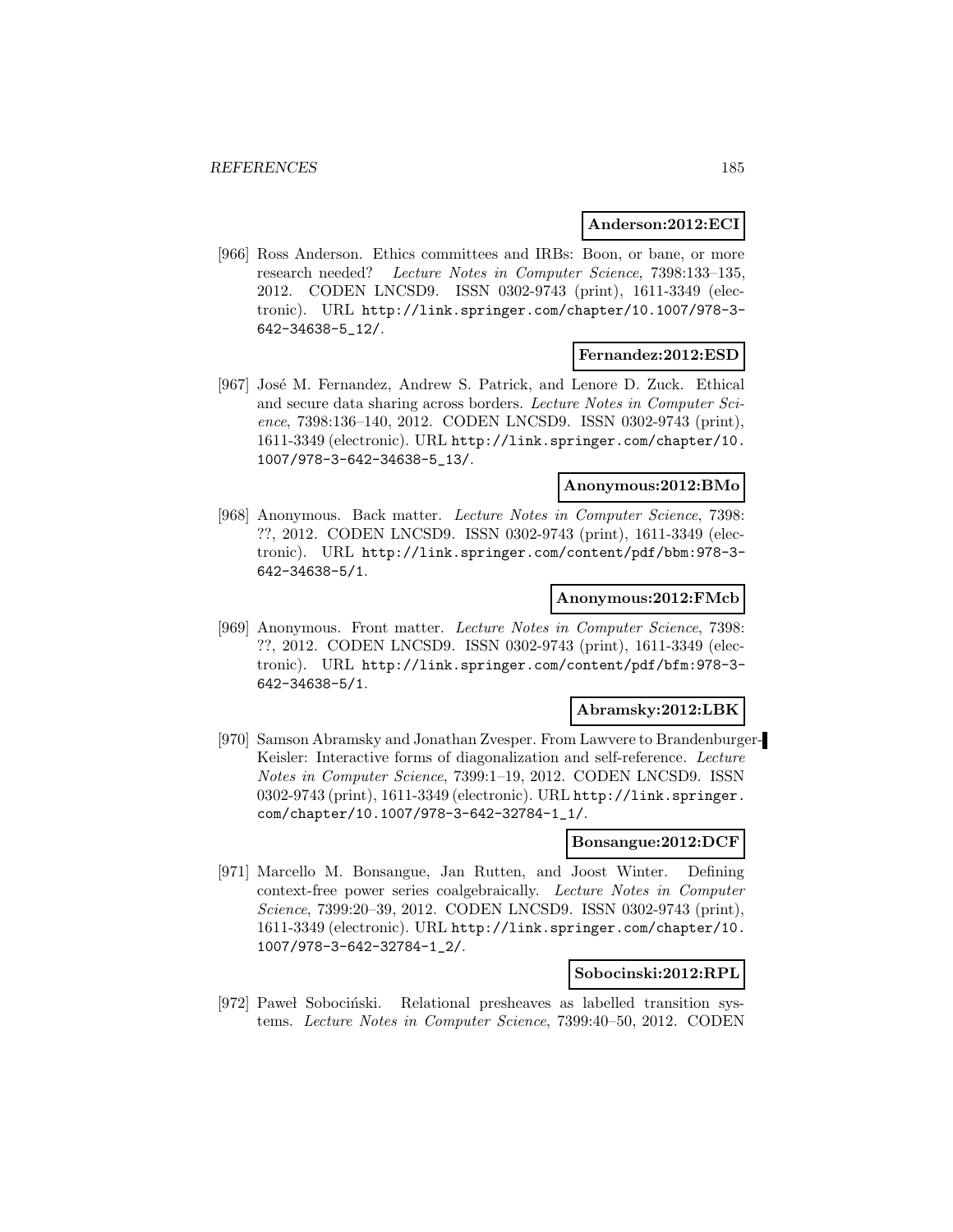LNCSD9. ISSN 0302-9743 (print), 1611-3349 (electronic). URL http:/ /link.springer.com/chapter/10.1007/978-3-642-32784-1\_3/.

#### **Adamek:2012:FFT**

[973] Jiří Adámek, Stefan Milius, and Lawrence S. Moss. On finitary functors and their presentations. Lecture Notes in Computer Science, 7399:51– 70, 2012. CODEN LNCSD9. ISSN 0302-9743 (print), 1611-3349 (electronic). URL http://link.springer.com/chapter/10.1007/978-3- 642-32784-1\_4/.

### **Bacci:2012:SOS**

[974] Giorgio Bacci and Marino Miculan. Structural operational semantics for continuous state probabilistic processes. Lecture Notes in Computer Science, 7399:71–89, 2012. CODEN LNCSD9. ISSN 0302-9743 (print), 1611-3349 (electronic). URL http://link.springer.com/chapter/10. 1007/978-3-642-32784-1\_5/.

#### **Ciancia:2012:SAC**

[975] Vincenzo Ciancia and Yde Venema. Stream automata are coalgebras. Lecture Notes in Computer Science, 7399:90–108, 2012. CODEN LNCSD9. ISSN 0302-9743 (print), 1611-3349 (electronic). URL http:/ /link.springer.com/chapter/10.1007/978-3-642-32784-1\_6/.

#### **Jacobs:2012:TSD**

[976] Bart Jacobs, Alexandra Silva, and Ana Sokolova. Trace semantics via determinization. Lecture Notes in Computer Science, 7399:109–129, 2012. CODEN LNCSD9. ISSN 0302-9743 (print), 1611-3349 (electronic). URL http://link.springer.com/chapter/10.1007/978-3- 642-32784-1\_7/.

### **Kurz:2012:ACP**

[977] Alexander Kurz, Daniela Petrişan, and Paula Severi. An alphacorecursion principle for the infinitary lambda calculus. Lecture Notes in Computer Science, 7399:130–149, 2012. CODEN LNCSD9. ISSN 0302- 9743 (print), 1611-3349 (electronic). URL http://link.springer.com/ chapter/10.1007/978-3-642-32784-1\_8/.

#### **Marti:2012:LEC**

[978] Johannes Marti and Yde Venema. Lax extensions of coalgebra functors. Lecture Notes in Computer Science, 7399:150–169, 2012. CODEN LNCSD9. ISSN 0302-9743 (print), 1611-3349 (electronic). URL http:/ /link.springer.com/chapter/10.1007/978-3-642-32784-1\_9/.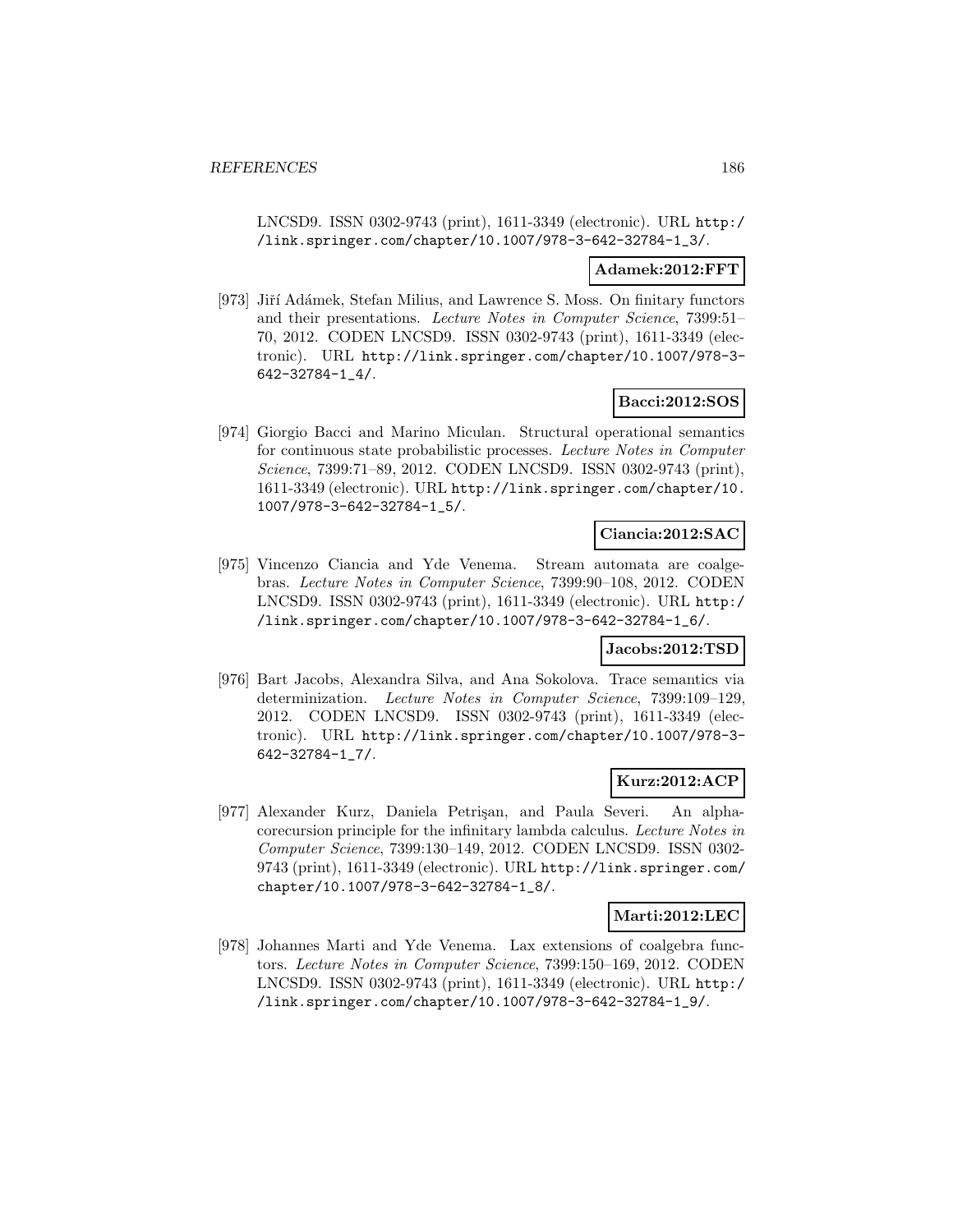#### **Matsikoudis:2012:TE**

[979] Eleftherios Matsikoudis and Edward A. Lee. From transitions to executions. Lecture Notes in Computer Science, 7399:170–190, 2012. CODEN LNCSD9. ISSN 0302-9743 (print), 1611-3349 (electronic). URL http:/ /link.springer.com/chapter/10.1007/978-3-642-32784-1\_10/.

### **Pavlovic:2012:TMM**

[980] Dusko Pavlovic. Tracing the man in the middle in monoidal categories. Lecture Notes in Computer Science, 7399:191–217, 2012. CODEN LNCSD9. ISSN 0302-9743 (print), 1611-3349 (electronic). URL http:/ /link.springer.com/chapter/10.1007/978-3-642-32784-1\_11/.

#### **Picard:2012:PCG**

[981] Celia Picard and Ralph Matthes. Permutations in coinductive graph representation. Lecture Notes in Computer Science, 7399:218–237, 2012. CODEN LNCSD9. ISSN 0302-9743 (print), 1611-3349 (electronic). URL http://link.springer.com/chapter/10.1007/978-3- 642-32784-1\_12/.

#### **Wilkinson:2012:IMC**

[982] Toby Wilkinson. Internal models for coalgebraic modal logics. Lecture Notes in Computer Science, 7399:238–258, 2012. CODEN LNCSD9. ISSN 0302-9743 (print), 1611-3349 (electronic). URL http://link. springer.com/chapter/10.1007/978-3-642-32784-1\_13/.

#### **Anonymous:2012:BMp**

[983] Anonymous. Back matter. Lecture Notes in Computer Science, 7399: ??, 2012. CODEN LNCSD9. ISSN 0302-9743 (print), 1611-3349 (electronic). URL http://link.springer.com/content/pdf/bbm:978-3- 642-32784-1/1.

#### **Anonymous:2012:FMcc**

[984] Anonymous. Front matter. Lecture Notes in Computer Science, 7399: ??, 2012. CODEN LNCSD9. ISSN 0302-9743 (print), 1611-3349 (electronic). URL http://link.springer.com/content/pdf/bfm:978-3- 642-32784-1/1.

### **Ardagna:2012:BSM**

[985] Claudio A. Ardagna, Ernesto Damiani, Leszek A. Maciaszek, Michele Missikoff, and Michael Parkin, editors. Business System Management and Engineering: From Open Issues to Applications, volume 7350 of Lecture Notes in Computer Science. Springer-Verlag Inc., New York,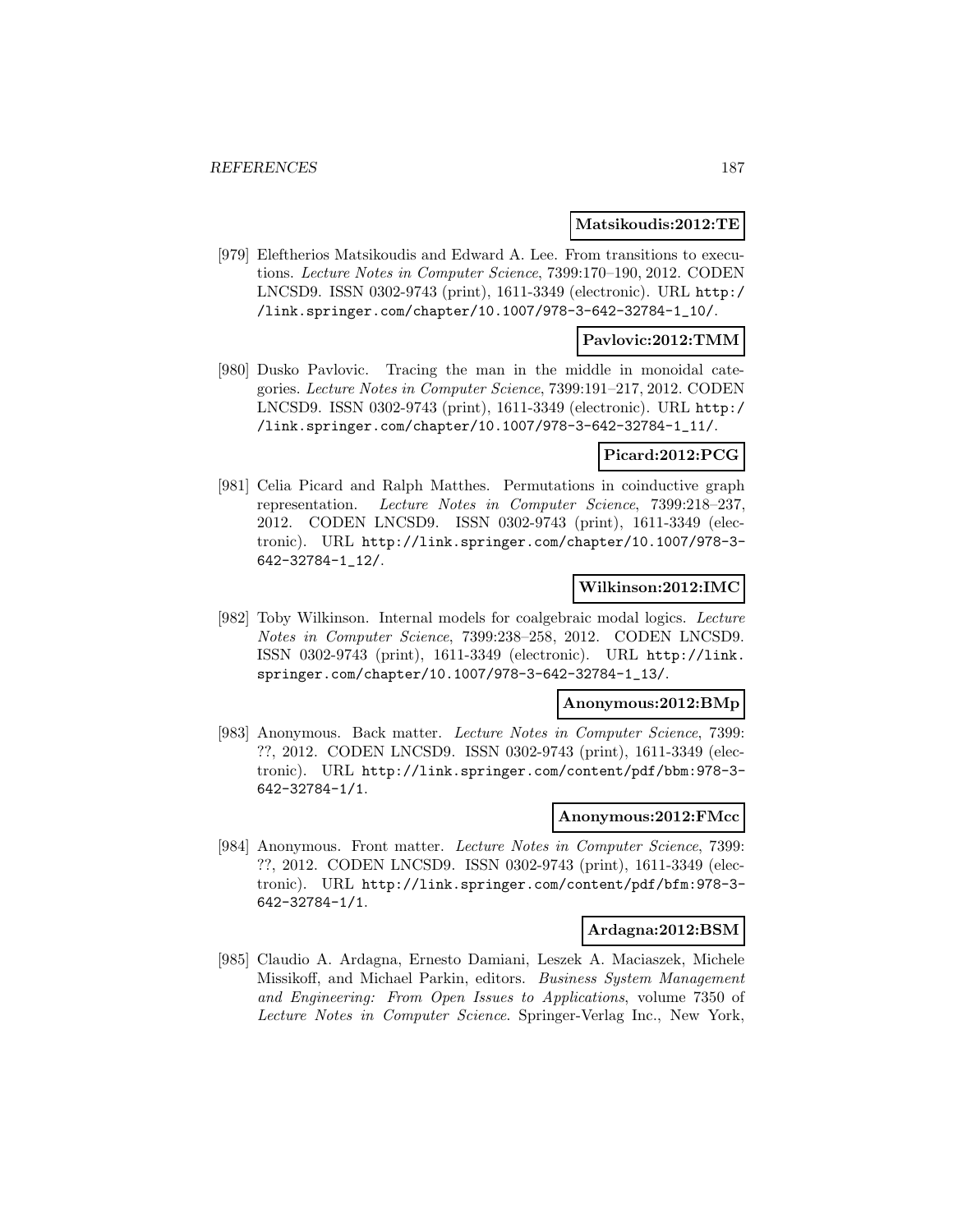NY, USA, 2012. CODEN LNCSD9. ISBN 3-642-32438-X (print), 3- 642-32439-8 (e-book). ISSN 0302-9743 (print), 1611-3349 (electronic). LCCN ???? URL http://www.springerlink.com/content/978-3- 642-32439-0.

### **Bechet:2012:LAC**

[986] Denis Béchet and Alexander Dikovsky, editors. Logical Aspects of Computational Linguistics: 7th International Conference, LACL 2012, Nantes, France, July 2–4, 2012. Proceedings, volume 7351 of Lecture Notes in Computer Science. Springer-Verlag Inc., New York, NY, USA, 2012. CODEN LNCSD9. ISBN 3-642-31261-6 (print), 3-642-31262-4 (ebook). ISSN 0302-9743 (print), 1611-3349 (electronic). LCCN ???? URL http://www.springerlink.com/content/978-3-642-31262-5.

# **Cox:2012:DRI**

[987] Philip Cox, Beryl Plimmer, and Peter Rodgers, editors. Diagrammatic Representation and Inference: 7th International Conference, Diagrams  $2012$ , Canterbury, UK, July 2–6, 2012. Proceedings, volume 7352 of Lecture Notes in Computer Science. Springer-Verlag Inc., New York, NY, USA, 2012. CODEN LNCSD9. ISBN 3-642-31222-5 (print), 3-642-31223- 3 (e-book). ISSN 0302-9743 (print), 1611-3349 (electronic). LCCN ???? URL http://www.springerlink.com/content/978-3-642-31223-6.

### **Hirsch:2012:CST**

[988] Edward A. Hirsch, Juhani Karhumäki, Arto Lepistö, and Michail Prilutskii, editors. Computer Science  $-$  Theory and Applications: 7th International Computer Science Symposium in Russia, CSR 2012, Nizhny Novgorod, Russia, July 3–7, 2012. Proceedings, volume 7353 of Lecture Notes in Computer Science. Springer-Verlag Inc., New York, NY, USA, 2012. CODEN LNCSD9. ISBN 3-642-30641-1 (print), 3-642-30642-X (e-book). ISSN 0302-9743 (print), 1611-3349 (electronic). LCCN ???? URL http://www.springerlink.com/content/978-3-642-30642-6.

## **Karkkainen:2012:CPM**

[989] Juha Kärkkäinen and Jens Stoye, editors. Combinatorial Pattern Matching: 23rd Annual Symposium, CPM 2012, Helsinki, Finland, July 3–5, 2012. Proceedings, volume 7354 of Lecture Notes in Computer Science. Springer-Verlag Inc., New York, NY, USA, 2012. CODEN LNCSD9. ISBN 3-642-31264-0 (print), 3-642-31265-9 (e-book). ISSN 0302-9743 (print), 1611-3349 (electronic). LCCN ???? URL http:// www.springerlink.com/content/978-3-642-31265-6.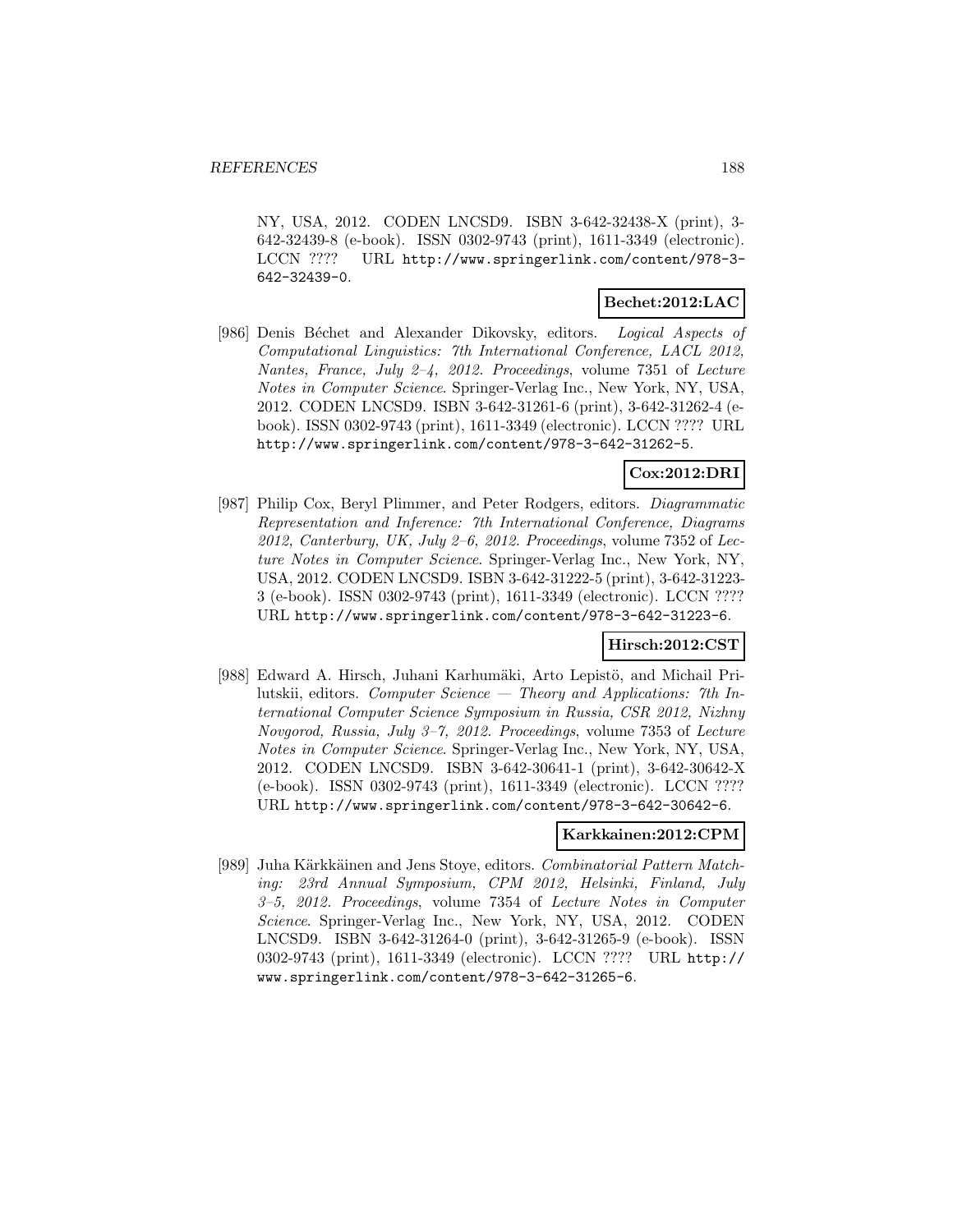## **Even:2012:SIC**

[990] Guy Even and Magnús M. Halldórsson, editors. Structural Information and Communication Complexity: 19th International Colloquium, SIROCCO 2012, Reykjavik, Iceland, June 30–July 2, 2012, Revised Selected Papers, volume 7355 of Lecture Notes in Computer Science. Springer-Verlag Inc., New York, NY, USA, 2012. CODEN LNCSD9. ISBN 3-642-31103-2 (print), 3-642-31104-0 (e-book). ISSN 0302-9743 (print), 1611-3349 (electronic). LCCN ???? URL http://www. springerlink.com/content/978-3-642-31104-8.

## **Salampasis:2012:MIR**

[991] Michail Salampasis and Birger Larsen, editors. Multidisciplinary Information Retrieval: 5th International Retrieval Facility Conference, IRFC  $2012$ , Vienna, Austria, July 2-3, 2012 Proceedings, volume 7356 of Lecture Notes in Computer Science. Springer-Verlag Inc., New York, NY, USA, 2012. CODEN LNCSD9. ISBN 3-642-31273-X (print), 3- 642-31274-8 (e-book). ISSN 0302-9743 (print), 1611-3349 (electronic). LCCN ???? URL http://www.springerlink.com/content/978-3- 642-31274-8.

## **Fomin:2012:ATS**

[992] Fedor V. Fomin and Petteri Kaski, editors. Algorithm Theory  $-$  SWAT 2012: 13th Scandinavian Symposium and Workshops, Helsinki, Finland, July 4–6, 2012. Proceedings, volume 7357 of Lecture Notes in Computer Science. Springer-Verlag Inc., New York, NY, USA, 2012. CODEN LNCSD9. ISBN 3-642-31154-7 (print), 3-642-31155-5 (e-book). ISSN 0302-9743 (print), 1611-3349 (electronic). LCCN ???? URL http:// www.springerlink.com/content/978-3-642-31155-0.

### **Madhusudan:2012:CAV**

[993] P. Madhusudan and Sanjit A. Seshia, editors. Computer Aided Verification: 24th International Conference, CAV 2012, Berkeley, CA, USA, July 7–13, 2012 Proceedings, volume 7358 of Lecture Notes in Computer Science. Springer-Verlag Inc., New York, NY, USA, 2012. CODEN LNCSD9. ISBN 3-642-31423-6 (print), 3-642-31424-4 (e-book). ISSN 0302-9743 (print), 1611-3349 (electronic). LCCN ???? URL http:// www.springerlink.com/content/978-3-642-31424-7.

#### **Dawant:2012:BIR**

[994] Benoît M. Dawant, Gary E. Christensen, J. Michael Fitzpatrick, and Daniel Rueckert, editors. Biomedical Image Registration: 5th International Workshop, WBIR 2012, Nashville, TN, USA, July 7–8, 2012. Pro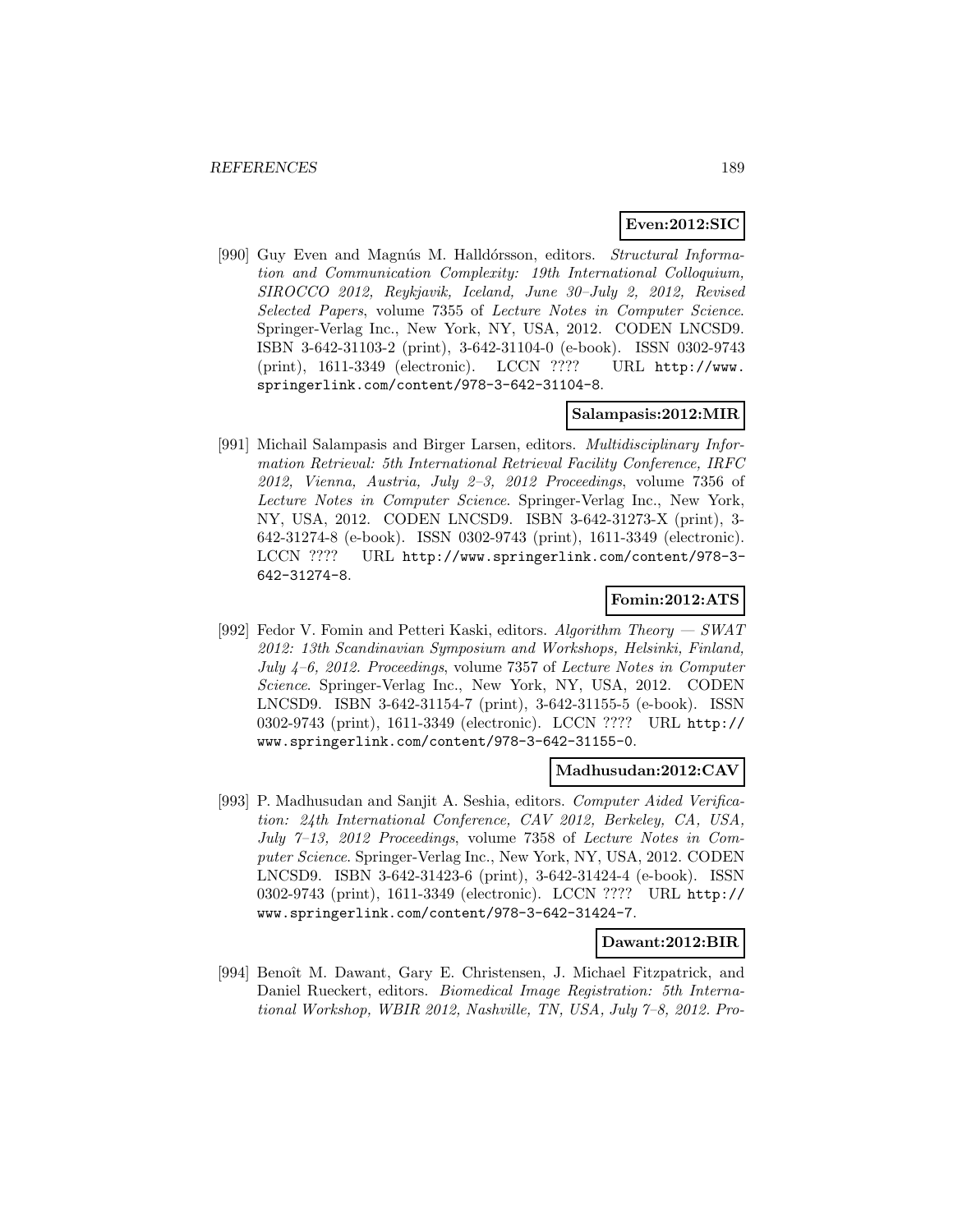ceedings, volume 7359 of Lecture Notes in Computer Science. Springer-Verlag Inc., New York, NY, USA, 2012. CODEN LNCSD9. ISBN 3- 642-31339-6 (print), 3-642-31340-X (e-book). ISSN 0302-9743 (print), 1611-3349 (electronic). LCCN ???? URL http://www.springerlink. com/content/978-3-642-31340-0.

# **Artikis:2012:LPN**

[995] Alexander Artikis, Robert Craven, Nihan Kesim Çiçekli, Babak Sadighi, and Kostas Stathis, editors. Logic Programs, Norms and Action: Essays in Honor of Marek J. Sergot on the Occasion of His 60th Birthday, volume 7360 of *Lecture Notes in Computer Science*. Springer-Verlag Inc., New York, NY, USA, 2012. CODEN LNCSD9. ISBN 3-642-29413-8 (print), 3-642-29414-6 (e-book). ISSN 0302-9743 (print), 1611-3349 (electronic). LCCN ???? URL http://www.springerlink.com/content/ 978-3-642-29414-3.

## **Maidment:2012:BII**

[996] Andrew D. A. Maidment, Predrag R. Bakic, and Sara Gavenonis, editors. Breast Imaging: 11th International Workshop, IWDM 2012, Philadelphia, PA, USA, July 8–11, 2012. Proceedings, volume 7361 of Lecture Notes in Computer Science. Springer-Verlag Inc., New York, NY, USA, 2012. CODEN LNCSD9. ISBN 3-642-31270-5 (print), 3-642-31271-3 (ebook). ISSN 0302-9743 (print), 1611-3349 (electronic). LCCN ???? URL http://www.springerlink.com/content/978-3-642-31271-7.

## **Jeuring:2012:ICM**

[997] Johan Jeuring, John A. Campbell, Jacques Carette, Gabriel Dos Reis, Petr Sojka, Makarius Wenzel, and Volker Sorge, editors. Intelligent Computer Mathematics: 11th International Conference, AISC 2012, 19th Symposium, Calculemus 2012, 5th International Workshop, DML 2012, 11th International Conference, MKM 2012, Systems and Projects, Held as Part of CICM 2012, Bremen, Germany, July 8–13, 2012. Proceedings, volume 7362 of Lecture Notes in Computer Science. Springer-Verlag Inc., New York, NY, USA, 2012. CODEN LNCSD9. ISBN 3-642-31373-6 (print), 3-642-31374-4 (e-book). ISSN 0302-9743 (print), 1611-3349 (electronic). LCCN ???? URL http://www.springerlink.com/content/ 978-3-642-31374-5.

## **Li:2012:AHM**

[998] Xiang-Yang Li, Symeon Papavassiliou, and Stefan Ruehrup, editors. Adhoc, Mobile, and Wireless Networks: 11th International Conference, ADHOC-NOW 2012, Belgrade, Serbia, July 9–11, 2012. Proceedings, volume 7363 of Lecture Notes in Computer Science. Springer-Verlag Inc., New York, NY, USA, 2012. CODEN LNCSD9. ISBN 3-642-31637-9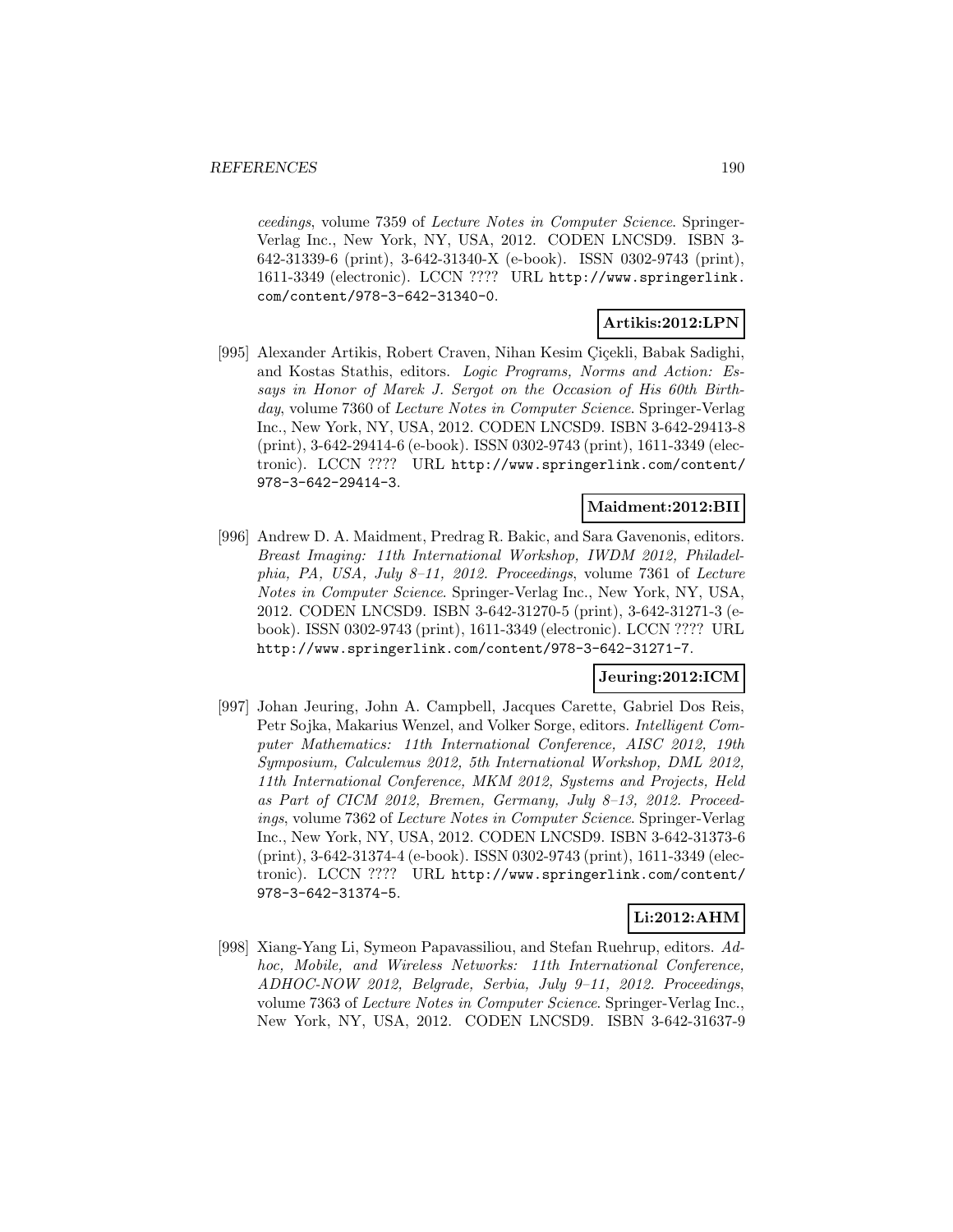(print), 3-642-31638-7 (e-book). ISSN 0302-9743 (print), 1611-3349 (electronic). LCCN ???? URL http://www.springerlink.com/content/ 978-3-642-31638-8.

## **Gramlich:2012:ARI**

[999] Bernhard Gramlich, Dale Miller, and Uli Sattler, editors. Automated Reasoning: 6th International Joint Conference, IJCAR 2012, Manchester, UK, June 26–29, 2012. Proceedings, volume 7364 of Lecture Notes in Computer Science. Springer-Verlag Inc., New York, NY, USA, 2012. CODEN LNCSD9. ISBN 3-642-31364-7 (print), 3-642-31365-5 (e-book). ISSN 0302-9743 (print), 1611-3349 (electronic). LCCN ???? URL http: //www.springerlink.com/content/978-3-642-31365-3.

## **Heisel:2012:SSA**

[1000] Maritta Heisel, editor. Software Service and Application Engineering: Essays Dedicated to Bernd Krämer on the Occasion of His 65th Birthday, volume 7365 of *Lecture Notes in Computer Science*. Springer-Verlag Inc., New York, NY, USA, 2012. CODEN LNCSD9. ISBN 3-642- 30834-1 (print), 3-642-30835-X (e-book). ISSN 0302-9743 (print), 1611- 3349 (electronic). LCCN ???? URL http://www.springerlink.com/ content/978-3-642-30835-2.

# **Zhang:2012:ABI**

[1001] Huaguang Zhang, Amir Hussain, Derong Liu, and Zhanshan Wang, editors. Advances in Brain Inspired Cognitive Systems: 5th International Conference, BICS 2012, Shenyang, China, July 11–14, 2012. Proceedings, volume 7366 of Lecture Notes in Computer Science. Springer-Verlag Inc., New York, NY, USA, 2012. CODEN LNCSD9. ISBN 3-642-31560-7 (print), 3-642-31561-5 (e-book). ISSN 0302-9743 (print), 1611-3349 (electronic). LCCN ???? URL http://www.springerlink.com/content/ 978-3-642-31561-9.

#### **Wang:2012:ANNa**

[1002] Jun Wang, Gary G. Yen, and Marios M. Polycarpou, editors. Advances in Neural Networks — ISNN 2012: 9th International Symposium on Neural Networks, Shenyang, China, July 11–14, 2012. Proceedings, Part I, volume 7367 of Lecture Notes in Computer Science. Springer-Verlag Inc., New York, NY, USA, 2012. CODEN LNCSD9. ISBN 3-642-31345-0 (print), 3-642-31346-9 (e-book). ISSN 0302-9743 (print), 1611-3349 (electronic). LCCN ???? URL http://www.springerlink.com/content/ 978-3-642-31346-2.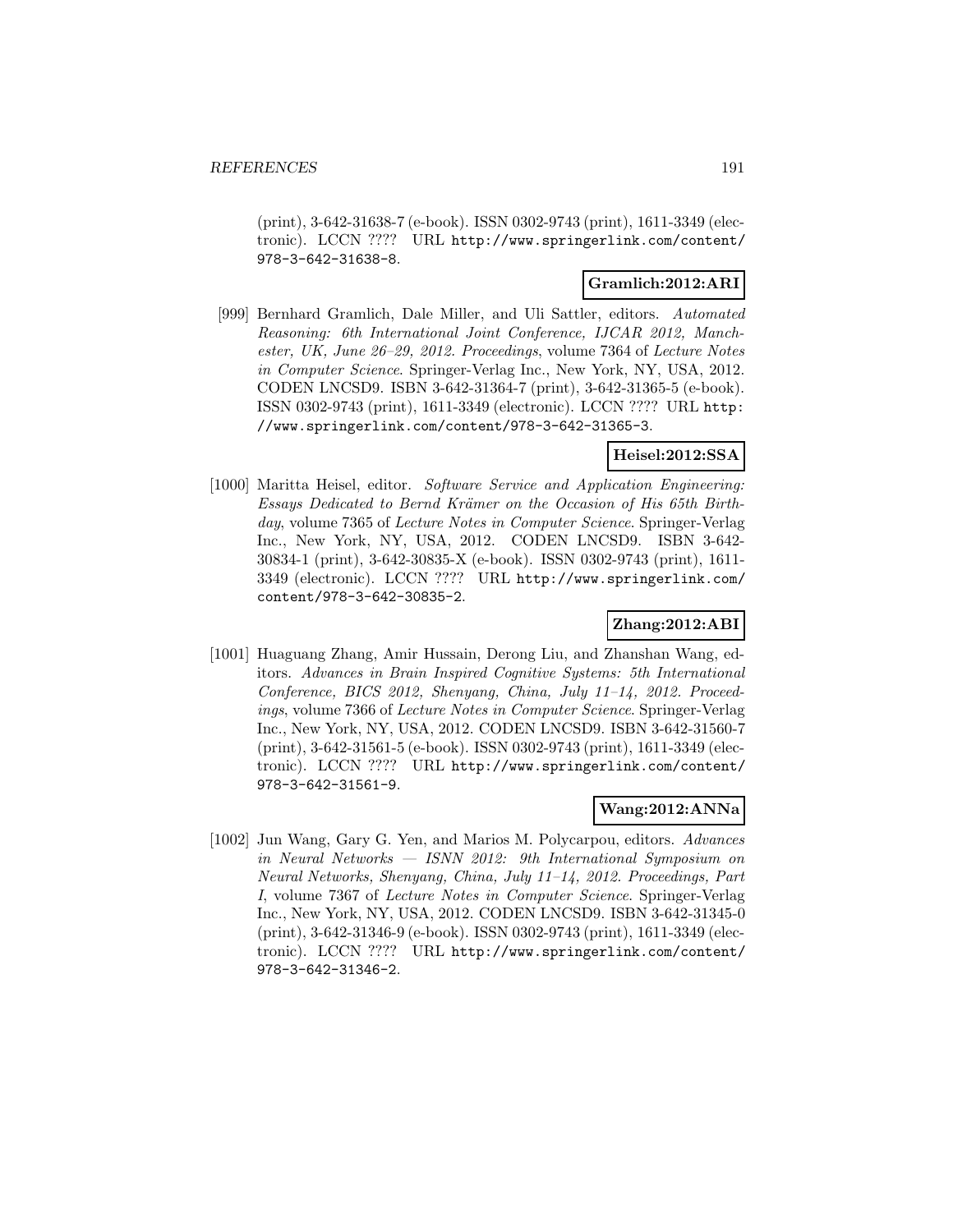#### **Wang:2012:ANNb**

[1003] Jun Wang, Gary G. Yen, and Marios M. Polycarpou, editors. Advances in Neural Networks — ISNN 2012: 9th International Symposium on Neural Networks, Shenyang, China, July 11–14, 2012. Proceedings, Part II, volume 7368 of Lecture Notes in Computer Science. Springer-Verlag Inc., New York, NY, USA, 2012. CODEN LNCSD9. ISBN 3-642-31361-2 (print), 3-642-31362-0 (e-book). ISSN 0302-9743 (print), 1611-3349 (electronic). LCCN ???? URL http://www.springerlink.com/content/ 978-3-642-31362-2.

# **Ozbudak:2012:AFF**

[1004] Ferruh Özbudak and Francisco Rodríguez-Henríquez, editors.  $Arithmetic$ of Finite Fields: 4th International Workshop, WAIFI 2012, Bochum, Germany, July 16–19, 2012. Proceedings, volume 7369 of Lecture Notes in Computer Science. Springer-Verlag Inc., New York, NY, USA, 2012. CODEN LNCSD9. ISBN 3-642-31661-1 (print), 3-642-31662-X (e-book). ISSN 0302-9743 (print), 1611-3349 (electronic). LCCN ???? URL http: //www.springerlink.com/content/978-3-642-31662-3.

## **Bodlaender:2012:MAR**

[1005] Hans L. Bodlaender, Rod Downey, Fedor V. Fomin, and Dániel Marx, editors. The Multivariate Algorithmic Revolution and Beyond: Essays Dedicated to Michael R. Fellows on the Occasion of His 60th Birthday, volume 7370 of Lecture Notes in Computer Science. Springer-Verlag Inc., New York, NY, USA, 2012. CODEN LNCSD9. ISBN 3-642-30890-2 (print), 3-642-30891-0 (e-book). ISSN 0302-9743 (print), 1611-3349 (electronic). LCCN ???? URL http://www.springerlink.com/content/ 978-3-642-30891-8.

### **Cuppens-Boulahia:2012:DAS**

[1006] Nora Cuppens-Boulahia, Frédéric Cuppens, and Joaquin Garcia-Alfaro, editors. Data and Applications Security and Privacy XXVI: 26th Annual IFIP WG 11.3 Conference, DBSec 2012, Paris, France, July 11–13,2012. Proceedings, volume 7371 of Lecture Notes in Computer Science. Springer-Verlag Inc., New York, NY, USA, 2012. CODEN LNCSD9. ISBN 3-642-31539-9 (print), 3-642-31540-2 (e-book). ISSN 0302-9743 (print), 1611-3349 (electronic). LCCN ???? URL http:// www.springerlink.com/content/978-3-642-31540-4.

#### **Susilo:2012:ISP**

[1007] Willy Susilo, Yi Mu, and Jennifer Seberry, editors. Information Security and Privacy: 17th Australasian Conference, ACISP 2012, Wollongong, NSW, Australia, July 9–11, 2012. Proceedings, volume 7372 of Lecture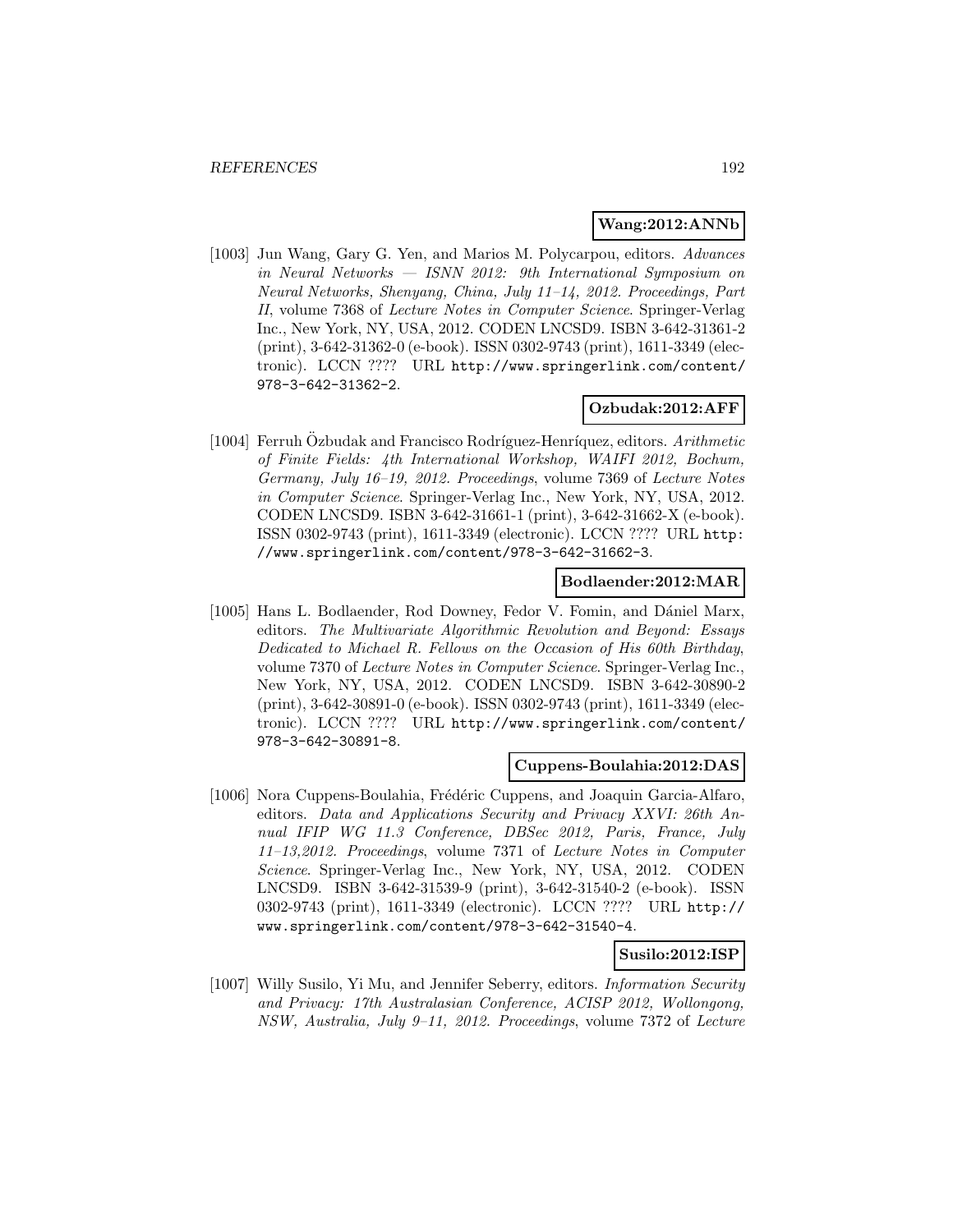Notes in Computer Science. Springer-Verlag Inc., New York, NY, USA, 2012. CODEN LNCSD9. ISBN 3-642-31447-3 (print), 3-642-31448-1 (ebook). ISSN 0302-9743 (print), 1611-3349 (electronic). LCCN ???? URL http://www.springerlink.com/content/978-3-642-31448-3.

## **Rahaman:2012:PVD**

[1008] Hafizur Rahaman, Sanatan Chattopadhyay, and Santanu Chattopadhyay, editors. Progress in VLSI Design and Test: 16th International Symposium, VDAT 2012, Shibpur, India, July 1–4, 2012. Proceedings, volume 7373 of Lecture Notes in Computer Science. Springer-Verlag Inc., New York, NY, USA, 2012. CODEN LNCSD9. ISBN 3-642-31493-7 (print), 3-642-31494-5 (e-book). ISSN 0302-9743 (print), 1611-3349 (electronic). LCCN ???? URL http://www.springerlink.com/content/ 978-3-642-31494-0.

### **Mitrokotsa:2012:PCA**

[1009] Aikaterini Mitrokotsa and Serge Vaudenay, editors. Progress in Cryptology — AFRICACRYPT 2012: 5th International Conference on Cryptology in Africa, Ifrance, Morocco, July 10–12, 2012. Proceedings, volume 7374 of Lecture Notes in Computer Science. Springer-Verlag Inc., New York, NY, USA, 2012. CODEN LNCSD9. ISBN 3-642-31409-0 (print), 3-642-31410-4 (e-book). ISSN 0302-9743 (print), 1611-3349 (electronic). LCCN ???? URL http://www.springerlink.com/content/ 978-3-642-31410-0.

#### **Prescott:2012:BBS**

[1010] Tony J. Prescott, Nathan F. Lepora, Anna Mura, and Paul F. M. J. Verschure, editors. Biomimetic and Biohybrid Systems: First International Conference, Living Machines 2012, Barcelona, Spain, July 9–12, 2012. Proceedings, volume 7375 of Lecture Notes in Computer Science. Springer-Verlag Inc., New York, NY, USA, 2012. CODEN LNCSD9. ISBN 3-642-31524-0 (print), 3-642-31525-9 (e-book). ISSN 0302-9743 (print), 1611-3349 (electronic). LCCN ???? URL http:// www.springerlink.com/content/978-3-642-31525-1.

#### **Perner:2012:MLD**

[1011] Petra Perner, editor. Machine Learning and Data Mining in Pattern Recognition: 8th International Conference, MLDM 2012, Berlin, Germany, July 13–20, 2012. Proceedings, volume 7376 of Lecture Notes in Computer Science. Springer-Verlag Inc., New York, NY, USA, 2012. CO-DEN LNCSD9. ISBN 3-642-31536-4 (print), 3-642-31537-2 (e-book). ISSN 0302-9743 (print), 1611-3349 (electronic). LCCN ???? URL http: //www.springerlink.com/content/978-3-642-31537-4.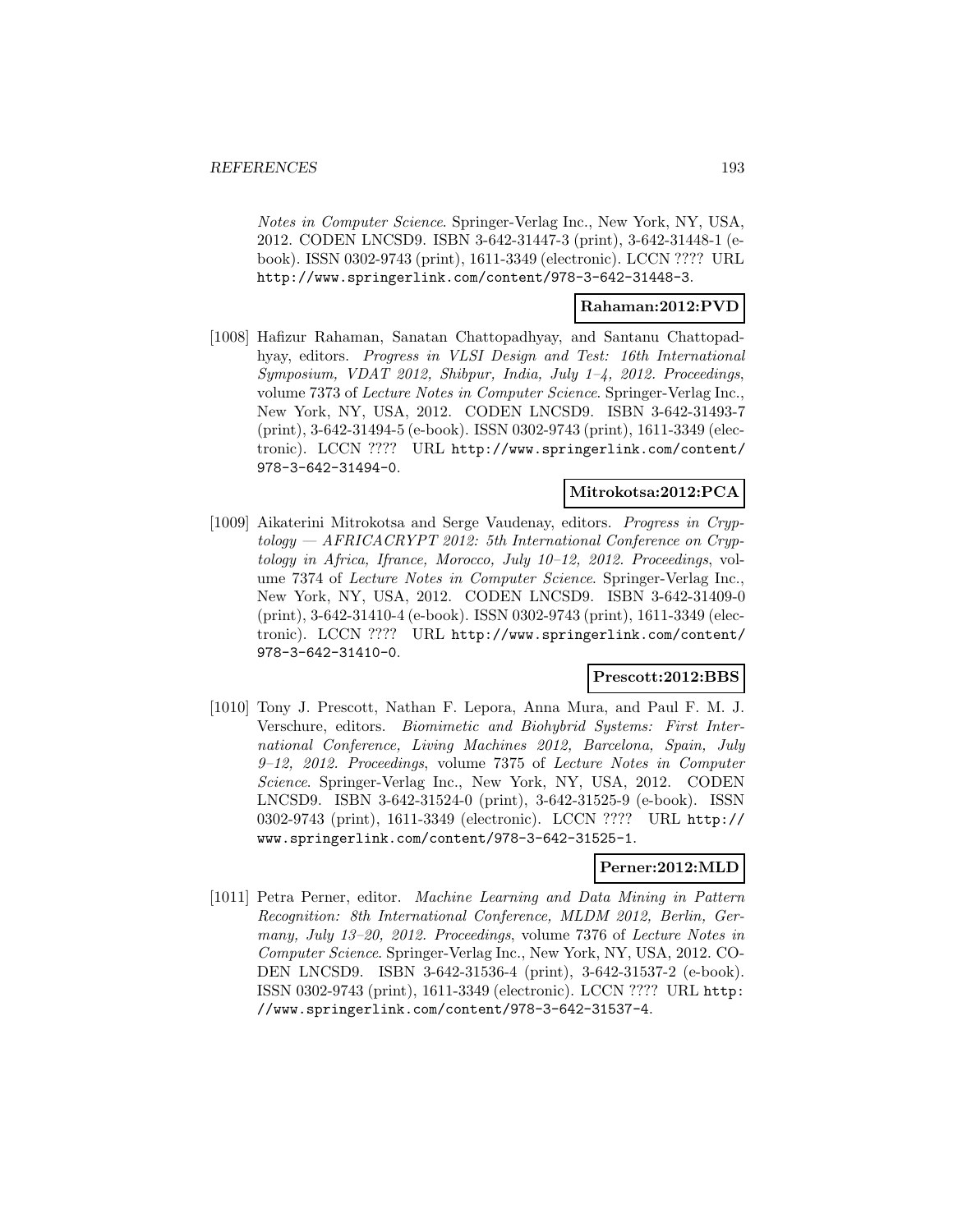#### **Perner:2012:ADM**

[1012] Petra Perner, editor. Advances in Data Mining. Applications and Theoretical Aspects: 12th Industrial Conference, ICDM 2012, Berlin, Germany, July 13–20, 2012. Proceedings, volume 7377 of Lecture Notes in Computer Science. Springer-Verlag Inc., New York, NY, USA, 2012. CO-DEN LNCSD9. ISBN 3-642-31487-2 (print), 3-642-31488-0 (e-book). ISSN 0302-9743 (print), 1611-3349 (electronic). LCCN ???? URL http: //www.springerlink.com/content/978-3-642-31488-9.

#### **Perales:2012:AMD**

[1013] Francisco J. Perales, Robert B. Fisher, and Thomas B. Moeslund, editors. Articulated Motion and Deformable Objects: 7th International Conference, AMDO 2012, Port d'Andratx, Mallorca, Spain, July 11– 13, 2012. Proceedings, volume 7378 of Lecture Notes in Computer Science. Springer-Verlag Inc., New York, NY, USA, 2012. CODEN LNCSD9. ISBN 3-642-31566-6 (print), 3-642-31567-4 (e-book). ISSN 0302-9743 (print), 1611-3349 (electronic). LCCN ???? URL http:// www.springerlink.com/content/978-3-642-31567-1.

#### **Masthoff:2012:UMA**

[1014] Judith Masthoff, Bamshad Mobasher, Michel C. Desmarais, and Roger Nkambou, editors. User Modeling, Adaptation, and Personalization: 20th International Conference, UMAP 2012, Montreal, Canada, July 16–20, 2012. Proceedings, volume 7379 of Lecture Notes in Computer Science. Springer-Verlag Inc., New York, NY, USA, 2012. CODEN LNCSD9. ISBN 3-642-31453-8 (print), 3-642-31454-6 (e-book). ISSN 0302-9743 (print), 1611-3349 (electronic). LCCN ???? URL http:// www.springerlink.com/content/978-3-642-31454-4.

#### **Gavrilova:2012:TCS**

[1015] Marina L. Gavrilova and C. J. Kenneth Tan, editors. Transactions on Computational Science XVI, volume 7380 of Lecture Notes in Computer Science. Springer-Verlag Inc., New York, NY, USA, 2012. CODEN LNCSD9. ISBN 3-642-32662-5 (print), 3-642-32663-3 (e-book). ISSN 0302-9743 (print), 1611-3349 (electronic). LCCN ???? URL http:// www.springerlink.com/content/978-3-642-32663-9.

## **Moreira:2012:IAA**

[1016] Nelma Moreira and Rogério Reis, editors. Implementation and Application of Automata: 17th International Conference, CIAA 2012, Porto, Portugal, July 17–20, 2012. Proceedings, volume 7381 of Lecture Notes in Computer Science. Springer-Verlag Inc., New York, NY, USA, 2012.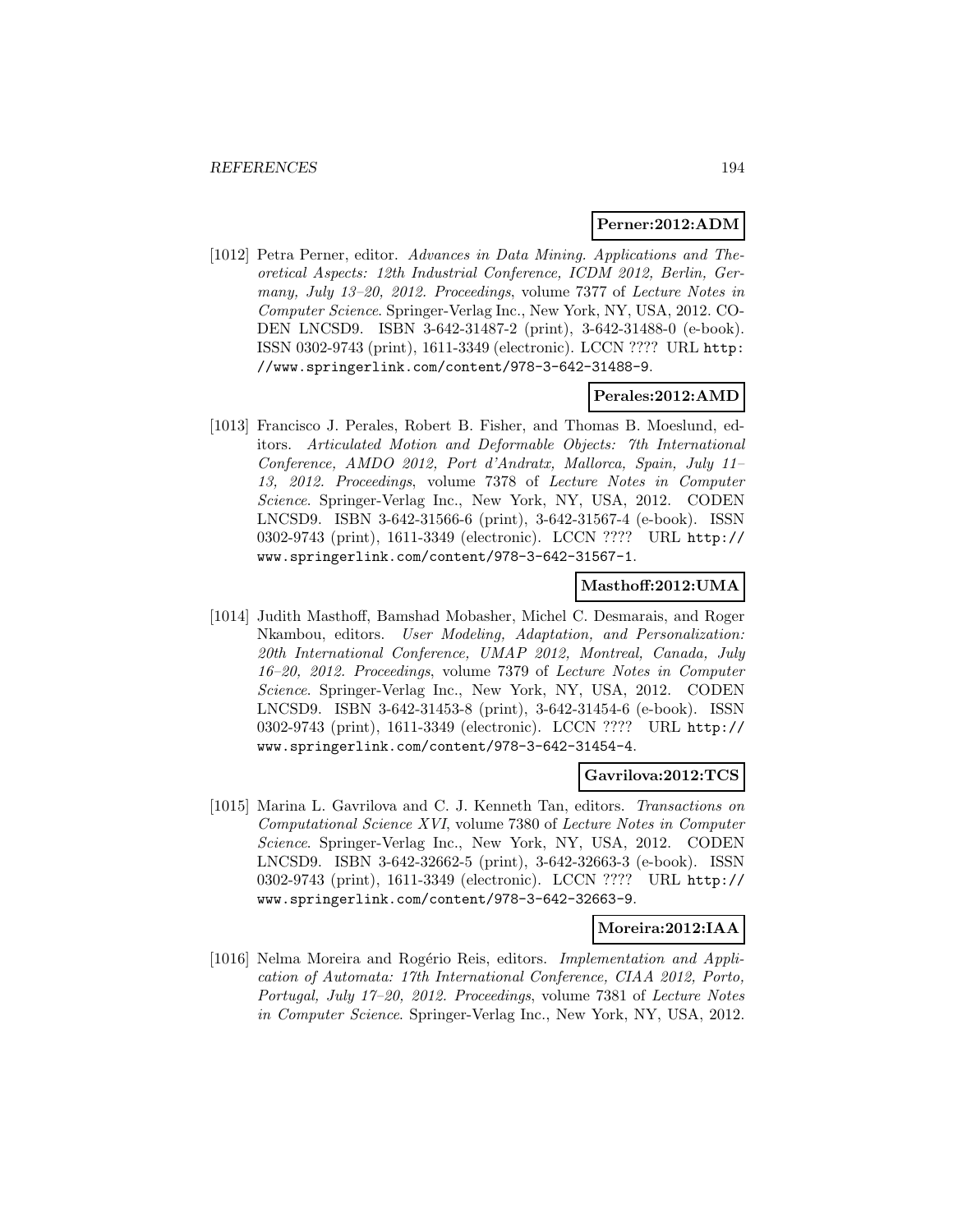CODEN LNCSD9. ISBN 3-642-31605-0 (print), 3-642-31606-9 (e-book). ISSN 0302-9743 (print), 1611-3349 (electronic). LCCN ???? URL http: //www.springerlink.com/content/978-3-642-31606-7.

# **Miesenberger:2012:CHPa**

[1017] Klaus Miesenberger, Arthur Karshmer, Petr Penaz, and Wolfgang Zagler, editors. Computers Helping People with Special Needs: 13th International Conference, ICCHP 2012, Linz, Austria, July 11–13, 2012, Proceedings, Part I, volume 7382 of Lecture Notes in Computer Science. Springer-Verlag Inc., New York, NY, USA, 2012. CODEN LNCSD9. ISBN 3- 642-31521-6 (print), 3-642-31522-4 (e-book). ISSN 0302-9743 (print), 1611-3349 (electronic). LCCN ???? URL http://www.springerlink. com/content/978-3-642-31522-0.

#### **Miesenberger:2012:CHPb**

[1018] Klaus Miesenberger, Arthur Karshmer, Petr Penaz, and Wolfgang Zagler, editors. Computers Helping People with Special Needs: 13th International Conference, ICCHP 2012, Linz, Austria, July 11–13, 2012, Proceedings, Part II, volume 7383 of *Lecture Notes in Computer Science*. Springer-Verlag Inc., New York, NY, USA, 2012. CODEN LNCSD9. ISBN 3- 642-31533-X (print), 3-642-31534-8 (e-book). ISSN 0302-9743 (print), 1611-3349 (electronic). LCCN ???? URL http://www.springerlink. com/content/978-3-642-31534-3.

#### **Fischer-Hubner:2012:PET**

[1019] Simone Fischer-Hübner and Matthew Wright, editors. Privacy Enhancing Technologies: 12th International Symposium, PETS 2012, Vigo, Spain, July 11–13, 2012. Proceedings, volume 7384 of Lecture Notes in Computer Science. Springer-Verlag Inc., New York, NY, USA, 2012. CODEN LNCSD9. ISBN 3-642-31679-4 (print), 3-642-31680-8 (e-book). ISSN 0302-9743 (print), 1611-3349 (electronic). LCCN ???? URL http: //www.springerlink.com/content/978-3-642-31680-7.

#### **Donaldson:2012:MCS**

[1020] Alastair Donaldson and David Parker, editors. Model Checking Software: 19th International Workshop, SPIN 2012, Oxford, UK, July 23–24, 2012. Proceedings, volume 7385 of Lecture Notes in Computer Science. Springer-Verlag Inc., New York, NY, USA, 2012. CODEN LNCSD9. ISBN 3-642-31758-8 (print), 3-642-31759-6 (e-book). ISSN 0302-9743 (print), 1611-3349 (electronic). LCCN ???? URL http:// www.springerlink.com/content/978-3-642-31759-0.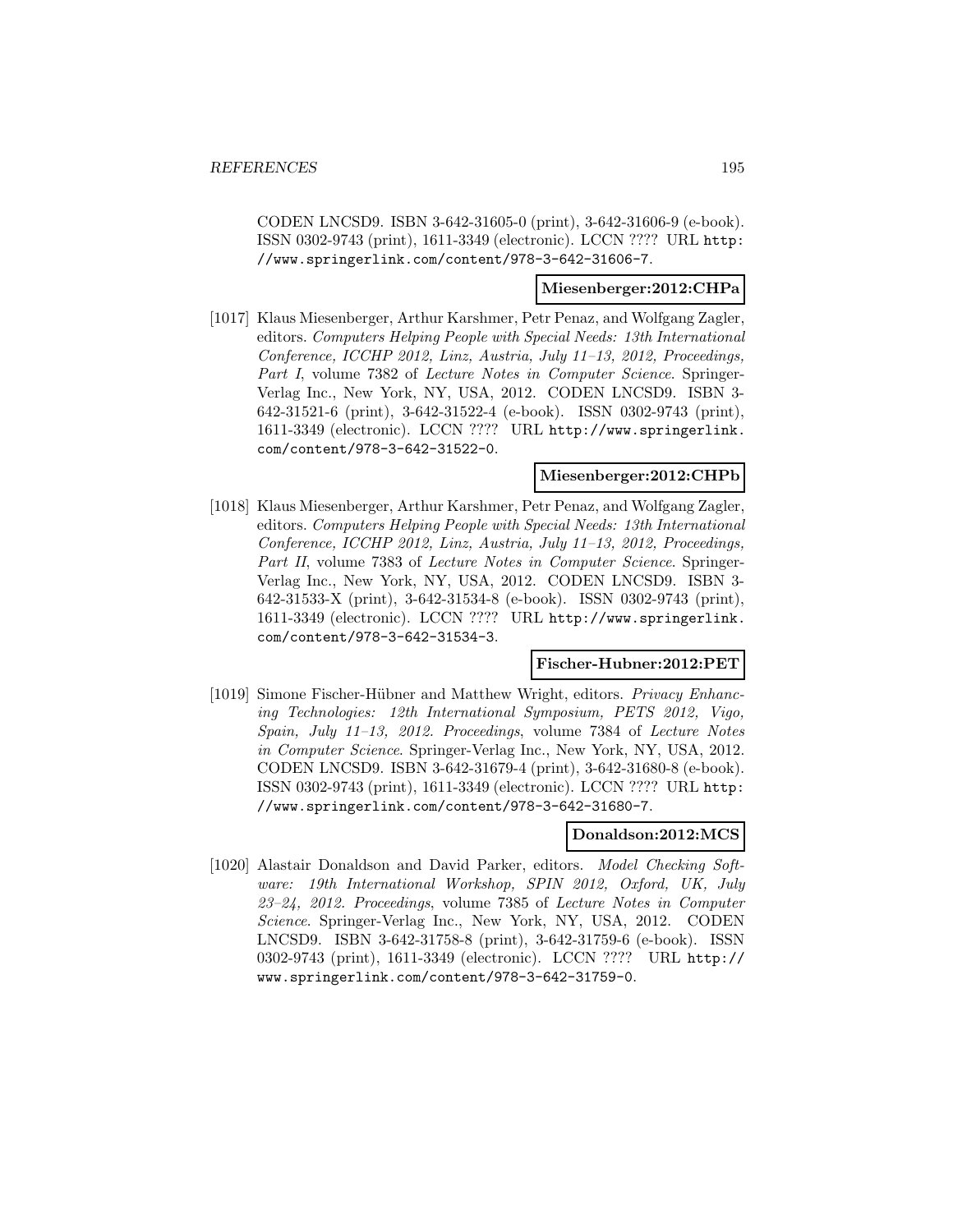## **Kutrib:2012:DCF**

[1021] Martin Kutrib, Nelma Moreira, and Rogério Reis, editors. *Descriptional* Complexity of Formal Systems: 14th International Workshop, DCFS 2012, Braga, Portugal, July 23–25, 2012. Proceedings, volume 7386 of Lecture Notes in Computer Science. Springer-Verlag Inc., New York, NY, USA, 2012. CODEN LNCSD9. ISBN 3-642-31622-0 (print), 3-642-31623- 9 (e-book). ISSN 0302-9743 (print), 1611-3349 (electronic). LCCN ???? URL http://www.springerlink.com/content/978-3-642-31623-4.

### **Brambilla:2012:WEI**

[1022] Marco Brambilla, Takehiro Tokuda, and Robert Tolksdorf, editors. Web Engineering: 12th International Conference, ICWE 2012, Berlin, Germany, July 23–27, 2012. Proceedings, volume 7387 of Lecture Notes in Computer Science. Springer-Verlag Inc., New York, NY, USA, 2012. CO-DEN LNCSD9. ISBN 3-642-31752-9 (print), 3-642-31753-7 (e-book). ISSN 0302-9743 (print), 1611-3349 (electronic). LCCN ???? URL http: //www.springerlink.com/content/978-3-642-31753-8.

## **Bezhanishvili:2012:LLC**

[1023] Nick Bezhanishvili and Valentin Goranko, editors. Lectures on Logic and Computation: ESSLLI 2010 Copenhagen, Denmark, August 2010, ESS-LLI 2011, Ljubljana, Slovenia, August 2011, Selected Lecture Notes, volume 7388 of Lecture Notes in Computer Science. Springer-Verlag Inc., New York, NY, USA, 2012. CODEN LNCSD9. ISBN 3-642-31484-8 (print), 3-642-31485-6 (e-book). ISSN 0302-9743 (print), 1611-3349 (electronic). LCCN ???? URL http://www.springerlink.com/content/ 978-3-642-31485-8.

#### **Huang:2012:ICTa**

[1024] De-Shuang Huang, Changjun Jiang, Vitoantonio Bevilacqua, and Juan Carlos Figueroa, editors. Intelligent Computing Technology: 8th International Conference, ICIC 2012, Huangshan, China, July 25–29, 2012. Proceedings, volume 7389 of Lecture Notes in Computer Science. Springer-Verlag Inc., New York, NY, USA, 2012. CODEN LNCSD9. ISBN 3-642-31587-9 (print), 3-642-31588-7 (e-book). ISSN 0302-9743 (print), 1611-3349 (electronic). LCCN ???? URL http://www. springerlink.com/content/978-3-642-31588-6.

#### **Huang:2012:ICTb**

[1025] De-Shuang Huang, Jianhua Ma, Kang-Hyun Jo, and M. Michael Gromiha, editors. Intelligent Computing Theories and Applications: 8th International Conference, ICIC 2012, Huangshan, China, July 25– 29, 2012. Proceedings, volume 7390 of Lecture Notes in Computer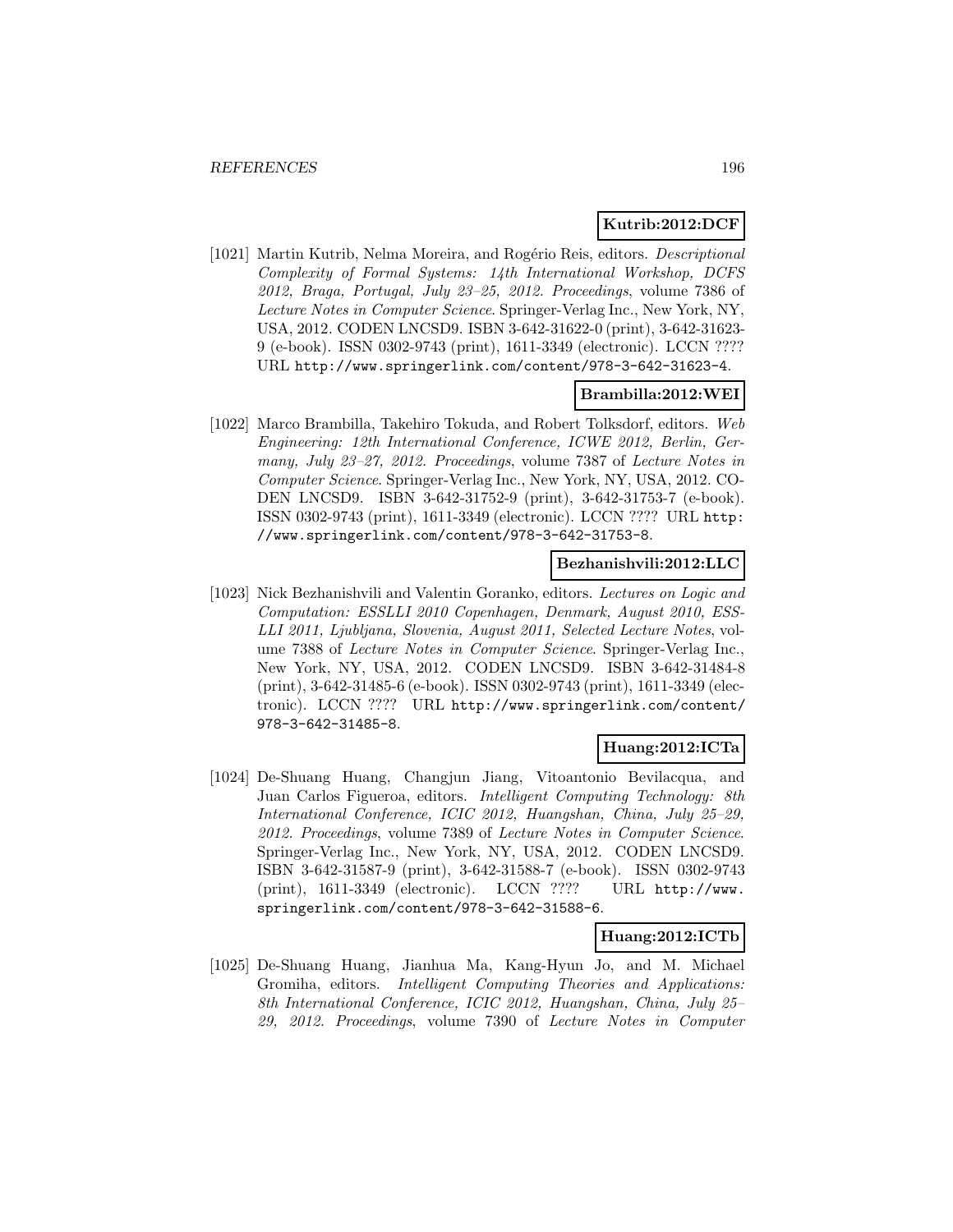Science. Springer-Verlag Inc., New York, NY, USA, 2012. CODEN LNCSD9. ISBN 3-642-31575-5 (print), 3-642-31576-3 (e-book). ISSN 0302-9743 (print), 1611-3349 (electronic). LCCN ???? URL http:// www.springerlink.com/content/978-3-642-31576-3.

## **Czumaj:2012:ALPa**

[1026] Artur Czumaj, Kurt Mehlhorn, Andrew Pitts, and Roger Wattenhofer, editors. Automata, Languages, and Programming: 39th International Colloquium, ICALP 2012, Warwick, UK, July 9–13, 2012, Proceedings, Part I, volume 7391 of Lecture Notes in Computer Science. Springer-Verlag Inc., New York, NY, USA, 2012. CODEN LNCSD9. ISBN 3- 642-31593-3 (print), 3-642-31594-1 (e-book). ISSN 0302-9743 (print), 1611-3349 (electronic). LCCN ???? URL http://www.springerlink. com/content/978-3-642-31594-7.

## **Czumaj:2012:ALPb**

[1027] Artur Czumaj, Kurt Mehlhorn, Andrew Pitts, and Roger Wattenhofer, editors. Automata, Languages, and Programming: 39th International Colloquium, ICALP 2012, Warwick, UK, July 9–13, 2012, Proceedings, Part II, volume 7392 of Lecture Notes in Computer Science. Springer-Verlag Inc., New York, NY, USA, 2012. CODEN LNCSD9. ISBN 3- 642-31584-4 (print), 3-642-31585-2 (e-book). ISSN 0302-9743 (print), 1611-3349 (electronic). LCCN ???? URL http://www.springerlink. com/content/978-3-642-31585-5.

### **Aagotnes:2012:DLC**

[1028] Thomas Ågotnes, Jan Broersen, and Dag Elgesem, editors. Deontic Logic in Computer Science: 11th International Conference, DEON 2012, Bergen, Norway, July 16–18, 2012. Proceedings, volume 7393 of Lecture Notes in Computer Science. Springer-Verlag Inc., New York, NY, USA, 2012. CODEN LNCSD9. ISBN 3-642-31569-0 (print), 3-642-31570-4 (ebook). ISSN 0302-9743 (print), 1611-3349 (electronic). LCCN ???? URL http://www.springerlink.com/content/978-3-642-31570-1.

#### **DeDecker:2012:CMS**

[1029] Bart De Decker and David W. Chadwick, editors. Communications and Multimedia Security: 13th IFIP TC 6/TC 11 International Conference, CMS 2012, Canterbury, UK, September 3–5, 2012. Proceedings, volume 7394 of Lecture Notes in Computer Science. Springer-Verlag Inc., New York, NY, USA, 2012. CODEN LNCSD9. ISBN 3-642-32804-0 (print), 3-642-32805-9 (e-book). ISSN 0302-9743 (print), 1611-3349 (electronic). LCCN ???? URL http://www.springerlink.com/content/978-3- 642-32805-3.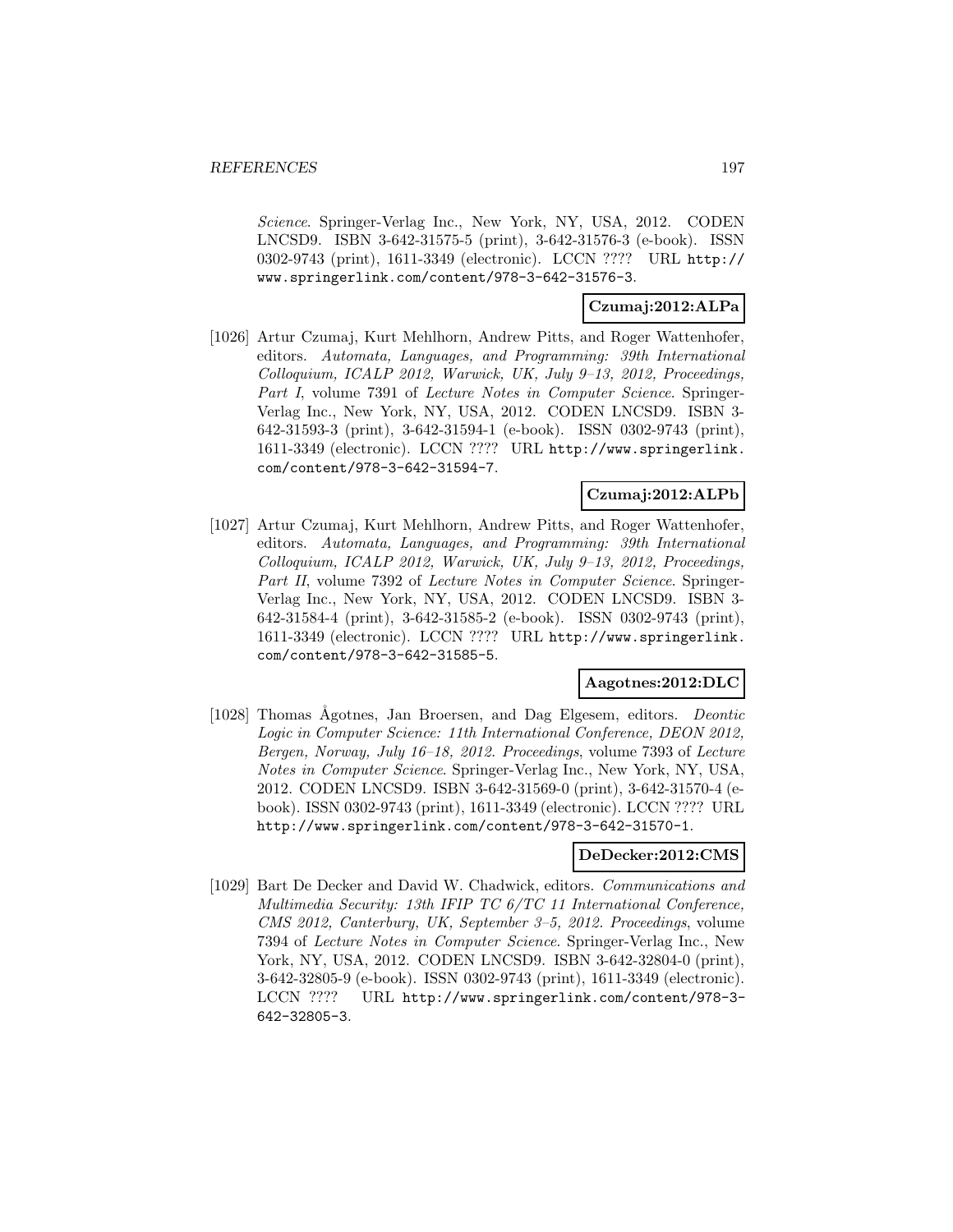### **deGroote:2012:FGI**

[1030] Philippe de Groote and Mark-Jan Nederhof, editors. Formal Grammar: 15th and 16th International Conferences, FG 2010, Copenhagen, Denmark, August 2010, FG 2011, Ljubljana, Slovenia, August 2011, Revised Selected Papers, volume 7395 of Lecture Notes in Computer Science. Springer-Verlag Inc., New York, NY, USA, 2012. CODEN LNCSD9. ISBN 3-642-32023-6 (print), 3-642-32024-4 (e-book). ISSN 0302-9743 (print), 1611-3349 (electronic). LCCN ???? URL http:// www.springerlink.com/content/978-3-642-32024-8.

### **Huusko:2012:EED**

[1031] Jyrki Huusko, Hermann de Meer, Sonja Klingert, and Andrey Somov, editors. Energy Efficient Data Centers: First International Workshop, E 2 DC 2012, Madrid, Spain, Mai 8, 2012, Revised Selected Papers, volume 7396 of Lecture Notes in Computer Science. Springer-Verlag Inc., New York, NY, USA, 2012. CODEN LNCSD9. ISBN 3-642-33644-2 (print), 3-642-33645-0 (e-book). ISSN 0302-9743 (print), 1611-3349 (electronic). LCCN ???? URL http://www.springerlink.com/content/ 978-3-642-33645-4.

## **Keromytis:2012:FCD**

[1032] Angelos D. Keromytis, editor. Financial Cryptography and Data Security: 16th International Conference, FC 2012, Kralendijk, Bonaire, Februray 27–March 2, 2012, Revised Selected Papers, volume 7397 of Lecture Notes in Computer Science. Springer-Verlag Inc., New York, NY, USA, 2012. CODEN LNCSD9. ISBN 3-642-32945-4 (print), 3-642-32946- 2 (e-book). ISSN 0302-9743 (print), 1611-3349 (electronic). LCCN ???? URL http://www.springerlink.com/content/978-3-642-32946-3.

# **Blyth:2012:FCD**

[1033] Jim Blyth, Sven Dietrich, and L. Jean Camp, editors. Financial Cryptography and Data Security: FC 2012 Workshops, USEC and WECSR 2012, Kralendijk, Bonaire, March 2, 2012, Revised Selected Papers, volume 7398 of Lecture Notes in Computer Science. Springer-Verlag Inc., New York, NY, USA, 2012. CODEN LNCSD9. ISBN 3-642-34637-5 (print), 3-642-34638-3 (e-book). ISSN 0302-9743 (print), 1611-3349 (electronic). LCCN ???? URL http://www.springerlink.com/content/ 978-3-642-34638-5.

### **Pattinson:2012:CMC**

[1034] Dirk Pattinson and Lutz Schröder, editors. *Coalgebraic Methods in* Computer Science: 11th International Workshop, CMCS 2012, Colocated with ETAPS 2012, Tallinn, Estonia, March  $31 -$ April 1, 2012,